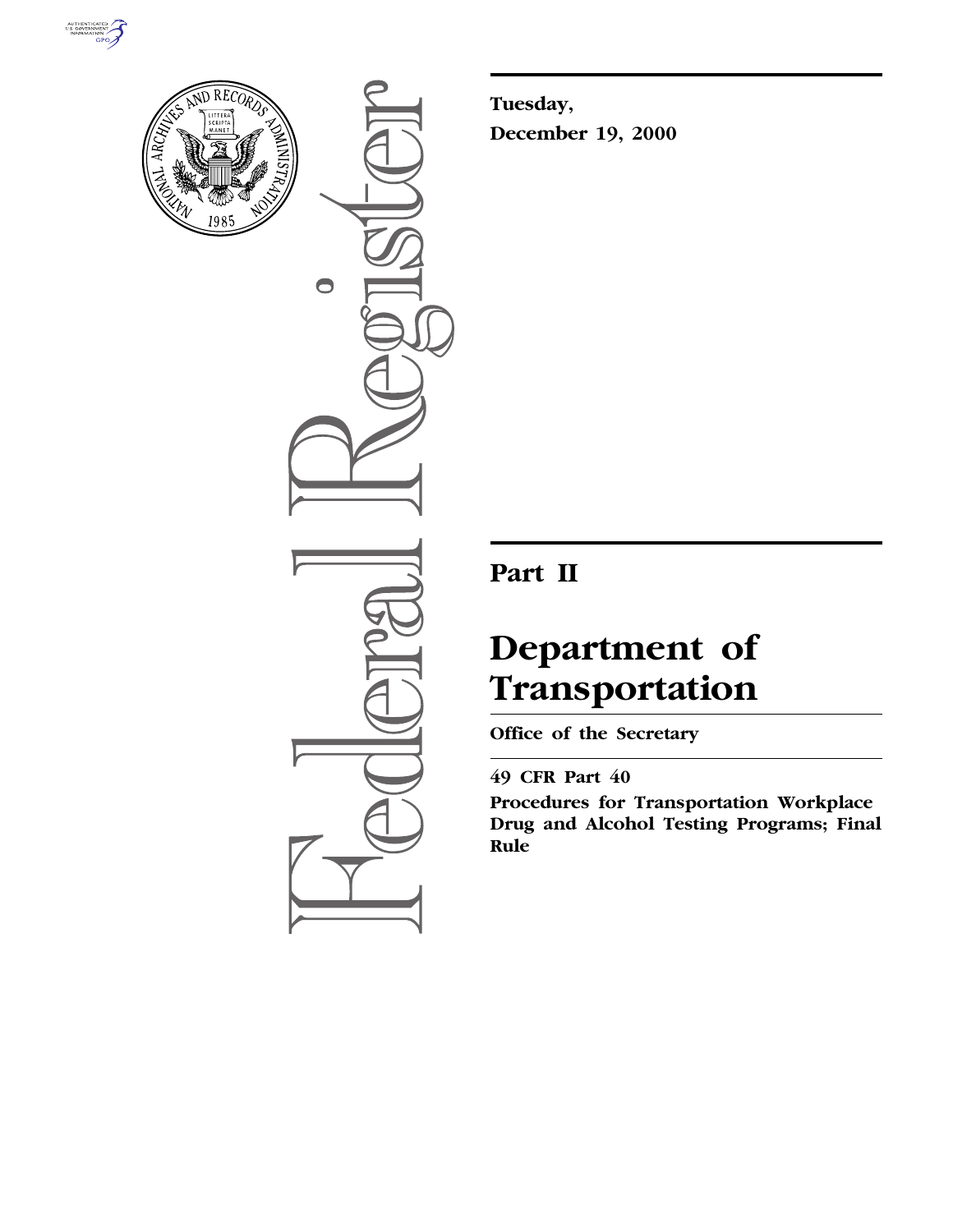#### **DEPARTMENT OF TRANSPORTATION**

**Office of the Secretary**

#### **49 CFR Part 40**

**[Docket OST–99–6578]**

**RIN 2105–AC49**

#### **Procedures for Transportation Workplace Drug and Alcohol Testing Programs**

**AGENCY:** Office of the Secretary, DOT. **ACTION:** Final rule.

**SUMMARY:** The Department of Transportation is revising its drug and alcohol testing procedures regulation. The purposes of the revision are to make the organization and language of the regulation clearer, to incorporate guidance and interpretations of the rule into its text, and to update the rule to include new provisions responding to changes in technology, the testing industry, and the Department's program. **EFFECTIVE DATES:** The amendments to the current 49 CFR part 40 are effective January 18, 2001. The revised 49 CFR Part 40 is effective August 1, 2001.

**FOR FURTHER INFORMATION CONTACT:** Robert C. Ashby, Deputy Assistant General Counsel for Regulation and Enforcement, 400 7th Street, SW., Room 10424, Washington DC, 20590, 202– 366–9310 (voice), 202–366–9313 (fax), or *bob.ashby@ost.dot.gov* (e-mail); Mary Bernstein, Director, Office of Drug and Alcohol Policy and Compliance (ODAPC), 400 7th Street, SW., Room 10403, Washington DC, 20590, 202– 366–3784 (voice), 202–366–3897 (fax), or *mary.bernstein@ost.dot.gov* (e-mail); or Jim L. Swart, Drug and Alcohol Policy Advisor, ODAPC , same address and phone numbers as above, *jim.swart@ost.dot.gov* (e-mail).

## **SUPPLEMENTARY INFORMATION:**

#### **Background**

The Department of Transportation first published its drug testing procedures regulation (49 CFR part 40) on November 21, 1988 (53 FR 47002), as an interim final rule. We based the rule on the Department of Health and Human Services (HHS) guidelines for Federal agency employee drug testing, with some changes to fit the transportation workplace. The Department published a final rule responding to comments on the interim rule a year later (54 FR 49854; December 1, 1989).

The Department added alcohol testing procedures to Part 40 in a February 1994 final rule. This rule also made other changes to Part 40, including

requirements for split samples in four operating administration rules. Since that time, the Department has amended specific provisions of Part 40 on various occasions (*e.g.,* with respect to nonevidential alcohol screening devices and ''shy bladder'' procedures).

In the years since Part 40 was first published, the Department issued a large volume of guidance and over 100 written interpretations, as well as a significant amount of informal advice. Most of this material has not previously been incorporated into the rule text. There have been changes in testing technology, the structure of the drug and alcohol testing business, and the functioning of the Department's drug and alcohol testing programs that make it desirable to update our regulatory provisions. Because the rule was originally based on that of another agency (*i.e.,* HHS), there are some provisions that never were a close fit for the Department's programs. Moreover, the rule's organization and language do not meet the objectives of the Clinton Administration's current ''Plain Language'' policies. Under section 610 of the Regulatory Flexibility Act, agencies are directed to review existing rules from time to time with an eye to their effects on small businesses and other small entities.

For all these reasons, the Department decided to review Part 40. As a first step, we issued an advance notice of proposed rulemaking (ANPRM) on April 29, 1996 (61 FR 18713), asking for suggestions for change in the rule. We received 30 comments in response to this ANPRM. We then issued a notice of proposed rulemaking (NPRM) on December 9, 1999 (64 FR 69076). This NPRM proposed a comprehensive revision to Part 40. In response to the NPRM, we received letters from over 400 commenters, making around 4000 individual suggestions concerning the rule. We also held three public listening sessions, at which numerous interested parties commented further on the Department's proposals, and we held an internet forum. The final rule responds to all the comments and makes significant alterations to the existing rules governing the Department's drug and alcohol testing programs.

#### **Structure of the Rule**

Perhaps the first thing readers will notice about this final rule is that we have thoroughly restructured Part 40, with subparts organized by subject matter area. Like the NPRM, and in contrast to the existing rule, the text is divided into many more sections, with fewer paragraphs each on average, to make it easier to find regulatory

provisions. The rule uses a questionanswer format, with language specifically directing particular parties to take particular actions (e.g., ''As an employer, you must \* \* \* \* "). We have also tried to express the requirements of the rule in plain language. Commenters were very complimentary about the reorganization of the rule, generally praising it as much clearer and easier to follow than the existing rule. The Department received a plain language award, known as the ''No Gobbledygook Award,'' from Vice President Gore's National Partnership for Reinventing Government in recognition of the improved clarity of the regulation. We have retained the NPRM's format and organization, which we believe will help drug and alcohol testing program participants understand and effectively carry out this rule.

What matters most in a rulemaking is not the number of letters favoring or opposing a particular proposal. Our central concern is with the substance of the comments. In discussing comments on this rule and our response to them, we will focus on the substance of positions that commenters expressed, and on why we did or did not make changes in response to various comments. In writing the preamble, we have avoided counting up the number of comments supporting a given position except in the most general way, believing that doing so would distract from the discussion of substantive issues.

#### **Effective Dates**

The Department has decided to establish an August 1, 2001, effective date for the revised Part 40. We recognize that there is always some difficulty for everyone involved in the transition between an existing rule and a new rule. We hope that this delayed effective date will ease the transition. During the period between publication and August 1, program participants will have the opportunity to learn about new provisions before having to implement them. During this period, the Department expects to develop and issue guidance (*e.g.*, a revised medical review officer (MRO) manual) and make presentations at a significant number of conferences and training sessions. In addition, August 1 is the date on which use of the new Federal Drug Testing Custody and Control Form (CCF), to which the text of the revised Part 40 refers, becomes mandatory.

However, we believe it is important to begin implementing some new provisions sooner, since they enhance the fairness and integrity of the process. To do so, we must amend the *existing*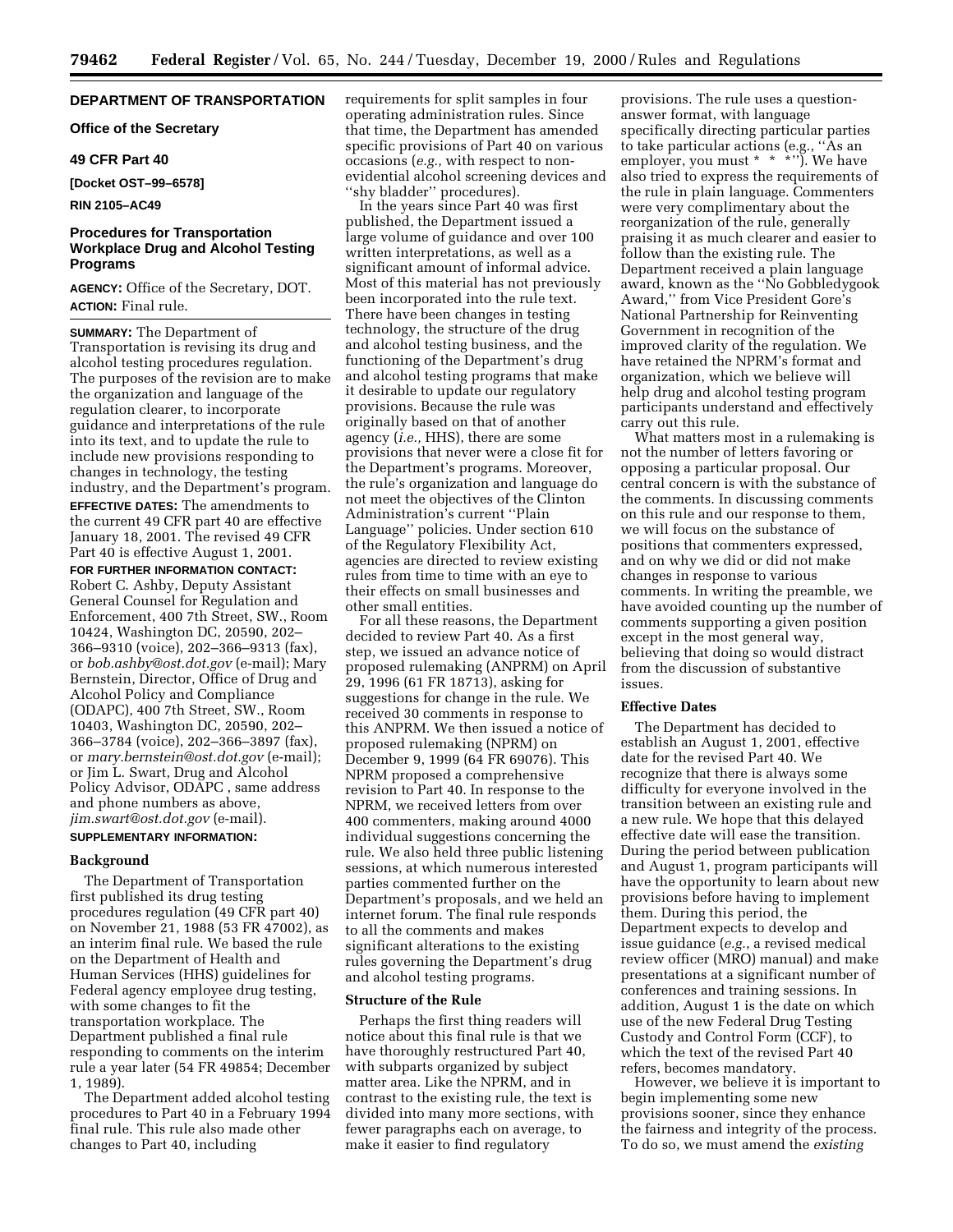Part 40 to include these provisions, so that they are in effect during the period before the August 1 effective date of the entire new version of the regulation. Come August 1, the existing Part 40 (including the amendments we are issuing today) will be replaced, in its entirety, by the new Part 40. Since the substance of today's amendments will be the same in both versions of the document, there will be no change in how we implement them after August 1.

The provisions requiring MRO review and split specimen testing following adulteration and substitution findings will go into effect in 30 days. The majority of laboratories already perform validity testing on a voluntary basis. Making the MRO review and split specimen procedures effective in 30 days will make these additional protections available in connection with this existing validity testing. At the same time, a provision explicitly authorizing the continuation of this existing practice under the new rule will go into effect. To the extent that the Department's September 1998 guidance memorandum concerning adulterated, substituted, dilute, and unsuitable tests is inconsistent with any provisions of these amendments, we regard that guidance as having been superseded on the effective date of the amendments.

HHS is currently working mandatory requirements for validity testing. HHS is projecting completion of this project by August 1, 2001. We believe that, to avoid any potential uncertainty about the standards and procedures for mandatory validity testing, DOT should put its mandate for validity testing into effect simultaneously with the new HHS requirements. Consequently, in the event HHS has not issued its new requirements by that date, we will publish a subsequent **Federal Register** notice postponing the Auust 1, 2001, effective date for mandatory validity testing.

Another provision that we are including in the amendments to the existing Part 40, and that will go into effect in 30 days, is the public interest exclusion system. These provisions are very important to ensuring accountability in the provision of drug and alcohol testing. In addition, we are making the provisions of § 40.5 effective in 30 days as § 40.203, since the Department expects to be issuing guidance materials on the new Part 40 before August 1, 2001.

For readers' convenience, here is a table of the relationship between the section numbers in the amendments to current Part 40 that go into effect in 30 days and the section numbers of the corresponding sections of the new,

revised Part 40 that goes into effect on August 1, 2001:

| Amended current part<br>40                                                                                                                                               | New revised part 40                                                                                                                |
|--------------------------------------------------------------------------------------------------------------------------------------------------------------------------|------------------------------------------------------------------------------------------------------------------------------------|
| 40.201<br>40.203<br>40.205<br>40.206<br>40.209<br>40.211<br>40.213<br>40.215<br>40.217<br>40.219<br>40.221<br>40.223<br>40.225<br>Subpart F (same sec-<br>tion numbers). | 40.3<br>40.5<br>40.89<br>40.91<br>40.93<br>40.95<br>40.99<br>40.145<br>40.179<br>40.181<br>40.183<br>40.187<br>40.191<br>Subpart R |
|                                                                                                                                                                          |                                                                                                                                    |

#### **Principal Policy Issues**

In addition to often very detailed paragraph-by-paragraph comments on the text of the NPRM, commenters focused on several major policy issues. These included employee stand-down, validity testing, the public interest exclusion mechanism, the return-toduty process, transmission of test results and other information through consortia and third-party administrators, reporting and storing information through electronic means, and reporting violations to DOT agencies. Issues also arose concerning confidentiality of information, conflicts of interest among service providers, training, and the collection process. In this preamble, we will discuss these policy issues first. After that, we will proceed to a sectionby-section discussion of the rule, including the Department's responses to specific comments.

#### **Stand-Down**

Stand-down refers to an employer practice of temporarily removing an employee from performance of safetysensitive duties upon learning that the individual had a confirmed laboratory positive drug test, but before the MRO has completed the verification process. The existing regulation prohibits standdown. MROs are not permitted to inform employers about the existence of a confirmed laboratory positive test pending verification, and employers are not allowed to take any action concerning an employee until they receive the MRO's notification of a verified positive test.

The preamble to the NPRM noted the reasons for the current policy: standdown undercuts the rationale for MRO review, can compromise the confidentiality of test results, and may result in unfair stigmatization of an employee as a drug user. While the

rationale for stand-down is that it enhances safety, the Department has no evidence that the current policy has compromised safety. For example, we are not aware of any case in which an employee has had a drug-related accident while verification of a confirmed positive drug test was pending.

The preamble also noted that some employers advocated the use of standdown as a measure to enhance safety and reduce liability. They wanted to use this approach to eliminate, as far as possible, any risk that someone who had tested positive would be involved in an accident before the MRO could complete the verification process. We noted that, essentially for this reason, the Department's own internal drug testing program stood down some employees (*e.g.*, air traffic controllers) in some circumstances following a report of a confirmed positive laboratory test.

The NPRM regulatory text proposed two alternatives, one of which prohibited, and the other of which permitted, stand-down. The alternative that permitted stand-down included requirements to help safeguard employees' interests in confidentiality and fairness.

#### *Comments*

Comments were sharply, and fairly evenly, divided on this issue. Some commenters, mostly employers and some service agents, supported standdown. A few of these comments went further and urged that stand-down be made mandatory, while a greater number said that it should be discretionary with each employer. A smaller number of commenters, including all unions and other employee organizations as well as some employers and service agents, opposed permitting stand-down.

The most important argument cited by stand-down supporters was safety. Safety is a more important objective than confidentiality, many of them said. Even if there have not been documented cases of safety problems occurring in the absence of stand-down, no employer wants to be the first to face such a situation. Many employers may feel it so important to stand down employees on safety grounds that they would have an incentive to violate this prohibition. Avoiding unnecessary liability is also a consideration: It would be unwise, commenters said, to force a company to permit an employee it knew had a confirmed positive laboratory test to continue driving a commercial truck or flying a plane during the verification process.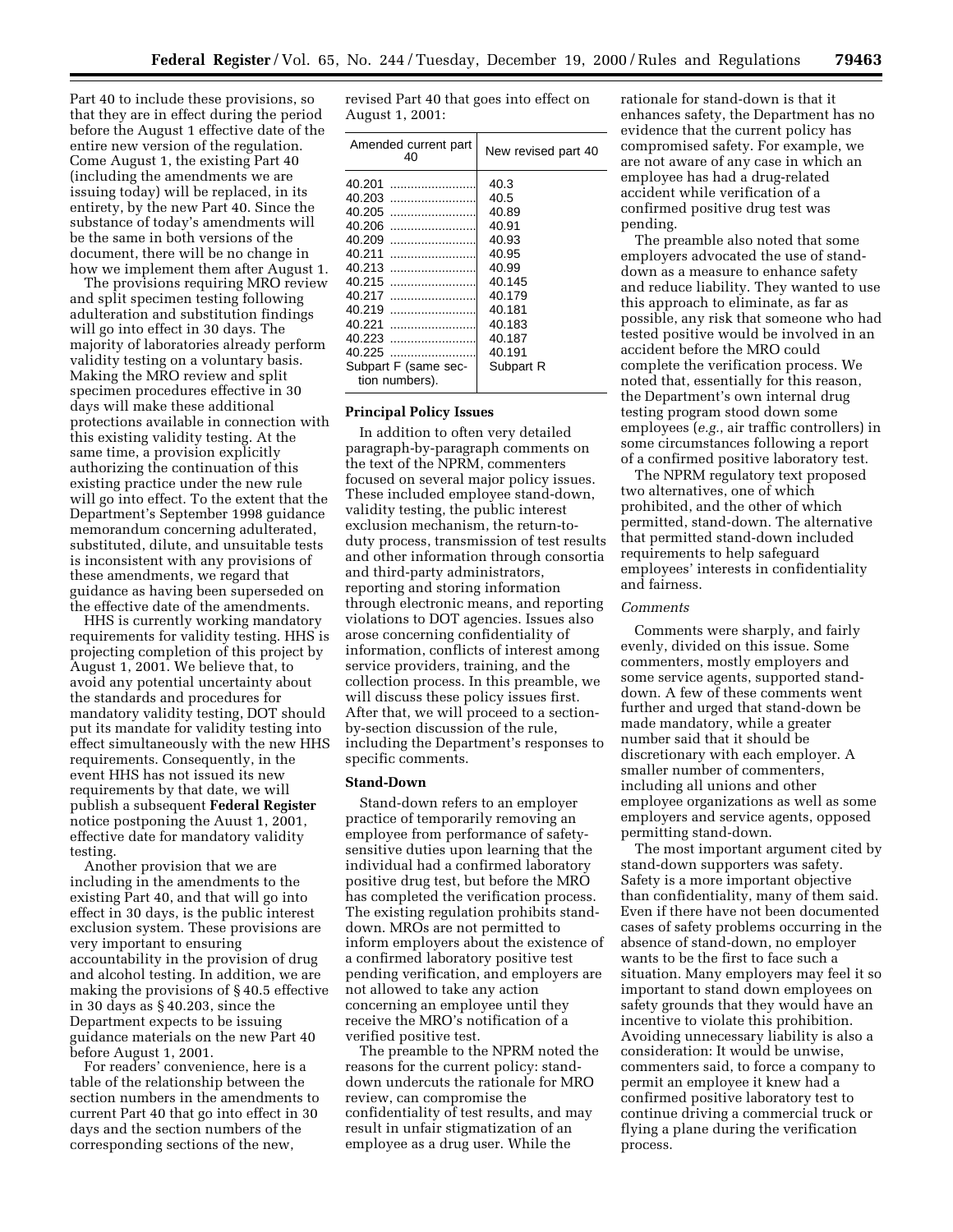Supporters also noted that, in most cases, there were very low rates of confirmed laboratory positive tests being verified negative (indeed, some drugs, like PCP, have no legitimate medical uses that would support a negative verification). Therefore, they said, stand-down would not adversely affect more than the small number of drivers with confirmed positive laboratory results that an MRO later verified negative. Other commenters said that adverse consequences for employees could be minimized by employers choosing to keep employees in non-safety-sensitive positions until verification or ensuring that employees whose tests were ultimately verified negative did not suffer any loss of pay or other adverse consequences.

Opponents of stand-down said that the practice embodied a ''guilty until proved innocent'' approach that was manifestly unfair and ignored the purpose of having MRO review of positive tests. Confidentiality provisions would likely be inadequate. In practice, the ''word'' would get out that the employee had a confirmed laboratory test result and the employee—even if the MRO ultimately verified the test as negative—would be stigmatized in the workplace as a drug user. This would upset the regulatory balance between safety interests and the protection of employees from unfair consequences of the process. One motor carrier association said that this would be a particular problem in its industry. In large carriers, an employee cannot be taken out of service without involvement by multiple management employees. For unionized carriers in which assignments are made by seniority, it would be impossible to take a driver out of service without other drivers knowing it.

Some commenters contested the safety rationale of stand-down by pointing out that a positive drug test does not indicate impairment. Other commenters said that the risk to the public from the current ''no standdown'' policy was minimal, given that there were no known instances of accidents resulting from the absence of stand-down. Opponents also cited pay, privacy, and personnel consequences, as well as potential Americans with Disabilities Act and other issues potentially comploicating implementation of stand-down.

An associated issue concerns pay status. If a company stands down an employee, should the company be required to pay the employee during this period, pending verification? Several commenters directly addressed this issue. About half of them, including

a union and some employers and their associations, favored paying employees while they were in a stand-down status. The remainder said either that the regulation should be silent on the issue, with labor-management negotiations deciding the matter in each case, or that employees should not be paid while in stand-down status.

While a number of comments addressed confidentiality and privacy issues, they provided little detail in the way of suggestions for how best to accomplish these objectives in a standdown situation. Likewise, while a few commenters noted that confidentiality might be a more difficult issue in small companies, they did not provide any suggestions for how to address the issue. There was a suggestion that, to deal with the situation of owner-operators in the motor carrier industry, service agents be empowered to stand down these individuals.

#### *DOT Response*

At the time of the NPRM, the Department recognized enough merit on both sides of this argument to propose alternative provisions. Having reviewed the comments, we remain convinced that advocates of both basic positions on the issue make some strong points. The Department is also aware that potential future changes in drug testing technology, such as the advent of HHSapproved on-site testing and alternative testing methods, may alter the response the Department's procedures take concerning stand-down in the future. Consequently, the Department is taking a middle-ground position on this difficult issue.

The general rule will remain that stand-down is prohibited. The reasons for this general rule are the reasons articulated in the existing rule, the NPRM, and the comments from standdown opponents. However, we believe it is necessary to respond to the genuine and plausible safety concerns of commenters favoring stand-down, the fact that safety is the Department's highest priority, and the fact that the Department's internal program uses a form of stand-down. Therefore, the Department will establish a waiver mechanism that permits employers, on a case-by-case basis, to request DOT agency approval for a specific, wellfounded stand-down plan that effectively protect the interests of employees.

This approach makes the Department's approach to its internal and external programs consistent with one another. When the Department, in its role as an employer, wanted to use a stand-down approach, it sought and

received a waiver from HHS, whose drug testing guidelines also generally prohibit stand-down. Under the final rule, employers in the external program who wish to employ stand-down can, in an analogous way, seek a waiver from the Department of Transportation.

We realize that some employers have employees that are regulated by more than one DOT agency. To avoid unnecessary administrative burdens in the waiver process, such an employer would have to submit only one waiver request, to the DOT agency that regulated the largest number of its employees. The various DOT agencies involved would coordinate internally before the lead agency responded to the employer.

The Department intends to grant waivers only to employers who present a sound factual basis for their request and will have in place a number of provisions to protect employees' legitimate interests. The final rule (§ 40.21) lists several types of information that the employer would submit to the DOT agency in support of its request. This information is intended to give the DOT agency a picture of the employer's organization and safety situation. For example, the size or structure of the organization may affect the ability of an employer to carry out confidentiality requirements for the grant of a waiver. An organization that has an in-house MRO may be in a better position to control access to testing information than one that does not. An organization that stands employees down for reasons other than substance abuse testing may be in a better position to safeguard confidentiality than one that does not. Organizations' drug and alcohol testing history may be a relevant factor in determining whether standdown is useful in a particular company.

None of these kinds of information is intended to establish a litmus test for granting a waiver. DOT agencies will make a case-by-case decision about the merits of a stand-down petition with respect to each company that applies for one. DOT agencies will respond to each petition in writing, with reasons for the decision. DOT agencies are intended to have wide discretion in making these judgments. For example, two companies might present stand-down policies that are nearly identical on paper. However, contextual factors in one company may make its confidentiality assurances credible as a practical matter, while in the other case may suggest that confidentiality could not practically be maintained, despite the company's good faith efforts. DOT agencies could make different decisions in the two cases. We also point out that petitions for waivers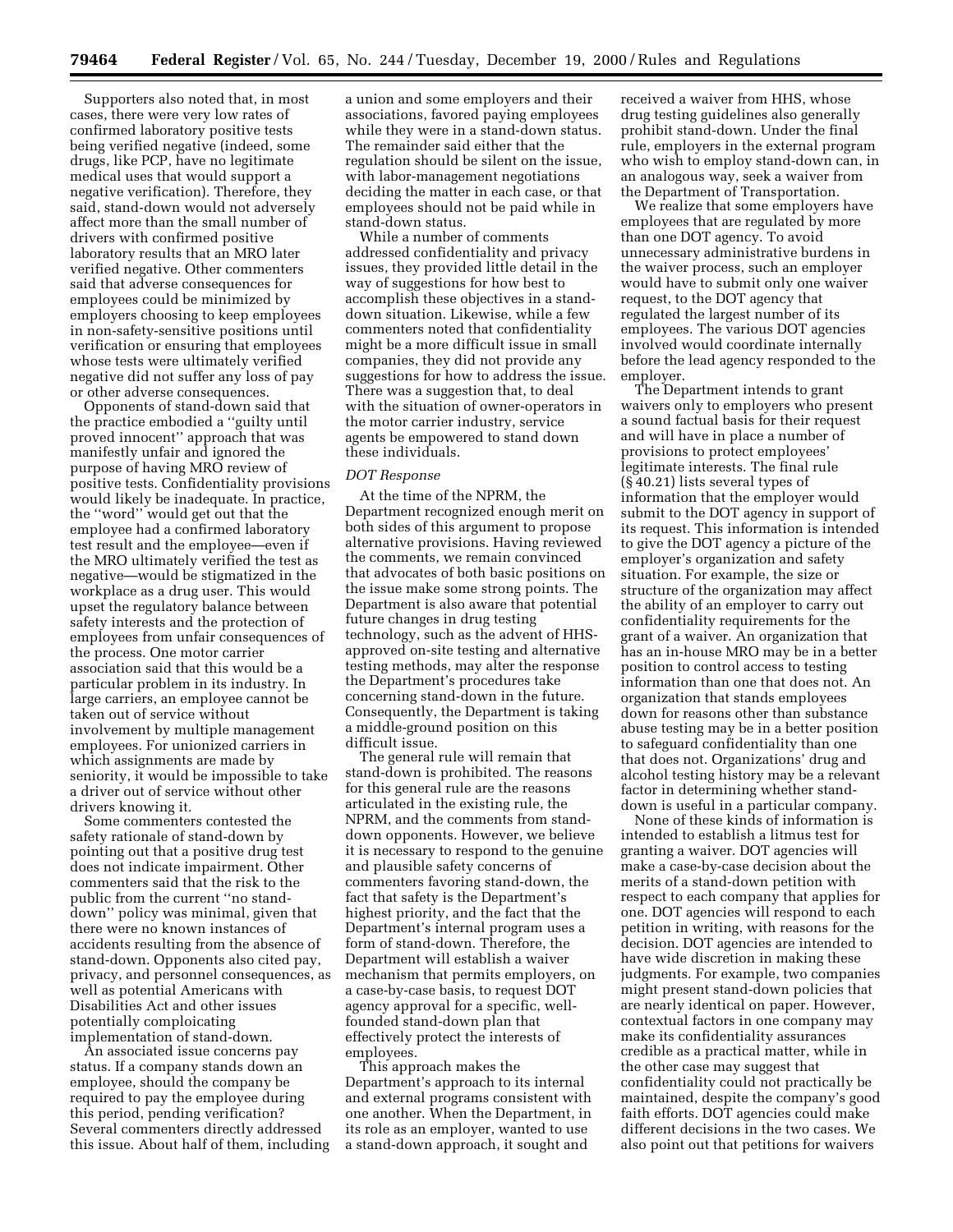will be considered on a company-bycompany basis. DOT agencies will not, for example, consider a petition from a trade association or C/TPA on behalf of an industry or segment of an industry.

As a condition for receiving a waiver, the rule requires the employer to submit its proposed written stand-down policy. These requirements pertain to confidentiality and protection of legitimate employee interests and are described in greater detail in the discussion of § 40.21 below. One of these requirements is that an employer must continue to pay a worker who is in stand-down status, in the same way it would have in the absence of standdown. This is a matter of fairness. To assume that the employee's test will be verified positive is to fall into the trap of presuming the employee guilty until proved innocent. In addition, continuing normal pay status for the employee should not be a major burden for employers, given the usually short interval before verification is completed. As a major employer association commented, most employers would not object to paying the employees for a reasonable amount of stand-down time if they believe they will gain a substantial safety benefit. An employer who articulated a safety rationale for stand-down but who objected to paying employees in the brief interim would seem to be an employer reluctant to expend resources commensurate with its expressed commitment to safety.

These conditions are intentionally stringent. The Department wants to ensure that only employers who are able to maintain a successful balance between the potential safety benefits of stand-down and the legitimate privacy interests of employees are permitted to operate a stand-down policy. A DOT agency can impose additional conditions on a waiver or, if necessary, revoke a waiver it once granted. A DOT agency could also take enforcement action against an employer that violated the terms of its waiver.

Some comments suggested that standdown be permitted for confirmed laboratory tests for some drugs (*e.g.*, PCP) but not others (*e.g.*, opiates), based primarily on the lower or higher probabilities of verified negatives for these substances. The Department is not including such a provision as a general matter, out of concern that such a provision might lead to confusion.

#### **Public Interest Exclusions (PIE)**

The NPRM proposed that service agents—persons and organizations that provide drug and alcohol testing services to employers, such as laboratories, MROs, substance abuse

professionals (SAPs), collectors, breath alcohol technicians (BATs), screening test technicians (STTs), consortia and third-party administrators (C/TPAs) should be accountable for serious noncompliance with Part 40. The NPRM proposed a mechanism based on the Department's existing non-procurement suspension and debarment rules (49 CFR part 29). This mechanism would permit the Department, following a series of procedures designed to ensure fairness, to impose a public interest exclusion (PIE). A PIE would direct DOT-regulated employers not to use the service agent for a period of time. The Department proposed to use this mechanism only in cases of serious misconduct where the service agent has not implemented prompt corrective action following notice by a DOT agency. The preamble noted that this mechanism rested on the Department's existing authority to establish requirements for the conduct of the drug and alcohol testing process and to direct employers to use only products and services that met these standards.

#### *Comments*

The PIE proposal generated a good deal of comment. Almost a hundred written comments to the docket addressed the proposal, which was also the subject of extended discussion at the Department's three listening sessions, where the Department convened forums specifically on the subject. A strong majority of employers and all unions addressing the proposal favored it. Among service agents and their organizations, and other commenters submitting written comments, about 60 percent opposed the proposal, as written. Some service agent commenters urged postponing consideration of the provision and addressing it in a separate rulemaking.

Even the commenters who opposed the proposal said that they believed service agents should be accountable for their conduct, at least in principle. Their reasons for opposing the proposal included doubting the need for such a mechanism and the Department's authority to implement it, a belief that the proposed process was insufficiently defined and did not provide enough procedural safeguards for service agents, a concern that DOT auditors and inspectors might initiate PIE proceedings arbitrarily, a preference for other alternatives (*e.g.*, additional industry standards, certification, training programs, litigation), or support for other options mentioned in the preamble to the NPRM (*e.g.*, certification or self-certification by all

service agents with a DOT decertification process).

Proponents of the proposal cited examples of misconduct by service agents for which there was no present remedy. They said that employers, especially small employers, often had to take on faith the quality of service agents, and the PIE process could help them to know which service agents to avoid. Employers also believed that it was unfair for them to be solely accountable for serious problems in the testing process. Service agents who supported the proposal said that it would enhance the overall quality of performance by service agents. Some service agents cut corners to reduce costs, putting more conscientious service agents at a competitive disadvantage, these commenters said, and then ''whined'' when the Department proposed a meaningful accountability mechanism.

Commenters had a number of thoughts on specific aspects of the proposal. Many asked for greater specificity concerning the kinds of ''offenses'' that would lead to a PIE proceeding. DOT staff pointed out, during the listening sessions and in writing, that the PIE mechanism was intended, both for policy and resource reasons, to be used only in the case of ''egregious'' misconduct. However, commenters pointed out that this statement was not made in the proposed regulatory text. They feared that differences in interpretation among inspectors and other DOT staff could lead to the inconsistent or arbitrary use of PIE proceedings. Some of these commenters desired a specific list of the actions that would lead to a PIE proceeding, while others suggested the Department should at least provide examples.

Another frequently-made comment concerned the scope of PIEs. The NPRM said that a PIE would apply to all divisions, organizational elements, and types of services provided by a service agent, unless the ODAPC Director decided to limit its scope. Affiliates and individual officers and employees could also be subject to a PIE. A number of service agents and employers objected to this aspect of the proposal, saying it was too broad. It was unfair, they said, to prohibit employers from using a service agent's other services because of a problem in one area. If a TPA has violated the rule with respect to MRO services, for example, why should a PIE prevent an employer from using the TPA for collection or SAP services? Many commenters who made this point favored an approach that came to be known, in the listening sessions, as the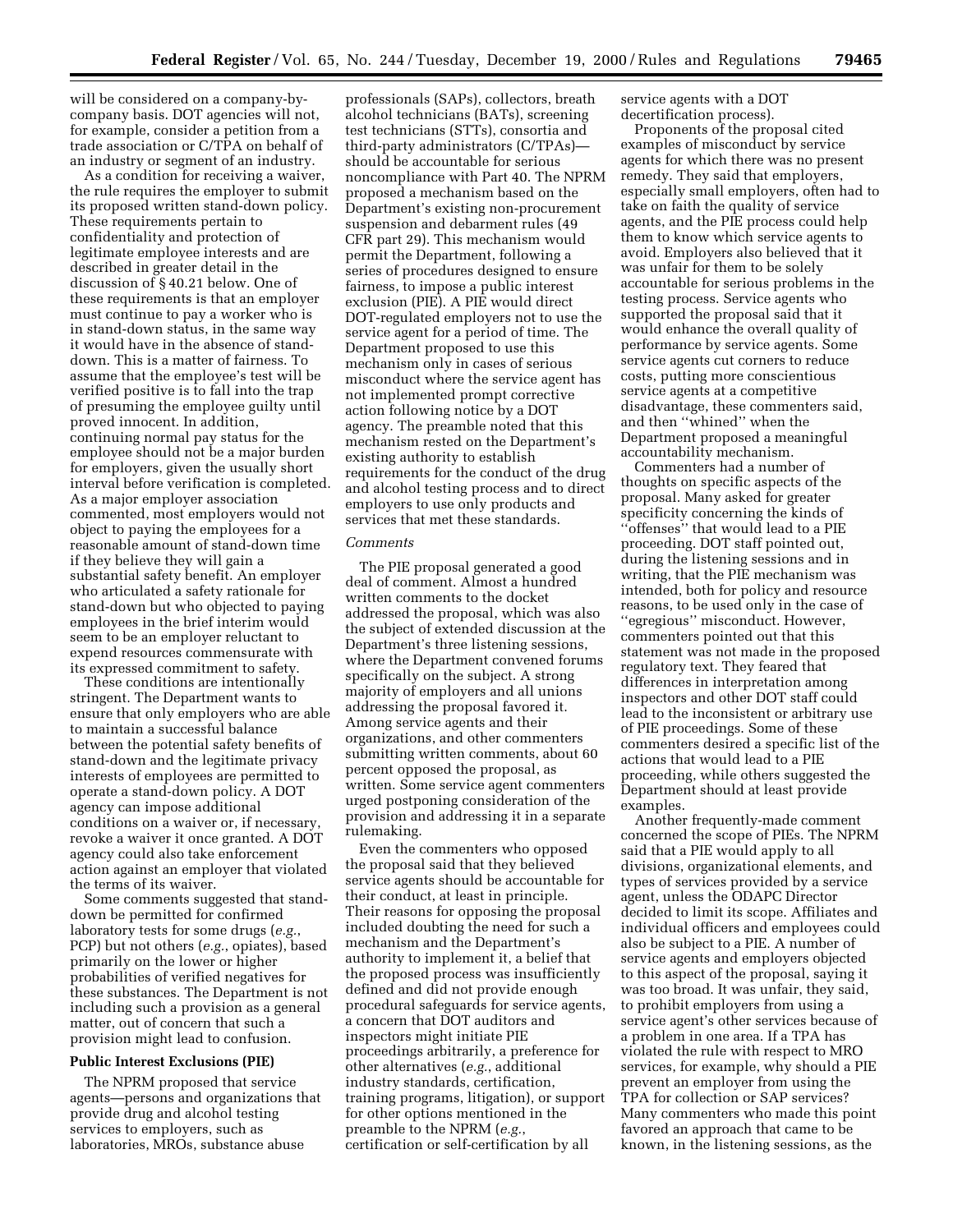''slice of PIE.'' Under this approach, a PIE would apply only to the type of service in which noncompliance had taken place. Some commenters said the ''slice'' should be even narrower, applying only to the specific employer, facility, or individual service agent staff members who had been involved in the noncompliance. A few laboratories said that laboratories should not be subject to the PIE process, since HHS already regulates laboratories through its certification process. Another commenter thought that it would be better to fine erring service agents rather than issuing a PIE.

Commenters raised two issues concerning the role of the ODAPC Director in the PIE process. A few service agents suggested that the Director would not be an objective decisionmaker, because he or she would be too sympathetic to the position of DOT staff. Others suggested that the ''firewall'' between the Director and other staff be made more explicit in the regulatory text. Several service agent commenters also asked for criteria for determining the length of a PIE, as well as a regulatory time frame for the Director's consideration of a service agent's petition to lift a PIE.

Smaller numbers of commenters suggested other procedural changes in the PIE provisions. One recommendation was that the initiating official's burden of proof be ''clear and convincing evidence'' instead of a preponderance of the evidence. Others asked for specific rules of evidence to apply to PIE proceedings. Some asked that the Department contact the service agent first, to check on alleged facts, before initiating a proceeding. A number of employers asked for periods longer than the proposed 90 days to replace a service agent that was subject to a PIE, or for the possibility of extensions of that period. Some service agents asked to delay the effective date of the PIE provision by a year or two, to give organizations time to get used to the requirements of the new final rule. A commenter asked that the rule provide for a private right of action by employers against service agents. Other commenters disagreed with the statement in the proposed rule text that the purpose of a PIE was not punishment.

#### *DOT Response*

1. Basic Rationale for the PIE Provisions

Service agents perform the bulk of drug and alcohol testing services for transportation employers. Employers, particularly small employers, necessarily rely on service agents to

comply with their testing obligations. These employers often do not have the expertise in testing matters that would enable them to evaluate independently the quality, or even the regulatory compliance, of the work that service agents perform for them. Yet an employer's compliance with DOT regulations is largely dependent on its service agents' performance. If a service agent makes a serious mistake that results in the employer being out of compliance with a DOT rule, the employer alone is now accountable. The employer may be subject to civil penalties from a DOT agency. The employer can be subject to litigation resulting from personnel action it took on the basis of the service agent's noncomplying services. Most importantly, the employer's efforts to ensure the safety of its operations may be damaged, as when an employee who apparently uses drugs is returned to duty because of a service agent's noncompliance. In many cases, there are now no consequences to a service agent who creates such problems, even if the problems are serious.

The experience of DOT agencies, which are responsible for reviewing employers' compliance, is that the vast majority of employer noncompliance results from service agent errors. (Given the pervasive role of service agents in performing testing functions, this is probably not a disproportionate effect.) FAA staff informally estimate, for example, that more than nine out of ten deficiencies their inspectors discover result from service agent errors. In addition, the Department's drug and alcohol testing office staff, from time to time, encounter serious noncompliance with DOT rules by service agents, for which there is no present remedy. Here are a few examples of actual cases we have encountered:

• An MRO verified many tests positive without conducting verification interviews. As a result, the tests had to be cancelled, and the employer had to return the employees to duty, incurring extra safety risks and costs.

• Another MRO, who had counterfeit medical credentials, verified several tests positive, bringing into question the integrity of the verification process.

• In defiance of the clear language of Part 40, a letter from the Department, and a finding by a court, a laboratory refused to provide an employee information to which she was entitled.

• A service agent made false claims that its personnel were certified by DOT. DOT wrote them a letter telling them to stop. Years later, the same service agent's letterhead continues to make the same claims.

• A consortium and a laboratory were engaged in a billing dispute with one another. As a result, numerous preemployment results were not transmitted to employers for a number of months. No one informed the employers of the problem, and some of the employers, in the apparent belief that ''no news is good news,'' placed some of the workers—including one who tested positive—in safety-sensitive positions.

• A major employer used a service agent for SAP services. The SAPs provided by the service agent established a long-standing pattern of returning virtually all employees who have tested positive to work quickly, without education or treatment.

• Personnel of a major laboratory engaged in misconduct apparently involving the backdating and attempted destruction of documents relevant to litigation concerning a drug test result.

Attempting to deal with service agent problems one employer at a time is both inefficient and potentially unfair. It is inefficient because service agents work for many employers. It is potentially unfair because employers may be unwitting victims of service agent misconduct. Conducting civil penalty proceedings against several employers because of the actions of one service agent, moreover, does little if anything to correct the conduct of the service agent or protect other employers from the consequences of its noncompliance. In addition, service agents often work for employers in more than one transportation industry. For example, if FRA takes action with respect to a railroad whose noncompliance is caused by service agent errors, this does nothing to protect a motor carrier who uses the same service agent.

The Department believes that, in this situation, an accountability mechanism that protects the public interest, employers, and employees is appropriate and necessary. A few commenters appear to have misunderstood the nature of the PIE proposal. It is not an assertion of new regulatory authority over service agents. It makes use of the Department's longstanding authority to direct transportation employers not to use products and services that do not meet Federal standards. Employers may not use laboratories that are not HHScertified. They may not use evidential breath testing devices (EBTs) that are not on the National Highway Traffic Safety Administration (NHTSA) conforming products list (CPL). They may not use SAPs and MROs who fail to meet regulatory qualifications. There is no difference in legal principle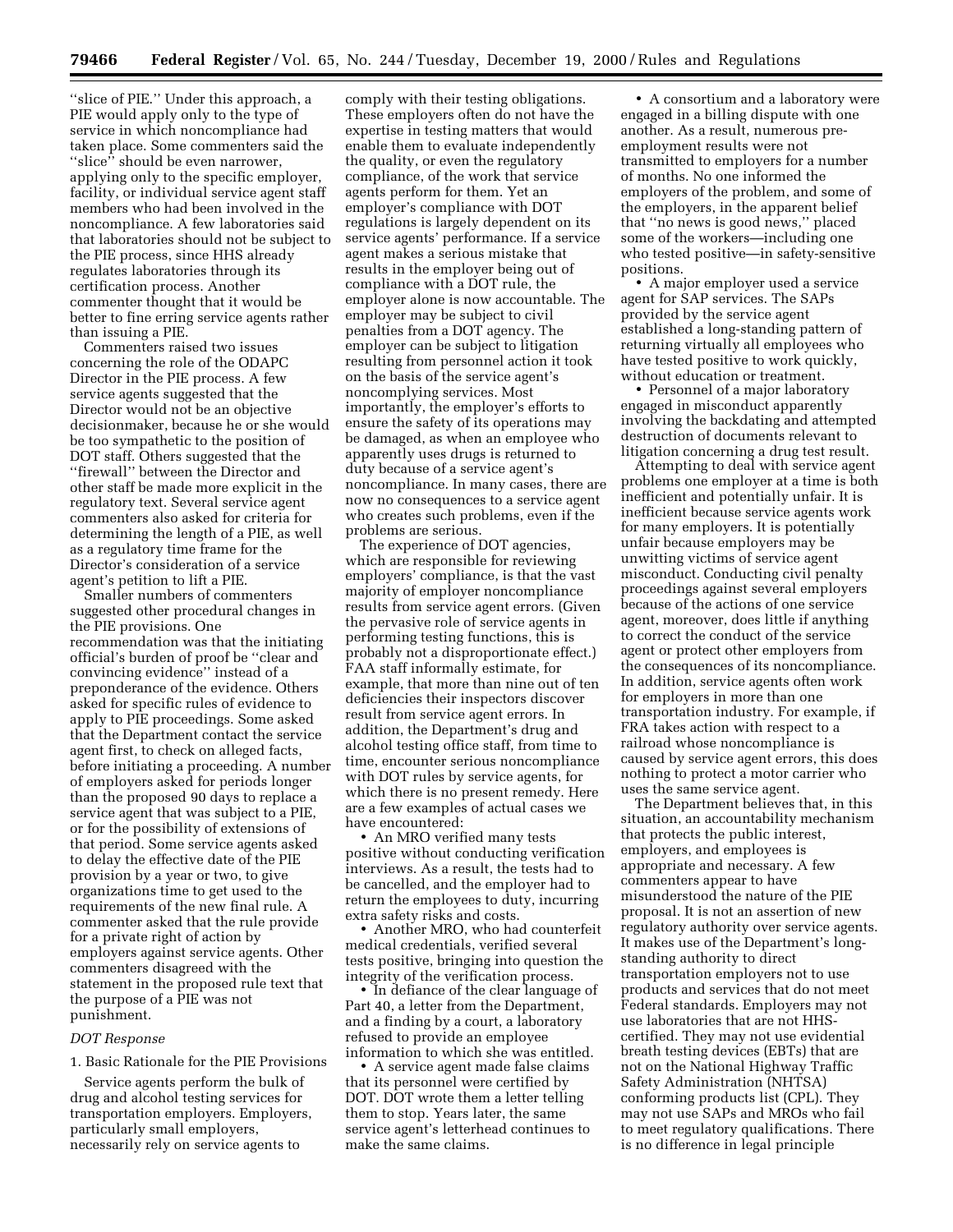between these well-established prohibitions and a requirement not to use a service agent who has been found to have seriously noncomplied with Part 40. A PIE is simply one additional directive to transportation employers to ensure that the employers use only service providers that meet regulatory requirements.

Procedurally, the PIE process is modeled on a well-established procedure for handling nonprocurement suspensions and debarments. While not identical to the non-procurement suspension and debarment rules of the Department (49 CFR part 29), the PIE process draws on Part 29 for many of its details. Modeling PIE on an existing program that affords due process to participants ensures that PIE will be an effective and fair approach to serious noncompliance in the drug and alcohol testing program.

#### 2. Legal Authority

The Department looked carefully at the issue of legal authority before proposing the PIE process in the NPRM. As noted in the preamble to that document, there is ample legal authority to implement this proposal. First, there is specific statutory authority for rulemaking in this area. Section 322 of the DOT Act provides general rulemaking authority to the Secretary of Transportation. It states that ''[t]he Secretary of Transportation may prescribe regulations to carry out the duties and powers of the Secretary.'' Further, the 1991 Omnibus Act authorizes the Secretary of Transportation to continue in effect, amend, or further supplement regulations governing the use of alcohol or a controlled substance. See 49 U.S.C. 31306(i), 49 U.S.C. 20140(f), 49 U.S.C. 5331(f)(3), and 49 U.S.C. 45106(c). Upon review of the Act, it is clear that Congress—while not explicitly mentioning a particular mechanism to ensure compliance—intended the Secretary to use his or her discretion to devise appropriate regulatory methods to carry out the Department's drug and alcohol testing responsibilities.

Moreover, under well-settled case law, specific statutory authority is not needed in order for an agency to have authority to impose a reasonable requirement. There are many court decisions that support this point, particularly cases following *Chevron* v. *Natural Resources Defense Council*, 467 U.S. 837 (1984). *Chevron* stands for the proposition that courts will defer to 'permissible" agency interpretations where the statute is ''silent or ambiguous''. In *Chevron*, the leading case on the regulatory and interpretive

authority of agencies, the Supreme Court articulated the following standard:

When a court reviews an agency's construction of the statute it administers, it is confronted with two questions. First, always, is the question of whether Congress has directly spoken to the precise question at issue. If the intent of Congress is clear, that is the end of the matter; for the court, as well as the agency, must give effect to the unambiguously expressed intent of Congress. If, however, the court determines Congress has not directly addressed the precise question at issue, the court does not simply impose its own construction of the statute, as would be necessary in the absence of an administrative interpretation. Rather, if the statute is silent or ambiguous with respect to the specific issue, the question for the court is whether the agency's answer is based on a permissible construction of the statute. (*Id.* at 842–43).

Numerous cases have reaffirmed this standard. When courts have applied the *Chevron* analysis to strike down an agency regulation or interpretation, they have not done so on the basis that a statute did not speak to the issue at hand. Rather, they did so because something in the statute specifically precluded the action the agency had taken. It is clear that nothing in the Department's statutes precludes the Department from instituting a procedure like PIE.

To the contrary, the most important statute authorizing the DOT drug and alcohol testing program, the Omnibus Transportation Employee Testing Act of 1991, confirms the Department's broad authority to carry out its drug and alcohol testing responsibilities. Congress intended that the Secretary use his or her discretion and issue supplementing regulations when necessary to carry out the Department's drug and alcohol testing responsibilities.

The DOT agency drug testing regulations and Part 40 were originally adopted in 1988–89 without any specific statutory authority. These rules were based on the DOT agencies' general safety rulemaking authority and the Department's general rulemaking authority. These DOT agency safety statutes are silent with respect to drug and alcohol testing. They do not describe drugs to be tested, types of tests, random testing rates, laboratories, medical review officers, return-to-duty procedures, testing equipment or personnel, or any of the other subjects addressed by DOT agency substance testing rules and Part 40. Before the Omnibus Act, these statutes provided the only authority for the DOT agency drug testing rules, and they still provide the only authority for the RSPA and

Coast Guard rules. There was never any question—aside from the original transit rule—about the authority of the DOT agencies to issue these rules. When plaintiffs challenged these rules, they and the courts focused on the constitutional issues, mentioning the agency's authority for the rules only in passing, since it was so clear.

Under *Chevron*, when the intent of Congress is clear, as is the case here, no further inquiry is necessary. This makes it unnecessary for any reviewing court to move on to the second prong of *Chevron*. If a court did examine the PIE provision under the second prong however, there is little doubt that the Department's action is based on a permissible construction of the statute. The Department 's decision to facilitate employer compliance and protect employers and employees from the consequences of services that are inconsistent with regulatory requirements is reasonable. Each of the requirements of Part 40 is important to ensure the accuracy, integrity, privacy and fairness of the testing process as well as the safety of the public. If a service agent fails or refuses to meet these requirements, then these important interests are adversely affected.

As the testing program and the role of service agents have evolved over ten years, the Department has learned that additional measures are needed to ensure the proper provision of testing services to employers. In every respect, the proposed PIE process comes squarely within the range of agency actions which courts, applying *Chevron*, have approved.

#### 3. *Alternatives*

The Department believes that efforts by industry groups to establish certification programs, training programs, and industry standards are laudable and helpful. Such efforts, however, do not address the issue of accountability for service agents whose noncompliance is serious. These programs cannot respond, in a legally binding way, with real consequences, to protect employers and employees from the misconduct of a party who makes serious errors or chooses to noncomply to gain an economic advantage.

An accountability mechanism like that proposed in the NPRM would effectively complement voluntary industry efforts. By attaching tangible consequences to serious noncompliance, an accountability mechanism would assist industry groups in getting service agents to take certification, training, and industry standards programs seriously.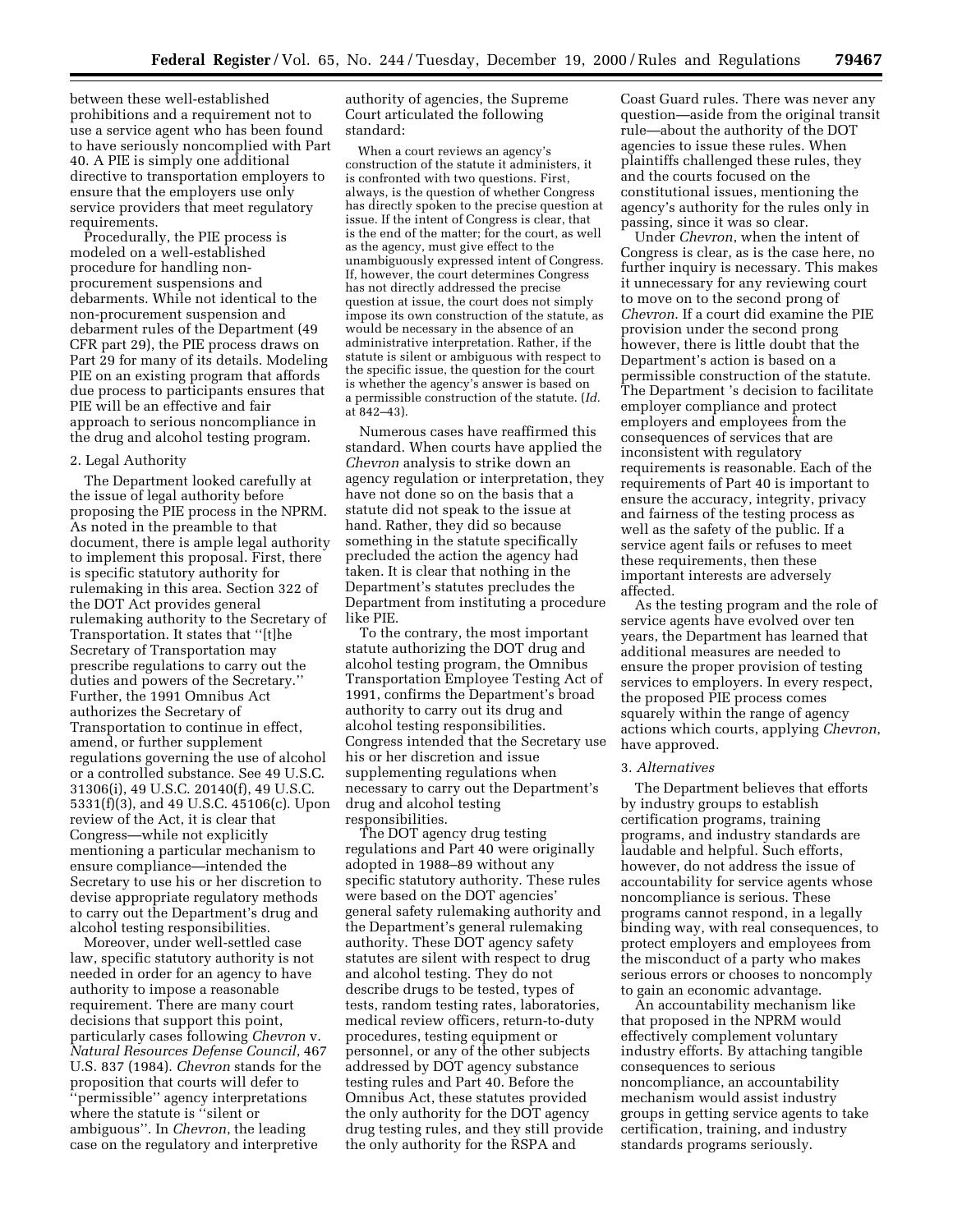Some commenters favored one or more of the options discussed in the NPRM preamble, such as certification or self-certification followed by a DOT decertification procedure or a contractbased mechanism. With respect to the contract mechanism, comment was, however, very divided, with many commenters (in response to the PIE proposals or proposed § 40.11) saying that the contract clause requirement was too burdensome or ineffective (*i.e.*, with respect to parties who typically do not have written contracts). The Department does not have the resources to operate a Department-wide active certification program (especially with respect to the motor carrier industry). Maintaining a data base for a self-certification program would be difficult for the Department, and there are significant issues concerning keeping such a data base up to date. For these reasons, we do not believe that these options are preferable to the PIE provisions the NPRM proposed.

A few commenters supported reliance on the legal system (i.e., court litigation) as a tool for employers to use to address problems caused by service agent noncompliance. Nothing prevents employers from resorting to private litigation now or in the future. By nature, however, such private litigation focuses on vindicating the private interests of the employer involved, not in more broadly protecting testing program participants and the public interest. For this reason, we do not view private litigation as a substitute for the PIE provisions.

#### 4. How Does a PIE Proceeding Begin?

Many service agent commenters asked for greater clarity and specificity concerning what ''offenses'' would be sufficient to warrant starting a PIE proceeding. They expressed the concern that the NPRM proposal would give DOT officials, including auditors and inspectors, too much discretion to start PIE proceedings based on minor problems, despite the Department's statements that PIEs were intended to be used in cases of ''egregious'' noncompliance.

As DOT officials said during the listening sessions in PIE roundtables, we do not think it is a good idea to have a definitive list of offenses that would trigger a proceeding. The Department's experience with this program suggests that new situations will always arise. We cannot possibly specify them all at this time. A list that appeared definitive could lead to arguments that the Department was precluded from starting a PIE proceeding because the underlying conduct was not on a regulatory list.

Nevertheless, the Department does believe it would make our intent and policy clearer to state in the regulatory text that this process is intended to be used only for serious noncompliance. We provide several examples of the kind of noncompliance that would, as a policy matter, have a level of seriousness sufficient to warrant starting a PIE proceeding. This regulatory text provision also states that the list is not exclusive or exhaustive: we retain the discretion to start PIE proceedings in situations not on the list and we are not required to start a PIE proceeding every time something on the list comes up.

We also make clear that not everyone with a DOT ID card is authorized to start a PIE proceeding. Only certain officials, such as DOT agency drug and alcohol program managers, are authorized to do so. They may rely on credible information from any source, including but not limited to DOT auditors and inspectors, as the basis for starting a proceeding. As several commenters requested, the final rule text provides that the initiating official must contact the service agent to get its side of the story and any facts it can provide before taking further action, such as issuing a correction notice or a notice of proposed exclusion (NOPE).

One issue on which commenters spoke concerns the relationship of the PIE process and the HHS certification process for laboratories. With respect to matters on which HHS takes certification action against a laboratory, the Department would defer to the HHS action. That is, as a policy matter, the Department would not start a PIE action is HHS had already taken a certification action against a laboratory on the same matter. We do not believe it would be an economical use of resources to have two Federal proceedings in progress with respect to the same laboratory, on the same issues, at the same time. However, if DHHS decided that it was not appropriate to begin certification action (*e.g.,* because the laboratory's conduct did not trigger the HHS ''imminent harm'' standard), DOT could consider whether to begin a PIE proceeding.

One of the concerns that some commenters expressed was that the very existence of a PIE proceeding, regardless of its ultimate outcome, could have adverse economic effects on a service agent. They asked that such proceedings be kept confidential. The Department does not believe that it is possible to keep a PIE proceeding, or the events leading up to it (*e.g.,* a factual inquiry, a correction notice) secret. For example, in seeking to establish whether there is a factual basis for a PIE proceeding,

DOT personnel might well have to ask questions of a number of employers about the service agent's activities. On the other hand, the Department will not affirmatively seek to make pending proceedings public knowledge, prior to the issuance of a NOPE. For example, we do not intend to issue a press release or make other kinds of public announcements at the time that we send a correction notice to a service agent. The issuance of a NOPE and the Director's decision, however, are matters of public record.

#### 5. Scope of PIE Proceedings

Section 40.379 of the NPRM proposed that a PIE would apply to all the divisions, organizational elements, and types of services provided by the service agent involved, unless the Director limited the scope of the proceeding. Under some circumstances, affiliates and individuals could also be subject to a PIE. Many service agent commenters thought the scope of a PIE should be narrower, limited to a particular type of activity, affected employer, etc.

The intent of the PIE proposal is to protect the public from the misconduct of an organization. Allowing the organization to segment its activities, and contend that the public should be protected only from some of what it does, is contrary to this objective. Nevertheless, the Department believes that it is appropriate to decide, on a case-by-case basis, whether a compliance problem is limited to one facet of a service agent's activities or pervades the service agent's organization. The Department is therefore making a procedural change from the NPRM. Instead of saying that a PIE would apply to everything a service agent does, the final rule makes the scope of the PIE an issue in the proceeding.

That is, the initiating official would propose a scope for the proposed PIE, depending on that official's view of how pervasive the noncompliance was in the service agent's organization. It might be one activity or organizational element; it might be more than one; it might be the totality of the service agent's activities. The service agent could contest the initiating official's scope proposal, and the Director would make an explicit decision about scope. This is not quite the ''slice of pie'' proposal advanced by some service agents, since the Department would not necessarily be limited by rule to applying a PIE only to the type of activity or organizational element directly involved in the noncompliance. But the initiating official would have the burden of persuading the Director that the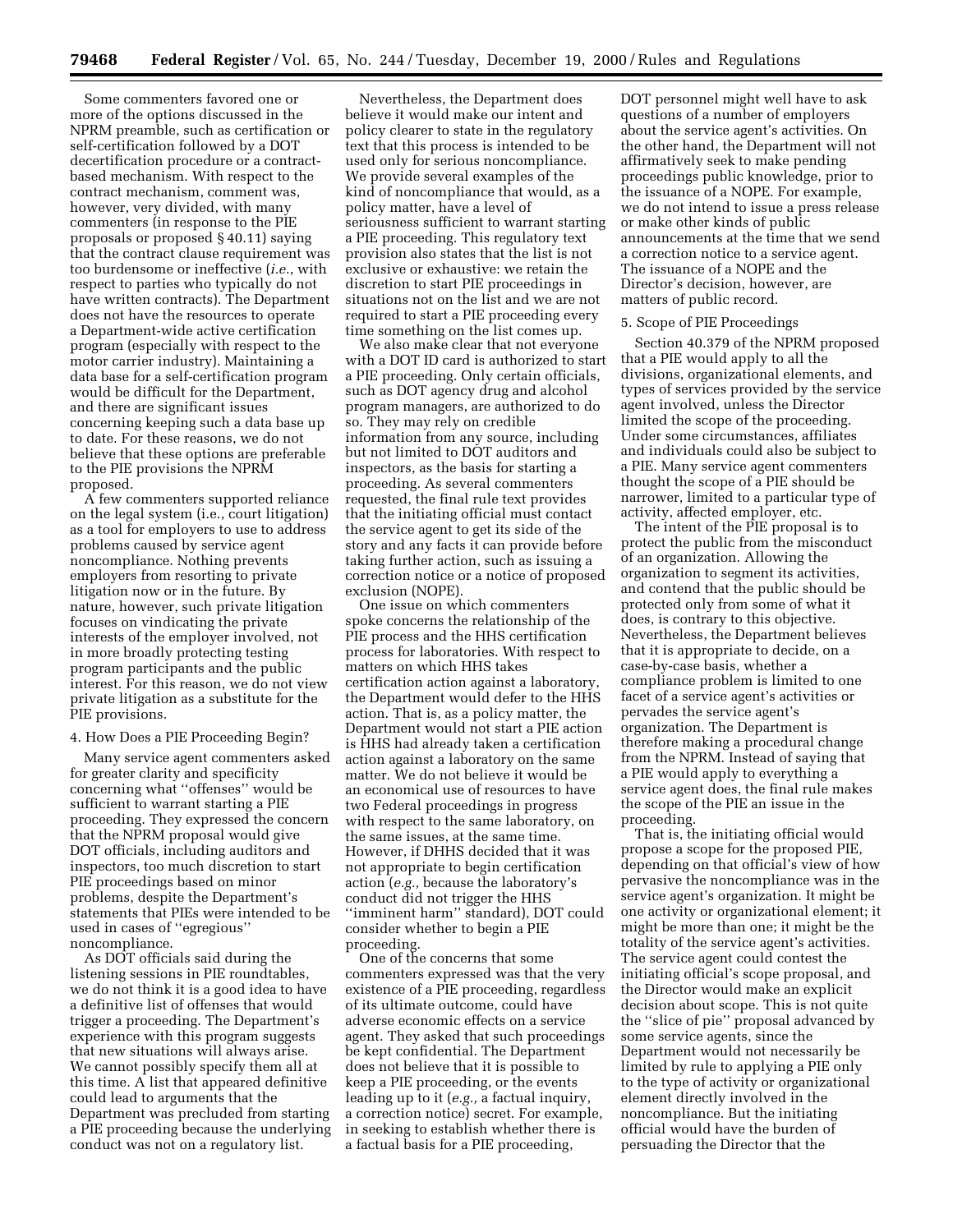proposed scope of the PIE was appropriate in light of the facts of the case. The final rule text provides several examples to illustrate the way this scope procedure is intended to work.

#### 6. Procedural Issues

Like the NPRM, the final rule requires initiating officials to send a correction notice to a service agent before starting a PIE proceeding. This notice gives the service agent 60 days to fix a problem or change its procedures before a more adversarial process begins. We have added greater specificity concerning the NOPE that begins a PIE proceeding (*e.g.,* specifically requiring information on the proposed scope and duration of the PIE).

We believe that the ODAPC Director is the appropriate person to make decisions in PIE cases. The ODAPC Director is someone who is knowledgeable about the DOT program and regulations but who is not directly involved in their enforcement by the DOT agencies. We disagree with contentions that the Director is inherently biased in potential PIE matters. It is the Director's job to consider such matters fairly and in accordance with the Department's rules, and nothing in the comments persuades us that the Director will be unable to do the job right.

To reassure participants further about the objectivity of the process, we have added language to the final rule specifically prohibiting the ODAPC Director from playing any role in the initiation of a PIE and establishing a ''firewall'' between the initiating official and the Director. This firewall would prohibit any *ex parte* contacts between the two. In any situation in which it would be inappropriate for the Director to act as the decisionmaker (*e.g.,* the Director had recent professional ties to the service agent who was the subject of the PIE proceeding, the Director has had substantial involvement in a matter before it becomes the subject of a PIE proceeding), the rule the Director would designate another person to decide the case. In addition, the final rule lists the elements of the Director's decision, including not only the basic decision about whether to issue a PIE but also decisions about disputed matters of material fact, the scope of a PIE, and the duration of a PIE.

The standard of proof in a PIE proceeding will remain ''the preponderance of the evidence.'' There is no policy or legal basis apparent for raising this burden to the higher ''clear and convincing evidence" level. Contrary to a few comments, there is no ''presumption of guilt'' on the part of a

service agent in a PIE proceeding. The initiating official bears the burden of proof. Administrative proceedings in many kinds of matters, including suspension and debarment proceedings under Part 29, are conducted informally, without formal rules of evidence of the kind used in the court system, with evidence accepted on a general relevance standard. The final rule makes clear that PIE proceedings will be conducted in this way.

The Department takes no position on whether Part 40 creates a private right of action, deferring to the courts or to DOT agency regulations on this issue. While the Department recognizes that a PIE will have adverse consequences for a service agent, we continue to believe that the purpose of a PIE is to protect the public interest, not punishment. This language, which is derived from Part 29, is an accurate statement of the intent of the PIE provision and we are retaining it. A few commenters asked for a time frame for PIE decisions by the Department. We have responded by saying that the Director will generally make a decision within 60 days of the completion of the record in the case, though the Director can extend this period for good cause.

Some commenters requested additional clarification of the standards for determining the duration of a PIE. In response, we have added a new section listing examples of the kinds of factors that the Director will consider in determining the appropriateness, scope, and duration of a PIE. Since the proposed duration of a PIE is one of the elements of a proceeding that service agents can contest, service agents and initiating officials will have the opportunity to refer to these factors in their arguments about duration. In general, we say in the final regulatory text that a PIE stays in effect for one to five years. In deciding on the duration of a PIE, the Director will take into account the seriousness of the noncompliance and other factors listed in the rule. Nine months after the Director issues a PIE, the service agent can apply to the Director in writing to terminate or reduce a PIE. The rule spells out the grounds for such a request.

As noted in the **Effective Dates** section of the preamble, the Department is making the PIE provisions of the rule 30 days from the date of publication. The effect of this action is to make PIE proceedings available to the Department with respect to noncompliance with the existing Part 40 rule between the publication date of this revision and the August 1 effective date of the complete revised Part 40. We are doing so in order

to emphasize to service agents that they are accountable for their actions. In some recent instances (*e.g.,* the apparent laboratory evidence tampering incident referred to in ''Basic Rationale for PIE Provisions'' above), the Department would have had grounds for considering the use of PIE proceedings, had they been available to us.

#### **Return-to-Duty Process**

The NPRM raised a number of issues surrounding the return-to-duty process. We proposed to consolidate this material in Part 40. One issue concerned the minimum number of follow-up tests that SAPs should prescribe. Should there be an increase over the current rule's requirement of six tests over the first 12 months following an employee's return to duty (*e.g.,* to 12 tests over one or two years)? Another issue was ''aftercare.'' That is, SAPs often make recommendations for continuing assistance after the employee returns to work. The NPRM proposed that employers would have to monitor employees' compliance with these recommendations. A third issue was whether SAPs should routinely receive drug test quantitations.

#### *Comments*

Comments from a mixture of employers, employees, and service agents directly addressed the question of whether the Department should increase the minimum number of follow-up tests. A substantial majority of these commenters opposed any change in the current requirement of a minimum of six tests over the first year following the employee's return to duty, and a few of these suggested reducing that minimum. These commenters did not oppose retaining the SAP's discretion to prescribe a higher number of tests or testing that went beyond the first year. Some additional commenters said that number of tests should be determined at the SAP's discretion, or in negotiation between the SAP and employer. On the other hand, a few commenters favored increasing the minimum to 12 tests.

With respect to aftercare, several motor carriers and motor carrier associations opposed the proposal for employers to monitor employee compliance with SAP recommendations. They said it would be too burdensome and went beyond their expertise, which centered on running trucks, not aftercare. A few service agents supported the proposed change. There was also concern expressed, principally in discussions at the listening sessions, that some SAPs were reluctant to recommend assistance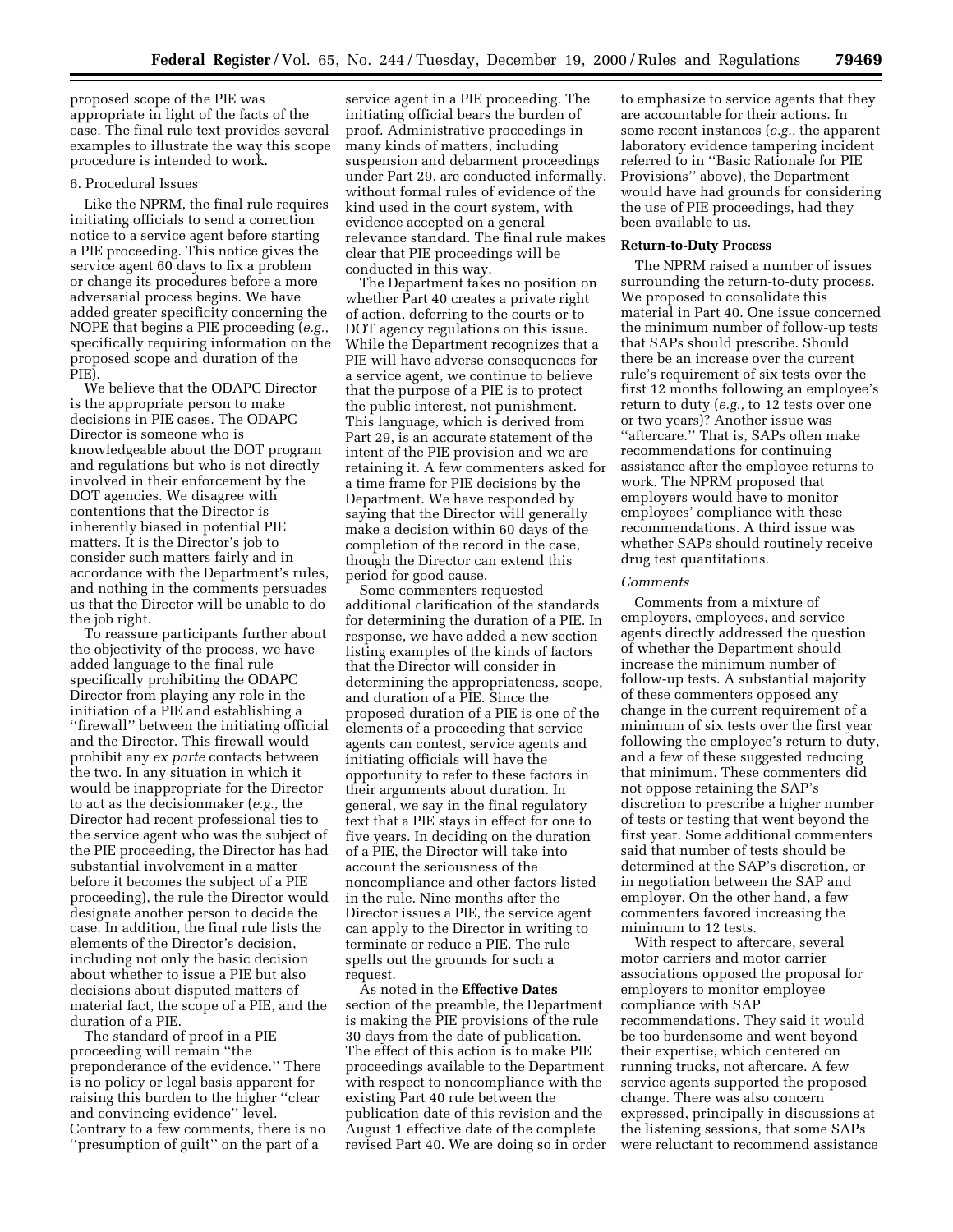even after employees tested positive, whether out of over-reliance on employee's excuses, claims that the testing process was flawed, or the SAP's personal opinions about the justification for or utility of the testing process. Some commenters asserted that the very fact of a violation showed that an individual was in need of some education or treatment, so it was inconsistent with the purpose of the rules to permit SAPs to find that an individual was not in need of assistance.

Commenters were divided on the issue of whether SAPs should routinely receive reports of the quantitation of drugs in the specimens of individuals who tested positive. Those who favored this approach, including most of the employers who spoke to this issue and some of the SAPs, said that it would be useful to know the levels of drugs in the employees' specimens. This would be helpful to SAPs as they try to evaluate an employee's situation and determine what sort of treatment was appropriate. The majority of commenters opposed providing this information on a routine basis, saying that the quantitation of drugs in a specimen was usually irrelevant to evaluation and treatment and could sometimes be diagnostically misleading. Testing was never intended to diagnose addiction, and urine test quantitations rarely provide a good basis for evaluating an employee's drug problems. A laboratory added that requiring laboratories to report this information to SAPs would be burdensome.

#### *DOT Response*

With respect to follow-up tests, the Department has decided that it is not necessary to increase the minimum number. We believe that follow-up tests are very important. They are the best tool we have to make sure that an individual who has returned to duty after a violation remains in compliance while experiencing the actual stresses and temptations of the work environment. However, requiring a greater number of tests could be unnecessarily burdensome in those cases in which SAPs are satisfied that six tests are sufficient. We will keep in place the basic provisions of the existing rule: a minimum of six such tests in the first year of safety-sensitive work following the employee's return to duty. SAPs will continue to have discretion to require a greater number of tests over a period of up to 60 months, as in the current rule.

The Department has become convinced that there is no basis for a SAP ever determining that an individual who has tested positive or otherwise

violated the drug and alcohol rules does not need education or treatment as well as follow up testing. For someone who performs safety-sensitive transportation functions, the very fact of a violation indicates a disregard of safety that must be addressed, corrected, and monitored in order to ensure safe performance of those functions in the future. Therefore, the final rule will require the SAP to mandate some level of assistance in every case, as well as to prescribe at least the minimum number of follow-up tests for each employee who returns to duty following any violation of the rules. We also clarify that the SAP must present a copy of his or her written follow-up testing plan to the designated employer representative (DER). The rule text also cautions SAPs against basing any decisions, even in part, on employee claims of flaws in the testing process or any private opinions of the SAP about the validity or utility of the testing process.

In response to comments, the regulation clarifies that the follow-up testing requirement follows the employee from one job to another and persists through a break in service. That is, if after returning to duty with an employer, the employee changes jobs before completing all required follow-up tests, the employee is responsible for completing the follow-up tests with his or her new employer. Likewise, if the employee returns to work, is laid off for several months, and then comes back to work with the same employer, the employee must complete the series of follow-up tests ordered by the SAP.

With respect to employer monitoring of aftercare, the Department is persuaded by the objections of employer commenters that we should not require employers to take on this task. SAPs have the obligation to make recommendations for aftercare where they believe such assistance is needed to maintain sobriety or abstinence from illegal drugs. These recommendations should carry a good deal of weight, because they in effect declare that employee compliance with them is important to ensure safe performance of safety-sensitive functions. The rule states the employee's obligation to comply with these recommendations.

Rather than requiring employer monitoring, however, the rule provides the employer discretion to take a variety of steps. These could include putting compliance with SAP recommendations into return-to-duty agreements, disciplining employees for noncompliance, and using the services of SAPs or employee assistance programs (EAPs) to assist and monitor employees' aftercare activities. The rule

notes that employers can choose to monitor these activities, and that employees who fail to carry out the recommendations can be subject to sanctions from their employers. We note that this discussion concerns employer discretion with respect to aftercare (*e.g.,* treatment and education) activities only. Employers do not have discretion with respect to follow-up tests. Employers must carry out the follow-up test instructions they receive from SAPs.

The Department believes that the commenters who opposed routinely providing drug test quantitations to SAPs have the better of the argument. SAPs take a variety of factors including a face-to-face interview with the employee—into account when determining what assistance the employee needs. The amount of a particular drug in an employee's specimen at a particular time does not determine what sort of treatment is most appropriate for the individual. Consequently, we will not provide for quantitations to be given to SAPs on a routine basis. We do provide, however, that SAPs can consult with MROs (who must cooperate with SAPs) and receive information that the MRO has gathered as part of the verification process. Through this process, SAPs can get additional information that may be of use to them in the evaluation process.

We want to emphasize that neither the rule nor the Department requires employers to fire employees who violate the Department's drug and alcohol testing rules. There is no national policy, and certainly no policy articulated by the Federal government, that commands this result. We would not have this detailed return-to-duty procedure if we believed that no one should be returned to duty after a violation.

As has been true from the beginning, all the Department requires is that an employee who violates the rule not perform safety-sensitive functions until and unless he or she successfully completes the return-to-duty process. Decisions about discipline and termination are left to the discretion of the employer or labor-management negotiations. Where employer policy, or labor-management negotiations, have delegated personnel decisions of this kind to an arbitrator, the Department intends that the arbitrator's decision determines the personnel action that the employer takes. The Supreme Court has recently affirmed these principles. *Eastern Associated Coal Corporation* v. *United Mine Workers of America, District 17, et. al,* 531 U.S. \_\_\_\_ (2000).

Of course, an arbitrator cannot order an employer to return an employee to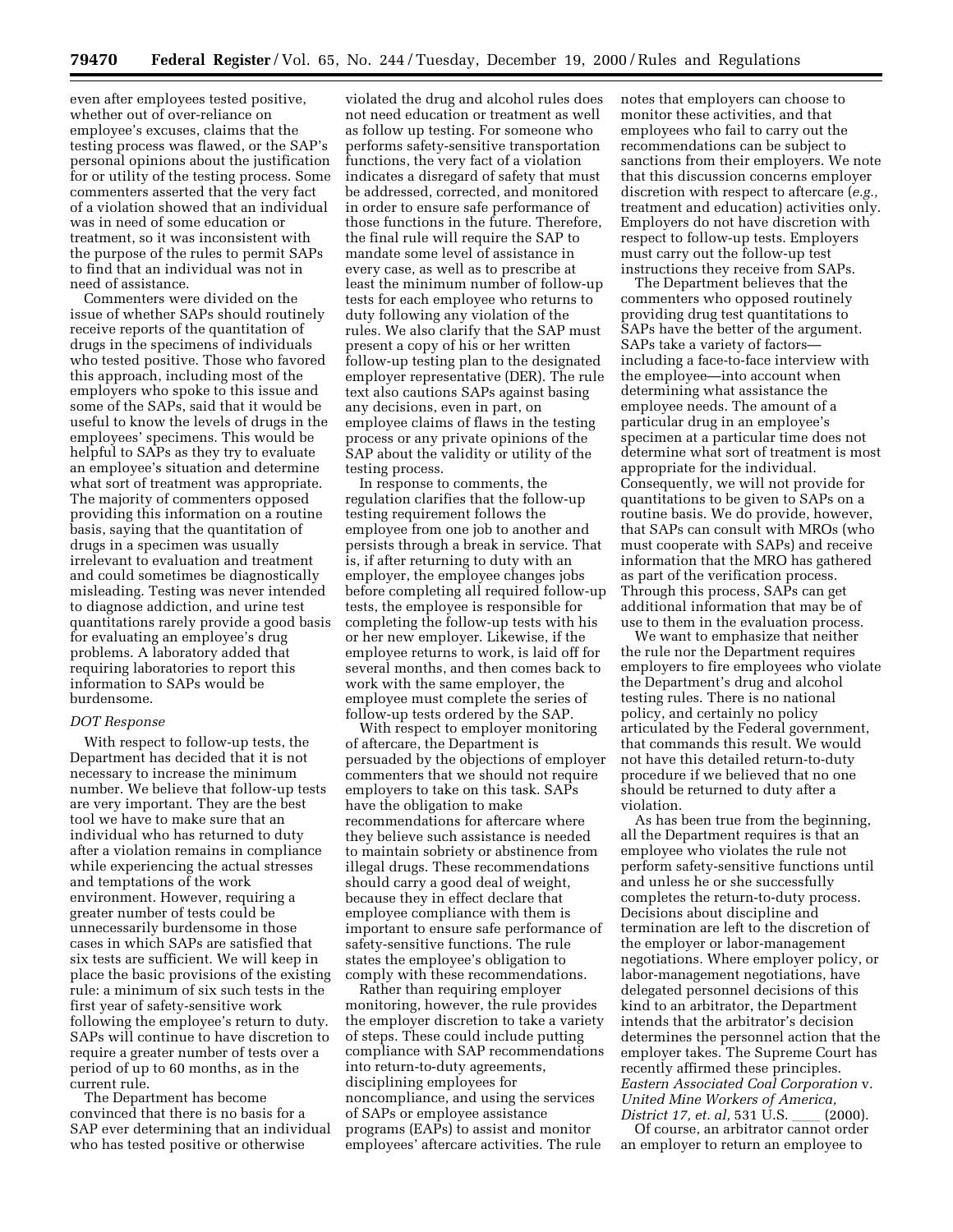the performance of safety-sensitive functions until the employee has successfully completed the return-toduty process. Nor can an arbitrator or an employer change the laboratory's findings about a specimen or an MRO's decision about whether there is a legitimate medical explanation for a test result.

#### **Collector Training**

Competent performance of drug and alcohol testing functions by collectors, BATs and STTs, MROs, SAPs and others involved in the testing process is obviously very important to the integrity and fairness of the Department's program. The Department's NPRM asked questions and offered proposals for the training and qualifications of these personnel. This discussion focuses on collector training, which was the subject of more comment than training for other personnel. Training and qualifications for other personnel are discussed in the section-by-section portion of the preamble.

#### *Comments*

Training for collectors in the drug testing program was the subject of comment from a wide variety of parties, including service agents, employers, and unions. Commenters differed on most of the subjects under discussion, including the basic point of the extent of current problems in the collection area. Most commenters on the subject believed that collections were the weakest point of the testing process, though some argued that there was a low rate of collection errors in their experience. Some commenters said that it would reduce collection errors if the Federal Custody and Control Form (CCF) were simplified.

Some commenters favored a formal instruction course for collectors, like the Department's BAT course. Most of these and some other commenters opposed the notions of self-instruction and selfcertification for collectors, saying that they were meaningless. They believed that there should be some sort of formal training, with an examination or other means of ensuring that a collector deserved to be certified. Some commenters also supported a ''train-thetrainer'' course requirement to certify trainers.

Other commenters, however, opposed any formal training requirements for collectors, saying it was expensive, burdensome, and might make it harder to find collectors, especially in less densely populated areas. A maritime employer group asked for some exceptions to training requirements for people who were not regularly

collectors but might occasionally have to conduct a collection, as in a postaccident situation.

Commenters who thought the NPRM's training proposals were too extensive often objected to requirements for classroom training or other training modes involving a live instructor or monitor. They said the requirements should be more flexible, and provide for training through such approaches as videos, internet-based courses, or instruction and monitoring through telephone or interactive computer methods.

A number of commenters objected to the term ''sufficiently knowledgeable,'' which the NPRM used to describe the personnel who trained collectors. The commenters said the term was too vague. Some of these commenters asked that the rule include more specific qualifications for trainers. Some commenters also objected to the proposal that trainees be required to complete five error-free mock collections, saying that the requirement was either too burdensome (some suggested the number of mock collections be reduced) or insufficient. Some commenters also took issue with the requirement that a collector who made a ''fatal flaw'' mistake should have to be retrained, particularly since they felt it might threaten the validity of subsequent collections the collector conducted prior to the retraining. Others thought it would be better to have a slower trigger for the retraining requirement (*e.g.,* two fatal flaws in two years).

#### *DOT Response*

The Department believes that making collector training more effective will be an important step in reducing errors in the drug testing process. The collection of urine specimens is the step in the process with the greatest potential for administrative error, and our own experience confirms the comments of persons who said that collections are a fertile source of mistakes. When our inspectors and program personnel visit collection sites in the field, they commonly find a wide variety of mistakes and misunderstandings in the collection process. We also agree that self-certification is inadequate. For these reasons, we will require additional training of collectors, compared to the present rule. We believe that this training should be provided in as flexible a manner as possible. Section 40.33 contains the Department's resolution of collector training issues.

Part 40 contains much information about how collections must be conducted. It is essential that collectors

become knowledgeable about the relevant portions of the new Part 40, DOT collections guidance and relevant DOT agency rule provisions, and we will require them to do so. We also believe that more formal training is needed to ensure that collectors understand and can carry out the requirements of this part. We believe that, as commenters noted, the training can be provided in a number of ways (*e.g.,* classroom sessions, videos, internet courses). We are not prescribing a particular curriculum as we have for alcohol testing personnel, and we will not require that collectors be ''certified.'' By taking this approach, we achieve the objective of additional training while allowing flexibility and minimizing costs. In-person involvement of a trainer is not required for this part of the training process.

To demonstrate that they can practically apply what they have learned, collectors must conduct five consecutive error-free mock collections. We believe this is an extremely important requirement, because collectors must deal with real people and real specimens in their job, not just regulatory text or computer simulations. By mock collections, we mean collections that are not real collections of employees subject to testing under DOT regulations. The five collections must include both uneventful and ''problem'' testing scenarios. Another person must monitor and evaluate the mock collections to ensure that they are error-free. This part of the process does involve the in-person participation of someone to monitor and evaluate the trainee's performance (unless some technology is used that permits the realtime, step-by-step observation and evaluation of the trainee's performance without a person in the same room with the trainee).

The monitor must be someone who has demonstrated necessary knowledge, skills, and experience (1) by regularly conducting DOT drug test collections for a period of at least a year, (2) by having conducted collector training under this part for a year, or (3) by successfully having completed a ''trainthe-trainer'' course. The Department sets out these alternatives for qualifying as a trainer in response to comments that said ''sufficiently knowledgeable'' was too vague.

All new collectors must meet these training requirements. In addition, current collectors must meet the requirement within 21⁄2 years after the effective date of this rule (December 2003). This will provide adequate time for current collectors to get the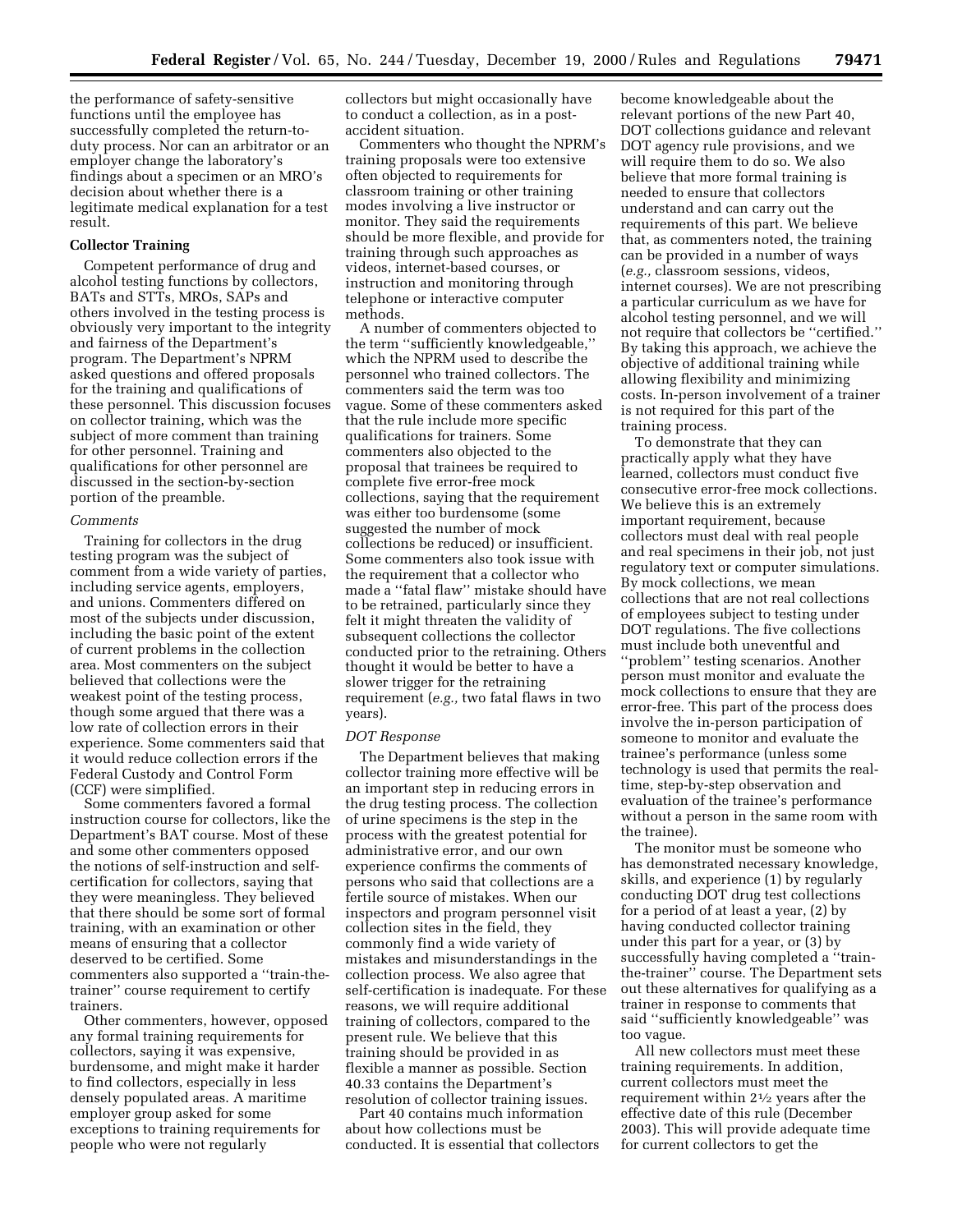necessary qualification training, if they have not already done so.

Collectors would have to get refresher training every five years. We believe that, just as other professionals in the drug and alcohol testing business need continuing education, it is important for collectors to brush up on the rules and techniques of their part of the drug testing process, in order to ensure that they perform at the highest level. This training would also focus on any changes in collection technology that had come into use in the meantime.

One of the most important occasions for training is following a mistake that actually results in a test being cancelled. This requirement does not apply every time there is a cancelled test, only when the cancellation is the result of the collector's error. The training would focus on the subject matter that was involved with the error, and would also involve three monitored error-free mock collections. This training would have to take place within 30 days of the collector's being notified of the error. The reason for this training is obvious: if someone makes a mistake once, we want to make sure he or she does not make a similar mistake again.

Commenters noted that it might be very burdensome for employers, or even some service agents, to keep training records for each of their possible many and widespread collectors. To avoid this problem, we are requiring that collectors (like other service providers) keep their own training records, which would have to be made available to employers, other service agents (*e.g.,* C/TPAs) involved with the collector's provision of services, and DOT. In addition, we specify in § 40.209 that a test is not invalidated because a collector has not fulfilled a training requirement. For example, suppose someone collects a specimen correctly but has not completed required training or retraining. The test would not be cancelled because the training requirement was not met, though the collector, other service agents, and employer involved might be found in noncompliance as the result of the failure to meet training requirements.

#### **Transmission of Information Through Consortia and Third-Party Administrators**

When the Department began the drug testing program in 1988–89, we had in mind a perhaps simplistic model of how the program would work. We imagined that most employers would have an inhouse testing program that would perform most of the tasks the rules required, except that employers would contract directly with laboratories for

specimen testing services and perhaps with MROs for medical review services. We thought that owner-operators and other very small employers might well band together in consortia to gain economies of scale in purchasing testing-related services.

The program has developed in quite different directions, to the point where most employers' drug and alcohol testing programs are outsourced, often operated by C/TPAs. These organizations often bundle their services to employers. Only a minority of employers, usually large ones, operate their own programs.

One of the Department's tasks in revising Part 40 is to make appropriate adaptations to the altered shape of the drug and alcohol testing business. We have no desire to stand as King Canute before the marketplace sea. Nor do we wish to surrender to purely economic considerations features of the program we regard as critical to its integrity. The goal of finding an appropriate balance has influenced our efforts in a number of areas as part of this rulemaking, including the functions of MROs and SAPs and the issue of how test results are reported to employers.

In the NPRM, the Department proposed keeping sharp lines of demarcation between different participants in the program. Specifically, we proposed putting into regulatory text the interpretation we have maintained under the existing rule with respect to the transmission of drug test results from MROs to employers. That is, MROs must report the results directly to employers. C/TPAs could not act as intermediaries in this process. This position was based on the premise that indirect reporting was likely to be slower, and more prone to error and compromise of confidentiality, than direct reporting.

#### *Comments*

The bulk of comments on this issue came from TPAs, who asserted that they should be permitted to act as intermediaries in the transmission of drug testing results. There were also comments from employers and unions, most of which supported the TPAs' position. During discussions of this issue in the listening sessions, DOT staff asked TPAs to address the question of how it was as or more efficient and effective to move a result from Point A (the MRO) to point B (the employer) through Point C (a TPA), rather than sending it directly from Point A to Point B. Many of the C/TPA comments did address this question.

A common response was that many MROs do not have the staff or electronic

capability to receive, process, and transmit results to clients. Indeed, many smaller doctors' offices would find it burdensome to handle all the paperwork. It is more efficient division of labor to have doctors concentrating on medical review and TPAs on information distribution, some said. TPAs, commenters said, are set up to act as electronic transfer points for data, allowing for the more efficient and timely delivery of results. Requiring the MRO to transmit the results directly would increase rather than decrease processing time and add costs.

Commenters favoring change in this proposal also said that TPAs know the rules and regulations well, since this is their full-time business. Small employers find it easier to call one place—the TPA—for all drug program information rather than having to deal with a variety of sources. Some of these commenters noted that, in the Coast Guard program, TPAs had played this role successfully for some time. They said there was no evidence of any detriment to public safety in this case, or in other cases where TPAs (contrary to existing rules) have transmitted results.

Some MROs and TPAs disagreed with this point of view, citing concerns about delays, administrative errors, and risks to confidentiality. Commenters said that many MROs are fully capable of transmitting results information directly to employers, and that if an employer found that it was not receiving results in a timely fashion, it could change MROs. In addition, direct MRO transmission may provide greater value to employers, because MROs can answer questions about the result and help the employer resolve procedural issues.

Comment on this issue focused on MRO transmission of verified drug testing results to employers. However, many commenters mentioned other areas in which similar issues arise, such as laboratory transmission of results to MROs, transmission of SAP reports to employers, and transmission of alcohol test results from BATs to employers.

A related, but distinct, issue concerned who could appropriately play the role of the designated employer representative (DER). Some commenters said that C/TPAs should be able to act for employers as DERs, at least in small companies. Some of these comments alleged that the role of the DER was a complex, multifaceted one, and that it would be very costly, particularly for small companies, to hire a DER.

#### **DOT Response**

The Department is persuaded by the comments on this subject that C/TPAs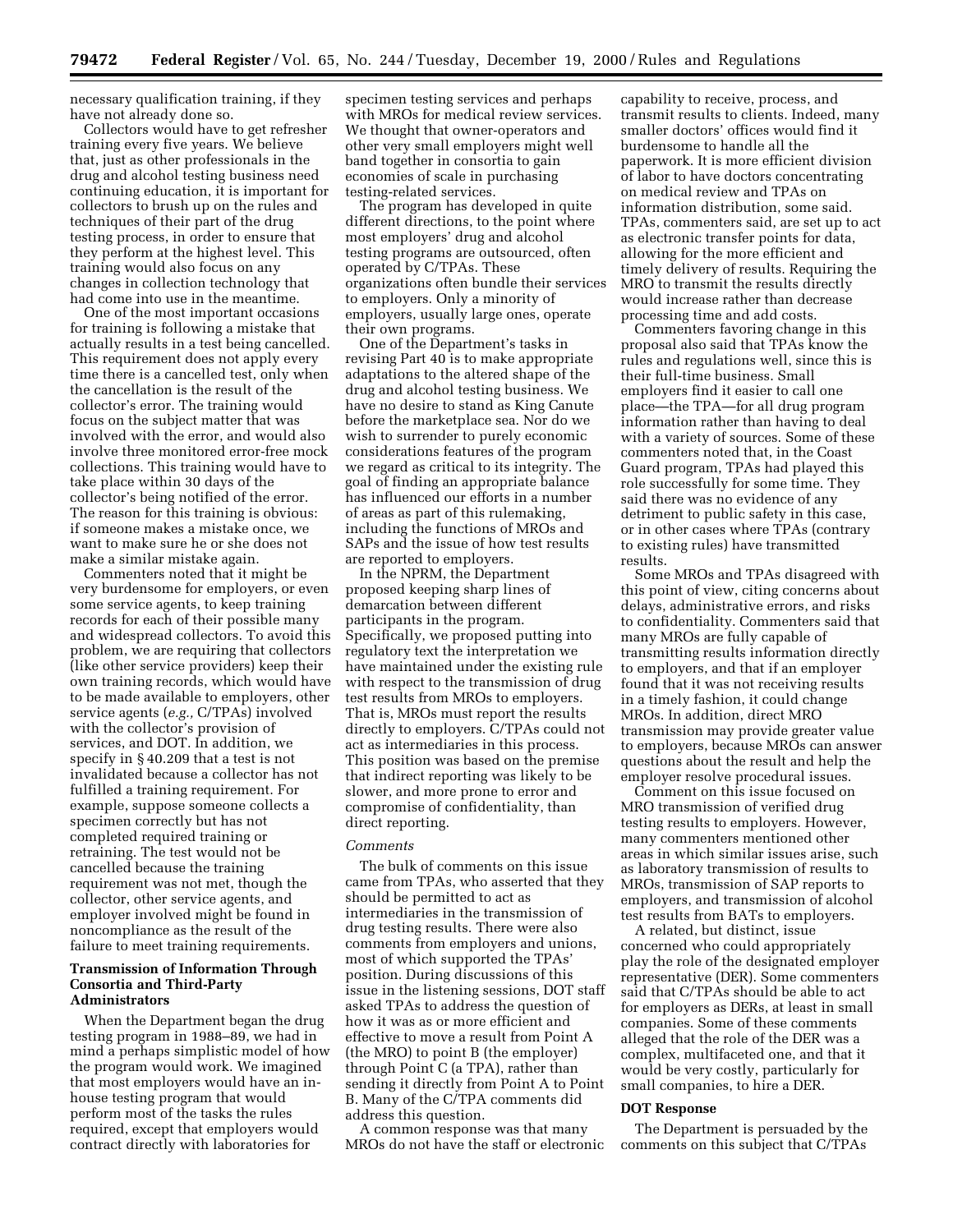have the ability to transmit verified drug test results to employers as or more efficiently than MROs who transmit the information directly. While we understand, and to an extent share, concerns about potential delays, errors, and breaches of confidentiality when intermediaries are used, we do not have any evidence in the record that these problems actually occur in any significant way. The Coast Guard experience, as reported by commenters (including some employer and union commenters) and verified by Coast Guard staff, suggests that the parties concerned in that industry are satisfied with this approach.

Consequently, the final rule (see —40.345) gives employers the choice of receiving drug test results directly from the MRO or via a C/TPA. We emphasize that it is up to the employer—not the C/ TPA—to make this choice. The employer can make this choice for any or all of the items listed in Appendix F (e.g., an employer may choose to receive some items via the TPA and others directly from an MRO). The rule authorizes C/TPAs to act as intermediaries in the transmittal of information to employers only with respect to the specific provisions of the rule listed in Appendix F. C/TPAs are prohibited from acting as an intermediary in transmitting information not listed in Appendix F.

For example, C/TPAs are not allowed to act as an intermediary who transmits laboratory test results to MROs , SAP reports to employers, or medical information from MROs to employers. In the case of the laboratory reports, we believe that the direct link between laboratories and MROs is critical to the timely and independent medical review of those results. (Certainly laboratories have the electronic capability to readily transmit results directly to MROs in a timely and accurate fashion.) With respect to SAP reports, we are concerned that using an intermediary creates the opportunity and temptation to alter the SAP's recommendations (a problem that DOT staff have noted in the current program). With respect to medical information, we believe this is confidential medical data that should not pass through an additional hand on its way from the MRO to the employer.

The discussion of this issue among commenters focused mainly, though not exclusively, on drug test information. A few commenters mentioned that similar considerations should apply to alcohol testing information. With respect to ''negative'' alcohol test results (i.e., results of less than 0.02), we agree. The same rationale that supports permitting drug testing information to be conveyed

by C/TPAs applies to this information. However, we draw a distinction with respect to alcohol testing results of 0.02 or higher. These results—unlike positive drug test results or negative drug or alcohol test results—mean that an employee is, to some extent, impaired by alcohol. As a safety matter, the employer must immediately remove the employee from performance of safetysensitive functions. This is a situation where time is of the essence, and we therefore will continue to require BATs to transmit these results directly to employers. C/TPAs are not authorized to act as an intermediary in this situation.

We believe that it is essential that someone employed by the actual transportation employer act as the DER. The DER's function is to receive information about certain kinds of test results and take required action, such as removing an employee from the performance of safety-sensitive functions. Someone who is an employee of a C/TPA, rather than of the actual transportation employer, is less well situated to perform these functions, especially since a C/TPA representative generally does not have line authority over a transportation employer's employees.

Much of the comment on this issue appears based on a significant misunderstanding of the role of a DER. A DER is not a drug and alcohol program manager. A DER does not need extensive knowledge about the DOT drug and alcohol testing program and need not spend extensive time on DER duties. The DER is simply someone who can act immediately to remove an employee from safety-sensitive functions, or take other appropriate action, upon receipt of information that the employee has violated the rules or needs to be subject to certain testing requirements. Particularly for small companies (e.g., a 3-10 driver trucking company), the DER is likely to perform this function on a collateral duty basis, fielding a rare phone call (i.e., there are not many tests per year and only a small percentage of tests result in violations) and removing an employee from safetysensitive functions on those occasions. This is not a time-or resources-intensive activity, and it would certainly not require hiring an extra human resources staff person.

The one exception the final rule makes concerns owner-operators. Under the FMCSA rule, owner-operators are, in effect, required to get at least random testing services through a C/TPA. In an owner-operator, the driver is his or her own boss, so there is no one else in his or her own organization to direct him or

her to stop performing safety-sensitive functions. In this situation, we think it is probably better to permit the C/TPA to perform what otherwise would be a DER function.

#### **Collection Process Issues**

Commenters were interested in a variety of issues in the drug testing collection process. These included dilution issues, the consequences of refusing to drink fluids and the length of the interval before the second collection attempt in ''shy bladder'' situations, retests under direct observation when a split specimen is unavailable for testing, using split specimen collections in all DOT modes, and having employees remove boots as part of the preparation for a collection.

#### **Comments**

The first issue in this category is whether, when there is a specimen that is both negative and dilute, there should be an immediate recollection under direct observation. Commenters took a number of positions on the issue. Some employers and service agents favored making retests under direct observation mandatory, on the ground that a dilute specimen effectively formed a basis for a reasonable suspicion that the employee had tried to conceal drug use. Some unions and service agents opposed such a requirement because it would intrude on employees' privacy, might well result from innocent consumption of water, and was of dubious value in deterring and detecting illegal drug use.

A plurality of commenters favored making a recollection, as well as the decision about whether to use direct observation, optional with the employer. This approach, they said, would recognize the variety of situations in which a dilute specimen may occur. It could be done in consultation with MROs, to ensure that there was some medical input into the employer's decision.

The second, related issue is whether an employer should be able to disregard a negative dilute result. For example, suppose an employer receives such a result on an applicant's pre-employment test. Should the employer be able to require the applicant to take another test to get a ''real negative'' before beginning safety-sensitive work? Most employers, and some service agents, who commented on this issue favored this approach, especially in pre-employment testing. They did so in the belief that a negative dilute result was, at best, questionable. Even if it did not result from a deliberate attempt to cheat on a test, it was not as definite a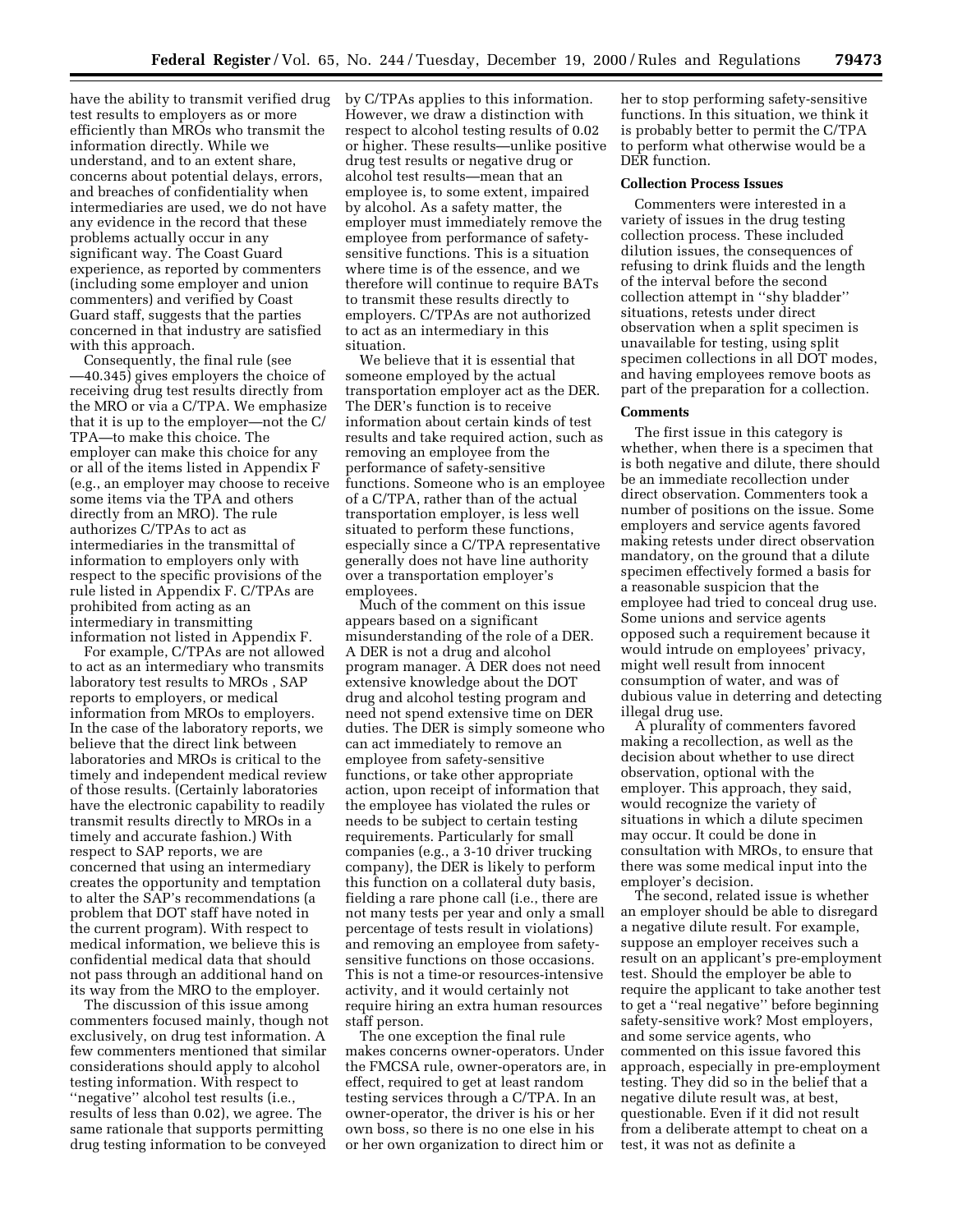demonstration of compliance as a negative test from a more concentrated specimen. Unions and some service agents disagreed, saying that this would unnecessarily burden employees, including many who could achieve dilute (as distinct from substituted) results naturally, by drinking a lot of water (which some commenters made a point of noting was a legal substance). This approach would involve a ''guilty until proved innocent'' approach, in this view.

Most, though not all, employers said that an employee who refuses to drink additional liquids after failing in his or her initial attempt to produce a sufficient specimen should be regarded as having refused to test. These commenters saw refusals to drink as attempts by employees who had used drugs to avoid a positive test. They also viewed it as a waste of up to three hours of time that the employee remained off the job (but presumably in paid status). Some service agents also shared this point of view. Unions and other service agents disagreed. They said that an employee could have legitimate health or other reasons for not wanting to drink additional fluids. Moreover, if an employee fails to drink fluids, and consequently fails to produce a sufficient specimen on the second try, the employee will be referred to a physician for an evaluation. If the physician does not find that a medical condition produced, or could have produced, the inability to provide a sufficient specimen, the employee will be treated as having refused the test. This consequence is sufficient, these commenters said.

When an employee has a verified positive test, the Omnibus Employee Testing Act gives the employee the right to request a test of the split specimen. The Department has long taken the position that if the employee makes a timely request to test the split specimen, and the split specimen is unavailable for testing (e.g., the split specimen was never collected, leaked away, or was lost), the test must be cancelled. While we believe this outcome is necessary as a matter of law, it raises a safety concern. In such cases, we have an apparently valid, verified positive result, indicating that the employee used illegal drugs. However, because of the accidental unavailability of the split specimen, the employee can continue to perform safety-sensitive functions.

In response to this concern, the NPRM sought comment on the idea of requiring a recollection under direct observation in these cases. This might detect drug use by the employee and result in his or her removal from the performance of

safety-sensitive functions. The rationale for the direct observation aspect of the procedure reflects the belief that an employee, having recently tested positive, may have an additional incentive to cheat on the second test.

Comment was divided on this issue. Employers generally supported the proposal to require recollection under direct observation on the safety rationale mentioned above. Unions and some service agents opposed the proposal, saying that it undermined the employee's right to a test of the split specimen. Some added that the second test would not really answer the question of whether the employee has tested positive on the first test. Opponents of the proposal particularly objected to the direct observation aspect of it, on intrusiveness and violation of privacy grounds. Why, they asked, should someone suffer a directly observed test because the collector made an error?

Currently, those DOT agencies covered by the Omnibus Transportation Employee Testing Act—FRA, FAA, FTA, and FMCSA—are required to collect split specimens. RSPA and Coast Guard, whom the Act does not cover, give employers the choice of collecting single or split specimens. Commenters on this point almost unanimously favored requiring split specimens in all DOT agency programs. They said that this would be much simpler and less confusing, and likely would reduce the incidence of errors (e.g., failure to collect split specimens where required). Split specimen collections are not any more expensive than single specimens, one commenter said. One commenter questioned the Department's authority to require split specimen testing in RSPA and the Coast Guard absent legislation.

The Department has heard concerns, over the years, that some employees have concealed adulterants or other means of tampering with tests in their boots (e.g., cowboy boots). For this reason, the NPRM proposed that collectors would ask employees to remove their boots, so that collectors could check them for such items. Commenters almost unanimously panned this proposal, asserting that it was intrusive, ineffective, and inconsistent (i.e., vis a vis the rule's treatment of other footwear and clothing). Commenters raised specters ranging from confrontations between employees and collectors to exposing collectors to unpleasant foot odors.

#### **DOT Response**

With respect to the issue of negative dilute tests, the Department has decided

to give employers discretion about how to handle these situations (see —40.197). There are reasonable arguments on both sides of this question, and the Department is not persuaded that that there is a single, across-the-board, right answer. The variety of circumstances among employers appears too wide to permit a unitary solution. In response to concerns about recollections being unduly burdensome on employees, the Department will require that a given employer treat all employees equally, to avoid the possibility of arbitrary selections of individuals for recollection. That is, an employer would have to treat all situations in a given category the same way (e.g., require recollections in all pre-employment test situations that had negative dilute results). This would prevent employers from singling out disfavored employees. In addition, employers would be limited to a total of two tests (the original negative dilute result and one recollection). They could not conduct additional tests if the recollection were also a negative dilute, for example. This provision limits the potential burden on employees.

If an employer chooses to conduct another test, it could not be conducted under direct observation, unless one of the other circumstances permitting or requiring direct observation occurred. We use direct observation primarily to counter the likelihood of tampering at the collection site. This makes sense in situations where we are mostly concerned about adulteration or substitution. Most dilution cases, however, arise because an individual hydrates his or her system before going to the collection site. Privacy issues aside, then, direct observation seems off point in the dilution situation. What is useful is giving an employee the shortest possible interval between notice of the test and the conduct of the test, so that the individual does not have time to overhydrate. For this reason, the rule requires employers to provide no advance notice of the recollection to employees.

The Department will not include any general provision requiring or authorizing employers to disregard the results of negative dilute tests. Given the structure of the rule, such a provision is unnecessary. Employers have the discretion to conduct one recollection following a negative dilute result. If the employer chooses not to conduct a recollection, then the negative result is the only result it has, and the employer will rely on the result just as is does in any other case. If the employer does conduct a recollection, then the result of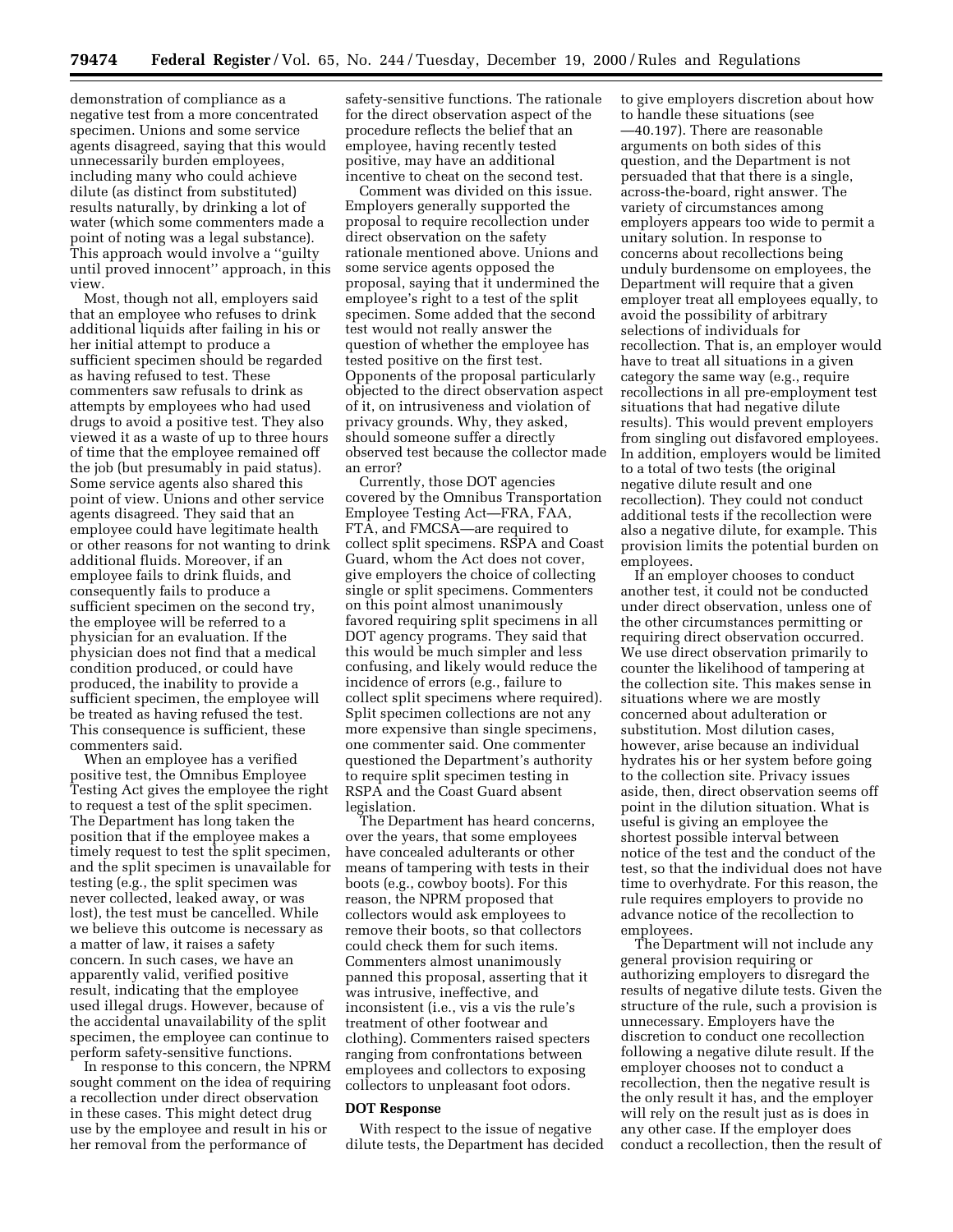the recollection—not the original test becomes the result on which the employer relies for all purposes. The original test would be cancelled in this situation, and not reported for management information system (MIS) purposes.

The bottom line in any ''shy bladder'' situation is that, if, by the end of the collection process, the employee has not produced a sufficient specimen, the employee must be evaluated by a physician. Unless the physician finds that a medical condition resulted, or could have resulted, in the inability to provide a sufficient specimen, the employee is regarded as having refused to test (see —40.193). Given this provision, we believe it is unnecessary to say that a refusal to drink fluids, standing alone, is a refusal to test.

As some commenters said, there may be legitimate reasons for an employee's decision not to drink fluids in this situation. In any case, if the employee declines to drink, subsequently does not produce a sufficient specimen, and cannot establish a medical condition explaining his or her inability to provide the specimen, a refusal to test will be established. While having employees waiting in a collection site for three hours, with or without drinking, may annoy employers and collectors, we do not believe this is a sufficient reason to terminate the shy bladder process because the employee does not choose to drink during that period.

We believe that there is a strong safety rationale for requiring a recollection under direct observation following a verified positive, adulterated, or substituted test that is cancelled because the split specimen is unavailable for testing. In this situation, we know that there were drugs or an adulterant in, or substitution of, the primary specimen, and that there was no legitimate medical explanation. Split specimens fail to reconfirm the result of the test of the primary specimen in only a tiny minority of cases. If we do not collect another specimen in this case, there is a very high probability that we will be permitting an employee who has used illegal drugs, or tried to tamper with a test, to continue performing safetysensitive functions. That is a significant safety concern.

By recollecting another specimen, we have some possibility of detecting continuing drug use. Knowing that recollections will occur in this situation may also have some deterrent effect on employees. By recollecting another specimen under direct observation, we can limit the opportunities for tampering, for which there is a

heightened incentive in this situation. We do not view this provision as penalizing an employee because a laboratory or collector erred. Rather, in the face of a laboratory or collector error, we view this provision as closing an inappropriate loophole for an employee who appears to have used illegal drugs or tried to defeat a test.

We agree with commenters that it makes much more sense for all DOT agencies to have consistent requirements concerning split specimens. Therefore, Part 40 requires all collections to be split specimen collections, and RSPA and Coast Guard will amend their rules accordingly. We will delete from Part 40 all references to single specimen collections. There is no legal authority issue here: RSPA and Coast Guard base their rules on their statutory general safety authority, which does not contain specific requirements or prohibitions concerning how drug specimens are collected. There is no legal difference between these agencies using their discretion in implementing their general safety authorities by requiring split specimen testing and using it to give employers an option between split specimen or single specimen collections.

We are persuaded by commenters that we should not go forward with the proposal to have collectors remove and inspect boots. The problems of this approach likely outweigh the benefits. Therefore, we have booted this provision out of the final rule.

#### **Information Release Issues**

MROs sometimes find themselves in a dilemma. They verify a positive test result on an employee of Employer A. They also know that the same employee works in a DOT-regulated safetysensitive position for Employer B. Consistent with safety and confidentiality responsibilities, what should the MRO do? The NPRM sought comment on this issue. The NPRM also asked for comment on whether MROs and other parties (e.g., C/TPAs) should report positive tests and other rule violations to DOT operating agencies, so that they could take enforcement action.

#### *Comments*

There was a variety of comment on the idea of MROs sharing test information with other employers. Many employers, MROs, unions and other parties opposed allowing MROs to do so because it would breach employee confidentiality. Given the large data bases that some service agents maintain, this breach could be very wide, some commenters said. Some service agents questioned whether the proposed rule's

language would have the effect of creating a duty on service agents to conduct searches of such data bases.

Other MROs and employers favored giving MROs this discretion, in order to enhance safety and help MROs who find themselves in this dilemma. Commenters cited potential liability concerns on both sides of the question. Other commenters suggested that more systematic approaches to this problem might be more productive, such as creating a national data base of persons who had violated rules or requiring employers hiring new workers to check with previous employers about past test results (as FMCSA's rule already does). Canadian commenters also mentioned a concern that information release to third parties without individual employee consent may violate Canadian law.

Commenters addressed the issue of release of information in legal proceedings. The existing rule and the NPRM focus on legal proceedings brought by an employee (e.g., an unjust termination suit). What about personal injury cases in which the employee's test result is a relevant issue, commenters asked.

Some commenters thought that having service agents report rule violations to the DOT agencies was a good idea that would enhance safety. For example, if an owner-operator fails to show up for a test and continues to drive, only the C/TPA may know of the refusal. If the C/TPA does not report the problem to FMCSA, the likelihood of the owner-operator getting away with his or her refusal is heightened. Others raised confidentiality concerns and thought that there could be problems if service agents reported incomplete or erroneous information to the DOT agencies. Some service agents also feared that if they had authority to report violations to DOT agencies, even if this were not mandatory under the rule, they would be liable for not doing so. Others thought that this would create a difficult conflict of interest situation for service agents.

#### *DOT Response*

The Department has decided to drop the proposal to permit or require MROs to pass on to third party employers information about the results of tests the employee took at the direction of another employer. The Department understands that confidentiality rules sometimes place MROs in a difficult position. Nevertheless, confidentiality is a cornerstone of the balance between safety and employee privacy that is crucial to the acceptance and constitutionality of the testing program. The Department is also concerned that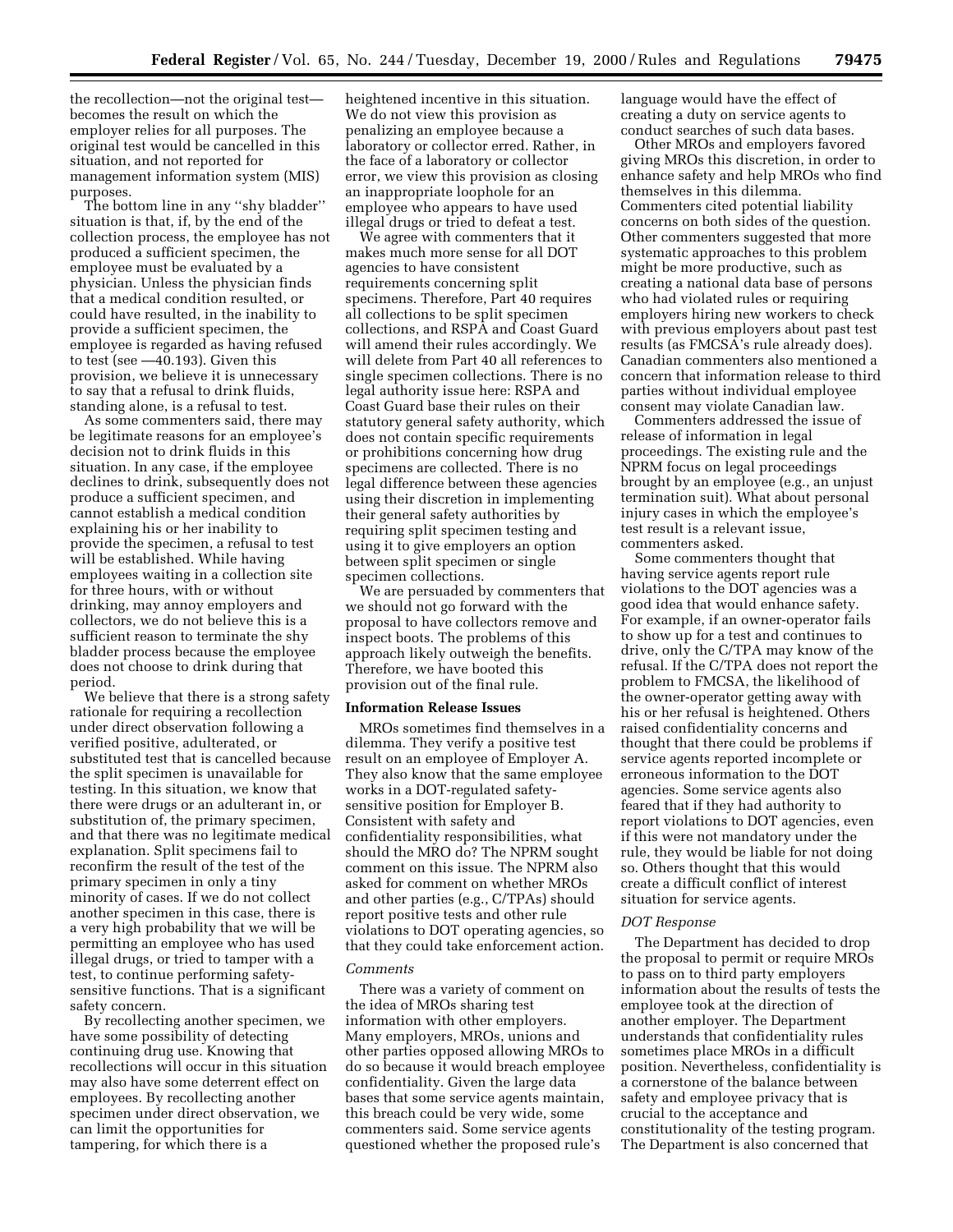it would be very difficult to draft a provision that solved the ''doctor's dilemma'' situation without opening the floodgates to widespread searching of large data bases for information on employee testing records that could severely compromise confidentiality. We do not think our NPRM language succeeded at this task. Consequently, as under the current rule, MROs will be prohibited from passing such information on to third party employers without the employee's consent. As described in the discussion of § 40.25, we are adding a requirement to query previous employers for drug and alcohol test information in place of the proposed provision, based on an existing FMCSA provision.

Another alternative to the proposal would be to create a Federal data base that would include all test results, which authorized employers could search to learn authorized information about current or prospective employees. This is a significant issue, but not one we are able to resolve at this time. We do believe that, in order to be effective, a data base of this sort would have to be national in scope under Federal supervision, rather than a mixture of state, local, and private data bases. It would also have to successfully solve security, access, due process, and updating issues. Creation of such a data base remains a matter for further study.

The Department has decided to broaden the scope of release of information in the context of legal proceedings. We have added a provision (see § 40.323) that would permit employers to release test information in a criminal or civil court proceeding resulting from an employee's performance of safety-sensitive duties, if the court orders it. For example, in personal injury litigation following a truck or bus collision, the court could determine that a post-accident drug test result of an employee is relevant to determining whether the driver or the driver's employer was negligent. The employer would be authorized to respond to the court's order to produce the records.

There would be limits on the use of this information, however. The employer could release the information only to the decisionmaker, such as the judge in a lawsuit. It could be released only subject to a binding stipulation or protective order that the decisionmaker to whom it is released will make it available only to the parties to the proceeding, who could not disseminate it further or use it for other purposes. The Department believes that this approach provides for relevant use of test information without permitting the

information to be spread about too widely. These limits also apply in situations where the information is made available in a proceeding brought by the employee (*e.g.*, a grievance, arbitration, or lawsuit concerning personnel action following a violation).

The Department has decided against requiring service agents to report apparent violations of the rules to the DOT agencies. Service agents can do so in any situation in which DOT agency rules already permit them to do so. The principal reason for this decision is that the Department's enforcement resources are limited. The DOT agencies must take great care in prioritizing the use of those resources, so that the greatest safety benefit is derived from their allocation.

#### **Service Agent Contract Language**

The NPRM proposed that every contract or agreement between an employer and a service agent would have to include an assurance of compliance with DOT rules. The purpose of this proposal was to ensure that the obligation to comply with Part 40 and other DOT rules was not only a matter of regulation, but also a key part of the contractual relationship among participants in the testing program.

#### *Comments*

Some employers and unions favored the proposed requirement, saying that it would help them ensure that services were provided properly. They said it would create universally understood contract remedies if service agents failed to provide appropriate services. Most of the commenters on this proposal were service agents, and they almost unanimously opposed the proposal. They said it would add substantially to the paperwork burden of the rule and would add costs (*e.g.*, for attorney involvement in the contracting process). Moreover, opponents said, there are many times in which employers do not have written contracts with some service agents (*e.g.*, collection sites remote from the employer's principal place of business), so there is no contract in which to incorporate such a clause. Requiring written contracts where none now exist would also be unnecessarily burdensome, they said. A mandatory contract clause could also lead to litigation, some commenters feared.

#### *DOT Response*

The purpose of the proposed requirement was to ensure that compliance by service agents with this and other DOT rules was an enforceable contractual responsibility. The Department now believes that this

purpose can be achieved by other means. We have replaced the proposed written contract clause requirement with a regulatory statement (see § 40.11(c)). It provides that all agreements and arrangements, written or unwritten, between employers and service agents are deemed, as a matter of law, to require compliance with all applicable provisions of this part and DOT agency drug and alcohol testing regulations. The rule declares that compliance with these provisions is a material term of all such agreements and arrangements. Combined with the PIE provisions of Subpart R, this provision ensures that when a service agent is in noncompliance, DOT (through a PIE) or an employer (through a contract action) can respond effectively to service agent noncompliance. These provisions will achieve the Department's objective without incurring the paperwork burden and other problems cited by commenters with the NPRM provision. We also did not want to create potential compliance problems for service agents and employers based on the lack of a written agreement.

#### **Electronic Technology Applications**

The NPRM asked for comment on how best to incorporate electronic technology into the drug and alcohol testing process to a greater extent.

#### *Comments*

A substantial majority of all commenters on this issue strongly supported the wider use of electronic technology throughout the DOT drug and alcohol testing program. The suggested applications included such things as electronic signatures by various participants, an electronic CCF, and electronic storage and transmission of data. One of the goals mentioned in some comments was the ''paperless lab.'' Supporters emphasized the greater speed and efficiency of these applications, contrasted to a paperbased system. Some commenters noted that electronic applications of this kind were already in wide use in the private, non-regulated sector of drug and alcohol testing, and that the Food and Drug Administration had approved the use of electronic signatures in some contexts.

Commenters mentioned that, in order to do the job right, electronic applications had to ensure the integrity and security of information, but many commenters also said that appropriate technological tools for this purpose already existed. Some commenters sounded cautionary notes, particularly with respect to the Department being assured of the effectiveness of system safeguards and the forensic acceptability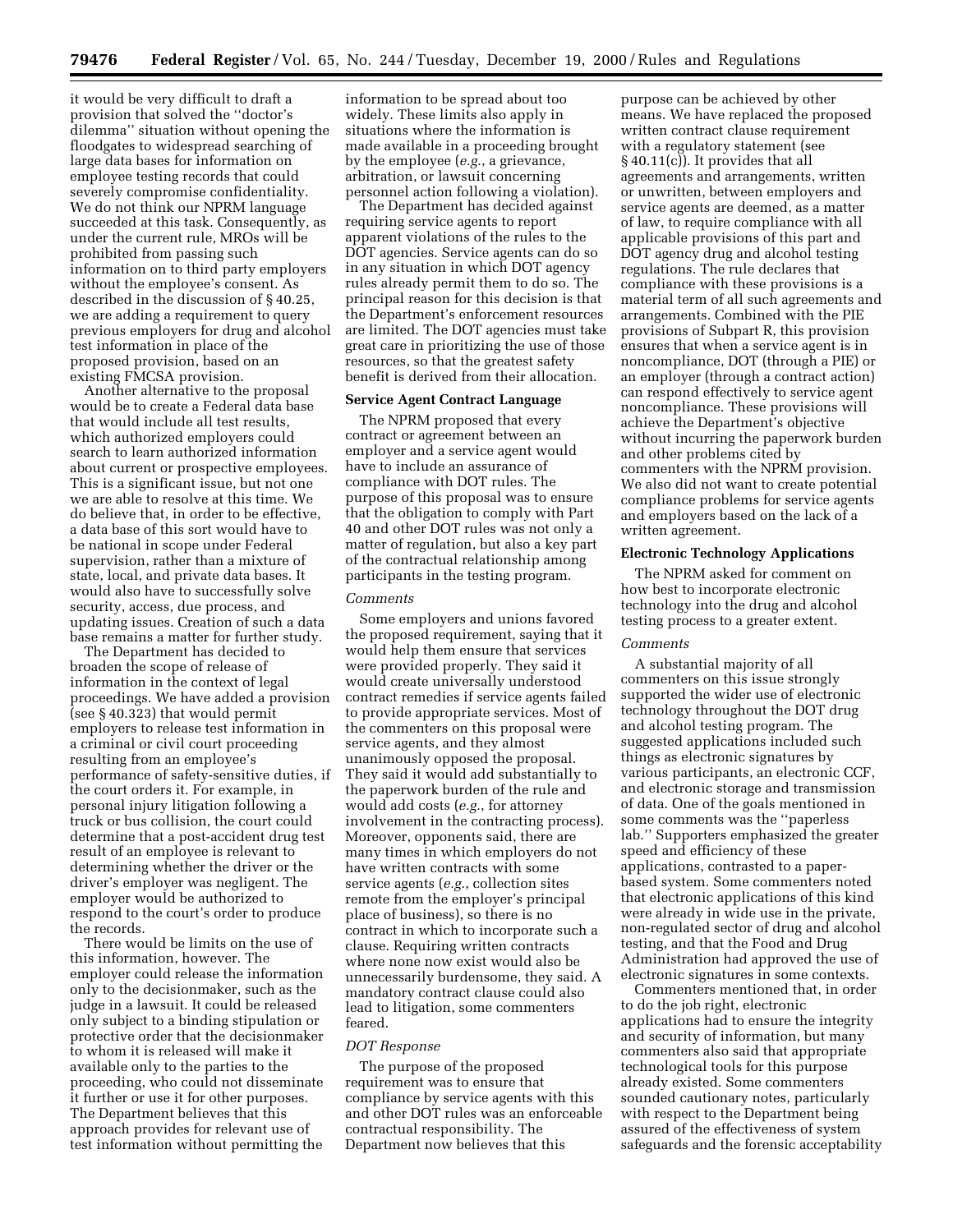of electronic records and signatures before authorizing additional use of electronic applications in the program.

#### *DOT Response*

The Department believes that the increased use of electronic methods in the program is both inevitable and beneficial. At the same time, we want to make sure that there are good, consistent minimum standards for the use of this technology, so that the integrity and confidentiality requirements of the program continue to be met. For this reason, the Department, in cooperation with HHS and the Office and Management and Budget (OMB), intend to form an advisory committee under the Federal Advisory Committee Act. Many of the interested parties began meeting this past summer to discuss the issues under the auspices of an OMB information technology initiative.

This committee would be charged with making recommendations to DOT and HHS concerning changes in our regulations we could make to accommodate electronic technology. The committee would also make recommendations about consistent minimum standards for the technology used in Federal drug and alcohol testing programs. The Department anticipates that, following the receipt of the committee's recommendations, DOT and HHS will propose changes to Part 40 and the HHS Guidelines that will result in authorizing the more widespread use of electronic technology in the program.

Meanwhile, the Department will make some modest changes to its requirements. For example, we will permit greater use of faxes and scanned computer images for reporting test results. Additionally, we are permitting laboratories to send electronic results reports to the MROs, provided that the laboratory and the MRO ensure that the information is accurate and can be transmitted in such a manner as to prevent unauthorized access or release of this information while it is transmitted or stored. The Department, at this point, is not requiring specific transmission or security standards, but as these are developed in the future, we will provide them as guidance for laboratories and MROs. Even when the Department has changed its regulations to permit greater use of electronic methods, we expect to retain the option to use a paper-based system, however. This is because many of the participants in our program, such as small transportation employers, may not be equipped to participate in a fully electronic system.

#### **MRO/Laboratory Conflicts of Interest**

The Department has long believed that the MRO has a uniquely important responsibility for maintaining the integrity of the Department's drug testing system. For that reason, since the beginning of the Department's program, we have been concerned about the potential of conflicts of interest between MROs and other participants in the system, particularly the laboratory. For example, if an MRO is reviewing results of a laboratory with which the MRO has a financial relationship, it could happen, or appear to happen, that the MRO would be less likely to bring problems in the laboratory's test results to light. In the NPRM, the Department asked commenters for their thoughts on conflicts of interest, particularly whether the Department should state with greater specificity the kinds of relationship that involve conflicts or the appearance of conflicts.

#### *Comments*

Some commenters questioned the NPRM's focus on the MRO-laboratory relationship, saying there were other relationships among participants that could be as or more troubling (*e.g.*, laboratory-collection site relationships). Commenters also differed about what the rule should say about laboratory-MRO relationships. Some commenters favored a strict separation of roles, while others said that the program would be more efficient and less costly if MROs and laboratories could collaborate more closely. Some commenters, in response to a preamble question, supported adding more specific guidance to the rule on what sorts of relationships were considered inappropriate.

A large majority of comments on this issue said it was important for the rule text to list the kinds of relationships that the Department regarded as creating conflicts of interest between MROs and laboratories. The comments acknowledged the significance of maintaining laboratory/MRO relationships that were free of such conflicts, in order to maintain the integrity of the program. In the absence of specificity, however, a general provision prohibiting conflicts or requiring a certification that there were none would be ineffective, they said. Commenters generally agreed with the list of conflicts listed in the NPRM preamble, as a means of ensuring the necessary separation of functions among participants. Commenters who dissented from this position usually argued that to prohibit close MRO/ laboratory relationships would interfere

with the integrated organizational arrangements that were most efficient in providing services to customers economically (*e.g.*, one-stop shopping or ''turnkey'' programs).

#### *DOT Response*

We agree that other relationships in the program might create conflict of interest issues. However, we continue to believe that the focus on the MROlaboratory relationship is appropriate. In our view, the MRO is a key participant in the process, whose role is to be the most important protector of the accuracy and integrity of the process. A potential conflict of interest between an MRO and a laboratory, whose results the MRO must review, oversee, and, if necessary, question, is a particularly sensitive matter for the integrity of the program. We urge appropriate caution, use of firewalls, etc. to avoid potential conflicts of interest among all participants, but we believe that clear regulatory guidance is important in the MRO/laboratory relationship.

While we recognize that commenters' views differ, we believe the program is best served by avoiding MRO/laboratory conflicts of interest or their appearance. We believe that a clear separation of their respective roles is necessary for this purpose. We have maintained this separation under the current rule, and we do not have evidence that this has unduly hampered the efficiency of the program.

In response to comments, we have added list of actions that we view as creating the reality or appearance of a conflict of interest. These examples are not new creations: they codify guidance that the Department has given in several specific situations over the years. They are essentially the same examples listed in the preamble to the NPRM, with the clarification that they apply to MROs who actually review test results produced by the laboratory in question. This list of examples is not exclusive or exhaustive: other situations may arise that would constitute conflicts. The list is the following:

(1) The laboratory employs an MRO who reviews test results produced by the laboratory.

(2) The laboratory has a contract or retainer with the MRO for the review of test results produced by the laboratory.

(3) The laboratory designates which MRO the employer is to use, recommends certain MROs, or gives the employer a slate of MROs from which to choose. We do not interpret this provision to prohibit laboratories from referring employers to a large, global list of MROs (*e.g.*, a list of all MROs who have been certified by one of the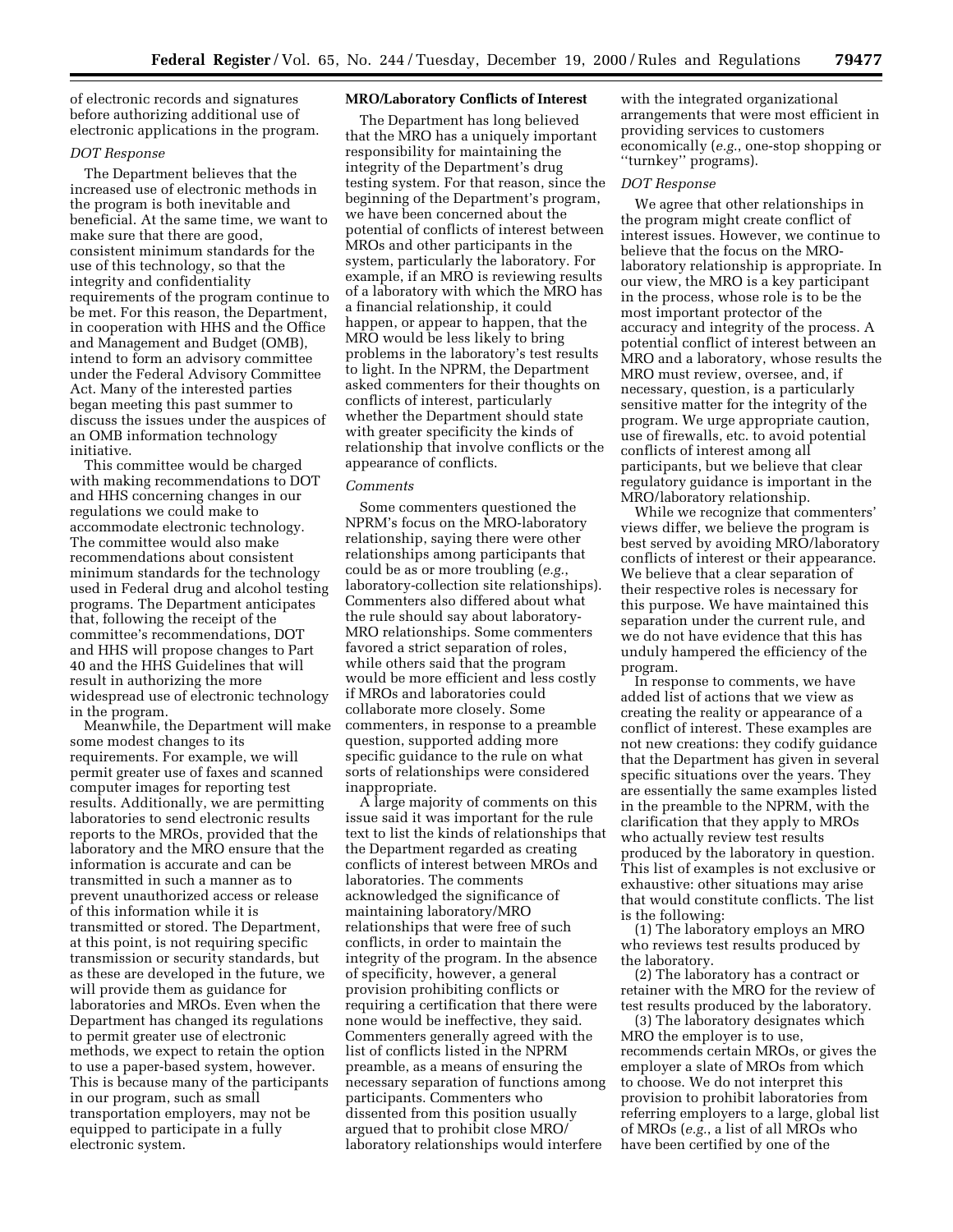national MRO training organizations), so long as the laboratory does not edit the list or express a preference or recommendation among the MROs on the list.

(4) The laboratory gives the employer a discount or other incentive to use a particular MRO.

(5) The laboratory has its place of business co-located with that of an MRO or MRO staff who review test results produced by the laboratory;

(6) The laboratory derives a financial or other benefit from having an employer use a particular MRO; or

(7) The laboratory permits an MRO, or an MRO's organization, to have a significant financial interest in the laboratory.

#### **Validity Testing**

By validity testing, we mean testing that laboratories conduct to deter and detect tampering with tests. The two most important categories of tampering are adulterating a specimen (*e.g.*, putting a substance into a specimen designed to mask or destroy the drug or drug metabolite that the specimen may contain) or substituting a specimen (*e.g.*, supplying water or some other substance in place of urine). The NPRM proposed to require laboratories to conduct validity testing on all specimens. It asked for comment on whether MRO review and split specimen testing should be applied to specimens that laboratories found to be adulterated or substituted, as they are to specimens that test positive for drugs. Validity testing is probably the most difficult and controversial issue in this rulemaking.

#### *Comments*

#### 1. Adulteration

A significant majority of commenters on the subject supported the idea of testing for adulterants. Commenters said that the purpose of such testing was to counteract tampering, which some said appeared to be on the rise in their experience. They cited the increased availability of substances and techniques claiming to protect drug users from testing positive for drugs, which are quite commonly advertised in publications and on the internet.

Many commenters cited the volatility of the adulterant market, noting that the popularity of particular adulterants rise and fall. As countermeasures to one substance are found, other adulterants come into prominence, in a continuing "arms race" between those who try to facilitate and those who try to deter and detect ways of ''beating the test.'' Therefore, commenters said, there needs to be flexibility in the ''adulteration panels'' that laboratories use, to allow them to keep up with an ever-changing adulterant market. It is not helpful, in view of this need for flexibility, to mandate testing for specific substances such as nitrites, several commenters said.

Two employee groups said that there was no evidence supporting the need for adulterant testing. They also said that adulterant testing was too burdensome. One laboratory suggested that adulterant testing should remain discretionary with laboratories, rather than mandated by the rule. Another commenter said that there should be standardized DHHS testing methodologies for adulterants, just as there are for drugs. Several commenters supported extending the blind testing program to adulterated and substituted specimens as a further safeguard. A few commenters addressed the issue of cost, but they did not agree with one another about whether adulterant testing would add significant costs to the program. Supporters of alternative testing methods (*e.g.*, saliva, hair, on-site testing) argued that their methods would be quicker and more effective at detecting adulterants than the present laboratory-based urine testing system.

#### *2. Substitution*

Generally, commenters who supported testing for adulteration also supported testing for substitution. However, a number of commenters had greater concerns about substitution testing. Some comments, including one extensive comment submitted by a union, contended that the criteria for substitution developed by HHS, and incorporated in the NPRM, were faulty and based on inadequate studies. In particular, this comment criticized the HHS criteria because the literature on which the specific gravity and creatinine levels had been based included very few ''paired studies'' looking at both criteria at once. Other comments criticized the studies because they had not specifically covered certain employee subgroups. A few comments suggested changing the name of this sort of specimen from ''substituted,'' which they found too conclusory, to ''hyperdilute'' or something similar, which they believed to be more neutral and descriptive.

During the listening sessions and in written comments, a number of individuals said they, or people they know, had been unfairly terminated on the basis of substitution. These individuals were not drug users, they said, but had consumed large quantities of water over a long work period. In

addition, they were often small-framed minority women, vegetarians in some cases. They suggested that a combination of these circumstances could have resulted in the natural, innocent production of urine meeting the substitution criteria. They sought additional procedural protections and revision of the substitution criteria to prevent people from being unfairly found to have substituted a specimen.

#### 3. Split Specimen Testing

The Department presented three basic options for comment concerning the application of split specimen testing to findings of adulteration and substitution. The first option would have continued the Department's current policy of prohibiting split specimen testing in these cases. The second option would require split specimen testing in adulteration and substitution cases, on the same model as the current requirement for drug positives. The third option would add to the present system a requirement for the laboratory to test an additional aliquot of the specimen to ensure that the result could be replicated.

All unions who commented favored the second option. They believed this was necessary if the system was to be fair and provide due process to employees whose specimens were found to be adulterated or substituted. They asserted that the scientific basis and technical standards for adulteration and substitution findings were weaker than in the case of drug positives, but pointed out that the consequences were equivalent (or more severe, in some cases). Employees should have the same chance to double-check the former as the latter. Some employers and service agents also supported this approach, principally on fairness grounds.

Supporters of the first and third options, including a number of employers and service agents, opposed split specimen testing in adulteration and substitution as providing a second opportunity for an employee to beat the test. In addition, they said that the properties of many adulterants were unknown, and an adulterant might degrade in so short a time so that it would fail to reconfirm on a split specimen test. Variations in the findings about the urine could result from something as simple as the freezing and thawing of the split specimen, one commenter said. Among commenters in this group, a number supported Option 3 in preference to Option 1 because it would provide some additional protection for employees without having the disadvantages of opening the split specimen.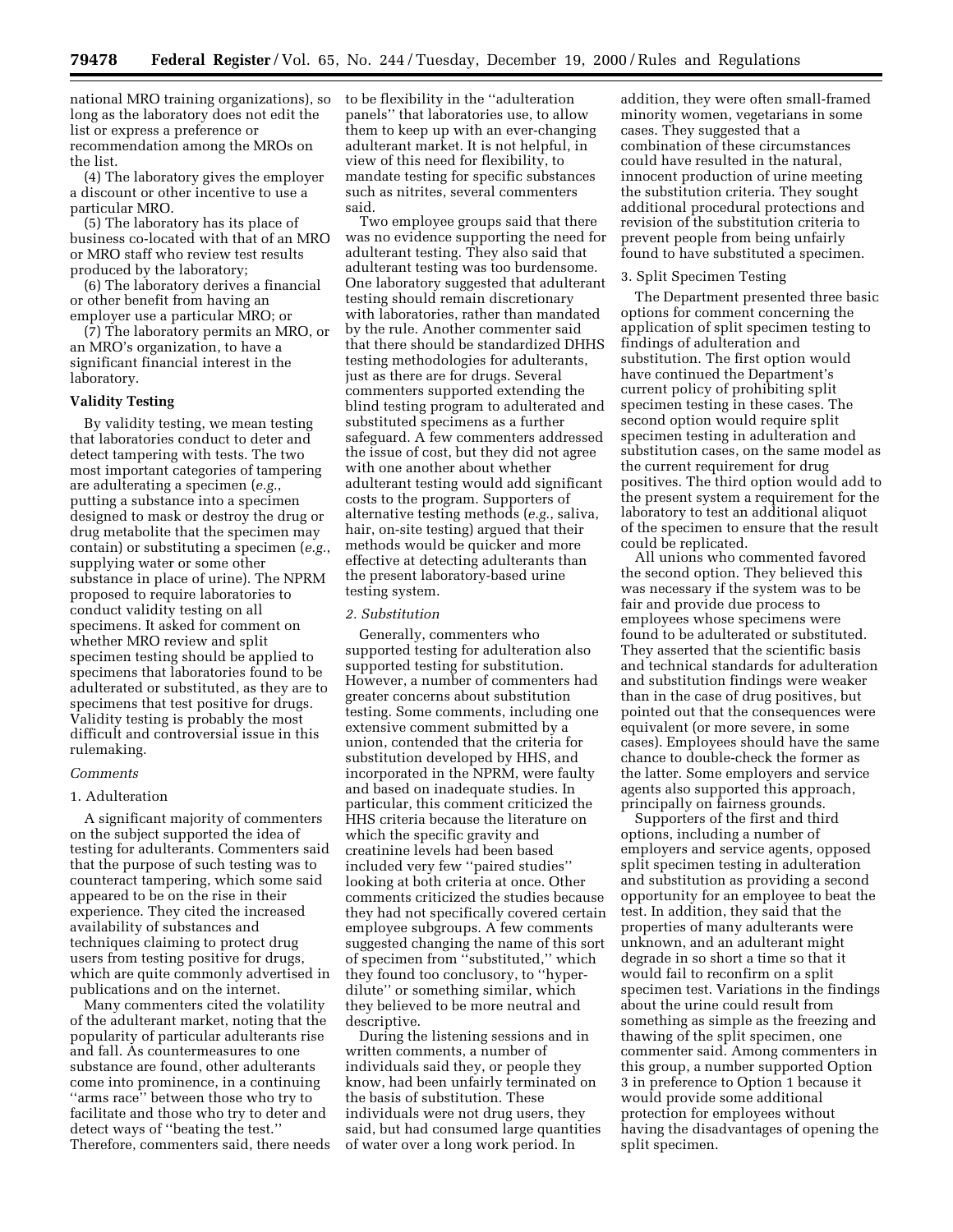#### 4. MRO Review

Generally speaking, commenters lined up in the same way concerning whether MROs should review and verify adulterated and substituted test results as they did concerning split specimen testing for these results. Unions and other supporters said that MRO review, parallel to that for drug positives, should be made available as a matter of fairness. For example, if a small female flight attendant who has consumed a lot of water on a long flight gets a substituted test result, she should have the opportunity to offer an explanation to the MRO. If she made her case, the MRO should verify the result negative, just as in the case of a drug positive with a legitimate medical explanation.

Opponents of MRO review for adulteration and substitution cases said that it would be cumbersome. Also, there are not established standards for a ''legitimate medical explanation'' in the adulteration and substitution area as there are with respect to drugs, meaning that MROs would be acting in a less well informed way. Some commenters said that there were no legitimate medical explanations for the presence of adulterants, so the medical review process would be an empty exercise.

#### DOT Response

We begin with the premise that tampering with drug tests is a bad thing and a serious safety concern. When people do so, it is probably because they want to continue using drugs while also continuing to perform safety-sensitive duties. Continuing to do both these things is precisely what the DOT drug testing program, in the interest of safety, is designed to prevent. To the extent that people believe that they can successfully beat a test, the deterrent effect of the program is diminished. One can oppose the concept of testing to catch tampering only if one believes that it is acceptable for people both to continue using drugs and to continue performing safety-sensitive duties.

There were no commenters who said that they opposed the concept of testing to catch tampering with drug tests. Some commenters, however, said that it was not proven that tampering was so serious a problem as to warrant validity testing. The majority of commenters disagreed, and many were parties (laboratories, MROs, C/TPAs) who have significant experience in reviewing specimens and test results. Our own experience in working with participants in the program is consistent with that of commenters who believe that adulteration and substitution are relatively prevalent, serious issues

requiring a regulatory response. The wide public advertising of substances and techniques to protect drug users from tests is further suggestive of a thriving cottage industry designed to help people beat drug tests.

The Department consequently will make validity testing mandatory. Laboratories will test all incoming primary specimens for dilution, substitution, and adulteration. We believe that mandating that all laboratories test all primary specimens will result in greater uniformity of testing methods. Testing methods must be consistent with HHS requirements and guidance (HHS Program Documents 35 and 37 at the present time), upon which DOT will rely for purposes of this rule. As noted above, we will coordinate the effective date for mandatory validity testing with the issuance of HHS mandatory requirements on validity testing. The Department is convinced that testing in accordance with HHS requirements and guidance results in scientifically valid tests for pH, creatinine, specific gravity, and various adulterants.

Consistent with comments that it was not advisable to list specific adulterants in the rule, since they change rapidly, the Department will simply rely on HHS rules and guidance, which can change to reflect new adulterants for laboratories to test. The Department's final rule also minimizes statements of requirements for laboratory testing methodology, since that is also an area in which we rely on HHS requirements and guidance. We do not believe that extensive duplication is necessary.

The Department has thought a great deal about the HHS substitution criteria, which were the subject of extensive comment. HHS developed these criteria based on an extensive review of the literature (''NLCP: STATE OF THE SCIENCE—UPDATE # 1—Urine Specimen Validity Testing: Evaluation of the Scientific Data Used to Define a Urine Specimen as Substituted (February 14, 2000)''). We are aware that this literature review included only a few ''paired studies'' that simultaneously looked at both the specific gravity and creatinine criteria. Nevertheless, there is nothing in the HHS literature review that suggests any other criteria that would be more appropriate for determining substitution or that the existing criteria are erroneous. Notwithstanding the critique in the comment we received, no scientific paper of which we are aware has suggested criteria that it claimed was more appropriate. It is very significant that even the most vocal opponents of the substitution criteria

were unable to provide a single documented instance of an individual meeting both substitution criteria through natural means in a controlled setting.

We are also aware that most of the studies in the HHS literature review were studies of the general population that did not focus on specific subgroups. This is an acceptable practice in medical and scientific studies. Moreover, the Department does not believe that, to adopt generally applicable substitution criteria, it must demonstrate the suitability of the criteria over and over again for every conceivable subset of the population.

To provide further information about these issues, the Department conducted its own study. The text of this study is available on the ODAPC web site (www.dot.gov/ost/dapc). The study was designed specifically to focus on two issues on which commenters criticized the HHS literature review, the absence of paired studies and insufficient study of female subjects. The DOT study made paired measurements of urine creatinine and specific gravity in a predominately female (40 of 56) group of subjects.

All participants in the study were of reasonable working age (19–56). All participants volunteered to consume at least 80 ounces of fluid spread evenly over six consecutive hours. The protocol asked for 40 ounces to be consumed within the first three hours of this sixhour test period. This would be immediately followed by the consumption of at least another 40 ounces in the last three hours of the sixhour test period. Urine specimens were collected prior to the start of the sixhour period and at the end of each subsequent hour in the test period. Urine specimens were also collected on awakening the morning of the test day and on awakening the morning following the test day (this amounted to a total of nine urine specimens being requested from each participant).

Each participant was asked to document the amount and type (water, coffee) of fluid consumed from awakening through completion of the six-hour period, along with the total amount of urine produced from awakening through the six-hour period. Height, weight, age, gender, ethnicity, eating habits, and medications taken regularly and on the day of the collections were also documented. All urine specimens were sent to an HHScertified laboratory where creatinine and specific gravity were measured using well-established laboratory techniques.

The 56 subjects provided a total of 500 urine specimens. 504 specimens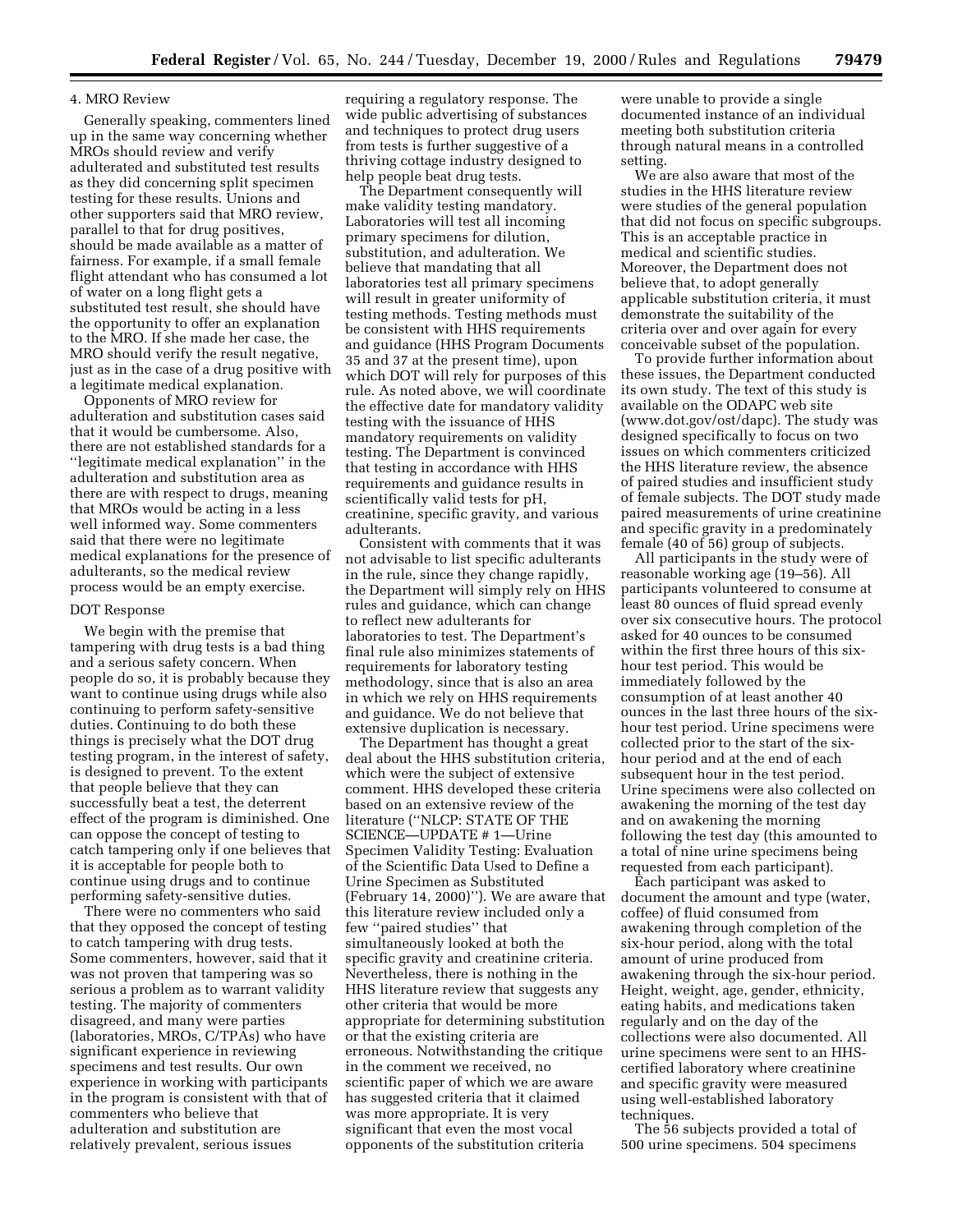were expected; however, three individuals did not collect one of the specimens on awakening, and one person was unable to complete the second three hours of drinking per the test protocol. Two participants were unable to consume the minimum amount of fluid originally intended (total of 80 ounces, or approximately 2370 mL, spread evenly over the six hours). The remainder consumed at least the minimum requested. Twelve participants (five men and seven women) consumed over one gallon of fluid by the end of their test periods.

Not one of the 500 specimens was identified as ''substituted'' based on the HHS criteria. This point deserves emphasis. The DOT research involved paired studies of predominately female subjects who drank copious quantities of water under controlled conditions. This examination of paired values of creatinine and specific gravity from 500 specimens collected under water loading conditions strongly supports the criteria developed by HHS. There was no evidence that individuals, regardless of gender or other factors and despite consuming unusually large amounts of fluids, are capable of physiologically producing urine meeting the HHS substitution criteria. We do note that 113 of the specimens did meet the criteria for "dilute" specimens, as defined by HHS. Under Part 40, a dilute specimen does not constitute a refusal to test.

The propriety of the HHS substitution criteria was not the only area on which comments were received on validity testing. Several commenters questioned the tests used to determine validity as not being equivalent to the tests used in drug testing. Specifically at issue was whether or not the use of two different technologies is required for the initial and confirmatory tests.

These comments, and their references to statements by two professional toxicology organizations—the American Academy of Forensic Sciences (AAFS) and the Society of Forensic Toxicologists (SOFT)—do not successfully make a case that the HHSapproved testing methods for adulteration and substitution are faulty.

Not all types of tests are the same. In testing for the ''HHS five'' drugs, we are looking for chemically complex substances that we do not expect to find in most specimens. We use an immunoassay followed by gas chromatography/mass spectrometry (GC/MS). As applied, for example, to amphetamines, the immunossay test identifies a broader category of substances including, but not limited to, amphetamine and methamphetamine.

The GC/MS test is used to increase the specificity of the testing process and accurately prove the presence of amphetamine or methamphetamine.

By contrast, creatinine is a very simple substance that we always expect to find in urine. It is readily identified by colorimetric techniques, in which a chemical is added to urine to cause a color change and a special instrument measures light absorbed by the solution. It is not necessary with creatinine to differentiate specific complex substances from other substances that may be present in the specimen. Therefore, a second analytical technique to provide greater specificity is not needed. A single analytic technique repeated on a second specimen to ensure that we have a reproducible result is much more to the point.

In the case of creatinine, the initial validity test result is analogous to that of a confirmation drug test result. It produces a quantified result suitable for use in determining whether the specimen is substituted or diluted. The second validity test performed on the specimen is sufficient to support fully the first validity test result. Because of the nature of the creatinine, it is not necessary to use two different testing technologies to establish a test result with certainty. (A similar point can be made about alcohol.) The quoted AAFS and SOFT statements, which apply principally to tests for drugs and drug metabolites, do not conflict with this analysis.

We also point out that one important purpose of the initial immunoassay test for drugs is to eliminate negatives in a cost-effective manner. It would be possible to run two consecutive GC/MS tests on a specimen and never use the separate immunoassay technique. Such an approach would lead to results that are completely accurate and reliable, but the reason we do not require this approach is that it would be much more expensive.

In the case of substitution, the specific gravity test corroborates the creatinine result. This provides a level of forensic certainty equivalent to immunoassay followed by GC/MS in the drug testing case. Although the specific gravity tests appear to be based on simple technology, they have been established as reliable through extensive use over the many years in many clinical settings.

One commenter suggested replacing specific gravity with osmolality, asserting that measurements of osmotic concentration of urine are considered more valid than specific gravity measurements. HHS and DOT believe that there is not a significant difference

between osmolality and specific gravity for validity testing purposes. In fact, specific gravity is used clinically much more than osmometry. HHS-certified drug testing laboratories have 12 years of successful experience in testing for creatinine and specific gravity testing under the HHS guidelines, and we do not believe that commenters have made a compelling case for change.

We also note that there are additional testing methods available for such substances as creatinine, nitrites, glutaraldehyde, chromium, and various possible adulterants. The fact that other tests exist does not mean that they must be used to produce an accurate result. The key point is that the methods we do use must be accurate and above reproach. DOT and HHS are convinced that the methods we use do produce the required accuracy for correct results.

Contrary to one commenter's assertion, the Department's approach to validity testing does not create a ''presumption of guilt.'' A confirmed laboratory finding, whether for drugs, adulterants, or substitution, is a matter that calls for explanation. In the absence of a satisfactory explanation, we are justified in basing regulatory consequences on the finding.

The Department, in short, has a rational and sound scientific basis for using the adulteration and substitution criteria we have chosen. Nonetheless, to ensure fairness and to provide safeguards parallel to those available in cases of positive drug tests, the Department will add split specimen testing and MRO review to its procedures in these cases.

The Department is not legally compelled to include split specimen testing and MRO review in validity cases. As explained in the preamble to the NPRM (see 64 FR at 69081–82; December 9, 1999), these additional safeguards are required neither by the Constitution nor by statute. The Department's decision is a matter of policy, in the interest of providing greater fairness to employees in the drug testing program. The Department notes that situations in which an adulterant is naturally found or a substitution naturally occurs are likely to be extremely rare. At the present time, we do not know of any such situations. However, our policy to allow medical review and use of the split specimen will provide employees with an additional level of protection and an added degree of fairness.

With respect to the use of split specimens in validity testing, the Department's process will parallel the existing split specimen procedure in the case of drug positives. Within 72 hours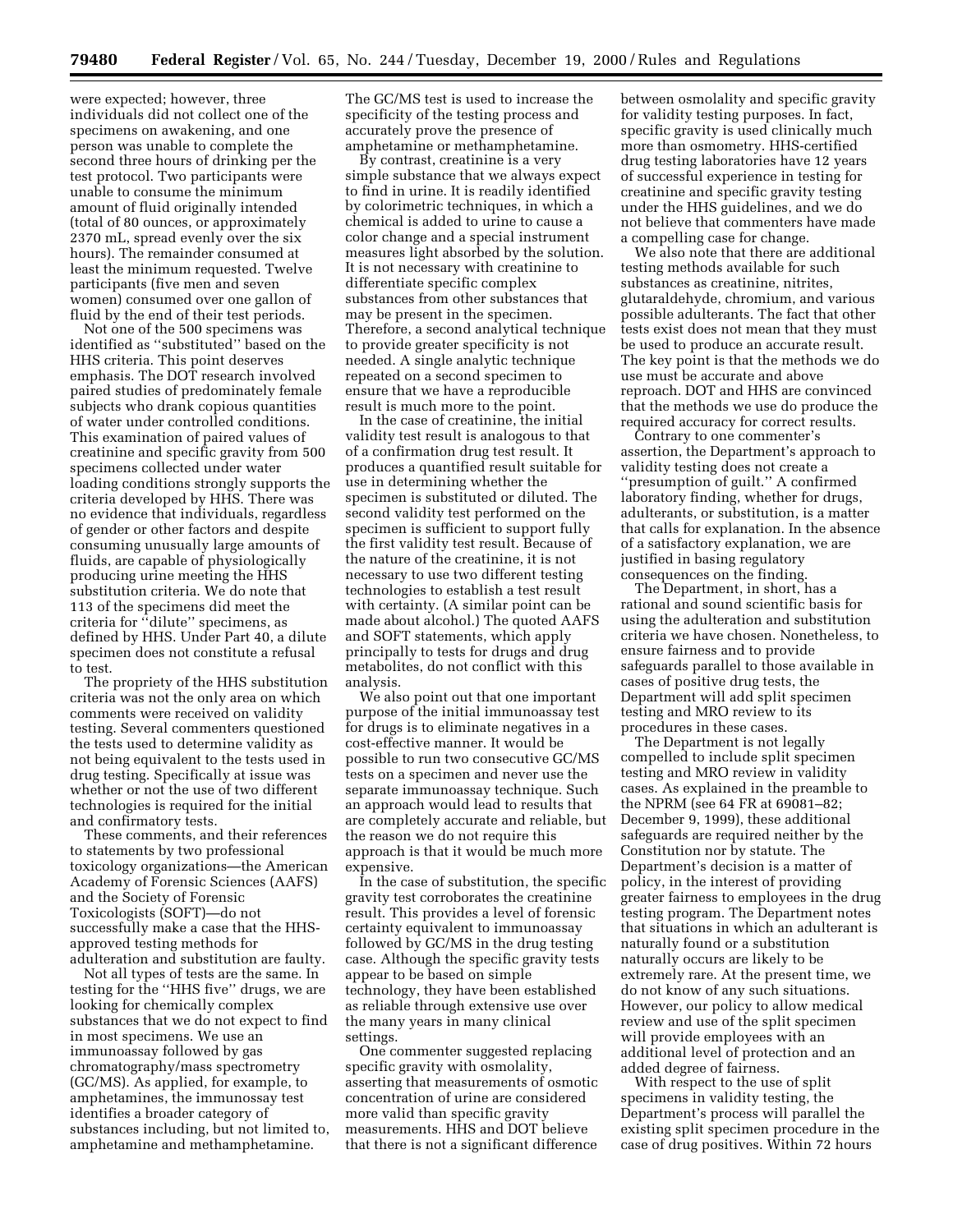of being notified by the MRO that his or her test has been verified adulterated or substituted, the employee may request a test of the split specimen. A second laboratory will test the split specimen.

Laboratories will use the testing criteria set forth in HHS rules or guidance. Under current HHS criteria for adulterants, the test of the split specimen is for the presence of an adulterant, or, in the case of an adulteration finding based on pH, to ensure that the pH of the specimen meets the same regulatory criteria as for the primary specimen. In the case of substitution, the split specimen must meet the same regulatory criteria as for the primary specimen in order to be reconfirmed. As with drug positives, the consequence of a failure to reconfirm is a cancelled test.

With respect to MRO review, the Department's process will also parallel the existing procedure for drug positives. The employee will have the opportunity to present a legitimate medical explanation. The employee, as is the case for all drugs except opiates, has the burden of proof to demonstrate to the MRO that a legitimate medical explanation exists. To meet this burden in the case of an adulterated specimen, the employee will have to demonstrate that the adulterant entered his or her specimen through physiological means. This will not be easy to do. Most adulterants are substances that do not naturally occur in urine. There is no way one can physiologically produce urine that includes such substances as bleach, glutaraldehyde, or soap, for example. There cannot be a legitimate medical explanation for the presence of these substances in urine, any more than there can be a legitimate medical explanation for the presence of PCP in a specimen.

In cases where there is no reasonable apparent legitimate medical explanation, the MRO would verify the adulterated result. However, if an employee presents what the MRO believes could be a legitimate medical explanation, the MRO will tell the employee he or she may obtain additional evaluation from another physician, acceptable to the MRO, who has expertise relevant to the explanation. This would ensure that the MRO, standing alone, would not be called on to make a decision for which he or she lacked the needed expertise. The referral physician would make a recommendation about whether there was a legitimate medical explanation. The referral physician would evaluate any information presented by the employee in making his or her determination. If the referral physician

found that there was a legitimate medical explanation, the MRO would review the referral physician's recommendation and, if appropriate in the MRO's judgment, cancel the test.

MROs would follow the same process in the case of a substitution result. The MRO review provision for substitution emphasizes that it is not enough for the employee to show that he or she has a medical condition or has certain personal characteristics. The employee must establish the link between these facts and the ability to physiologically produce urine meeting the substitution criteria. For example, a replication of the employee's original test result, under carefully controlled conditions (including direct observation) could establish such a link.

To meet our fairness objectives, we believe it is necessary to provide MRO review that can result in the cancellation of a test if the employee provides a legitimate medical explanation. Nevertheless, the Department emphasizes that it is the employee's burden to prove that such an explanation exists. The MRO is not responsible for disproving an employee's assertions.

The Department will retain the word ''substitution,'' rather than changing to a term like ''hyper-dilute.'' Given the structure of the final rule, it seems clear that a laboratory ''substituted'' result is simply a confirmed result that must be verified by an MRO before becoming final, just like a confirmed drug positive. HHS uses this term in the Federal employee program, and it is useful to keep terms as consistent as possible between the two related programs.

The Department works closely with HHS on validity testing issues, and the Department will use validity testing criteria set forth in HHS requirements and guidance. Validity testing is a subject that HHS, like DOT, takes very seriously, and HHS will issue additional guidance, as needed, to support the DOT validity testing program. We will work with HHS to ensure that validity testing remains as technically sound as the rest of the DOT program. The updated and clarified collection procedures in this final rule will help insure the integrity of the urine specimen. In addition, each laboratory will conduct validity testing under specific HHS guidance and quality control review, and the blind specimen quality control program will include adulterated and substituted specimens. Validity testing has now become a factor in the HHS evaluation of laboratories for certification and recertification. In addition, the application of split

specimen testing and MRO review to validity tests will provide further safeguards for employees, parallel to the existing drug testing program.

#### *Laboratory Problems*

In September 2000, the Department learned of a significant series of errors by one laboratory involved in validity testing. The first error that came to our attention involved apparent misconduct by laboratory personnel. Following a test result that met HHS substitution criteria, laboratory personnel apparently backdated documents explaining a minor irregularity in laboratory controls used to check the accuracy of testing machinery. These documents were then placed in the ''litigation package'' intended for use in an FAA certification proceeding involving the employee. To make matters worse, someone allegedly tore up a purported photocopy of the original of the backdated documents, and the laboratory official who signed the litigation package (no longer employed by the laboratory) allegedly had claimed credentials he did not have. These events undermined the credibility of the laboratory in this case so much that FAA enforcement attorneys felt compelled to settle the certification action.

Second, the laboratory made significant errors in reading test results. One error was the practice of ''truncating'' creatinine measurements (*i.e.,* expressing results only in whole numbers). This practice, which was not specifically mentioned in HHS Program Document 35 but was specifically contrary to Program Document 37, causes any result in the 5 to 5.9 range to be reported as a 5. Since a result of 5 or less is one of the criteria for substitution, this practice could have the effect of causing a specimen that was outside the creatinine criterion for substitution to be interpreted as meeting this criterion. This throws into question substitution results where the creatinine measurement was a 5. (It does not affect results where the creatinine result was below 5.) In addition, laboratory personnel apparently interpreted an error message (''LLL'') from a machine used to measure specific gravity as a measurement of 1.000. There is not a sound basis for making this interpretation.

When we learned of these problems, we immediately involved HHS. The DOT and HHS Inspector Generals reviewed the apparent evidencetampering. In addition, this situation led us to add tampering with documentation by a laboratory as a type of noncompliance that can be subject to a PIE proceeding (see § 40.365). The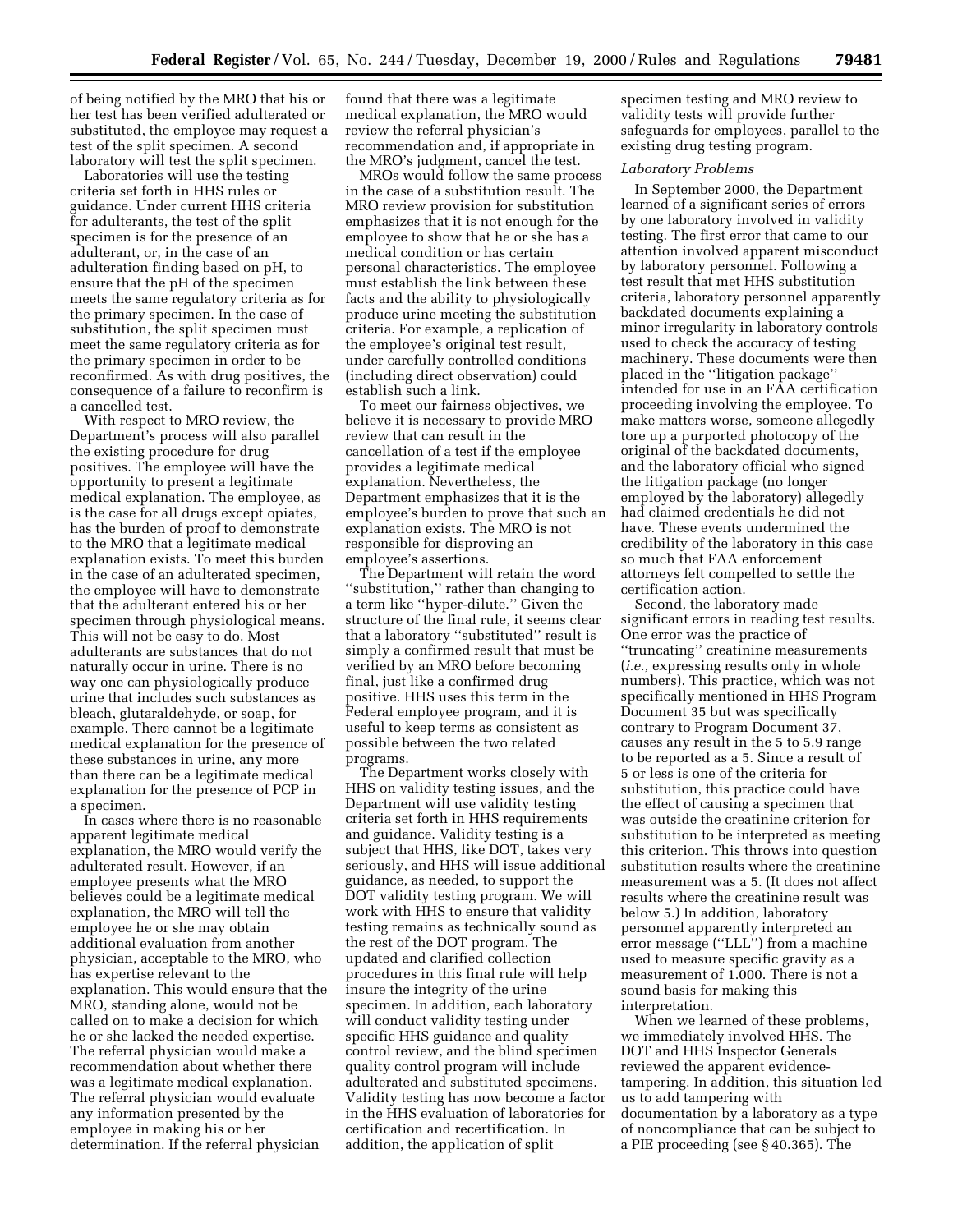employer who had used the laboratory in question terminated its contract with the laboratory and offered to rehire five employees whose test results had been thrown into question by the laboratory's errors. The laboratory director subsequently resigned.

HHS promptly conducted a special inspection of the laboratory. Following the inspection, HHS determined that the laboratory had corrected the resultreading problems with substitution and had been, since January 2000, in full compliance with DOT and HHS requirements. HHS also surveyed all other laboratories to determine if any had made similar errors in reading results and to determine whether they were in compliance. No one else had made the error message interpretation mistake concerning specific gravity. However, HHS determined that, for varying periods of time (in many cases before the specific guidance on this point was issued in Program Document 37, but in some cases after), 40 or more laboratories had engaged in ''truncating'' creatinine results. All the laboratories involved subsequently stopped this practice, and all are now reading these results properly.

In addition to these problems, HHS also discovered that in some cases, laboratories had reported tests as substituted that did not meet both HHS substitution criteria. That is, the laboratories reported tests as substituted that met the creatinine criterion, even though they did not also meet the specific gravity criterion.

HHS has examined each individual substitution and adulteration test result that a laboratory has reported since September 1998, when Program Document 35 took effect. In any case in which a substitution result was based on a creatinine reading of 5 at a laboratory that was truncating results at the time, or in which a substitution result was reported that did not meet all HHS criteria, HHS and DOT are working to remedy the problem as it may have affected individual employees. HHS is in the process of sending a letter to each MRO involved with one of the approximately 300 specimens involved informing the MRO that the test must be cancelled. The letter directs the MRO to inform the employer of the cancellation and to tell the employer to attempt to contact the employee with this information. The employer is also told to take any appropriate personnel action in light of the cancellation.

HHS is also conducting special certification inspections of each laboratory that is performing validity testing to ensure that all its validity testing procedures are fully consistent

with HHS guidance. These inspections will be completed this month. The laboratories involved full compliance with HHS validity testing requirements will now be a condition of maintaining their certification to participate in the Federal and DOT drug testing programs.

We are deeply concerned about this situation, because laboratory problems of this kind can result in unfair treatment of employees and adversely affect the credibility and integrity of our program. We point out, however, that nothing in this situation suggests that there is anything wrong with the criteria and methods for validity testing. The problems in this case were human implementation errors, now corrected, involving the reading of results and the documentation and reporting of tests, not in the testing process itself or the scientific basis for it. The Department believes that it is appropriate to continue to implement validity testing as called for in this rule.

#### **Section-by-Section Discussion**

The following part of the preamble discusses each of the final rule's sections, including responses to comments on each section.

### *Subpart A—Administrative Provisions Section 40.1 Who Does This Regulation Cover?*

This section attracted little comment. One commenter expressed concern about potential coverage of volunteers in one FTA program, while another wanted to specify that contractors could also be covered. The final rule specifies that contractors, volunteers, and others would be covered by Part 40 to the extent that they are subject to other DOT agency drug and alcohol rules.

The Federal Railroad Administration (FRA) operates a post-accident drug and alcohol testing program that antedates Part 40 and differs in a number of ways from the rest of the Department's programs (*e.g.,* with respect to fluids tested, drugs that are tested for). We do not intend to interfere with the implementation of this long-standing program, and we have added a paragraph making this clear.

#### *Section 40.3 What Do the Terms Used in This Regulation Mean?*

Commenters expressed interest in several of the definitions of terms in the NPRM. A commenter made a technical point that some kinds of evidential breath testing devices (EBTs) do not literally sample the ambient air, as the definition of ''air blank'' provides. We added a sentence to the definition noting that for some devices, the ''air

blank'' is a reading of the device's internal standard.

A commenter noted that the definition of ''alcohol use'' talks of ''drinking or swallowing'' rather than ''consumption,'' as in the past. The reason for this change is to avoid interpretations by enforcement personnel that such actions as using an inhaler that contain alcohol are ''alcohol use'' for purposes of this part. For example, the use of rubbing alcohol, applied topically rather than imbibed, is not intended to be a violation of this part.

Commenters interested in the role of service agents in the program asked for definitions of ''consortium'' and ''third party administrator.'' One commenter provided proposed definitions, which included a requirement for individuals with certain certifications to play key roles in the organization. We considered the possibility of separate definitions for ''consortium'' and ''third-party administrator,'' but we did not find any basis for defining the terms separately. There are no meaningful conceptual or operational distinctions between organizations that call themselves one thing or the other of which we are aware or which commenters explained. In the way the terms are used in the regulation, they are for all practical purposes interchangeable. Consequently, the final rule uses the term consortium/third party administrator (C/TPA) to refer to any organization, however structured, that provides or coordinates a variety of drug and alcohol testing services to employers. Organizations would not have to change their names to conform to this definition (*i.e.,* a C/TPA that currently calls itself a ''consortium'' would not have to call itself something else).

Some commenters asked that C/TPAs be regarded as ''employers'' (especially consortia that serve small transportation companies). (This comment is related to the issue of C/TPAs serving as DERs, discussed above in the ''Principal Policy Issues'' portion of the preamble.) While this rule broadens the authorized role of C/TPAs in a number of respects, we believe that the program works best when C/TPAs and employers stay within their respective roles. An employer is an organization like an airline, trucking company, transit authority, etc. that provides transportation services and employs safety-sensitive workers. C/TPAs do none of these things. They contract with employers to provide drug and alcohol testing services. We believe the distinction between ''employers'' and C/ TPAs helps to avoid confusion and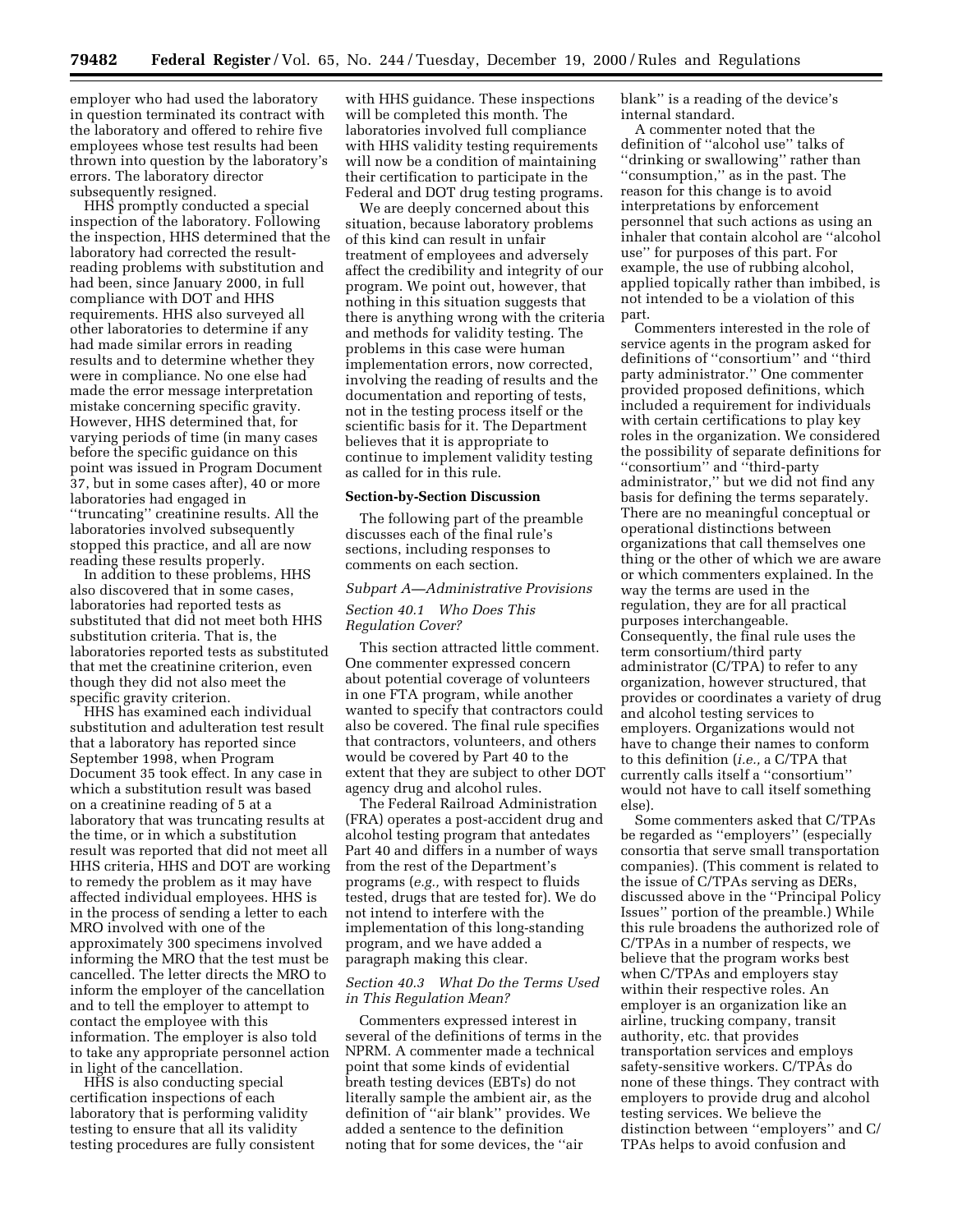counterproductive overlap in roles between the two types of organizations, and we are retaining the NPRM's statement that C/TPAs are not employers. Any statements to the contrary in DOT agency rules would be changed in the agencies' proposed conforming amendments to this rule.

One commenter expressed concern that it was troublesome to have service agents contact a DER when there was another company representative on the scene of a testing event. This comment appeared to assume that an employer can have only one DER. This is not the case. An employer can designate as many DERs as it needs to carry out its program effectively.

Several comments on the definitions of ''medical review officer'' (MRO) and ''substance abuse professional'' (SAP) asked that other professions or members of professional groups be included within the definitions. We will discuss these issues in connection with the MRO and SAP provisions of the rule. Training and qualification matters are found in substantive sections of the rule (*e.g.,* § 40.121 for MROs), and it is not necessary to duplicate them here. However, we have added to this section definitions of terms that are used to label different types of training for MROs, SAPs, collectors, and BATs/ STTs (*e.g.,* qualification training, refresher training).

With respect to the term ''chain of custody,'' we note that the definition of this term is not intended to suggest that the MRO is responsible, as part of his or her chain of custody review, to examine the internal laboratory chain of custody. The MRO need only review the CCF itself.

Commenters questioned the definitions of ''dilute'' and ''substituted'' specimens. One commenter noted that it was unnecessary to suggest that a ''dilute'' specimen had been watered down by the improper action of an employee. We agree, and have expressed the definition, like that of ''substitution,'' in neutral, descriptive terms. These definitions are augmented later in the rule by quantitative criteria for dilute and substituted specimens.

One commenter suggested slightly rewording several definitions of terms for the alcohol testing part of the program. These suggestions generally did not result in any significant substantive changes in these definitions, and we have left the definitions as they were in the NPRM. A few commenters asked for a different term in place of ''service agent,'' one suggesting ''substance abuse service professional (SASP).'' The Department believes the

''service agent'' term is short, easily understood, and inclusive, so we are retaining it. Finally, for greater clarity, we have added definitions of the ''Office of Drug and Alcohol Policy and Compliance (ODAPC)'' and ''validity testing'' to this section.

*Section 40.5 Who Issues Authoritative Interpretations of This Regulation?*

*Section 40.7 How Can You Get an Exemption From a Requirement in This Regulation?*

There were few comments about these administrative provisions. One commenter asked how to obtain answers to interpretation questions, and another asked how one might object to interpretations of Part 40. We recommend calling or writing ODAPC. A commenter suggested publishing all interpretations in the **Federal Register** periodically. We believe that it is useful to make all interpretations widely available, and we will post them on the ODAPC web site (www.dot.gov/ost/ dapc). We will also consider whether publication in the **Federal Register** would be a useful additional step.

This interpretation authority applies to the application factual situations of the provisions of this rule. The Department is often asked whether, for example, the rule requires the cancellation of a test in a particular circumstance. The answer to this question is, in effect, an interpretation of the text of the rule as applied to the facts of the situation. ODAPC and the General Counsel's office work closely with the operating administrations to ensure consistency of all such interpretations with both Part 40 and the other DOT agency rules.

We will retain the provision that makes only new guidance, issued after publication of this rule, valid. We have substantially rewritten Part 40. Much of the substance of interpretations of the former version of the rule is found in the text of the new rule. Other guidance pertains to a version of the rule that will no longer exist. We anticipate publishing additional guidance pertaining to the new Part 40 (*e.g.,* an MRO manual) before the effective date of the new rule.

We want to emphasize that an exemption is not the same thing as a waiver. An exemption is, in effect, a rulemaking of particular applicability that responds to an unusual situation, not contemplated in the rulemaking and not having general application to a wide variety of situations. An agency cannot properly make *de facto* generally applicable amendments to a rule through exemptions, because this would circumvent the rulemaking process requirements of the Administrative Procedure Act. A waiver, on the other hand, is a generally applicable provision in a rule that permits regulated parties to comply through an alternative means, if certain conditions are met (*e.g.,* § 40.21).

Part 40 is an Office of the Secretary (OST) rule. Consequently it is OST, and only OST, that has the authority to grant exemptions from it. Since Part 40 is applied to regulated employers through the other DOT agency drug and alcohol testing regulations, exemptions to Part 40 are implemented via the other DOT agency regulations. There may be situations in which DOT agency regulations impose requirements that go beyond those of Part 40. In such a case, a regulated party might need to obtain an exemption from the additional DOT agency provision as well as from a Part 40 provision.

#### **Subpart B—Employer Responsibilities**

*Section 40.11 What Are the General Responsibilities of Employers Under This Regulation?*

Most of the comments about this section concerned proposed paragraphs (d)–(f), which would have required contracts or written agreements between service agents and employers to include a clause making compliance with Part 40 a material term of the contract. These comments and the Department's response are discussed in the ''Principal Policy Issues'' portion of the preamble.

A few commenters also objected to language in the proposed paragraph (b) saying that employers must ensure that service agents comply with their regulatory responsibilities. The thrust of these comments was that employers do not have the resources or expertise to monitor the compliance of their sometimes far-flung service agents. In response, we have merged language of paragraph (b) with § 40.15(c). It no longer places an active compliance monitoring responsibility on employers, but simply says that the employer's good faith use of a service agent is not a defense to a DOT enforcement action. For example, if an employer's MRO fails to conduct verification interviews, the employer could be subject to civil penalties from a DOT agency (the MRO could independently be subject to a PIE proceeding). As an employer, you can contract out your drug and alcohol testing program functions, but you cannot contract away your compliance responsibilities.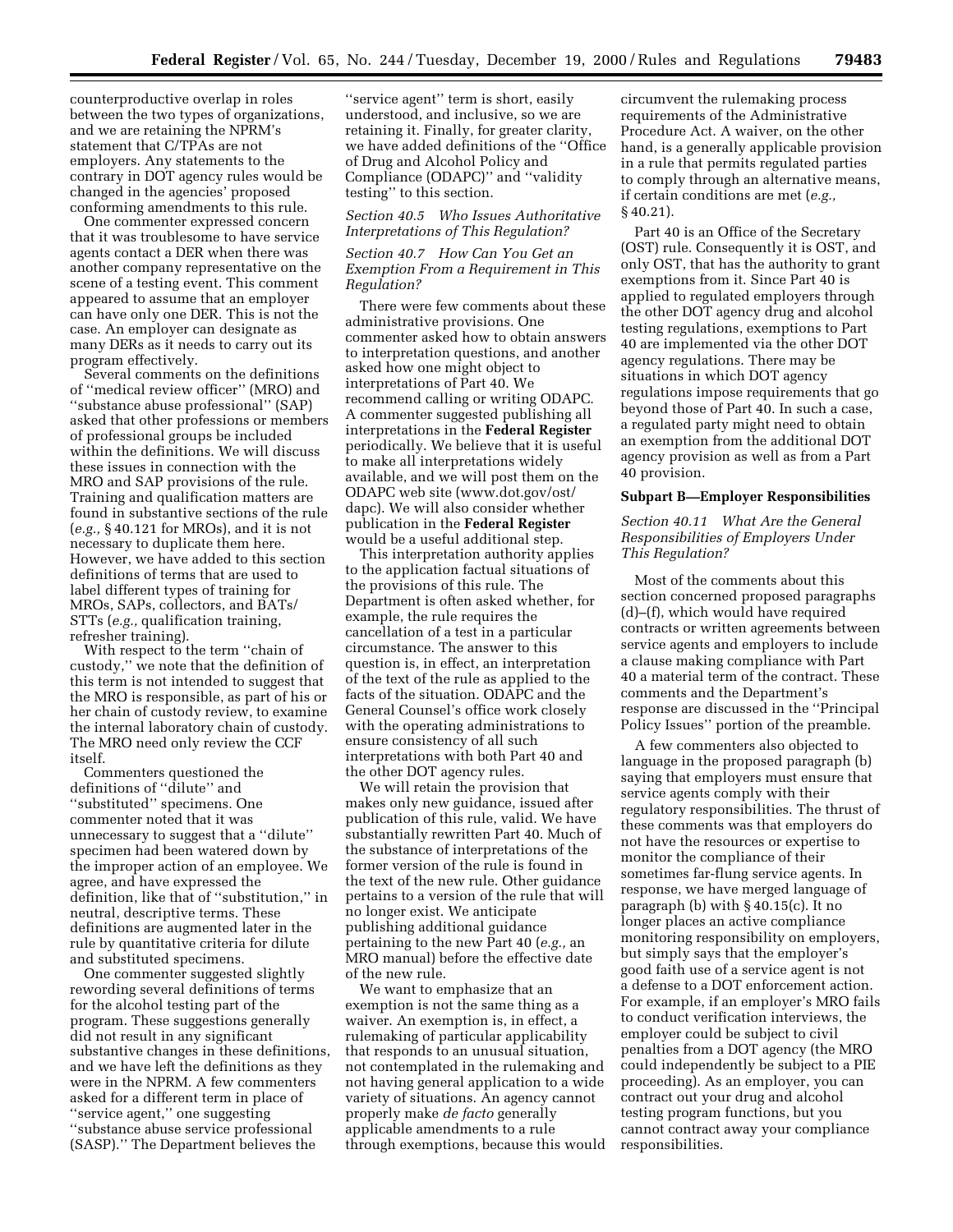#### *Proposed § 40.13 Nuclear Regulatory Commission (NRC) Program*

The NPRM proposed that there be reciprocity between the DOT and NRC drug and alcohol testing programs. A number of commenters favored this approach in principle, some asking that the notion of reciprocity be extended to other Federal testing programs. A few commenters opposed the proposal, saying that NRC rules did not measure up to DOT rules. Other commenters pointed to numerous differences between the two regulatory programs, with respect to program concepts, specific requirements, forms, and administration. Some suggested that a reciprocity agreement be created between the two agencies detailing how these differences would be handled. Others said that the more stringent of the two rules on each particular point should govern.

The Department has concluded that the wide variety of program differences between the DOT and NRC regulations make it impractical to establish reciprocity between the two systems. These differences involve such matters as testing methods, consequences of some alcohol test results, alcohol testing forms, reporting and recordkeeping, inspection and enforcement procedures and responsibilities, and return-to-duty procedures. We believe it would be very difficult to craft a provision that did justice to both programs and decreased, rather than increased, confusion among employers and employees. While we believe reciprocity and ''one-stop shopping'' are worthwhile objectives, we do not believe they are practically achievable in this case. In addition, the numbers of double-covered employees and employers (either with NRC or other Federal agencies) are quite small in comparison to the total number of parties covered by the DOT program. For these reasons, we are not making this proposed section part of the final rule.

#### *Section 40.13 How Do DOT Drug and Alcohol Tests Relate to Non-DOT Tests?*

This section is based on proposed § 40.15 of the NPRM. It continues to require that DOT and non-DOT tests be kept strictly separate. Comments were generally supportive of this concept, but some asked for clarification. Paragraph (b), for example, clearly concerns collections rather than other parts of the testing process, and the text has been changed to make this explicit. This provision does not, as one commenter wondered, mean that laboratories must process DOT and non-DOT specimens in separate batches. Another commenter

suggested that the ''firewall'' between DOT and non-DOT tests would be stronger if we required that an employer use separate laboratories for the two types of tests. We have not become aware of any problems that use of the same laboratory has created, and we think that this idea would increase costs and administrative complexity for employers.

A few commenters mentioned a desire to permit tests for other drugs, beyond the ''HHS five.'' This is a long-standing issue in the program, and DOT continues to take the position that we ought not go beyond the testing that HHS has authorized and for which HHS has certified laboratories. We agree with comments that inadvertent use of non-Federal forms should be a correctable flaw and that employers may appropriately use the CCF for Federallyregulated tests (*i.e.,* under the HHS program for Federal agencies). The final text makes changes to these effects. The Department does not object to laboratories creating a standard form for non-DOT tests.

One of the most important provisions of this section prohibits the use of DOT specimens for tests other than the ones explicitly authorized by this part. For example, the rule forbids laboratories and other parties from making a DOT specimen available for DNA testing. This incorporates in the rule text a longstanding DOT interpretation of Part 40. We say this for two main reasons. First, under these regulations, a properly completed chain of custody conclusively establishes the identity of a specimen. No additional tests are required for this purpose.

Second, the only thing a DNA test can do is to determine, to a high level of probability, whether a specimen and a reference specimen were produced by the same individual. If the DNA test establishes a high probability that the original specimen tested for drugs and a reference specimen came from different individuals, this may mean one of four things. It could mean that there was an error in the collection, transmission, or handling of the specimen. It could mean that the employee provided a substituted specimen (*e.g.,* someone else's urine) at the original collection and provided his or her own urine for the reference specimen. It could mean that the employee provided his or her own urine at the original collection and substituted someone else's urine for the reference specimen. It could mean that the individual provided substituted specimens from two different sources at the original collection and for the reference specimen. A DNA test cannot

distinguish among these possibilities. Given a proper chain of custody, the last three possibilities are significantly more probable in practice than the first. A DNA finding of difference between the two specimens is not, then, a valid basis for canceling a test.

Even if a DNA test is performed, contrary to these rules, this section prohibits employers from changing or disregarding a verified positive test. In such a case, regardless of the result of the unauthorized test, the employer cannot return the employee to the performance of safety-sensitive functions until and unless the employee successfully completes the return-toduty process. The same point applies to other unauthorized tests (*e.g.,* if the employee goes to his or her own doctor and gets a second urine test or a blood test).

#### *Section 40.15 May an Employer Use a Service Agent to Meet DOT Drug and Alcohol Testing Requirements?*

This provision is based on § 40.17 of the NPRM. It provides that an employer may use a service agent to carry out drug and alcohol testing program tasks. There were not many comments on this section, and they generally supported the provision. Some commenters sought to limit the responsibility of employers, saying they should not be accountable if they failed to comply with the rules because a service agent erred. As noted above, we disagree: employers always remain accountable for noncompliance, whether they run their own programs or outsource them. Another comment suggested laboratories should not be subject to DOT regulations, since they are regulated by HHS. It is certainly true that DOT relies on HHS for laboratory certification matters. However, laboratories have responsibilities under Part 40 independent of their HHS responsibilities (*e.g.,* with respect to relationships with MROs, release of information, and validity testing), and laboratories must be accountable to DOT in those matters.

We agree, however, that we should not require employers to have active monitoring responsibilities with respect to service agents, though employers may choose to monitor their service agents' performance. Therefore, we have altered paragraph (b) to require employers simply to make sure that service agents meet regulatory qualifications. To this end, employers may ask to see documentation from service agents, who are obligated to provide it.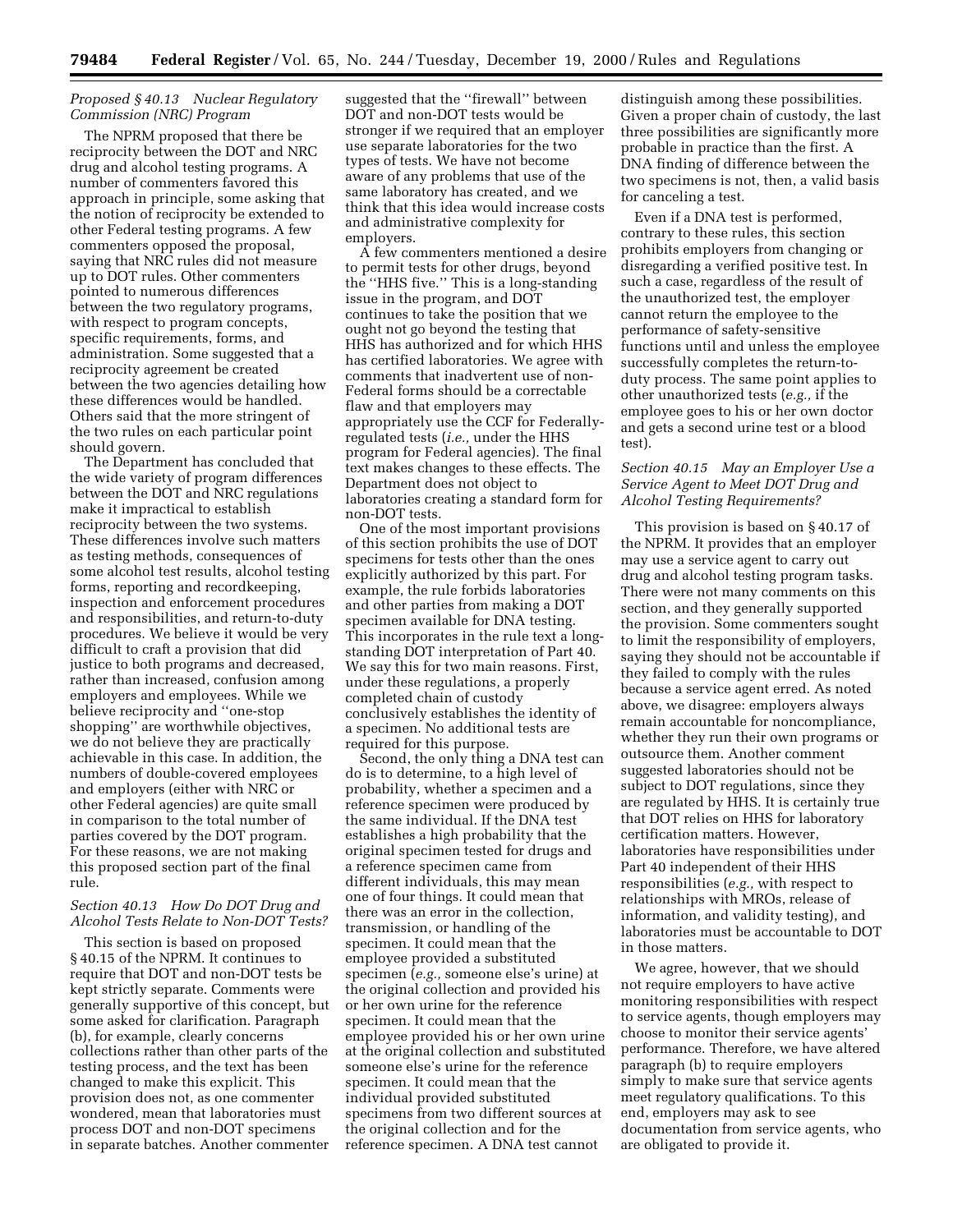#### *Section 40.17 Is an Employer Responsible for Obtaining Information From its Service Agents?*

This is a new section, responding to problems that the Department has encountered in the enforcement process. It is closely related to the point, made in previous sections, that an employer is responsible for its own compliance with DOT rules even in the face of mistakes by service agents. The section says that an employer has an affirmative responsibility to get information from service agents that is needed for compliance purposes. For example, suppose an applicant for a safetysensitive job takes a pre-employment drug test, but there is a significant delay in the receipt of the test result from an MRO or C/TPA. The employer must not assume that ''no news is good news'' and permit the applicant to perform safety-sensitive duties before receiving the result. Rather, the employer would have to seek out the information about the test result from the service agent before putting the employee to work.

#### *Section 40.21 May an Employer Stand Down an Employee Before the MRO Has Completed the Verification Process?*

Proposed §§ 40.19–40.21 have been relocated to Subpart Q, and we will respond to comments on them in the corresponding part of the preamble. There is no § 40.19 in the final rule. Section 40.21 concerns the issue of stand-down. This issue was raised by proposed § 40.159(a) of the NPRM. We have relocated the section here since it pertains primarily to the responsibilities of the employer. We discussed the general policy issues surrounding standdown in the ''Principal Policy Issues'' portion of the preamble.

The comments responding to proposed § 40.159(a) focused almost exclusively on the pros and cons of stand-down as a policy. They did not address the details of how a stand-down policy would be implemented. In formulating § 40. 21 of the final rule, we have crafted provisions specifically responsive both to the safely and privacy/employee protections sides of the issue that commenters raised.

Paragraph (a) states the general policy prohibiting stand-down, except where a DOT agency grants a waiver. We note that this prohibition, and waivers of it, apply in adulteration and substitution cases as well as cases in which there is a confirmed test result for drugs or drug metabolites. Paragraph (b) tells employers to send their waiver requests to the DOT agency whose rules apply to the majority of the employer's covered employees. For many employers, whose employees are covered by only one DOT rule, the decision is obvious. An employer with covered employees in more than one DOT agency category would count the employees in each category. For example, an employer with 500 aviation personnel and 1000 truck drivers would send its request to FMCSA. In such a case, FMCSA would coordinate with FAA before making a decision on the waiver request.

Paragraph (c) lists the items that an employer must include in a waiver request. The first set of items are information that DOT agencies will use in determining whether to grant a waiver. It should be emphasized that none of the items in paragraphs (d)(1) are intended to create mandatory prerequisites to receiving a waiver. That is, we do not require that an organization be a particular size, or have an in-house MRO, or have had an accident during the period before verification was completed, in order for its waiver request to be granted.

Any organization that wants a waiver to do stand-down must have a written company policy on the subject. An employer must include its proposed policy with its waiver request, making sure that it covers seven mandatory elements. The first is distribution of the written policy to all covered employees. Each employee subject to stand-down must receive an individual copy of the policy: posting on bulletin boards or web sites is not sufficient. The second pertains to confidentiality. There must be an effective means of ensuring that only those persons with a need to know—the employee, the DER, and the MRO—are told that the employee is being stood down because of a confirmed laboratory positive, adulterated, or substituted test result. We understand, of course, that the employee's supervisor will need to know that the employee is being removed from performance of safetysensitive functions, but the supervisor must not be told the reason for the action. It is sufficient that the supervisor be given a general explanation (*e.g.,* medical qualification reasons, personnel evaluation reasons).

The third item is equality of treatment within a given job category. An employer cannot pick and choose the employees to whom it will apply a stand-down policy. That would be unfair. The employer must choose to stand-down all DOT-regulated employees in each job category or none. For example, an airline's policy could provide that all pilots would be subject to stand-down, but mechanics would not. However, the airline could not choose to stand down some pilots, but

not others. When we use the term ''job categories'' in this paragraph, we mean broad, inclusive categories of employees, rather than narrower subsets of employee categories that might be used for pay or personnel purposes.

The fourth item is a means of ensuring that stand-down is applied only with respect to the performance of safety-sensitive duties. For example, suppose a motor carrier's policy calls for stand-down with respect to drivers. The laboratory reports a confirmed positive drug test for Driver X. Driver X is scheduled to drive a commercial motor vehicle over the next few days. The company would stand Driver X down, so the driver would not be performing a safety-sensitive function during the verification period. The laboratory also reports a confirmed positive drug test for Driver Y. However, during the next few days, Driver Y is scheduled to be in training or to be on personal leave. The motor carrier would take no action with respect to Driver Y (including notification of a supervisor), because he or she would not be performing safetysensitive duties during the verification period.

The fifth item, concerning pay status of employees, is a very important matter of policy. As discussed above, employers who stand employees down must continue to pay them until and unless there is a verified adulterated, substituted, or positive test result. This obligation is to pay the employee in exactly the same way he or she would have been paid but for the stand-down. For example, suppose an employer stands down an employee from Monday through Thursday. If the employee would have been paid for 8 hours of work on each of the four days in the absence of the stand-down, then the employee would be paid for this amount of work. If the employee would only have worked on, and been paid for, only Tuesday and Wednesday, then the employer would pay the employee for these two days' work. We note that this obligation to pay the employee ends with a verification of a positive, adulterated, or substituted test, even if the employee subsequently asks for a test of the split specimen.

For the sake of both employers and employees, it is very important that verifications proceed quickly when an employee is in a stand-down status. Therefore, the sixth condition is that the verification process must start at once and take no more than five days (a time period consistent with requirements for the verification process elsewhere in the rule). The process could exceed this five-day limit only for extenuating circumstances (*i.e.,* the MRO provides a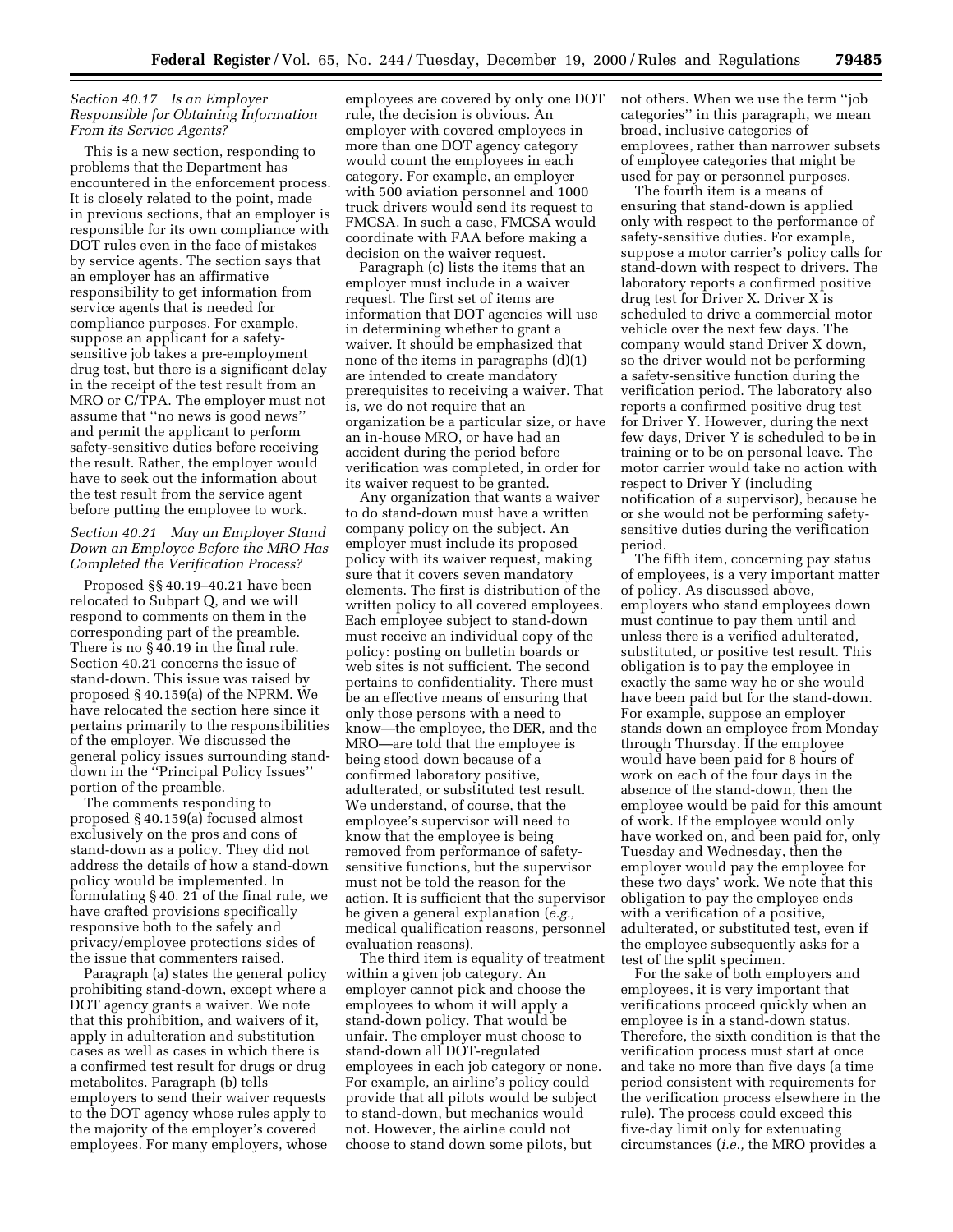written statement to the employer that a longer time is needed to complete verification).

The seventh mandatory part of the employer policy is that, if an employee is stood down and the MRO verifies the test negative or cancels it, the employer must immediately return the employee to safety-sensitive duties. The employee must not suffer any adverse personnel or financial consequences. The employer must not maintain any individually identifiable records of the confirmed positive laboratory test. That is, the employer would have to expunge any individually identifiable record of the confirmed positive laboratory test and maintain only the record of the individual's verified negative or canceled test. This places both the employer and employee in the same position they would be in if the employer did not have a stand-down policy. The MRO will have a record of the laboratory test result that inspectors can access if necessary.

This provision goes into effect on August 1, 2001. DOT agencies will not consider petitions for waivers before this effective date. In considering waivers, each DOT agency will use its own procedures applicable to waivers from its regulatory requirements. The concerned DOT agency Administrator, or his or her designee, will make each decision about whether to grant a waiver considering both the safety and the employee protection aspects of the matter. Administrators will informally coordinate proposed responses to waiver requests with ODAPC and other affected DOT agencies, in order to ensure intermodal consistency in the Department's responses. DOT agencies will respond to all waiver requests in writing, stating the reasons for their decisions.

An Administrator can impose additional conditions on the grant of a waiver. The Administrator can also revoke a waiver if the employer fails to implement mandatory provisions of its stand-down policy or conditions the Administrator has placed on it. Finally, if an employer implements a standdown policy without having a waiver, or violates the terms of the waiver (*e.g.,* tests some employees but not others in a job category, fails to implement confidentiality safeguards, fails to pay employees during stand-down periods), the employer will be subject to DOT agency enforcement action (*e.g.,* civil penalties), just as in any other case in which an employer violates DOT agency drug and alcohol regulations.

#### *Section 40.23 What Actions Do Employers Take After Receiving Test Results?*

This section is based, in part, on  $§$  40.159(b)–(g) of the NPRM. We have added some material to it and placed it in Subpart B in order to provide employers with a convenient summary of their obligations when they receive various kinds of drug and alcohol test results. We believe that the regulatory text is self-explanatory, so we need not comment on it further here.

There were very few comments on § 40.159(b)–(g). One commenter said that the company should wait for the signed report from the MRO before taking action to remove an employee from safety-sensitive functions after a violation. We understand the usefulness of having paper in hand, but we believe that speed is more essential for safety reasons once the MRO or BAT informs the employer of a violation. Of course, the requirement to immediately remove an employee from the performance of safety-sensitive duties necessarily implies that employers may not ''stay'' this action pending any administrative or legal proceeding (*e.g.,* grievance, arbitration, lawsuit) resulting from the outcome of the testing process.

Paragraph (i) prohibits employers from changing test results (*e.g.,* determining that the laboratory result was incorrect or that the MRO's judgment on a verification issue should be overturned). Obviously, there may be some cases in which a court or administrative hearing officer will require a test result to be expunged from the record, or a test cancelled, because of a problem in the testing process (*e.g.,* a previously undiscovered fatal flaw). However, this action does not involve altering the laboratory finding or MRO determination, as such.

#### *Section 40.25 Must an Employer Check on the Drug and Alcohol Testing Record of Employees It Is Intending To Use To Perform Safety-Sensitive Duties?*

The NPRM (proposed § 40.329) would have required MROs to transmit drug test result information to additional employers in certain circumstances. If an MRO had personal knowledge that an employee whose test the MRO had verified positive worked in a safetysensitive position for another DOTregulated employer, the MRO would, under certain conditions, tell the second employer about the positive test, without the employee's consent. As described in the ''Principal Policy Issues'' section of the preamble, we are not adopting this proposal as part of the final rule.

In place of the proposed § 40.329, and in the absence of a Federal data base, the Department is incorporating in the final rule a provision based on an existing FMCSA provision. This provision requires employers to check on the drug and alcohol testing background of new hires and other employees beginning safety-sensitive work. Employers would have to get written consent from the applicant (in the absence of which the employer would not hire the person). The employer sends the request for information and the employee's consent to all other DOT-regulated employers for whom the employee had worked within the previous two years.

The employer cannot let the employee perform safety-sensitive duties for more than 30 days unless the employer has obtained, or made and documented a good faith effort to obtain, the required information from previous employers (as well as from firms to whom the employee applied for safety-sensitive work, where there was a positive test result or a refusal). Of course, if the employer finds that the employee has a violation on his record, and the employee has not successfully completed the return-to-duty process, the employer must immediately stop using the employee to perform safetysensitive functions.

The Department believes that this section will help to achieve some of the purposes of the proposal to allow MROs to share test results, with fewer drawbacks. Admittedly, it affects only new employees rather than current safety-sensitive employees. However, FMCSA has had success implementing this provision, and it will help to screen out employees who are not eligible to perform safety-sensitive functions. It will also ensure that employees who violate the rules will have to go through the SAP/return-to-duty process before performing safety-sensitive duties. It will therefore have safety benefits. Because a substantial majority of all DOT-regulated employees and employers are in the motor carrier industry, this provision will result in only a modest increase in the information collection burden of the DOT program. The written consent provision of the section avoids some of the privacy concerns of the MRO information sharing proposal.

In addition to seeking information from previous employers, this section also requires employers to ask prospective employees if they have failed or refused a DOT drug or alcohol pre-employment test within the past two years from an employer who did not hire them. While we recognize that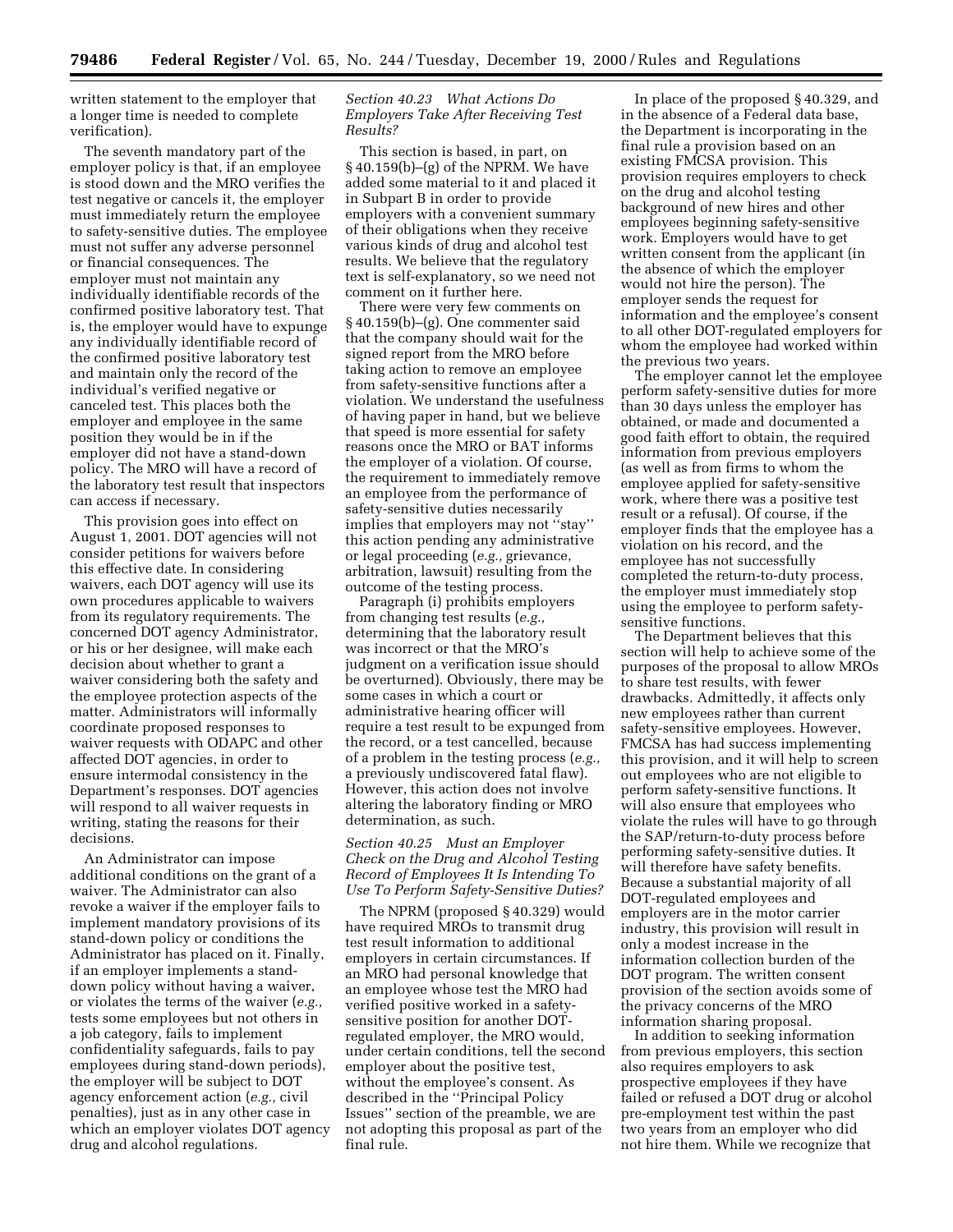applicants may not always tell the truth about such events, we believe that it is important to make this inquiry to help ensure that employees are not put to work in safety-sensitive positions following a pre-employment test violation without having completed return-to-duty process requirements.

#### *Section 40.27 Where Is Other Information on Employer Responsibilities Found in This Regulation?*

This is a new section, parallel to several sections (*e.g.*, concerning MROs) in the NPRM. It is a list of other sections of the rule that touch on matters of particular interest to employers. We believe it will make the rule easier for employers to use if they have a quick guide to other references in the rule to employer responsibilities.

#### **Subpart C—Urine Collection Personnel**

#### *Section 40.31 Who May Collect Urine Specimens for DOT Drug Testing?*

This introductory section to the urine collection personnel subpart states that only collectors meeting Subpart C requirements can collect specimens in DOT-regulated tests. They must meet § 40.33 training requirements. The only subject of significant comment on this section had to do with the requirement that supervisors could not collect urine specimens from employees they supervise, unless no other qualified collector was available and DOT agency drug and alcohol regulations permitted the supervisor to act in this capacity.

The intent of this provision is to prevent potential conflicts between supervisors and subordinates, as well as to avoid any claims that a supervisor was out to get an employee through manipulation of the testing process. However, commenters asked for clarification of who we meant to cover when we applied this prohibition to supervisors. Several suggested we should limit the prohibition to ''immediate supervisors,'' so that individuals higher in the organizational chain of command, who did not supervise the employee day-to-day, could act as collectors. The Department agrees, and we have added this language to the section.

#### *Section 40.33 What Training Requirements Must a Collector Meet?*

There is a strong, though not unanimous, consensus among people familiar with the DOT drug testing program that collections is the area of the program where the most errors occur that cause tests to be cancelled. For this reason, the NPRM proposed several

requirements to strengthen training for collectors, though it did not go so far as to propose an equivalent of the BAT course used for alcohol testing personnel. We discussed the key points of this issue in the ''Principal Policy Issues'' section of the preamble.

We note here two additional changes we made to reduce paperwork burdens. In response to comments, we dropped the proposed requirement that called on collectors to ''attest in writing'' that they have read and understood the rules and DOT guidance. We also eliminated requirements (from proposed § 40.35) requiring organizations employing collectors to maintain records of their training. Collectors will maintain their own training documentation, which they must show on request to DOT agency representatives as well as employers or C/TPAs who use their services.

In this section and a number of others, the final rule makes reference to guidance documents being available on the ODAPC web site. These will be true statements by the time the rule becomes effective in August 2001. At the present time, however, these documents are ''under construction,'' and they have not yet made their debut in cyberspace.

#### *Section 40.35 What Information About the DER Must Employers Provide to Collectors?*

This section is not based on proposed § 40.35 of the NPRM which, as mentioned above, is not included in the final rule. It is a new section incorporating a brief statement that employers must make sure that collectors have the name of and contact information for the employer's DER, so that the collector can contact the employer concerning any problems that come up in the collection process (*e.g.,* no shows, refusals). We recognize that there may be some situations (*e.g.,* postaccident tests at locations remote from the employer's place of business) where this may not be feasible.

#### *Section 40.37 Where Is Other Information on the Role of Collectors Found in This Regulation?*

This is a section listing other sections in the rule that collectors will find useful in understanding their functions in the drug testing program.

#### **Subpart D—Collection Sites, Forms, Equipment and Supplies Used in DOT Urine Collections**

*Section 40.41 Where Does a Urine Collection for a DOT Drug Test Take Place?*

Most comments on this section focused on two issues. The first was the

conditions on use of a multistall restroom. The NPRM proposed that a multistall restroom could be used only if a closed room for urination was not available, and could be used only for monitored collections. The proposed rule text also said that a multistall restroom must provide aural privacy to the extent practicable. Several commenters said these conditions were too restrictive and would effectively preclude employers from using multistall restrooms for collections. This was a problem, they said, because in some industries, this was the most readily available type of urination facility. Some commenters also noted what they viewed as an inconsistency between the aural privacy provision of this section and the provision in § 40.69 that called on monitors to listen for sounds that might indicate tampering.

Some commenters also thought that provisions of the proposal concerning closed room urination facilities were too restrictive, particularly the statement that the room should have an external water source, if practicable. They said that many such facilities (*e.g.*, patient rest rooms in doctors' offices) had internal water sources, and the ''if practicable'' language could lead to legal challenges. They said it would be better simply to require collection sites to secure all water sources.

The Department has modified this section in response to these comments. The final rule provides that either a closed room or multistall urination facility is acceptable. In the former, while it is preferable to have an external water source, the rule makes clear that a facility that has an internal water source is also acceptable, if all sources of water and potential adulterants are secured and moist towelettes are provided. This kind of urination facility must have a full-length privacy door. This means a door that is both opaque and solid. For example, a glass door, a door with a window or other means of viewing the interior of the room from outside, or a curtain is not adequate for this purpose. Nor would it be appropriate to have a video camera or microphone monitoring the room.

If a multistall restroom is used as the urination facility, the facility must meet either of two requirements. First, a multistall restroom may be used without a monitor if all sources of water and potential adulterants are secured. Second, if these sources are not secured, the collection must be a monitored collection, meeting the requirements of § 40.69. The facility must have a partiallength privacy door (*i.e.*, for the stall in which urination takes place) to provide as much visual privacy as possible. We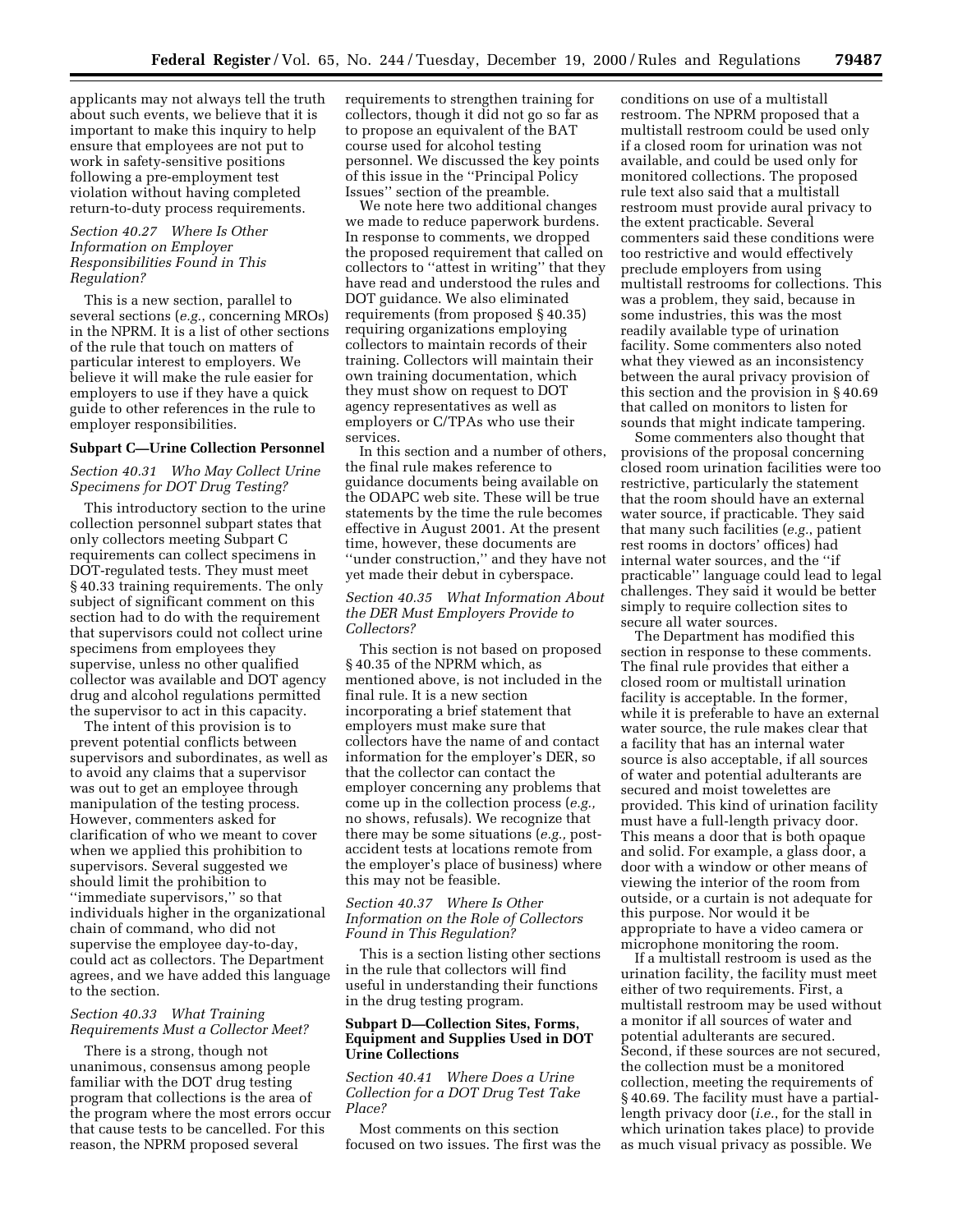have deleted the references in this section to aural privacy and in § 40.69 to ''active listening'' by the monitor.

Regardless of which type of urination facility a collection site uses, the employee is the only person permitted in the urination facility during the collection of a specimen. This requirement is intended to safeguard both the employee's privacy and the integrity of the process. The only exceptions to this rule are the observer in a directly observed collection or the monitor in a monitored collection.

#### *Section 40.43 What Steps Must Operators of Collection Sites Take To Protect the Security and Integrity of Urine Collections?*

Commenters made a number of suggestions about this section. One commenter said that the requirement to ensure that the collection site is secure before each collection was too much work. We disagree. Making this check is vital to the integrity of the program. Several commenters suggested that we clarify the requirement that a collector can have only one collection going on at a time to allow a collector to continue other collections while another employee was drinking fluids in a ''shy bladder'' situation. We think this is a good idea that would avoid potential delays at collection sites, and we have added language to this effect.

The NPRM proposed that the collector should keep the collection container within view ''to the greatest extent [he or she] can.'' A few commenters thought this requirement should be absolute, with the consequence being a fatal flaw if the collector let the container out of his or her sight. We do not believe that the requirement should be absolute. While it is important for the collector and the employee to keep the specimen in sight, a brief absence by the collector ought not be a reason for cancelling a test that otherwise meets Part 40 requirements.

As commenters suggested, we clarified that authorized personnel who may be present at the collection site may include employer representatives, that no one but direct observers and monitors could be in the urination facility with an employee, and that collectors can remove a disruptive person from the collection site.

#### *Section 40.45 What Form Is Used To Document a DOT Urine Collection?*

Earlier this year (June 23, 2000), HHS issued a new CCF for use in both the Federal employee and DOT drug testing programs. The references to the CCF in this rule are to the new form. Most provisions of this rule become effective

on August 1, 2001, the same date use of the HHS form becomes mandatory for use in the Federal employee program. (Before August 1, 2001, participants in both programs have the option of using either the old or the new form.) Consequently, there will be no disconnect between the HHS form requirements and the requirements of this rule.

A few comments suggested allowing the collector to sign CCFs in advance, presumably to save time during collections. We think this idea is fraught with potential for misuse or theft of signed forms, and we will maintain the prohibition on this short cut. We have added a specific requirement for the MRO's phone and fax numbers, as a commenter suggested. A few commenters also suggested allowing the use of foreign-language versions of the form in the U.S., as well as in other countries. We have incorporated this suggestion, with the stipulation that use of a non-English version of the form that ODAPC has reviewed is allowable in any situation (here or in another country) only if both the employee and collector understand and can use the form in that language. For example, a collector who does not read French could not use a French language form, even for a French-speaking employee.

#### *Section 40.47 May Employers Use the CCF for Non-DOT Collections or Non-Federal Forms for DOT Collections?*

Some commenters supported permitting the use of the Federal CCF for non-DOT collections. Some of these comments favored adding boxes to the form that collectors could check for ''DOT'' or ''non-DOT'' collections. We have believed since the beginnings of the DOT program that it is very important to maintain ''truth in testing.'' If a form says ''DOT'' or ''Federal'' on it, despite whatever fine print qualifications or check boxes might be included, the form may easily imply to the employee that he or she is being tested under Federal law. If this is not true, as in the case of a ''company policy'' test, then we are knowingly misinforming the employee. That is unfair. Moreover, ''company policy'' tests that do not meet DOT requirements, but are conducted using the CCF, could implicate the DOT program in legal challenges to the non-DOT tests. We will maintain the existing prohibition.

Generally, most commenters on the subject agreed with the NPRM's proposal to make use of a non-Federal form in a DOT test a ''correctable flaw.'' A few comments questioned the need for the written correction. Correcting the flaw will ensure that there was an appropriate explanation for use of the non-DOT form (*e.g.,* a post-accident test where nothing else was available, a simple mistake) and will help to educate the collector involved about the need to use the correct form. We will also keep this provision in the final rule.

#### *Section 40.49 What Materials Are Used To Collect Urine Specimens?*

There were few comments on this section, which requires the use of a ''DOT Kit'' (see Appendix A for details). Laboratories and MROs should treat as a ''red flag'' any situation in which a non-conforming kit is used. While use of a non-conforming kit is not a fatal or correctable flaw in the testing process, laboratories and MROs should, if they discover that a non-conforming kit was used for a collection, check to make sure that correct collection procedures were used and that no fatal flaws occurred. Use of a nonconforming kit is a rule violation that can subject the user to consequences under DOT agency rules.

#### *Section 40.51 What Materials Are Used To Send Urine Specimens to the Laboratory?*

This provision concerns shipping containers. In response to a comment, we have omitted a reference to a standard ''box,'' leaving the provision as a performance standard requiring a container that adequately protects the specimen from damage during shipping.

#### **Subpart E—Drug Test Collections**

#### *Section 40.61 What Are the Preliminary Steps in the Collection Process?*

Commenters responded to a variety of detailed issues in this section. With respect to employees who showed up late for a test or not at all, several commenters said it was common for employees not to have appointments. As a result, employees simply appeared at the collection site, and collection site people had no notion whether they were on time or not. Commenters suggested that the proposed ''no show'' provision be limited to situations in which the collection site was at the employee's worksite or an appointment had been scheduled. We agree, and have added language to this effect.

Some commenters thought it was unreasonable to ask collection sites to do their work on a timely basis, and they therefore objected to the proposed requirement that the collection process begin without delay. We believe that, for the sake of both employers and employees, timeliness is essential for decent customer service. However, we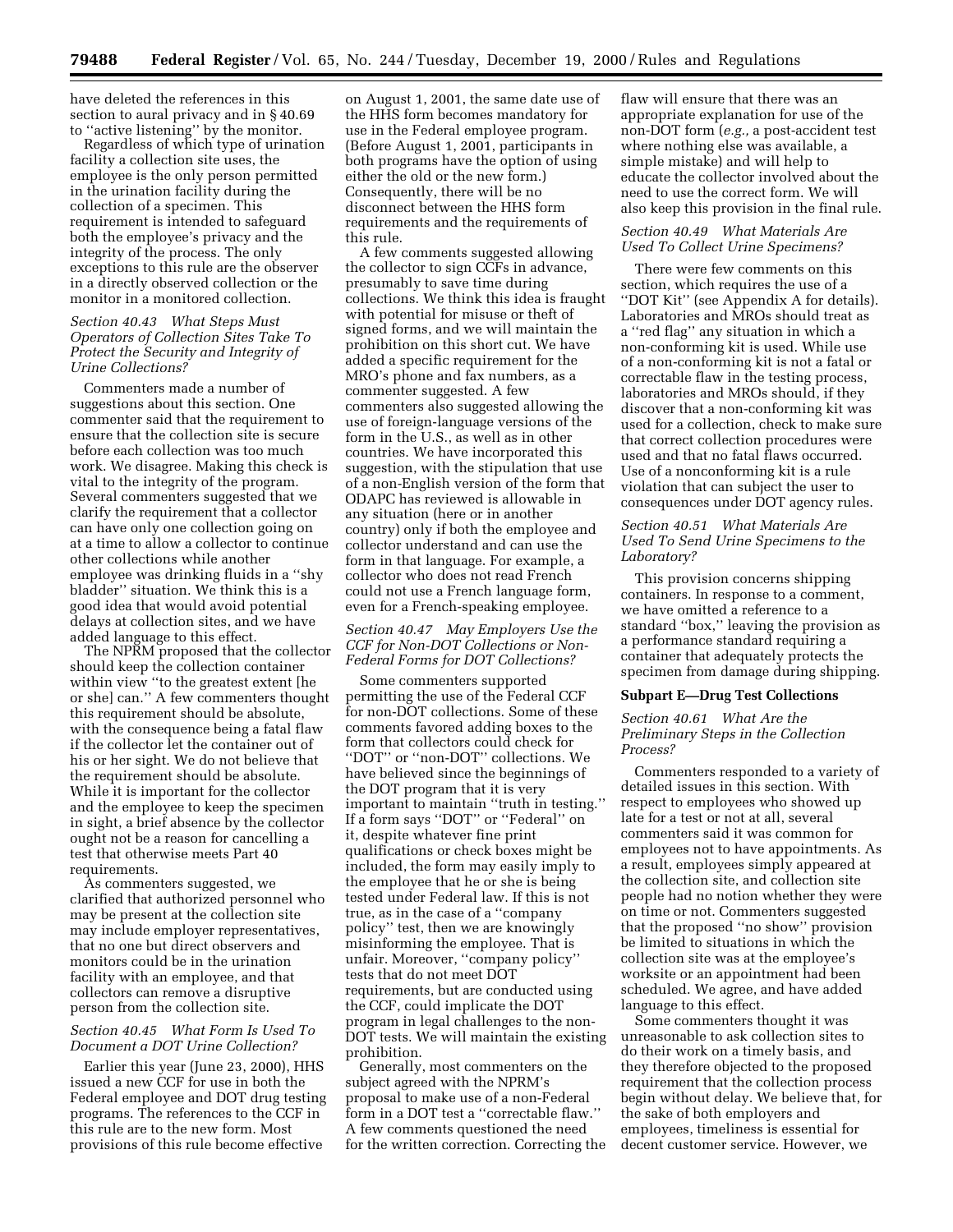will respond to concerns about the flexibility of this provision by adding the modifier ''undue.'' We will also note in § 40.209 that a collector delay is not a ''fatal flaw.''

The NPRM stated that when alcohol and drug tests were being given to the same employee at the same site, the alcohol test should be given first. In response to comments concerned about backups in the testing process, we have provided additional flexibility and added an example of a situation in which an employee's urine collection might be conducted first.

The NPRM would have prohibited the collection of urine from an unconscious employee by means of catheterization. A few comments asked for clarification in other situations involving catheters. Some also suggested testing by alternative means in these cases (*e.g.,* hair, saliva). The Department is clarifying this section to prohibit collecting urine by catheterization not only from an unconscious employee, but also from a conscious employee. The former raises consent issues, and the latter, even given consent, raises safety issues. However, in the case of an employee who normally voids through self-catheterization (*e.g.,* for medical purposes), the collector must require the employee to provide a specimen in that manner.

With respect to alternative testing technologies such as hair testing, saliva testing, and on-site testing, which commenters recommended in context of several sections of the NPRM, the Department will wait upon the action of HHS before proposing to incorporate additional methods. Approval of these or other methods, and establishment of requirements and procedures for them, are matters primarily within the expertise of HHS, which is currently considering them with the assistance of the Drug Testing Advisory Board (DTAB).

Concerning identification of employees, commenters suggested that a driver's license or similar governmentissued ID would be acceptable in lieu of an employer-issued credential. On the other hand, some comments pointed out that the credibility of employer-issued ID might be doubtful in the case of a self-employed individual. We have modified the section on both points. A driver's license or other governmentissued photo ID will be acceptable, and an employer-issued ID from an owneroperator or other self-employed person will not.

Many of the same commenters who objected to the proposed requirement to have collectors search boots also objected, for similar reasons, to the

proposed requirement (similar to that of the existing rule) to have employees empty their pockets. We believe that taking objects out of one's pockets is a minimal intrusion into the employee's privacy, which can help deter and detect some attempts to cheat on tests. In addition, this is a provision that is paralleled in HHS guidelines. The final rule retains the proposed requirement.

A few commenters objected to the provision that would bar requiring employees to sign consent forms, waivers, releases, etc. concerning the collection and testing process. These comments did not explain the reason why exacting signatures on such documents was necessary for the DOT testing process, and we do not believe that it is. We have retained it, but moved it to Subpart Q and made it applicable to all service agents, not just collection sites. One comment suggested that collection sites be able to have employees sign consent forms with respect to non-DOT tests. This rule does not limit employers' or collection sites' actions concerning non-DOT tests, but the rule does require strict separation between DOT and non-DOT testing procedures. This includes separate paperwork for a DOT and non-DOT test conducted with respect to the same employee during his or her visit to a collection site. Such a consent form must not be part of the paperwork for a DOT test, and it could not apply to the DOT test or be filled out at the same time the employee was filling out the paperwork for the DOT test.

#### *Section 40.63 What Steps Does the Collector Take in the Collection Process Before the Employee Provides a Urine Specimen?*

Commenters raised few issues concerning this section. A commenter wanted to eliminate the prohibition on the employee flushing the toilet after providing the sample, but we will retain this provision because it limits opportunities to flush away evidence of adulteration. (However, inadvertantly flushing the toilet does not create a ''fatal flaw.'') Another commenter suggested training collectors in how to detect attempts to tamper with specimens. We think this is a good idea, and our guidance will suggest it. However, we do not think it is necessary to incorporate it in rule text.

#### *Section 40.65 What Does the Collector Check for When the Employee Presents a Specimen?*

Some commenters noted that the NPRM omitted the existing provision concerning taking an employee's body temperature when the specimen

temperature was out of range. This was intended. Many collectors are not medically trained, and the accuracy of some thermometers is not certain. The provision has not been too useful under the existing rule, and we will not include it in the final rule. Other comments requested revision of the temperature range (*e.g.,* to be between 94 and 100 degrees). While this idea has some appeal, we believe we need to keep Part 40 consistent with HHS provisions on this matter.

Other commenters asked for clarification whether, when one specimen has not met regulatory requirements (*e.g.,* out of temperature range, insufficient volume), the specimen should be sent to the laboratory for testing, as well as any subsequent specimen that is collected. We agree, and have included specific directions on this point. For example, when the first specimen is out of temperature range, and a second specimen is collected under direct observation, both specimens would be sent to the laboratory and tested. On the other hand, if the first specimen were out of temperature range, and the employee refused to provide a second specimen under direct observation, the first specimen would be discarded and the event simply treated as a refusal.

#### *Section 40.67 When and How Is a Directly Observed Collection Conducted?*

Directly observed specimens are controversial because of their greater impact on employee privacy. They can be useful because they reduce the opportunity for tampering. On privacy grounds, some commenters, including unions and some service agents, would prefer not to conduct directly observed collections at all. In any case, these commenters opposed adding any situations in which direct observation was required or authorized. Other commenters said that the benefit of greater protection against specimen tampering warranted direct observation in situations that suggested a heightened risk of tampering.

The Department agrees with the latter comments. In situations that may create a higher risk or greater incentive for tampering (*e.g.,* the previous collection was verified positive, adulterated, or substituted, but the test had to be cancelled because the split specimen was unavailable for testing; the previous specimen was invalid and there was no adequate medical explanation; temperature out of range; apparent tampering with the specimen at the collection site), the interests of the integrity of the testing process, with its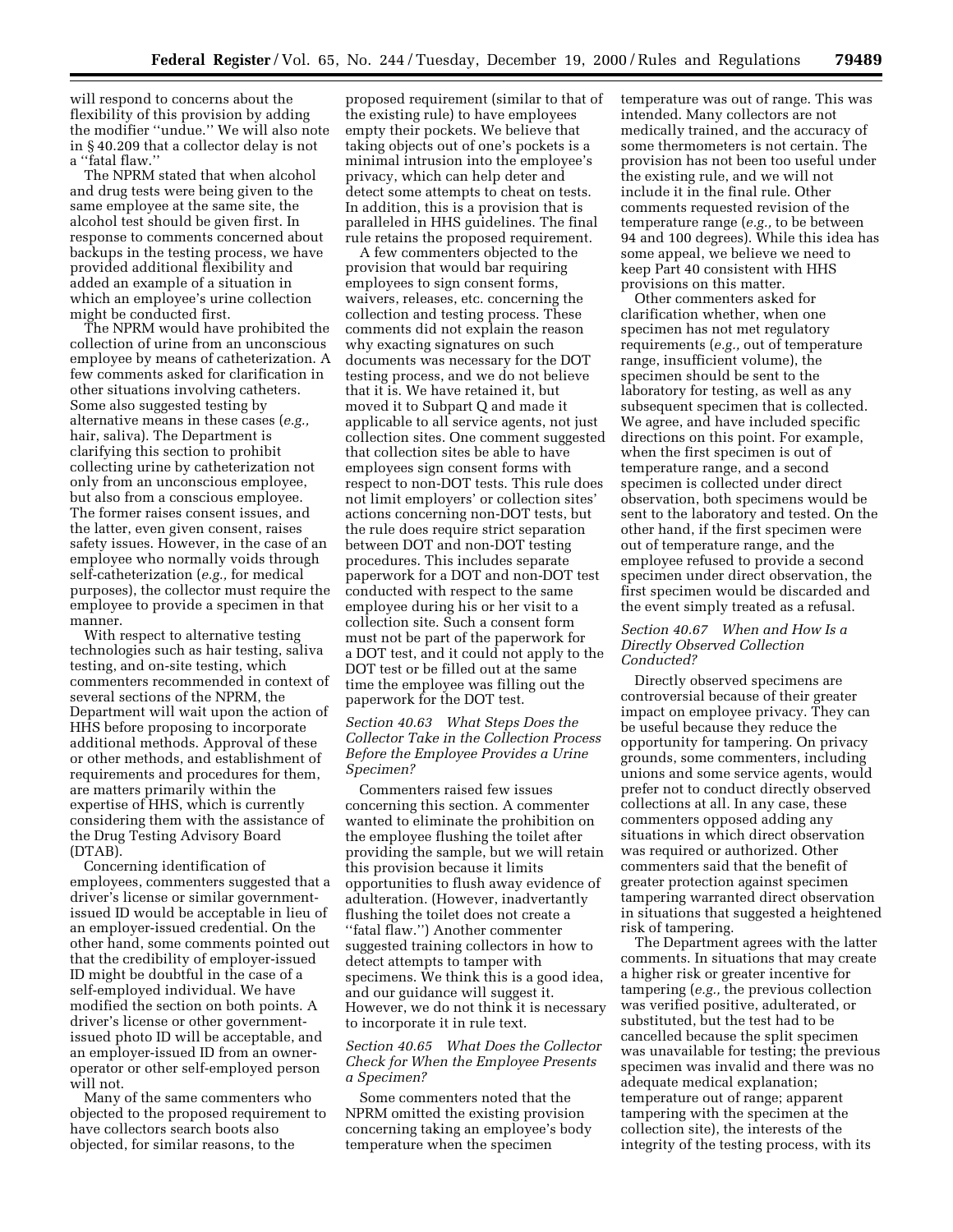safety implications, outweigh the additional privacy impact of the direct observation process. On the other hand, dilute specimens may have a number of innocent causes (*e.g.,* someone likes to drink a lot of water). A dilute specimen does not necessarily imply the same higher risk of tampering upon recollection, so the final rule does not authorize direct observation in this case.

The existing rule and the NPRM both called for use of a same-gender direct observer. Some comments objected to this requirement, saying it created practical problems in collection sites that were staffed by only one collector. Other commenters insisted on retaining this requirement as a matter of privacy. We believe there is no alternative to retaining the same-gender observer requirement. Use of opposite gender observers would not only go counter to deeply held societal norms of privacy (*i.e.,* the basic reason for separate men's and women's rest rooms in public places), but might raise genuine safety concerns, particularly on the part of female participants. We would point out that the observer need not be a trained collector, so that another same-gender person could be enlisted for the task.

One commenter recommended we add a provision telling the collector or employer, as appropriate, to explain to the employee why a directly observed collection needs to be conducted. We believe that this is a good idea, and we have included a requirement in the rule to this effect.

#### *Section 40.69 How Is a Monitored Collection Conducted?*

Much of the comment on this section echoed the comments on § 40.41, supporting the use of multistall restrooms as urination facilities and urging the Department to permit the use of monitored collections at the collection sites at the employer's discretion. The discussion of multistall restrooms and monitored collections in § 40.41 is the Department's resolution of these issues. This section sets forth the procedures to be used for monitored collections.

A few commenters focused on the use of toilet bluing agents in monitored collections. They suggested that bluing not be required except in the toilet the employee is using while providing the specimen. We agree with this point with respect to a monitored collection. In a case in which a collection uses a multistall restroom as a urination facility but does not conduct monitored collections, however, all toilets must be secured, including the use of bluing.

A number of commenters again objected to the requirement that the

monitor be of the same gender as the employee, essentially for the same reasons that commenters objected to the same gender requirement for direct observers. They added that, in the case of monitors, there is a less intense privacy concern because the monitors do not actually watch the employee urinate. We agree that the privacy concern is less intense in this case, and for that reason we permit the use of opposite-gender monitors who are medical professionals. Medical professionals are trained to conduct themselves properly and are less likely than other persons to raise privacy and safety concerns among employees. But legitimate privacy and safety concerns still exist to a degree in the monitored collection situation, and we believe that monitors who are not medical professionals should continue to be the same gender as the employee, as under the current rule.

#### *Section 40.71 How Does the Collector Prepare the Specimens?*

Proposed § 40.71, concerning single specimen collection procedures, has been deleted, as all collections will now be split specimen collections. This section is based on proposed § 40.73. There were few comments on this section. One suggested that the failure of the employee to initial the tamperevident seals be regarded as a refusal to test. We do not think that that is the best solution to this problem. The individual has, after all, provided a specimen. By having the collector note the problem in the remarks line of the form, we preserve a record that the collection proceeded properly. In this section, we also clarify at several points that the collector, not the employee, performs several tasks.

#### *Section 40.73 How Is the Collection Process Completed?*

This section is based on § 40.75 of the NPRM. Commenters addressed a number of technical points. Some commenters wanted to put a time line in the section to expedite proceedings. We agree, and we have added a 24-hour/ next business day requirement for transmittal of relevant copies of the CCF and the specimen itself. As another commenter suggested, we do encourage the immediate faxing of CCF copies to the MRO and DER.

A commenter asked that we specifically prohibit employees from providing medical information on the CCF. We agree, and we have spelled out this point in § 40.61(g). Another commenter suggested deleting the requirement for a ''box'' as the shipping container. We have deleted this

requirement as a matter of flexibility, both here and in Appendix A, though we retain mention of a box as an example of something that can be a shipping container.

A commenter suggested that we eliminate the proposed requirement to note the entry for a specific courier or shipping service on the CCF. This requirement is part of the HHS CCF and instructions, so for consistency's sake we will retain it. However, we also specify in § 40.209 that omitting this information is not a fatal flaw.

As indicated previously, the shipping container seal was used primarily to seal the shipping container (box). Laboratories still tested the specimens when the shipping container seal was broken, provided the seals on the bottles remained intact. Based on this fact, we have removed the requirement for a shipping container seal to be placed on a shipping container. The same rationale applies to placing a shipping container seal on the plastic bag. The construction of the plastic bag is such that any tampering will be evident, even without the seal. Consequently, the final rule does not include any requirement for placing a shipping container seal across the opening of the plastic bag or for the collector to sign or initial and date such a seal.

#### **Subpart F—Drug Testing Laboratories**

*Section 40.81 What Laboratories May Be Used for DOT Drug Testing?*

The only comments on this section concerned the application of the PIE process to laboratories. Some laboratories and other commenters believed laboratories should not be subject to PIEs, since they are subject to HHS certification requirements. We believe that laboratories are service agents providing services to DOTregulated employers no less than other parties subject to the PIE provision. Moreover, some Part 40 requirements affecting laboratories (*e.g.,* information release, conflicts of interest, validity testing requirement) are not enforced by HHS through its certification procedures. For these reasons, we believe laboratories should remain subject to the PIE process. However, we specify in § 40.365 that the Department does not intend, as a matter of policy, to initiate a PIE proceeding concerning a laboratory with respect to matters on which HHS has taken action under its certification process.

#### *Section 40.83 How Do Laboratories Process Incoming Specimens?*

We have added a provision to this section specifically requiring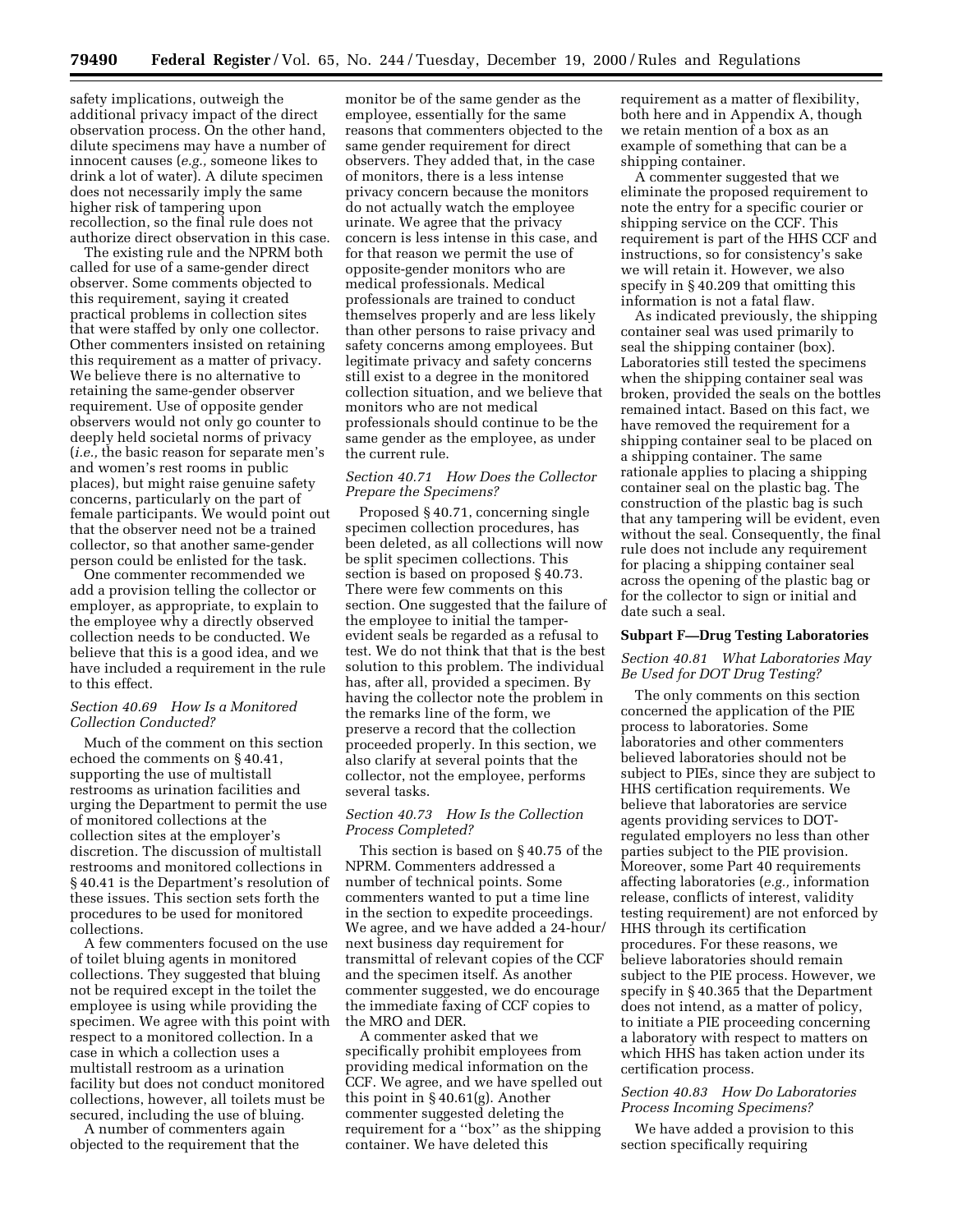laboratories to comply with HHS guidelines concerning accessioning and processing specimens. We do not believe it is necessary to duplicate significant portions of the HHS guideline provisions concerning laboratory processing of specimens, and we have therefore eliminated some provisions of the proposed Subpart F, such as § 40.87 and portions of this section and § 40.95.

Some commenters addressed the portion of the NPRM that discussed situations in which the color of the primary and split specimen differ. Because we will require a standardized collection kit using a single collection container, we believe that specimens failing to be color-coordinated should no longer be a problem, so we have deleted this provision. This material is covered in the HHS guidelines, so we do not need to repeat it here. We did incorporate a commenter's suggestion to direct the laboratory to retain a specimen for five working days while waiting for the correction of a correctable flaw.

A few commenters recommended that, when a laboratory notes that a split specimen is unavailable for testing, the laboratory should cancel the test then and there. We disagree. Most tests turn out to be negative, and employees do not request a test of the split specimen in all other cases. Therefore, there is a good probability that the test of the primary specimen will not turn out to be futile.

#### *Section 40.85 What Drugs Do Laboratories Test for?*

#### *Section 40.87 What Are the Cutoff Concentrations for Initial and Confirmation Tests?*

These technical sections have changed very little from the existing rule. A few commenters supported, and a few others opposed, allowing to test for other drugs (*e.g.*, barbiturates, benzodiazopenes, ''designer drugs'') in addition to the ''HHS five.'' This issue has been debated from the inception of the program. As the Department has said in the past, we believe the stability and reliability of the program are well served by limiting testing to the ''HHS five.'' HHS has established testing protocols and cutoffs for these drugs, and laboratories are subject to HHS certification for testing of these five drugs. This is not true for other drugs.

*Section 40.89 Are Laboratories Required To Conduct Validity Testing? Section 40.91 What Validity Tests Must Laboratories Conduct on Primary Specimens?*

*Section 40.93 What Criteria Do Laboratories Use To Establish That a Specimen Is Dilute or Substituted?*

#### *Section 40.95 What Criteria Do Laboratories Use To Establish That a Specimen Is Adulterated?*

These sections are the laboratoryrelated provisions concerning validity testing. We discussed validity testing extensively in the ''Principal Policy Issues'' portion of the preamble, including issues pertaining to the scientific validity of adulteration and substitution criteria.

Section 40.89(b) states that laboratories continue to be authorized to conduct validity testing. This sentence is included to avoid anyone mistakenly concluding that, until validity testing becomes mandatory, there is a question about whether it can remain a voluntary part of the DOT drug testing program, as it is today. (The parallel section of the amendments to current Part 40, § 40.205(b), is for the same purpose.) When HHS issues its mandatory requirements on validity testing, DOT will amend § 40.89(c) to insert a date on which DOT will require all DOT specimens to be subject to validity testing. We would not make this date earlier than August 1, 2001, even if HHS issues its requirements before that date.

As noted in that discussion, this rule will not specify adulterants that must be tested, given the changes that can be expected in the popularity of various substances. However, we expect laboratories to be able to identify all those listed in up-to-date HHS guidance or rules. For example, we have not listed nitrites in this rule, but current HHS guidance calls on laboratories to test for nitrites. If nitrites cease to be a significant adulterant, and other substances arise to take its place, HHS guidance or rules will change as well.

One point we believe to be quite important is that laboratories should remain vigilant for new adulterants. If a laboratory finds a substance it cannot identify that appears to act as an adulterant or interfering substance, the rule directs the laboratory, after checking with another laboratory, to inform ODAPC and HHS about it. Doing so will enable us to react as quickly as possible to new adulterants being marketed.

We also note that, while the requirements for split specimen testing for adulterated and substituted

specimens and MRO review will take effect within 30 days of the publication of this rule, mandatory validity testing is not required to begin until further notice from DOT. We will issue this notice in conjunction with the issuance by HHS of its mandatory requirements for validity testing. We hope that this will be on or before August 1, 2001. This should give those laboratories who currently are not conducting validity testing sufficient time to prepare to implement these requirements fully.

#### *Section 40.97 What Do Laboratories Report and How Do They Report It?*

This section is based on parts of proposed §§ 40.95 and 40.97. Some portions have been deleted as duplicative of HHS materials. The topic of greatest interest to commenters was the proposal to continue the current requirement that laboratories transmit test results directly to MROs, without using a C/TPA or some other party as an intermediary. C/TPAs made many of the same arguments on this point as they did with respect to the transmission of results from the MRO to the employer.

There is only one party in the DOT drug testing system who is entitled to see a confirmed laboratory result. That is the MRO. Other parties, including collectors, employers (except in a limited way if a stand-down waiver is granted), SAPs, and C/TPAs are not. These other parties are entitled to learn of a result *only* after the MRO has verified it. To permit a C/TPA to receive a confirmed laboratory result and then transmit it to the MRO would directly violate this key principle. We do not think that, in the present state of the health care industry, there should be serious problems with MROs having appropriate technology to receive results.

As discussed in the ''Primary Policy Issues'' part of the preamble, the Department has agreed to permit C/ TPAs to act as intermediaries in transmitting results from MROs to employers. However, we believe that this situation is quite different from allowing C/TPAs to act as an intermediary in transmitting laboratory results to the MRO.

A number of commenters supported allowing the electronic transmission of result reports, especially negatives. Paragraph (b) of this section does permit considerable use of electronic methods. Beyond that, the Department will consider additional use of electronic methods through the advisory committee process discussed in the ''Primary Policy Issues'' portion of the preamble.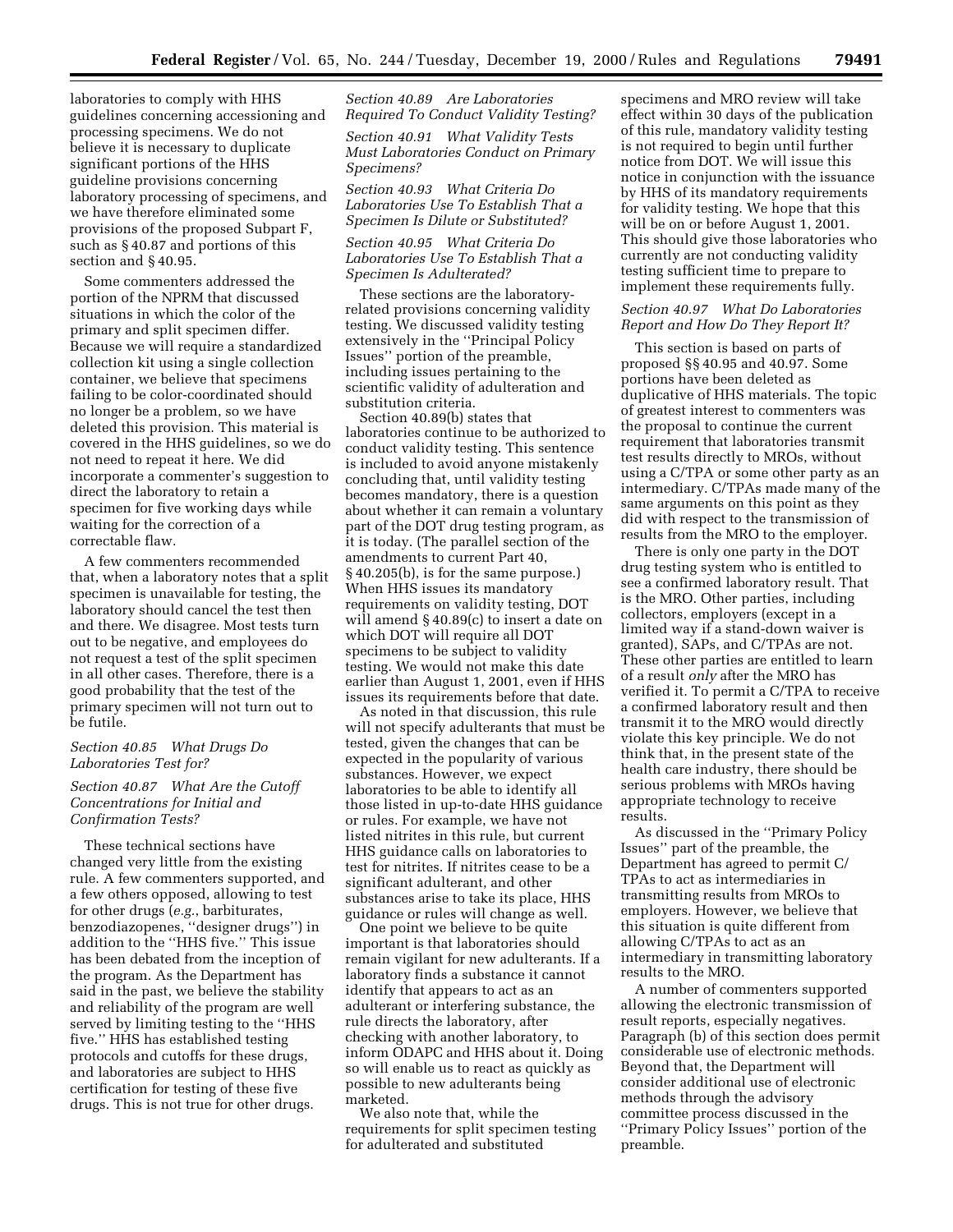The NPRM mentioned transmitting negative results within 72 hours. Some commenters thought this period should be shortened to 24 or 48 hours, while one laboratory thought it would be too burdensome to use couriers on weekends to meet this goal. The final rule says that results should be transmitted to the MRO on the same day or business day after review by the certifying scientist is complete. Besides taking care of any weekend worries, this provision, in tandem with the use of electronic methods permitted under the rule, should result in expeditious transmission of results.

#### *Section 40.99 How Long Does the Laboratory Retain Specimens After Testing?*

We have simplified this section. Specimens which were positive, adulterated, substituted, or invalid must be kept for one year. In response to requests from commenters, we have provided that the laboratory must keep the specimens longer only if they receive a request from an employer, employee, MRO, C/TPA, or DOT agency representative. Absent such a request, the laboratory may discard the specimen. This rule applies to primary and split specimens alike. With respect to negative tests and specimens rejected for testing (*e.g.,* because of a fatal or uncorrected flaw), the laboratory should follow HHS guidance. We do not believe it is necessary to restate the guidance here.

#### *Section 40.101 What Relationship May a Laboratory Have With an MRO?*

This section focuses on potential conflicts of interest between MROs and laboratories. We discussed comments on this issue and the Department's responses in the ''Principal Policy Issues'' portion of the preamble.

#### *Section 40.103 What Are the Requirements for Submitting Blind Specimens to a Laboratory?*

The NPRM proposed to reduce the number of blind specimens employers and other program participants were required to send to laboratories. We made this proposal because it would reduce costs and burdens and because the laboratory testing program appears to be running very smoothly. Comments were divided on this issue. A majority of commenters, especially from employers and their groups, supported the proposal. Some said they had never heard of a laboratory error. Others said that blind specimen testing had outlived its usefulness and should be eliminated. On the other hand, a number of commenters said that to reduce the

number of blind specimens would endanger the accuracy and integrity of the laboratory testing program.

We also received a number of comments saying that if we make validity testing mandatory, adulterated and substituted samples should also be included in the blind testing program. Some commenters expressed concern about being able to find adulterated blind specimens. A few comments from TPAs suggested that they should not have to send in blind specimens, even when they submitted more than 2000 specimens in the aggregate, because doing so should remain the individual employer's responsibility.

The Department believes the NPRM proposed a good balance between considerations of reducing burdens and maintaining an effective check on laboratory performance. We have had few if any laboratory accuracy problems over the history of the program, and we believe that we can continue to ensure that this pattern continues while reducing burdens and costs on participants. We agree that adulterated and substituted specimens should be made part of the blind specimen testing program, and we have consequently changed the proportions of specimens in the program to be 75 percent negative, 15 percent positive, and 10 percent adulterated or substituted. This is particularly important given the recent problems at some laboratories concerning validity testing. Given that this provision will not take effect until next August, we think that producers will have time to market adulterated and substituted blind specimens.

We believe that any organization that transmits to laboratories the requisite number of specimens in the aggregate should be responsible for participating in the blind testing program. This is true no matter whether the organization is an employer, a C/TPA, or some other service agent. The structure of the organization is irrelevant for this purpose. To decide otherwise would permit large gaps in the blind testing program. If 100 employers with 20 employees each are served by a C/TPA, and the C/TPA does not submit blind specimens, then no one will submit such specimens with respect to these employees, since each of the employers is too small on its own to be required to participate. Permitting this gap to exist would be disadvantageous from the program integrity standpoint.

We would also point out that C/TPAs, in virtually every other area of program administration, assert that they can perform a multitude of functions for everyone involved in the program. We do not see any compelling reason for

looking differently at their involvement in blind specimen testing.

*Section 40.105 What Happens if the Laboratory Reports a Result Different From That Expected for a Blind Specimen?*

Some commenters objected to the proposed requirement for notification of DOT in the event of a laboratory error, or to the idea that ODAPC could direct laboratories to take corrective action. The main argument of these comments was that HHS had what they viewed as exclusive jurisdiction over testing matters, on which DOT should not infringe. We have refocused the section on unexpected blind specimen results.

The Department would always coordinate closely with HHS on matters affecting laboratories, as indeed we have done in drafting this provision. The fact remains that many MROs and other participants in the DOT program have their primary Federal agency relationship with DOT agencies, and it makes sense to have them report problems to DOT. It is also important to realize that testing laboratories, while certified by HHS, receive significantly more specimens as a result of the DOT program than as a result of the Federal employee testing program. Under these circumstances, a DOT role in noting and helping to correct any laboratory-related problems affecting the DOT program seems most appropriate.

Because we are requiring blind specimens in connection with validity testing, this section necessarily covers errors in validity testing.

#### *Section 40.107 Who May Inspect Laboratories?*

In response to comments, we are clarifying that the employers who may inspect laboratories are those who use or are negotiating to use its services for DOT-regulated testing.

#### *Section 40.109 What Documentation Must the Laboratory Keep, and for How Long?*

The Department has simplified this section and acted to reduce paperwork burdens, as a number of commenters recommended. All records supporting test results and those cited in § 40.111 must be kept for two years, unless an MRO, employer, employee, or DOT agency representatives requests an extension within the two-year period (*e.g.,* for litigation purposes). If no such request is received, the laboratory may discard the records.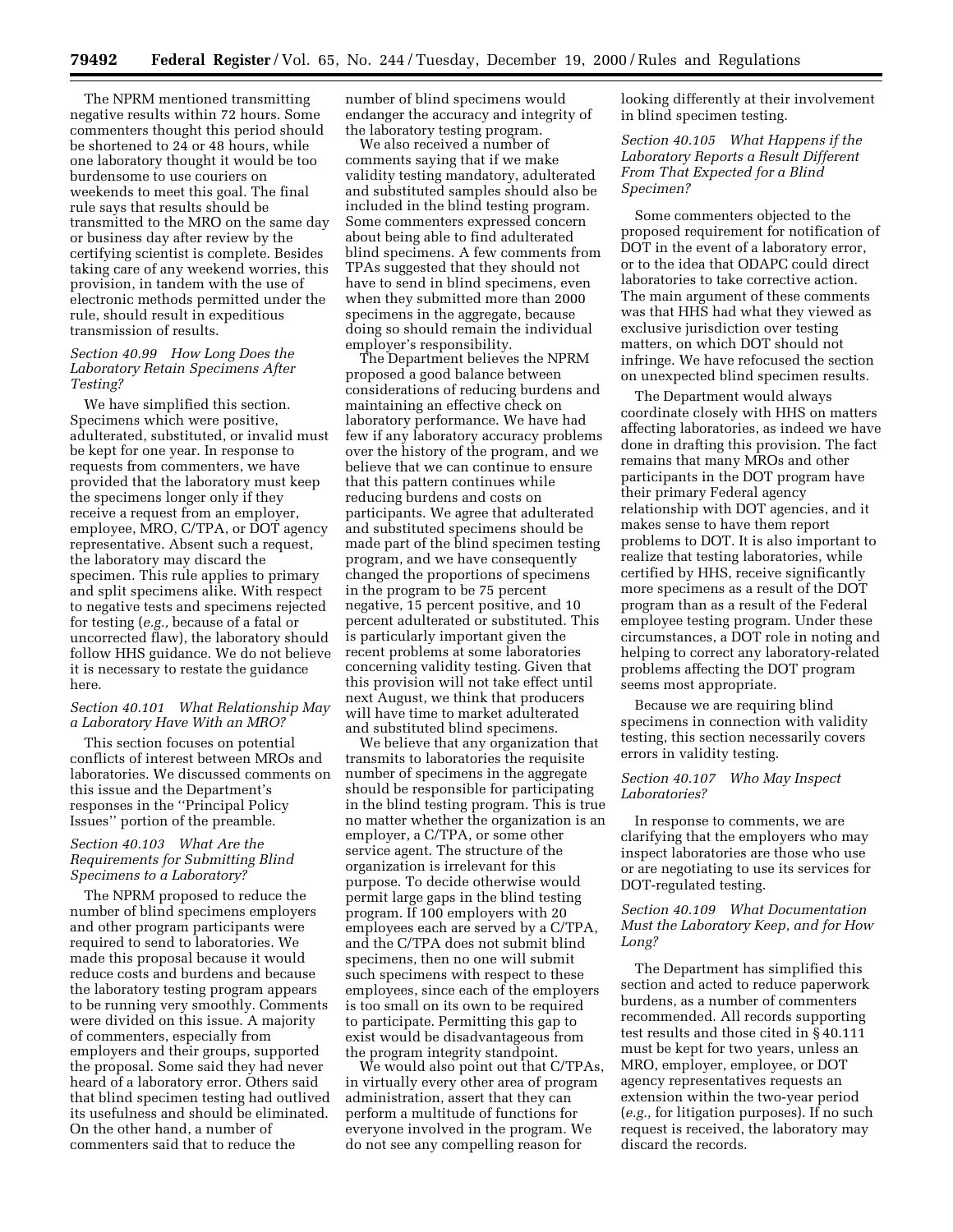#### *Section 40.111 When and How Must a Laboratory Disclose Statistical Summaries and Other Information It Maintains?*

The NPRM proposed to reduce paperwork burdens by reducing the reporting frequency for this information from quarterly to semi-annually. A number of comments supported this reduction. Other commenters favored eliminating the requirement altogether, or at least for small employers, on burden and cost reduction grounds. We believe that cutting the reporting burden in half is a sufficient burden reduction on this item and that even small employers will find summarized information on their workforce's participation useful. We underline the fact that the smallest employers, laboratories and C/TPAs will not experience the burden of sending ''nonreports,'' since there is no requirement to send a letter saying there is nothing to report unless specifically requested as part of a DOT audit. This will further reduce the paperwork burden of the rule.

#### *Section 40.113 Where Is Other Information Concerning Laboratories Found in This Regulation?*

This is a cross-reference section to inform readers where they may find other material relevant to laboratories' participation in the program.

#### **Subpart G—Medical Review Officers and the Verification Process**

#### *Section 40.121 Who Is Qualified To Act as an MRO?*

The Department believes that MROs play a key role in maintaining a fair and accurate drug testing program. Ensuring that MROs are in the best possible position to play this role requires, in our view, that they be well trained both in the substance of drug testing issues and the rules they are called on to apply. For these reasons, the NPRM proposed that MROs participate in a training course every two years or, in the alternative, self-certify that they have reviewed and understand these rules.

Commenters raised a number of issues. First, some commenters said that groups of health professionals other than physicians, like chiropractors, nurse practitioners, and physicians' assistants, should be able to be MROs. They perform other functions like physicians (*e.g.,* DOT physical examinations for commercial drivers) and are qualified to perform this one, commenters asserted. The Department does not agree with this assertion. That other health professionals have some training similar to that of physicians is

undeniable, but the Department believes that the variety and depth of expertise needed to carry out MRO responsibilities effectively is unlikely to be found in other health professionals. There are clearly differences in the level of training needed to qualify for the various health professions, and we believe that only those professionals with the highest level of training should play this key role. Being qualified to perform routine physical examinations, for example, is not necessarily the same thing as being able to make capably the difficult judgment calls that MROs are called upon to make.

Second, many commenters disagreed with the proposal to allow selfcertification of training. More formal training, including a certification program, was necessary, commenters said. Commenters pointed to three existing MRO training and certification programs as models for what the Department should require. These have a five-year retraining cycle, and a number of commenters thought that five years, as opposed to two, was sensible. On the other hand, a smaller number of commenters opposed additional training requirements for MROs, saying it would drive up the cost and difficulty of being an MRO, and hence reduce the supply of MROs available to employers.

The Department is modifying this section in response to these comments. We are persuaded that MROs, given their critical role, should not only have the highest professional credentials to begin with, but also receive formal training in the rules and decision process of their critical role in this program. Therefore, we are dropping the self-certification proposal of the NPRM. We will require MROs to take a formal training course, like one of the three national programs currently being offered. We will also require an examination administered by a nationally-recognized MRO professional certification board. We are not requiring ''certification'' of MROs, as such, however. While people who take the MRO courses typically get a ''certificate'' from the program, DOT is not certifying doctors in a way analogous to the way that the FAA certificates pilots. We believe that certification by professional organizations is beneficial, but we believe that there are sufficient market incentives for certification that we do not need to require it in this rule. Finally, we are adding a continuing education requirement to ensure that MROs keep up with changes and developments in the field and the DOT program.

The final rule establishes a phase-in period for this training requirement. For example, if a doctor is currently acting as an MRO, but has not yet had a formal training course, the doctor would have until January 2003 to meet the requirement. This should prevent any difficulty caused by lack of training sites or dates convenient for a particular physician.

Costs for existing MRO training courses tend to average around \$750, including the examination, and the courses take a weekend. This low cost and time commitment suggest that this training requirement should not dry up the supply of MROs.

Like other participants, MROs would have to maintain their own documentation of training and qualification, which they must provide on request to representatives of the Department and employers and service agents who are using or negotiating to use their services.

One issue about which the Department inquired in the preamble to the NPRM concerned issues of MRO work that goes across state lines. Commenters expressed the concern that some state medical regulatory organizations may attempt to assert that only doctors licensed in a particular state could perform MRO services with respect to employees located in that state. The Department shares these commenters' concern. This is a national program, and MROs often perform their duties for employees located in many states. Consequently, this section specifically provides that a physician licensed to practice in any jurisdiction (*e.g.,* a state or province of the United States, Canada or Mexico, consistent with NAFTA requirements) and meeting other MRO requirements is authorized to act as an MRO with respect to employees located in any jurisdiction. We would regard any attempt by a state medical regulatory organization to limit the geographic scope of an MRO's work as pre-empted under the pre-emption provisions of DOT agency rules.

#### *Section 40.123 What Are the MRO's Responsibilities in the DOT Drug Testing Program?*

There were a few comments on this section. One commenter liked, and another disliked, referring to the MRO as a gatekeeper for the accuracy and integrity of the process. Another suggested that the MRO should be an advocate for the accuracy and integrity of the process. We have kept the gatekeeper term and added the idea of being a program advocate. As other commenters agreed, independence and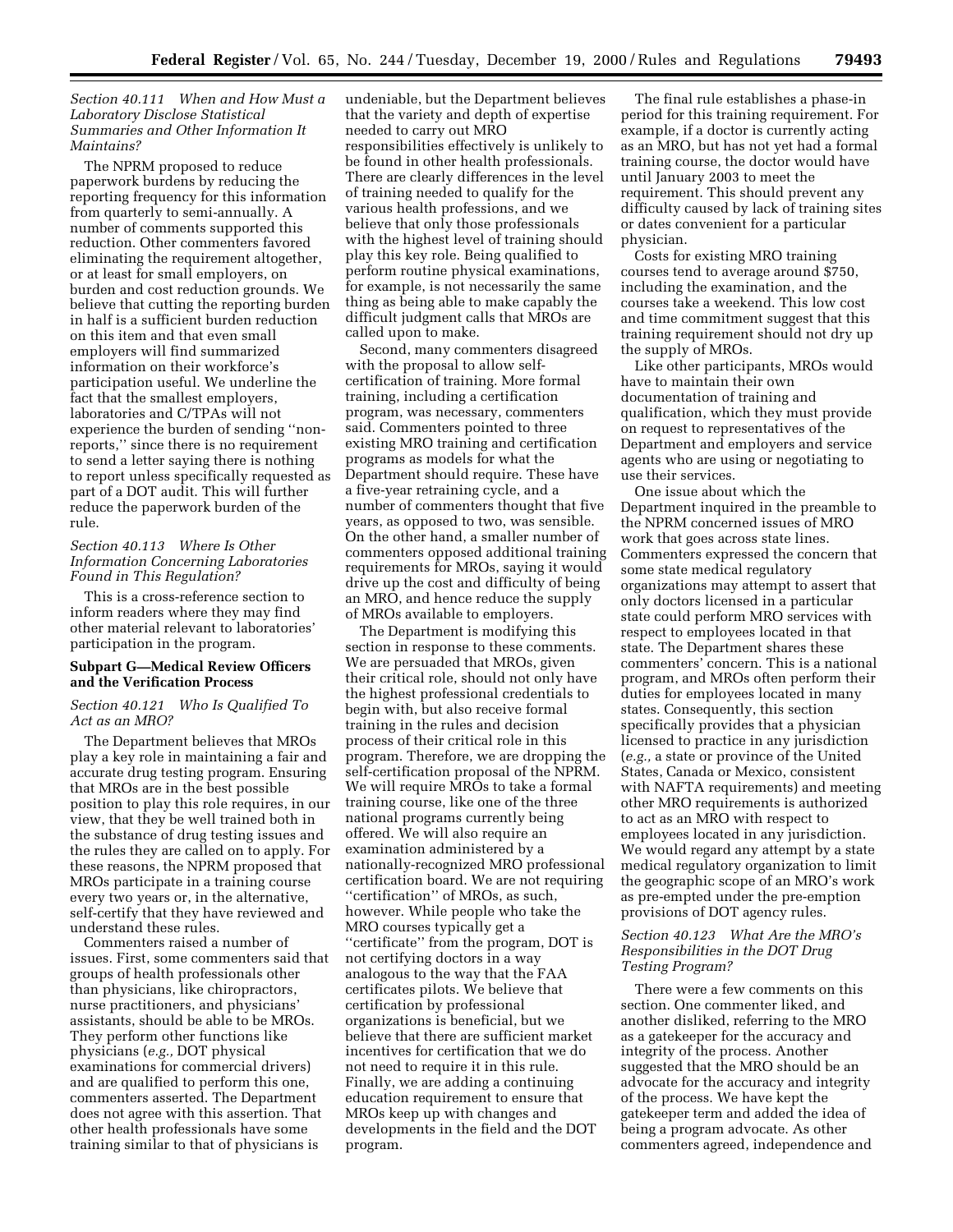impartiality are essential to the MRO's role.

One commenter thought that the NPRM assumed, incorrectly, that MROs were solo practitioners. This commenter pointed out that there are MRO organizations with multiple MROs who perform drug testing program functions. We are very aware of this phenomenon, which is not surprising given the emphasis on group practice in today's health care industry. Nevertheless, each MRO retains individual responsibility for his or her actions. Groups don't verify test results; individual doctors do. It is the individual doctor who must make a decision and sign off on the result.

One employer organization was concerned that the NPRM placed in the hands of MROs tasks that, in its view, properly belong to the employer, like providing feedback to collection sites and laboratories on performance issues. We have added ''employers'' to the list of persons with whom it is appropriate for MROs to communicate. At the same time, however, we do not believe that it is consistent with the independence and impartiality of the MRO for employers to limit the contact of MROs with other parties.

In particular, we believe that no other party may legitimately attempt to interfere with the opportunity of an MRO to communicate with DOT agency representatives about drug testing program matters. For this reason, we have added language specifically prohibiting anyone from interfering with an MRO's access to DOT personnel or retaliating against an MRO for communicating with the Department.

We became convinced of the necessity of this provision, in part, because of an instance in which an MRO raised an issue about a decision of a major transportation employer, who had in turn been given questionable advice by a service agent. The MRO brought the matter to the Department's attention. The Department wrote a letter to the employer correcting its understanding of the issue in question. The employer responded by directing the MRO not to communicate with DOT and subsequently terminated the MRO's services. The Department wants to put all parties on notice that conduct of this kind is not permitted by the new regulation and in future will subject violators to enforcement action by DOT agencies, in the case of employers, or PIE proceedings, in the case of service agents.

As a number of commenters noted, since MROs will be involved in reviewing validity testing results, they will need to be prepared for the

verification process in adulteration and substitution situations. This section now refers to this facet of the MRO's duties.

In addition, the rule does not deem MROs, in working with employees under this program, to have established a doctor-patient relationship with them. Doctors are not diagnosing or treating employees they encounter in their role as MROs; they are using their medical expertise to make decisions in the context of a forensic program. In the Department's view, drug and alcohol tests are not properly viewed as medical examinations or procedures, notwithstanding the involvement of medically-trained personnel in their administration.

#### *Section 40.125 What Relationship May an MRO Have With a Laboratory?*

This section is the reciprocal of § 40.101, prohibiting improper MROlaboratory relationships. It refers to the same improper relationships listed in § 40.101 and directs MROs to sign a statement that they have no conflicts of interest or other improper relationships with laboratories.

Commenters generally concurred with this provision, agreeing with the need to keep MRO and laboratory functions separate. One commenter said that MROs should be able to provide a list of laboratories to customers and laboratories should be able to refer customers to MRO certifying organizations. We do not endorse this practice, though the names of HHScertified laboratories and groups that train MROs are matters of public record that no one can be forbidden from sharing. Another commenter asked how the provisions of this section would be enforced. The answer is through the PIE process. Another commenter asked that we specifically prohibit having MROs or MRO staff within a lab facility. The list of prohibited relationships in § 40.101 includes this item.

#### *Section 40.127 What are the MRO's Functions in Reviewing Negative Test Results?*

Commenters raised two main issues concerning this section. While some commenters, mindful of the necessary role of the MRO in quality control for the testing process, supported MRO review of negative test results, most of those commenting said that the review requirements were too burdensome. It was not necessary for MROs to review 10 percent of negative results, they said, and this would raise costs that would be passed on to employers. These commenters appeared to view the processing of negative results as a

simple administrative task that could safely be delegated to staff. If MROs were to review negative results at all, these commenters suggested, the amount of review should be reduced (e.g., to five percent or a numerical maximum).

Reviewing negative test result records is an administrative task, to be sure, and we anticipate that MRO staffs will do most of the work involved. But quality control is an important function for which MROs themselves must remain responsible. In response to comments, we will reduce the number of reviews by MROs to five percent of results, including all that have required some corrective action (*e.g.,* to fix a correctable flaw), to a maximum of 500 results per calendar quarter. This will reduce the potential burden on MROs, while retaining their oversight responsibility.

The second major issue was the proposed language that required review of negative results to be done by staff under the direct personal supervision of MROs. Some commenters objected to this language, believing it meant that MROs would have to be co-located with all staff and provide face-to-face supervision. This would be contrary to common working arrangements of service agents, they said.

The Department does not intend, through use of this language, to mandate that MROs must share the same physical space with all their staff members at all times. As commenters noted, direct personal supervision need not be physically face-to-face on an all-day, every day basis. Supervision can also take place through using a variety of electronic communications. However, the direct personal supervision must be meaningful. It involves personal oversight of staff members' work; personal involvement in evaluation, hiring, and firing; line authority over the staff for decisions, direction and control; and regular contact and oversight concerning drug testing program matters. It also means that the MRO's supervision and control of the staff members cannot be superseded by or delegated to anyone else with respect to test result review and other functions staff members perform for the MRO. In addition, CCFs may not contain fictitious addresses for MROs, and MROs must be personally involved with the review process when a confirmed positive, adulterated, or substituted result is received.

There were also some comments advocating the use of electronic means of transmitting negative results from MROs to employers. We agree, and provide for this in § 40.163. A number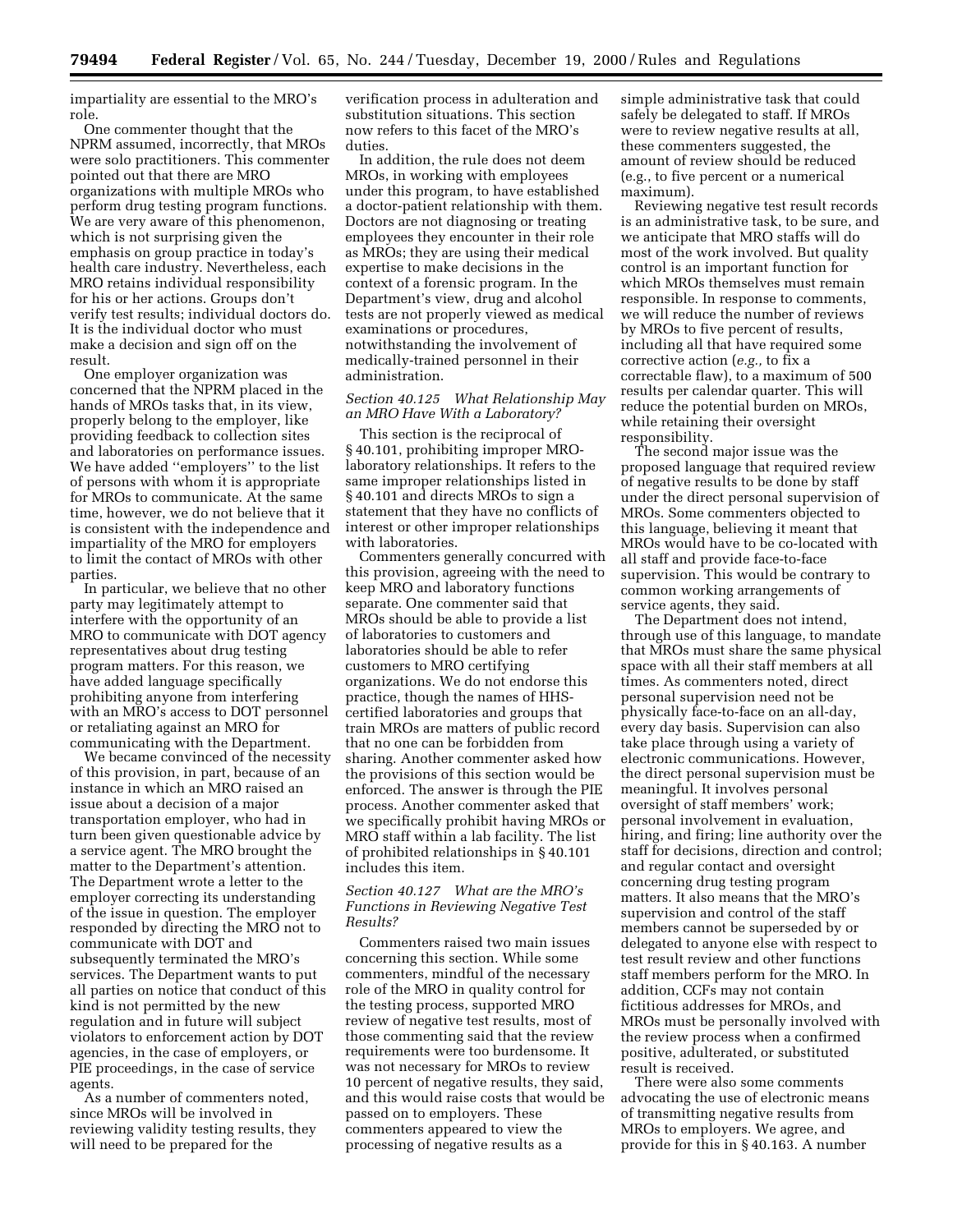of comments to this section also touted transmission of negative results to employers via C/TPAs, which we permit in § 40.165 and Appendix F. Some commenters also supported eliminating a requirement that the MRO have any copies of the CCF before verifying a negative result. We do not believe it is advisable to make this change, because it is important that the MRO have the MRO copy of the CCF. This allows the MRO to double-check the accuracy of a result to ensure, for example, that an employer does not allow someone to begin work in a safety-sensitive position on the basis of a mistaken or misidentified negative result on a preemployment test. Instead, we have tightened the requirements for appropriate copies of the CCF to reach the MRO in a more timely fashion.

#### *Section 40.129 What are the MRO's Functions in Reviewing Laboratory Confirmed Positive, Adulterated, Substituted, or Invalid Drug Test Results?*

Virtually all the comment in this section concerned its references to the stand-down issue. The comments on this section were essentially the same with respect to proposed § 40.159, and we discussed this issue in the ''Principal Policy Issues'' portion of the preamble. Since we decided to allow employers to ask for a waiver to have a stand-down policy, this section now tells MROs either to inform the DER that there is a confirmed laboratory adulterated, substituted, invalid or positive test result (if the employer has a stand-down waiver in place) or to avoid telling the employer about such a result, pending verification (if there is no such waiver in place). Since MRO review will now apply to adulterated and substituted results as well as invalid and positive results, this section and all those that follow reference all four kinds of results.

#### *Section 40.131 How Does the MRO or DER Notify an Employee of the Verification Process After a Confirmed Positive, Adulterated, Substituted, or Invalid Test Result?*

Most of the discussion of this section concerned the proposed requirement, based on the Department's current rules and guidance, that MRO staff may make initial contacts with employees but not gather medical information or information pertaining to a legitimate medical explanation. A number of commenters said that staff, especially medically trained staff like physicians' assistants and nurses, should be able to perform these functions. This happens in the normal course of doctors' office

and clinic work, they said, and would make the process less costly and more efficient. Other commenters thought the proposal was important for protecting employees' rights in the system.

The Department believes that this situation is distinguishable from the day-to-day operation of a doctor's office. We are talking here about a key function in protecting the constitutional rights and livelihoods of employees, a function that has no parallel in daily clinical work. Our experience is that, if employees talk to staff about substantive matters, they sometimes think they have talked to the MRO and need not have further contact with the MRO. They therefore do not take full advantage of the protections the rule makes available for them. We also are concerned that clinic staff may not have the background to talk effectively with employees about legitimate medical explanations for confirmed positive, adulterated, substituted, or invalid test results. Staff can still play a useful role by advising employees to gather all prescriptions and other information together so as to be prepared to have a productive discussion with the MRO, as well as by scheduling the discussion with the MRO.

We agree with commenters who pointed out that discussions with the MRO need not be in person. Most MRO operations use telephone contacts, and we have no objection to continuing that practice. We also agree with a commenter that, in instances where the MRO has been unable to contact the employee, MRO staff can contact the DER to take the next steps in the process.

The NPRM proposed that the MRO make at least two attempts to contact the employee over a 24-hour period. There was disagreement about this point. Some union and other commenters thought the period was too brief, while some employer and other commenters thought it was too long. We believe 24 hours is a reasonable middle ground that will provide a fair chance to contact the employee to exercise an important right while not allowing a situation to drag on interminably.

However, we have increased the minimum number of attempts to three, in order to provide a greater chance for attempts to contact the employee to be successful. These attempts need to be separated in time. It would be useless to call the employee, get no answer, and call back five minutes later to get no answer again. The attempts must be spread reasonably over the 24-hour period involved. There may also be circumstances in which the employee has provided incorrect phone numbers.

If both phone numbers are ''bad numbers'' (disconnected, employee not known at that number), the MRO need not wait 24 hours to take the next actions the rules call for, since it would be futile to do so.

#### *Section 40.133 Under What Circumstances May the MRO Verify a Test as Positive, or as a Refusal To Test Because of Adulteration or Substitution, Without Interviewing the Employee?*

Commenters on this section were mainly concerned about time frames. While there was relatively little disagreement with the idea that the MRO could verify a test after 72 hours had passed from an MRO or DER contact with an employee (one commenter suggested 48), many commenters said that 14 days was too long a time for the MRO to wait before verifying a test when no one was able to contact the employee. A number of these comments suggested 5 or 7 days.

The Department will respond to these comments by shortening the time period to 10 days. We do not believe it is necessary to shorten the period further. Obviously, if the MRO or DER cannot contact the employee in that amount of time, either the employee is not performing safety-sensitive functions (*e.g.,* is away on vacation without a forwarding phone number) or is as unreachable to be pulled off safetysensitive duties as he or she is with respect to talking to the MRO. There is no additional safety risk in either case.

#### *Section 40.135 What Does the MRO Tell the Employee at the Beginning of the Verification Interview?*

Commenters generally supported this provision, which tells MROs to inform employees about the verification process, what will be expected of the employee, and about what information can later be made available to employers and others. One commenter requested that MROs make explicit what specific medications might be reported to employers. This is potentially a very comprehensive list, and we do not believe that this suggestion is practical.

#### *Section 40.137 On What Basis Does the MRO Verify Test Results Involving Marijuana, Cocaine, Amphetamines, and PCP?*

One of the important provisions of this section, which the final rule makes explicit, is that employees bear the burden of proof that there is a legitimate medical explanation for the presence of these drugs in their specimens. One commenter asked that we not ''shift'' the burden of proof to the employee. There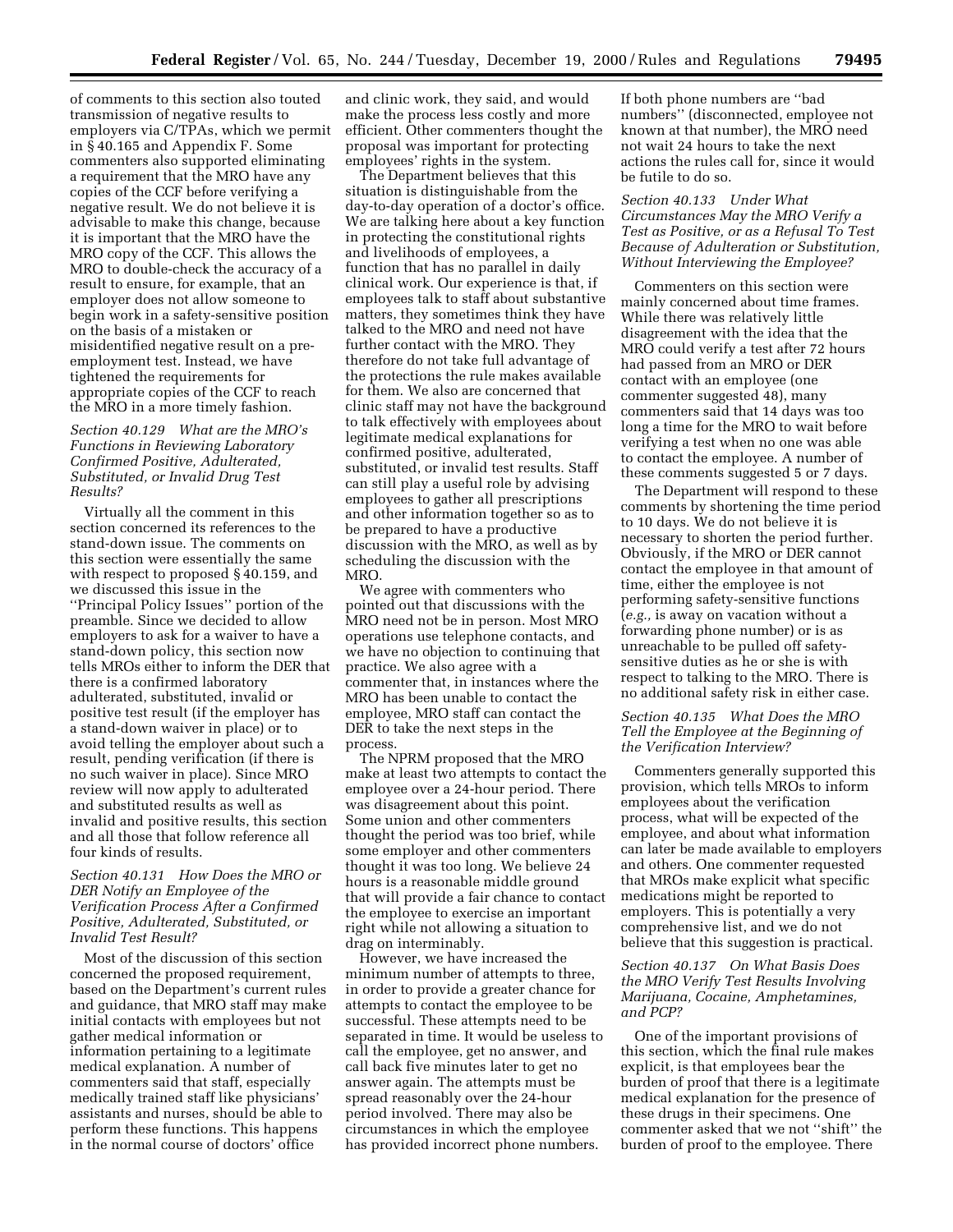is no ''shift.'' The employee has always had this responsibility.

Consistent with similar provisions in the validity testing context, we are requiring employees to present their explanation and supporting evidence at the time of the verification interview. The MRO's staff will already have told the employee to gather prescription and other relevant information for this purpose. This should help to expedite the verification process. However, if the employee persuades the MRO that there is a reasonable basis to believe that the employee can produce additional relevant evidence, the MRO can grant up to five additional days to produce the evidence. This is not mandatory: The MRO should grant more time only if it appears that there is a good reason to do so.

We agree with one comment that pointed out that there are no legitimate medical explanations for the use of PCP. This is also true of 6AM, a heroinspecific substance found in some opiate specimens. Section 40.151 now tells MROs not to accept any medical explanations for these substances.

The NPRM mentioned that an MRO could consider the employee's use of legally obtained foreign medication. One commenter objected to this provision. We believe it is appropriate to consider the fact that an employee obtained medication legally in a foreign country, when medically appropriate, even if that medication is not legally available in the U.S. To do otherwise could penalize legal, innocent conduct. We have adopted, as part of the rule text, the principles underlying the Department's existing guidance on the foreign medications issue.

We intend that, under this provision, MROs have broad discretion to determine whether the use of medications legally obtained within a foreign country should be viewed as a legitimate medical. In doing so, MROs must exercise their best professional judgment. MROs are neither required to find a legitimate medical explanation in any particular case nor prohibited from doing so (except to the extent that one of the principles set forth in this section requires the MRO to find that there was not a legitimate medical explanation). One of the reasons for the prominent position given MROs in the DOT drug testing program is precisely that we believe trained MROs are the bestequipped persons in the program to make these difficult medical judgment calls. We are confident that MROs will be thoughtful in considering the issues.

The rule articulates three principles for MROs use in exercising their discretion. First, there can be a

legitimate medical explanation only with respect to a medication that is legally obtained in a foreign country. Second there can be a legitimate medical explanation only with respect to a substance that has a legitimate medical use. Even if one obtains a substance abroad legally, it cannot form the basis of a legitimate medical explanation if it does not have a legitimate medical use. For example, drugs of abuse like heroin, marijuana, and PCP have no legitimate medical uses, and they cannot form the basis of a legitimate medical explanation in any case. Likewise, use of substance which—if obtained in the United States—would not form the basis of a legitimate medical explanation (*e.g.,* hemp products, coca leaf teas) cannot form the basis of a legitimate medical explanation when obtained abroad.

Third, a foreign medication can form the basis of a legitimate medical explanation only if it is used consistently with its proper and intended medical purpose. When someone uses a medication, the person has an obligation to use the substance for its appropriate purpose and in keeping with medical instructions for its use. In addressing this issue, the MRO should look at a number of factors. Did the employee have a genuine medical need for using the substance (*e.g.,* an acute condition that arose while the employee was in the foreign country)? Did the employee use the medication for an appropriate medical purpose (*e.g.,* as opposed to using a medication intended for one purpose for a different, and inappropriate, purpose)? Is the quantity of the substance in the individual's specimen consistent with its proper medical use?

In applying these principles, it is very important for the employee to provide the MRO with adequate documentation. Travel documentation (visa, passport stamps, airline tickets, etc.) can help to check an employee's assertion that he or she was in the foreign country in question at the time he or she said the medication was obtained and/or consumed. Especially where a prescription drug is involved, discussions with a foreign physician or pharmacist are relevant to confirming the prescription for the foreign medication and the reason for it. It is important to note that, in some cases, drugs may be prescribed for purposes in foreign countries different from the purposes for which the medications are prescribed in the U.S. In the case of any foreign medication, the MRO should review documentation of purchase. Ultimately, it is the employee's burden to produce this information, though the

MRO may need to be involved in some aspects of the effort, such as discussing medications with a foreign doctor.

In assessing situations in which an employee obtains a medication abroad and consumes it after returning to the U.S., the MRO should take special care to ensure that the employee is using the medication for its intended, appropriate medical purpose. Import and use of some medications in the U.S. may be inconsistent with U.S. drug laws or Customs rules. This heightens the concern that an employee who is using such a medication in the U.S. may not be doing so consistent with its appropriate, intended medical purpose. In particular, routine or frequent use of such a medication in the U.S., as distinct from a one-time or infrequent, inadvertent, or emergency use of the medication, may support an inference that an individual is not using the medication for its intended, appropriate medical purpose. If an employee should have consulted with a U.S. physician before using a foreign medication in the U.S., it can be relevant for the MRO to ask whether such a consultation took place. As a general matter, we view the U.S. use of foreign medication as more problematic than the use of the medication abroad, and we advise MROs to be more conservative in their determinations where U.S. use is involved.

As in cases involving drugs obtained domestically, verification of a test as negative does not end the MRO's job. If use of a substance, even though not a violation of DOT agency drug and alcohol testing rules, creates safety or fitness-for-duty problems, MROs have a mandate to report this information to employers (see § 40.327). An employee may be medically unfit for safetysensitive duties because of the use of a legal medication, foreign or domestic.

#### *Section 40.139 On What Basis Does the MRO Verify Test Results Involving Opiates?*

Most of the discussion on this section concerned the use of the 15,000 ng/mL level of opiates in a specimen for shifting the burden of proof from the MRO (who in most opiate cases must show clinical evidence of unauthorized use) to the employee to show a legitimate medical explanation, as is the case in § 40.137 for other drugs. As noted in the preamble to the NPRM (see 64 FR 60980; December 9, 1999), the Department has good reason to believe that this is an appropriate level (*i.e.,* one high enough to avoid imposing an unfair burden on people who eat poppy seeds or otherwise engage in legal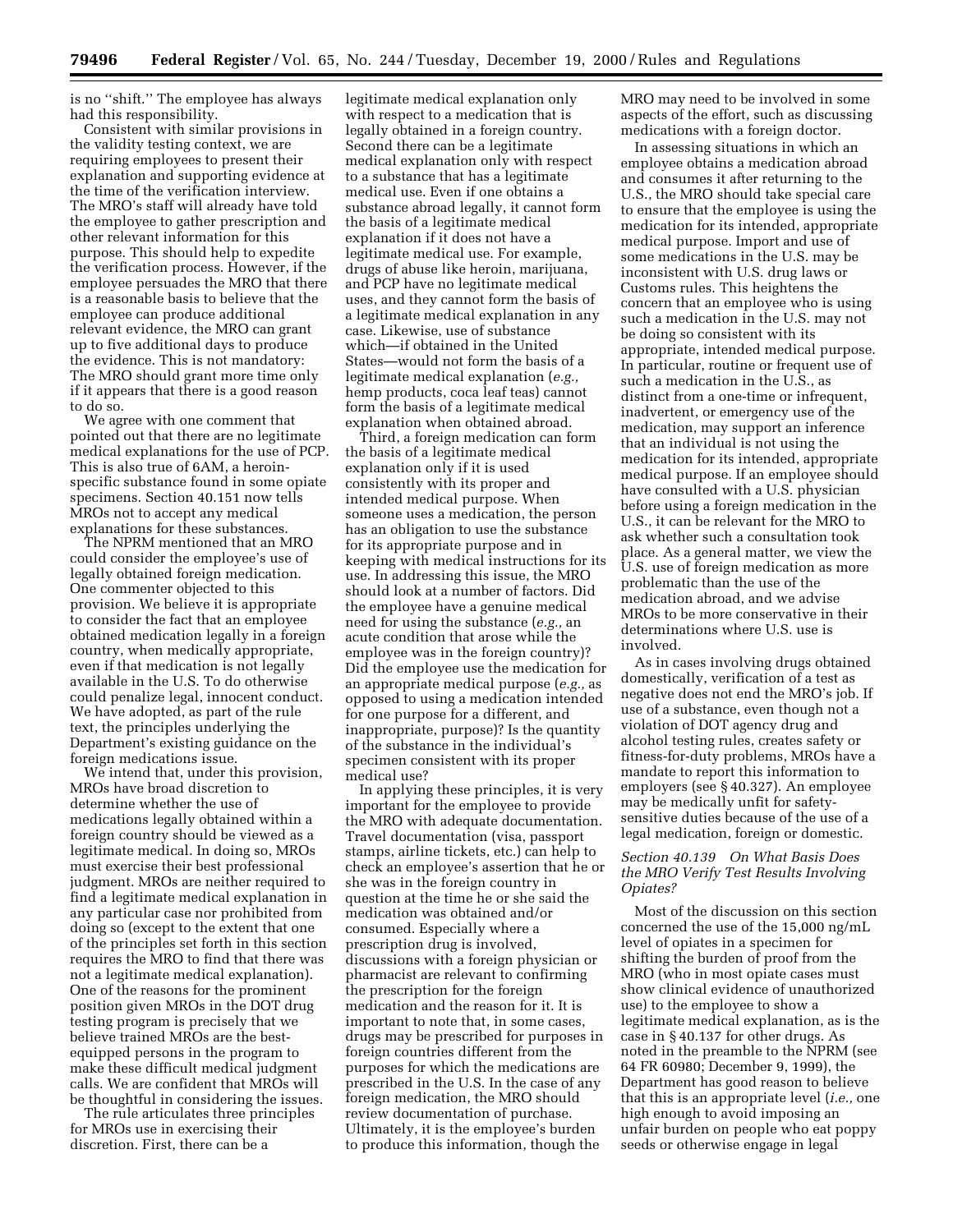activities for which there are not legitimate medical explanations).

Some commenters appeared confused about the relationship of this threshold to the 2000 ng/mL cutoff for a confirmed positive test result. The two are different, and they are used for different purposes. The latter establishes a confirmed positive test; the former establishes that the employee, rather than the MRO, has the burden of proof in the verification process. In one Canadian commenter's example, codeine medications are legally available in Canada, and might produce test levels in excess of 15,000 ng/mL. In such a case, the employee would have the burden of proof with respect to a legitimate medical explanation, which the employee could meet through showing that he or she had used a legal over-the-counter medication.

When an employee cannot establish a legitimate medical explanation for opiate levels (morphine or codeine) above the 15,000 ng/mL, then the MRO would verify the test positive. There would be no need for the MRO to find clinical evidence of unauthorized use.

A commenter suggested, and we agree, that the MRO or other physician's encounter with an employee to determine if there is clinical evidence of unauthorized opiate use is better styled an ''examination'' than an ''interview,'' and we have changed the language accordingly.

The Department notes that a situation could arise in which the primary specimen is positive for opiates and 6– AM. The MRO verifies the test as positive, without determining whether there is a legitimate medical explanation or clinical signs of unauthorized use, since these steps are not necessary when a specimen is positive for 6–AM. The split specimen reconfirms the presence of opiates but not the presence of 6–AM.

In this case, the test would not be cancelled. Rather, the MRO would take additional verification steps. If the amount of morphine or codeine in the primary specimen were 15,000 ng/mL or more, the MRO would ask the employee to provide information on any legitimate medical explanation there might be for the presence of the opiates in the specimen. If the amount of morphine or coedine were less than 15,000 ng/mL, the MRO would examine the employee for clinical signs of unauthorized use or refer him or her to another physician for this purpose. The MRO would then make a decision about whether to verify the result as positive. The MRO would make this decision without reference to 6–AM, since the specimen had failed to reconfirm for 6–AM.

# *Section 40.141 How Does the MRO Obtain Information for the Verification Decision?*

There were few comments to this section. One that we adopted suggested that in addition to reviewing evidence on its face, the MRO should take all reasonable and necessary steps to verify the authenticity of the evidence. We have deleted a provision authorizing the MRO to tell the laboratory to conduct a reanalysis of the primary specimen. Because this rule no longer provides for single specimen collections, we believe that this language is superfluous. Reanalysis of the primary specimen is no longer authorized.

# *Section 40.145 On What Basis Does the MRO Verify Test Results Involving Adulteration or Substitution?*

This section adds MRO review provisions concerning the results of validity tests. The basic policy issue of MRO review for validity testing was discussed in the ''Principal Policy Issues'' section of the preamble, which also describes the provisions of these sections. As noted above, MRO review of validity testing results will begin 30 days after the publication of this rule.

One point we want to emphasize is that it is not enough for an employee to come up with a reason that allegedly accounts for the result (*e.g.,* a medical condition, personal characteristics, proximity to a chemical). To meet his or her burden of proof, the employee must demonstrate a link between the alleged reason and the ability to physiologically produce the laboratory result obtained. For example, if an employee shows he has medical condition X, then he must also show a medical/scientific basis for getting from X to a creatinine result below 5 and a specific gravity below 1.001. If the employee shows he had topical exposure to chemical Z, he must also demonstrate medical/scientific evidence that topical exposure to Z in the concentration he experienced leads to the physiological production of the levels of Z in his specimen that the laboratory found. Any such evidence must meet medical/scientific criteria for controls, methodology etc., in order to have credibility.

In any case in which the MRO cancels an adulterated or substituted test result because the employee has established a legitimate medical explanation, the MRO must make a written report to ODAPC. The purpose of this report is to permit ODAPC and HHS to examine the circumstances. This examination could lead to additional guidance to MROs or laboratories concerning the matters that led to the cancellation. ODAPC would

not, in such a case, act as a ''court of appeals'' that would overturn the results of the MRO review process.

Under the final rule, the MRO reviewing an adulterated or substituted test result could direct the employee to obtain, within 5 days, a further medical evaluation from someone with expertise in the medical issues raised by the employee's explanation. This individual could be a specialist in a particular field of practice, but need not be. What is important is that the referral physician have enough expertise to deal effectively with the particular issues in the case.

The Department is aware that, in some cases, it may be difficult for an employee to secure, on his or her own, an appointment for this evaluation in a short period of time. Consequently, the Department does not regard it as a refusal to test if the employee is unable, after making good faith efforts, to get the appointment within the 5-day period. However, the MRO and the employer should do everything feasible to assist the employee in finding and getting an appointment with an appropriate physician.

## *Section 40.149 May the MRO Change a Verified Positive Drug Test Result or Refusal To Test?*

This provision is based on proposed § 40.161. There were relatively few comments. A small number of commenters suggested that the employer should be able to change an MRO's action the employer believed to be erroneous, perhaps by referring the matter to another MRO for a second opinion. We do not believe that it would be advisable to authorize this sort of forum shopping. Under the new regulation, MROs will be even better trained in their duties. It would erode the finality of MRO's decisions and the protections the MRO system affords to employees to allow employers a second bite at the apple.

Some commenters also believed the 60-day period during which an MRO could reverse a decision he or she had made was too long. One commenter thought that 14 days was a more reasonable time period. The point of this provision is to allow employees to present evidence that was not originally available. There need be no rush to foreclose this opportunity, which has no adverse safety implications, since the MRO will have already communicated the verification decision to the employer, who will have removed the employee from safety-sensitive duties. We will leave this provision unchanged, except to add a reference to adulteration and substitution cases.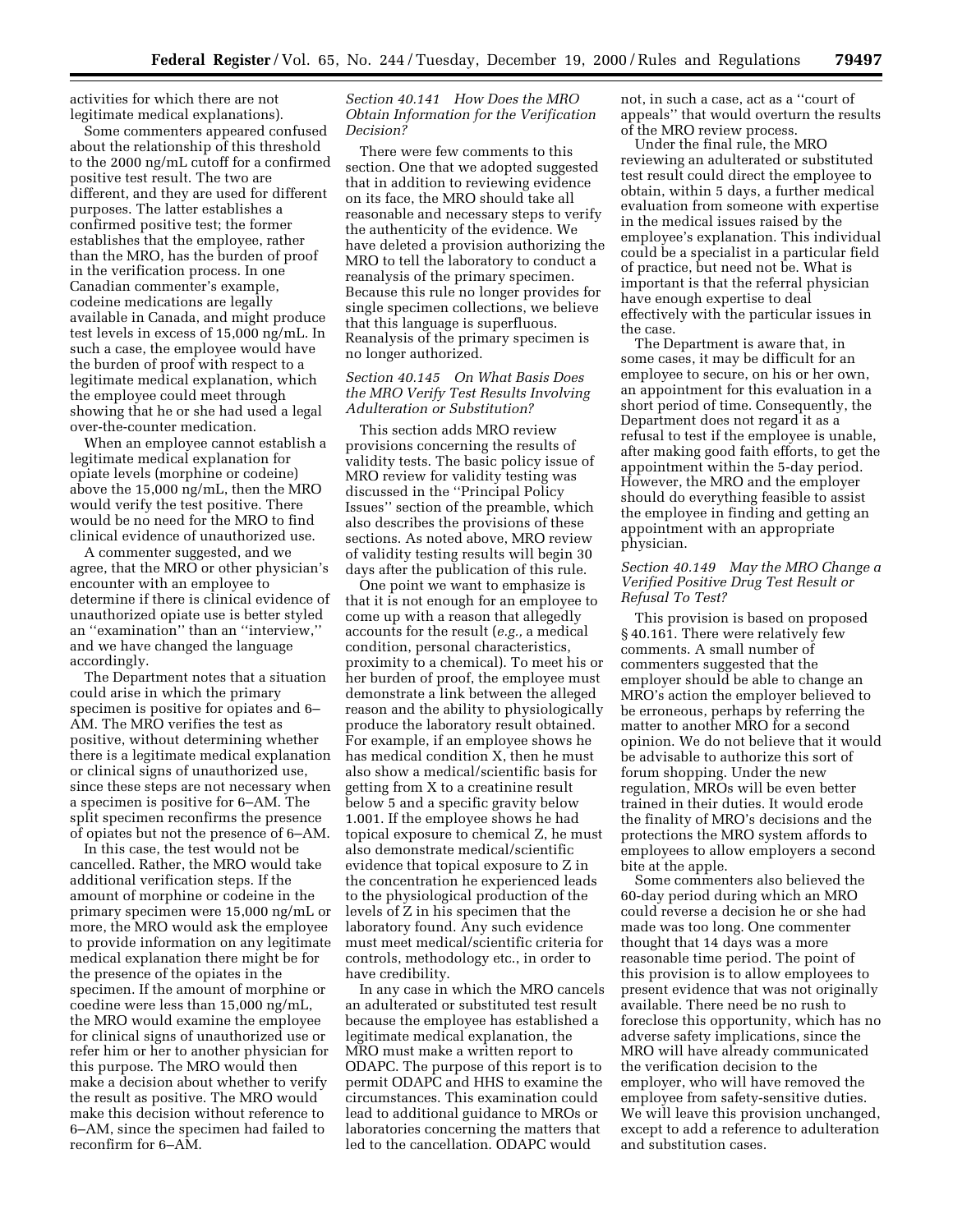Here is a hypothetical case illustrating how the provision would work, in concert with the five-day extension provision of the §§ 40.137 and 40.145. The MRO interviews the employee, who says she has a legitimate medical explanation. She asks for, and receives, a 3-day extension to find evidence of the explanation, but is unable to do so. The MRO verifies the test as a refusal because of adulteration or substitution. The MRO reports the verified refusal result to the employer, who removes the employee from safety-sensitive duties.

Six weeks later, she returns to the MRO with additional data, including a study performed by the referral physician, acceptable to the MRO, who she has retained. The study, performed under carefully controlled conditions, shows that the employee was able to replicate the laboratory result through physiological means. The MRO determines that this is a legitimate medical explanation and, after discussing the matter with ODAPC, reverses the original verification result. At this point, the employee no longer has an obligation to complete the returnto-duty process before working again in a safety-sensitive position.

# *Section 40.151 What Are MROs Prohibited From Doing as Part of the Verification Process?*

This section is based on § 40.143 of the NPRM. There was little comment. A few comments recommended that MROs should be able to consider evidence extrinsic to the testing process, such as procedural errors not reflected on the CCF, tests of additional specimens (*e.g.,* a hair test), or use of ''medical marijuana'' in a state with a law authorizing such use. The Department is not adopting these suggestions, which would authorize collateral attacks on the validity of the testing process. This regulation prescribes the testing process; if the procedures in a given test meet this part's requirements, that is enough to make the test valid. The MRO should not go beyond the rule's requirements to accept other reasons to cancel a test.

We do not believe it is appropriate to place MROs in the position of having to decide factual disputes between employees and collectors about what did or did not occur at the collection site (*e.g.,* allegations that the collector left the area or left open urine containers where other people could access them) or about whether someone was properly selected for testing. Therefore, this section directs MROs not to become involved in issues extrinsic to the documents in reviewing the CCF. We do not intend, through this provision, to preclude MROs from

taking action to cancel a test if the MRO determines that a fatal flaw has occurred in the testing process.

We have, as some commenters suggested, added provisions related to validity testing. Certain substances cannot be produced physiologically in urine, and urine cannot have a zero creatinine content. Likewise, there is no legitimate medical explanation for PCP or 6–AM. The rule specifies that MROs cannot find that a legitimate medical explanation exists in these circumstances. Following a commenter's suggestion, we have also added coca leaf tea explanations to the same category of explanations (along with use of hemp products) that MROs may not accept.

## *Section 40.153 How Does the MRO Notify Employees of Their Right to a Test of the Split Specimen?*

Commenters said that if, as § 40.145 of the NPRM proposed, MROs tell employees with verified positive, adulterated, and substituted tests (1) that they have a right to a test of the split specimen if they make a timely request, and (2) that they are not required to pay for the test from their own funds before the test takes place, then employees will frequently request tests of split specimens. This, in the view of a significant number of commenters, would be a bad thing: Few split specimens fail to reconfirm and testing them is an expensive annoyance that merely serves to delay the inevitable. On the other hand, as one commenter suggested, requiring advance payment from the employee's own funds would have the benefit of eliminating most split specimen tests, since they are most often a ploy used by a guilty employee in the hopes that the split is unavailable for testing or that the specimen will not reconfirm.

The problem with these commenters' analysis is that a test of a split specimen is a right guaranteed to employees by the Omnibus Transportation Employee Testing Act. We agree with commenters that if we do not make employees aware of this right and permit employers to financially deter employees from exercising it, then fewer employees are likely to request a test of the split specimen. However, we must disagree with the proposition that reducing the frequency of requests of a test of the split specimen is an appropriate objective.

When Congress guarantees a right to employees (and we believe we must treat all DOT-regulated employees in our program alike, even if they are not covered by the Omnibus Act), our obligation as a Federal agency is to

faithfully execute that legislative decision. The statute provides a series of other protections to employees as a matter of right, such as the use of an HHS-certified laboratory and resort to MRO review for the five HHS drugs. An employer could not say that employees could have their specimen tested at an HHS laboratory only if they paid in advance a higher price to have their specimen tested there instead of a local hospital. Nor could an employer say that it would make MRO review available only if the employee paid in advance for the MRO's services. The same rationale applies to a test of the split specimen. When the statute and rule say that a certain procedure must be made available to an employee, then the employer is responsible for making it happen.

Through collective bargaining or subsequent attempts at securing reimbursement, an employer may seek to have the employee ultimately pay part or all of the cost of a split specimen. But when the employee with a verified positive, adulterated, or substituted test result makes a timely request for a test of the split specimen, it is required that the test take place, and this requirement cannot be made contingent on advance payment by the employee. The Department will retain its NPRM language on this point. (This approach is consistent with the Department's longstanding interpretation of the current rule.)

Another issue in the comments was how to define ''timely.'' The NPRM, like the present rule, says the right to a test of the split specimen is triggered if the employee makes the request within 72 hours of being notified by the MRO of a verified positive test. On request of a number of commenters, we are making explicit that it is the notification of the verified test result that starts this time period running. Some commenters pointed out that RSPA would have to change its rule (which currently permits up to 60 days for such a request) to be consistent with this provision. RSPA will propose such a change as part of its conforming amendments to this rule.

Employers also asked whether they may take action during this 72-hour period. In fact, employers must remove employees from safety-sensitive duties as soon as they are notified of a verified positive, adulterated, or substituted test result. In addition, employers are free to take personnel action once they receive the verified result, although we believe it would be wise to avoid taking final action (*e.g.,* termination) until the 72 hours are up or, where the employee requests a test of the split specimen, until the MRO reports the second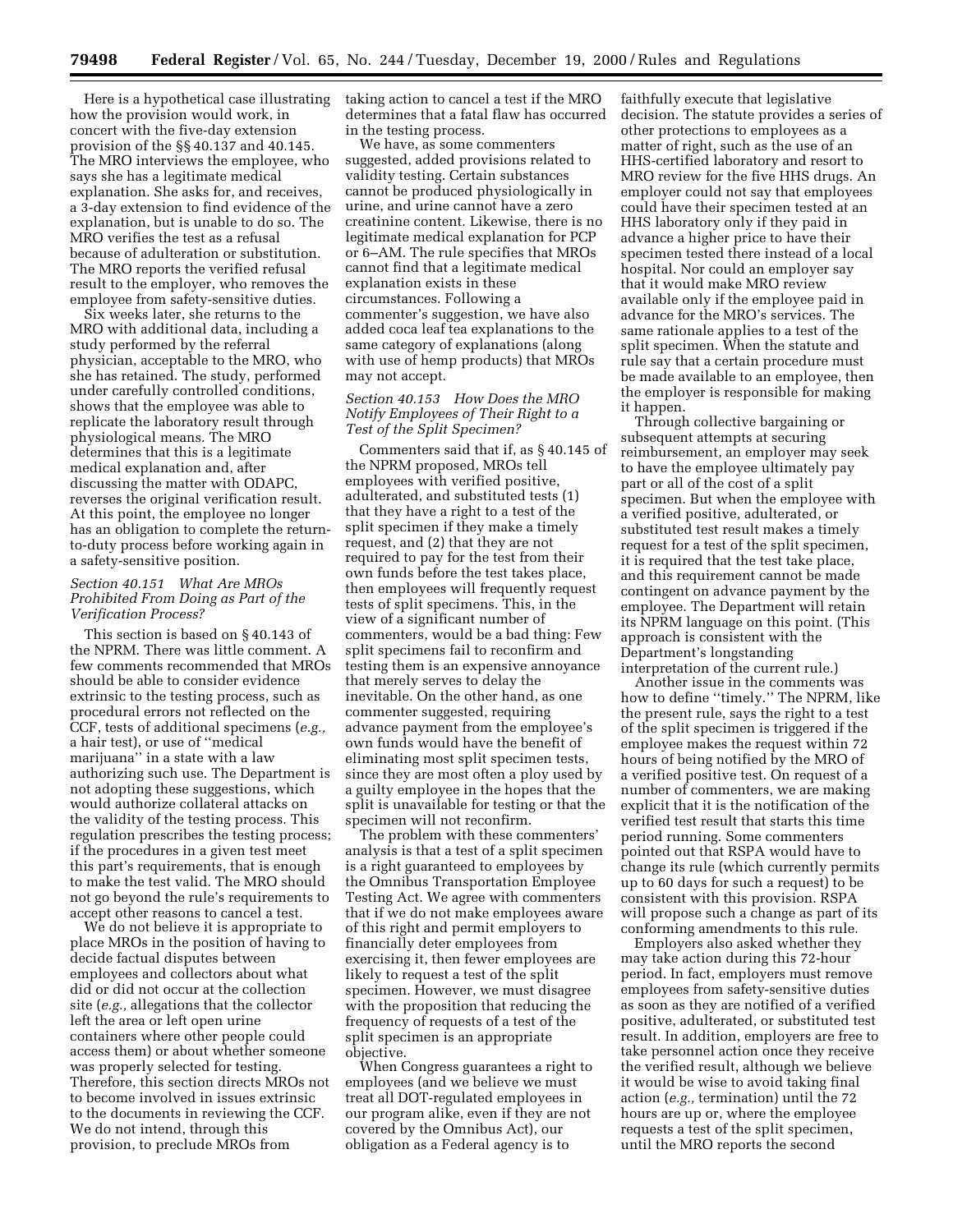laboratory's split specimen test result to the employer. Nothing requires the employee to be in paid status during this period, in any case.

A number of commenters noted that MROs sometimes authorize tests of the split specimen well after the 72-hour period has elapsed (*e.g.,* weeks or months later). Nothing in the rule precludes an MRO from doing so. However, an employee has a right to a test of the split specimen only if he or she requests it within 72 hours. The employee cannot insist on having the split specimen tested after that time, and the employer is not obligated, financially or otherwise, to make the test happen.

A few commenters suggested that the request for a test of the split specimen should be made in writing. It seems to us that a careful employee would make a written request, in order to have his timely request on the record. But we do not think it is necessary to require this action. Another commenter thought that the rule should not direct the MRO to tell employees that DNA or other tests are not authorized. The Department believes that this provision is beneficial as a means of avoiding unnecessary requests for these tests, and we have retained it.

# *Section 40.155 What Does the MRO Do When a Negative or Positive Test Result Is Also Dilute?*

This section is based on proposed § 40.147 of the NPRM. There was little comment on this section, most of which concerned the issue of whether a dilute specimen should be an occasion for a recollection under direct observation. Such a recollection is not necessary in the case of a test result that is both positive and dilute. For a test that is both negative and dilute, we have decided (see § 40.197(b)) to allow the employer the discretion to conduct an immediate recollection, but not under direct observation, since there can be many innocent reasons for a dilute specimen. This is a change from the existing rule, which permitted tests under direct observation on the next occasion when the individual would be tested (*e.g.,* in the random program).

# *Section 40.159 What Does the MRO Do When a Drug Test Result Is Invalid?*

This section is based on § 40.151 of the NPRM. Consistent with HHS guidelines, we are using the term ''invalid'' rather than ''unsuitable for testing'' to describe such test results. There were a variety of comments on this section. Some commenters thought we should treat invalid tests as refusals to test, the same way we treat

adulterated and substituted tests. Another commenter thought it would save time and effort if we simply cancelled invalid tests, with an unannounced recollection under direct observation, rather than going through the MRO inquiry process proposed in the NPRM.

We believe that the Department chose a reasonable middle ground in the NPRM, and we will use this approach in the final rule. When an adulterant has not identified, it has not been conclusively shown that the employee has tampered with the specimen. Recollection under direct observation is an appropriate response to the suspicion of tampering that an invalid result raises. On the other hand, there may be medical reasons for an invalid result. Where these exist, it would be unfair to impose a directly observed collection on the employee.

A commenter suggested that, when an employee admits to adulterating or substituting a specimen, the MRO get a written statement from the employee or make his own contemporaneous written statement of the employee's admission. We think that having the MRO document such admissions is a good idea, and we have added it to paragraph (c).

# *Section 40.161 What Does the MRO Do When a Drug Test Specimen Is Rejected for Testing?*

This section is based on § 40.155 of the NPRM. Most comments were to the effect that it was unnecessary to have the MRO investigate the reason for the rejection, which commenters said was usually obvious. In response, we have removed this requirement and simplified this section. It now just recites the paperwork steps the MRO follows when he or she receives a rejected result.

This section no longer calls for a recollection following a rejected result. There does not seem to be any strong reason for requiring a recollection because of what, in most cases, is an administrative error. Of course, in situations (*e.g.,* pre-employment) where a negative test result is required, there will have to be another test in order to attempt to obtain the negative result.

# *Section 40.163 How Does the MRO Report Drug Test Results?*

# *Section 40.165 To Whom Does the MRO Transmit Reports of Drug Test Results?*

# *Section 40.167 How Are MRO Reports of Drug Results Transmitted to the Employer?*

These sections are all based on proposed § 40.157. We split the proposed section into three parts to make it easier to understand. The greatest number of comments on the proposed section concerned the use of C/TPAs as intermediaries to transmit results from MROs to employers. We discussed this issue in the ''Principal Policy Issues'' portion of the preamble and incorporated our decision in § 40.345. Section 40.165 of the new rule references this decision, by saying that the MRO transmits results either to the DER or to a C/TPA acting as an intermediary. We emphasize that it is the employer's choice that determines whether the MRO transmits the information directly or permits a C/TPA to act as an intermediary.

A number of comments concerned the electronic transmission of results (*e.g.,* by fax or secure computer link). Electronic signature issues were also raised in this context. The Department's advisory committee will take up these issues in greater detail. For now, we will retain the NPRM language that telephone contact is the preferred means for transmitting non-negative results. We also note that one commenter appeared to misunderstand proposed § 40.157(b)(3), which has become § 40.167(c)(3) in the final rule. We do not require the MRO's verbal report to include all the points required in the documentation of the report, which must follow the verbal report. We have also decided to delete the information item concerning the address of the collection site, because we do not believe it is necessary for this report.

Some commenters felt that the report format was too complex and would lead to practical difficulties. In connection with the new CCF, we have simplified these requirements. All reports can be made on a stamped (negatives) or signed (all other results) copy of Copy 2 of the CCF. Otherwise, the MRO must compose a letter with several information items for each result. We prefer that MROs use copies of Copy 2 of the CCF for this purpose, which will result in generating much less paperwork.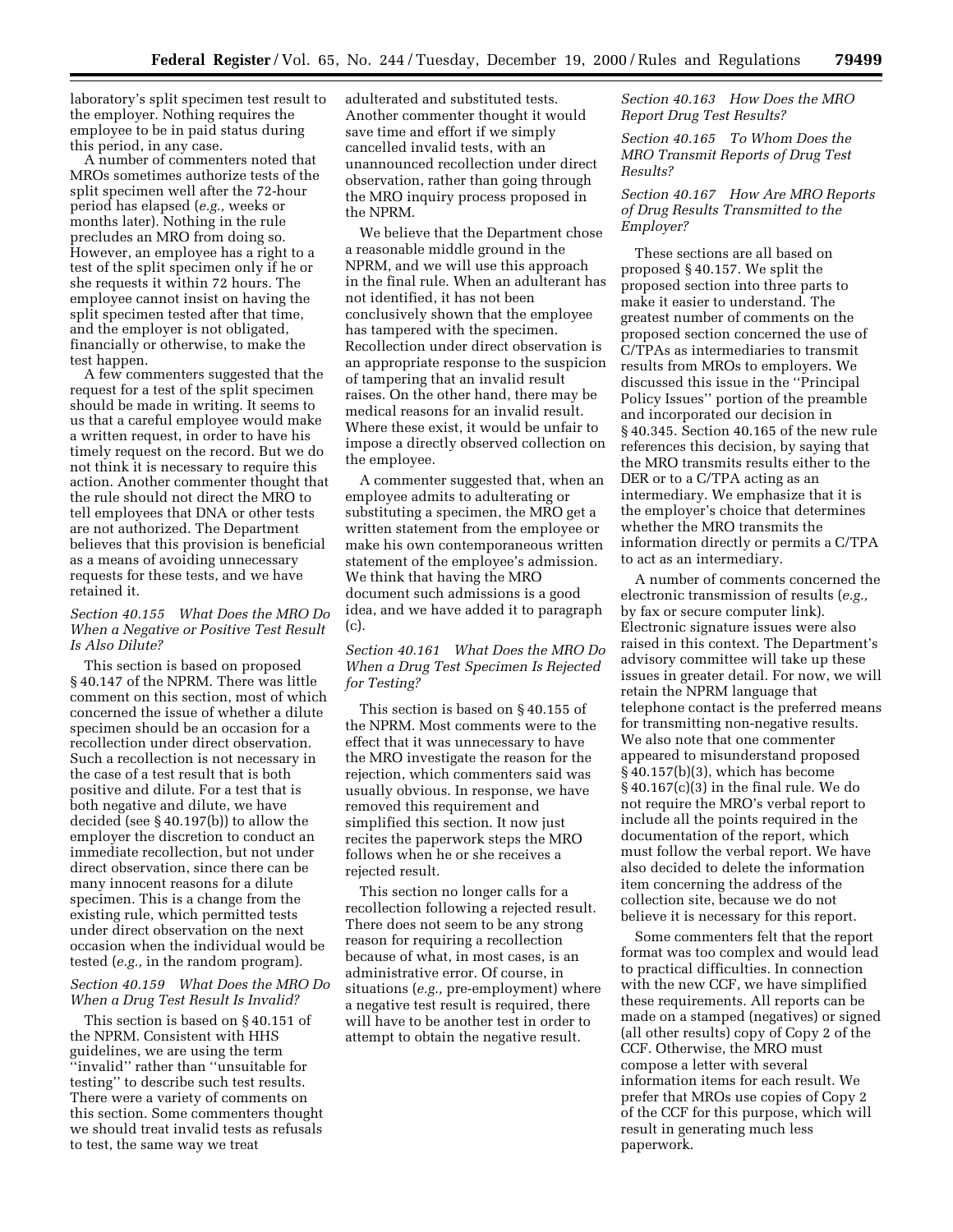*Section 40.169 Where is Other Information Concerning the Role of MROs Found in This Regulation?*

This is another in the series of sections providing, for readers' convenience, references to other sections of the regulation that concern, in this case, the role and activities of MROs.

## **Subpart H—Split Specimen Tests**

# *Section 40.171 How Does an Employee Request a Test of a Split Specimen?*

There were few comments on this section. A number of commenters wanted to require that requests for tests of split specimens be in writing. One reason given for this request was that some employees, if the split specimen test reconfirmed, would deny asking for the test when the employer asked for reimbursement. We do not think it necessary to require these requests to be in writing, which in some instances could delay or burden the employee's right to have the split specimen retested. However, so that there is a written record of the request, the NPRM and this final rule direct MROs to document the date and time of the employee's request.

# *Section 40.173 Who Is Responsible for Paying for the Test of a Split Specimen?*

This section is related to the provision concerning payment for split specimen tests in § 40.153, and commenters took very similar positions on the issues. Not surprisingly, unions and some service agents liked the proposal better than employers. The Department's rationale for incorporating this provision in the final rule is essentially the same as discussed under § 40.153 above. Employers did want assurance that they could seek reimbursement from employees, and paragraph (c) of both the NPRM and final rule makes that point clear. We added an example of how employers could ensure that testing occurs on time (establishing accounts with laboratories, which they could do on their own or through a C/TPA).

# *Section 40.175 What Steps Does the First Laboratory Take With a Split Specimen?*

There were few comments concerning this section. Some commenters asked that tests be cancelled when a split specimen was unavailable. For reasons discussed above, the Department believes it is better to test the primary specimen in such cases. Some commenters addressed proposed § 40.175(c), which we have deleted because it duplicated laboratory procedure matters in HHS guidance.

Laboratories will follow this HHS guidance with respect to specimen retention requirements. Commenters asked for clarification of who gets to choose the laboratory that tests the split specimen. This is an issue on which the Department does not have a position. We are satisfied as long as the parties use an HHS-certified laboratory.

*Section 40.177 What Does the Second Laboratory Do With the Split Specimen When It Is Being Tested To Reconfirm the Presence of a Drug or Drug Metabolite?*

*Section 40.179 What Does the Second Laboratory Do With the Split Specimen When It Is Being Tested To Reconfirm an Adulterated Test Result?*

*Section 40.181 What Does the Second Laboratory Do With the Split Specimen When It Is Being Tested To Reconfirm a Substituted Test Result?*

These sections are all based on proposed § 40.177. Most of the comments on proposed § 40.177 concerned the addition of validity testing to the split specimen portion of the program, discussed in greater detail in the ''Primary Policy Issues'' portion of the preamble.

Existing HHS guidance (Program Documents 35 and 37) establish criteria for testing of the primary specimen for adulteration and substitution. These are the criteria referenced in §§ 40.93 and 40.95. These Program Documents do not, on their face, apply to testing of the split specimen. HHS is planning to incorporate split specimen testing criteria for adulteration in forthcoming mandatory requirements for validity testing. Pending completion of this formal HHS issuance, and because we believe it is important to begin split specimen testing in the validity testing program as soon as possible, the Department in §§ 40.179 and 40.181 is requiring that the split specimen meet exactly the same criteria as the primary specimen in order to be considered reconfirmed. These criteria already exist in HHS guidance (Program Documents 35 and 37) and have a sound technical basis. When HHS issues its final mandatory requirements for split specimen tests in adulteration and substitution cases, the Department will, if necessary, amend these provisions to refer to the HHS issuance.

# *Section 40.183 What Information Do Laboratories Report to MROs Regarding Split Specimen Results?*

This section is based on proposed § 40.181 of the NPRM. There were no substantive comments. We have adopted the section as proposed, except

that we have added notations applicable to split specimen tests in adulteration and substitution situations. We also clarified that laboratories must sign and date the appropriate CCF copy.

## *Section 40.185 Through What Methods and to Whom Must a Laboratory Transmit Split Specimen Results?*

This section is based on proposed § 40.179 of the NPRM. Comments focused on two issues: the use of electronic means of transmission and use of service agents as intermediaries between laboratories and MROs. In response to comments favoring greater use of electronic means, the final rule will permit results to be sent by electronic image, as well as other means. However, for the same reasons applicable to transmission of primary specimen test results, we will not permit C/TPAs to receive split specimen results from laboratories.. Laboratories must promptly send split specimen results directly to MROs.

## *Section 40.187 What Does the MRO Do With Split Specimen Laboratory Results?*

This section is based on proposed § 40.183 of the NPRM. Some commenters objected to a retest under direct observation as the consequence of a failure to reconfirm due to the unavailability of the split specimen for testing. As noted above, this situation involves strong evidence of a violation of the rules (*e.g.,* a verified positive test), with the test being cancelled only because of a process problem (*e.g.,* the split leaked away). In this situation, there is a stronger than usual incentive for the employee to attempt to beat the next test, hence the need for direct observation on the recollection.

The Department deleted proposed § 40.185, concerning retests of single specimen collections, since all collections under the new rule will be split specimen collections.

# *Section 40.189 Where Is Other Information Concerning Split Specimens Found in This Regulation?*

This is another in the series of crossreference sections designed to help readers find related material.

### **Subpart I—Problems in Drug Tests**

*Section 40.191 What Is a Refusal To Take a DOT Drug Test, and What Are the Consequences?*

If an employee declines to take a drug test or takes a number of other actions that obstruct the drug testing process, the employee is deemed to have refused to test. For the most part, the consequences of a refusal are the same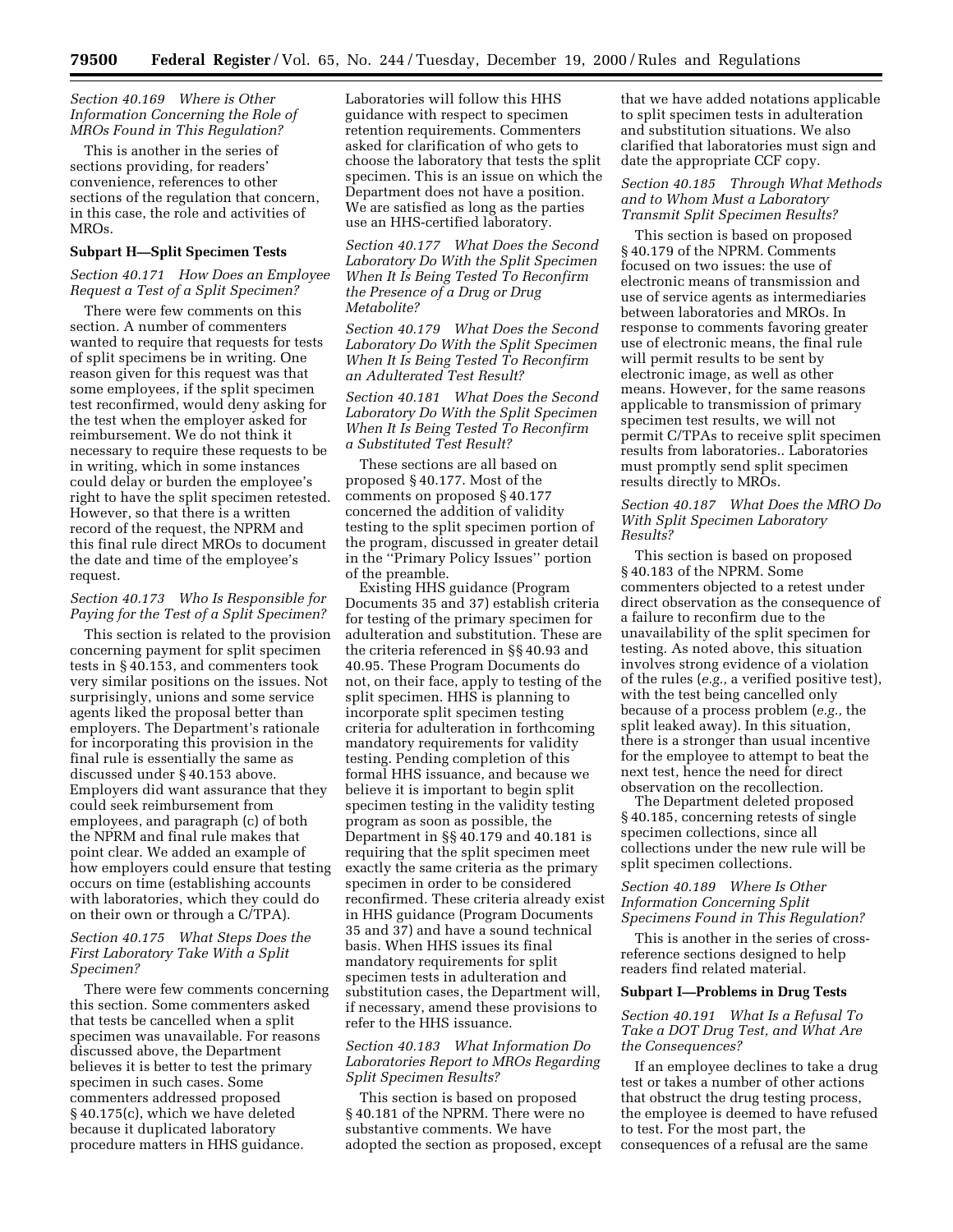or more severe as for any other violation of DOT agency drug and alcohol regulations.

Commenters generally agreed with the list of actions in this section that constitute a refusal to test. One commenter wanted refusals on non-DOT tests to count as refusals under this part. They cannot, because this part does not require anyone to take a non-DOT test. A few comments also urged use of alternative testing technologies, such hair testing and on-site testing, in potential refusal situations. The Department will defer to HHS on alternative testing technology issues. HHS has not yet authorized these approaches to testing. We have added a specific reference to verified adulterated or substituted test results as a ground for determining that an employee has refused to test.

# *Section 40.193 What Happens When an Employee Does Not Provide a Sufficient Amount of Urine for a Drug Test?*

This is the so-called ''shy bladder'' provision of the rule. The proposed section would keep the core of the Department's current shy bladder procedures in place, and commenters did not question the direction of this provision. Commenters did address a number of specific issues concerning the section. Some commenters wanted to specify that the physician performing an evaluation of potential medical reasons for a shy bladder situation be a urologist or other specialist, on the theory that a non-specialist was not as well equipped for this function. The Department agrees, and, in parallel with the language concerning MRO review of adulteration and substitution provisions, the final rule calls for the use of a licensed physician with expertise in the medical issues surrounding a failure to provide a sufficient specimen.

Commenters disagreed about who ought to select the physician for this evaluation. Some said the referral physician should be acceptable to the employer. Others said the referral physician should be acceptable to the employee. We take the view that the rule should not specify who makes the selection of the referral physician, but we do think that he or she should be acceptable to the MRO. The MRO is in a better position than either the employee or the employer to determine if a particular referral physician is appropriate to this task.

Under the final rule, the an employee in a shy bladder situation would be directed to obtain within 5 days, a further medical evaluation from

someone with expertise in the medical issues raised by the employee's situation. This physician could be a specialist (*e.g.,* a urologist), but need not be. What is important is that the referral physician have sufficient expertise to deal effectively with the medical issues in the employee's case.

The Department is aware that, in some cases, it may be difficult for an employee to secure, on his or her own, an appointment for this evaluation in a short period of time. Consequently, the Department does not regard it as a refusal to test if the employee is unable, after making good faith efforts, to get the appointment within the 5-day period. However, the MRO and the employer should do everything feasible to assist the employee in finding and getting an appointment with an appropriate referral physician.

Commenters raised in this context the issue of whether a refusal to drink fluids in a shy bladder situation should constitute a refusal to test. We do not believe that a refusal to drink fluids should be considered a refusal to test, and we have incorporated this view into the text of this section.

Some commenters suggested that, during the five days that may elapse between an employee's provision of an insufficient specimen and the determination of whether this constitutes a refusal to test, the employee should be stood down from performing safety-sensitive functions. We are not adopting this suggestion. Until and unless a refusal is determined to have occurred, there is no evidence of violation of the rules on which to base a temporary removal from performance of safety-sensitive duties (unlike the situation under a standdown waiver, where there is the evidence of a confirmed positive test).

A few comments questioned the three-hour waiting/fluid consumption period following an employee's provision of an insufficient specimen. One comment said blood should be drawn after two hours. Other comments said it made more sense to go immediately to an alternative specimen, such as saliva or hair. We believe that the three-hour period is by now well established in the DOT program, and comments did not make a compelling case for changing it. As noted above, we are waiting for HHS action before making any further decisions concerning alternative specimens.

We incorporated in this section an existing DOT interpretation concerning psychological conditions alleged as reasons for a failure to provide a sufficient specimen. The meaning of this interpretation (see paragraph (e)) is

that to be regarded as a pre-existing psychological disorder, it is not necessary that the condition be diagnosed before the time of the test, but the symptoms have to have been medically documented before the time of the test. For example, an individual may have brought urination problems to the attention of his urologist over a period of time, but the urologist did not enter a specific diagnosis of a psychological disorder into the medical records. In this situation, the examining physician has the discretion to determine that there was a pre-existing psychological condition, if the physician is convinced that the medically documented symptoms support such a diagnosis.

*Section 40.195 What Happens When an Individual Is Unable To Provide a Sufficient Amount of Urine for a Pre-Employment or Return-to-Duty Drug Test Because of a Permanent or Long-Term Medical Condition?*

This section is intended to address a rare, but difficult, issue that may arise in these types of testing. In a preemployment or return-to-duty test, an employee who is not now performing safety-sensitive duties must have a negative test result in order to begin or resume performing safety-sensitive duties. In a ''shy bladder'' situation, if there is an adequate medical reason for the inability to provide a sufficient specimen, the test result is cancelled, not negative. If a permanent or longterm medical condition is the cause of the inability to provide a sufficient specimen, the employee might never be physically capable of obtaining a negative result. This could be very unfair to the employee, and it could raise Americans with Disabilities Act issues as well.

Some commenters expressed the view that this provision should apply to other types of testing as well (*e.g.,* random). We do not believe it is necessary to do so, because employees in these situations do not need a negative test result to perform safety-sensitive functions. A cancelled test is not a violation of DOT rules that compels employers to remove employees from safety-sensitive duties.

In response to a comment, we added language that the MRO can conduct, or cause to be conducted, the further medical evaluation the section requires. We have also clarified that, as part of this evaluation, the physician may use alternative testing methods, including but not limited to blood testing, to help determine whether the employee shows clinical evidence of drug abuse. Particularly given that we do not apply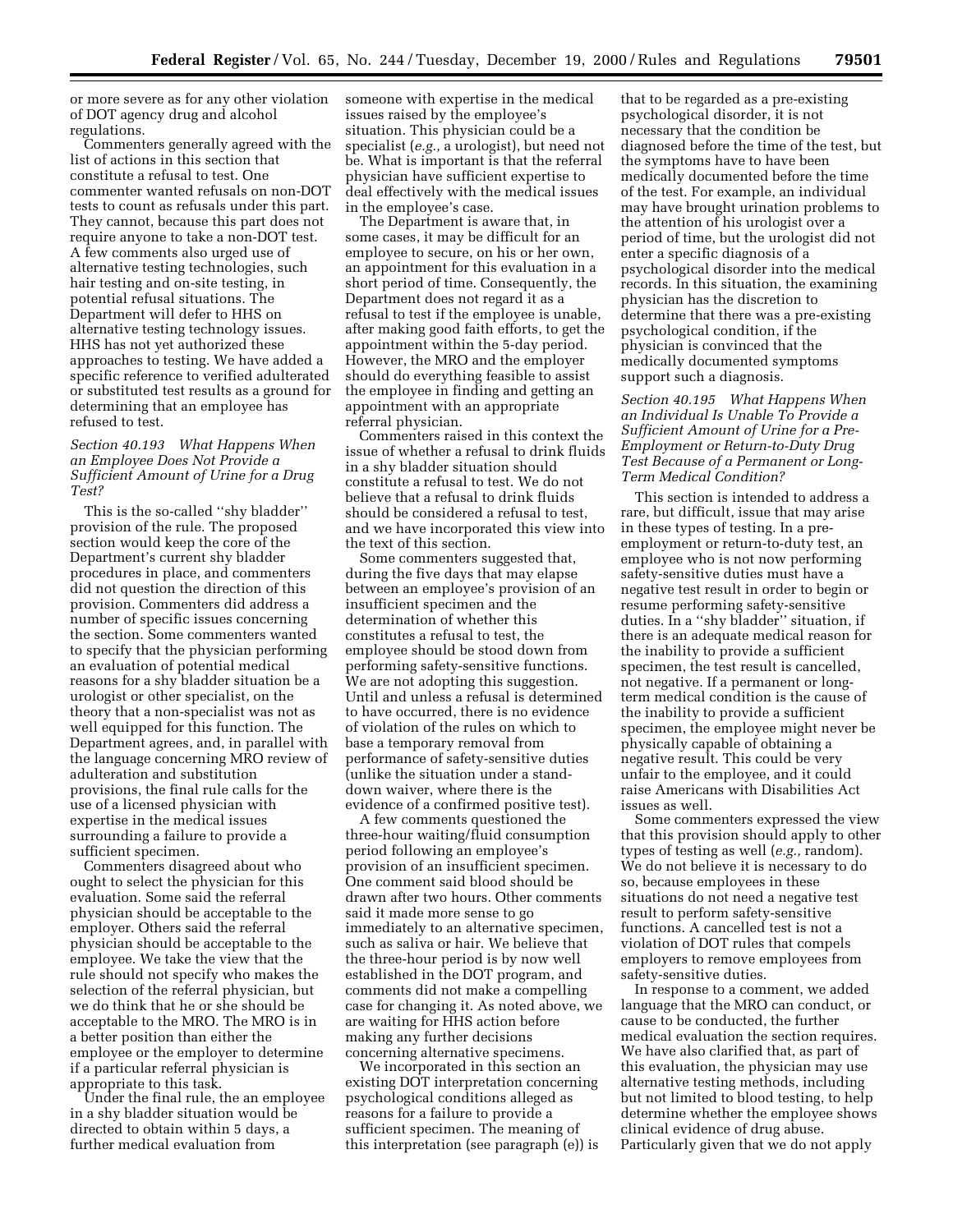this procedure to random testing, we do not agree with a suggestion that an individual covered by this section should be taken out of the random testing pool. Doing so would also affect the probability that other individuals would be selected for testing. As in other situations calling for medical evaluations, the rule requires that the physician conducting the evaluation be acceptable to the MRO, rather than to the employer or employee.

Under this section and § 40.193, the referral physician reports to the MRO the basis for any conclusion that the individual has a permanent, long-term disability that prevents providing a sufficient specimen. However, for privacy reasons, neither the referral physician or the MRO passes on to the employer any information about the nature of the disability. The employer is simply told that there is a permanent, long-term condition.

We have not included similar language in the rule concerning alcohol testing, because pre-employment alcohol testing is not mandatory. In the rare situation in which an employee is required to have a negative alcohol test in a return-to-duty or follow-up test situation, and could not produce sufficient breath because of a permanent, long-term disability, we would apply the reasoning of this section to that situation.

# *Section 40.197 What Happens When an Employer Receives a Report of a Dilute Specimen?*

This section is based on §§ 40.147(a) and 40.159(d) of the NPRM. The NPRM, like the existing rule, would have given employers discretion to use direct observation the next time the employee was selected for testing (e.g., in random testing). Comments on this issue and the Department's responses are discussed under ''Collection Issues'' in the ''Principal Policy Issues'' portion of this preamble. It should be noted that, unlike the existing rule and the NPRM, this provision authorizes a new collection immediately following a negative-dilute result, rather than on the next occasion when an employee is selected for testing. This recollection is not conducted under direct observation.

# *Section 40.199 What Problems Always Cause a Drug Test to be Cancelled?*

This section, listing ''fatal flaws'' that invariably result in the cancellation of a test, is based on § 40.197 of the NPRM. The list of fatal flaws in the final rule is somewhat different from that in the proposed rule. Proposed paragraph (b), concerning the lack of a specimen ID number, is really an instance of the flaw cited in paragraph (a), a mismatch between the specimen ID numbers on the specimen bottle and the CCF. The former is included in the latter, so we have deleted the proposed paragraph (b). Consistent with HHS guidelines, we have added a new paragraph (b), concerning a situation in which the printed collector's name and collector's signature are both missing. This section's list of fatal flaws is now consistent with the HHS list of fatal flaws.

A few comments suggested either that fatal flaws automatically cancel a test, without MRO involvement, or that the employer have the authority to cancel a test when a fatal flaw appears. We believe that, as the key "gatekeeper" and quality control person in the system, the MRO is the best party to make the actual pronouncement of a cancellation based on a fatal flaw. Another comment suggested that an error in the chain of custody documentation should result in the cancellation of a test. The problem here is that not all errors are created equal. Depending on the seriousness of an error and our ability to fix it, an error on the CCF can be a fatal flaw, a correctable flaw, or a *de minimis* error that does not result in cancellation.

Finally, a commenter asked whether Bottle B may be redesignated as Bottle A, as the final paragraph of this section suggests. This has been an interpretation issue under the existing rule, but we are clear in this final rule that such redesignations can take place.

# *Section 40.201 What Problems Always Cause a Drug Test To Be Cancelled and May Result in a Requirement for Another Collection?*

This section is based on § 40.199 of the NRPM. One commenter suggested treating invalid test results as refusals. As we have discussed above, the Department did not adopt this suggestion. There were no other substantive comments on this section, which we have adopted with some editorial changes and the addition of a paragraph pertaining to the failure of an adulterated or substituted result to reconfirm.

## *Section 40.203 What Problems Cause a Drug Test To Be Cancelled Unless They are Corrected?*

This section is based on § 40.201 of the NPRM and concerns ''correctable flaws.'' Commenters generally approved the proposed provision, but had varied suggestions. As in the case of fatal flaws, one suggestion was to allow employers to cancel tests in the case of an uncorrected flaw. As we said in that

case, we believe that MROs are the best party to take all such actions in the drug testing program. Two commenters disagreed concerning the situation of a missing employee signature coupled with a lack of collector notation of the omission: one said it should be a fatal flaw and the other said it need not be even a correctable flaw. We believe that the NPRM formulation of making this situation a correctable flaw makes the most sense, giving due regard both to the need for completeness of the documentation and the ability to work around inadvertent administrative mistakes.

A commenter suggested that an incorrect employee social security number (SSN) or other ID number (*e.g.,* a transposition of numbers) should not be a fatal or correctable flaw. We agree with this comment. We also believe that a minor transposition error is the kind of irregularity that would not cause a test to be cancelled (see § 40.209). If an ID number is completely wrong (*e.g.,* appears to be a different number altogether) is too badly garbled to be useful in establishing the employee's identity, we view the number as having been omitted, which is a correctable flaw under paragraph (c). Another commenter suggested that the combination of a wrong ID number and a missing employee signature should be a fatal flaw. In our view, both of these items independently are correctable flaws, meaning that if either is left uncorrected the test is cancelled. This is a sufficient safeguard, we believe.

# *Section 40.205 How Are Drug Test Problems Corrected?*

This provision is based on proposed § 40.203 and concerns how correctable flaws and other problems are corrected. There were few comments on this section. One commenter said there should be a time limit (*e.g.,* five days) for making corrections, and that errors should be taken into account during verification. We agree that corrections should be timely, and while we do not believe that an absolute ''statute of limitations'' is appropriate, we have added language directing parties to supply this information on the same business day on which they are notified of the problem, transmitting it by fax or courier. Aside from fatal or uncorrected flaws that cause a test to be cancelled, there is no role for consideration of these kinds of mistakes in the verification process, which focuses on whether there is a legitimate medical explanation for a test result.

Another comment suggested that the use of a non-DOT form could be corrected by annotating the remarks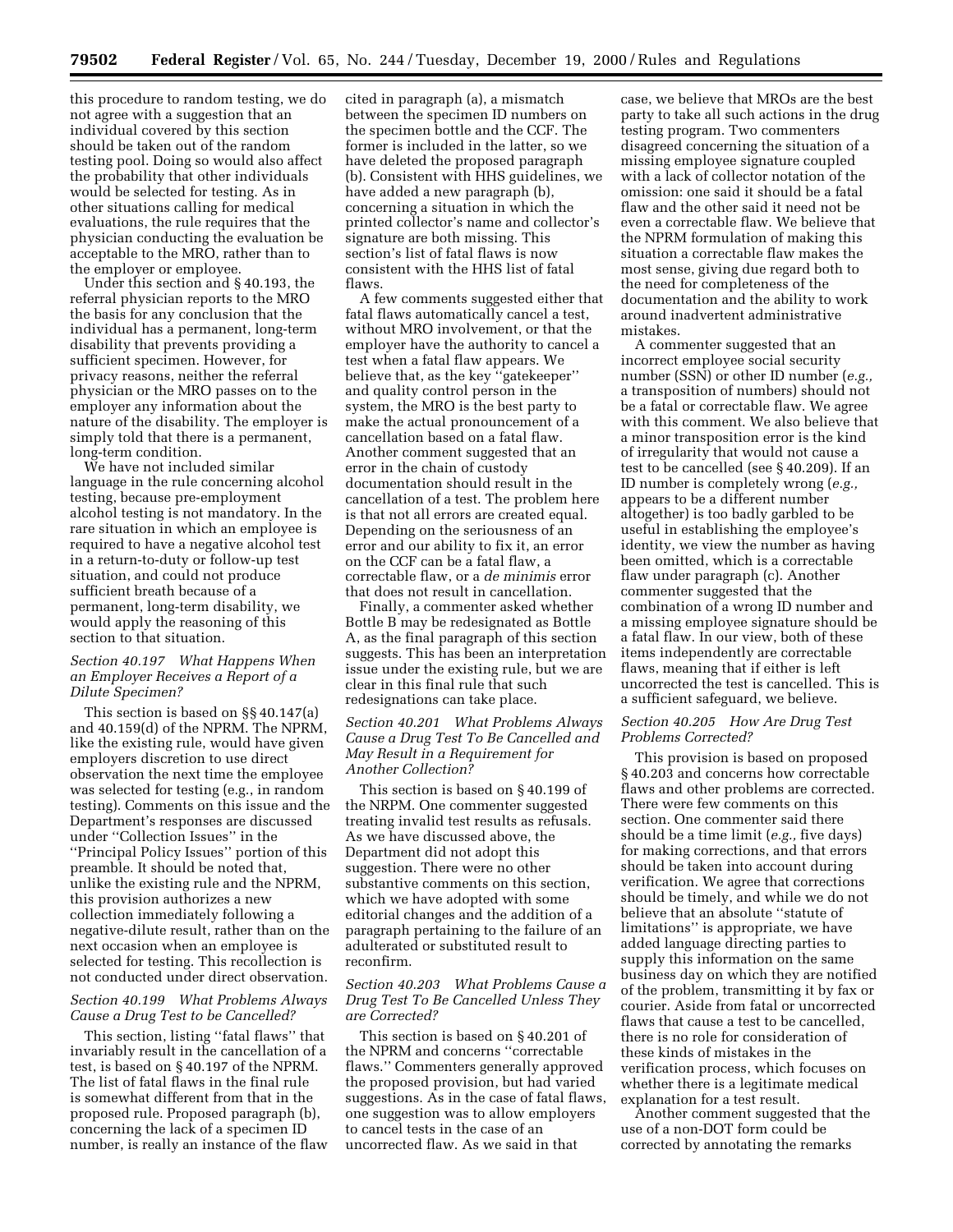section of the non-DOT form with the needed information. We do not object to this form of correction in the situation where the form was used out of necessity (*e.g.,* only form available for a post-accident test), though we do not think it is necessary to include this point in the rule text. It would obviously be contradictory to use this approach where the non-DOT form was allegedly used ''inadvertently,'' since a collector who noticed the use of the form sufficiently to make the annotation would clearly have been aware of what form he or she was using.

## *Section 40.207 What Is the Effect of a Cancelled Drug Test?*

This section is based on § 40.205 of the NPRM. There was only one comment, which asked for guidance on what to do if an employee with a confirmed positive test had his or her test cancelled because of a fatal or uncorrected flaw. Other provisions of this part determine what action the employer is authorized or required to take. For example, following a cancellation of a verified positive test because a split specimen was unavailable for testing, there must be an immediate recollection under direct observation.

# *Section 40.209 What is the Effect of Procedural Problems That Are Not Sufficient to Cancel a Drug Test?*

There were few comments on this section, which is based on § 40.207 of the NPRM. The NPRM version stated a general principle: tests cannot be cancelled based on an error that does not have a significant adverse effect on the right of the employee to have a fair and accurate test. The point of this proposal was to prevent administrative or judicial decisions invalidating drug tests that were fair and correct, but had certain *de minimis* irregularities. One commenter objected to this principle, saying that tests should be cancelled in these situations. Other commenters were supportive.

Because of comments to other sections of the rule asking for clarification about whether certain mistakes in the process should be the basis for cancellation, and on the basis of the Department's experience in dealing with issues in many drug testing cases, we have decided to add to this section a list of matters that, consistent with this principle, never result in the cancellation of a test. This is not an exclusive or exhaustive list. These matters must be documented, and may result in corrective action for employers or service agents involved, but the proper remedy is not to cancel the test.

This is a safety rule, and it is not consistent with safety to permit someone with a positive drug test to continue performing safety-sensitive functions because a collector made a minor paperwork error that does not compromise the fairness or accuracy of the test.

One of the points we make in this section is that a urine collection or an alcohol test must not be cancelled solely because the collector, BAT, or STT has not met training requirements. Such a test would be cancelled only if there were a fatal flaw or other circumstances requiring cancellation. However, an organization that had a pattern or practice of using untrained collectors, BATs, or STTs would be subject to DOT enforcement action (in the case of an employer) or a PIE (in the case of a C/ TPA or other service agent).

# **Subpart J—Alcohol Testing Personnel**

Generally speaking, there were far fewer comments on the alcohol testing portions of the rule than on the drug testing and other sections. Throughout much of the alcohol testing portion of the rule, one commenter provided extensive rewrites of the proposed regulatory text. These comments were clearly the product of substantial and thoughtful work on the commenter's part. For the most part, however, the suggested rewrites did not propose significant substantive changes in the proposed text. We will not discuss these rewrites on a paragraph-by-paragraph basis, except where they raise a substantive point that calls for a response.

# *Section 40.211 Who Conducts DOT Alcohol Tests?*

The only comments on this section had to do with the limitation on supervisors serving as BATs or STTs for their own subordinates. Some commenters said that this restriction should be modified, since many supervisors had been trained as BATs and there were some situations, such as ships at sea, where supervisors might be the only BATs or STTs available. We note that the proposed regulation already permitted supervisors to serve as BATs and STTs if no one else were available and DOT agency alcohol testing regulations allowed this practice. As in the case of collectors in the drug testing program, we have used the term ''immediate'' supervisors to indicate that someone higher up in the chain of command was not limited by this restriction.

# *Section 40.213 What Training Requirements Must STTs and BATs Meet?*

The Department has revised this training both in response to comments and to parallel, as much as feasible, the training requirements for collectors in the drug testing program. One comment we adopted in both places was to permit use of a variety of training media (*e.g.,* classroom instruction, internet, video, CD–ROM) for the academic portion of the training. For the proficiency demonstration part of the training, however, absent technological means of real-time monitoring and evaluation of actual proficiency demonstrations, inperson monitoring would be necessary. We also replaced the proposed ''sufficiently knowledgeable'' language referring to trainers, which commenters said was too vague, with a series of criteria relating to experience or course work in the testing field.

One commenter suggested a list of scenarios that should be randomly included in the three consecutive errorfree collections needed to demonstrate proficiency for BATs. Without specifically endorsing the commenter's list, we believe that this is a useful suggestion. The Department's guidance on training will include a list of this type for use of persons conducting training.

As in the case of collectors in the drug testing program, BATs and STTs would have to undergo refresher every five years, and error correction training when needed. Most commenters on the subject favored these kinds of training, though some had reservations about what they viewed as the higher costs of the training. In this matter, we believe that insistence on high training standards is no vice, and moderation in the pursuit of a well-trained work force is no virtue. Such a work force is vital to the integrity of the program.

As in the drug testing collector training, some commenters favored waiting until more than one error resulting in cancellation of a test had occurred before requiring error correction training. As in that case, we believe that any such event creates an important training opportunity, to make sure that the individual does not make the same mistake in the future.

# *Section 40.215 What Information About the DER do Employers Have To Provide to BATs and STTs?*

Proposed § 40.215 proposed various record retention and information requirements for organizations employing BATs and STTs. Because we believe it would relieve paperwork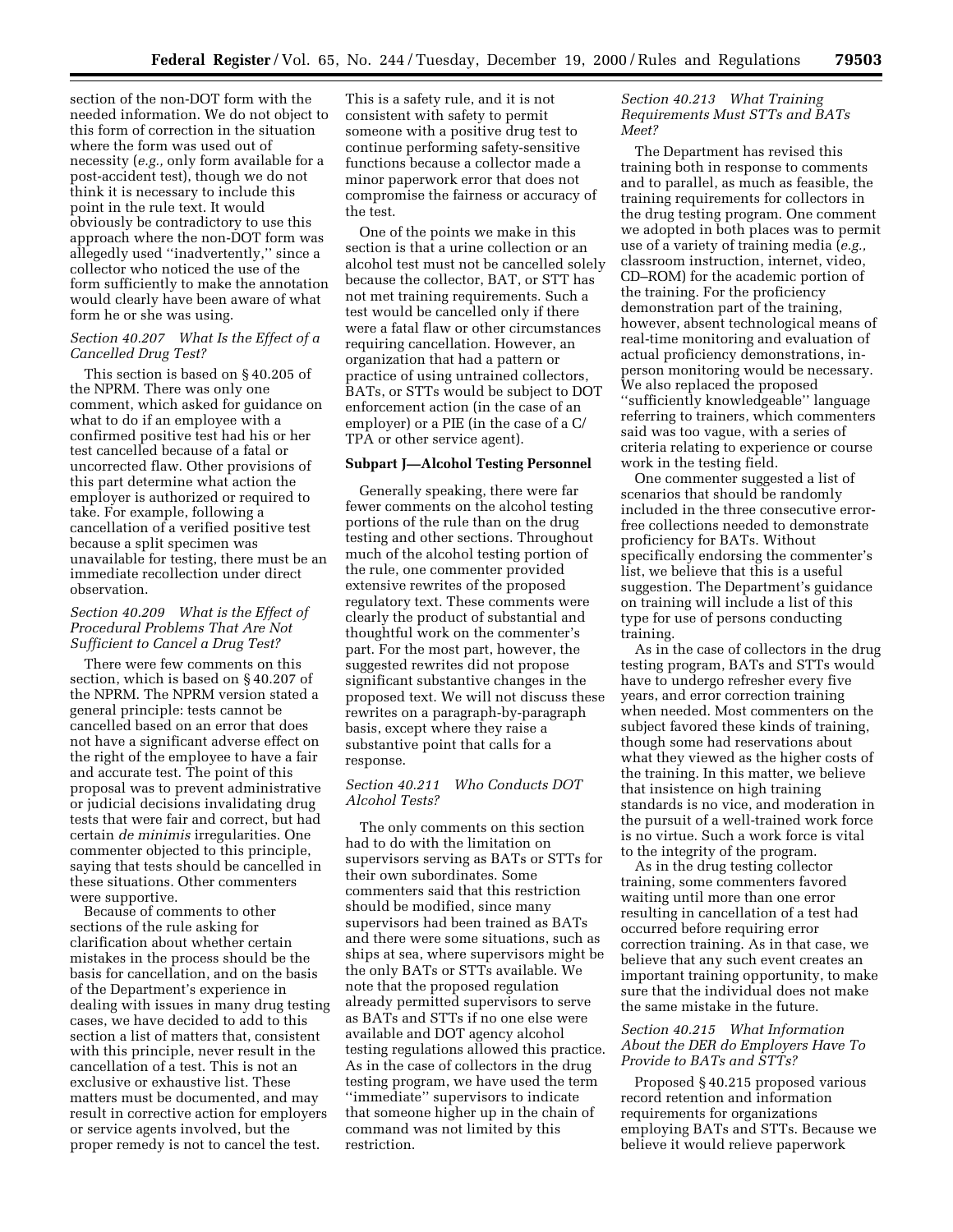burdens for employers and C/TPAs to have BATs and STTs maintain documentation of their training and qualifications (as § 40.213 provides), the only remaining portion of this section is proposed paragraph (c). This paragraph, on which there were no substantive comments, tells employers to provide to BATs and STTs the name and phone number of a DER.

## *Section 40.217 Where is Other Information on the Role of STTs and BATs Found in This Regulation?*

This is another in the series of crossreference sections, pointing readers to other sections of the rule relevant to the functions of BATs and STTs.

# **Subpart K—Testing Sites, Forms, Equipment and Supplies Used in Alcohol Testing**

# *Section 40.221 Where Does an Alcohol Test Take Place?*

We adopted this provision without substantive change.

# *Section 40.223 What Steps Must be Taken To Protect the Security of Alcohol Testing Sites?*

We adopted a comment to include ASDs in the requirement to secure testing devices when they are not being used. In response to another comment, we created an exception to the rule that BATs and STTs may not leave the testing site when a test is in progress. The exception is for a situation in which the BAT or STT must notify a supervisor or contact a DER for assistance in the case an employee or other person who obstructs, interferes with, or unnecessarily delays the testing process. Otherwise we have adopted the proposed section without substantive change.

## *Section 40.225 What Form Is Used for an Alcohol Test?*

Most of the comments on this section focused on changes commenters sought in the ATF. The form has been revised, and we have included it at Appendix F. Its use will become mandatory on August 1, 2001. We have also modified the language concerning foreignlanguage versions of the form to be consistent with the parallel provision concerning the CCF.

# *Section 40.227 May Employers Use the ATF for non-DOT Tests, or non-DOT Forms for DOT Tests?*

This section parallels the requirements for use of the CCF in the drug testing program. The few comments on the section were supportive of the Department's approach.

## *Section 40.229 What Devices Are Used To Conduct Alcohol Screening Tests?*

We adopted one comment, including a clarifying note in § 40.231 that only EBTs listed in the NHTSA CPL *without* an asterisk can be used in the DOT alcohol testing program.

# *Section 40.231 What Devices Are Used To Conduct Alcohol Confirmation Tests?*

We adopted one of several editorial comments we received on this section from a commenter, which is to remove the word ''sequential'' from the requirement that an EBT print a unique number on each copy of the result. As the commenter noted, the important thing is for the same unique test number to be displayed before the test and printed out on the result.

# *Section 40.233 What Are the Requirements for Proper Use and Care of EBTs?*

A number of commenters said it was unclear in the proposed version of this section who was responsible for what. To address this problem, we place responsibility on the user of the EBT, who could be an employer or a service agent. We asked in the preamble to the NPRM whether we should retain the requirement for quality assurance plans (QAPs). Most commenters favored retaining this requirement, and we have done so. We are not specifying in the rule, however, who is authorized to perform various maintenance, calibration, etc., functions, as one commenter suggested. We are not in a good position to determine who can best perform these functions.

# *Section 40.235 What Are the Requirements for Proper Use and Care of ASDs?*

Most of the comments on this section were editorial. One commenter expressed concern that the section appeared to focus on saliva ASDs to the exclusion of breath ASDs. This is not the case. These sections are derived from provisions of the existing regulation that apply to breath devices as well as saliva devices. Because the ''use and care'' requirements for EBTs of § 40.233 also apply to breath ASDs, we have added a cross reference to § 40.233 for clarity.

### **Subpart L—Alcohol Screening Tests**

*Section 40.241 What Are the First Steps in Any Alcohol Screening Test?*

Many comments on this section were parallel to the comments on § 40.61. In response to the concern about tests not being scheduled in advance, we

changed the language to refer to situations in which tests were scheduled. We also added language telling BATs and STTs to begin testing without ''undue'' delay. We did not adopt comments suggesting that it was appropriate for the testing process to wait upon the arrival of employer or employee representatives.

One commenter noted an inconsistency between the way the NPRM treated refusals to sign the certification on the drug and alcohol testing forms, respectively. In the drug testing case, the collector is directed to note the problem in the remarks section of the form and continue with the test. In the alcohol testing case, the BAT or STT is directed to treat the problem as a refusal to test. We agree that these provisions should be consistent, and we have changed the alcohol procedure to be like the drug procedure.

## *Section 40.243 What Is the Procedure for an Alcohol Screening Test Using an EBT or Non-Evidential Breath ASD?*

Commenters had a variety of concerns about this section. One commenter asked if showing the employee the sequential number displayed on the device has been omitted from this provision. It has, and the omission was intended. We do not believe that this action is necessary to maintain the integrity of the process. In addition, these number displays are not available on all devices, such as some types of ASDs.

Another commenter had several suggestions for elaborating on instructions to the BAT or STT as part of the preliminary portion of the testing process. We will consider including these suggestions in guidance. Another commenter asked us to specify the number of times an employee could blow into a breath device. We do not think that this is necessary. The point is to complete the test successfully. If it becomes apparent that the employee cannot provide sufficient breath to activate the device, then we expect the BAT or STT to use good judgment in determining when to begin the ''shy lung'' procedure.

A commenter suggested allowing the result printout to be attached either to the front or the back of the ATF. We will adopt this comment in our pending revision of the ATF. Another suggestion was to use tamper-evident tapes that do not discolor over time. We think that this is a good idea, but not one that we need to mandate in rule text. We have adopted a commenter's suggestion that a self-adhesive label that is tamperevident can be used to affix a result printout to the ATF.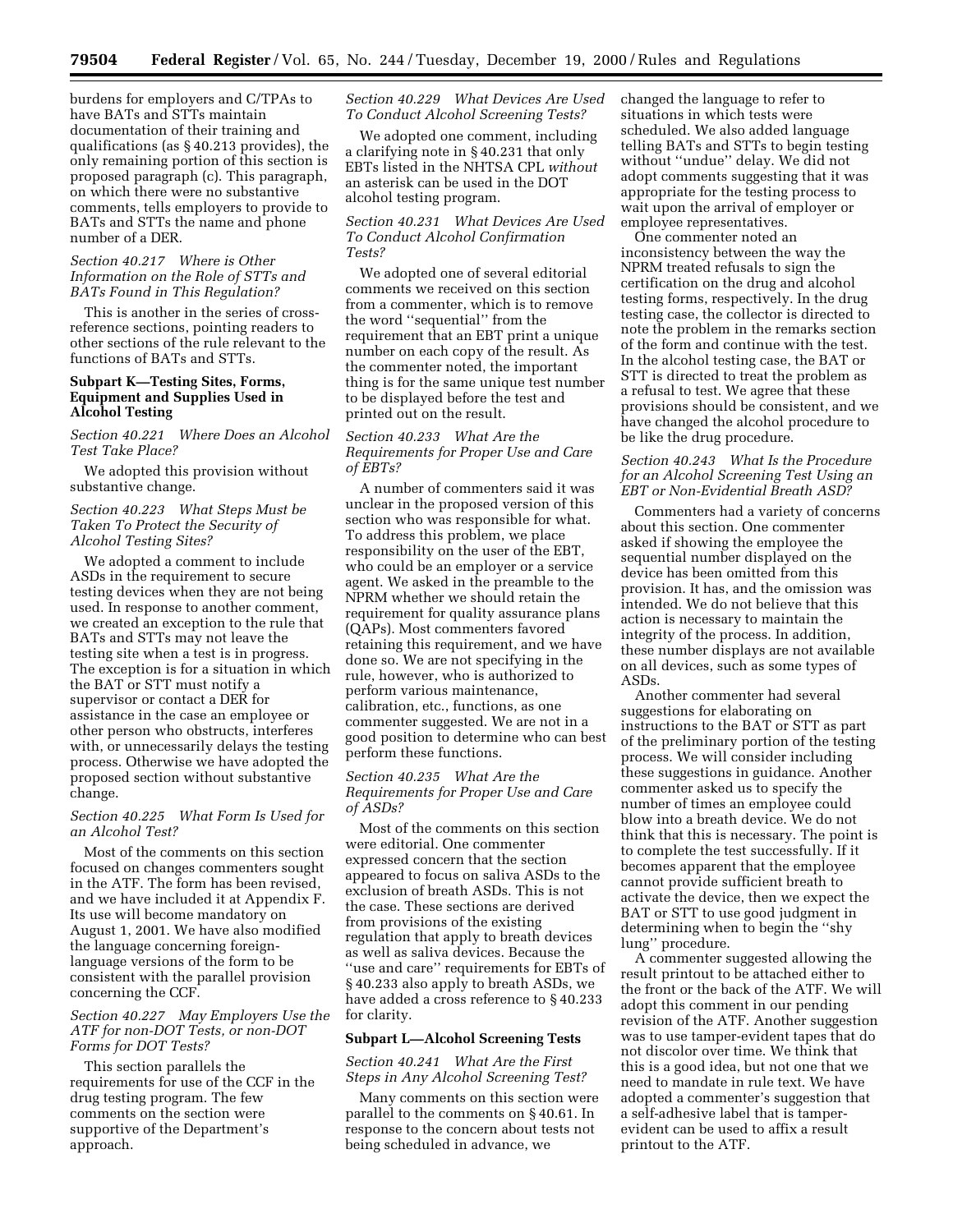# *Section 40.245 What Is the Procedure for an Alcohol Screening Test Using a Saliva ASD?*

The Department is adopting the proposed section without substantive change. One commenter asked to include material pertaining to new evidentiary saliva devices. At the time of the publication of this rule, NHTSA is looking at such devices, but NHTSA's review is not complete. NHTSA is considering modifying its model specifications for evidential breath testers to accommodate technologies that measure alcohol in other bodily fluids, such as saliva. If adopted, such changes would also require technical adjustments to Part 40 so that both the NHTSA action and Part 40 requirements worked smoothly in concert. Subsequent to this revision of Part 40, any proposed modifications to NHTSA model specifications or Part 40 to accommodate the above advances in technology would be published in the **Federal Register**, so that the public may comment on them before any changes are made final.

Another commenter said that the ATF can get too sloppy when the STT attempts to use the same form for two separate devices. There is no mandate to use the same form. If one form is getting too cluttered, the STT can use a new form for the part of the process involving the second device. This commenter also said that, in the event the device does not activate on the first try, the STT should not have to place the device in the employee's mouth for the second attempt. We believe that maintaining this requirement is useful to ensure that the second attempt is more likely to succeed (*e.g.,* in a situation in which the employee has used the device incorrectly at first). This commenter also suggested that there may be situations in which it is not possible to conduct a new test on an EBT, when the STT could not successfully follow ASD procedures. We agree with the commenter that the regulation should include language to address this situation, and we have added a provision to § 40.271(a)(3) for this purpose.

# *Section 40.247 What Procedures Does the BAT or STT Follow After a Screening Test Result?*

This section is also substantively unchanged from the NPRM. One commenter preferred splitting the section into several sections, believing that this would make the requirements more clear. Paragraphs (a), (b), and (c) each are devoted to a single situation (test result of less than 0.02, result of

0.02 or greater, invalid result). We believe this organization is sufficiently clear. This commenter also suggested that we clarify that the employee must be observed during the waiting period in all circumstances. We agree, and we have added language to this effect to  $§40.251(a)(1)$ . The purpose of this observation is to ensure that the employee remains under the control of responsible personnel during the waiting period and does not take any actions that could interfere with the successful completion of the testing process.

Several comments asked that BATs be able to transmit test results to employers via C/TPAs, acting as intermediaries. Consistent with the Department's decisions in the drug testing part of the rule, the final rule will permit transmission of negative results by this means. (We will not permit positive results to be sent in this way. For safety's sake it is essential that these results be transmitted immediately and directly since, unlike drug test results, positive alcohol test results involve impairment.) Another commenter suggested that the ATF include a provision for a statement or check box to indicate that the employee had received instruction about the waiting period between the screening and confirmation tests. We will consider doing so as part of our pending revision of the ATF.

# **Subpart M—Alcohol Confirmation Tests**

*Section 40.251 What Are the First Steps in Any Alcohol Confirmation Test?*

One commenter suggested editorial changes to clarify the timing of the waiting period and the confirmation test, in paragraph (a)(1). We have adopted this language. We have not adopted other editorial suggestions for this section, because we believe they are not necessary to clarify the proposed language. We disagree with a comment suggesting that conducting a confirmation test more than 30 minutes after the screening test should not be permitted. While, as paragraph (a)(1) states, it is desirable that the confirmation test begin within 30 minutes, we realize that circumstances (*e.g.,* transportation from the screening test site to a different confirmation test site) could delay the test past this point. Better a delayed test than none at all.

## *Section 40.253 What Are the Procedures for Conducting an Alcohol Confirmation Test?*

At a commenter's suggesting, we added the word ''conducting'' to the first line of this section. Consistent with § 40.243, we have added language saying that a self-adhesive label that is tamper-evident can be used to affix a result printout to the ATF. The section is otherwise unchanged from the NPRM version. We do not believe extensive editorial changes are needed. One commenter said that all test results of 0.02 or greater made on a defective machine before corrective action is taken must be cancelled. This point is covered by  $\S 40.267(c)(5)$ . We will leave the word ''sequential'' in paragraph (f). This section involves the use of EBTs, all of which have sequential test number displays.

# *Section 40.255 What Happens Next After the Alcohol Confirmation Test Result?*

Aside from a few editorial changes and additional requests that C/TPAs be able to act as intermediaries in the transmission of results, there were no comments on this sections. We have addressed the C/TPA transmission issue elsewhere. We have adopted the proposed section without change.

# **Subpart N—Problems in Alcohol Testing**

*Section 40.261 What Is a Refusal To Take an Alcohol Test, and What Are Its Consequences?*

In response to a comment, we added language clarifying that the failure to remain at a testing site until the testing process was complete constitutes a refusal to test. We have deleted the provision treating refusal of the employee to sign the ATF certification in Step 4 as a refusal to test. Otherwise, the section is substantively unchanged from the NPRM. We have not made extensive editorial changes.

# *Section 40.263 What Happens When an Employee Does Not Provide a Sufficient Amount of Saliva for an Alcohol Screening Test?*

There was no substantive comment on this section, and we have adopted it unchanged from the NPRM.

*Section 40.265 What Happens When an Employee Does Not Provide a Sufficient Amount of Breath for an Alcohol Test?*

We have revised this provision to be parallel, in many respects, with the ''shy bladder'' procedure in the drug testing portion of the rule. These changes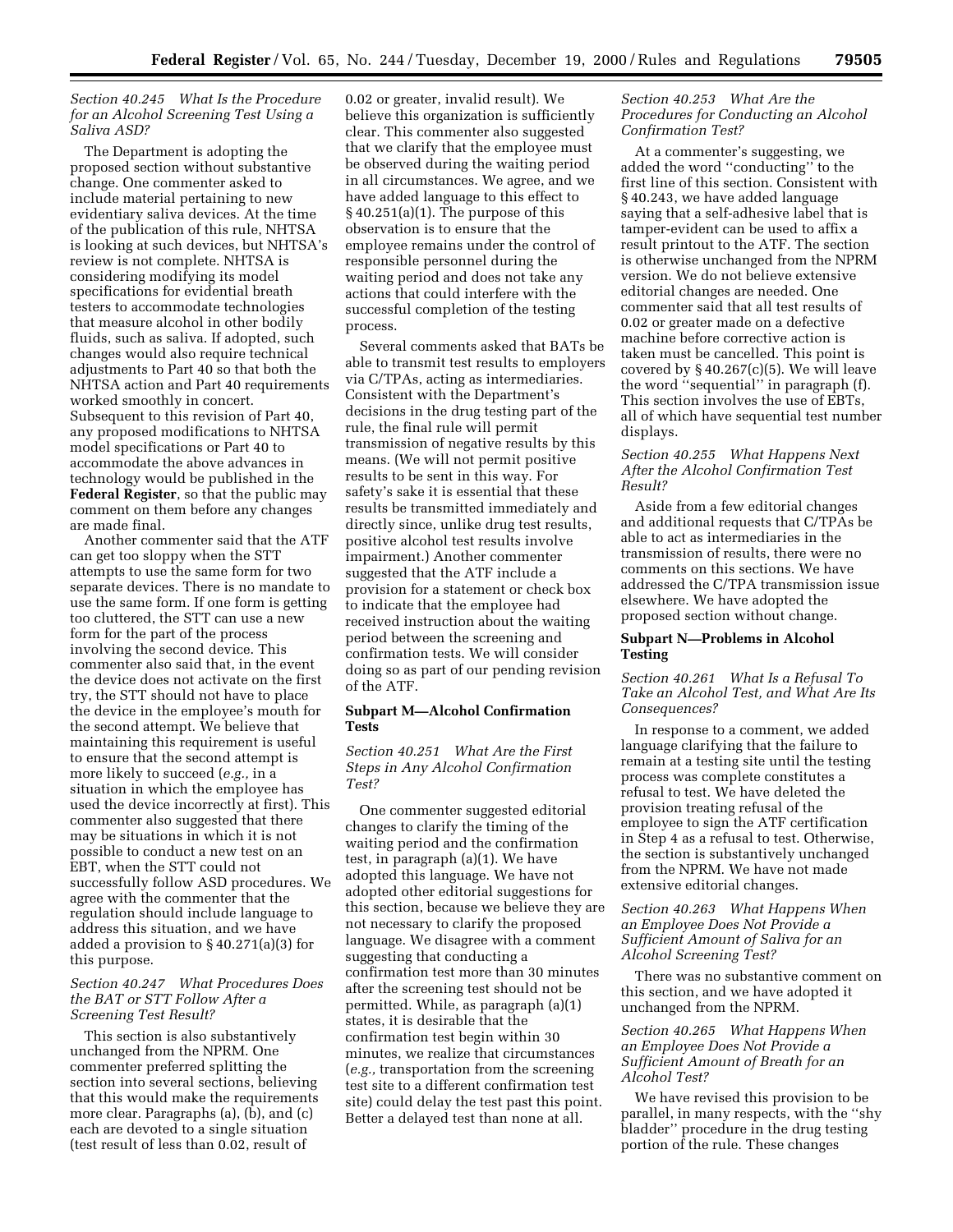include providing that the evaluating physician must have expertise in the issues raised by the employee's failure to provide a sufficient amount of breath and that the employee must obtain the evaluation within five days. (The physician could be a specialist, but need not be. What is important is that the physician have sufficient expertise to deal effectively with the issues presented in the employee's case.) Three commenters suggested that this time period should be changed to one, three, or seven days rather than five days. We believe that the five-day period should be generally sufficient and is consistent with other medical evaluation provisions of the rule.

However, the Department is aware that, in some cases, it may be difficult for an employee to secure, on his or her own, an appointment for this evaluation in a short period of time. Consequently, the Department does not regard it as a refusal to test if the employee is unable, after making good faith efforts, to get the appointment within the 5-day period. However, the employer should do everything feasible to assist the employee in finding and getting an appointment with an appropriate physician.

A commenter suggested giving employees additional attempts to provide a sufficient amount of breath to complete a test. We have modified this section to permit an additional attempt, if the BAT or STT believes that it would be useful (*e.g.,* because the employee came close on the second attempt or made a mistake in using the device that could be readily corrected). It is not mandatory for the BAT or STT to provide this third attempt. At this commenter's suggestion, we have also added language telling the BAT or STT to instruct the employee on the proper use of the device.

## *Section 40.267 What Problems Always Cause an Alcohol Test To Be Cancelled?*

One commenter disliked the use of the word ''cancelled,'' preferring ''invalid.'' The term ''invalid'' has a specific meaning in the drug testing part of the rule, so we think it better to avoid the word here. ''Cancelled'' has the same meaning here as it does in drug testing, and should not cause any confusion. A commenter suggested adding rule text requiring BATs and STTs to notify DERs within 48 hours of the discovery of a fatal flaw. We agree that prompt notification is important, and we have added language to § 40.273 to this effect. We put this provision into § 40.273 so that it applies to all cancellations.

*Section 40.269 What Problems Cause an Alcohol Test To Be Cancelled Unless They Are Corrected?*

There were no substantive comments on this section, which is unchanged from the NPRM.

## *Section 40.271 How Are Alcohol Testing Problems Corrected?*

As discussed above, we have added a new paragraph (a)(3) to this section, concerning situations in which a new testing device is not available at the testing site. We have also added a new paragraph (c), clarifying that when a correctable flaw cannot be corrected, the test must be cancelled. We did not receive substantive comments on this section, which is otherwise unchanged from the NPRM.

# *Section 40.273 What Is the Effect of a Cancelled Alcohol Test?*

There were no substantive comments on this section, the proposed text of which is unchanged from the NPRM. We have added new paragraphs ( c) and (d), which respectively call for notification of the DER and state that a cancelled test is not intended to provide a basis for a subsequent test under company policy,

*Section 40.275 What Is the Effect of Procedural Problems That Are Not Sufficient To Cancel an Alcohol Test?*

*Section 40.277 Are Alcohol Tests Other Than Saliva or Breath for Screening and Breath for Confirmation Permitted Under These Regulations?*

There were no substantive comments on these sections, which are unchanged from the NPRM.

# **Subpart O—Substance Abuse Professionals and the Return-to-Duty Process**

*Section 40.281 Who Is Qualified To Act as a SAP?*

*Section 40.283 How Does a Certification Organization Obtain Recognition for Its Members as SAPs?*

These sections were both based on proposed § 40.281. We received extensive comment on the question of who should be viewed as eligible to perform SAP functions. Many individuals, professional organizations, and certification organizations (*e.g.,* for drug and alcohol counselors, marriage and family therapists, licensed professional counselors) asserted that their qualifications were as appropriate, if not more so, than groups and professions which the rule views as eligible. Without denigrating the qualifications of any individuals,

professions, and organizations, the Department believes that the proposed rule continues to identify those professions and organizations that currently are best equipped to perform the SAP function in the DOT drug and alcohol testing program.

This is a program that is national in scope, and we believe that, for persons who wish to act as SAPs based on membership in a licensed or certified profession, it is reasonable to require that the licensure or certification be available in all U.S. states. For persons who wish to act as SAPs based on an organizational certification, the Department has set forth criteria in Appendix E for the requirements that must lie behind such certifications. The Department developed these criteria under the existing rule as a means of evaluating applications to the Department for SAP eligibility, and they are consistent with the requirements of certification organizations that are already part of the SAP program.

The NPRM proposed to require organizations that certify counselors to obtain National Commission for Certifying Agencies (NCCA) accreditation before submitting their requests to have the Department consider their certified counselors for inclusion in the SAP definition. The NPRM also proposed that the two certifying organizations whose counselors are already in the SAP definition (*i.e.,* the National Association of Alcoholism and Drug Abuse Counselors Certification Commission (NAADAC) and the International Certification Reciprocity Consortium/ Alcohol and Other Drug Abuse (ICRC)) would not be required to have NCCA accreditation because they have already been through a rigorous Department process prior to their inclusion.

Commenters overwhelmingly supported the concept of having certification organizations obtain NCCA accreditation prior to submitting their requests to have their certified counselors considered for inclusion to the Department. A few organizations opposed any type of review by any organization, including the Department, prior to having their certified counselors added to the SAP definition. A few commenters wanted the Department to maintain total control of the review process—a process that proved entirely too burdensome and time consuming for us. Still other commenters wanted us to clarify that the NCCA accreditation requirement (and Appendix F of Part 40) applied solely to certifying organizations wishing to have their counselors included in the SAP definition and not to physicians, social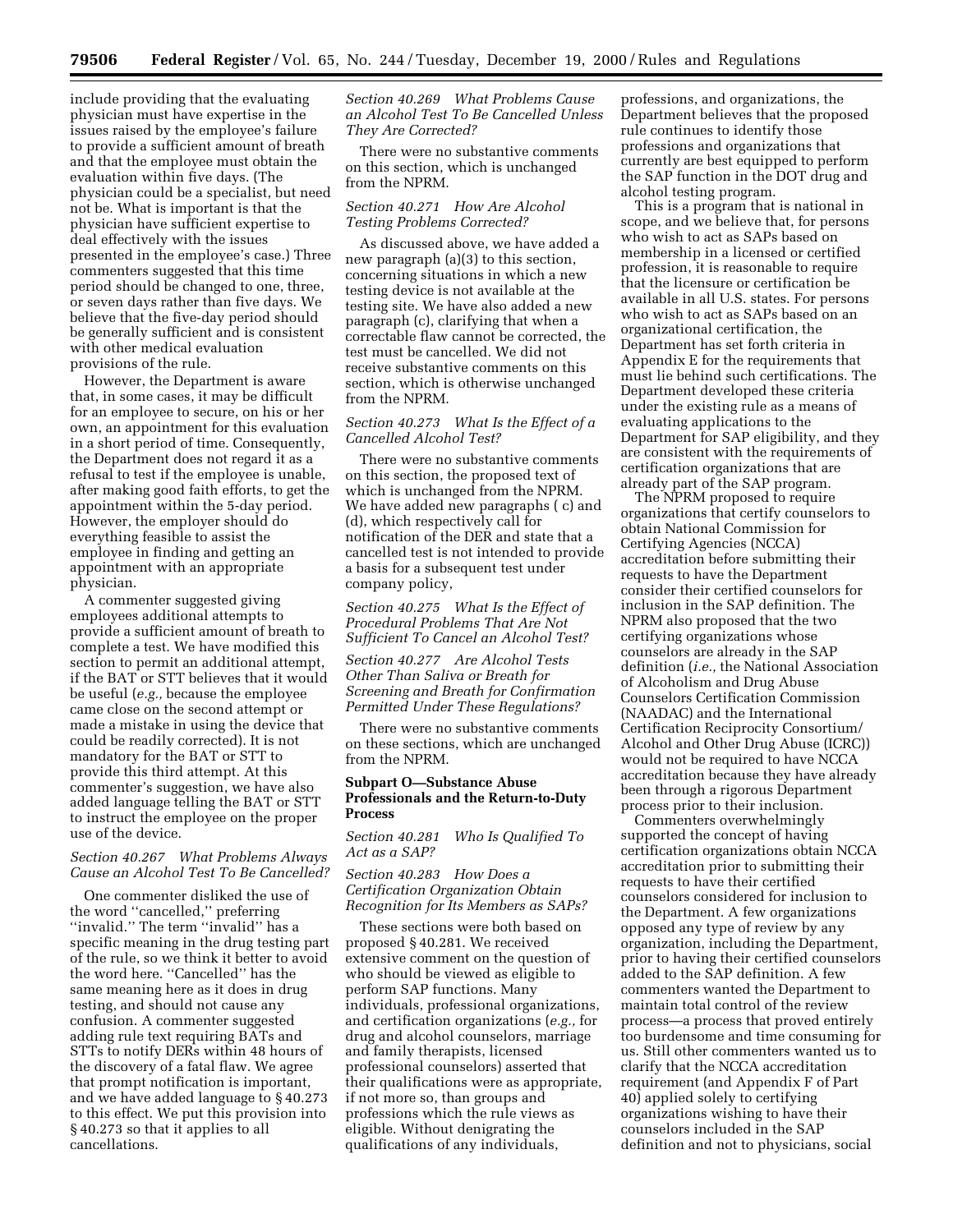workers, psychologists, and employee assistance professionals; and not to NAADAC and ICRC. Those who commented on NAADAC and ICRC, did not believe NCCA accreditation was necessary for those two groups.

Part 40 will require certification organizations wishing to have their certified counselors included in the SAP definition to meet the requirements (which includes NCCA accreditation) at Appendix F of Part 40 prior to asking the Department to review their inclusion proposals. The Department will still receive and review all proposals for inclusion based upon Appendix F standards. It is important to note that NCCA accreditation is simply one of the prerequisites for inclusion, but it represents an area of review that the Department found to be the largest barrier to our streamlining the process for reviewing certification groups' application materials and for evaluating the quality of those groups' certification testing processes.

Because NAADAC and ICRC excelled in the Department's previous review process, they will be compelled neither to have NCCA accreditation nor to complete the process again. Physicians, social workers, psychologists, and employee assistance professionals were never intended to have NCCA accreditation. This requirement is not for them: it is only for certification organizations wishing to have their certified counselors added to those of NAADAC and ICRC.

A few commenters suggested that all SAPs be certified by the Department. One suggested that we support any future proposals by the Substance Abuse and Mental Health Services Administration to certify drug and alcohol counselors. While we support efforts to ensure that SAPs are better trained (and Part 40 has new training requirements for SAPs), the Department lacks the expertise, personnel, and time needed to establish and operate a SAP counselor certification effort. Like the lone commenter mentioned in this paragraph, we would support efforts by HHS to develop certification standards and subsequently certify all drug and alcohol counselors.

As was the case with commenters on MRO training, most commenters on SAP training thought that self-certification was not adequate. Many comments favored more formal training requirements for SAPs, like those proposed for MROs. Some of these comments mentioned situations in which they believed SAPs had made poor decisions based on an incomplete understanding of their role under the DOT rules.

The Department is persuaded that more formal SAP training is appropriate. Like MROs, SAPs are highly-qualified professionals. They play a key role in the return-to-duty process, which has important safety implications. In addition to their professional qualifications, they need to be very aware of their role in implementing DOT agency drug and alcohol testing rules. Consequently, the Department is revising SAP training requirements to parallel the training requirements for MROs. The Department is aware that there are not currently an array of SAP courses analogous to the MRO courses that medical groups currently present. For this reason, the SAP qualification training deadline has been extended to December 2003. However, the Department anticipates that, in the time permitted for new and current SAPs to meet this requirement (see § 40.281(c)(3)), the demand for training will lead to a supply becoming available. We believe that organizations will take the opportunity to create appropriate training courses and materials.

Like qualification training for MROs, SAP qualification training includes a requirement for an examination. However, the Department does not believe that this examination need be a formally designed and validated examination. SAP functions are narrower in scope and less complex than MRO functions, and the examination can therefore be simpler, in our view. The purpose of SAP training and the examination is not to teach people how to be clinicians, but rather to help SAPs learn how to operate in their specialized role within the DOT regulatory framework.

As with MROs, we have added a continuing education requirement to keep SAPs current on program requirements and issues. This continuing education must involve a test or other assessment tool to help SAPs determine whether they have successfully learned the material.

## *Section 40.285 When Is a SAP Evaluation Required?*

This section is based on § 40.283 of the NPRM. Consistent with other provisions of the rule, we have added adulteration and substitution results to the situations requiring SAP evaluations. We disagree with a commenter who said that an alcohol test result of 0.04 or greater was not a violation of DOT agency alcohol regulations. It is a violation, and a SAP evaluation is a necessary part of the return-to-duty process following such a

violation. Some comments questioned whether a SAP evaluation was necessary in all cases (*e.g.,* including pre-employment tests) following a violation. It is, and we have added some clarifying language to this effect. In the case of a pre-employment test violation, the employer to whom the individual had applied would be responsible for providing the individual information about SAP resources and the return-toduty process, even if the employer wanted no further relationship with the individual.

A commenter asked whether a SAP evaluation would be needed for an employee who had a DUI/DWI charge against him or her in a private automobile. The answer is no: under Part 40 only a violation of DOT agency drug and alcohol testing rules triggers the requirement for a SAP evaluation (though DOT agency rules may impose additional requirements in some cases). Another commenter recommended that applicants who test positive on preemployment tests should be required to present evidence of having completed the return-to-duty process before being able to work in a safety-sensitive position for another employer. We have addressed this issue in § 40.25, concerning inquiries about previous test results.

# *Section 40.287 What Information Is an Employer Required To Provide Concerning SAP Services to an Employee Who Has a DOT Drug and Alcohol Regulation Violation?*

This section is based on proposed § 40.285 of the NPRM. There were few comments. One asked whether the employer or the employee was to select the SAP. This section does not address selection of a SAP: it just says that the employer has to provide the employee a list of SAPs and how to reach them. The provision does clarify that this requirement applies to all violation situations, including pre-employment tests. If an applicant fails a preemployment test, the employer must provide this information even if the employer intends not to hire the applicant.

# *Section 40.289 Are Employers Required To Provide SAP and Treatment Services to Employees?*

This provision is based on proposed § 40.287 of the NPRM. Paragraphs (a) and (c) emphasize the employer's provision of SAP services. An employer may or may not provide SAP-related services to employees. An employer may or may not pay for such services. These are matters the Department leaves to employer discretion or labor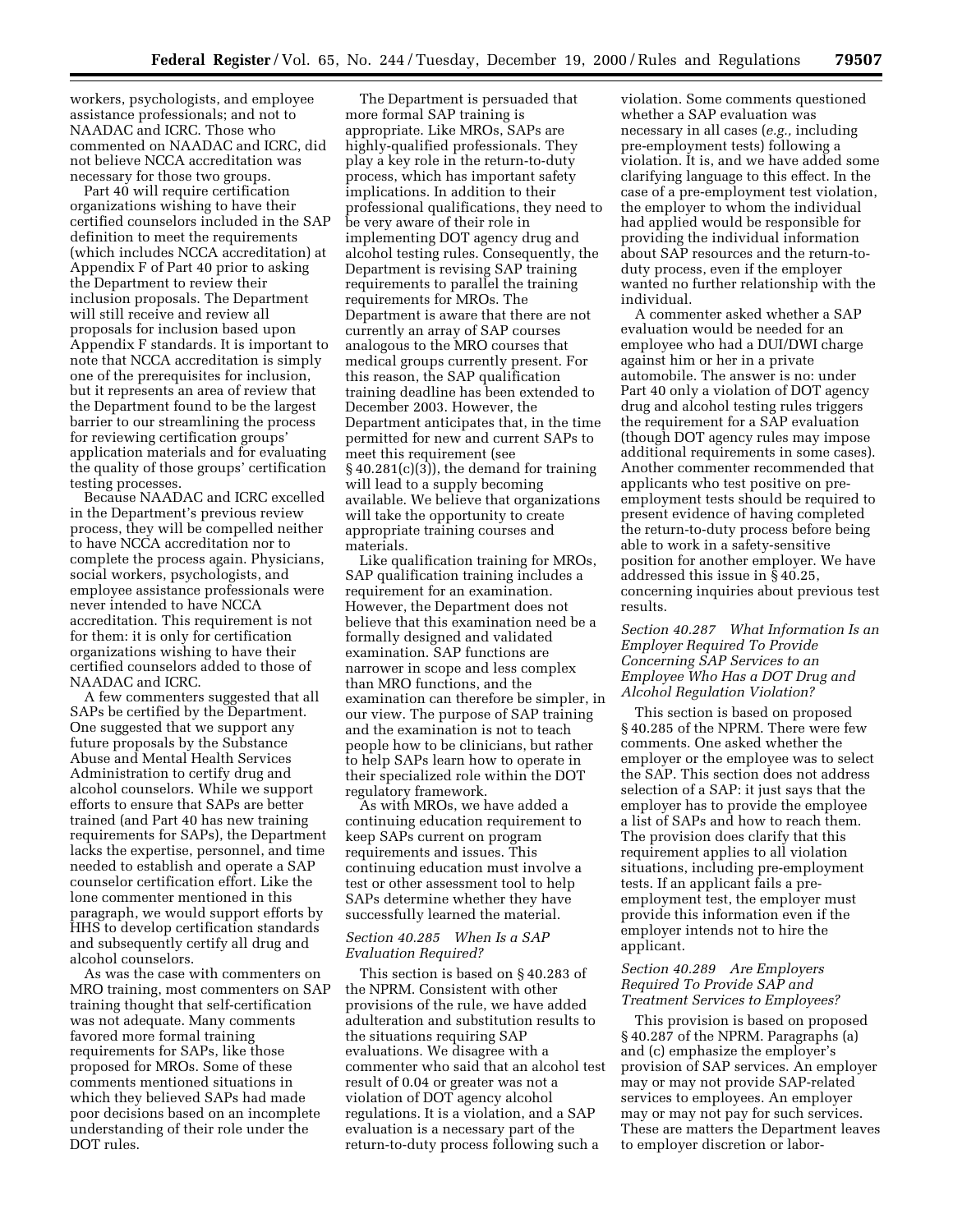management negotiations. One commenter suggested that employers be required to cover these services in their health plans. We believe that, as the commenter acknowledged, imposing coverage requirements on health care providers or insurers is outside the Department's jurisdiction.

The proposed § 40.287 included two paragraphs telling employers that they must ensure the SAPs used to evaluate employees before they return to duty meet certain qualifications. In view of the SAP training and qualification provisions of § 40.281 of the final rule, we believe these paragraphs are duplicative, and we have deleted them. This section continues to emphasize that, before an employee who has violated a DOT agency drug and alcohol testing regulation may return to safetysensitive duties, the employee must successfully complete the SAP evaluation/return-to-duty process.

# *Section 40.291 What Is the Role of the SAP in the Evaluation, Referral, and Treatment Process of an Employee Who Has Violated DOT Agency Drug and Alcohol Testing Regulations?*

The content of proposed § 40.291 has been moved to § 40.355(a). This section now concerns a different subject, stating the general duties of SAPs.

# *Section 40.293 What is the SAP's Function in Conducting the Initial Evaluation of an Employee?*

The final rule has no equivalent to proposed § 40.289, the content of which duplicates other provisions in this subpart. There were few comments concerning § 40.293, and they were mostly supportive. Some comments did favor allowing C/TPAs to transmit SAP reports to employers. As discussed in the ''Principal Policy Issues'' section of the preamble, we have chosen not to permit this, as a means of preventing anyone from having the opportunity to alter the SAP's report and recommendations.

We have added three new points to this section. First, as discussed in the ''Principal Policy Issues'' section of the preamble, we believe that there are no circumstances in which it is appropriate for a SAP to find that a violator of our regulations is not in need of education and/or treatment. Therefore, paragraph (b) requires that SAPs make a recommendation for education and/or treatment in every case. Second, we have become concerned that we have not previously given SAPs guidance with respect to employees' stories that minimize the seriousness of their violations, analogous to the guidance we give MROs with respect to legitimate

medical explanations. Therefore, paragraph (f) specifically forbids SAPs from taking certain kinds of factors into account in making their recommendations.

Third, while we are not making quantitations routinely available to SAPs in drug testing cases (see discussion in ''Principal Policy Issues''), we believe it is very important for MROs and SAPs to have good communications about employees. Paragraph (g) explicitly authorizes SAPs to consult with MROs, and tells MROs they must cooperate with SAPs in these consultations.

*Section 40.295 Can Employees or Employers Seek a Second SAP Evaluation if They Disagree With the First SAP's Recommendations?*

The purpose of this section is to prevent employers and employees from forum shopping until they get a SAP evaluation they like. Most comments supported the proposed prohibition on second opinions, though one commenter thought this should be permitted if the original SAP does a bad job. The difficulty with this suggestion is that a party's perception of the quality of the SAP's work is likely to be influenced on whether the SAP made a recommendation the party feels is in its interest. We believe that a prohibition on second opinions is the only way to prevent forum shopping.

One commenter suggested that we remove the reference to the SAP being suitable to the employer. We believe the proposed language in this section is unnecessary, and we have deleted it. Also, to tighten the provision, we have added a sentence saying that if, notwithstanding the regulatory prohibition, an employee gets an evaluation from a second SAP, the employer must not pay any attention to it.

# *Section 40.297 Does Anyone Have the Authority To Change a SAP's Initial Evaluation?*

Several commenters noted that the language of the proposed section appeared to prevent even the SAP who originally made the recommendation from modifying his or her own recommendation. We did not intend to prevent SAPs from modifying their own recommendations, and we have added clarifying language that permits SAPs to do so when they receive new or additional information.

# *Section 40.299 What Is the SAP's Role and What Are the Limits on a SAP's Discretion in Referring Employees for Treatment and Education?*

A number of commenters appeared to prefer stating one of the exceptions to the rule against self-referral in terms of SAPs located in ''rural and remote areas'' rather than the NPRM's ''general commuting area'' language. The Department does not believe that this would improve the clarity of the section, since "rural" and "remote" are rather subjective terms. The exception is intended to apply, in any case, to a situation in which there is no other source of services reasonably available in the vicinity. For example, if an employee had to make an overnight trip to get to another source of services, we would not consider it reasonably available.

One commenter wanted to consider referrals to spouses as prohibited by this section. We believe this is covered by the prohibition on referrals to people with whom the SAP shares a financial interest. Another commenter wanted to create a fifth exception for in-house corporate SAPs. We believe that the second and third exceptions are adequate to cover this situation. We also received a suggestion to delete the signed statement requirement of proposed paragraph (d). Given the specificity of the other requirements of the section, we do not believe that this signed statement adds much of substance, and we have deleted it in the interest of reducing paperwork.

# *Section 40.301 What Is the SAP's Function in the Follow-Up Evaluation of an Employee?*

Comments were generally supportive of this section. A few comments pointed out that some current DOT agency regulations do not make use of the SAP process. This is true. However, DOT agencies will amend their regulations to conform to Part 40 before the effective date of this part. Another commenter asked for clarification of who makes a return-to-duty determination. SAPs simply determine whether an employee has successfully demonstrated compliance with the SAP's recommendations. As this section and § 40.305 make clear, only the employer decides whether, after all prerequisites have been met, the employee returns to safety-sensitive duties. In response to comments that employers should be notified if the SAP process is taking longer than expected (*e.g.,* because the employee has not made expected progress in treatment), we have added a provision requiring the SAP to provide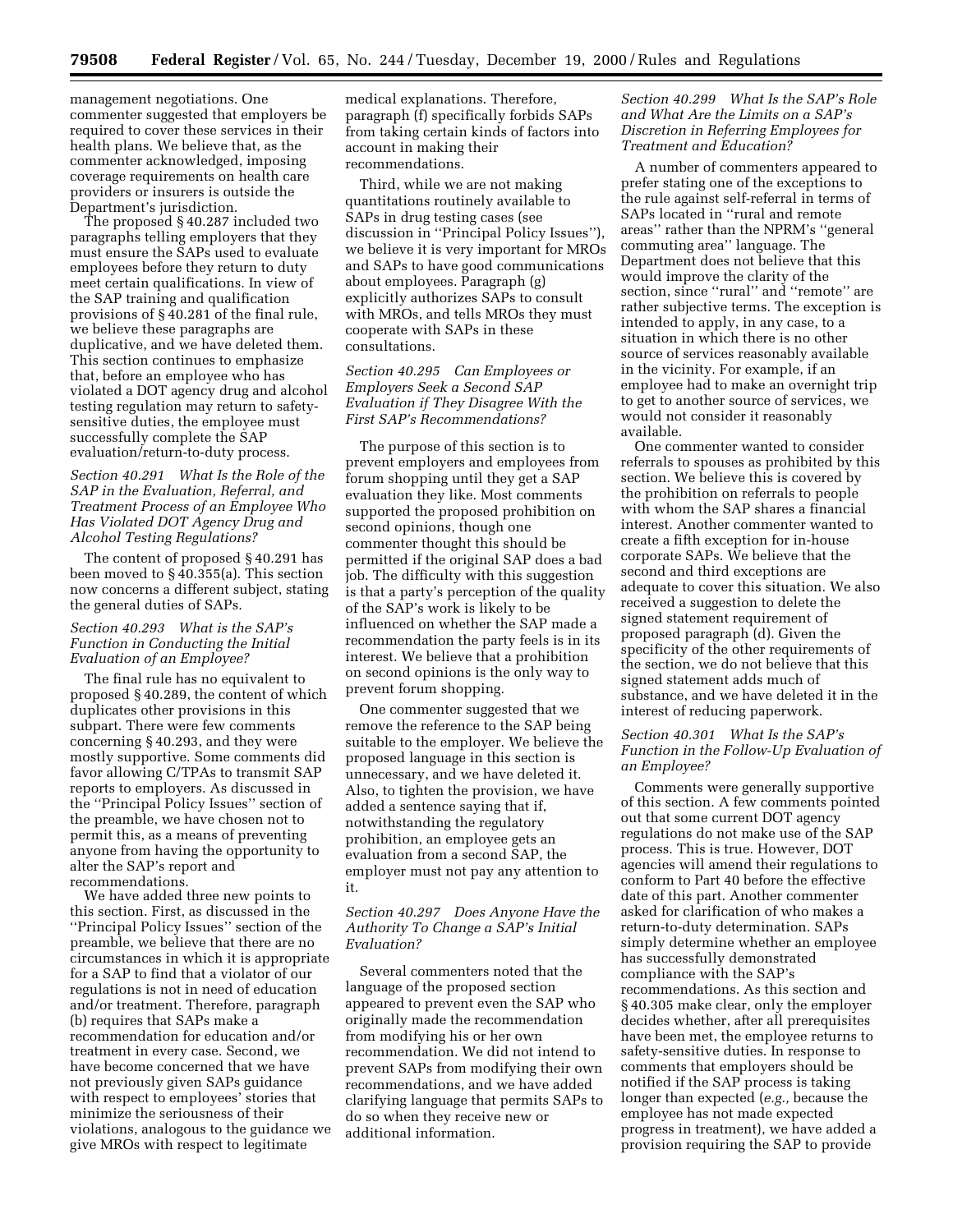written notice to the employer when the employee has not demonstrated successful compliance on follow-up evaluation.

The Department understands that not every employee will make strides in dealing with a drug or alcohol problem sufficient to receiving a SAP follow-up report indicating that he or she has demonstrated successful compliance with the SAP's recommendation. When this happens, we believe that it is important that the employer receive a SAP follow-up report outlining the reason(s) why the employee has not demonstrated successful compliance. We understand that some employees may be actively involved in carrying out their education and/or treatment plan and simply need additional time to complete the work. Others may have been non-participants in a SAPrecommended program. Therefore, when the SAP determines that the employee has failed to demonstrate successful compliance, we have no objection to having the employer deciding to allow an additional SAP follow-up evaluation to be made consistent with the employee's progress (or lack of progress) and with employer policy and/or labor-management agreements. Nor will the Department object if the employer chooses instead to take other personnel actions consistent with employer policy and/or labormanagement agreements.

# *Section 40.303 What Happens if the SAP Believes the Employee Needs Additional Treatment, Aftercare, or Support Group Services Even After the Employee Returns to Safety-Sensitive Duties?*

As discussed in the ''Principal Policy Issues'' section of the preamble, we have deleted a proposed requirement that employers ''monitor'' returned employees'' aftercare. This was the subject of the bulk of the comments on this section. The section now gives discretion to employers concerning their monitoring and enforcement of SAP aftercare recommendations. We strongly recommend that employers play an active role in ensuring that employees who have returned to work following a violation comply with aftercare recommendations. This is very important both for safety and the welfare of the employees. The rule also states that employees are obligated to comply with these SAP recommendations and are subject to employer discipline if they do not.

# *Section 40.305 How Does the Returnto-Duty Process Conclude?*

This section underlines the point that it is the employer, and the employer alone, who is responsible for deciding whether an employee who has violated DOT agency drug and alcohol testing rules will return to work. A determination by the SAP that the employee has successfully complied with the SAP's recommendations is a prerequisite to the employee's return to duty. So is a negative result on a subsequent return-to-duty test. But only the employer can decide whether or not to put the person back to work. SAPs do not make ''fitness for duty'' decisions, and employers should not ask them to do so. Commenters asked that we make these points clear. We think this section is as clear on this point as we can make it.

# *Section 40.307 What Is the SAP's Function in Prescribing the Employee's Follow-up Tests?*

# *Section 40.309 What Are the Employer's Responsibilities With Respect to the SAP's Directions for Follow-up Tests?*

As discussed in the ''Principal Policy Issues'' section of the preamble, the Department has decided to retain the ''at least six follow-up tests in the first 12 months'' formulation for follow-up testing. In response to requests from commenters, we have clarified that this follow-up testing requirement ''follows the employee'' through job changes and breaks in safety-sensitive service. The six tests must occur during the first 12 months of safety-sensitive service after return-to-duty, regardless of for whom or when that service is performed.

Of course, SAPs have the discretion to require more follow-up tests than the minimum. One commenter suggested that SAPs negotiate the number of follow-up tests over the minimum with the employer. We did not adopt this suggestion, because this is intended to be a clinical determination, not subject to economic or policy give-and-take. Employers are obligated to follow the SAP's follow-up testing plan. All parties involved should be aware that, under this rule, all employees who return to work after a violation will have a follow-up testing requirement with which employers and employees must comply.

# *Section 40.311 What Are Requirements Concerning SAP Reports?*

Most of the comment on this section concerned the issue of C/TPAs acting as intermediaries in the transmission of SAP reports to employers. As discussed above, the Department is not permitting C/TPAs to act in this capacity. SAPs must send their reports directly to the DER. The report must be on the SAP's own letterhead, not that of a C/TPA or another service agent.

In response to a comment on the content of the SAP report, we have used the term ''date(s)'' rather than ''date'' to cover the possibility that assessments will happen over a period of time longer than a single meeting. We have also clarified that ''reason for the assessment'' refers to the date and nature of the violation of DOT rules, as a commenter requested, and as DOT's SAP Guidelines outline.

# *Section 40.313 Where Is Other Information on SAP Functions Found in This Regulation?*

This is the last of the regulation's sections providing informational crossreferences to other provisions concerning, in this case, SAP functions.

## **Subpart P—Confidentiality and Release of Information**

# *Section 40.321 What Is the General Confidentiality Rule for Drug and Alcohol Test Information?*

Several commenters disagreed with the proposal to continue the Department's ban on blanket releases. These commenters believed that permitting blanket releases would facilitate the flow of information among parties who needed to know, for example, whether an applicant for a job had previously violated a DOT regulation. Other commenters favored retaining this proposal in order to protect employee privacy. The Department believes that the principle of specific written consent for any release of test result or medical information to third parties is critical to protect employees' legitimate expectations of privacy and confidentiality in the testing program. Permitting blanket releases is directly contrary to this principle. The Department will include the proposed provision in the final rule.

# *Section 40.323 May Program Participants Release Drug or Alcohol Test Information in Connection With Legal Proceedings?*

The existing rule and the NPRM both provide that in a proceeding brought by, or on behalf of, an employee, resulting from a positive test (*e.g.,* a lawsuit or grievance), the employer may release employee test result information without the employee's consent. One commenter suggested that we add references to substituted and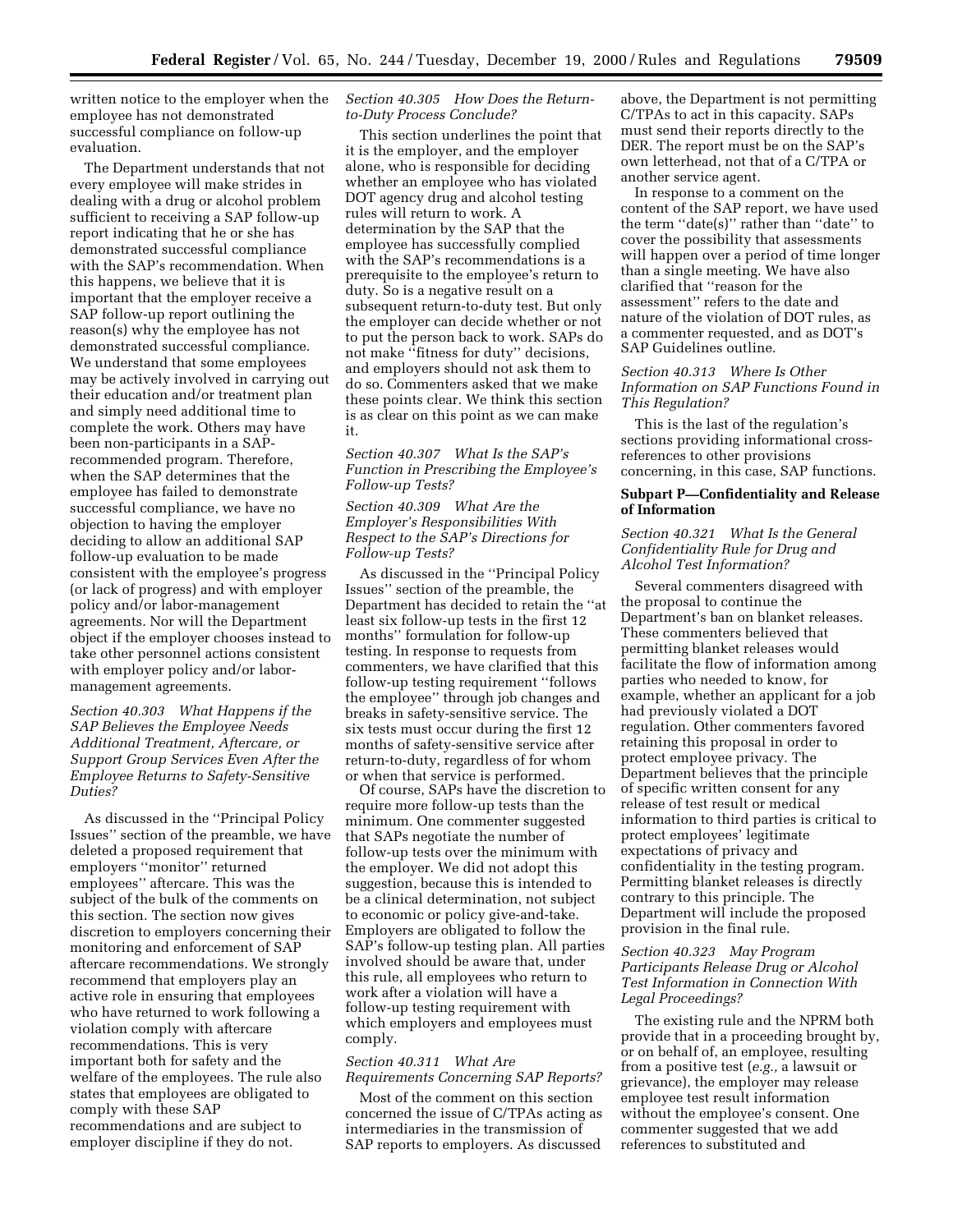adulterated tests and other refusals to test. We have done so.

Another commenter raised the issue of a different kind of legal proceeding. The commenter asked whether otherwise confidential information could be released in a personal injury lawsuit where the employee's conduct was an issue (*e.g.,* a truck or bus driver involved in a collision). We believe that, if a court orders the production of such information because it is relevant in such a proceeding, it is reasonable for the employer to provide it without getting the employee's consent. In this situation, the requirements of justice in the litigation outweigh the employee's privacy interest. We have added a paragraph to this effect. We also added a paragraph telling a service agent who is holding this information to provide it to the employer when the employer requests it for use in a legal proceeding covered by this section.

# *Section 40.327 When Must the MRO Report Medical Information Gathered in the Verification Process?*

This section provides that, under certain circumstances, MROs must provide certain otherwise confidential information to employers and certain other parties. The purpose of providing this information is to enhance safety. Commenters had a variety of concerns about this section. One comment suggested that the medical information be provided in writing in all cases. We think that a prudent MRO may choose to do so, but we do not believe that a regulatory requirement is needed.

Some commenters objected to the paragraph that allows MROs to consult with the employee's own physician to see if alternate medication might be available that would be less likely to adversely affect safety, saying that MROs should stay out of what looks like a doctor-patient relationship with employees. A few commenters supported this proposal. Under the proposal, the MRO would take this step only with the employee's consent, and for the purpose of helping the employee find medication that would be compatible with safe job performance. From both the point of view of employee interests and safety, we believe that this proposal is sound, and we have retained it.

One commenter said that Canadian law would preclude a doctor from releasing this information to an employer. We have added a provision saying that if the law of a foreign country, such as Canada, prohibits MROs from providing medical information to the employer, the MROs may comply with that prohibition.

Another commenter pointed out that not only physicians, but also other medical professionals, may make determinations about whether an employee meets physical qualification standards. We have adopted the commenter's suggestion that the MRO can release information to the ''health care provider'' involved in this activity. Consistent with the SAP provisions of the rule, we have included SAPs who are evaluating employees as part of the return-to-duty process as a party to whom the MRO can provide information under this section.

Finally, as some commenters requested, we have made it mandatory for MROs to release information under this section if the information is likely to result in the employee being medically unqualified for performance of safety-sensitive duties under a DOT regulation or if the information indicates that continued performance by the employee of his or her safetysensitive function is likely to pose a significant safety risk. In this case, the Department believes that the safety interest served by the information release outweighs the confidentiality interest of the employee.

We point out that the medical information described in this section cannot be transmitted to employers or other parties using a C/TPA or other service agent as an intermediary. MROs must transmit this information directly to the employer.

# *Section 40.329 What Information Must Laboratories and Other Service Agents Release to Employees?*

Proposed § 40.329, concerning release of information by MROs to third-party employers, has been deleted, for the reasons given in the ''Principal Policy Issues'' section of the preamble. This section is based on proposed § 40.331 of the NPRM.

One commenter requested that the Department require that laboratories provide all records requested by an employee, as well as a laboratory person to testify in a legal proceeding who has firsthand knowledge of the laboratory, its records, and operating procedures. This commenter also requested that the rule require the laboratory to make records available within 10 days, rather than waiting for payment from the employee. This section does require that laboratories and other service agents provide a ''data package'' (sometimes referred to as a ''litigation package'') upon the employee's request. We do require that they provide it within 10 business days. The rule also limits the charge the service agent can make for the cost of copying and preparation. We

believe these provisions adequately protect employee interests. We do not believe it is necessary, as another commenter suggested, to list the contents of a litigation package, which is quite standard and well understood among laboratories.

We have not adopted the suggestion that laboratories be required to produce witnesses for appearances at legal proceedings. Such an open-ended requirement would impose, in our view, unnecessary costs and burdens on laboratories and other service agents. There are adequate means (*e.g.,* documentary evidence) through which employees can raise issues about the testing process.

The NPRM proposed that laboratories provide to employees, on written request, information relating to the results of relevant HHS certification reviews. One comment supported this proposal, which is consistent with longstanding DOT interpretation of the existing Part 40, while another commenter proposed that the laboratory's obligation be limited to the latest HHS **Federal Register** notice listing the laboratory as certified. Based on conversations with HHS staff, we have decided to delete this provision. HHS staff believe that providing this information would unnecessarily intrude on the HHS-laboratory relationship and could result in the introduction of misleading information about the laboratory certification process in legal proceedings involving drug test results.

# *Section 40.331 To What Additional Parties Must Employers and Service Agents Release Information?*

This section is based on § 40.333 of the NPRM. Some commenters objected to being required to permit DOT representatives to see a broad array of drug and alcohol testing information. DOT has significant safety responsibilities for transportation industries, of which our drug and alcohol testing rules are an important part. As part of its safety mandate, DOT must be able to inspect regulated employers and those who carry out their drug and alcohol testing program responsibilities. DOT cannot do this job unless we have access to all relevant information. We believe it is vital to maintain this provision in the final rule. We would point out, particularly in response to a comment that Canadian MROs could not legally release certain information, that this paragraph focuses on the inspection and review of documents as part of the DOT oversight process, not on release of information to third parties.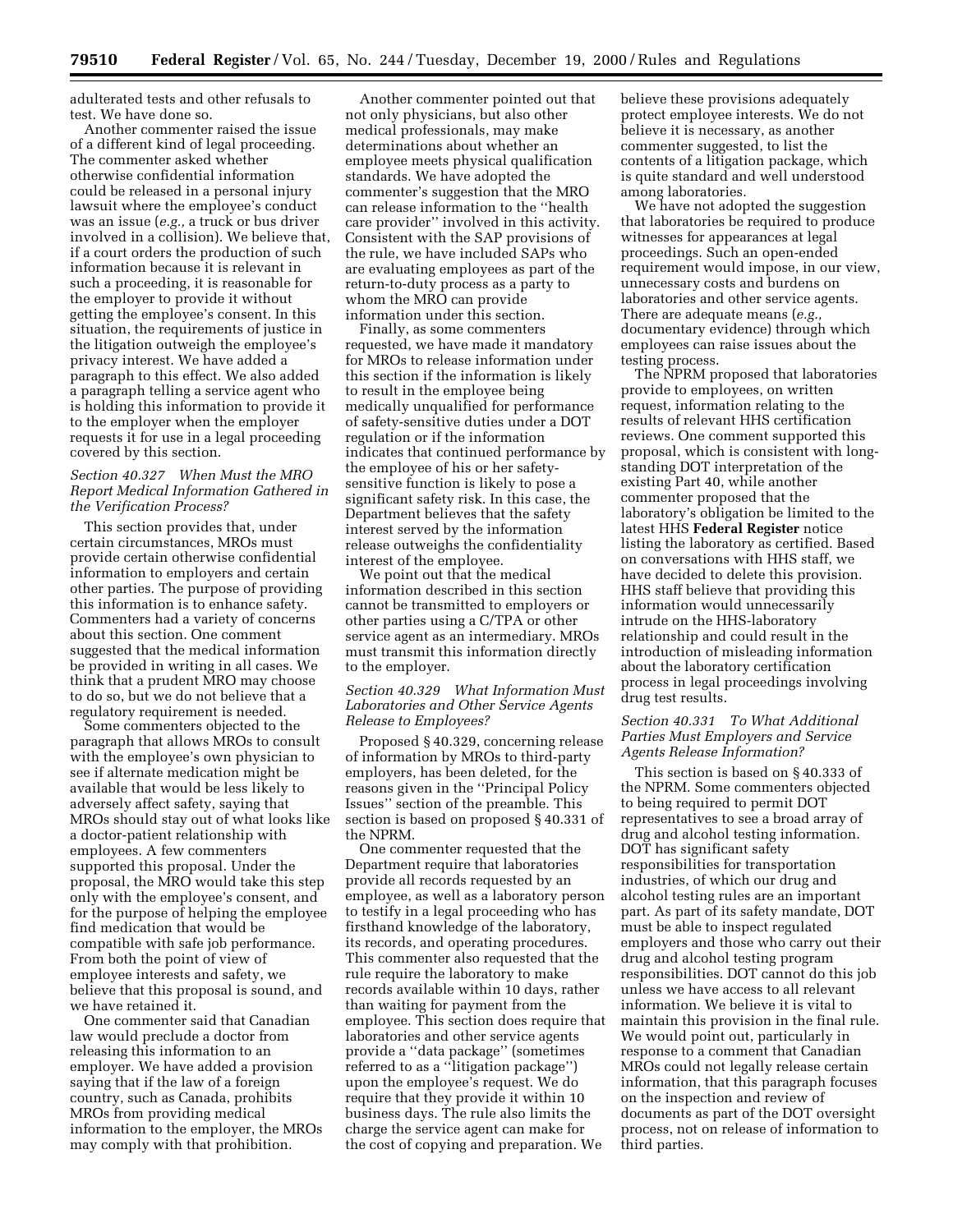Commenters pointed out that, in some jurisdictions, state laws or rules require employers or service agents to provide drug test result information to state law enforcement or safety agencies. To ensure that there is no conflict between Part 40 and these state laws or rules, we have added language (already found in some DOT agency rules) to this section. It says that if requested by a state or local safety agency with regulatory authority over the employer or employee, employers and service agents must provide drug and alcohol test records concerning the employee to the agency. This paragraph also covers Federal agency requests (including requests by DOT, HHS, and the National Transportation Safety Board) for drug and alcohol test records. It should be noted that this paragraph applies only to testing records. It does not authorize provision of specimens.

We have also added a paragraph stating in rule text the advice we have frequently given to employers and service agents faced with subpoenas or other orders directing them, contrary to Part 40 requirements, to produce specimens where Part 40 does not permit. What is a laboratory or other party to do if it gets a request to produce a urine specimen or aliquot for an unauthorized test? The first thing the laboratory should do is to "just say no," giving this DOT regulatory mandate as the reason. If someone seeks a subpoena or other court order directing the production of the specimen, the laboratory's attorneys should seek to quash or resist the action, asserting on the basis of this section that such an order is contrary to Federal law and subject to Federal pre-emption (under the existing pre-emption provisions of DOT agency drug and alcohol regulations). In such cases, we suggest that laboratories call the Department to consult about the matter. If a court ultimately issues a binding order requiring the production of the specimen, the laboratory may comply (we do not seek to make laboratories subject to contempt citations). However, as noted above, employers must continue to implement all consequences of a verified positive test required by DOT rules, regardless of the outcome of the unauthorized test or any personnel process decisions flowing from it.

## *Section 40.333 What Records Must Employers Keep?*

This section is based on § 40.335 of the NPRM. In response to a number of comments and consistent with decisions reflected elsewhere in this document, proposed requirements for the retention of records concerning training of service

agents and signed agreements with service agents have been deleted. Under the final rule, collectors, BATs, MROs etc. will maintain their own training records, and employers will not have this responsibility. The requirement to have signed agreements among employers and all service agents has been deleted.

In response to a comment, we have deleted the word ''secure'' from paragraph (c), since we agree that control of access is the key point. One comment suggested that service agents should have up to five business days to get information to employers who are being audited. In our view, each DOT agency's rules and inspection practices should determine how quickly an employer must produce records. The service agent is responsible for meeting the employer's need to comply with DOT agency requirements.

# **Subpart Q—Roles and Responsibilities of Service Agents**

# *Section 40.341 Must Service Agents Comply With DOT Drug and Alcohol Testing Requirements?*

There was only one comment on the proposed § 40.341. AC/TPA wanted C/ TPAs to be authorized to act as a DER and to be required to have a certified MRO or administrator in charge. For reasons we have discussed elsewhere, we are not permitting C/TPAs to act as DERs. While we think that training and certification programs for program administrators are a good idea, we do not believe that it is necessary to make them mandatory at this point.

# *Section 40.343 What Tasks May a Service Agent Perform for An Employer?*

This is a new section that makes the basic point that service agents can perform for employers those functions authorized by DOT rules. Proposed § 40.343 dealt with a different issue. DOT has become aware of reports that, particularly in some industries, service agents have imposed requirements on covered entities that exceed the requirements of DOT rules. Some service agents have made compliance with these extra requirements a condition of approval of an employer's DOT drug and alcohol testing program. The proposed section was intended specifically to prevent excesses of this kind.

There were few comments on the proposed section. One said that service agents work for employers in capacities other than compliance with DOT rules. This is doubtless true, but is an issue outside the scope of this rulemaking. One commenter suggested that there

was a reverse problem, in that sometimes employers asked service agents (*e.g.*, SAPs) to perform tasks beyond what DOT rules require (*e.g.*, make fitness for duty decisions). We have strengthened language elsewhere in Part 40 to emphasize that it is inappropriate to call on SAPs to make these decisions for employers. A third commenter was concerned that the section might inhibit the ability of service agents to advise employers to recommend provisions not covered by DOT rules. Service agents can recommend provisions not covered by DOT rules, but they cannot make adoption of these recommendations a condition of approving employers' plans for DOT compliance purposes.

The Department has relocated this provision to § 40.355(l).

# *Section 40.345 In What Circumstances May a C/TPA Act as an Intermediary in the Transmission of Drug and Alcohol Testing Information to Employers?*

The proposed § 40.345 made the point that a service agent that did not comply with DOT regulations was subject to PIE proceedings. Comments to this proposal were along the lines of comments on the PIE proposal itself, to which we responded in the ''Principal Policy Issues'' section of the preamble. The substance of this proposed section has been incorporated in § 40.341 of the final rule.

The new § 40.345 incorporates the Department's decision, discussed at length under ''Principal Policy Issues,'' to permit employers to use C/TPAs for a variety of information transmission functions, such as passing drug and alcohol test results from MROs or BATs to employers. We emphasize four points. First, with respect to any and all of the functions that C/TPAs may perform, the employer has the choice of using a C/TPA as an intermediary or getting the information directly from the party (*e.g.*, the MRO) who generates the information. Second, we direct readers' attention to Appendix F. C/TPAs may act as intermediaries *only* with respect to the functions listed in Appendix F.

Third, when C/TPAs act as an intermediary, they must meet all requirements (*e.g.*, concerning confidentiality and timing) that would apply if the party generating the information (*e.g.*, an MRO or collector) sent the information directly to the employer. For example, if a C/TPA transmits the MRO's drug testing results to DERs, it must transmit each drug test result to the DER in compliance with the requirements for MROs set forth in § 40.167. Fourth, as noted in connection with § 40.15, employers remain fully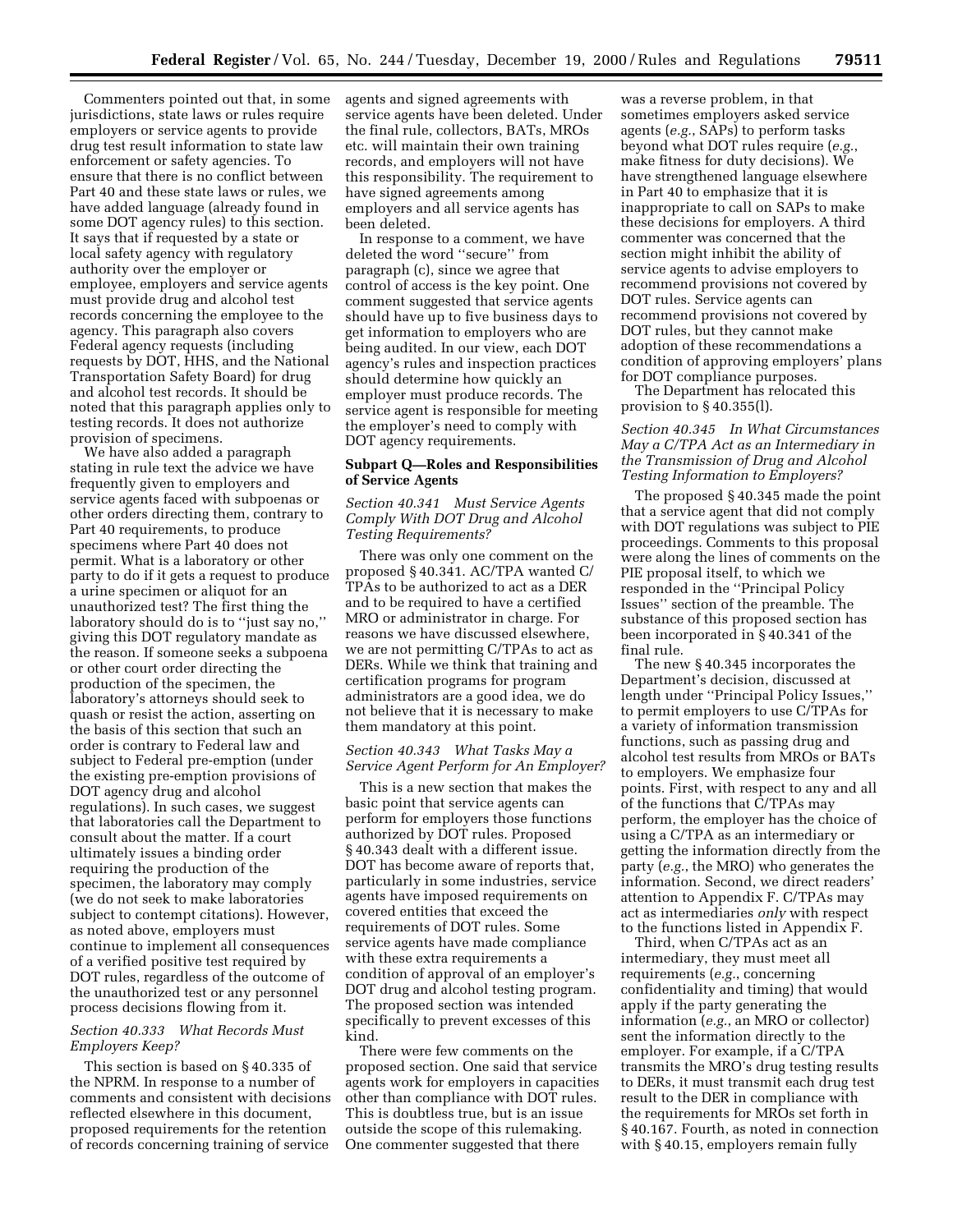responsible for receiving all information and taking all actions required under Part 40 and other DOT agency rule.

# *Section 40.347 What Functions May C/TPAs Perform With Respect to Administering Testing?*

One comment on this section suggested that it refer to C/TPAs specifically, rather than service agents generally, because the content of the section covered functions that C/TPAs perform and other service agents (*e.g.*, MROs, laboratories) either should not or typically do not perform. We agree with this comment, and we have changed the language of the section accordingly. Another commenter appeared to be confused about the provision telling service agents not to select employees randomly for testing from a ''follow-up'' pool. This point—which applies to employers as well as C/TPAs—is that follow-up tests are scheduled individually for employees who have returned to safety-sensitive duties after a violation, consistent with the SAP's plan. It is never appropriate to put returned employees into a pool and select them randomly for follow-up testing. Employees never get advance notice of the time of a follow-up test, but follow-up testing is in no way random. On the other hand, in addition to being subject to follow-up testing, returned employees must be in the regular random testing pool, and are subject to selection for random testing on the same basis as all other covered employees.

## *Section 40.349 What Records May a Service Agent Receive and Maintain?*

Some commenters on this section were concerned that because the proposed rule used the general term 'service agent'' in this section, the section glossed over restrictions on the activities of MROs and laboratories. They suggested that, as in the case of § 40.347, we limit the section to C/TPAs. While we agree that C/TPAs perform many record management functions, it does not appear to us that the provisions of this section apply only to C/TPAs. However, in response to the commenters' concerns, we are prefacing this section with an ''except where otherwise specified in this part'' statement (we did the same in § 40.347). The import of this language is that, where MRO, laboratory, or other provisions of the rule impose requirements or restrictions beyond those of this section, those requirements or restrictions control.

Another comment suggested clarifying that DOT access to service agent records and facilities does not

apply to records and facilities not involved in the DOT drug and alcohol testing program. This point seems clear on the face of the proposed and final provisions, so we will not restate the obvious. Another comment objected to requiring this access, and asked for a justification. This is equally obvious: in order to maintain proper oversight of an important safety program, the Department needs access to the records and facilities of those who actually perform program tasks.

## *Section 40.351 What Confidentiality Requirements Apply to Service Agents?*

This section is also based on parts of proposed § 40.349. A number of comments pertained to proposed § 40.349(e), relating to handling of the CCF. There is no equivalent to this proposed paragraph in the final rule. A few comments also supported allowing ''blanket'' releases of information. As under the present rule, we believe that blanket releases compromise the confidentiality of employee-specific records and are subject to abuse. The final rule continues this prohibition.

# *§ 40.353 What Principles Govern the Interaction Between MROs and Other Service Agents?*

This section is based on § 40.351 of the NPRM. Much of the comment concerned the discretion of C/TPAs, acting as an intermediary, to transmit laboratory results to MRO and MRO verification decisions to the employer. As discussed in ''Principal Policy Issues'' and in connection with § 40.345, the final rule permits the latter and prohibits the former.

Some commenters appeared to believe that the proposed section required MROs to exercise full-time, in-person, over-the-shoulder supervision of their staffs. This is not the case. As long as MROs really supervise their staff, this supervision need not always take place at the same site. We are aware that MRO operations may have more than one site and that an MRO cannot be everywhere at once. On the other hand, the rule is intended to prohibit C/TPA staff, working on their own or under C/TPA rather than MRO supervision, from performing MRO staff functions.

To reduce paperwork, we have deleted a proposed requirement for written agreements between MROs and other service agents.

## *§ 40.355 What Limitations Apply to the Activities of Service Agents?*

Some commenters on this section favored allowing C/TPAs to act as DERs and to act as an intermediary in transmitting results from laboratories to

MROs. Another commenter opposed any ''firewalls'' between C/TPAs and MROs. As we have explained above, the final rule does not permit C/TPAs to act as DERs or to transmit laboratory results to MROs. In our view, some firewalls between MROs and other participants in the testing process are essential to maintaining the necessary independence of MROs.

Another commenter said that employers, not SAPs, should make follow-up testing determinations. SAPs are used in the return-to-duty process because of their expertise in evaluating individuals with drug and alcohol problems. We believe that their expertise should be used to determine follow-up testing requirements. Employers may know their workers, of course, but they are not typically experts in drug and alcohol abuse evaluation and treatment.

One commenter suggested adding a sentence specifying that MROs could determine that an individual had refused a test, in the context of an adulteration or substitution finding. We agree, and we have added this language.

We have added a paragraph concerning a problem that the Department has occasionally encountered. It states that service agents must not intentionally delay the transmission of drug or alcohol testingrelated documents because of a payment dispute or other reasons. Parties can work out disputes among themselves, but it is essential to the safety purposes of this program that drug and alcohol testing results and other information flow freely. As a safety matter, this information must not be held hostage to business disagreements.

### **Subpart R—Public Interest Exclusions**

The Department discussed PIEs extensively in the ''Principal Policy Issues'' portion of the preamble. We will not repeat this discussion here, focusing instead on points in the individual sections of Subpart R that should be highlighted.

## *§ 40.361 What Is The Purpose of a Public Interest Exclusion (PIE)?*

# *Section 40.363 On What Basis May the Department Issue a PIE?*

# *Section 40.365 What Is the Department's Policy Concerning Starting a PIE Proceeding?*

These sections emphasize that the basic purpose of PIEs is to protect the public from serious noncompliance on the part of service agents. PIEs are not an exclusive remedy: We can take other actions (*e.g.*, sanctions against employers, referral to the DOT Inspector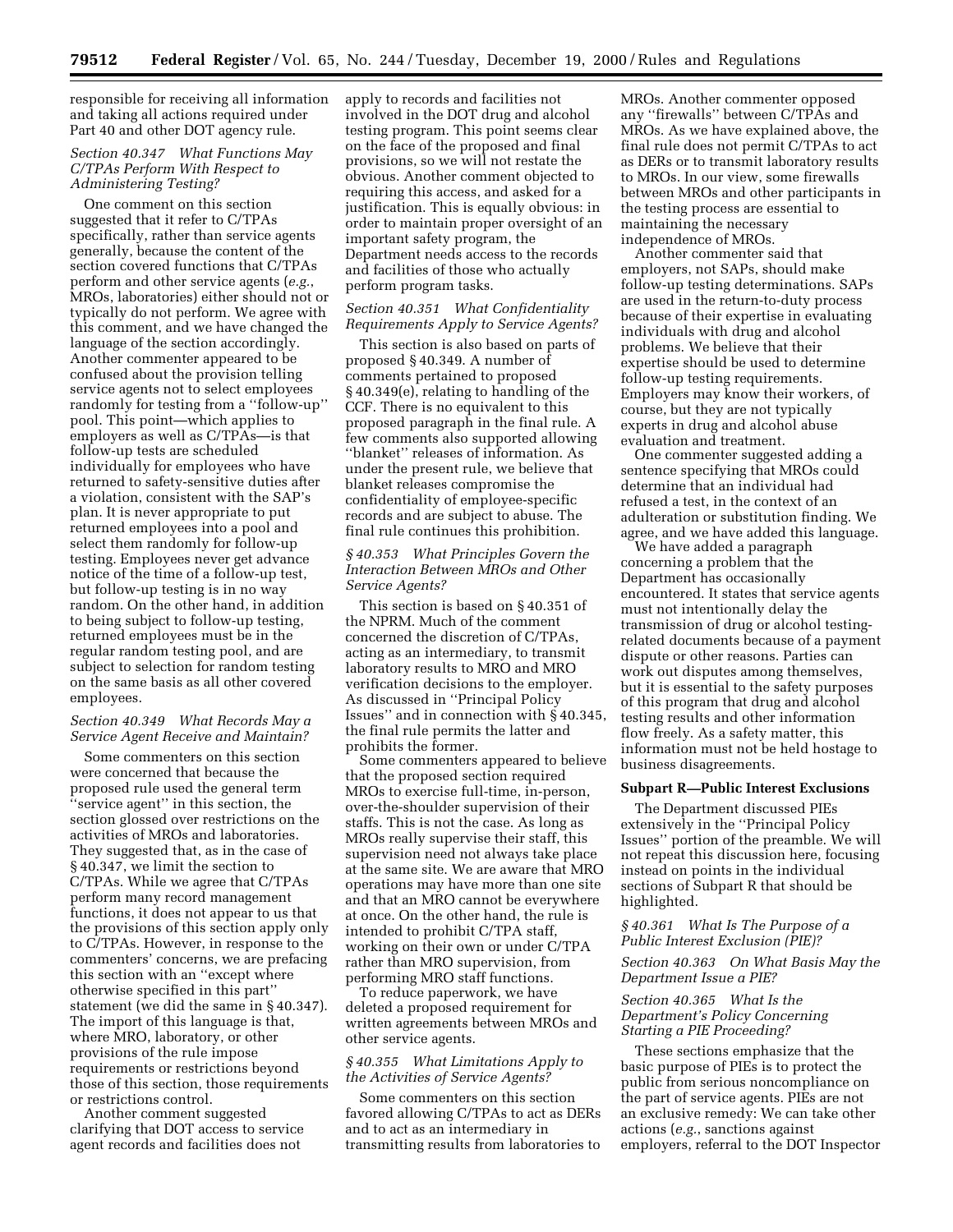General) if circumstances warrant. The basic grounds for issuing a PIE are serious noncompliance with Part 40 or DOT agency drug and alcohol testing regulations and failure to cooperate with DOT oversight and enforcement efforts.

Section 40.365 includes a list illustrating the kinds of misconduct that we believe warrant initiating a PIE proceeding. We emphasize that this is not an exhaustive or exclusive list. We can and will initiate PIEs on the basis of other fact situations, if warranted. However, this list should give interested persons a good idea of the Department's policy concerning the level of seriousness that we intend to be the basis for PIE actions. The items on the list all concern such matters as safety, the outcomes of test results, privacy and confidentiality, due process and fairness for employees, the honesty and integrity of the testing program, and cooperation with or provision of information to DOT agency representatives. Many of the items are drawn from problems the Department has noted under the existing Part 40.

We note that the PIE provisions of the rule are not intended to have retroactive effect. That is, the Department would not initiate a PIE proceeding on the basis of conduct that occurred before the PIE provisions took effect.

## *Section 40.367 Who Initiates a PIE Proceeding?*

*Section 40.369 What Is the Discretion of an Initiating Official in Starting a PIE Proceeding?*

*Section 40.371 On What Information Does an Initiating Official Rely in Deciding Whether To Start a PIE Proceeding?*

# *Section 40.411 What Is the Role of the DOT Inspector General's Office?*

These sections concern the Department's decision about whether to begin a PIE proceeding. Only selected DOT officials are authorized to begin such a proceeding: DOT agency drug and alcohol program managers, an official of ODAPC other than the Director (who, as the decisionmaker, is precluded from any role in initiating or prosecuting a PIE proceeding), or the designee of these officials. We emphasize that individual inspectors and subordinate staff members, while they may provide information to initiating officials, are not themselves authorized to initiate PIE proceedings.

Initiating officials have broad discretion in deciding whether to start a PIE proceeding, though this discretion must be exercised with the policy expressed § 40.365 in mind. DOT is never required to start a PIE proceeding.

An initiating official can take into account such factors as his or her judgment of the seriousness of the matter and the availability of resources to investigate and prosecute a matter adequately.

An initiating official can rely on credible information from any source in deciding whether to start a proceeding. As many commenters requested, the initiating official will make an informal contact with the service agent before sending a correction notice, in an attempt to determine if the service agent has any information that would help the initiating official make his or her decision to initiate a proceeding.

While the DOT inspector general (IG) is not an initiating official in the PIE process, the IG can investigate complaints concerning waste, fraud, and abuse in the drug and alcohol testing program. The initiating official can use information from IG investigations and audits as the basis to begin a PIE proceeding. The IG can also take action leading to criminal or civil action against a service agent or employer if the facts warrant.

*Section 40.373 Before Starting a PIE Proceeding, Does the Initiating Official Give the Service Agent an Opportunity To Correct Problems?*

# *Section 40.375 How Does the Initiating Official Start a PIE Proceeding?*

These sections describe the first formal steps in any PIE proceeding. Before taking other action, the initiating official sends a correction notice, outlining the compliance problem and giving the service agent 60 days to correct it. If the service agent documents correction of the problem in this period, the official does not pursue a PIE proceeding. If not, the official sends a notice of proposed exclusion (NOPE) to the service agent, detailing the basis for the proposed exclusion and informing the service agent of the next procedural steps.

There may be some problems that cannot be corrected, or some misconduct so serious that subsequent corrective steps are insufficient to make up for the effects of noncompliance. For example, an MRO who has counterfeit medical credentials probably cannot correct this problem. A laboratory that has demonstrated a significant lack of business integrity by falsifying evidence or a pattern or practice of careless conduct resulting in the cancellation of numerous tests might have great difficulty demonstrating that it has made adequate changes to make up for the problems it caused. The Department is not limited, in deciding whether to

initiate a PIE proceeding, to purely prospective considerations (*e.g.,* analogous to the ''imminent [future] harm'' standard HHS uses in deciding to take certification action against a laboratory). Nor is the Department required to accept, on face value, assurances from a service agent that it has learned its lesson and will comply in the future. The Department will make judgments of this kind on a case-by-case basis.

## *Section 40.377 Who Decides Whether To Issue a PIE?*

This sections focuses on the role of the ODAPC Director as decisionmaker. Section 40.377 articulates the firewall between the Director and the initiating official, to ensure impartiality. The Director can delegate the decisionmaking role to another official (*e.g.,* in a case where the Director would be unavailable to decide the case or recused himself or herself because of a potential conflict of interest), who would then be subject to the same firewall requirements.

# *Section 40.379 How Do You Contest the Issuance of a PIE?*

## *Section 40.381 What Information Do You Present to Contest the Proposed Issuance of a PIE?*

# *Section 40.383 What Procedures Apply if You Contest the Issuance of a PIE?*

# *Section 40.385 Who Bears the Burden of Proof in a PIE Proceeding?*

These sections cover an important part of the administrative due process protections built into the PIE provisions of the rule. Within 30 days of getting a NOPE, a service agent must contact the Director and make arrangements to present information and arguments. If the service agent asks to meet with the Director, the Director will schedule a meeting. At this meeting, or in a written presentation, the service agent may provide any arguments or factual information it believes relevant to the proposed issuance of a PIE, its scope and duration. We emphasize that the opportunity to meet with the Director is not a ''hearing'' or ''trial,'' with formal rules of evidence. The Director will consider any relevant evidence and listen to any witnesses the initiating official or the service agent presents. Because the initiating official is the proponent of the PIE action, he or she bears the burden of proof (by a preponderance of the evidence) on all issues. To justify issuing a PIE, the Director must find that the service agent failed or refused to perform drug and/ or alcohol testing services as required by this part or is in serious noncompliance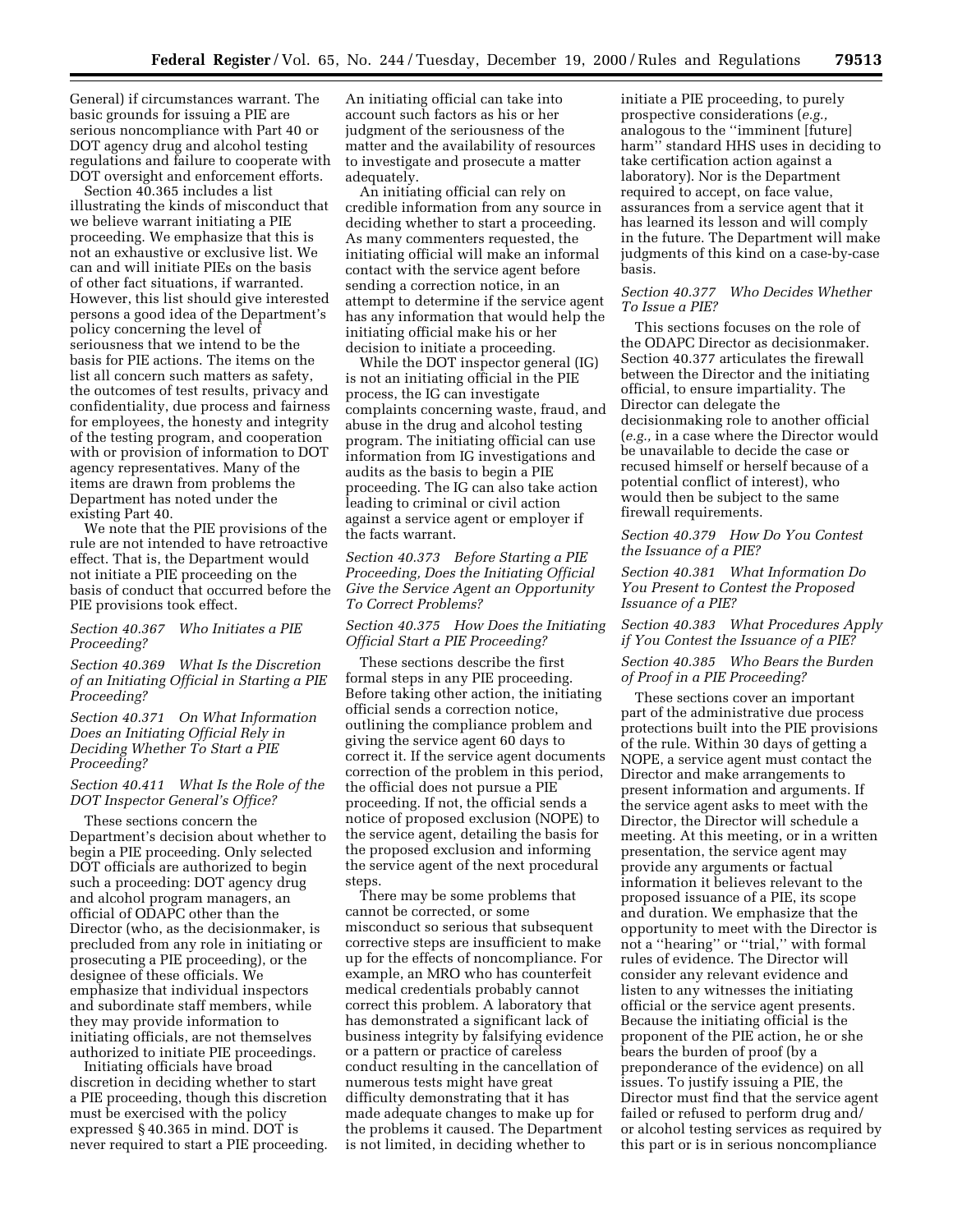with a DOT agency drug and alcohol regulation.

*Section 40.387 What Matters Does the Director Decide Concerning a Proposed PIE?*

*Section 40.389 What Factors May the Director Consider?*

*Section 40.391 What Is the Scope of a PIE?*

*Section 40.393 How Long Does a PIE Stay in Effect?*

*Section 40.407 May a Service Agent Ask To Have a PIE Reduced or Terminated?*

These sections concern what decisions the Director makes and which factors the Director considers in deciding on whether to issue a PIE, as well as the scope and duration of a PIE. When the Director receives the NOPE and the service agent's response to it, the Director can dismiss the proceeding (*e.g.,* for not raising a sufficiently serious noncompliance issue to warrant issuing a PIE), remand it to the initiating official for more fact finding, or continue with the proceeding. Whenever a proceeding does go to decision, the Director would make determinations concerning disputed factual issues, whether the facts support issuing a PIE, and the scope and duration of a PIE. The factors the Director considers in making these decisions include the seriousness of the noncompliance, the pervasiveness of the noncompliance within the service agent's organization, and the compliance disposition of the service agent.

The scope of a PIE was the subject of many comments. In the final rule, the initiating official proposes a scope for the PIE, the service agent can contest the proposal, and the Director decides what the scope should be. The general rule is that a PIE applies to parts of an organization or types of services that are affected by the service agent's noncompliance. The more pervasive the misconduct, the broader the scope of the PIE. The rule text provides several examples of the Department's thinking on how to view the proper scope of a PIE.

There are also situations in which the PIE can apply to individual officers or employees of the service agent, if they are responsible for the noncompliance that formed the basis for the PIE. This provision is intended to prevent individuals from going into business under a different business or corporate name while a PIE remains in effect against the service agent they worked for. The same is true of businesses

affiliated with the service agent concerning which the Department issued a PIE.

A PIE stays in effect from one to five years. Like the scope of a PIE, the duration of a PIE is proposed by the initiating official, may be contested by the service agent, and is decided upon by the ODAPC Director. The Director's decision is based on such factors as the seriousness of the noncompliance on which the PIE is based and the continued need to protect employers and employees from the service agent's noncompliance. The Director considers factors such as those listed in § 40.387 in making this decision.

After a PIE has been in effect for nine months, the service agent can apply to have its duration shortened. If the Director verifies that the sources of noncompliance have been eliminated and that all drug or alcohol testingrelated services the service agent would provide to DOT-regulated employers will be consistent with the requirements of this part, the Director may issue a notice terminating or reducing the PIE. We emphasize that this process is limited to the issues of duration and scope: it is not an appeal or reconsideration of the decision to issue the PIE.

*Section 40.395 Can You Settle a PIE Proceeding?*

*Section 40.397 When Does the Director Make a PIE Decision?*

*Section 40.399 How Does the Department Notify Service Agents of Its Decision?*

*Section 40.401 How Does the Department Notify Employers and the Public About a PIE?*

*Section 40.403 Must a Service Agent Notify Its Clients When the Department Issues a PIE?*

*Section 40.405 May the Federal Courts Review PIE Decisions?*

*Section 40.413 How Are Notices Sent to Service Agents?*

The next group of provisions concern the mechanics of making PIE decisions and informing people about them. The initiating official and the service agent can settle a PIE proceeding at any time before the Director issues a decision. The Director must concur in the settlement, which could include, for example, provisions to ensure compliance or a period of voluntary exclusion during which the service agent agrees not to provide certain services to DOT-regulated employers while it fixes noncompliance problems.

The Director is normally responsible for making a decision within 60 days of the record of the proceeding being completed. The Director can extend this normal decision period for 30 days at a time for good cause. It is the Department's policy to expedite these important decisions, however. Once the Director issues a decision, it is a final administrative action of the Department, subject, like all such actions, to judicial review under the Administrative Procedure Act.

The Director must provide written notice of a PIE to the service agent, including a statement of the basis for his or her decision and the scope and duration of the PIE. The Department also informs the public about the PIE though a web site posting and a **Federal Register** notice. We also anticipate informing employer and testing industry groups about the action, so that they can inform their members. The service agent also has an affirmative responsibility to inform customers about the PIE, so that they can obtain services from and transfer records to other service agents. Finally, § 40.113 concerns the mechanics of how notices are sent to service agents and when they are deemed to have been received. As a policy matter, the initiating official will make reasonable efforts to follow up with the service agent to ensure that the service agent has received and understood the notice.

# *Section 40.409 What Does the Issuance of a PIE Mean to Transportation Employers?*

Employers have an affirmative responsibility to stop using the services of a service agent that is subject to a PIE. This obligation begins 90 days *after* the Director issues the PIE, to give the employer time to find another service provider. The obligation applies to services provided through an affiliate of the service agent subject to the PIE as well as the service agent itself, and it applies to employers in all DOTregulated industries. It is important to note that a PIE does not invalidate otherwise proper drug and alcohol tests in which the service agent was involved before, and for 90 days after, the issuance of the PIE. The rule text spells out the operation of this provision in more detail.

### **Appendices**

### *Appendix A*

During the last decade of drug testing, the Department has not regulated nor standardized the materials (*i.e.,* collection containers, specimen bottles, etc.) used in DOT-mandated drug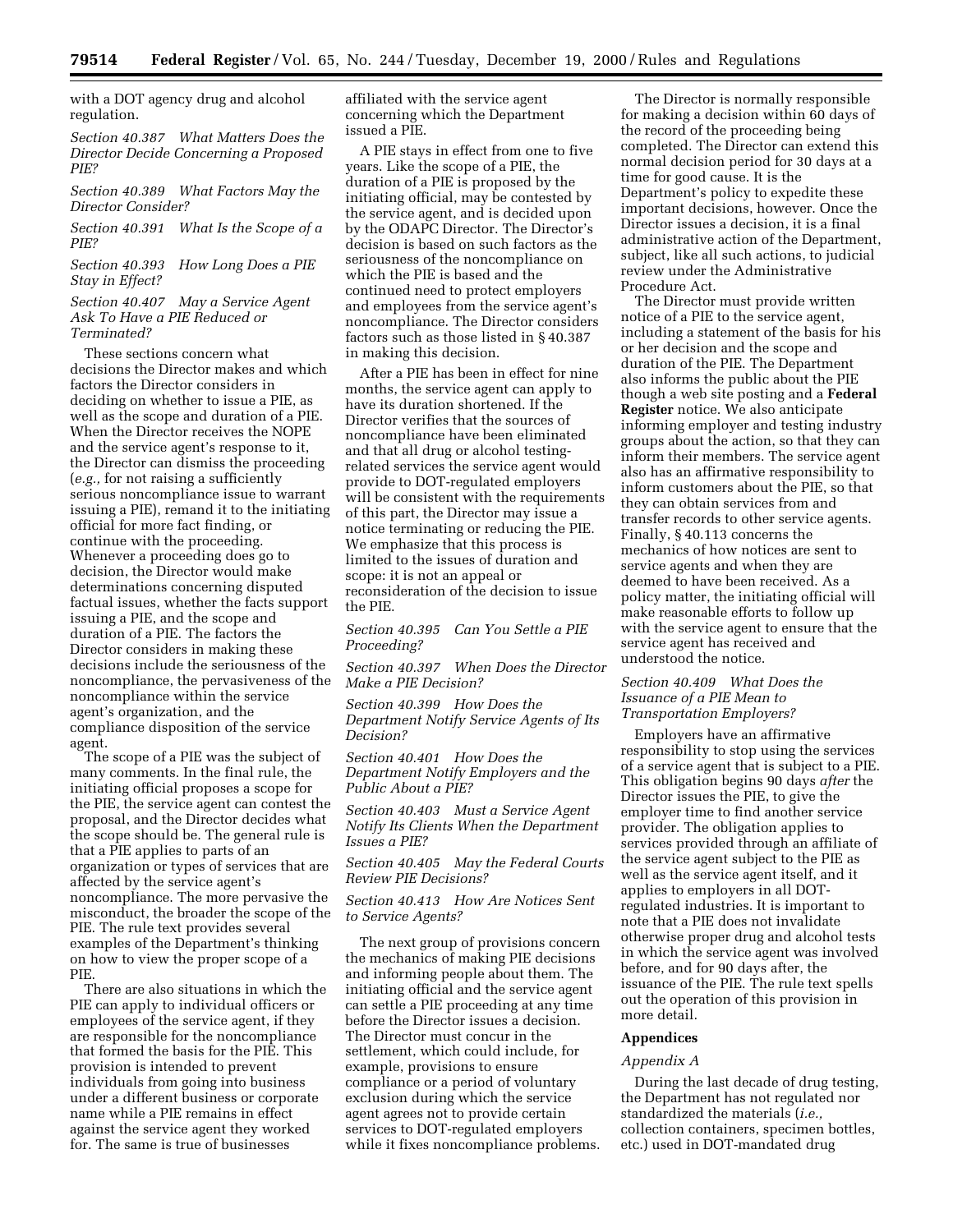testing. During the first few years of drug testing, only one specimen bottle was required. Subsequent to the Omnibus Act, split specimen collections became a requirement for four of the six DOT agencies. In general, each laboratory provided to the collection site or the employer laboratory specific collection kits, many of which differed in composition.

The introduction of the split, the fact that in the pipeline and maritime industry split collection was an employer option, and the wide variance among the laboratories' kits, resulted in significant problems and numerous tests had to be cancelled based on collector error that, at times, was due to the differences in the makeup of the kits.

Several years ago, the Department requested all laboratories to provide samples of their urine collection kits. These were reviewed against the then current regulatory requirements (*e.g.,* tamper-evident seals on the bottles, availability and use of shipping container seals, collection instructions), and a majority of kits did not meet the regulatory requirements. Laboratories were notified and corrective action was recommended, but the Department did not take any specific action to standardize these kits at that time.

The Department is convinced that the new requirement for all DOT agencies to use splits, and the development of a standard kit, will result in fewer mistakes and cancellations of drug tests. In that light, Appendix A spells out broad criteria for the composition of urine collection kits.

The requirement for a collection container should minimize the need to give the employee both bottles, when there is no collection container in the kit, and request the employee to urinate into only one bottle. In some cases, employees fill both bottles and collectors submit these, resulting in splits that do not reconfirm. In some cases, the two bottles contained urine of different colors, but collectors submitted them anyway.

The requirement that the collection container and the bottles be wrapped or sealed in a plastic bag was established earlier to prevent accusations by the employee that either the collector or someone at the collection site introduced some foreign substance into the containers, causing a positive result. The standards specifically spell out that the collection container needs to be securely wrapped separately from the specimen bottles and that the bottles must be either shrink wrapped or sealed in plastic bags or may be secured with other methodology provided that the

tamper-evident mechanism is effective and easily discernable to the employee.

For example, the use of a tiny filament between the bottle and the cap which breaks when the bottle is first opened may be effective in determining if the bottle was opened, but only if the employee has this pointed out to him or her. Even at that, the employee would have to look very closely to see if the filament is or is not attached. Most collectors will not spend the time to go through this process and employees can say they were not really able to tell if the filament was in place. It is much easier to defend and remember that a bottle was wrapped in a plastic bag, rather than argue that the employee was or was not specifically shown the filament or that he or she actually did or did not see the filament. Conversely, a bottle that has a paper label.

The use of a leak-resistant plastic bag has been in place for a number of years, driven primarily by U.S. Postal Service and courier and shipping services requirements as a safety issue related to transportation of biological specimens. Under the new standards, the plastic bags must not only be leak-resistant (no zip locked bags), but must also be tamper-evident. In other words, once the bag is sealed it cannot be opened without the opening becoming obvious.

Under current rules, there is a requirement that the shipping container be sealed with a shipping container seal that is initialed or signed and dated by the collector. In the NPRM, we proposed to use a tamper-evident seal on the plastic bag instead of the shipping container, since in many cases, collectors may collect several specimens in plastic bags and hold or store them until they have several which can then be placed into a shipping contained which is subsequently sealed. There were few comments related to the kit, but laboratories did indicate that when a shipping container, usually a box, arrives at the laboratory with a broken seal, the specimens are tested provided the specimen bottle seals are intact. To date, the Department is not aware of any problems related to this practice. However, it does call into question the purpose of the second (shipping container) seal. The Department's position is that if the leak-resistant plastic bag is tamper-evident, that serves as the secondary protection, which is currently ensured by the shipping seal.

The primary concern is, and always has been, the integrity of the specimen bottle seals. As long as the integrity of the specimen bottle seals is intact, the condition of the shipping container seal is not relevant. The standards listed in Appendix A, therefore, do not include

a requirement for a shipping container or plastic bag seal.

The current regulatory requirement is that the ''specimens shall be placed in shipping containers designed to minimize the possibility of damage during shipment (*e.g.,* specimen boxes and/or padded mailers)''. In many cases, kits contain cardboard boxes designed to hold only two bottles for shipment. In some cases, collection sites may, and do, place a number of specimens in plastic bags and then into one large shipping container or box, and transport the specimens in that manner. With the advent of stronger plastics, some laboratories are requesting collection sites to transport bottles wrapped in leak-resistant plastic bags which are placed into larger plastic envelopes, contending that because the specimen bottles are constructed of stronger plastic, this is an acceptable practice.

The Department has discussed this issue of transporting specimens with two of the largest courier services and both have expressed their concerns about leakage of urine specimens in transit and concern for the safety of their employees. Both courier services require a watertight primary receptacle (bottle) and a secondary watertight container, which in this case would be the leak-resistant plastic bag. One courier requires a sturdy outer package consisting of corrugated fiberboard, wood, metal, or rigid plastic; Styrofoam boxes, plastic bags, and paper envelopes are not acceptable as outer packaging. The second major courier requires that the primary container (bottle) meet a 150-pound crush test. If it meets that test, it may be placed in a leak-resistant plastic bag or container and then may be placed in a secondary leak-resistant plastic envelope without further packaging. Conversely, if the bottle(s) does not meet the crush test, it must be placed into a secondary package, which meets the 150-pound crush test. The secondary package may then be placed into a plastic shipping envelope.

The Department has determined that current shipping regulations and requirements are sufficient to ensure that specimens are shipped in a manner that will protect them from damage. Therefore, the standards direct that the specimen bottles be shipped in containers that can sufficiently protect them from damage; the standards do not specify the type of material or the extent of weight (crush test) that the shipping containers should meet. The standards also permit the specimens to be transported to a laboratory in the leakresistant plastic bag provided they are hand-carried by a laboratory courier. In other words, the courier picks the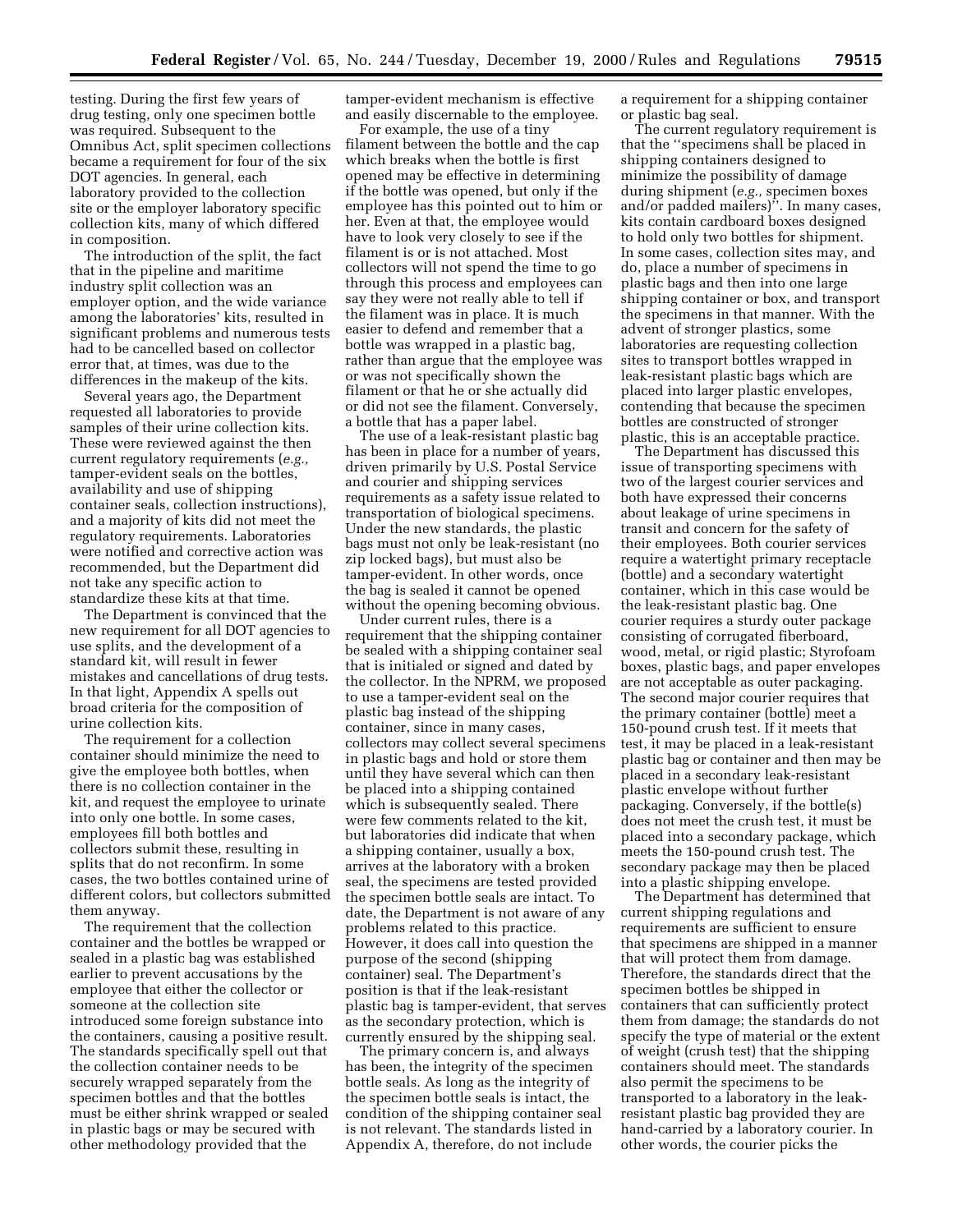specimens up in whatever is a convenient shipping or carrying container and does not subsequently place them into a system (automated transportation, another delivery courier, or on a plane, railroad, or truck), but personally delivers them to the laboratory.

# *Appendix B*

Appendix B is simply a list of the data elements and format for the semi-annual laboratory report provided to employers. Laboratories should follow this format when they compose these reports.

## *Appendix D*

This appendix identifies the format and type of information that the MRO needs to submit to DOT when a split specimen test fails to reconfirm the presence of the drug/drug metabolite, adulterant, or the substitution finding found in the primary specimen.

There has been a long-standing practice under the current rule that when the employee requests a test of the split specimen and the test of the split fails to reconfirm the presence of the drug/drug metabolite that was found in the primary specimen, or if the split was not available (*i.e.,* not collected or leaked in transit), the MRO was required to report this result to the Department. The purpose of this report was to determine if this was an administrative or collection error (*e.g.,* the primary bottle and the split bottle were not the same urine) or if the failure to reconfirm was one of a technical nature, requiring review by HHS. Although the majority of ''failures to reconfirm'' have been due to the unavailability of the split specimen, some of the technical problems led to the discovery of the various adulterants that are currently used to circumvent the testing process. Based on this, the Department will continue to require this reporting by the MRO.

The Department has also decided to permit an employee to request the test of the split specimen when the primary specimen is reported as adulterated or substituted. Based on that decision, we have determined that should the split fail to indicate the adulterant or the substitution is not supported by the test of the split or the MRO cancels the test based on medical evidence, the MRO needs to report this cancellation to the Department in the same manner as if it was a positive result which failed to reconfirm.

There is not a standard ''report'' that the MRO needs to fill out. However, for consistency of information, Appendix D provides the format for the information that the Department needs to fully

assess if there are any technical problems in the testing process. For ease of use, the same format can be used for reporting cancellation of a positive as well as for adulteration and substitution.

### *Appendix E*

This Appendix lists the 12 criteria the Department examines in determining whether certification organizations should be accepted under §§ 40.281– 40.283 for participation in the SAP program. The first eleven items are the same criteria the Department has used in evaluating other certification organizations that are already part of the program (*e.g.,* ICRC). The twelfth item is NCCA accreditation, discussed in the preamble to § 40.281.

#### *Appendix F*

This Appendix is a list of the drug and alcohol testing information transmission functions that C/TPAs are authorized to perform (see § 40.345) C/ TPAs may, acting as an intermediary, transmit the information in the listed regulatory sections to the DER for an employer, if the employer chooses to have the C/TPA do so. These are the only items that C/TPAs are permitted to transmit to the employer as an intermediary. The use of service agent intermediaries is prohibited in all other cases, such as transmission of laboratory drug test results to MROs, the transmission of SAP reports to employers, and the transmission of positive alcohol test results.

In every case, the C/TPA must ensure that, in transmitting the information, it meets all requirements (*e.g.,* concerning confidentiality and timing) that would apply if the party originating the information (*e.g.,* an MRO or collector) sent the information directly to the employer. For example, if a C/TPA transmits MROs' drug testing results to DERs, you must transmit each drug test result to the DER in compliance with the requirements for MROs set forth in § 40.157.

#### *Appendix G*

The ATF included in Appendix G is a slight modification of the existing alcohol testing form. One commenter suggested that a new alcohol testing form be developed that incorporated requirements proposed by the NPRM (*e.g.,* the name of the DER, whether an STT used a saliva device). We believe that a revised form will serve the program better by allowing us to capture the necessary information. At the same time, it will no longer require the employee to sign in Step 4 if the alcohol concentration is less than 0.02. This

signature will only be necessary if the alcohol concentration is 0.02 or higher on the confirmation test. Consistent with the CCF, all pages of the form may be white, with the distribution legend at the bottom of pages 2 and 3 following the colors of the current form. The OMB control number of the new form will be OMB 2105–0529, the same as for the current form. Program participants may start using the form January 18, 2001. Use of the form will become mandatory on August 1, 2001.

# **Regulatory Analyses and Notices**

# *Executive Order 12866 and DOT Regulatory Policies and Procedures*

This rule is a significant rule for purposes of Executive Order 12866. It is significant because of its policy importance and its impact upon sizeable industries. It is not, however, an economically significant regulation. It is a reworking of existing requirements, imposing few new mandates, and should not have significant incremental costs. Because of its multimodal impact and policy interest to regulated parties and service agents, it is a significant rule for purposes of the DOT Regulatory Policies and Procedures. Throughout this regulation, we have attempted to balance the costs of new requirements with the cost savings accrued through the elimination of some current requirements.

### *Economic Impacts*

There are two features of the regulation that would add new requirements having economic impacts. The first is the requirement for validity testing. As the result of work by HHS and the laboratories, these protocols are already in place and are being used by most laboratories, so we expect the incremental costs of this requirement to be modest. The Department believes that public safety is well-served by these steps to identify and hold accountable employees in safety-sensitive positions who attempt to tamper with the testing process.

Second, the rule includes additional training requirements for some service agents. Errors in the testing process resulting from lack of training can lead to increased employer program costs and increased paperwork required to document the errors and repeat the testing process. The rule upgrades requirements for collectors, MROs, and SAPs. Well-attended training courses for MROs already exist, as do some collector and SAP courses.

At the same time, the Department anticipates cost savings from some provisions of the regulation, such as the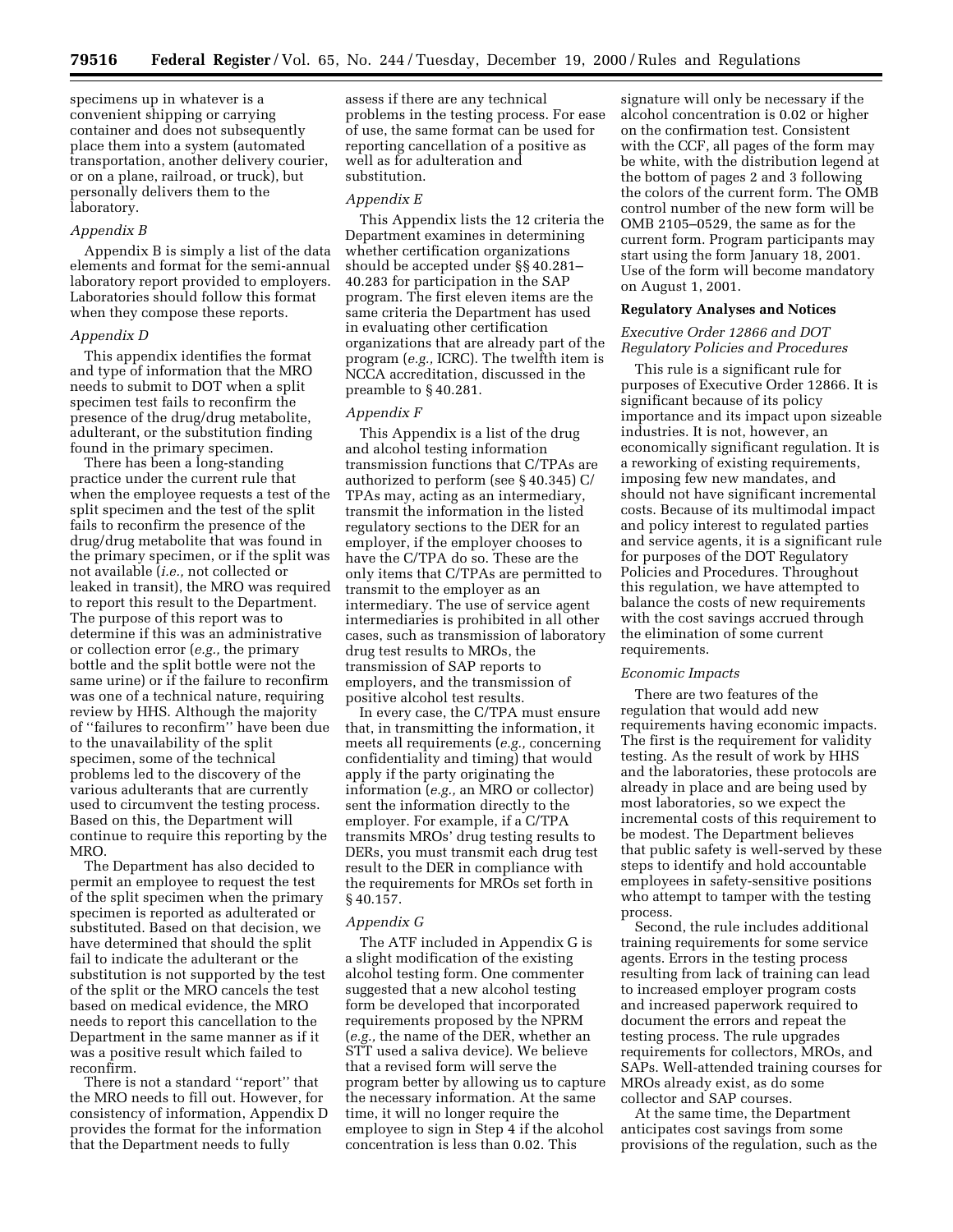reductions in blind specimen requirements and mitigation of some reporting requirements. The additional training requirements discussed in the previous paragraphs will help to reduce costs from errors in the system. For example, every time a better-trained collector conducts a collection properly instead of making a mistake, the costs of developing memorandums for correction, preparing laboratory litigation packages, arbitration or court proceedings, and reversing personnel actions are avoided.

The Department has estimated cost increases and decreases that could be expected if the proposed rule's provisions are made final. It is important to understand that this is a big program, touching some 8.34 million employees working for about 673,413 employers. Around 30,000 individuals and organizations work as service agents.

In terms of new costs, the Department estimates an annual cost of about \$1.4 million for validity testing. With respect to training for SAPs. MROs, BATs, STTs, and collectors, we anticipate that annual costs will run about \$4 million. In addition, we estimate that there will be one-time costs for a variety of administrative requirements in the first year of implementation of approximately \$1.93 million.

On the other hand, we anticipate saving at least \$4.3 million per year from the reduction in blind specimen testing (the savings will probably be somewhat greater, because fewer organizations will be required to submit blind specimens). By changing the current quarterly laboratory report requirement to require a semiannual report, we anticipate saving another \$2.5 million annually. By permitting positive, adulterated, and substituted test results to be faxed rather than sent by overnight express, we project an annual \$3.3 million saving. These annual savings are greater than the additional annual costs we anticipate for the proposed rule. In total, then, we estimate that the new rule will result in about \$7.4 million in incremental costs versus \$10.1 million in incremental savings, compared to the existing rule.

The Department has placed in the docket for this rulemaking a document describing the basis for these estimates in greater detail.

### *Executive Order 13132 and Federalism*

This final rule does not have sufficient Federalism impacts to warrant further action under Executive Order 13132. The Department notes that the provisions of Part 40 are incorporated by reference in the other DOT agency

drug and alcohol testing regulations, which have existing pre-emption provisions in them. Consequently, for example, a provision of a state or local law or regulation that conflicted with a provision of Part 40 could be subject to pre-emption on the basis of this existing operating administration authority.

### *Regulatory Flexibility Act*

With respect to the Regulatory Flexibility Act, the Department certifies that this rule does not have a significant economic impact on a substantial number of small entities, so a Regulatory Flexibility analysis has not been prepared. It is clear that the rule affects large numbers of small entities. Many thousands of covered employers are small businesses (*e.g.,* small trucking companies, small transit authorities), as are many service agents (*e.g.,* occupational health clinics). Given the small, and overall favorable, net change in regulatory costs compared to the present rule, spread over these thousands of small entitites, the cost impact per entity is expected to be negligible.

We have also taken some steps, such as the reduction in blind specimens, the reduced frequency of some reports, and the discretion we have given C/TPAs to act as intermediaries in some situations, that should assist small entities in complying and reduce their burdens. For the smallest entities (*e.g.,* owneroperators), we have also permitted C/ TPAs to perform some additional functions. The PIE provision should reduce costs to small employers as the result of noncompliance by service agents. Our ability to create special provisions for small entities is limited by the need to have uniform requirements to ensure safety and fairness to employees. There must be a single standard for the accuracy and integrity of the program and the protection of legitimate employee interests that cannot vary with the size of the employer or service agent.

This rulemaking resulted from a ''610 Review'' under the Regulatory Flexibility Act. We have reviewed the existing program to identify areas in which the rule can be improved with the effect of assisting small businesses to comply in a rational and costeffective manner. In addition to the general clarification of the program this rule provides, we have identified some specific areas (*e.g.,* blind specimen requirements, the addition of the public interest exclusion provision, the reduction in reporting frequencies, the discretionary use of C/TPAs to transmit information) that should be particularly helpful to small regulated employers.

# *Paperwork Reduction Act*

Since the inception of the Department's drug and alcohol testing program, each individual DOT agency has complied with the requirements of the Paperwork Reduction Act (PRA) by submitting a justification to the Office of Management and Budget (OMB). These PRA submissions reflected requirements derived from the respective DOT agency drug and alcohol regulations as well as from Part 40. The submissions were never presented to OMB in a coordinated fashion, nor were they reviewed together to ensure that all drug and alcohol program requirements were reflected in a manner that was consistent, accurate, and nonduplicative.

In January 2000, the Department began an effort to evaluate prior PRA submissions in an attempt to address disparities between DOT agency estimates as well as the aggregate burden and cost estimates. A One-DOT group was formed. Its goals were to bring consistency and simplicity to DOT's PRA submissions; eliminate PRA submission duplication between and among DOT agencies, OST, and other Federal agencies; eliminate PRA submission discrepancies; and, more importantly perhaps, ensure accuracy of submissions. In addition, the group decided to standardize cost, hour, and wage indicators, where possible, and to identify task commonalities in DOT agency regulations and standardize how they are reported to OMB. The group sought to determine where program PRA responsibilities for specific drug and alcohol program elements lie—with the DOT agencies, OST, or other Federal agencies.

The group identified a total of 37 PRA tasks contained in one or more of the regulations of six DOT agencies (*i.e.,* that properly reside in the operating administration rules rather than in Part 40). Some tasks were shared by all or some DOT agencies, while other tasks were peculiar to only one DOT agency. The operating administrations subsequently made PRA submissions to OMB for these items, which OMB approved. These submissions resulted in a reduction in the paperwork burden attributable to operating administration rules, both because Part 40-related burdens were kept separate and because a significant overestimate of the burden connected with one of the operating administration programs was corrected. The total reduction was over 50 million hours.

Next, the Department constructed a baseline for the information collection burden attributable to the existing Part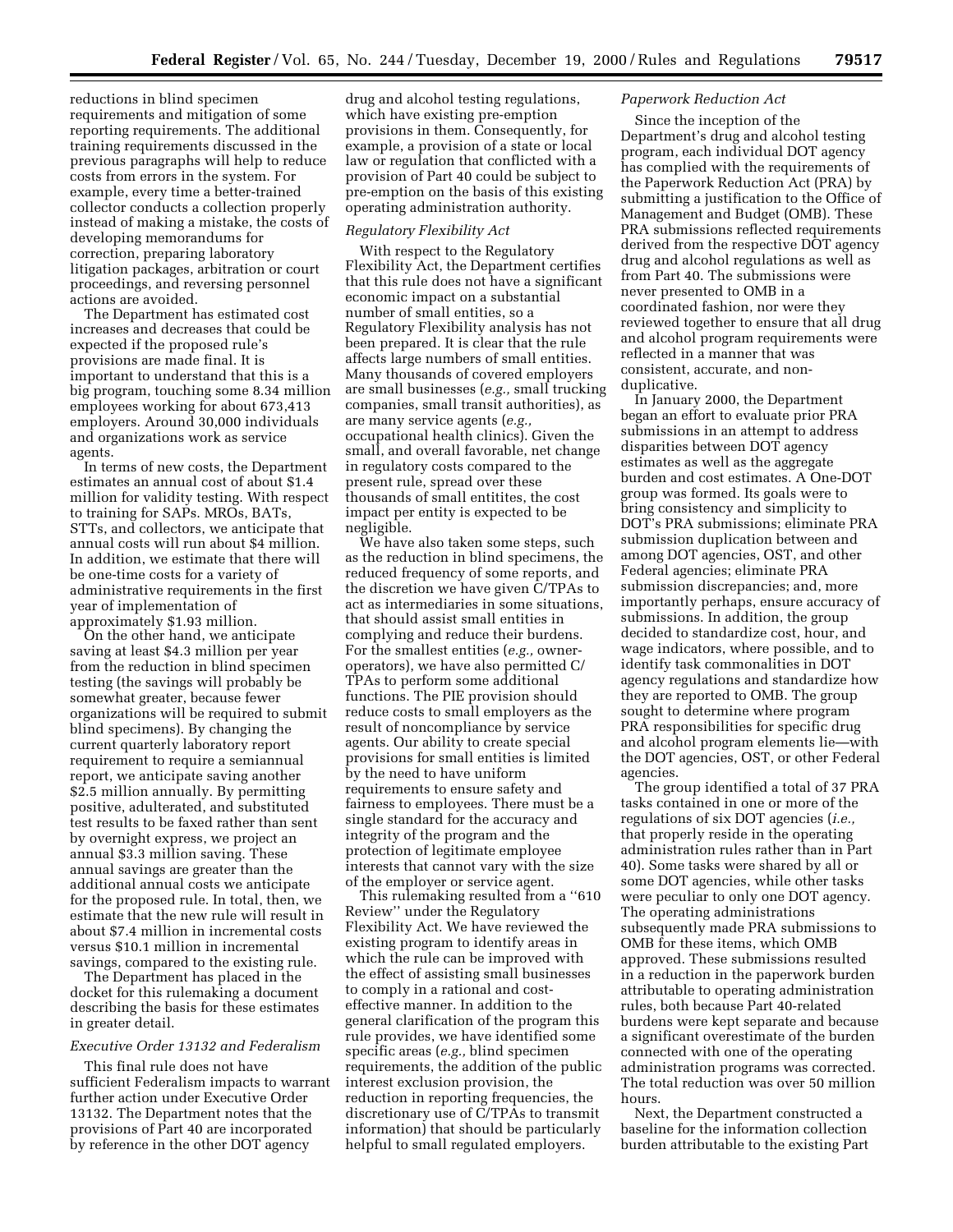40 (most of which had not previously been accounted for in PRA submissions or had been subsumed under operating administration submissions). This baseline is approximately 2.23 million hours. The Department submitted a PRA request to OMB concerning this material, which OMB has approved.

Third, the Department compared the information collection burden of the existing Part 40 baseline to the estimated burden for the new Part 40. Comparing the existing rule to the new rule, there are some items that increase (*e.g.,* obtaining test results from previous employers, MRO review of negative test documentation, employer SAP lists being provided to employees), in part because they previously were accounted for under operating administration rules. Other items decreased (*e.g.,* changing from quarterly to semi-annual laboratory reports). The largest decrease resulted from the drug testing form's burden hours being accounted for under the PRA responsibility of HHS. Cumulatively, the new Part 40's information collection burden is approximately about 842 thousand hours, or about 1.39 million hours less than that of the existing Part 40.

For informational purposes, the Department has placed its entire Paperwork Reduction Act package on the internet, on the same Docket Management System web site on which comments on this rulemaking are posted. Interested persons may review this material electronically. The following web address provides instructions and access to the DOT electronic docket: *http://dms.dot.gov/ search/.* To find the material on the Part 40 rulemaking, just enter the number 6578 in the ''docket number'' search dialog box.

In addition, we note that § 40.25, which requires employers to obtain information from applicants about previous drug and alcohol test results, was not previously the subject of PRArelated comment. While this section is part of the PRA package OMB has approved in connection with Part 40, you may comment about the information collection aspects of the section. Please send any comments to Jim L. Swart, Drug and Alcohol Policy Advisor, Office of Drug and Alcohol Policy and Compliance (ODAPC), 400 7th Street, SW., Room 10403, Washington, DC 20590, 202–366–3784 (voice), 202–366–3897 (fax), or *jim.swart@ost.dot.gov* (e-mail).

# *Other Executive Orders*

There are a number of other Executive Orders that can affect rulemakings.

These include Executive Orders 13084 (Consultation and Coordination with Indian Tribal Governments), 12988 (Civil Justice Reform), 12875 (Enhancing the Intergovernmental Partnership), 12630 (Governmental Actions and Interference with Constitutionally Protected Property Rights), 12898 (Federal Actions to Address Environmental Justice in Minority Populations and Low-Income Populations), 13045 (Protection of Children from Environmental Health Risks and Safety Risks), and 12889 (Implementation of North American Free Trade Agreement). We have considered these Executive Orders in the context of this rule, and we believe that the rule does not directly affect the matters that the Executive Orders cover. We have prepared this rulemaking in accordance with the Presidential Directive on Plain Language.

# **List of Subjects in 49 CFR Part 40**

Administrative practice and procedures, Alcohol abuse, Alcohol testing, Drug abuse, Drug testing, Laboratories, Reporting and recordkeeping requirements, Safety, Transportation.

Issued this 1st day of December 2000, at Washington, DC.

# **Rodney E. Slater,**

*Secretary of Transportation.*

For the reasons set forth in the preamble, the Department of Transportation amends 49 CFR subtitle A as follows:

1. Effective January 18, 2001, amend the current 49 CFR part 40 as follows:

### **PART 40—[AMENDED]**

a. The authority citation for Part 40 is revised to read as follows:

**Authority:** 49 U.S.C. 102, 301, 322, 5331, 20140, 31306, and 45101 *et seq.*

b. Add Subparts E and F to read as follows:

# **Subpart E—Additional Administrative Provisions and Validity Testing**

Sec.

- 40.201 Additional definitions.
- 40.203 Who issues authoritative interpretations of this regulation?
- 40.205 What is validity testing, and are laboratories authorized to conduct it?
- 40.207 What validity tests must laboratories conduct on primary specimens?
- 40.209 What criteria do laboratories use to establish that a specimen is dilute or substituted?
- 40.211 What criteria do laboratories use to establish that a specimen is adulterated?
- 40.213 How long does the laboratory retain specimens after testing?
- 40.215 On what basis does the MRO verify test results involving adulteration or substitution?
- 40.217 What does the second laboratory do with the split specimen when it is tested to reconfirm an adulterated test result?
- 40.219 What does the second laboratory do with the split specimen when it is tested to reconfirm a substituted test result?
- 40.221 What information do laboratories report to MROs regarding split specimen results?
- 40.223 What does the MRO do with split specimen laboratory results?
- 40.225 What is a refusal to take a DOT drug test, and what are the consequences?

#### **Subpart F—Public Interest Exclusions**

- 40.301–40.359 [Reserved]
- 40.361 What is the purpose of a public interest exclusion (PIE)?
- 40.363 On what basis may the Department issue a PIE?
- 40.365 What is the Department's policy concerning starting a PIE proceeding?
- 40.367 Who initiates a PIE proceeding? 40.369 What is the discretion of an initiating official in starting a PIE

proceeding?

- 40.371 On what information does an initiating official rely in deciding whether to start a PIE proceeding?
- 40.373 Before starting a PIE proceeding, does the initiating official give the service agent an opportunity to correct problems?
- 40.375 How does the initiating official start a PIE proceeding?
- 40.377 Who decides whether to issue a PIE?
- 40.379 How do you contest the issuance of a PIE?
- 40.381 What information do you present to contest the proposed issuance of a PIE?
- 40.383 What procedures apply if you contest the issuance of a PIE?
- 40.385 Who bears the burden of proof in a PIE proceeding?
- 40.387 What matters does the Director decide concerning a proposed PIE?
- 40.389 What factors may the Director consider?
- 40.391 What is the scope of a PIE?
- 40.393 How long does a PIE stay in effect?
- 40.395 Can you settle a PIE proceeding?
- 40.397 When does the Director make a PIE decision?
- 40.399 How does the Department notify service agents of its decision?
- 40.401 How does the Department notify employers and the public about a PIE?
- 40.403 Must a service agent notify its clients when the Department issues a PIE?
- 40.405 May the Federal courts review PIE decisions?
- 40.407 May a service agent ask to have a PIE reduced or terminated?
- 40.409 What does the issuance of a PIE mean to transportation employers?
- 40.411 What is the role of the DOT Inspector General's office?
- 40.413 How are notices sent to service agents?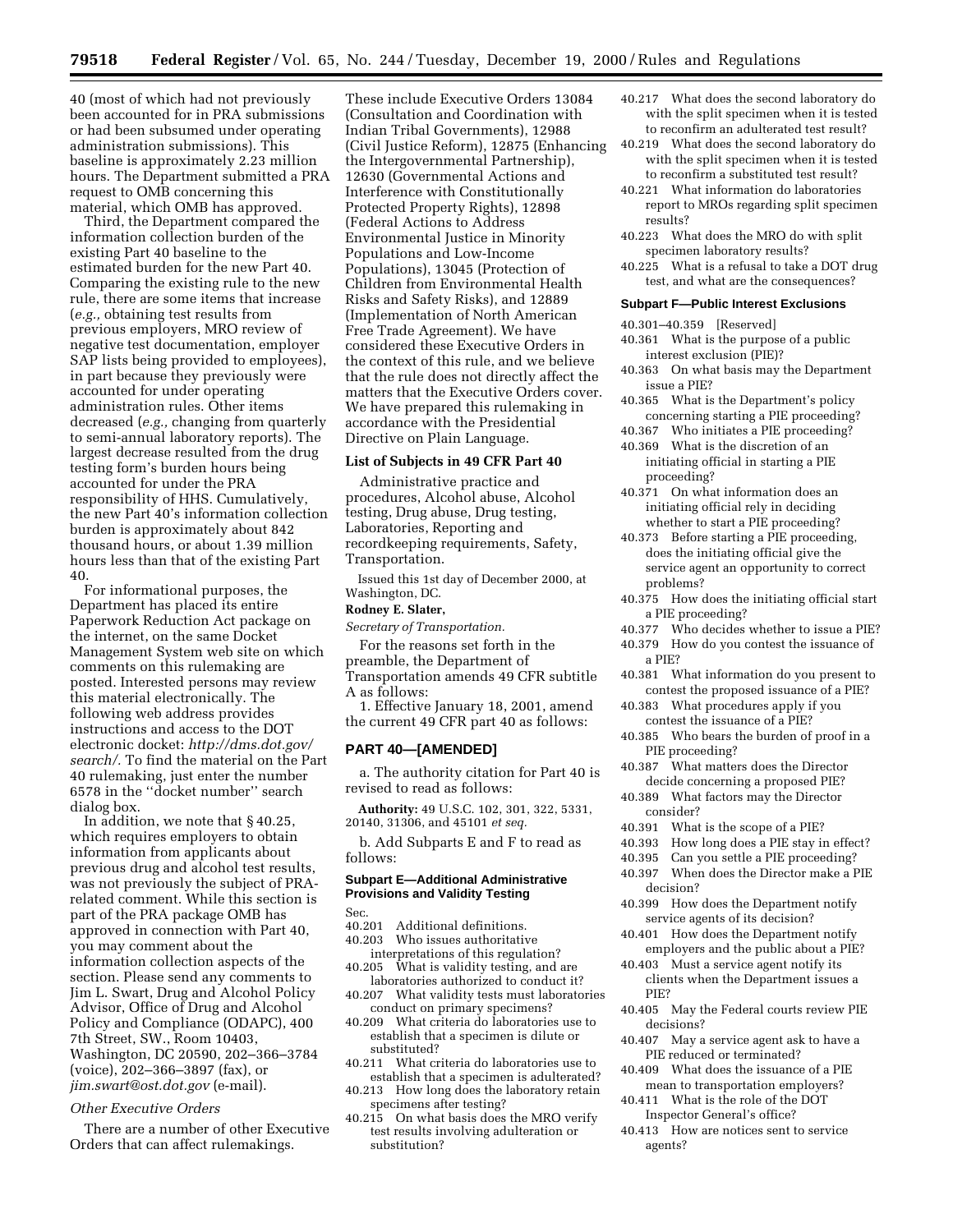## **Subpart E—Additional Administrative Provisions and Validity Testing**

### **§ 40.201 Additional definitions.**

The following definitions apply to the provisions of this subpart E and subpart F of this part:

*Adulterated specimen.* A specimen that contains a substance that is not expected to be present in human urine, or contains a substance expected to be present but is at a concentration so high that it is not consistent with human urine.

*Affiliate.* Persons are affiliates of one another if, directly or indirectly, one controls or has the power to control the other, or a third party controls or has the power to control both. Indicators of control include, but are not limited to: interlocking management or ownership; shared interest among family members; shared facilities or equipment; or common use of employees. Following the issuance of a public interest exclusion, an organization having the same or similar management, ownership, or principal employees as the service agent concerning whom a public interest exclusion is in effect is regarded as an affiliate. This definition is used in connection with the public interest exclusion procedures of Subpart F of this part.

*Confirmation (or confirmatory) validity test.* A second test performed on a urine specimen to further support a validity test result.

*Dilute specimen.* A specimen with creatinine and specific gravity values that are lower than expected for human urine.

*Initial validity test.* The first test used to determine if a specimen is adulterated, diluted, or substituted.

*Office of Drug and Alcohol Policy and Compliance (ODAPC).* The office in the Office of the Secretary, DOT, that is responsible for coordinating drug and alcohol testing program matters within the Department and providing information concerning the implementation of this part.

*Split specimen.* In drug testing, a part of the urine specimen that is sent to a first laboratory and retained unopened, and which is transported to a second laboratory in the event that the employee requests that it be tested following a verified positive test of the primary specimen or a verified adulterated or substituted test result.

*Substituted specimen.* A specimen with creatinine and specific gravity values that are so diminished that they are not consistent with human urine.

# **§ 40.203 Who issues authoritative interpretations of this regulation?**

ODAPC and the DOT Office of General Counsel (OGC) provide written interpretations of the provisions of this part. These written DOT interpretations are the only official and authoritative interpretations concerning the provisions of this part. DOT agencies may incorporate ODAPC/OGC interpretations in written guidance they issue concerning drug and alcohol testing matters.

## **§ 40.205 What is validity testing, and are laboratories authorized to conduct it?**

(a) Specimen validity testing is the evaluation of the specimen to determine if it is consistent with normal human urine. The purpose of validity testing is to determine whether certain adulterants or foreign substances were added to the urine, if the urine was diluted, or if the specimen was substituted.

(b) As a laboratory, you are authorized to conduct validity testing.

### **§ 40.207 What validity tests must laboratories conduct on primary specimens?**

As a laboratory, if you conduct validity testing under the authorization of § 40.205(b), you must conduct it in accordance with the requirements of this section.

(a) You must test each primary specimen for creatinine. You must also determine its specific gravity if you find that the creatinine concentration is less than 20 mg/dL.

(b) You must measure the pH of each primary specimen.

(c) You must test each primary specimen to determine if it contains substances that may be used to adulterate the specimen. Your tests must have the capability of determining whether any substance identified in current HHS requirements or specimen validity guidance is present in the specimen.

(d) If you suspect the presence of an interfering substance/adulterant that could make a test result invalid, but you are unable to identify it (*e.g.,* a new adulterant), you may, as the first laboratory, send the specimen to another HHS certified laboratory that has the capability of doing so.

(e) If you identify a substance in a specimen that appears to be an adulterant, but which is not listed in current HHS requirements or guidance, you must report the finding in writing to ODAPC and the Division of Workplace Programs, HHS, within three business days. You must also complete testing of the specimen for drugs, to the extent technically feasible.

(f) You must conserve as much as possible of the specimen for possible future testing.

### **§ 40.209 What criteria do laboratories use to establish that a specimen is dilute or substituted?**

(a) As a laboratory you must consider the primary specimen to be dilute if the creatinine concentration is less than 20 mg/dL *and* the specific gravity is less than 1.003, unless the criteria for a substituted specimen are met.

(b) As a laboratory you must consider the primary specimen to be substituted if the creatinine concentration is less than or equal to 5 mg/dL *and* the specific gravity is less than or equal to 1.001 or greater than or equal to 1.020.

## **§ 40.211 What criteria do laboratories use to establish that a specimen is adulterated?**

(a) As a laboratory, you must consider the primary specimen to be adulterated if you determine that—

(1) A substance that is not expected to be present in human urine is identified in the specimen;

(2) A substance that is expected to be present in human urine is identified at a concentration so high that it is not consistent with human urine; or

(3) The physical characteristics of the specimen are outside the normal expected range for human urine.

(b) In making your determination under paragraph (a) of this section, you must apply the criteria in current HHS requirements or specimen validity guidance.

## **§ 40.213 How long does the laboratory retain specimens after testing?**

(a) As a laboratory testing the primary specimen, you must retain a specimen that was reported with positive, adulterated, substituted, or invalid results for a minimum of one year.

(b) You must keep such a specimen in secure, long-term, frozen storage in accordance with HHS requirements.

(c) Within the one-year period, the MRO, the employee, the employer, or a DOT agency may request in writing that you retain a specimen for an additional period of time (*e.g.,* for the purpose of preserving evidence for litigation or a safety investigation). If you receive such a request, you must comply with it. If you do not receive such a request, you may discard the specimen at the end of the year.

(d) If you have not sent the split specimen to another laboratory for testing, you must retain the split specimen for an employee's test for the same period of time that you retain the primary specimen and under the same storage conditions.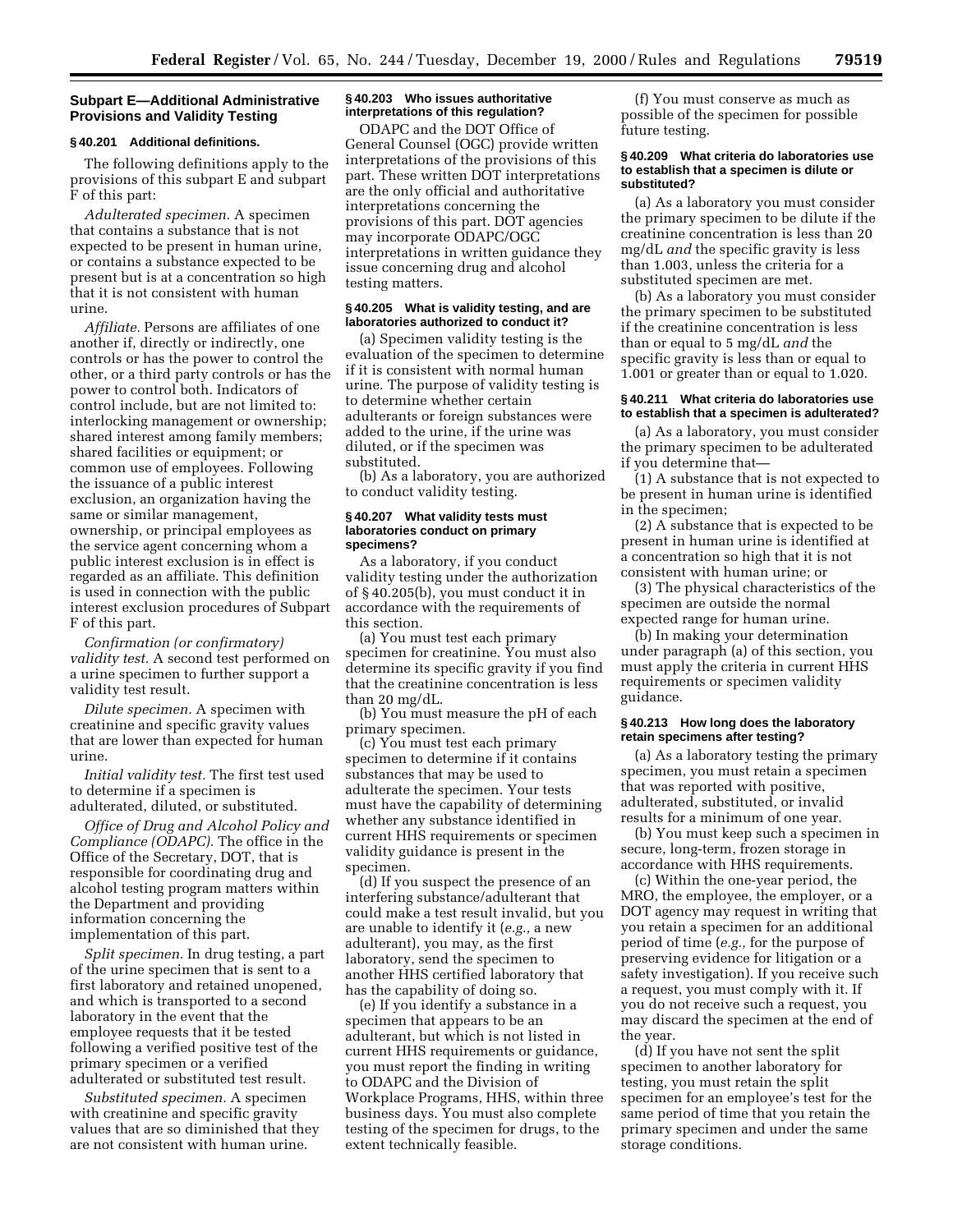(e) As the laboratory testing the split specimen, you must meet the requirements of paragraphs (a) through (c) of this section with respect to the split specimen.

### **§ 40.215 On what basis does the MRO verify test results involving adulteration or substitution?**

(a) As an MRO, when you receive a laboratory report that a specimen is adulterated or substituted, you must treat that report in the same way you treat the laboratory's report of a confirmed positive test for a drug or drug metabolite.

(b) You must follow the same procedures used for verification of a confirmed positive test for a drug or drug except as otherwise provided in this section.

(c) In the verification interview, you must explain the laboratory findings to the employee and address technical questions or issues the employee may raise.

(d) You must offer the employee the opportunity to present a legitimate medical explanation for the laboratory findings with respect to presence of the adulterant in, or the creatinine and specific gravity findings for, the specimen.

(e) The employee has the burden of proof that there is a legitimate medical explanation.

(1) To meet this burden in the case of an adulterated specimen, the employee must demonstrate that the adulterant found by the laboratory entered the specimen through physiological means.

(2) To meet this burden in the case of a substituted specimen, the employee must demonstrate that he or she did produce or could have produced urine, through physiological means, meeting the creatinine and specific gravity criteria of § 40.209(b).

(3) The employee must present information meeting this burden at the time of the verification interview. As the MRO, you have discretion to extend the time available to the employee for this purpose for up to five days before verifying the specimen, if you determine that there is a reasonable basis to believe that the employee will be able to produce relevant evidence supporting a legitimate medical explanation within that time.

(f) As the MRO or the employer, you are not responsible for arranging, conducting, or paying for any studies, examinations or analyses to determine whether a legitimate medical explanation exists.

(g) As the MRO, you must exercise your best professional judgment in deciding whether the employee has

established a legitimate medical explanation.

(1) If you determine that the employee's explanation does not present a reasonable basis for concluding that there may be a legitimate medical explanation, you must report the test to the DER as a verified refusal to test because of adulteration or substitution, as applicable.

(2) If you believe that the employee's explanation may present a reasonable basis for concluding that there is a legitimate medical explanation, you must direct the employee to obtain, within the five-day period set forth in paragraph (e)(3) of this section, a further medical evaluation. This evaluation must be performed by a licensed physician (the ''referral physician''), acceptable to you, with expertise in the medical issues raised by the employee's explanation. (The MRO may perform this evaluation if the MRO has appropriate expertise.)

(i) As the MRO or employer, you are not responsible for finding or paying a referral physician. However, on request of the employee, you must provide reasonable assistance to the employee's efforts to find such a physician. The final choice of the referral physician is the employee's, as long as the physician is acceptable to you.

(ii) As the MRO, you must consult with the referral physician, providing guidance to him or her concerning his or her responsibilities under this section. As part of this consultation, you must provide the following information to the referral physician:

(A) That the employee was required to take a DOT drug test, but the laboratory reported that the specimen was adulterated or substituted, which is treated as a refusal to test;

(B) The consequences of the appropriate DOT agency regulation for refusing to take the required drug test;

(C) That the referral physician must agree to follow the requirements of paragraphs (g)(3) through (g)(4) of this section; and

(D) That the referral physician must provide you with a signed statement of his or her recommendations.

(3) As the referral physician, you must evaluate the employee and consider any evidence the employee presents concerning the employee's medical explanation. You may conduct additional tests to determine whether there is a legitimate medical explanation. Any additional urine tests must be performed in an HHS-certified laboratory.

(4) As the referral physician, you must then make a written recommendation to

the MRO about whether the MRO should determine that there is a legitimate medical explanation. As the MRO, you must seriously consider and assess the referral physician's recommendation in deciding whether there is a legitimate medical explanation.

(5) As the MRO, if you determine that there is a legitimate medical explanation, you must cancel the test and inform ODAPC in writing of the determination and the basis for it (*e.g.,* referral physician's findings, evidence produced by the employee).

(6) As the MRO, if you determine that there is not a legitimate medical explanation, you must report the test to the DER as a verified refusal to test because of adulteration or substitution.

(h) The following are examples of types of evidence an employee could present to support an assertion of a legitimate medical explanation for a substituted result:

(1) Medically valid evidence demonstrating that the employee is capable of physiologically producing urine meeting the creatinine and specific gravity criteria of § 40.209(b).

(i) To be regarded as medically valid, the evidence must have been gathered using appropriate methodology and controls to ensure its accuracy and reliability.

(ii) Assertion by the employee that his or her personal characteristics (*e.g.,* with respect to race, gender, weight, diet, working conditions) are responsible for the substituted result does not, in itself, constitute a legitimate medical explanation. To make a case that there is a legitimate medical explanation, the employee must present evidence showing that the cited personal characteristics actually result in the physiological production of urine meeting the creatinine and specific gravity criteria of § 40.209 (b).

(2) Information from a medical evaluation under paragraph (g) of this section that the individual has a medical condition that has been demonstrated to cause the employee to physiologically produce urine meeting the creatinine and specific gravity criteria of § 40.209(b).

(i) A finding or diagnosis by the physician that an employee has a medical condition, in itself, does not constitute a legitimate medical explanation.

(ii) To establish there is a legitimate medical explanation, the employee must demonstrate that the cited medical condition actually results in the physiological production of urine meeting the creatinine and specific gravity criteria of § 40.209(b).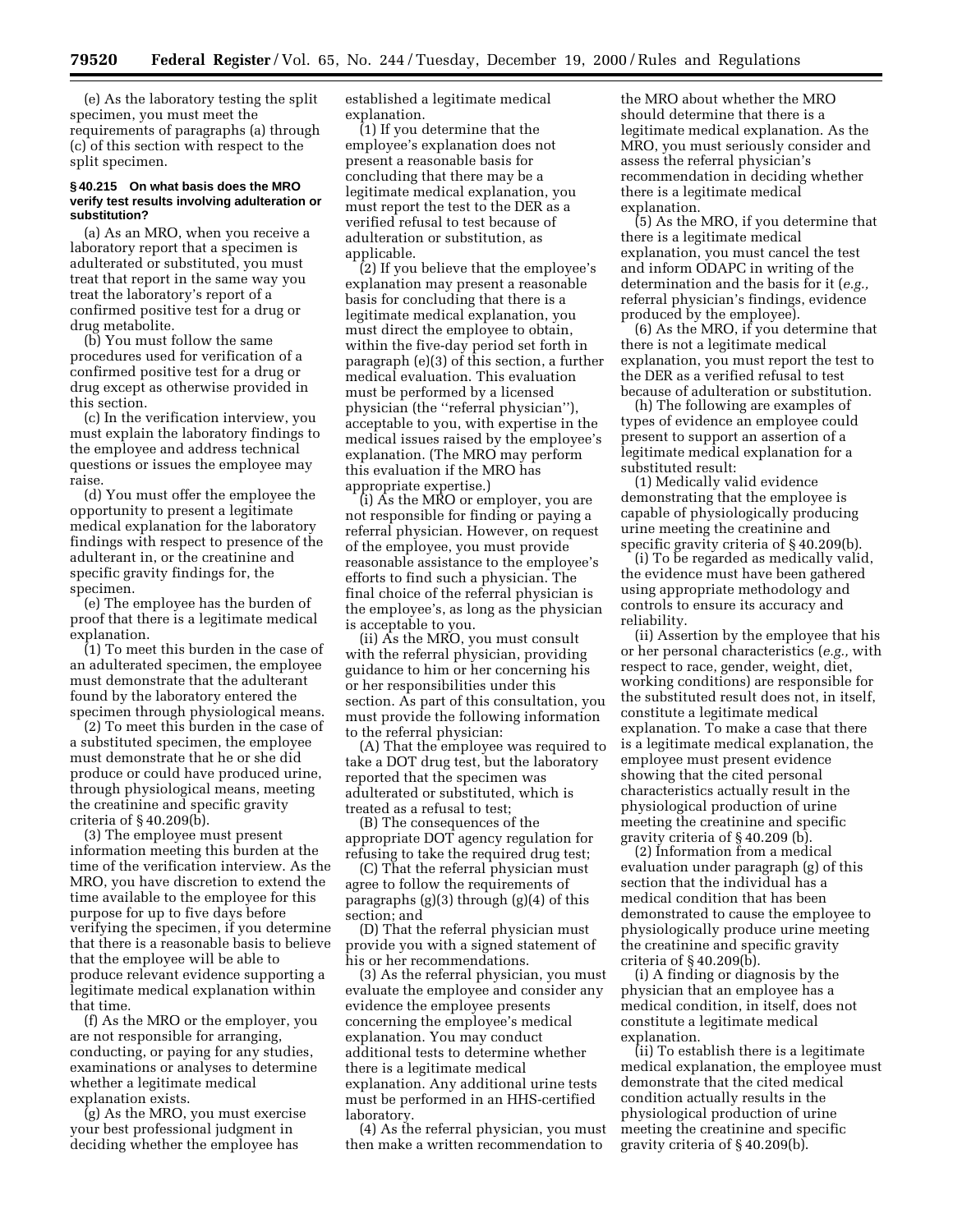### **§ 40.217 What does the second laboratory do with the split specimen when it is tested to reconfirm an adulterated test result?**

As the laboratory testing the split specimen, you must test the split specimen for the adulterant detected in the primary specimen using the same criteria that were used for the primary specimen or HHS guidance, as applicable. The result of the primary specimen is reconfirmed if the split specimen meets these criteria.

## **§ 40.219 What does the second laboratory do with the split specimen when it is tested to reconfirm a substituted test result?**

As the laboratory testing the split specimen, you must test the split specimen using the criteria of § 40.209(b), just as you would do for a primary specimen. The result of the primary specimen is reconfirmed if the split specimen meets these criteria.

### **§ 40.221 What information do laboratories report to MROs regarding split specimen results?**

(a) As the laboratory responsible for testing the split specimen, and you are using the Federal Testing Custody and Control Form (CCF) issued by HHS on June 23, 2000, you must report split specimen test results in adulteration and substitution situations by checking the ''Reconfirmed'' box or the ''Failed to Reconfirm'' box (Step 5(b)) on Copy 1 of the CCF.

(b) If you check the ''Failed to Reconfirm'' box, one of the following statements must be included (as appropriate) on the ''Reason'' line (Step 5(b)):

(1) Drug(s)/metabolite(s) not detected.''

(2) ''Adulterant not found within criteria.''

(3) ''Specimen not consistent with substitution criteria [specify creatinine, specific gravity, or both]''

(4) ''Specimen not available for testing.''

(c ) If you are using the CCF issued by HHS prior to June 23, 2000, enter the information referenced in paragraph (b)  $(2)$ ,  $(3)$ , or  $(4)$  of this section on the "remarks" line.

(d) As the laboratory certifying scientist, enter your name, sign, and date the CCF.

### **§ 40.223 What does the MRO do with split specimen laboratory results?**

As an MRO, you must take the following actions when a laboratory reports the following results of split specimen tests concerning adulterated or substituted specimens:

(a) *Reconfirmed.* (1) In the case of a reconfirmed positive test for a drug or drug metabolite, report the

reconfirmation to the DER and the employee.

(2) In the case of a reconfirmed adulterated or substituted result, report to the DER and the employee that the specimen was adulterated or substituted, either of which constitutes a refusal to test. Therefore, ''refusal to test'' is the final result.

(b) *Failed to Reconfirm: Drug(s)/Drug Metabolite(s) Not Detected.* (1) Report to the DER and the employee that both tests must be cancelled.

(2) Inform ODAPC of the failure to reconfirm.

(c) *Failed to Reconfirm: Adulterated or Substituted (as appropriate); Criteria Not Met.* (1) Report to the DER and the employee that both tests must be cancelled.

(2) Inform ODAPC of the failure to reconfirm.

(d) *Failed to Reconfirm: Specimen not Available for Testing.* (1) Report to the DER and the employee that both tests must be cancelled and the reason for cancellation.

(2) Direct the DER to ensure the immediate collection of another specimen from the employee under direct observation, with no notice given to the employee of this collection requirement until immediately before the collection.

(3) Inform ODAPC of the failure to reconfirm.

(e) Enter your name, sign and date the appropriate copy of the CCF.

(f) Send a legible copy of the appropriate copy of the CCF (or a signed and dated letter) to the employer and keep a copy for your records.

# **§ 40.225 What is a refusal to take a DOT drug test, and what are the consequences?** (a) [Reserved]

(b) As an employee, if the MRO reports that you have a verified adulterated or substituted test result, you have refused to take a drug test.

(c) As an employee, if you refuse to take a drug test, you incur the consequences specified under DOT agency regulations for a violation of those DOT agency regulations.

(d) [Reserved]

(e) [Reserved]

### **Subpart F—Public Interest Exclusions**

# **§§ 40.301–40.359 [Reserved]**

### **§ 40.361 What is the purpose of a public interest exclusion (PIE)?**

(a) To protect the public interest, including protecting transportation employers and employees from serious noncompliance with DOT drug and alcohol testing rules, the Department's policy is to ensure that employers

conduct business only with responsible service agents.

(b) The Department therefore uses PIEs to exclude from participation in DOT's drug and alcohol testing program any service agent who, by serious noncompliance with this part or other DOT agency drug and alcohol testing regulations, has shown that it is not currently acting in a responsible manner.

(c) A PIE is a serious action that the Department takes only to protect the public interest. We intend to use PIEs only to remedy situations of serious noncompliance. PIEs are not used for the purpose of punishment.

(d) Nothing in this subpart precludes a DOT agency or the Inspector General from taking other action authorized by its regulations with respect to service agents or employers that violate its regulations.

### **§ 40.363 On what basis may the Department issue a PIE?**

(a) If you are a service agent, the Department may issue a PIE concerning you if we determine that you have failed or refused to provide drug or alcohol testing services consistent with the requirements of this part or a DOT agency drug and alcohol regulation.

(b) The Department also may issue a PIE if you have failed to cooperate with DOT agency representatives concerning inspections, complaint investigations, compliance and enforcement reviews, or requests for documents and other information about compliance with this part or DOT agency drug and alcohol regulations.

### **§ 40.365 What is the Department's policy concerning starting a PIE proceeding?**

(a) It is the Department's policy to start a PIE proceeding only in cases of serious, uncorrected noncompliance with the provisions of this part, affecting such matters as safety, the outcomes of test results, privacy and confidentiality, due process and fairness for employees, the honesty and integrity of the testing program, and cooperation with or provision of information to DOT agency representatives.

(b) The following are examples of the kinds of serious noncompliance that, as a matter of policy, the Department views as appropriate grounds for starting a PIE proceeding. These examples are not intended to be an exhaustive or exclusive list of the grounds for starting a PIE proceeding. We intend them to illustrate the level of seriousness that the Department believes supports starting a PIE proceeding. The examples follow:

(1) For an MRO, verifying tests positive without interviewing the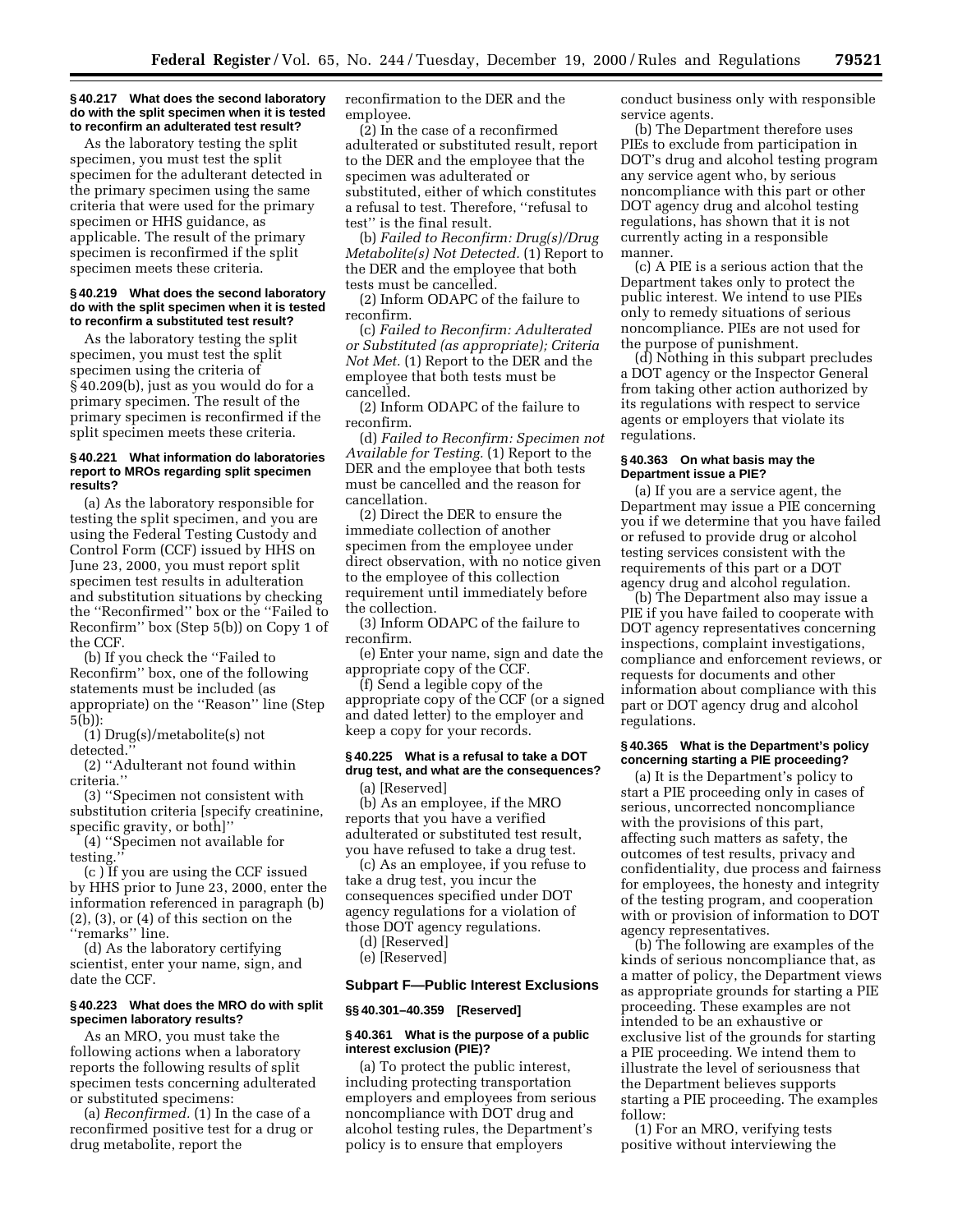employees as required by this part or providing MRO services without meeting the qualifications for an MRO required by this part;

(2) For a laboratory, refusing to provide information to the Department, an employer, or an employee as required by this part; or a pattern or practice of testing errors that result in the cancellation of tests. (As a general matter of policy, the Department does not intend to initiate a PIE proceeding concerning a laboratory with respect to matters on which HHS initiates certification actions under its laboratory guidelines.);

(3) For a collector, a pattern or practice of directly observing collections when doing so is unauthorized, or failing or refusing to directly observe collections when doing so is mandatory;

(4) For collectors, BATs, or STTs, a pattern or practice of using forms, testing equipment, or collection kits that do not meet the standards in this part;

(5) For a collector, BAT, or STT, a pattern or practice of ''fatal flaws'' or other significant uncorrected errors in the collection process;

(6) For a laboratory, MRO or C/TPA, failing or refusing to report tests results as required by this part or DOT agency regulations;

(7) For a laboratory, falsifying, concealing, or destroying documentation concerning any part of the drug testing process, including, but not limited to, documents in a ''litigation package'';

(8) For SAPs, providing SAP services while not meeting SAP qualifications required by this part or performing evaluations without face-to-face interviews;

(9) For any service agent, maintaining a relationship with another party that constitutes a conflict of interest under this part (*e.g.,* a laboratory that derives a financial benefit from having an employer use a specific MRO);

(10) For any service agent, representing falsely that the service agent or its activities is approved or certified by the Department or a DOT agency;

(11) For any service agent, disclosing an employee's test result information to any party this part or a DOT agency regulation does not authorize, including by obtaining a ''blanket'' consent from employees or by creating a data base from which employers or others can retrieve an employee's DOT test results without the specific consent of the employee;

(12) For any service agent, interfering or attempting to interfere with the ability of an MRO to communicate with the Department, or retaliating against an MRO for communicating with the Department;

(13) For any service agent, directing or recommending that an employer fail or refuse to implement any provision of this part; or

(14) With respect to noncompliance with a DOT agency regulation, conduct that affects important provisions of Department-wide concern (*e.g.,* failure to properly conduct the selection process for random testing).

### **§ 40.367 Who initiates a PIE proceeding?**

The following DOT officials may initiate a PIE proceeding:

(a) The drug and alcohol program manager of a DOT agency;

(b) An official of ODAPC, other than the Director; or

(c) The designee of any of these officials.

### **§ 40.369 What is the discretion of an initiating official in starting a PIE proceeding?**

(a) Initiating officials have broad discretion in deciding whether to start a PIE proceeding.

(b) In exercising this discretion, the initiating official must consider the Department's policy regarding the seriousness of the service agent's conduct (see § 40.365) and all information he or she has obtained to this point concerning the facts of the case. The initiating official may also consider the availability of the resources needed to pursue a PIE proceeding.

(c) A decision not to initiate a PIE proceeding does not necessarily mean that the Department regards a service agent as being in compliance or that the Department may not use other applicable remedies in a situation of noncompliance.

## **§ 40.371 On what information does an initiating official rely in deciding whether to start a PIE proceeding?**

(a) An initiating official may rely on credible information from any source as the basis for starting a PIE proceeding.

(b) Before sending a correction notice (see § 40.373), the initiating official informally contacts the service agent to determine if there is any information that may affect the initiating official's determination about whether it is necessary to send a correction notice. The initiating official may take any information resulting from this contact into account in determining whether to proceed under this subpart.

### **§ 40.373 Before starting a PIE proceeding, does the initiating official give the service agent an opportunity to correct problems?**

(a) If you are a service agent, the initiating official must send you a

correction notice before starting a PIE proceeding.

(b) The correction notice identifies the specific areas in which you must come into compliance in order to avoid being subject to a PIE proceeding.

(c) If you make and document changes needed to come into compliance in the areas listed in the correction notice to the satisfaction of the initiating official within 60 days of the date you receive the notice, the initiating official does not start a PIE proceeding. The initiating official may conduct appropriate fact finding to verify that you have made and maintained satisfactory corrections. When he or she is satisfied that you are in compliance, the initiating official sends you a notice that the matter is concluded.

## **§ 40.375 How does the initiating official start a PIE proceeding?**

(a) As a service agent, if your compliance matter is not correctable (see § 40.373(a)), or if have not resolved compliance matters as provided in § 40.373(c), the initiating official starts a PIE proceeding by sending you a notice of proposed exclusion (NOPE). The NOPE contains the initiating official's recommendations concerning the issuance of a PIE, but it is not a decision by the Department to issue a PIE.

(b) The NOPE includes the following information:

(1) A statement that the initiating official is recommending that the Department issue a PIE concerning you;

(2) The factual basis for the initiating official's belief that you are not providing drug and/or alcohol testing services to DOT-regulated employers consistent with the requirements of this part or are in serious noncompliance with a DOT agency drug and alcohol regulation:

(3) The factual basis for the initiating official's belief that your noncompliance has not been or cannot be corrected;

(4) The initiating official's recommendation for the scope of the PIE;

(5) The initiating official's recommendation for the duration of the PIE; and

(6) A statement that you may contest the issuance of the proposed PIE, as provided in § 40.379.

(c) The initiating official sends a copy of the NOPE to the ODAPC Director at the same time he or she sends the NOPE to you.

### **§ 40.377 Who decides whether to issue a PIE?**

(a) The ODAPC Director, or his or her designee, decides whether to issue a PIE. If a designee is acting as the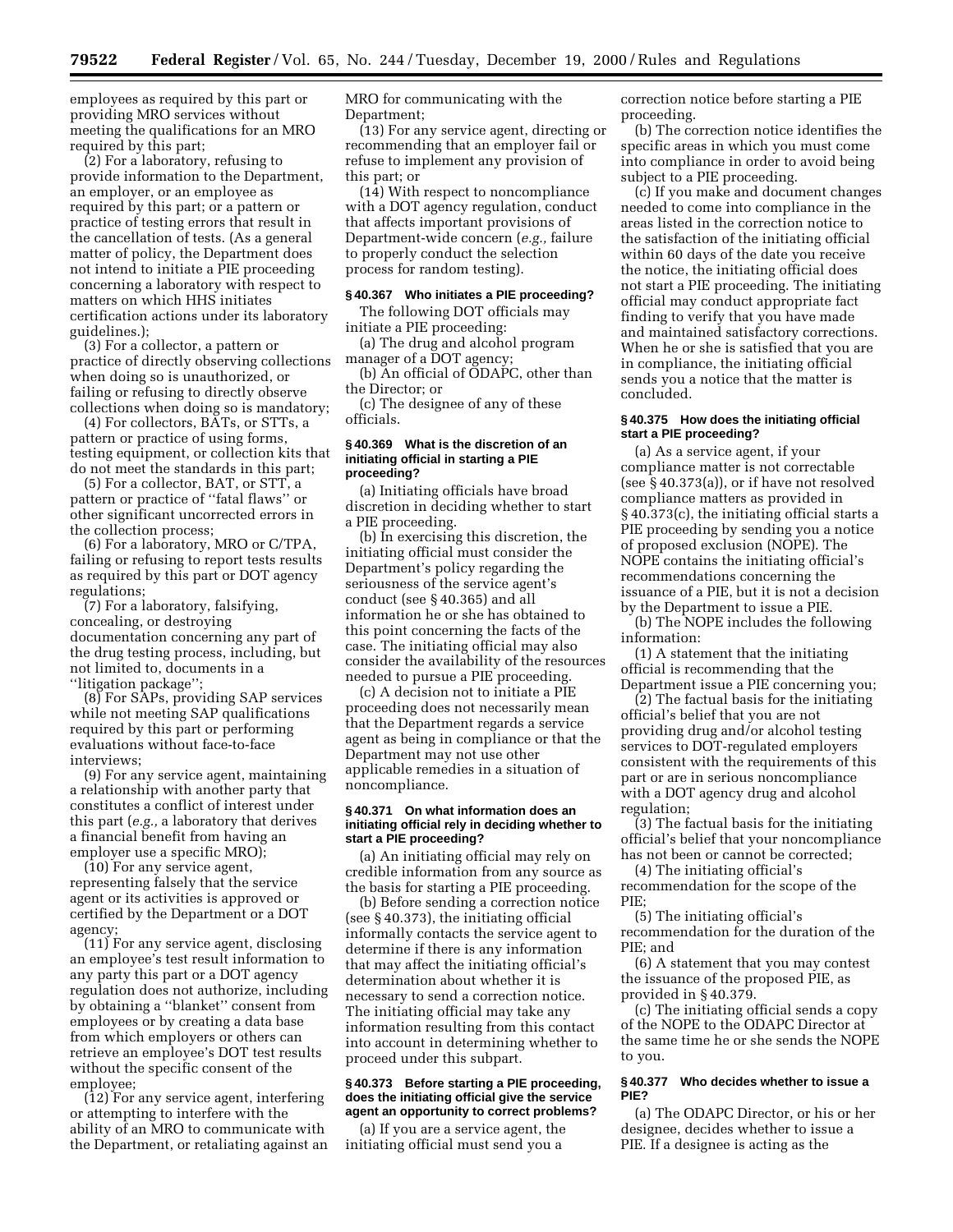decisionmaker, all references in this subpart to the Director refer to the designee.

(b) To ensure his or her impartiality, the Director plays no role in the initiating official's determination about whether to start a PIE proceeding.

(c) There is a ''firewall'' between the initiating official and the Director. This means that the initiating official and the Director are prohibited from having any discussion, contact, or exchange of information with one another about the matter, except for documents and discussions that are part of the record of the proceeding.

## **§ 40.379 How do you contest the issuance of a PIE?**

(a) If you receive a NOPE, you may contest the issuance of the PIE.

(b) If you want to contest the proposed PIE, you must provide the Director information and argument in opposition to the proposed PIE in writing, in person, and/or through a representative. To contest the proposed PIE, you must take one or more of the steps listed in this paragraph (b) within 30 days after you receive the NOPE.

(1) You may request that the Director dismiss the proposed PIE without further proceedings, on the basis that it does not concern serious noncompliance with this part or DOT agency regulations, consistent with the Department's policy as stated in § 40.365.

(2) You may present written information and arguments, consistent with the provisions of § 40.381, contesting the proposed PIE.

(3) You may arrange with the Director for an informal meeting to present your information and arguments.

(c) If you do not take any of the actions listed in paragraph (b) of this section within 30 days after you receive the NOPE, the matter proceeds as an uncontested case. In this event, the Director makes his or her decision based on the record provided by the initiating official (*i.e.,* the NOPE and any supporting information or testimony) and any additional information the Director obtains.

# **§ 40.381 What information do you present to contest the proposed issuance of a PIE?**

(a) As a service agent who wants to contest a proposed PIE, you must present at least the following information to the Director:

(1) Specific facts that contradict the statements contained in the NOPE (see § 40.375(b)(2) and (3)). A general denial is insufficient to raise a genuine dispute over facts material to the issuance of a PIE;

(2) Identification of any existing, proposed or prior PIE; and (3) Identification of your affiliates, if any.

(b) You may provide any information and arguments you wish concerning the proposed issuance, scope and duration of the PIE (see § 40.375(b)(4) and (5).

(c) You may provide any additional relevant information or arguments concerning any of the issues in the matter.

# **§ 40.383 What procedures apply if you contest the issuance of a PIE?**

(a) DOT conducts PIE proceedings in a fair and informal manner. The Director may use flexible procedures to allow you to present matters in opposition. The Director is not required to follow formal rules of evidence or procedure in creating the record of the proceeding.

(b) The Director will consider any information or argument he or she determines to be relevant to the decision on the matter.

(c) You may submit any documentary evidence you want the Director to consider. In addition, if you have arranged an informal meeting with the Director, you may present witnesses and confront any person the initiating official presents as a witness against you.

(d) In cases where there are material factual issues in dispute, the Director or his or her designee may conduct additional fact-finding.

(e) If you have arranged a meeting with the Director, the Director will make a transcribed record of the meeting available to you on your request. You must pay the cost of transcribing and copying the meeting record.

### **§ 40.385 Who bears the burden of proof in a PIE proceeding?**

(a) As the proponent of issuing a PIE, the initiating official bears the burden of proof.

(b) This burden is to demonstrate, by a preponderance of the evidence, that the service agent was in serious noncompliance with the requirements of this part for drug and/or alcohol testing-related services or with the requirements of another DOT agency drug and alcohol testing regulation.

## **§ 40.387 What matters does the Director decide concerning a proposed PIE?**

(a) Following the service agent's response (see § 40.379(b)) or, if no response is received, after 30 days have passed from the date on which the service agent received the NOPE, the Director may take one of the following steps:

(1) In response to a request from the service agent (see  $\S 40.379(b)(1)$ ) or on his or her own motion, the Director may dismiss a PIE proceeding if he or she determines that it does not concern serious noncompliance with this part or DOT agency regulations, consistent with the Department's policy as stated in § 40.365.

(i) If the Director dismisses a proposed PIE under this paragraph (a), the action is closed with respect to the noncompliance alleged in the NOPE.

(ii) The Department may initiate a new PIE proceeding against you on the basis of different or subsequent conduct that is in noncompliance with this part or other DOT drug and alcohol testing rules.

(2) If the Director determines that the initiating official's submission does not have complete information needed for a decision, the Director may remand the matter to the initiating official. The initiating official may resubmit the matter to the Director when the needed information is complete. If the basis for the proposed PIE has changed, the initiating official must send an amended NOPE to the service agent.

(b) The Director makes determinations concerning the following matters in any PIE proceeding that he or she decides on the merits:

(1) Any material facts that are in dispute;

(2) Whether the facts support issuing a PIE;

(3) The scope of any PIE that is issued; and

(4) The duration of any PIE that is issued.

## **§ 40.389 What factors may the Director consider?**

This section lists examples of the kind of mitigating and aggravating factors that the Director may consider in determining whether to issue a PIE concerning you, as well as the scope and duration of a PIE. This list is not exhaustive or exclusive. The Director may consider other factors if appropriate in the circumstances of a particular case. The list of examples follows:

(a) The actual or potential harm that results or may result from your noncompliance;

(b) The frequency of incidents and/or duration of the noncompliance;

(c) Whether there is a pattern or prior history of noncompliance;

(d) Whether the noncompliance was pervasive within your organization, including such factors as the following:

(1) Whether and to what extent your organization planned, initiated, or carried out the noncompliance;

(2) The positions held by individuals involved in the noncompliance, and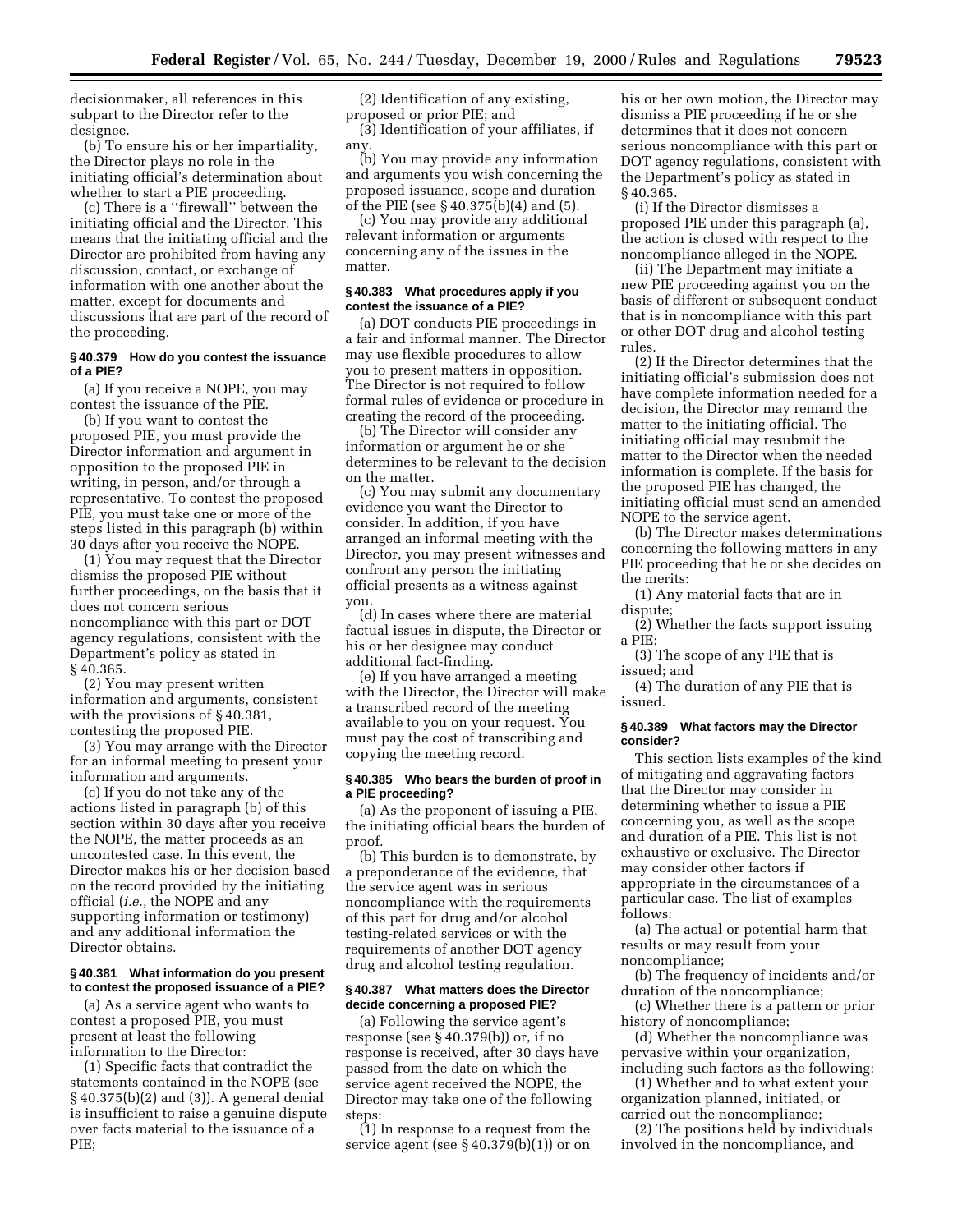whether your principals tolerated their noncompliance; and

(3) Whether you had effective standards of conduct and control systems (both with respect to your own organization and any contractors or affiliates) at the time the noncompliance occurred;

(e) Whether you have demonstrated an appropriate compliance disposition, including such factors as the following:

(1) Whether you have accepted responsibility for the noncompliance and recognize the seriousness of the conduct that led to the cause for issuance of the PIE;

(2) Whether you have cooperated fully with the Department during the investigation. The Director may consider when the cooperation began and whether you disclosed all pertinent information known to you;

(3) Whether you have fully investigated the circumstances of the noncompliance forming the basis for the PIE and, if so, have made the result of the investigation available to the Director;

(4) Whether you have taken appropriate disciplinary action against the individuals responsible for the activity that constitutes the grounds for issuance of the PIE; and

(5) Whether your organization has taken appropriate corrective actions or remedial measures, including implementing actions to prevent recurrence;

(f) With respect to noncompliance with a DOT agency regulation, the degree to which the noncompliance affects matters common to the DOT drug and alcohol testing program;

(g) Other factors appropriate to the circumstances of the case.

## **§ 40.391 What is the scope of a PIE?**

(a) The scope of a PIE is the Department's determination about the divisions, organizational elements, types of services, affiliates, and/or individuals (including direct employees of a service agent and its contractors) to which a PIE applies.

(b) If, as a service agent, the Department issues a PIE concerning you, the PIE applies to all your divisions, organizational elements, and types of services that are involved with or affected by the noncompliance that forms the factual basis for issuing the PIE.

(c) In the NOPE (see § 40.375(b)(4)), the initiating official sets forth his or her recommendation for the scope of the PIE. The proposed scope of the PIE is one of the elements of the proceeding that the service agent may contest (see § 40.381(b)) and about which the

Director makes a decision (see § 40.387(b)(3)).

(d) In recommending and deciding the scope of the PIE, the initiating official and Director, respectively, must take into account the provisions of paragraphs (e) through (j) of this section.

(e) The pervasiveness of the noncompliance within a service agent's organization (see § 40.389(d)) is an important consideration in determining the scope of a PIE. The appropriate scope of a PIE grows broader as the pervasiveness of the noncompliance increases.

(f) The application of a PIE is not limited to the specific location or employer at which the conduct that forms the factual basis for issuing the PIE was discovered.

(g) A PIE applies to your affiliates, if the affiliate is involved with or affected by the conduct that forms the factual basis for issuing the PIE.

(h) A PIE applies to individuals who are officers, employees, directors, shareholders, partners, or other individuals associated with your organization in the following circumstances:

(1) Conduct forming any part of the factual basis of the PIE occurred in connection with the individual's performance of duties by or on behalf of your organization; or

(2) The individual knew of, had reason to know of, approved, or acquiesced in such conduct. The individual's acceptance of benefits derived from such conduct is evidence of such knowledge, acquiescence, or approval.

(i) If a contractor to your organization is solely responsible for the conduct that forms the factual basis for a PIE, the PIE does not apply to the service agent itself unless the service agent knew or should have known about the conduct and did not take action to correct it.

(j) PIEs do not apply to drug and alcohol testing that DOT does not regulate.

(k) The following examples illustrate how the Department intends the provisions of this section to work:

*Example 1 to § 40.391.* Service Agent P provides a variety of drug testing services. P's SAP services are involved in a serious violation of this Part 40. However, P's other services fully comply with this part, and P's overall management did not plan or concur in the noncompliance, which in fact was contrary to P's articulated standards. Because the noncompliance was isolated in one area of the organization's activities, and did not pervade the entire organization, the scope of the PIE could be limited to SAP services.

*Example 2 to § 40.391.* Service Agent Q provides a similar variety of services. The conduct forming the factual basis for a PIE

concerns collections for a transit authority. As in Example 1, the noncompliance is not pervasive throughout Q's organization. The PIE would apply to collections at all locations served by Q, not just the particular transit authority or not just in the state in which the transit authority is located.

*Example 3 to § 40.391.* Service Agent R provides a similar array of services. One or more of the following problems exists: R's activities in several areas—collections, MROs, SAPs, protecting the confidentiality of information—are involved in serious noncompliance; DOT determines that R's management knew or should have known about serious noncompliance in one or more areas, but management did not take timely corrective action; or, in response to an inquiry from DOT personnel, R's management refuses to provide information about its operations. In each of these three cases, the scope of the PIE would include all aspects of R's services.

*Example 4 to § 40.391.* Service Agent W provides only one kind of service (*e.g.,* laboratory or MRO services). The Department issues a PIE concerning these services. Because W only provides this one kind of service, the PIE necessarily applies to all its operations.

*Example 5 to § 40.391.* Service Agent X, by exercising reasonably prudent oversight of its collection contractor, should have known that the contractor was making numerous ''fatal flaws'' in tests. Alternatively, X received a correction notice pointing out these problems in its contractor's collections. In neither case did X take action to correct the problem. X, as well as the contractor, would be subject to a PIE with respect to collections.

*Example 6 to § 40.391.* Service Agent Y could not reasonably have known that one of its MROs was regularly failing to interview employees before verifying tests positive. When it received a correction notice, Y immediately dismissed the erring MRO. In this case, the MRO would be subject to a PIE but Y would not.

*Example 7 to § 40.391.* The Department issues a PIE with respect to Service Agent Z. Z provides services for DOT-regulated transportation employers, a Federal agency under the HHS-regulated Federal employee testing program, and various private businesses and public agencies that DOT does not regulate. The PIE applies only to the DOT-regulated transportation employers with respect to their DOT-mandated testing, not to the Federal agency or the other public agencies and private businesses. The PIE does not prevent the non-DOT regulated entities from continuing to use Z's services.

### **§ 40.393 How long does a PIE stay in effect?**

(a) In the NOPE (see § 40.375(b)(5)), the initiating official proposes the duration of the PIE. The duration of the PIE is one of the elements of the proceeding that the service agent may contest (see § 40.381(b)) and about which the Director makes a decision  $(see § 40.387(b)(4)).$ 

(b) In deciding upon the duration of the PIE, the Director considers the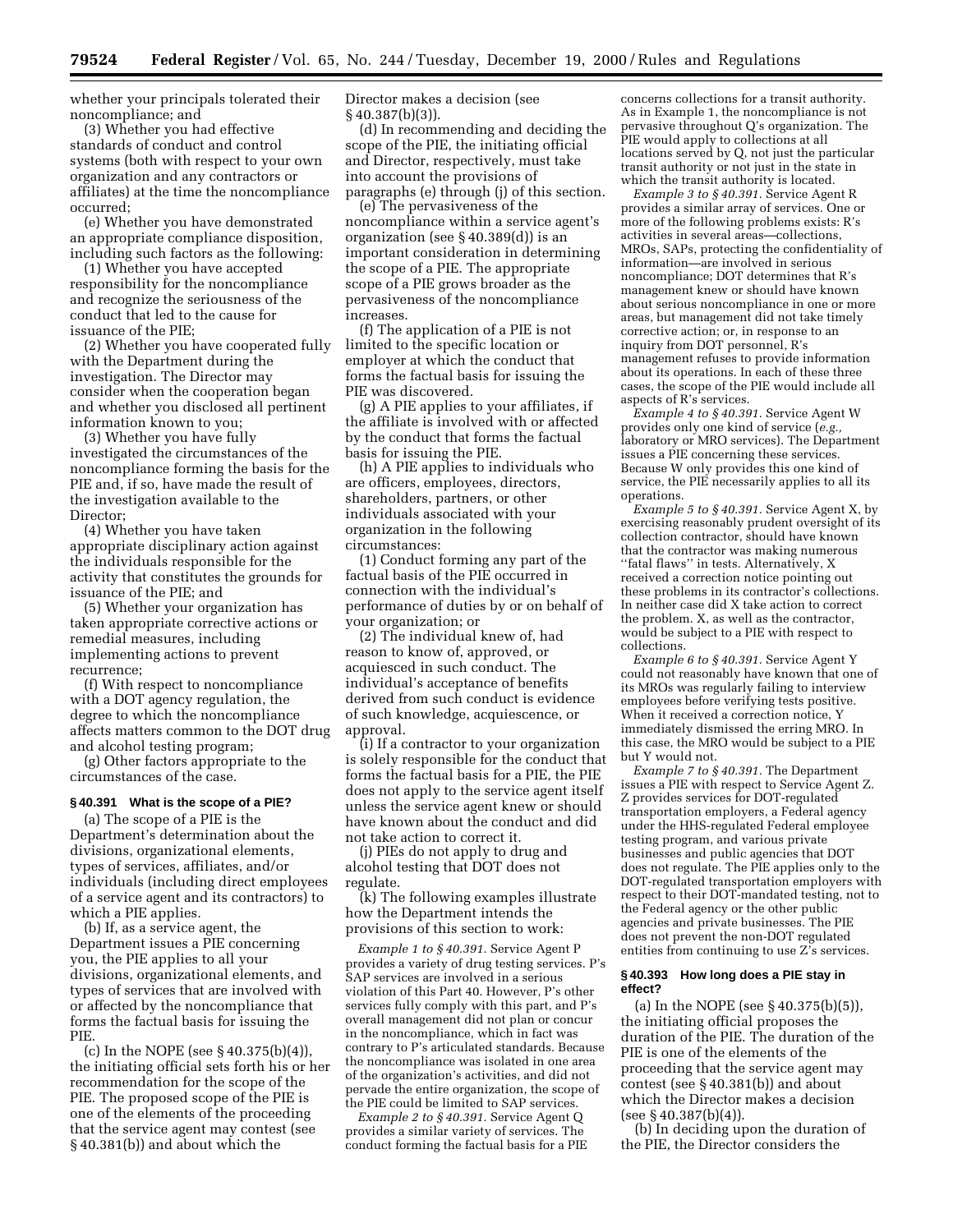seriousness of the conduct on which the PIE is based and the continued need to protect employers and employees from the service agent's noncompliance. The Director considers factors such as those listed in § 40.389 in making this decision.

(c) The duration of a PIE will be between one and five years, unless the Director reduces its duration under § 40.407.

#### **§ 40.395 Can you settle a PIE proceeding?**

At any time before the Director's decision, you and the initiating official can, with the Director's concurrence, settle a PIE proceeding.

## **§ 40.397 When does the Director make a PIE decision?**

The Director makes his or her decision within 60 days of the date when the record of a PIE proceeding is complete (including any meeting with the Director and any additional factfinding that is necessary). The Director may extend this period for good cause for additional periods of up to 30 days.

### **§ 40.399 How does the Department notify service agents of its decision?**

If you are a service agent involved in a PIE proceeding, the Director provides you written notice as soon as he or she makes a PIE decision. The notice includes the following elements:

(a) If the decision is not to issue a PIE, a statement of the reasons for the decision, including findings of fact with respect to any material factual issues that were in dispute.

(b) If the decision is to issue a PIE—

(1) A reference to the NOPE;

(2) A statement of the reasons for the decision, including findings of fact with respect to any material factual issues that were in dispute;

(3) A statement of the scope of the PIE; and

(4) A statement of the duration of the PIE.

### **§ 40.401 How does the Department notify employers and the public about a PIE?**

(a) The Department maintains a document called the ''List of Excluded Drug and Alcohol Service Agents.'' This document may be found on the Department's web site (http:// www.dot.gov/ost/dapc). You may also request a copy of the document from ODAPC.

(b) When the Director issues a PIE, he or she adds to the List the name and address of the service agent, and any other persons or organizations, to whom the PIE applies and information about the scope and duration of the PIE.

(c) When a service agent ceases to be subject to a PIE, the Director removes this information from the List.

(d) The Department also publishes a **Federal Register** notice to inform the public on any occasion on which a service agent is added to or taken off the List.

## **§ 40.403 Must a service agent notify its clients when the Department issues a PIE?**

(a) As a service agent, if the Department issues a PIE concerning you, you must notify each of your DOTregulated employer clients, in writing, about the issuance, scope, duration, and effect of the PIE. You may meet this requirement by sending a copy of the Director's PIE decision or by a separate notice. You must send this notice to each client within three working days of receiving from the Department the notice provided for in § 40.399(b).

(b) As part of the notice you send under paragraph (a) of this section, you must offer to transfer immediately all records pertaining to the employer and its employees to the employer or to any other service agent the employer designates. You must carry out this transfer as soon as the employer requests it.

## **§ 40.405 May the Federal courts review PIE decisions?**

The Director's decision is a final administrative action of the Department. Like all final administrative actions of Federal agencies, the Director's decision is subject to judicial review under the Administrative Procedure Act (5 U.S.C. 551 *et seq.*).

#### **§ 40.407 May a service agent ask to have a PIE reduced or terminated?**

(a) Yes, as a service agent concerning whom the Department has issued a PIE, you may request that the Director terminate a PIE or reduce its duration and/or scope. This process is limited to the issues of duration and scope. It is not an appeal or reconsideration of the decision to issue the PIE.

(b) Your request must be in writing and supported with documentation.

(c) You must wait at least nine months from the date on which the Director issued the PIE to make this request.

(d) The initiating official who was the proponent of the PIE may provide information and arguments concerning your request to the Director.

(e) If the Director verifies that the sources of your noncompliance have been eliminated and that all drug or alcohol testing-related services you would provide to DOT-regulated employers will be consistent with the requirements of this part, the Director may issue a notice terminating or reducing the PIE.

### **§ 40.409 What does the issuance of a PIE mean to transportation employers?**

(a) As an employer, you are deemed to have notice of the issuance of a PIE when it appears on the List mentioned in § 40.401(a) or the notice of the PIE appears in the **Federal Register** as provided in § 40.401(d). You should check this List to ensure that any service agents you are using or planning to use are not subject to a PIE.

(b) As an employer who is using a service agent concerning whom a PIE is issued, you must stop using the services of the service agent no later than 90 days after the Department has published the decision in the **Federal Register** or posted it on its web site. You may apply to the ODAPC Director for an extension of 30 days if you demonstrate that you cannot find a substitute service agent within 90 days.

(c) Except during the period provided in paragraph (b) of this section, you must not, as an employer, use the services of a service agent that are covered by a PIE that the Director has issued under this subpart. If you do so, you are in violation of the Department's regulations and subject to applicable DOT agency sanctions (*e.g.,* civil penalties, withholding of Federal financial assistance).

(d) You also must not obtain drug or alcohol testing services through a contractor or affiliate of the service agent to whom the PIE applies.

*Example to Paragraph (d).* Service Agent R was subject to a PIE with respect to SAP services. As an employer, not only must you not use R's own SAP services, but you also must not use SAP services you arrange through R, such as services provided by a subcontractor or affiliate of R or a person or organization that receives financial gain from its relationship with R.

(e) This section's prohibition on using the services of a service agent concerning which the Director has issued a PIE applies to employers in all industries subject to DOT drug and alcohol testing regulations.

*Example to Paragraph (e).* The initiating official for a PIE was the FAA drug and alcohol program manager, and the conduct forming the basis of the PIE pertained to the aviation industry. As a motor carrier, transit authority, pipeline, railroad, or maritime employer, you are also prohibited from using the services of the service agent involved in connection with the DOT drug and alcohol testing program.

(f) The issuance of a PIE does not result in the cancellation of drug or alcohol tests conducted using the service agent involved before the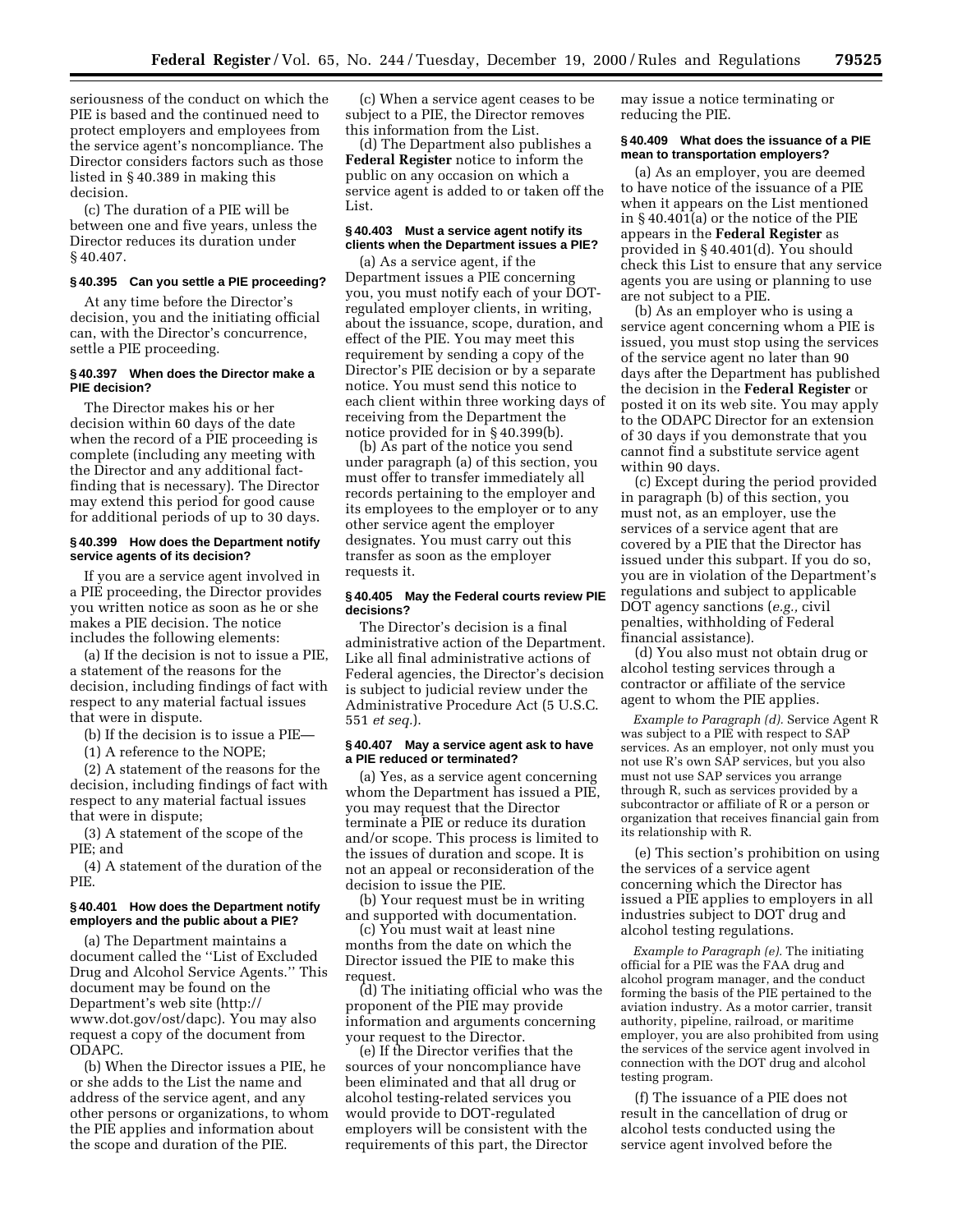issuance of the Director's decision or up to 90 days following its publication in the **Federal Register** or posting on the Department's web site, unless otherwise specified in the Director's PIE decision or the Director grants an extension as provided in paragraph (b) of this section.

*Example to Paragraph (f).* The Department issues a PIE concerning Service Agent N on September 1. All tests conducted using N's services before September 1, and through November 30, are valid for all purposes under DOT drug and alcohol testing regulations, assuming they meet all other regulatory requirements.

# **§ 40.411 What is the role of the DOT Inspector General's office?**

(a) Any person may bring concerns about waste, fraud, or abuse on the part of a service agent to the attention of the DOT Office of Inspector General.

(b) In appropriate cases, the Office of Inspector General may pursue criminal or civil remedies against a service agent.

(c) The Office of Inspector General may provide factual information to other DOT officials for use in a PIE proceeding.

## **§ 40.413 How are notices sent to service agents?**

(a) If you are a service agent, DOT sends notices to you, including correction notices, notices of proposed exclusion, decision notices, and other notices, in any of the ways mentioned in paragraph (b) or (c) of this section.

(b) DOT may send a notice to you, your identified counsel, your agent for service of process, or any of your partners, officers, directors, owners, or joint venturers to the last known street address, fax number, or e-mail address. DOT deems the notice to have been received by you if sent to any of these persons.

(c) DOT considers notices to be received by you—

(1) When delivered, if DOT mails the notice to the last known street address, or five days after we send it if the letter is undeliverable;

- (2) When sent, if DOT sends the notice by fax or five days after we send it if the fax is undeliverable; or
- (3) When delivered, if DOT sends the notice by e-mail or five days after DOT sends it if the e-mail is undeliverable.

2. Effective August 1, 2001, revise 49 CFR Part 40 to read as follows:

# **PART 40—PROCEDURES FOR TRANSPORTATION WORKPLACE DRUG AND ALCOHOL TESTING PROGRAMS**

**Subpart A—Administrative Provisions** Sec.

### 40.1 Who does this regulation cover?<br>40.3 What do the terms used in this What do the terms used in this

- regulation mean?
- 40.5 Who issues authoritative interpretations of this regulation?
- 40.7 How can you get an exemption from a requirement in this regulation?

#### **Subpart B—Employer Responsibilities**

- 40.11 What are the general responsibilities of employers under this regulation?
- 40.13 How do DOT drug and alcohol tests relate to non-DOT tests?
- 40.15 May an employer use a service agent to meet DOT drug and alcohol testing requirements?
- 40.17 Is an employer responsible for obtaining information from its service agents?<br>40.19 [Res
- [Reserved]
- 40.21 May an employer stand down an employee before the MRO has completed the verification process?
- 40.23 What actions do employers take after receiving verified test results?
- 40.25 Must an employer check on the drug and alcohol testing record of employees it is intending to use to perform safetysensitive duties?
- 40.27 Where is other information on employer responsibilities found in this regulation?

# **Subpart C—Urine Collection Personnel**

- 40.31 Who may collect urine specimens for DOT drug testing?
- 40.33 What training requirements must a collector meet?
- 40.35 What information about the DER must employers provide to collectors?
- 40.37 Where is other information on the role of collectors found in this regulation?

## **Subpart D—Collection Sites, Forms, Equipment and Supplies Used in DOT Urine Collections**

- 40.41 Where does a urine collection for a DOT drug test take place?
- 40.43 What steps must operators of collection sites take to protect the security and integrity of urine collections?
- 40.45 What form is used to document a DOT urine collection?
- 40.47 May employers use the CCF for non-DOT collections or non-Federal forms for DOT collections?
- 40.49 What materials are used to collect urine specimens?
- 40.51 What materials are used to send urine specimens to the laboratory?

### **Subpart E—Urine Specimen Collections**

- 40.61 What are the preliminary steps in the collection process?
- 40.63 What steps does the collector take in the collection process before the employee provides a urine specimen?
- 40.65 What does the collector check for when the employee presents a specimen?
- 40.67 When and how is a directly observed
- collection conducted? 40.69 How is a monitored collection conducted?
- 40.71 How does the collector prepare the specimens?

40.73 How is the collection process completed?

# **Subpart F—Drug Testing Laboratories**

- 40.81 What laboratories may be used for DOT drug testing?
- 40.83 How do laboratories process incoming specimens?
- 40.85 What drugs do laboratories test for?
- 40.87 What are the cutoff concentrations for initial and confirmation tests?
- 40.89 What is validity testing, and are laboratories required to conduct it?
- 40.91 What validity tests must laboratories conduct on primary specimens?
- 40.93 What criteria do laboratories use to establish that a specimen is dilute or substituted?
- 40.95 What criteria do laboratories use to establish that a specimen is adulterated?
- 40.97 What do laboratories report and how do they report it?
- 40.99 How long does the laboratory retain specimens after testing?
- 40.101 What relationship may a laboratory have with an MRO?
- 40.103 What are the requirements for submitting blind specimens to a laboratory?
- 40.105 What happens if the laboratory reports a result different from that expected for a blind specimen?<br>40.107 Who may inspect laborator
- Who may inspect laboratories?
- 40.109 What documentation must the laboratory keep, and for how long?
- 40.111 When and how must a laboratory disclose statistical summaries and other information it maintains?
- 40.113 Where is other information concerning laboratories found in this regulation?

### **Subpart G—Medical Review Officers and the Verification Process**

- 40.121 Who is qualified to act as an MRO?
- 40.123 What are the MRO's responsibilities in the DOT drug testing program?
- 40.125 What relationship may an MRO have with a laboratory?
- 40.127 What are the MRO's functions in reviewing negative test results?
- 40.129 What are the MRO's functions in reviewing laboratory confirmed positive, adulterated, substituted, or invalid drug test results?
- 40.131 How does the MRO or DER notify an employee of the verification process after a confirmed positive, adulterated, substituted, or invalid test result?
- 40.133 Under what circumstances may the MRO verify a test as positive, or as a refusal to test because of adulteration or substitution, without interviewing the employee?
- 40.135 What does the MRO tell the employee at the beginning of the verification interview?
- 40.137 On what basis does the MRO verify test results involving marijuana, cocaine, amphetamines, or PCP?
- 40.139 On what basis does the MRO verify test results involving opiates?
- 40.141 How does the MRO obtain
- information for the verification decision? 40.143 [Reserved]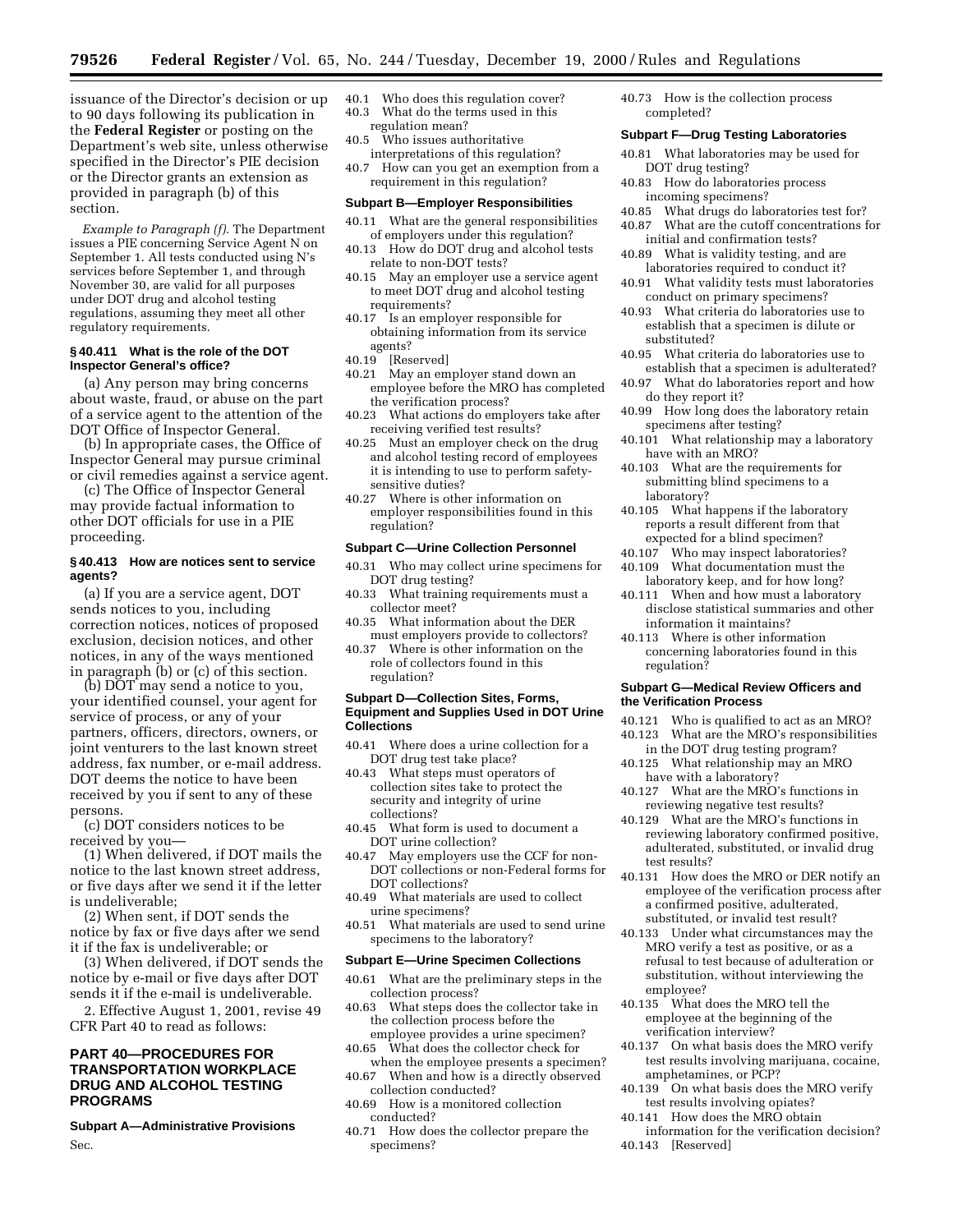- 40.145 On what basis does the MRO verify test results involving adulteration or substitution?<br>40.147 [Reserve
- [Reserved]
- 40.149 May the MRO change a verified positive drug test result or refusal to test?
- 40.151 What are MROs prohibited from doing as part of the verification process?
- 40.153 How does the MRO notify employees of their right to a test of the split specimen?
- 40.155 What does the MRO do when a negative or positive test result is also
- dilute?<br>40.157 Re [Reserved]
- 40.159 What does the MRO do when a drug test result is invalid?
- 40.161 What does the MRO do when a drug test specimen is rejected for testing?
- 40.163 How does the MRO report drug test results?
- 40.165 To whom does the MRO transmit reports of drug test results?
- 40.167 How are MRO reports of drug results transmitted to the employer?
- 40.169 Where is other information concerning the role of MROs and the verification process found in this regulation?

# **Subpart H—Split Specimen Tests**

- 40.171 How does an employee request a test of a split specimen?
- 40.173 Who is responsible for paying for the test of a split specimen?
- 40.175 What steps does the first laboratory take with a split specimen?
- 40.177 What does the second laboratory do with the split specimen when it is tested to reconfirm the presence of a drug or drug metabolite?
- 40.179 What does the second laboratory do with the split specimen when it is tested to reconfirm an adulterated test result?
- 40.181 What does the second laboratory do with the split specimen when it is tested to reconfirm a substituted test result?
- 40.183 What information do laboratories report to MROs regarding split specimen results?
- 40.185 Through what methods and to whom must a laboratory report split specimen results?
- 40.187 What does the MRO do with split specimen laboratory results?
- 40.189 Where is other information concerning split specimens found in this regulation?

### **Subpart I—Problems in Drug Tests**

- 40.191 What is a refusal to take a DOT drug test, and what are the consequences?
- 40.193 What happens when an employee does not provide a sufficient amount of urine for a drug test?
- 40.195 What happens when an individual is unable to provide a sufficient amount of urine for a pre-employment or returnto-duty test because of a permanent or long-term medical condition?
- 40.197 What happens when an employer receives a report of a dilute specimen?
- 40.199 What problems always cause a drug test to be cancelled?
- 40.201 What problems always cause a drug test to be cancelled and may result in a requirement for another collection?
- 40.203 What problems cause a drug test to be cancelled unless they are corrected?
- 40.205 How are drug test problems corrected?
- 40.207 What is the effect of a cancelled drug test?
- 40.209 What is the effect of procedural problems that are not sufficient to cancel a drug test?

### **Subpart J—Alcohol Testing Personnel**

- 40.211 Who conducts DOT alcohol tests? 40.213 What training requirements must STTs and BATs meet?
- 40.215 What information about the DER do employers have to provide to BATs and STTs?
- 40.217 Where is other information on the role of STTs and BATs found in this regulation?

### **Subpart K—Testing Sites, Forms, Equipment and Supplies Used in Alcohol Testing**

- 40.221 Where does an alcohol test take place?
- 40.223 What steps must be taken to protect the security of alcohol testing sites?
- 40.225 What form is used for an alcohol test?
- 40.227 May employers use the ATF for non-DOT tests, or non-DOT forms for DOT tests?
- 40.229 What devices are used to conduct alcohol screening tests?
- 40.231 What devices are used to conduct alcohol confirmation tests?
- 40.233 What are the requirements for proper use and care of EBTs?
- 40.235 What are the requirements for proper use and care of ASDs?

#### **Subpart L—Alcohol Screening Tests**

- 40.241 What are the first steps in any alcohol screening test?
- 40.243 What is the procedure for an alcohol screening test using an EBT or nonevidential breath ASD?
- 40.245 What is the procedure for an alcohol screening test using a saliva ASD?
- 40.247 What procedures does the BAT or STT follow after a screening test result?

### **Subpart M—Alcohol Confirmation Tests**

- 40.251 What are the first steps in an alcohol confirmation test?
- 40.253 What are the procedures for conducting an alcohol confirmation test?
- 40.255 What happens next after the alcohol confirmation test result?

### **Subpart N—Problems in Alcohol Testing**

- 40.261 What is a refusal to take an alcohol test, and what are the consequences?
- 40.263 What happens when an employee is unable to provide a sufficient amount of saliva for an alcohol screening test?
- 40.265 What happens when an employee is unable to provide a sufficient amount of breath for an alcohol test?
- 40.267 What problems always cause an alcohol test to be cancelled?
- 40.269 What problems cause an alcohol test to be cancelled unless they are corrected?
- 40.271 How are alcohol testing problems corrected?
- 40.273 What is the effect of a cancelled alcohol test?
- 40.275 What is the effect of procedural problems that are not sufficient to cancel an alcohol test?
- 40.277 Are alcohol tests other than saliva or breath permitted under these regulations?

### **Subpart O—Substance Abuse Professionals and the Return-to-Duty Process**

- 40.281 Who is qualified to act as a SAP?
- 40.283 How does a certification organization obtain recognition for its members as SAPs?
- 40.285 When is a SAP evaluation required?
- 40.287 What information is an employer required to provide concerning SAP services to an employee who has a DOT drug and alcohol regulation violation?
- 40.289 Are employers required to provide SAP and treatment services to
- employees?<br>40.291 What is What is the role of the SAP in the evaluation, referral, and treatment process of an employee who has violated DOT agency drug and alcohol testing regulations?
- 40.293 What is the SAP's function in conducting the initial evaluation of an employee?
- 40.295 May employees or employers seek a second SAP evaluation if they disagree with the first SAP's recommendations?
- 40.297 Does anyone have the authority to change a SAP's initial evaluation?
- 40.299 What is the SAP's role and what are the limits on a SAP's discretion in referring employees for education and treatment?
- 40.301 What is the SAP's function in the follow-up evaluation of an employee?
- 40.303 What happens if the SAP believes the employee needs additional treatment, aftercare, or support group services even after the employee returns to safety-sensitive duties?
- 40.305 How does the return-to-duty process conclude?
- 40.307 What is the SAP's function in prescribing the employee's follow-up tests?
- 40.309 What are the employer's responsibilities with respect to the SAP's directions for follow-up tests?
- 40.311 What are requirements concerning SAP reports?
- 40.313 Where is other information on SAP functions and the return-to-duty process found in this regulation?

### **Subpart P—Confidentiality and Release of Information**

- 40.321 What is the general confidentiality rule for drug and alcohol test information?
- 40.323 May program participants release drug or alcohol test information in connection with legal proceedings?
- 40.325 [Reserved]
- 40.327 When must the MRO report medical information gathered in the verification process?
- 40.329 What information must laboratories, MROs, and other service agents release to employees?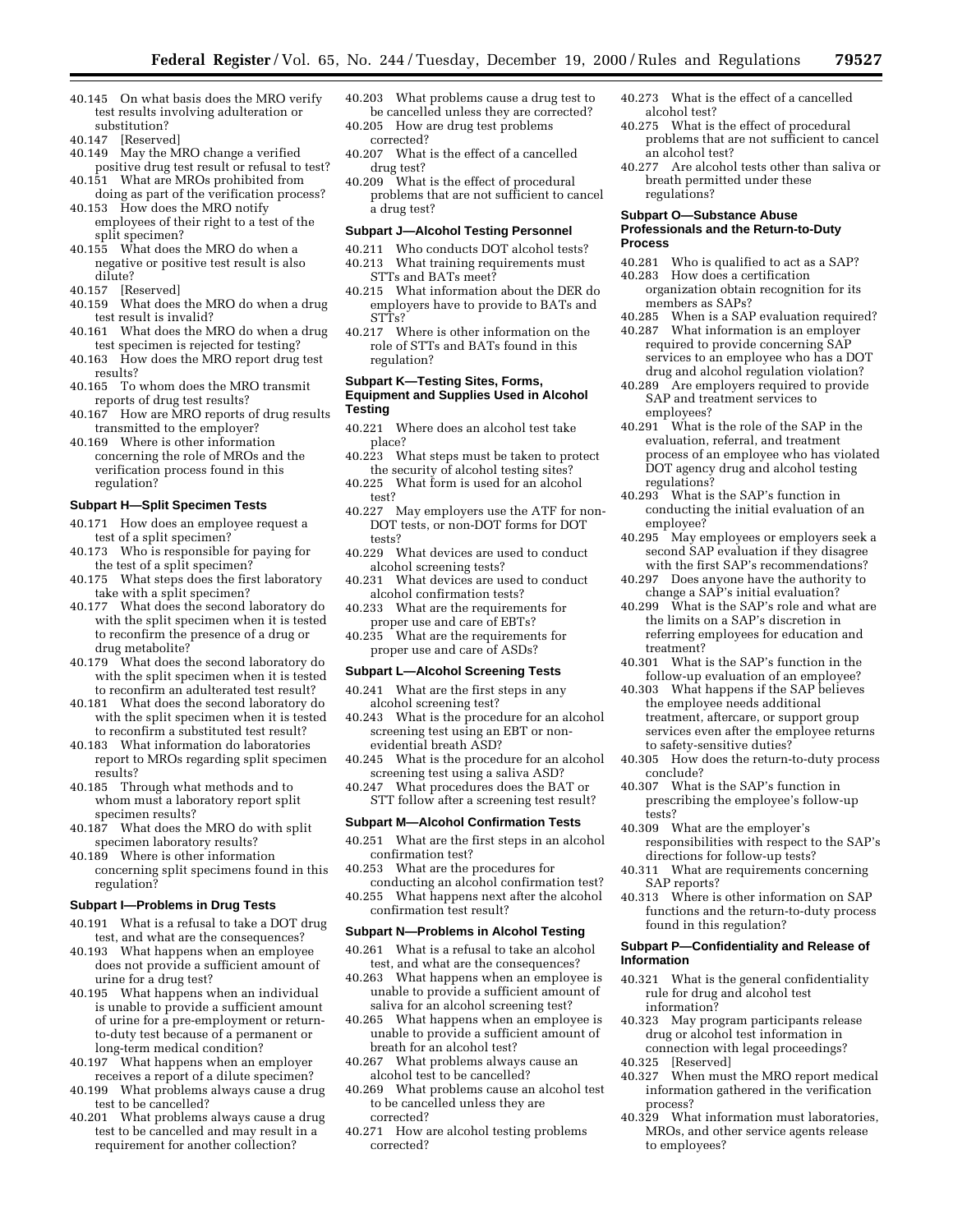- 40.331 To what additional parties must employers and service agents release information?
- 40.333 What records must employers keep?

### **Subpart Q—Roles And Responsibilities of Service Agents**

- 40.341 Must service agents comply with DOT drug and alcohol testing requirements?
- 40.343 What tasks may a service agent perform for an employer?
- 40.345 In what circumstances may a C/TPA act as an intermediary in the transmission of drug and alcohol testing information to employers?
- 40.347 What functions may C/TPAs perform with respect administering testing?
- 40.349 What records may a service agent receive and maintain?
- 40.351 What confidentiality requirements apply to service agents?
- 40.353 What principles govern the interaction between MROs and other service agents?
- 40.355 What limitations apply to the activities of service agents?

### **Subpart R—Public Interest Exclusions**

- 40.361 What is the purpose of a public interest exclusion (PIE)?
- 40.363 On what basis may the Department issue a PIE?
- 40.365 What is the Department's policy concerning starting a PIE proceeding?<br>40.367 Who initiates a PIE proceeding?
- Who initiates a PIE proceeding?
- 40.369 What is the discretion of an initiating official in starting a PIE proceeding?
- 40.371 On what information does an initiating official rely in deciding whether to start a PIE proceeding?
- 40.373 Before starting a PIE proceeding, does the initiating official give the service agent an opportunity to correct problems?
- 40.375 How does the initiating official start a PIE proceeding?
- 40.377 Who decides whether to issue a PIE? 40.379 How do you contest the issuance of
- a PIE? 40.381 What information do you present to
- contest the proposed issuance of a PIE? 40.383 What procedures apply if you
- contest the issuance of a PIE? 40.385 Who bears the burden of proof in a
- PIE proceeding?
- 40.387 What matters does the Director decide concerning a proposed PIE?
- 40.389 What factors may the Director consider?<br>40 391 What
- 40.391 What is the scope of a PIE?<br>40.393 How long does a PIE stay in
- How long does a PIE stay in effect?
- 40.395 Can you settle a PIE proceeding? 40.397 When does the Director make a PIE decision?
- 40.399 How does the Department notify service agents of its decision?
- 40.401 How does the Department notify employers and the public about a PIE?
- 40.403 Must a service agent notify its clients when the Department issues a PIE?
- 40.405 May the Federal courts review PIE decisions?
- 40.407 May a service agent ask to have a PIE reduced or terminated?
- 40.409 What does the issuance of a PIE mean to transportation employers?
- 40.411 What is the role of the DOT Inspector General's office?
- 40.413 How are notices sent to service agents?
- Appendix A to Part 40—DOT Standards for Urine Collection Kits
- Appendix B to Part 40—DOT Drug Testing Semi-annual Laboratory Report
- Appendix C to Part 40—[Reserved]
- Appendix D to Part 40—Report Format: Split Specimen Failure to Reconfirm
- Appendix E to Part 40—SAP Equivalency Requirements for Certification Organizations
- Appendix F to Part 40—Drug and Alcohol Testing Information that C/TPAs May Transmit to Employers
- Appendix G to Part 40—Alcohol Testing Form (ATF)

**Authority:** 49 U.S.C. 102, 301, 322, 5331, 20140, 31306, and 45101 *et seq.*

## **Subpart A—Administrative Provisions**

### **§ 40.1 Who does this regulation cover?**

(a) This part tells all parties who conduct drug and alcohol tests required by Department of Transportation (DOT) agency regulations how to conduct these tests and what procedures to use.

(b) This part concerns the activities of transportation employers, safetysensitive transportation employees (including self-employed individuals, contractors and volunteers as covered by DOT agency regulations), and service agents.

(c) Nothing in this part is intended to supersede or conflict with the implementation of the Federal Railroad Administration's post-accident testing program (see 49 CFR 219.200).

### **§ 40.3 What do the terms used in this regulation mean?**

In this part, the terms listed in this section have the following meanings:

*Adulterated specimen.* A specimen that contains a substance that is not expected to be present in human urine, or contains a substance expected to be present but is at a concentration so high that it is not consistent with human urine.

*Affiliate.* Persons are affiliates of one another if, directly or indirectly, one controls or has the power to control the other, or a third party controls or has the power to control both. Indicators of control include, but are not limited to: interlocking management or ownership; shared interest among family members; shared facilities or equipment; or common use of employees. Following the issuance of a public interest exclusion, an organization having the same or similar management,

ownership, or principal employees as the service agent concerning whom a public interest exclusion is in effect is regarded as an affiliate. This definition is used in connection with the public interest exclusion procedures of Subpart R of this part.

*Air blank.* In evidential breath testing devices (EBTs) using gas chromatography technology, a reading of the device's internal standard. In all other EBTs, a reading of ambient air containing no alcohol.

*Alcohol.* The intoxicating agent in beverage alcohol, ethyl alcohol or other low molecular weight alcohols, including methyl or isopropyl alcohol.

*Alcohol concentration.* The alcohol in a volume of breath expressed in terms of grams of alcohol per 210 liters of breath as indicated by a breath test under this part.

*Alcohol confirmation test.* A subsequent test using an EBT, following a screening test with a result of 0.02 or greater, that provides quantitative data about the alcohol concentration.

*Alcohol screening device (ASD).* A breath or saliva device, other than an EBT, that is approved by the National Highway Traffic Safety Administration (NHTSA) and placed on a conforming products list (CPL) for such devices.

*Alcohol screening test.* An analytic procedure to determine whether an employee may have a prohibited concentration of alcohol in a breath or saliva specimen.

*Alcohol testing site.* A place selected by the employer where employees present themselves for the purpose of providing breath or saliva for an alcohol test.

*Alcohol use.* The drinking or swallowing of any beverage, liquid mixture or preparation (including any medication), containing alcohol.

*Blind specimen or blind performance test specimen.* A specimen submitted to a laboratory for quality control testing purposes, with a fictitious identifier, so that the laboratory cannot distinguish it from an employee specimen.

*Breath Alcohol Technician (BAT).* A person who instructs and assists employees in the alcohol testing process and operates an evidential breath testing device.

*Cancelled test.* A drug or alcohol test that has a problem identified that cannot be or has not been corrected, or which this part otherwise requires to be cancelled. A cancelled test is neither a positive nor a negative test.

*Chain of custody.* The procedure used to document the handling of the urine specimen from the time the employee gives the specimen to the collector until the specimen is destroyed. This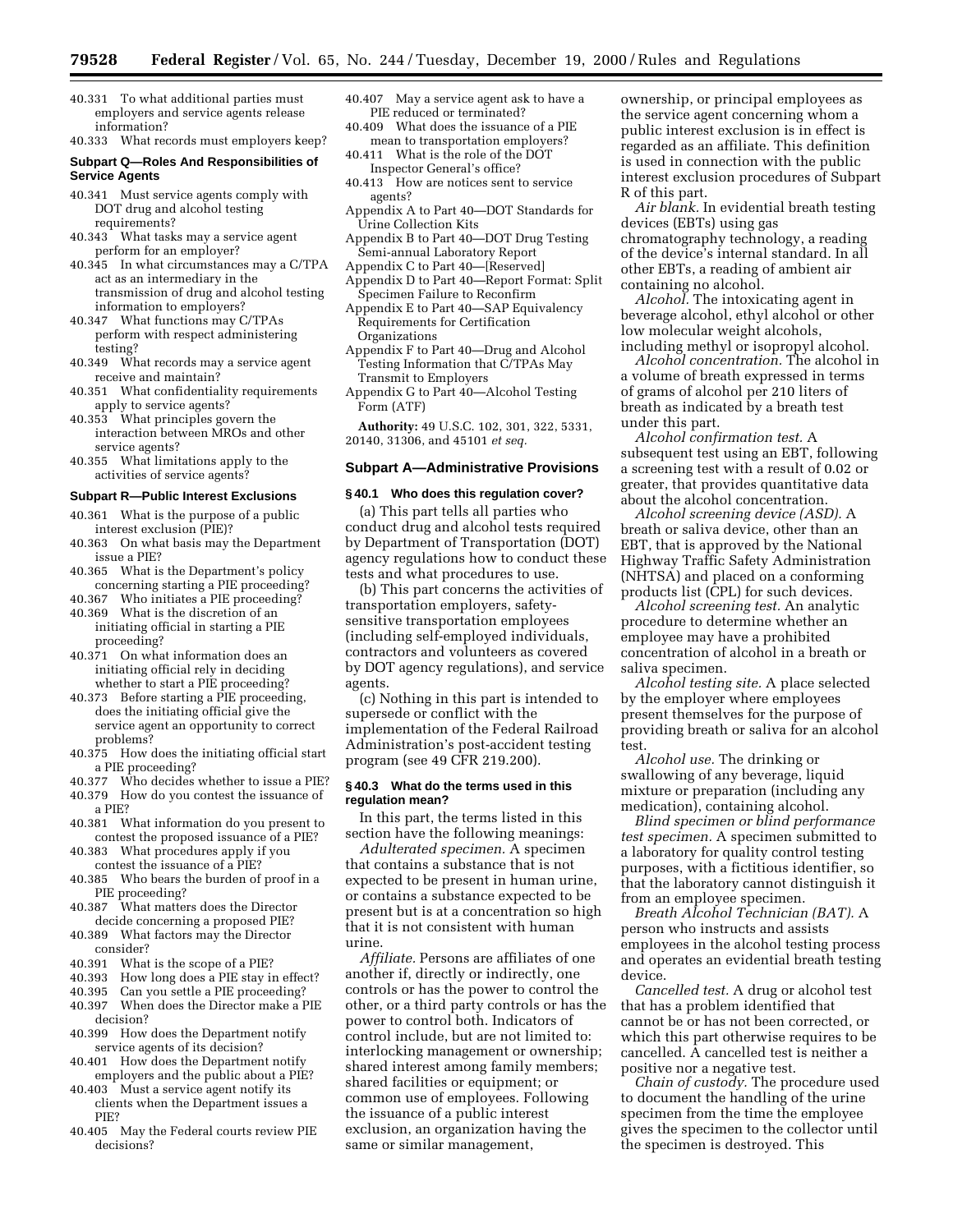procedure uses the Federal Drug Testing Custody and Control Form (CCF).

*Collection container.* A container into which the employee urinates to provide the specimen for a drug test.

*Collection site.* A place selected by the employer where employees present themselves for the purpose of providing a urine specimen for a drug test.

*Collector.* A person who instructs and assists employees at a collection site, who receives and makes an initial inspection of the specimen provided by those employees, and who initiates and completes the CCF.

*Confirmation (or confirmatory) drug test.* A second analytical procedure performed on a urine specimen to identify and quantify the presence of a specific drug or drug metabolite.

*Confirmation (or confirmatory) validity test.* A second test performed on a urine specimen to further support a validity test result.

*Confirmed drug test.* A confirmation test result received by an MRO from a laboratory.

*Consortium/Third-party administrator (C/TPA).* A service agent that provides or coordinates the provision of a variety of drug and alcohol testing services to employers. C/TPAs typically perform administrative tasks concerning the operation of the employers' drug and alcohol testing programs. This term includes, but is not limited to, groups of employers who join together to administer, as a single entity, the DOT drug and alcohol testing programs of its members. C/TPAs are not ''employers'' for purposes of this part.

*Continuing education.* Training for medical review officers (MROs) and substance abuse professionals (SAPs) who have completed qualification training and are performing MRO or SAP functions, designed to keep MROs and SAPs current on changes and developments in the DOT drug and alcohol testing program.

*Designated employer representative (DER).* An employee authorized by the employer to take immediate action(s) to remove employees from safety-sensitive duties and to make required decisions in the testing and evaluation processes. The DER also receives test results and other communications for the employer, consistent with the requirements of this part. Service agents cannot act as DERs.

*Dilute specimen.* A specimen with creatinine and specific gravity values that are lower than expected for human urine.

*DOT, The Department, DOT agency.* These terms encompass all DOT agencies, including, but not limited to, the United States Coast Guard (USCG), the Federal Aviation Administration

(FAA), the Federal Railroad Administration (FRA), the Federal Motor Carrier Safety Administration (FMCSA), the Federal Transit Administration (FTA), the National Highway Traffic Safety Administration (NHTSA), the Research and Special Programs Administration (RSPA), and the Office of the Secretary (OST). These terms include any designee of a DOT agency.

*Drugs.* The drugs for which tests are required under this part and DOT agency regulations are marijuana, cocaine, amphetamines, phencyclidine (PCP), and opiates.

*Employee.* Any person who is designated in a DOT agency regulation as subject to drug testing and/or alcohol testing. The term includes individuals currently performing safety-sensitive functions designated in DOT agency regulations and applicants for employment subject to pre-employment testing. For purposes of drug testing under this part, the term employee has the same meaning as the term ''donor'' as found on CCF and related guidance materials produced by the Department of Health and Human Services.

*Employer*. A person or entity employing one or more employees (including an individual who is selfemployed) subject to DOT agency regulations requiring compliance with this part. The term includes an employer's officers, representatives, and management personnel. Service agents are not employers for the purposes of this part.

*Error Correction Training*. Training provided to BATs, collectors, and screening test technicians (STTs) following an error that resulted in the cancellation of a drug or alcohol test. Error correction training must be provided in person or by a means that provides real-time observation and interaction between the instructor and trainee.

*Evidential Breath Testing Device (EBT)*. A device approved by NHTSA for the evidential testing of breath at the .02 and .04 alcohol concentrations, placed on NHTSA's Conforming Products List (CPL) for ''Evidential Breath Measurement Devices'' and identified on the CPL as conforming with the model specifications available from NHTSA's Traffic Safety Program.

*HHS*. The Department of Health and Human Services or any designee of the Secretary, Department of Health and Human Services.

*Initial drug test*. The test used to differentiate a negative specimen from one that requires further testing for drugs or drug metabolites.

*Initial validity test*. The first test used to determine if a specimen is adulterated, diluted, or substituted.

*Laboratory*. Any U.S. laboratory certified by HHS under the National Laboratory Certification Program as meeting the minimum standards of Subpart C of the HHS Mandatory Guidelines for Federal Workplace Drug Testing Programs; or, in the case of foreign laboratories, a laboratory approved for participation by DOT under this part. (The HHS Mandatory Guidelines for Federal Workplace Drug Testing Programs are available on the internet at *http://www.health.org/ workpl.htm* or from the Division of Workplace Programs, 5600 Fishers Lane, Rockwall II Building, Suite 815, Rockville, MD 20857.)

*Medical Review Officer (MRO)*. A person who is a licensed physician and who is responsible for receiving and reviewing laboratory results generated by an employer's drug testing program and evaluating medical explanations for certain drug test results.

*Office of Drug and Alcohol Policy and Compliance (ODAPC)*. The office in the Office of the Secretary, DOT, that is responsible for coordinating drug and alcohol testing program matters within the Department and providing information concerning the implementation of this part.

*Primary specimen*. In drug testing, the urine specimen bottle that is opened and tested by a first laboratory to determine whether the employee has a drug or drug metabolite in his or her system; and for the purpose of validity testing. The primary specimen is distinguished from the split specimen, defined in this section.

*Qualification Training*. The training required in order for a collector, BAT, MRO, SAP, or STT to be qualified to perform their functions in the DOT drug and alcohol testing program. Qualification training may be provided by any appropriate means (*e.g.,* classroom instruction, internet application, CD–ROM, video).

*Refresher Training*. The training required periodically for qualified collectors, BATs, and STTs to review basic requirements and provide instruction concerning changes in technology (*e.g.,* new testing methods that may be authorized) and amendments, interpretations, guidance, and issues concerning this part and DOT agency drug and alcohol testing regulations. Refresher training can be provided by any appropriate means (*e.g.,* classroom instruction, internet application, CD–ROM, video).

*Screening Test Technician (STT)*. A person who instructs and assists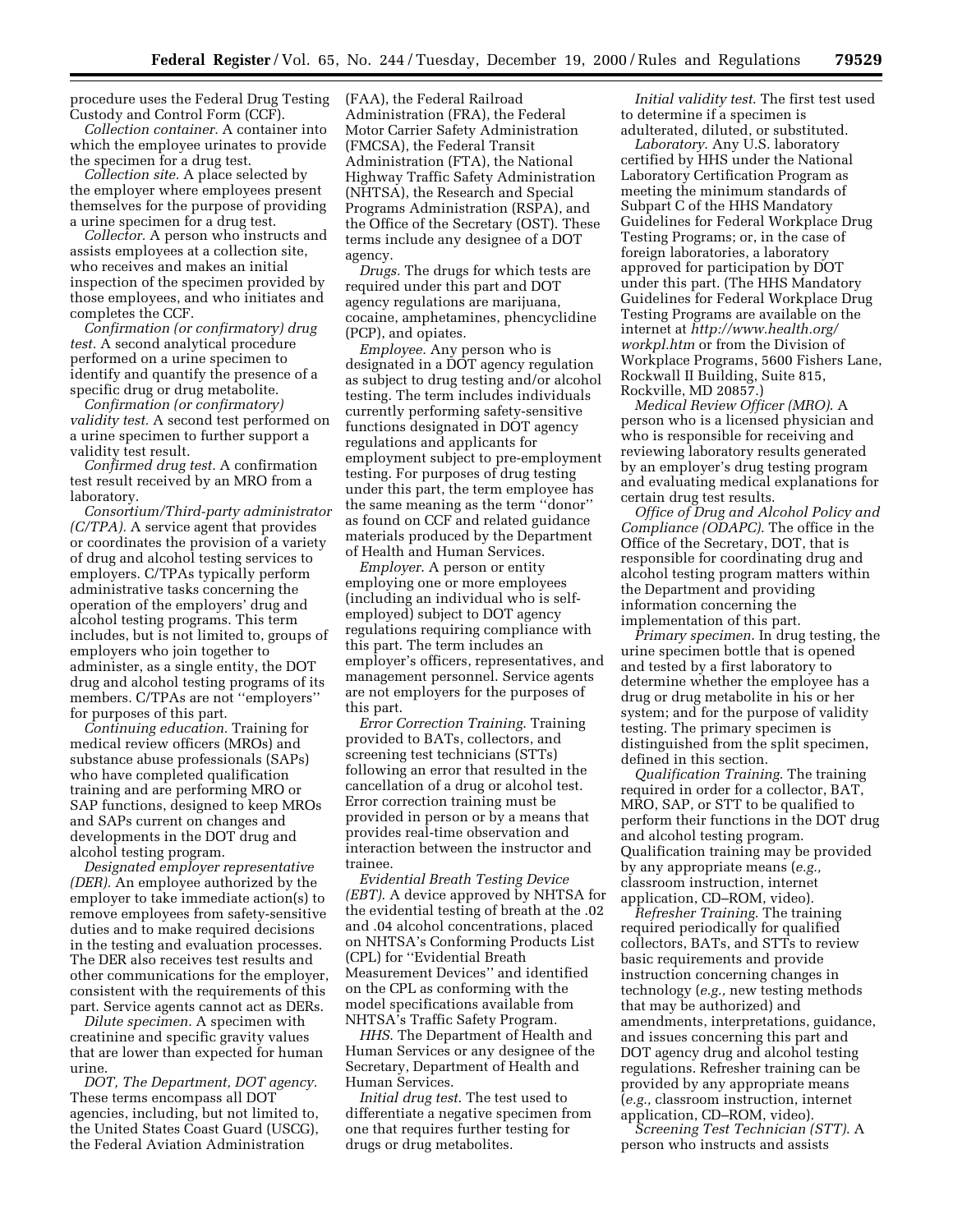employees in the alcohol testing process and operates an ASD.

*Secretary*. The Secretary of Transportation or the Secretary's designee.

*Service agent*. Any person or entity, other than an employee of the employer, who provides services specified under this part to employers and/or employees in connection with DOT drug and alcohol testing requirements. This includes, but is not limited to, collectors, BATs and STTs, laboratories, MROs, substance abuse professionals, and C/TPAs. To act as service agents, persons and organizations must meet the qualifications set forth in applicable sections of this part. Service agents are not employers for purposes of this part.

*Shipping container*. A container that is used for transporting and protecting urine specimen bottles and associated documents from the collection site to the laboratory.

*Specimen bottle*. The bottle that, after being sealed and labeled according to the procedures in this part, is used to hold the urine specimen during transportation to the laboratory.

*Split specimen*. In drug testing, a part of the urine specimen that is sent to a first laboratory and retained unopened, and which is transported to a second laboratory in the event that the employee requests that it be tested following a verified positive test of the primary specimen or a verified adulterated or substituted test result.

*Stand-down*. The practice of temporarily removing an employee from the performance of safety-sensitive functions based only on a report from a laboratory to the MRO of a confirmed positive test for a drug or drug metabolite, an adulterated test, or a substituted test, before the MRO has completed verification of the test result.

*Substance Abuse Professional (SAP)*. A person who evaluates employees who have violated a DOT drug and alcohol regulation and makes recommendations concerning education, treatment, follow-up testing, and aftercare.

*Substituted specimen*. A specimen with creatinine and specific gravity values that are so diminished that they are not consistent with human urine.

*Verified test*. A drug test result or validity testing result from an HHScertified laboratory that has undergone review and final determination by the MRO.

# **§ 40.5 Who issues authoritative interpretations of this regulation?**

ODAPC and the DOT Office of General Counsel (OGC) provide written interpretations of the provisions of this part. These written DOT interpretations are the only official and authoritative interpretations concerning the provisions of this part. DOT agencies may incorporate ODAPC/OGC interpretations in written guidance they issue concerning drug and alcohol testing matters. Only Part 40 interpretations issued after August 1, 2001, are considered valid.

### **§ 40.7 How can you get an exemption from a requirement in this regulation?**

(a) If you want an exemption from any provision of this part, you must request it in writing from the Office of the Secretary of Transportation, under the provisions and standards of 49 CFR part 5. You must send requests for an exemption to the following address: Department of Transportation, Deputy Assistant General Counsel for Regulation and Enforcement, 400 7th Street, SW., Room 10424, Washington, DC 20590.

(b) Under the standards of 49 CFR part 5, we will grant the request only if the request documents special or exceptional circumstances, not likely to be generally applicable and not contemplated in connection with the rulemaking that established this part, that make your compliance with a specific provision of this part impracticable.

(c) If we grant you an exemption, you must agree to take steps we specify to comply with the intent of the provision from which an exemption is granted.

(d) We will issue written responses to all exemption requests.

### **Subpart B—Employer Responsibilities**

### **§ 40.11 What are the general responsibilities of employers under this regulation?**

(a) As an employer, you are responsible for meeting all applicable requirements and procedures of this part.

(b) You are responsible for all actions of your officials, representatives, and agents (including service agents) in carrying out the requirements of the DOT agency regulations.

(c) All agreements and arrangements, written or unwritten, between and among employers and service agents concerning the implementation of DOT drug and alcohol testing requirements are deemed, as a matter of law, to require compliance with all applicable provisions of this part and DOT agency drug and alcohol testing regulations. Compliance with these provisions is a material term of all such agreements and arrangements.

### **§ 40.13 How do DOT drug and alcohol tests relate to non-DOT tests?**

(a) DOT tests must be completely separate from non-DOT tests in all respects.

(b) DOT tests must take priority and must be conducted and completed before a non-DOT test is begun. For example, you must discard any excess urine left over from a DOT test and collect a separate void for the subsequent non-DOT test.

(c) Except as provided in paragraph (d) of this section, you must not perform any tests on DOT urine or breath specimens other than those specifically authorized by this part or DOT agency regulations. For example, you may not test a DOT urine specimen for additional drugs, and a laboratory is prohibited from making a DOT urine specimen available for a DNA test or other types of specimen identity testing.

(d) The single exception to paragraph (c) of this section is when a DOT drug test collection is conducted as part of a physical examination required by DOT agency regulations. It is permissible to conduct required medical tests related to this physical examination (*e.g.,* for glucose) on any urine remaining in the collection container after the drug test urine specimens have been sealed into the specimen bottles.

(e) No one is permitted to change or disregard the results of DOT tests based on the results of non-DOT tests. For example, as an employer you must not disregard a verified positive DOT drug test result because the employee presents a negative test result from a blood or urine specimen collected by the employee's physician or a DNA test result purporting to question the identity of the DOT specimen.

(f) As an employer, you must not use the CCF or the ATF in your non-DOT drug and alcohol testing programs. This prohibition includes the use of the DOT forms with references to DOT programs and agencies crossed out. You also must always use the CCF and ATF for all your DOT-mandated drug and alcohol tests.

### **§ 40.15 May an employer use a service agent to meet DOT drug and alcohol testing requirements?**

(a) As an employer, you may use a service agent to perform the tasks needed to comply with this part and DOT agency drug and alcohol testing regulations, consistent with the requirements of Subpart Q and other applicable provisions of this part.

(b) As an employer, you are responsible for ensuring that the service agents you use meet the qualifications set forth in this part (*e.g.,* § 40.121 for MROs). You may require service agents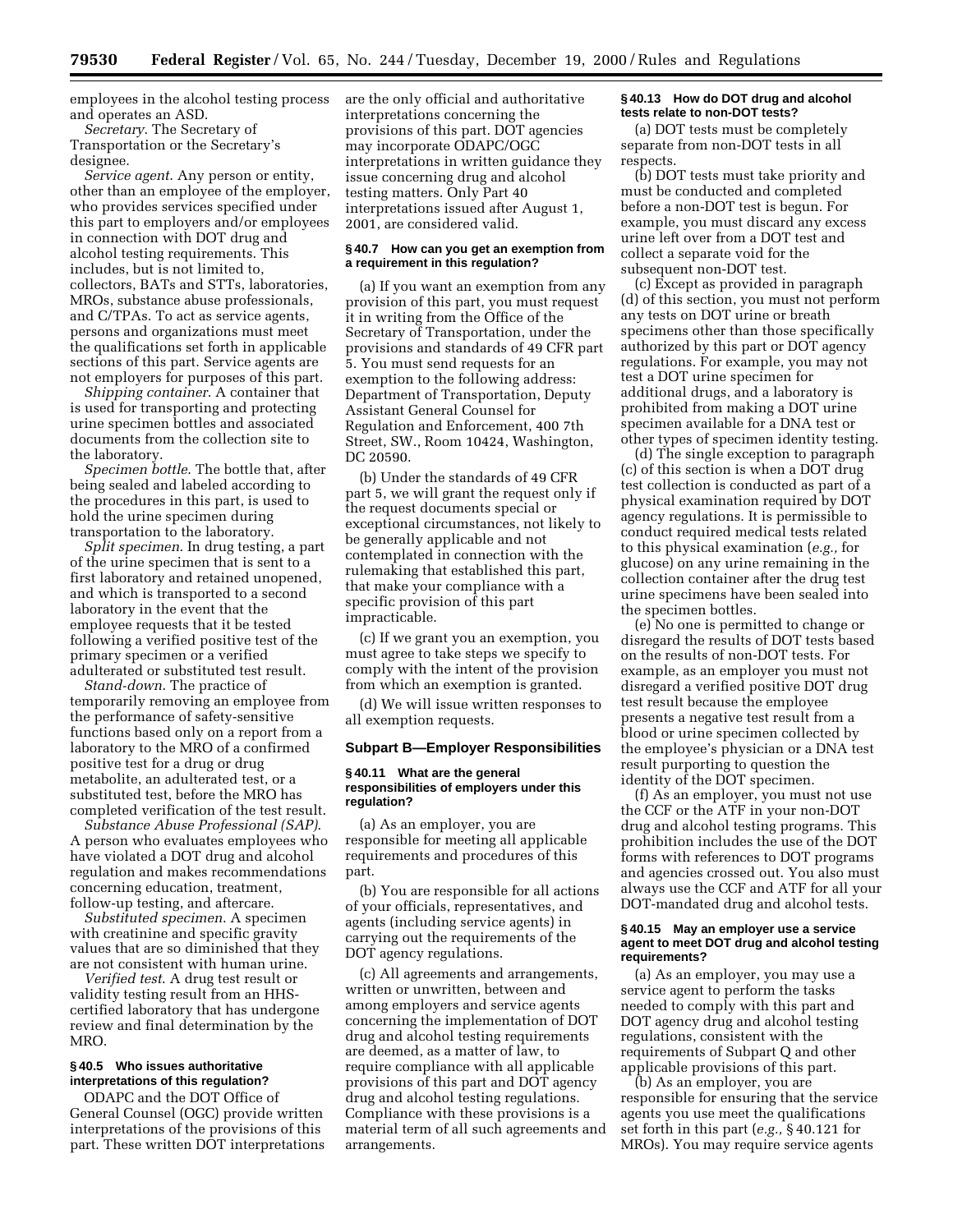to show you documentation that they meet the requirements of this part (*e.g.,* documentation of MRO qualifications required by § 40.121(e)).

(c) You remain responsible for compliance with all applicable requirements of this part and other DOT drug and alcohol testing regulations, even when you use a service agent. If you violate this part or other DOT drug and alcohol testing regulations because a service agent has not provided services as our rules require, a DOT agency can subject you to sanctions. Your good faith use of a service agent is not a defense in an enforcement action initiated by a DOT agency in which your alleged noncompliance with this part or a DOT agency drug and alcohol regulation may have resulted from the service agent's conduct.

(d) As an employer, you must not permit a service agent to act as your DER.

### **§ 40.17 Is an employer responsible for obtaining information from its service agents?**

Yes, as an employer, you are responsible for obtaining information required by this part from your service agents. This is true whether or not you choose to use a C/TPA as an intermediary in transmitting information to you. For example, suppose an applicant for a safetysensitive job takes a pre-employment drug test, but there is a significant delay in your receipt of the test result from an MRO or C/TPA. You must not assume that ''no news is good news'' and permit the applicant to perform safety-sensitive duties before receiving the result. This is a violation of the Department's regulations.

### **§ 40.19 [Reserved]**

### **§ 40.21 May an employer stand down an employee before the MRO has completed the verification process?**

(a) As an employer, you are prohibited from standing employees down, except consistent with a waiver a DOT agency grants under this section.

(b) You may make a request to the concerned DOT agency for a waiver from the prohibition of paragraph (a) of this section. Such a waiver, if granted, permits you to stand an employee down following the MRO's receipt of a laboratory report of a confirmed positive test for a drug or drug metabolite, an adulterated test, or a substituted test pertaining to the employee.

(1) For this purpose, the concerned DOT agency is the one whose drug and alcohol testing rules apply to the majority of the covered employees in your organization. The concerned DOT agency uses its applicable procedures for considering requests for waivers.

(2) Before taking action on a waiver request, the concerned DOT agency coordinates with other DOT agencies that regulate the employer's other covered employees.

(3) The concerned DOT agency provides a written response to each employer that petitions for a waiver, setting forth the reasons for the agency's decision on the waiver request.

(c) Your request for a waiver must include, as a minimum, the following elements:

(1) Information about your organization:

(i) Your determination that standing employees down is necessary for safety in your organization and a statement of your basis for it, including any data on safety problems or incidents that could have been prevented if a stand-down procedure had been in place;

(ii) Data showing the number of confirmed laboratory positive, adulterated, and substituted test results for your employees over the two calendar years preceding your waiver request, and the number and percentage of those test results that were verified positive, adulterated, or substituted by the MRO;

(iii) Information about the work situation of the employees subject to stand-down, including a description of the size and organization of the unit(s) in which the employees work, the process through which employees will be informed of the stand-down, whether there is an in-house MRO, and whether your organization has a medical disqualification or stand-down policy for employees in situations other than drug and alcohol testing; and

(iv) A statement of which DOT agencies regulate your employees.

(2) Your proposed written company policy concerning stand-down, which must include the following elements:

(i) Your assurance that you will distribute copies of your written policy to all employees that it covers;

(ii) Your means of ensuring that no information about the confirmed positive, adulterated, or substituted test result or the reason for the employee's temporary removal from performance of safety-sensitive functions becomes available, directly or indirectly, to anyone in your organization (or subsequently to another employer) other than the employee, the MRO and the DER;

(iii) Your means of ensuring that all covered employees in a particular job category in your organization are treated the same way with respect to standdown;

(iv) Your means of ensuring that a covered employee will be subject to stand-down only with respect to the actual performance of safety-sensitive duties;

(v) Your means of ensuring that you will not take any action adversely affecting the employee's pay and benefits pending the completion of the MRO's verification process. This includes continuing to pay the employee during the period of the stand-down in the same way you would have paid him or her had he or she not been stood down;

(vi) Your means of ensuring that the verification process will commence no later than the time an employee is temporarily removed from the performance of safety-sensitive functions and that the period of standdown for any employee will not exceed five days, unless you are informed in writing by the MRO that a longer period is needed to complete the verification process; and

(vii) Your means of ensuring that, in the event that the MRO verifies the test negative or cancels it—

(A) You return the employee immediately to the performance of safety-sensitive duties;

(B) The employee suffers no adverse personnel or financial consequences as a result; and

(C) You maintain no individually identifiable record that the employee had a confirmed laboratory positive, adulterated, or substituted test result (*i.e.*, you maintain a record of the test only as a negative or cancelled test).

(d) The Administrator of the concerned DOT agency, or his or her designee, may grant a waiver request only if he or she determines that, in the context of your organization, there is a high probability that the procedures you propose will effectively enhance safety and protect the interests of employees in fairness and confidentiality.

(1) The Administrator, or his or her designee, may impose any conditions he or she deems appropriate on the grant of a waiver.

(2) The Administrator, or his or her designee, may immediately suspend or revoke the waiver if he or she determines that you have failed to protect effectively the interests of employees in fairness and confidentiality, that you have failed to comply with the requirements of this section, or that you have failed to comply with any other conditions the DOT agency has attached to the waiver.

(e) You must not stand employees down in the absence of a waiver, or inconsistent with the terms of your waiver. If you do, you are in violation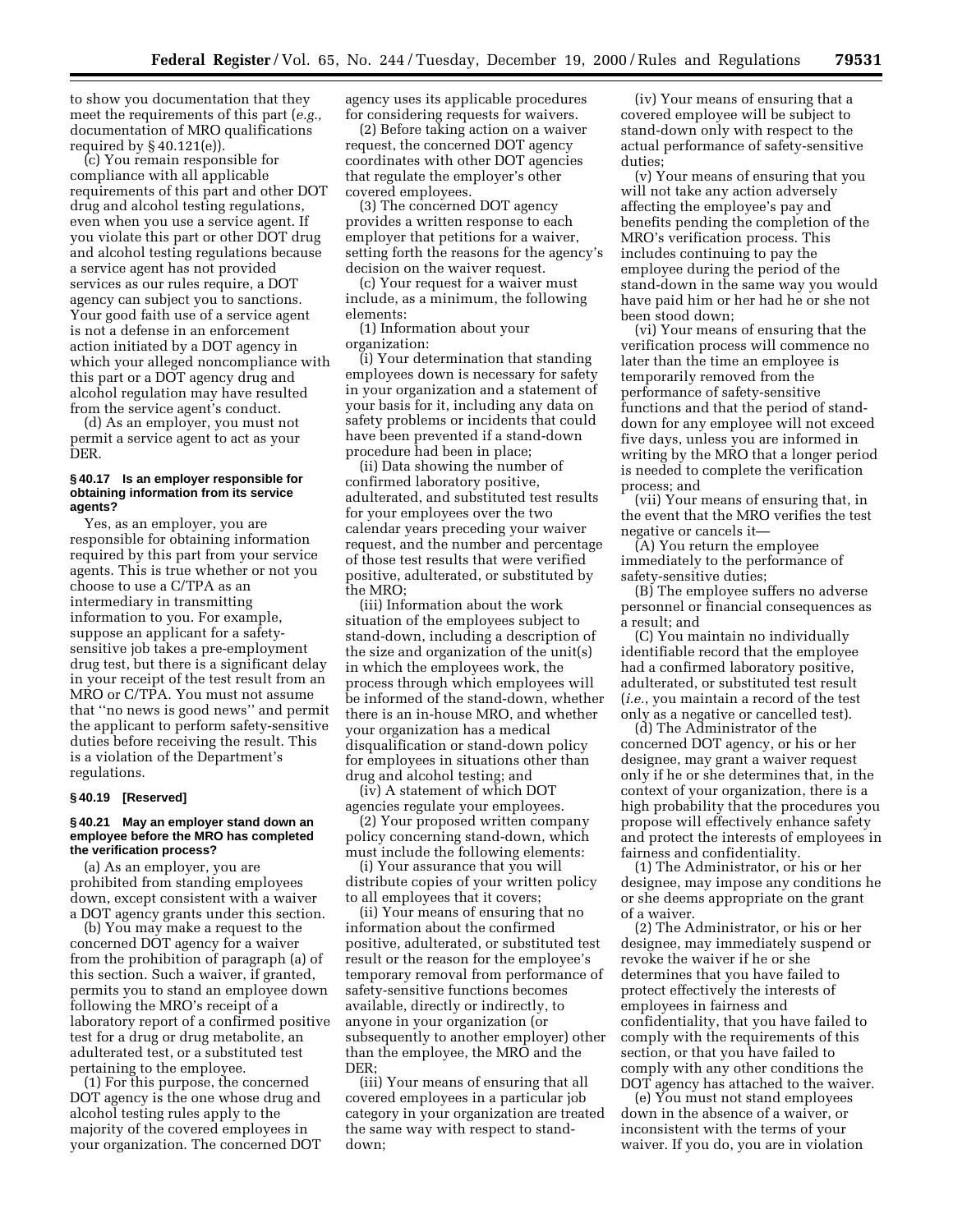of this part and DOT agency drug testing regulations, and you are subject to enforcement action by the DOT agency just as you are for other violations of this part and DOT agency rules.

## **§ 40.23 What actions do employers take after receiving verified test results?**

(a) As an employer who receives a verified positive drug test result, you must immediately remove the employee involved from performing safetysensitive functions. You must take this action upon receiving the initial report of the verified positive test result. Do not wait to receive the written report or the result of a split specimen test.

(b) As an employer who receives a verified adulterated or substituted drug test result, you must consider this a refusal to test and immediately remove the employee involved from performing safety-sensitive functions. You must take this action on receiving the initial report of the verified adulterated or substituted test result. Do not wait to receive the written report or the result of a split specimen test.

(c) As an employer who receives an alcohol test result of 0.04 or higher, you must immediately remove the employee involved from performing safetysensitive functions. If you receive an alcohol test result of 0.02—0.39, you must temporarily remove the employee involved from performing safetysensitive functions, as provided in applicable DOT agency regulations. Do not wait to receive the written report of the result of the test.

(d) As an employer, when an employee has a verified positive, adulterated, or substituted test result, or has otherwise violated a DOT agency drug and alcohol regulation, you must not return the employee to the performance of safety-sensitive functions until or unless the employee successfully completes the return-toduty process of Subpart O of this part.

(e) As an employer who receives a drug test result indicating that the employee's specimen was dilute, take action as provided in § 40.197.

(f) As an employer who receives a drug test result indicating that the employee's specimen was invalid and that a second collection must take place under direct observation—

(1) You must immediately direct the employee to provide a new specimen under direct observation.

(2) You must not attach consequences to the finding that the test was invalid other than collecting a new specimen under direct observation.

(3) You must not give any advance notice of this test requirement to the employee.

(4) You must instruct the collector to note on the CCF the same reason (*e.g.* random test, post-accident test) as for the original collection.

(g) As an employer who receives a cancelled test result when a negative result is required (*e.g.*, pre-employment, return-to-duty, or follow-up test), you must direct the employee to provide another specimen immediately.

(h) As an employer, you may also be required to take additional actions required by DOT agency regulations (*e.g.*, FAA rules require some positive drug tests to be reported to the Federal Air Surgeon).

(i) As an employer, you must not alter a drug or alcohol test result transmitted to you by an MRO, BAT, or C/TPA.

### **§ 40.25 Must an employer check on the drug and alcohol testing record of employees it is intending to use to perform safety-sensitive duties?**

(a) Yes, as an employer, you must, after obtaining an employee's written consent, request the information about the employee listed in paragraph (b) of this section. This requirement applies only to employees seeking to begin performing safety-sensitive duties for you for the first time (*i.e.*, a new hire, an employee transfers into a safetysensitive position). If the employee refuses to provide this written consent, you must not permit the employee to perform safety-sensitive functions.

(b) You must request the information listed in this paragraph (b) from DOTregulated employers who have employed the employee during any period during the two years before the date of the employee's application or transfer:

(1) Alcohol tests with a result of 0.04 or higher alcohol concentration;

(2) Verified positive drug tests;

(3) Refusals to be tested (including verified adulterated or substituted drug test results);

(4) Other violations of DOT agency drug and alcohol testing regulations; and

(5) With respect to any employee who violated a DOT drug and alcohol regulation, documentation of the employee's successful completion of DOT return-to-duty requirements (including follow-up tests). If the previous employer does not have information about the return-do-duty process (*e.g.*, an employer who did not hire an employee who tested positive on a pre-employment test), you must seek to obtain this information from the employee.

(c) The information obtained from a previous employer includes any drug or alcohol test information obtained from

previous employers under this section or other applicable DOT agency regulations.

(d) If feasible, you must obtain and review this information before the employee first performs safety-sensitive functions. If this is not feasible, you must obtain and review the information as soon as possible. However, you must not permit the employee to perform safety-sensitive functions after 30 days from the date on which the employee first performed safety-sensitive functions, unless you have obtained or made and documented a good faith effort to obtain this information.

(e) If you obtain information that the employee has violated a DOT agency drug and alcohol regulation, you must not use the employee to perform safetysensitive functions unless you also obtain information that the employee has subsequently complied with the return-to-duty requirements of Subpart O of this part and DOT agency drug and alcohol regulations.

(f) You must provide to each of the employers from whom you request information under paragraph (b) of this section written consent for the release of the information cited in paragraph (a) of this section.

(g) The release of information under this section must be in any written form (*e.g.*, fax, e-mail, letter) that ensures confidentiality. As the previous employer, you must maintain a written record of the information released, including the date, the party to whom it was released, and a summary of the information provided.

(h) If you are an employer from whom information is requested under paragraph (b) of this section, you must, after reviewing the employee's specific, written consent, immediately release the requested information to the employer making the inquiry.

(i) As the employer requesting the information required under this section, you must maintain a written, confidential record of the information you obtain or of the good faith efforts you made to obtain the information. You must retain this information for three years from the date of the employee's first performance of safetysensitive duties for you.

(j) As the employer, you must also ask the employee whether he or she has tested positive, or refused to test, on any pre-employment drug or alcohol test administered by an employer to which the employee applied for, but did not obtain, safety-sensitive transportation work covered by DOT agency drug and alcohol testing rules during the past two years. If the employee admits that he or she had a positive test or a refusal to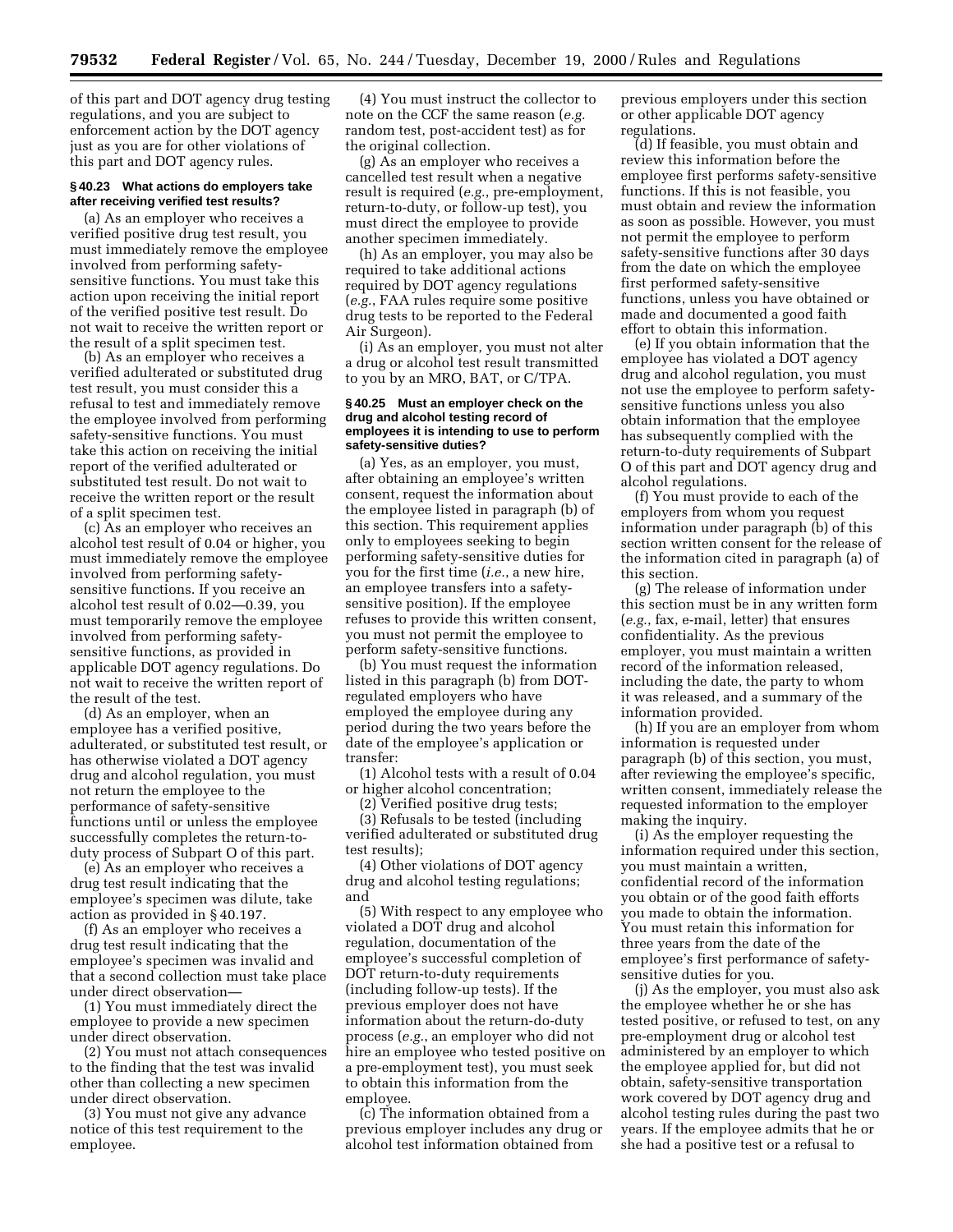test, you must not use the employee to perform safety-sensitive functions for you, until and unless the employee documents successful completion of the return-to-duty process (see paragraphs (b)(5) and (e) of this section).

## **§ 40.27 Where is other information on employer responsibilities found in this regulation?**

You can find other information on the responsibilities of employers in the following sections of this part:

- § 40.3—Definition.
- § 40.35—Information about DERs that employers must provide collectors.
- § 40.45—Modifying CCFs, Use of foreignlanguage CCFs.
- § 40.47—Use of non-Federal forms for DOT tests or Federal CCFs for non-DOT tests.
- § 40.67—Requirements for direct observation.
- §§ 40.103–40.105—Blind specimen requirements.
- § 40. 173—Responsibility to ensure test of split specimen.
- § 40.193-Action in "shy bladder" situations.
- § 40.197—Actions following report of a dilute specimen.
- § 40.207—Actions following a report of a cancelled drug test.
- § 40.209—Actions following and consequences of non-fatal flaws in drug tests.
- § 40.215—Information about DERs that employers must provide BATs and STTs.
- § 40.225—Modifying ATFs; use of foreignlanguage ATFs.
- §40.227—Use of non-DOT forms for DOT tests or DOT ATFs for non-DOT tests.
- § 40.235 (c) and (d)—responsibility to follow instructions for ASDs.
- § 40.255 (b)—receipt and storage of alcohol test information.
- § 40.265 (c)–(e)—actions in ''shy lung'' situations.
- § 40.267—Cancellation of alcohol tests.
- § 40.271—Actions in ''correctable flaw''
- situations in alcohol tests. § 40.273—Actions following cancelled tests
- in alcohol tests. § 40.275—Actions in ''non-fatal flaw'' situations in alcohol tests.
- §§ 40.287–40.289—Responsibilities concerning SAP services.
- §§ 40.295–40.297—Prohibition on seeking second SAP evaluation or changing SAP recommendation.
- § 40.303—Responsibilities concerning aftercare recommendations.
- § 40.305—Responsibilities concerning returnto-duty decision.
- § 40.309—Responsibilities concerning follow-up tests.
- § 40.321—General confidentiality requirement.
- § 40.323—Release of confidential information in litigation.
- § 40.331—Other circumstances for the release of confidential information.
- § 40.333—Record retention requirements.
- § 40.345—Choice of who reports drug testing information to employers.

#### **Subpart C—Urine Collection Personnel**

### **§ 40.31 Who may collect urine specimens for DOT drug testing?**

(a) Collectors meeting the requirements of this subpart are the only persons authorized to collect urine specimens for DOT drug testing.

(b) A collector must meet training requirements of § 40.33.

(c) As the immediate supervisor of an employee being tested, you may not act as the collector when that employee is tested, unless no other collector is available and you are permitted to do so under DOT agency drug and alcohol regulations.

(d) You must not act as the collector for the employee being tested if you work for a HHS-certified laboratory (*e.g.,* as a technician or accessioner) and could link the employee with a urine specimen, drug testing result, or laboratory report.

## **§ 40.33 What training requirements must a collector meet?**

To be permitted to act as a collector in the DOT drug testing program, you must meet each of the requirements of this section:

(a) *Basic information.* You must be knowledgeable about this part, the current ''DOT Urine Specimen Collection Procedures Guidelines,'' and DOT agency regulations applicable to the employers for whom you perform collections, and you must keep current on any changes to these materials. The DOT Urine Specimen Collection Procedures Guidelines document is available from ODAPC (Department of Transportation, 400 7th Street, SW., Room 10403, Washington DC, 20590, 202–366–3784, or on the ODAPC web site (http://www.dot.gov/ost/dapc).

(b) *Qualification training.* You must receive qualification training meeting the requirements of this paragraph. Qualification training must provide instruction on the following subjects:

(1) All steps necessary to complete a collection correctly and the proper completion and transmission of the  $CCF$ 

(2) ''Problem'' collections (*e.g.,* situations like ''shy bladder'' and attempts to tamper with a specimen);

(3) Fatal flaws, correctable flaws, and how to correct problems in collections; and

(4) The collector's responsibility for maintaining the integrity of the collection process, ensuring the privacy of employees being tested, ensuring the security of the specimen, and avoiding conduct or statements that could be viewed as offensive or inappropriate;

(c) *Initial Proficiency Demonstration.* Following your completion of

qualification training under paragraph (b) of this section, you must demonstrate proficiency in collections under this part by completing five consecutive error-free mock collections.

(1) The five mock collections must include two uneventful collection scenarios, one insufficient quantity of urine scenario, one temperature out of range scenario, and one scenario in which the employee refuses to sign the CCF and initial the specimen bottle tamper-evident seal.

(2) Another person must monitor and evaluate your performance, in person or by a means that provides real-time observation and interaction between the instructor and trainee, and attest in writing that the mock collections are ''error-free.'' This person must be an individual who has demonstrated necessary knowledge, skills, and abilities by—

(i) Regularly conducting DOT drug test collections for a period of at least a year;

(ii) Conducting collector training under this part for a year; or

(iii) Successfully completing a ''train the trainer'' course.

(d) *Schedule for qualification training and initial proficiency demonstration.* The following is the schedule for qualification training and the initial proficiency demonstration you must meet:

(1) If you became a collector before August 1, 2001, and you have already met the requirements of paragraphs (b) and (c) of this section, you do not have to meet them again.

(2) If you became a collector before August 1, 2001, and have yet to meet the requirements of paragraphs (b) and (c) of this section, you must do so no later than January 31, 2003.

(3) If you become a collector on or after August 1, 2001, you must meet the requirements of paragraphs (b) and (c) of this section before you begin to perform collector functions.

(e) *Refresher training.* No less frequently than every five years from the date on which you satisfactorily complete the requirements of paragraphs (b) and (c) of this section, you must complete refresher training that meets all the requirements of paragraphs (b) and (c) of this section.

(f) *Error Correction Training.* If you make a mistake in the collection process that causes a test to be cancelled (*i.e.,* a fatal or uncorrected flaw), you must undergo error correction training. This training must occur within 30 days of the date you are notified of the error that led to the need for retraining.

(i) Error correction training must be provided and your proficiency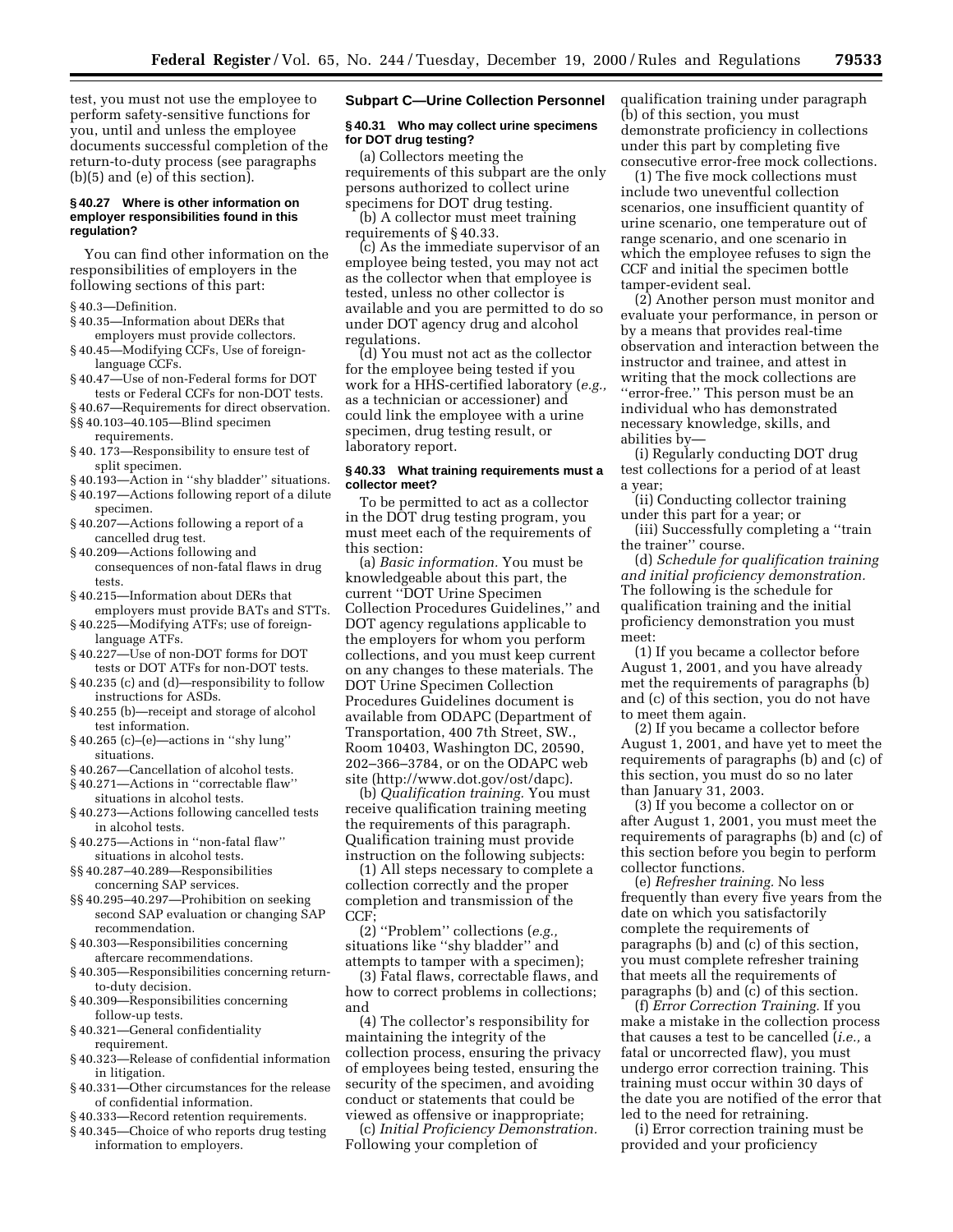documented in writing by a person who meets the requirements of paragraph (c)(2) of this section.

(ii) Error correction training is required to cover only the subject matter area(s) in which the error that caused the test to be cancelled occurred.

(iii) As part of the error correction training, you must demonstrate your proficiency in the collection procedures of this part by completing three consecutive error-free mock collections. The mock collections must include one uneventful scenario and two scenarios related to the area(s) in which your error(s) occurred. The person providing the training must monitor and evaluate your performance and attest in writing that the mock collections were ''errorfree.''

(g) *Documentation.* You must maintain documentation showing that you currently meet all requirements of this section. You must provide this documentation on request to DOT agency representatives and to employers and C/TPAs who are using or negotiating to use your services.

# **§ 40.35 What information about the DER must employers provide to collectors?**

As an employer, you must provide to collectors the name and telephone number of the appropriate DER (and C/ TPA, where applicable) to contact about any problems or issues that may arise during the testing process.

#### **§ 40.37 Where is other information on the role of collectors found in this regulation?**

You can find other information on the role and functions of collectors in the following sections of this part:

- § 40.3—Definition.
- § 40.43—Steps to prepare and secure collection sites.
- §§ 40.45–40.47—Use of CCF.
- §§ 40.49–40.51—Use of collection kit and shipping materials.
- §§ 40.61–40.63—Preliminary steps in collections.
- § 40.65—Role in checking specimens.
- § 40.67—Role in directly observed collections.
- § 40.69—Role in monitored collections.
- § 40.71—Role in split specimen collections. § 40.73—Chain of custody completion and
- finishing the collection process. § 40.103—Processing blind specimens.
- § 40.191—Action in case of refusals to take test.
- § 40.193-Action in "shy bladder" situations.
- § 40.199–40.205—Collector errors in tests, effects, and means of correction.
	-

## **Subpart D—Collection Sites, Forms, Equipment and Supplies Used in DOT Urine Collections**

# **§ 40.41 Where does a urine collection for a DOT drug test take place?**

(a) A urine collection for a DOT drug test must take place in a collection site meeting the requirements of this section.

(b) If you are operating a collection site, you must ensure that it meets the security requirements of § 40.43.

(c) If you are operating a collection site, you must have all necessary personnel, materials, equipment, facilities and supervision to provide for the collection, temporary storage, and shipping of urine specimens to a laboratory, and a suitable clean surface for writing.

(d) Your collection site must include a facility for urination described in either paragraph (e) or paragraph (f) of this section.

(e) The first, and preferred, type of facility for urination that a collection site may include is a single-toilet room, having a full-length privacy door, within which urination can occur.

(1) No one but the employee may be present in the room during the collection, except for the observer in the event of a directly observed collection.

(2) You must have a source of water for washing hands, that, if practicable, should be external to the closed room where urination occurs. If an external source is not available, you may meet this requirement by securing all sources of water and other substances that could be used for adulteration and substitution (*e.g.,* water faucets, soap dispensers) and providing moist towelettes outside the closed room.

(f) The second type of facility for urination that a collection site may include is a multistall restroom.

(1) Such a site must provide substantial visual privacy (*e.g.,* a toilet stall with a partial-length door) and meet all other applicable requirements of this section.

(2) If you use a multi-stall restroom, you must either—

(i) Secure all sources of water and other substances that could be used for adulteration and substitution (*e.g.*, water faucets, soap dispensers) and place bluing agent in all toilets or secure the toilets to prevent access; or

(ii) Conduct all collections in the facility as monitored collections (see § 40.69 for procedures). This is the only circumstance in which you may conduct a monitored collection.

(3) No one but the employee may be present in the multistall restroom during the collection, except for the

monitor in the event of a monitored collection or the observer in the event of a directly observed collection.

(g) A collection site may be in a medical facility, a mobile facility (*e.g.*, a van), a dedicated collection facility, or any other location meeting the requirements of this section.

## **§ 40.43 What steps must operators of collection sites take to protect the security and integrity of urine collections?**

(a) Collectors and operators of collection sites must take the steps listed in this section to prevent unauthorized access that could compromise the integrity of collections.

(b) As a collector, you must do the following before each collection to deter tampering with specimens:

(1) Secure any water sources or otherwise make them unavailable to employees (*e.g.*, turn off water inlet, tape handles to prevent opening faucets);

(2) Ensure that the water in the toilet is blue;

(3) Ensure that no soap, disinfectants, cleaning agents, or other possible adulterants are present;

(4) Inspect the site to ensure that no foreign or unauthorized substances are present;

(5) Tape or otherwise secure shut any movable toilet tank top, or put bluing in the tank;

(6) Ensure that undetected access (*e.g.*, through a door not in your view) is not possible;

(7) Secure areas and items (*e.g.*, ledges, trash receptacles, paper towel holders, under-sink areas) that appear suitable for concealing contaminants; and

(8) Recheck items in paragraphs (b)(1) through (7) of this section following each collection to ensure the site's continued integrity.

(c) If the collection site uses a facility normally used for other purposes, like a public rest room or hospital examining room, you must, as a collector, also ensure before the collection that:

(1) Access to collection materials and specimens is effectively restricted; and

(2) The facility is secured against access during the procedure to ensure privacy to the employee and prevent distraction of the collector. Limitedaccess signs must be posted.

(d) As a collector, you must take the following additional steps to ensure security during the collection process:

(1) To avoid distraction that could compromise security, you are limited to conducting a collection for only one employee at a time. However, during the time one employee is in the period for drinking fluids in a ''shy bladder''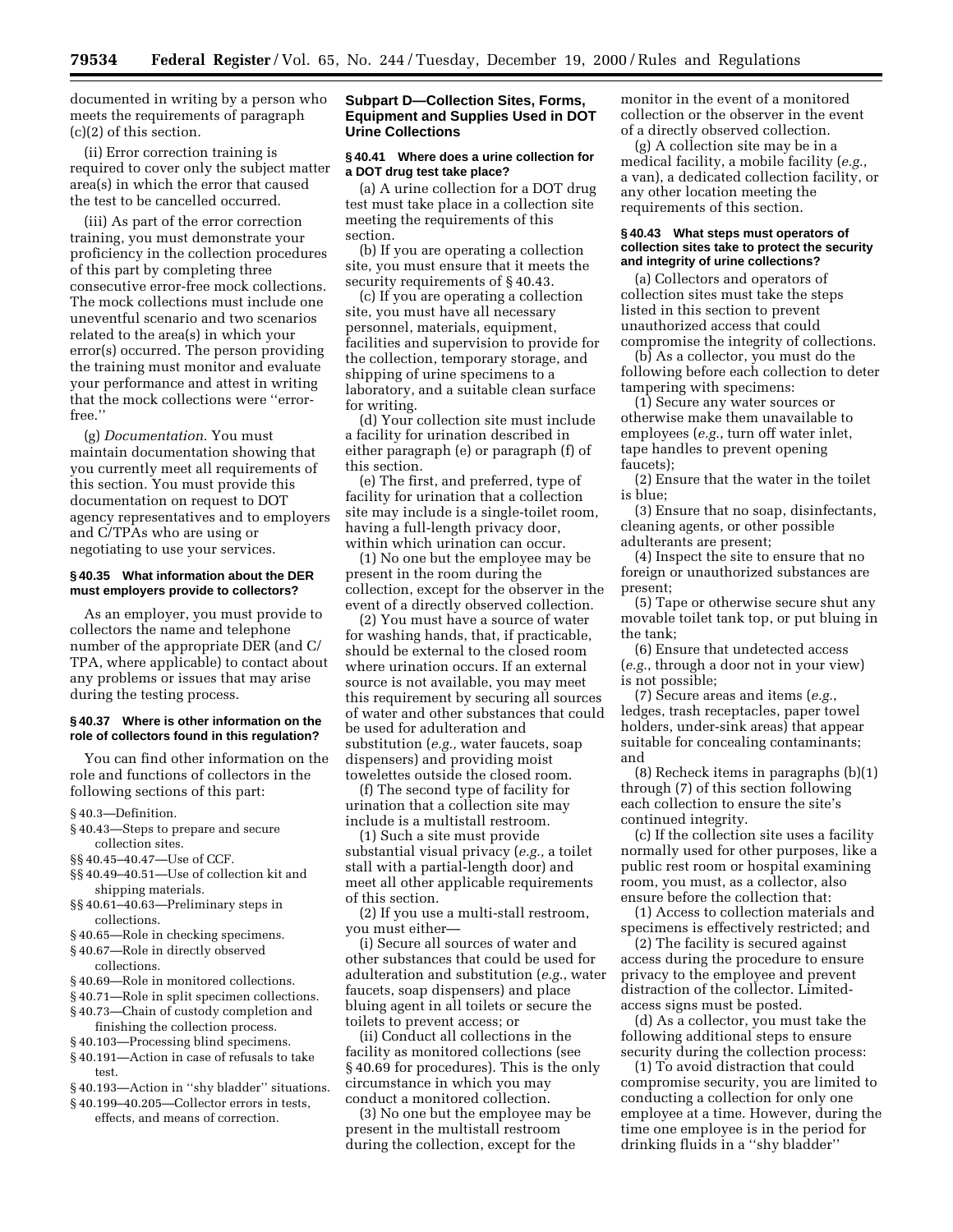situation (see § 40.193(b)), you may conduct a collection for another employee.

(2) To the greatest extent you can, keep an employee's collection container within view of both you and the employee between the time the employee has urinated and the specimen is sealed.

(3) Ensure you are the only person in addition to the employee who handles the specimen before it is poured into the bottles and sealed with tamper-evident seals.

(4) In the time between when the employee gives you the specimen and when you seal the specimen, remain within the collection site.

(5) Maintain personal control over each specimen and CCF throughout the collection process.

(e) If you are operating a collection site, you must implement a policy and procedures to prevent unauthorized personnel from entering any part of the site in which urine specimens are collected or stored.

(1) Only employees being tested, collectors and other collection site workers, DERs, employee and employer representatives authorized by the employer (*e.g.*, employer policy, collective bargaining agreement), and DOT agency representatives are authorized persons for purposes of this paragraph (e).

(2) Except for the observer in a directly observed collection or the monitor in the case of a monitored collection, you must not permit anyone to enter the urination facility in which employees provide specimens.

(3) You must ensure that all authorized persons are under the supervision of a collector at all times when permitted into the site.

(4) You or the collector may remove any person who obstructs, interferes with, or causes a delay in the collection process.

(f) If you are operating a collection site, you must minimize the number of persons handling specimens.

# **§ 40.45 What form is used to document a DOT urine collection?**

(a) The Federal Drug Testing Custody and Control Form (CCF) must be used to document every urine collection required by the DOT drug testing program. The CCF must be a five-part carbonless manifold form. You may view this form on the Department's web site (http://www.dot.gov/ost/dapc) or the HHS web site (http:// www.health.org/workpl.htm).

(b) As a participant in the DOT drug testing program, you are not permitted to modify or revise the CCF except as follows:

(1) You may include, in the area outside the border of the form, other information needed for billing or other purposes necessary to the collection process.

(2) The CCF must include the names, addresses, telephone numbers and fax numbers of the employer and the MRO, which may be preprinted, typed, or handwritten. The MRO information must include the specific physician's name and address, as opposed to only a generic clinic, health care organization, or company name. This information is required, and it is prohibited for an employer, collector, service agent or any other party to omit it. In addition, a C/TPA's name, address, fax number, and telephone number may be included, but is not required.

(3) As an employer, you may add the name of the DOT agency under whose authority the test occurred as part of the employer information.

(4) As a collector, you may use a CCF with your name, address, telephone number, and fax number preprinted, but under no circumstances may you sign the form before the collection event.

(c) Under no circumstances may the CCF transmit personal identifying information about an employee (other than a social security number (SSN) or other employee identification (ID) number) to a laboratory.

(d) As an employer, you may use an equivalent foreign-language version of the CCF approved by ODAPC. You may use such a non-English language form only in a situation where both the employee and collector understand and can use the form in that language.

#### **§ 40.47 May employers use the CCF for non-DOT collections or non-Federal forms for DOT collections?**

(a) No, as an employer, you are prohibited from using the CCF for non-DOT urine collections. You are also prohibited from using non-Federal forms for DOT urine collections. Doing either subjects you to enforcement action under DOT agency regulations.

(b) (1) In the rare case where the collector, either by mistake or as the only means to conduct a test under difficult circumstances (*e.g.*, postaccident or reasonable suspicion test with insufficient time to obtain the CCF), uses a non-Federal form for a DOT collection, the use of a non-Federal form does not present a reason for the laboratory to reject the specimen for testing or for an MRO to cancel the result.

(2) The use of the non-DOT form is a ''correctable flaw.'' As an MRO, to correct the problem you must follow the procedures of § 40.205(b)(2).

### **§ 40.49 What materials are used to collect urine specimens?**

For each DOT drug test, you must use a collection kit meeting the requirements of Appendix A of this part.

# **§ 40.51 What materials are used to send urine specimens to the laboratory?**

(a) Except as provided in paragraph (b) of this section, you must use a shipping container that adequately protects the specimen bottles from shipment damage in the transport of specimens from the collection site to the laboratory.

(b) You are not required to use a shipping container if a laboratory courier hand-delivers the specimens from the collection site to the laboratory.

# **Subpart E—Urine Specimen Collections**

# **§ 40.61 What are the preliminary steps in the collection process?**

As the collector, you must take the following steps before actually beginning a collection:

(a) When a specific time for an employee's test has been scheduled, or the collection site is at the employee's work site, and the employee does not appear at the collection site at the scheduled time, contact the DER to determine the appropriate interval within which the DER has determined the employee is authorized to arrive. If the employee's arrival is delayed beyond that time, you must notify the DER that the employee has not reported for testing. In a situation where a C/TPA has notified an owner/operator or other individual employee to report for testing and the employee does not appear, the C/TPA must notify the employee that he or she has refused to test (see  $§ 40.191(a)(1)$ .

(b) Ensure that, when the employee enters the collection site, you begin the testing process without undue delay. For example, you must not wait because the employee says he or she is not ready or is unable to urinate or because an authorized employer or employee representative is delayed in arriving.

(1) If the employee is also going to take a DOT alcohol test, you must, to the greatest extent practicable, ensure that the alcohol test is completed before the urine collection process begins.

*Example to Paragraph (b)(1):* An employee enters the test site for both a drug and an alcohol test. Normally, the collector would wait until the BAT had completed the alcohol test process before beginning the drug test process. However, there are some situations in which an exception to this normal practice would be reasonable. One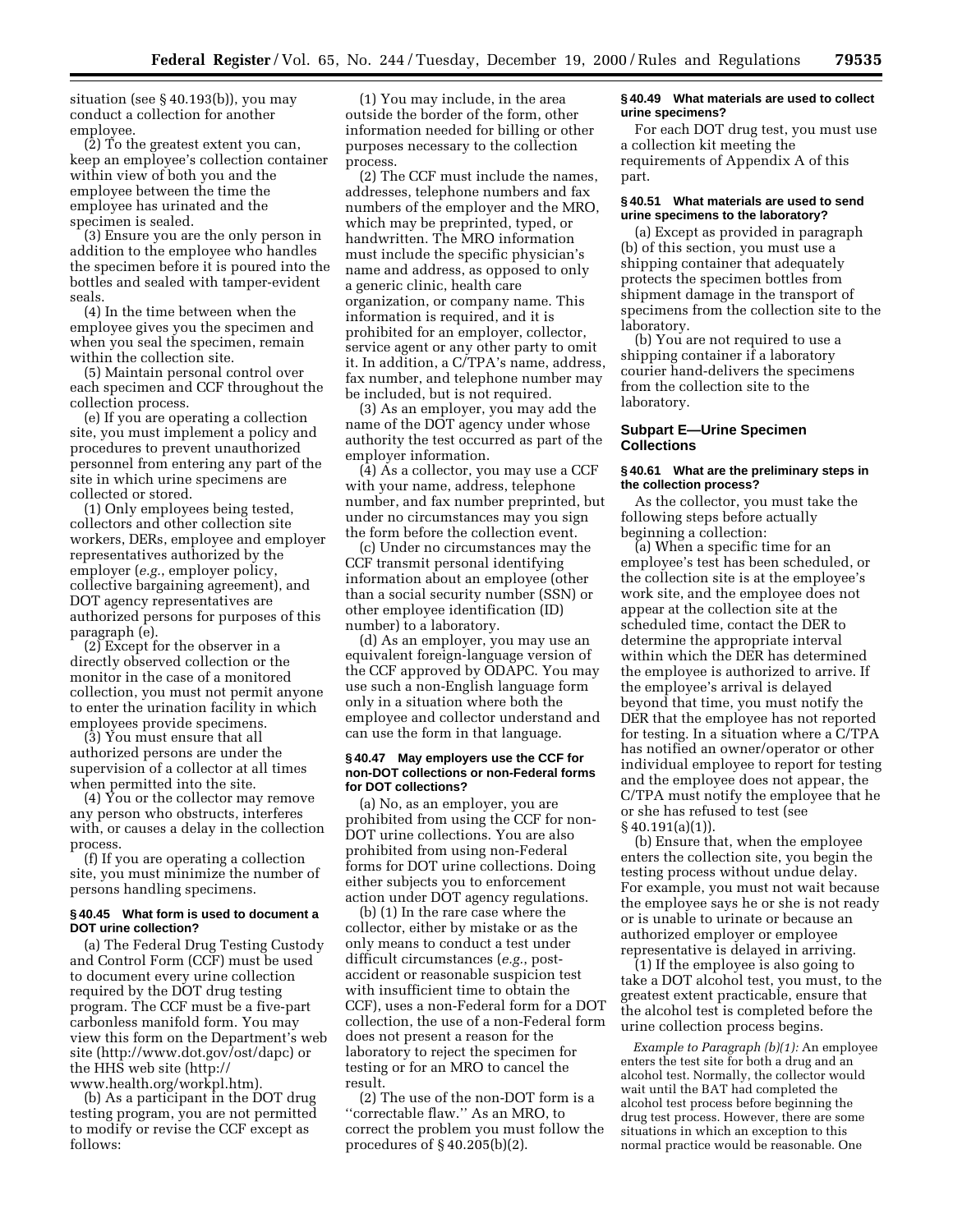such situation might be if several people were waiting for the BAT to conduct alcohol tests, but a drug testing collector in the same facility were free. Someone waiting might be able to complete a drug test without unduly delaying his or her alcohol test. Collectors and BATs should work together, however, to ensure that post-accident and reasonable suspicion alcohol tests happen as soon as possible (*e.g.*, by moving the employee to the head of the line for alcohol tests).

(2) If the employee needs medical attention (*e.g.,* an injured employee in an emergency medical facility who is required to have a post-accident test), do not delay this treatment to collect a specimen.

(3) You must not collect, by catheterization or other means, urine from an unconscious employee to conduct a drug test under this part. Nor may you catheterize a conscious employee. However, you must inform an employee who normally voids through self-catheterization that the employee is required to provide a specimen in that manner.

(4) If, as an employee, you normally void through self-catheterization, and decline to do so, this constitutes a refusal to test.

(c) Require the employee to provide positive identification. You must see a photo ID issued by the employer (other than in the case of an owner-operator or other self-employed individual) or a Federal, state, or local government (*e.g.,* a driver's license). You may not accept faxes or photocopies of identification. Positive identification by an employer representative (not a co-worker or another employee being tested) is also acceptable. If the employee cannot produce positive identification, you must contact a DER to verify the identity of the employee.

(d) If the employee asks, provide your identification to the employee. Your identification must include your name and your employer's name, but does not have to include your picture, address, or telephone number.

(e) Explain the basic collection procedure to the employee, including showing the employee the instructions on the back of the CCF.

(f) Direct the employee to remove outer clothing (*e.g.,* coveralls, jacket, coat, hat) that could be used to conceal items or substances that could be used to tamper with a specimen. You must also direct the employee to leave these garments and any briefcase, purse, or other personal belongings with you or in a mutually agreeable location. You must advise the employee that failure to comply with your directions constitutes a refusal to test.

(1) If the employee asks for a receipt for any belongings left with you, you must provide one.

(2) You must allow the employee to keep his or her wallet.

(3) You must not ask the employee to remove other clothing (*e.g.,* shirts, pants, dresses, underwear), to remove all clothing, or to change into a hospital or examination gown (unless the urine collection is being accomplished simultaneously with a DOT agencyauthorized medical examination).

(4) You must direct the employee to empty his or her pockets and display the items in them to ensure that no items are present which could be used to adulterate the specimen. If nothing is there that can be used to adulterate a specimen, the employee can place the items back into his or her pockets. As the employee, you must allow the collector to make this observation.

(5) If, in your duties under paragraph (f)(4) of this section, you find any material that could be used to tamper with a specimen, you must:

(i) Determine if the material appears to be brought to the collection site with the intent to alter the specimen, and, if it is, conduct a directly observed collection using direct observation procedures (see § 40.67); or

(ii) Determine if the material appears to be inadvertently brought to the collection site (*e.g.,* eye drops), secure and maintain it until the collection process is completed and conduct a normal (*i.e.,* unobserved) collection.

(g) You must instruct the employee not to list medications that he or she is currently taking on the CCF. (The employee may make notes of medications on the back of the employee copy of the form for his or her own convenience, but these notes must not be transmitted to anyone else.)

### **§ 40.63 What steps does the collector take in the collection process before the employee provides a urine specimen?**

As the collector, you must take the following steps before the employee provides the urine specimen:

(a) Complete Step 1 of the CCF.

(b) Instruct the employee to wash and dry his or her hands at this time. You must tell the employee not to wash his or her hands again until after delivering the specimen to you. You must not give the employee any further access to water or other materials that could be used to adulterate or dilute a specimen.

(c) Select, or allow the employee to select, an individually wrapped or sealed collection container from collection kit materials. Either you or the employee, with both of you present, must unwrap or break the seal of the

collection container. You must not unwrap or break the seal on any specimen bottle at this time. You must not allow the employee to take anything from the collection kit into the room used for urination except the collection container.

(d) Direct the employee to go into the room used for urination, provide a specimen of at least 45 mL, not flush the toilet, and return to you with the specimen as soon as the employee has completed the void.

(1) Except in the case of an observed or a monitored collection (see §§ 40.67 and 40.69 ), neither you nor anyone else may go into the room with the employee.

(2) As the collector, you may set a reasonable time limit for voiding.

(e) You must pay careful attention to the employee during the entire collection process to note any conduct that clearly indicates an attempt to tamper with a specimen (*e.g.,* substitute urine in plain view or an attempt to bring into the collection site an adulterant or urine substitute). If you detect such conduct, you must require that a collection take place immediately under direct observation (see § 40.67 ) and note the conduct and the fact that the collection was observed in the ''Remarks'' line of the CCF (Step 2). You must also, as soon as possible, inform the DER and collection site supervisor that a collection took place under direct observation and the reason for doing so.

### **§ 40.65 What does the collector check for when the employee presents a specimen?**

As a collector, you must check the following when the employee gives the collection container to you:

(a) *Sufficiency of specimen.* You must check to ensure that the specimen contains at least 45 mL of urine.

(1) If it does not, you must follow ''shy bladder'' procedures (see

§ 40.193(b)).

(2) When you follow ''shy bladder'' procedures, you must discard the original specimen, unless another problem (*i.e.,* temperature out of range, signs of tampering) also exists.

(3) You are never permitted to combine urine collected from separate voids to create a specimen.

(4) You must discard any excess urine.

(b) *Temperature.* You must check the temperature of the specimen no later than four minutes after the employee has given you the specimen.

(1) The acceptable temperature range is 32–38 °C/90–100 °F.

(2) You must determine the temperature of the specimen by reading the temperature strip attached to the collection container.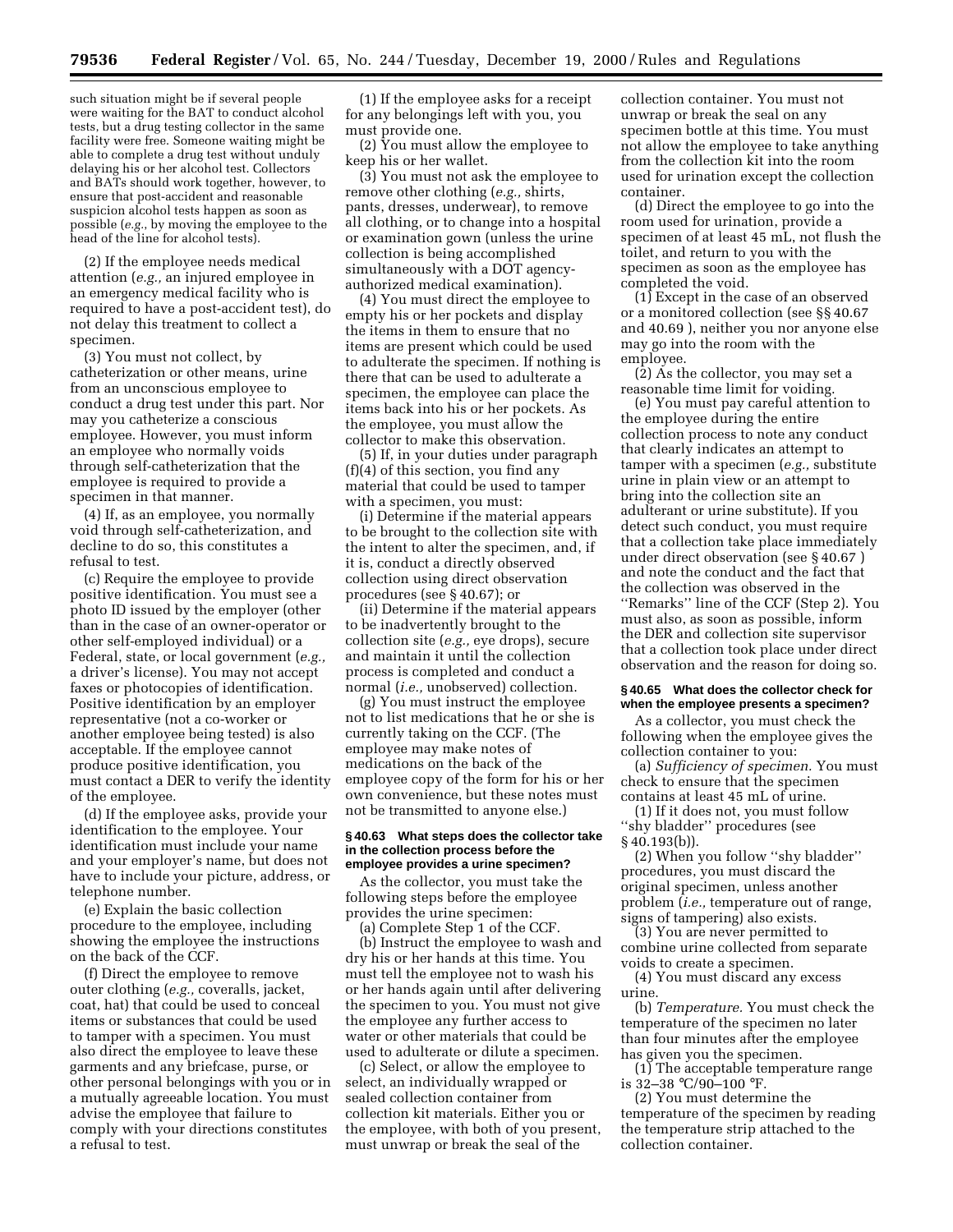(3) If the specimen temperature is within the acceptable range, you must mark the ''Yes'' box on the CCF (Step 2).

(4) If the specimen temperature is outside the acceptable range, you must mark the ''No'' box and enter in the ''Remarks'' line (Step 2) your findings about the temperature.

(5) If the specimen temperature is outside the acceptable range, you must immediately conduct a new collection using direct observation procedures (see § 40.67).

(6) In a case where a specimen is collected under direct observation because of the temperature being out of range, you must process both the original specimen and the specimen collected using direct observation and send the two sets of specimens to the laboratory. This is true even in a case in which the original specimen has insufficient volume but the temperature is out of range. You must also, as soon as possible, inform the DER and collection site supervisor that a collection took place under direct observation and the reason for doing so.

(7) In a case where the employee refuses to provide another specimen (see § 40.191(a)(3)) or refuses to provide another specimen under direct observation (see  $\S 40.191(a)(4)$ ), you must notify the DER. As soon as you have notified the DER, you must discard any specimen the employee has provided previously during the collection procedure.

(c) *Signs of tampering.* You must inspect the specimen for unusual color, presence of foreign objects or material, or other signs of tampering (*e.g.,* if you notice any unusual odor).

(1) If it is apparent from this inspection that the employee has tampered with the specimen (*e.g.,* blue dye in the specimen, excessive foaming when shaken, smell of bleach), you must immediately conduct a new collection using direct observation procedures (see § 40.67 ).

(2) In a case where a specimen is collected under direct observation because of showing signs of tampering, you must process both the original specimen and the specimen collected using direct observation and send the two sets of specimens to the laboratory. This is true even in a case in which the original specimen has insufficient volume but it shows signs of tampering. You must also, as soon as possible, inform the DER and collection site supervisor that a collection took place under direct observation and the reason for doing so.

(3) In a case where the employee refuses to provide another specimen (see § 40.191(a)(3)) or refuses to provide

a specimen under direct observation (see  $\S 40.193(a)(4)$ ), you must notify the DER. As soon as you have notified the DER, you must discard any specimen the employee has provided previously during the collection procedure.

#### **§ 40.67 When and how is a directly observed collection conducted?**

(a) As an employer you must direct an immediate collection under direct observation with no advance notice to the employee, if:

(1) The laboratory reported to the MRO that a specimen is invalid, and the MRO reported to you that there was not an adequate medical explanation for the result; or

(2) The MRO reported to you that the original positive, adulterated, or substituted test result had to be cancelled because the test of the split specimen could not be performed.

(b) As an employer, you may direct a collection under direct observation of an employee if the drug test is a return-toduty test or a follow-up test.

(c) As a collector, you must immediately conduct a collection under direct observation if:

(1) You are directed by the DER to do so (see paragraphs (a) and (c) of this section); or

(2) You observed materials brought to the collection site or the employee's conduct clearly indicates an attempt to tamper with a specimen (see §§ 40.61(f)(5)(i) and 40.63(e)); or

(3) The temperature on the original specimen was out of range (see § 40.65(b)(5)); or (4) The original specimen appeared to have been tampered with (see  $\S 40.65(c)(1)$ ).

(d)(1) As the employer, you must explain to the employee the reason for a directly observed collection under paragraph (a) or (b) of this section.

(2) As the collector, you must explain to the employee the reason under this part for a directly observed collection under paragraphs (c)(2) through (4) of this section.

(e) As the collector, you must complete a new CCF for the directly observed collection.

(1) You must mark the ''reason for test'' block (Step 1) the same as for the first collection.

(2) You must check the ''Observed, (Enter Remark)'' box and enter the reason (see § 40.67(b)) in the ''Remarks'' line (Step 2).

(f) In a case where two sets of specimens are being sent to the laboratory because of suspected tampering with the specimen at the collection site, enter on the ''Remarks'' line of the CCF (Step 2) for each specimen a notation to this effect (*e.g.,*

collection 1 of 2, or 2 of 2) and the specimen ID number of the other specimen.

(g) As the collector, you must ensure that the observer is the same gender as the employee. You must never permit an opposite gender person to act as the observer. The observer can be a different person from the collector and need not be a qualified collector.

(h) As the collector, if someone else is to observe the collection (*e.g.,* in order to ensure a same gender observer), you must verbally instruct that person to follow procedures at paragraphs (i) and (j) of this section. If you, the collector, are the observer, you too must follow these procedures.

(i) As the observer, you must watch the employee urinate into the collection container. Specifically, you are to watch the urine go from the employee's body into the collection container.

(j) As the observer but not the collector, you must not take the collection container from the employee, but you must observe the specimen as the employee takes it to the collector.

(k) As the collector, when someone else has acted as the observer, you must include the observer's name in the ''Remarks'' line of the CCF (Step 2).

(l) As the employee, if you decline to allow a directly observed collection required or permitted under this section to occur, this is a refusal to test.

## **§ 40.69 How is a monitored collection conducted?**

(a) As the collector, you must secure the room being used for the monitored collection so that no one except the employee and the monitor can enter it until after the collection has been completed.

(b) As the collector, you must ensure that the monitor is the same gender as the employee, unless the monitor is a medical professional (*e.g.,* nurse, doctor, physician's assistant). The monitor can be a different person from the collector and need not be a qualified collector.

(c) As the collector, if someone else is to monitor the collection (*e.g.,* in order to ensure a same gender monitor), you must verbally instruct that person to follow procedures at paragraphs (d) and (e) of this section. If you, the collector, are the observer, you too must follow these procedures.

(d) As the monitor, you must not watch the employee urinate into the collection container. If you hear sounds or make other observations indicating an attempt to tamper with a specimen, there must be an additional collection under direct observation (see §§ 40.63(e), 40.65(c), and 40.67(b)).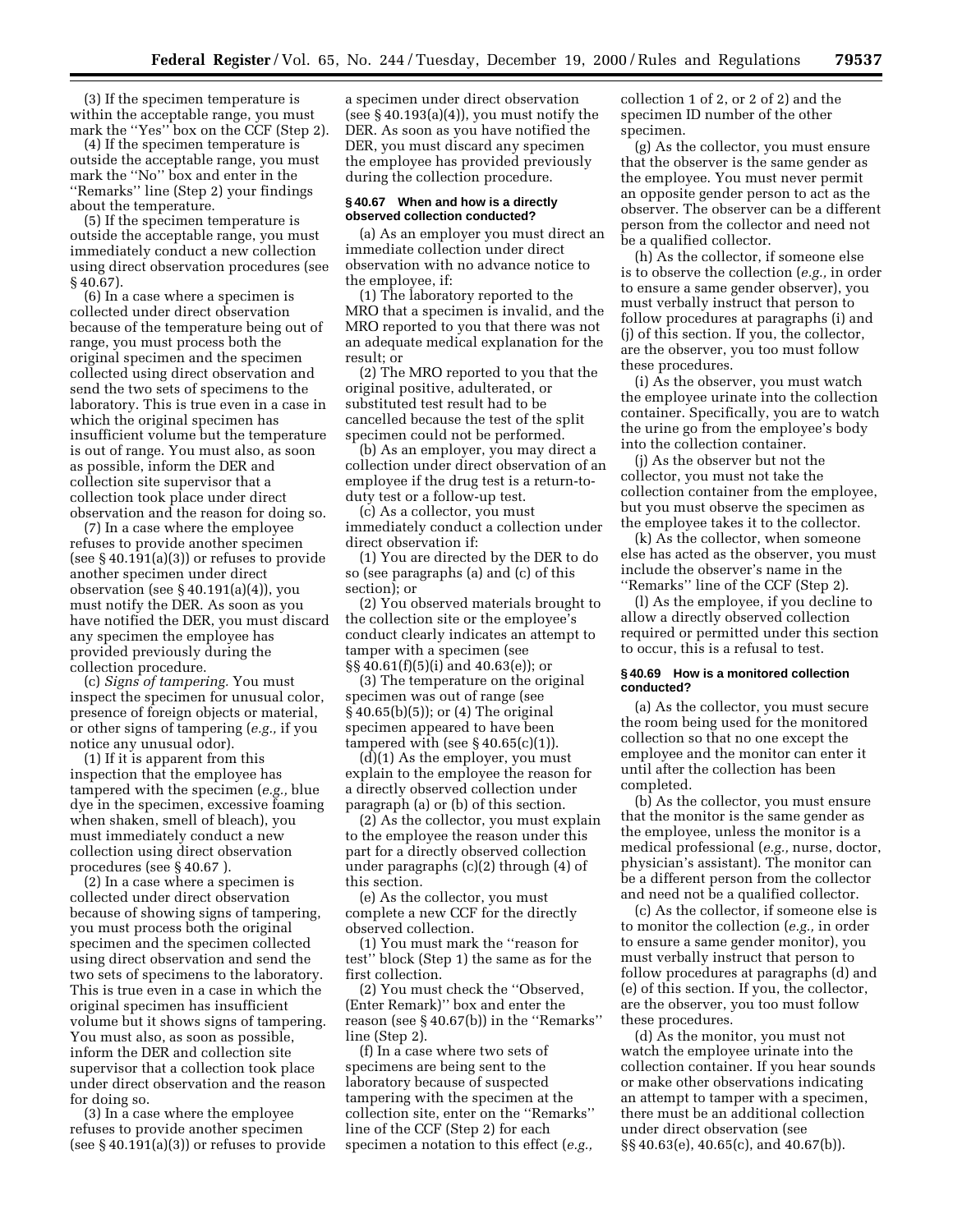(e) As the monitor, you must ensure that the employee takes the collection container directly to the collector as soon as the employee has exited the enclosure.

(f) As the collector, when someone else has acted as the monitor, you must note that person's name in the ''Remarks'' line of the CCF (Step 2).

(g) As the employee being tested, if you decline to permit a collection authorized under this section to be monitored, it is a refusal to test.

#### **§ 40.71 How does the collector prepare the specimens?**

(a) All collections under DOT agency drug testing regulations must be split specimen collections.

(b) As the collector, you must take the following steps, in order, after the employee brings the urine specimen to you. You must take these steps in the presence of the employee.

(1) Check the box on the CCF (Step 2) indicating that this was a split specimen collection.

(2) You, not the employee, must first pour at least 30 mL of urine from the collection container into one specimen bottle, to be used for the primary specimen.

(3) You, not the employee, must then pour at least 15 mL of urine from the collection container into the second specimen bottle to be used for the split specimen.

(4) You, not the employee, must place and secure (*i.e.,* tighten or snap) the lids/caps on the bottles.

(5) You, not the employee, must seal the bottles by placing the tamperevident bottle seals over the bottle caps/ lids and down the sides of the bottles.

(6) You, not the employee, must then write the date on the tamper-evident bottle seals.

(7) You must then ensure that the employee initials the tamper-evident bottle seals for the purpose of certifying that the bottles contain the specimens he or she provided. If the employee fails or refuses to do so, you must note this in the ''Remarks'' line of the CCF (Step 2) and complete the collection process.

## **§ 40.73 How is the collection process completed?**

(a) As the collector, you must do the following things to complete the collection process. You must complete the steps called for in paragraphs (a)(1) through (a)(7) of this section in the employee's presence.

(1) Direct the employee to read and sign the certification statement on Copy 2 (Step 5) of the CCF and provide date of birth, printed name, and day and evening contact telephone numbers. If

the employee refuses to sign the CCF or to provide date of birth, printed name, or telephone numbers, you must note this in the ''Remarks'' line (Step 2) of the CCF, and complete the collection. If the employee refuses to fill out any information, you must, as a minimum, print the employee's name in the appropriate place.

(2) Complete the chain of custody on the CCF (Step 5) by printing your name (note: you may pre-print your name), recording the time and date of the collection, signing the statement, and entering the name of the delivery service transferring the specimen to the laboratory,

(3) Ensure that all copies of the CCF are legible and complete.

(4) Remove Copy 5 of the CCF and give it to the employee.

(5) Place the specimen bottles and Copy 1 of the CCF in the appropriate pouches of the plastic bag.

(6) Secure both pouches of the plastic bag.

(7) Advise the employee that he or she may leave the collection site.

(8) To prepare the sealed plastic bag containing the specimens and CCF for shipment you must:

(i) Place the sealed plastic bag in a shipping container (*e.g.,* standard courier box) designed to minimize the possibility of damage during shipment. (More than one sealed plastic bag can be placed into a single shipping container if you are doing multiple collections.)

(ii) Seal the container as appropriate.

(iii) If a laboratory courier handdelivers the specimens from the collection site to the laboratory, prepare the sealed plastic bag for shipment as directed by the courier service.

(9) Send Copy 2 of the CCF to the MRO and Copy 4 to the DER. You must fax or otherwise transmit these copies to the MRO and DER within 24 hours or during the next business day. Keep Copy 3 for at least 30 days, unless otherwise specified by applicable DOT agency regulations.

(b) As a collector or collection site, you must ensure that each specimen you collect is shipped to a laboratory as quickly as possible, but in any case within 24 hours or during the next business day.

# **Subpart F—Drug Testing Laboratories**

### **§ 40.81 What laboratories may be used for DOT drug testing?**

(a) As a drug testing laboratory located in the U.S., you are permitted to participate in DOT drug testing only if you are certified by HHS under the National Laboratory Certification Program (NLCP) for all testing required under this part.

(b) As a drug testing laboratory located in Canada or Mexico which is not certified by HHS under the NLCP, you are permitted to participate in DOT drug testing only if:

(1) The DOT, based on a written recommendation from HHS, has approved your laboratory as meeting HHS laboratory certification standards or deemed your laboratory fully equivalent to a laboratory meeting HHS laboratory certification standards for all testing required under this part; or

(2) The DOT, based on a written recommendation from HHS, has recognized a Canadian or Mexican certifying organization as having equivalent laboratory certification standards and procedures to those of HHS, and the Canadian or Mexican certifying organization has certified your laboratory under those equivalent standards and procedures.

(c) As a laboratory participating in the DOT drug testing program, you must comply with the requirements of this part. You must also comply with all applicable requirements of HHS in testing DOT specimens, whether or not the HHS requirements are explicitly stated in this part.

(d) If DOT determines that you are in noncompliance with this part, you could be subject to PIE proceedings under Subpart R of this part. If the Department issues a PIE with respect to you, you are ineligible to participate in the DOT drug testing program even if you continue to meet the requirements of paragraph (a) or (b) of this section.

# **§ 40.83 How do laboratories process incoming specimens?**

As the laboratory, you must do the following when you receive a DOT specimen:

(a) You are authorized to receive only the laboratory copy of the CCF. You are not authorized to receive other copies of the CCF nor any copies of the alcohol testing form.

(b) You must comply with applicable provisions of the HHS Guidelines concerning accessioning and processing urine drug specimens.

(c) You must inspect each specimen and CCF for the following ''fatal flaws:''

(1) The specimen ID numbers on the specimen bottle and the CCF do not match;

(2) The specimen bottle seal is broken or shows evidence of tampering, unless a split specimen can be redesignated (see paragraph (g) of this section);

(3) The collector's printed name *and* signature are omitted from the CCF; and

(4) There is an insufficient amount of urine in the primary bottle for analysis, unless the specimens can be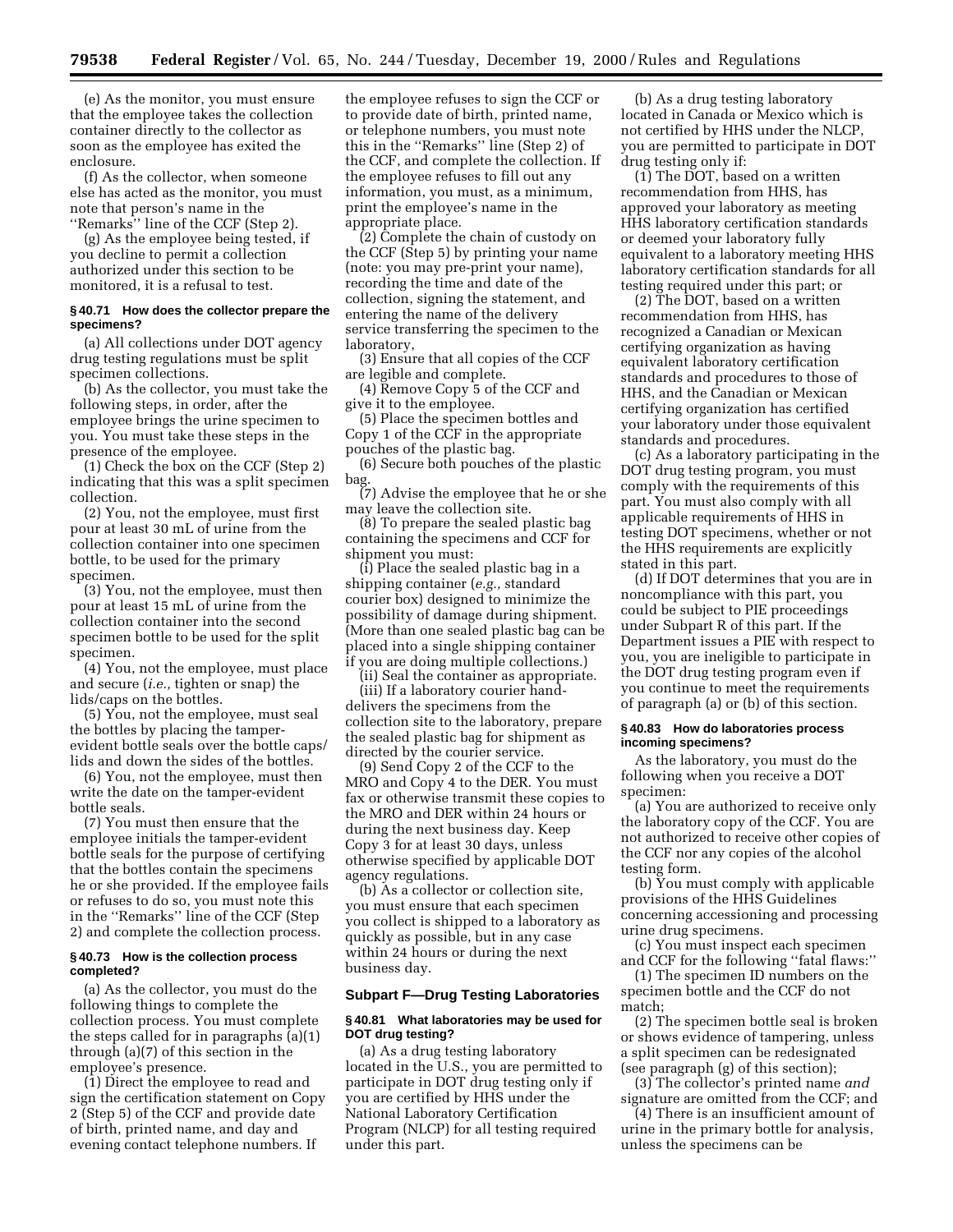redesignated (see paragraph (g) of this section).

(d) When you find a specimen meeting the criteria of paragraph (c) of this section, you must document your findings and stop the testing process. Report the result in accordance with  $§ 40.97(a)(3)$ .

(e) You must inspect each specimen and CCF for the following ''correctable flaws'':

(1) The specimen temperature was not checked and the ''Remarks'' line did not contain an entry regarding the

temperature being outside of range; and (2) The collector's signature is omitted on the certification statement on the CCF.

(f) Upon finding that a specimen meets the criteria of paragraph (e) of this section, document the flaw and continue the testing process.

(1) In such a case, you must retain the specimen for a minimum of 5 business days from the date on which you initiated action to correct the flaw.

(2) You must then attempt to correct the flaw by following the procedures of § 40.205(b).

(3) If the flaw is not corrected, report the result in accordance with § 40.97(a)(3).

(g) If the CCF is marked indicating that a split specimen collection was collected and if the split specimen does not accompany the primary, has leaked, or is otherwise unavailable for testing, you must still test the primary specimen and follow appropriate procedures outlined in § 40.175(b) regarding the unavailability of the split specimen for testing.

(1) The primary specimen and the split specimen can be redesignated (*i.e.,* Bottle B is redesignated as Bottle A, and vice-versa) if:

(i) The primary specimen appears to have leaked out of its sealed bottle and the laboratory believes a sufficient amount of urine exists in the split specimen to conduct all appropriate primary laboratory testing; or

(ii) The primary specimen is labeled as Bottle B, and the split specimen as Bottle A; or

(iii) The laboratory opens the split specimen instead of the primary specimen, the primary specimen remains sealed, and the laboratory believes a sufficient amount of urine exists in the split specimen to conduct all appropriate primary laboratory testing; or

(iv) The primary specimen seal is broken but the split specimen remains sealed and the laboratory believes a sufficient amount of urine exists in the split specimen to conduct all appropriate primary laboratory testing.

(2) In situations outlined in paragraph (g)(1) of this section, the laboratory shall mark through the "A" and write "B," then initial and date the change. A corresponding change shall be made to the other bottle by marking through the ''B'' and writing ''A,'' and initialing and dating the change.

(h) A notation shall be made on Copy 1 of the CCF (Step 5a) and on any laboratory internal chain of custody documents, as appropriate, for any fatal or correctable flaw.

#### **§ 40.85 What drugs do laboratories test for?**

As a laboratory, you must test for the following five drugs or classes of drugs in a DOT drug test. You must not test ''DOT specimens'' for any other drugs.

- (a) Marijuana metabolites.
- (b) Cocaine metabolites.
- (c) Amphetamines.
- (d) Opiate metabolites.
- (e) Phencyclidine (PCP).

# **§ 40.87 What are the cutoff concentrations for initial and confirmation tests?**

(a) As a laboratory, you must use the cutoff concentrations displayed in the following table for initial and confirmation drug tests. All cutoff concentrations are expressed in nanograms per milliliter (ng/mL). The table follows:

| Initial test                                              | Confirmation test                                                                           |
|-----------------------------------------------------------|---------------------------------------------------------------------------------------------|
| 50                                                        |                                                                                             |
| (i) Delta-9-tetrahydrocanna-binol-9-carboxylic acid (THC) | 15                                                                                          |
| 300                                                       | 150                                                                                         |
| 25                                                        | -25                                                                                         |
| 1000                                                      |                                                                                             |
|                                                           | 500                                                                                         |
|                                                           | 500 (Specimen must also contain amphetamine at a concentra-                                 |
|                                                           | tion of greater than or equal to 200 ng/mL.)                                                |
| 2000                                                      |                                                                                             |
|                                                           | 2000                                                                                        |
|                                                           | 2000                                                                                        |
|                                                           | 10 (Test for 6–AM in the specimen. Conduct this test only                                   |
|                                                           | when specimen contains morphine at a concentration greater<br>than or equal to 2000 ng/mL.) |
|                                                           | .                                                                                           |

(b) On an initial drug test, you must report a result below the cutoff concentration as negative. If the result is at or above the cutoff concentration, you must conduct a confirmation test.

(c) On a confirmation drug test, you must report a result below the cutoff concentration as negative and a result at or above the cutoff concentration as confirmed positive.

(d) You must report quantitative values for morphine or codeine at 15,000 ng/mL or above.

## **§ 40.89 What is validity testing, and are laboratories required to conduct it?**

(a) Specimen validity testing is the evaluation of the specimen to determine if it is consistent with normal human urine. The purpose of validity testing is to determine whether certain adulterants or foreign substances were added to the urine, if the urine was diluted, or if the specimen was substituted.

(b) As a laboratory, you must conduct validity testing.

#### **§ 40.91 What validity tests must laboratories conduct on primary specimens?**

As a laboratory, when you conduct validity testing under § 40.89, you must conduct it in accordance with the requirements of this section.

(a) You must test each primary specimen for creatinine. You must also determine its specific gravity if you find that the creatinine concentration is less than 20 mg/dL.

(b) You must measure the pH of each primary specimen.

(c) You must test each primary specimen to determine if it contains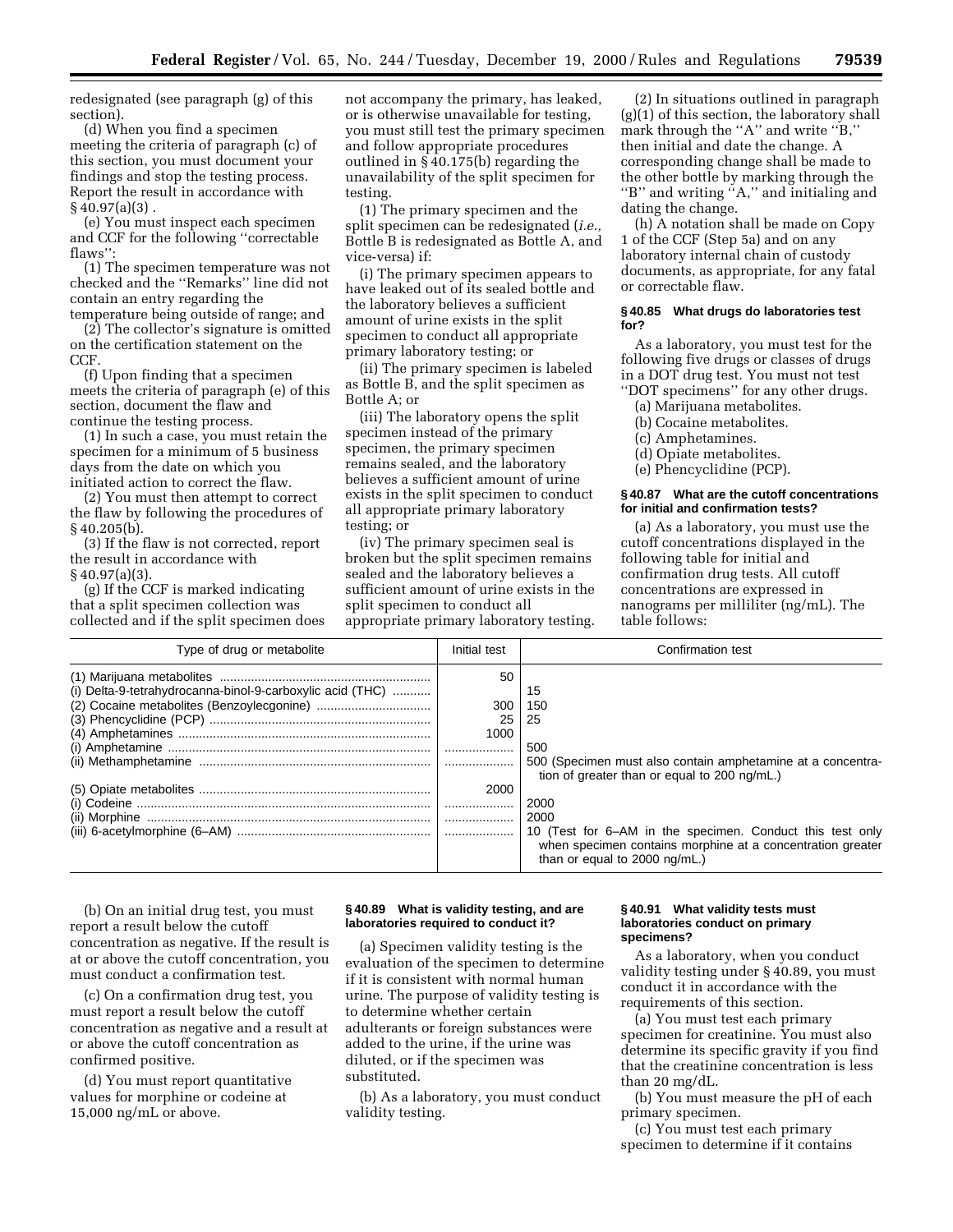substances that may be used to adulterate the specimen. Your tests must have the capability of determining whether any substance identified in current HHS requirements or specimen validity guidance is present in the specimen.

(d) If you suspect the presence of an interfering substance/adulterant that could make a test result invalid, but you are unable to identify it (*e.g.,* a new adulterant), you must, as the first laboratory, send the specimen to another HHS certified laboratory that has the capability of doing so.

(e) If you identify a substance in a specimen that appears to be an adulterant, but which is not listed in current HHS requirements or guidance, you must report the finding in writing to ODAPC and the Division of Workplace Programs, HHS, within three business days. You must also complete testing of the specimen for drugs, to the extent technically feasible.

(f) You must conserve as much as possible of the specimen for possible future testing.

#### **§ 40.93 What criteria do laboratories use to establish that a specimen is dilute or substituted?**

(a) As a laboratory you must consider the primary specimen to be dilute if the creatinine concentration is less than 20 mg/dL and the specific gravity is less than 1.003, unless the criteria for a substituted specimen are met.

(b) As a laboratory you must consider the primary specimen to be substituted if the creatinine concentration is less than or equal to 5 mg/dL *and* the specific gravity is less than or equal to 1.001 or greater than or equal to 1.020.

# **§ 40.95 What criteria do laboratories use to establish that a specimen is adulterated?**

(a) As a laboratory, you must consider the primary specimen to be adulterated if you determine that—

(1) A substance that is not expected to be present in human urine is identified in the specimen;

(2) A substance that is expected to be present in human urine is identified at a concentration so high that it is not consistent with human urine; or

(3) The physical characteristics of the specimen are outside the normal expected range for human urine.

(b) In making your determination under paragraph (a) of this section, you must apply the criteria in current HHS requirements or specimen validity guidance.

# **§ 40.97 What do laboratories report and how do they report it?**

(a) As a laboratory, you must report the results for each primary specimen tested as one of the following:

- (1) Negative;
- (2) Negative—dilute;
- (3) Rejected for testing, with
- remark(s);

(4) Positive, with drug(s)/metabolite(s) noted;

(5) Positive, with drug(s)/metabolite(s) noted—dilute;

(6) Adulterated, with remark(s);

(7) Substituted, with remark(s); or

(8) Invalid result, with remark(s).

(b) As a laboratory, you must report laboratory results directly, and only, to the MRO at his or her place of business. You must not report results to or through the DER or a service agent (*e.g.,* C/TPA).

(1) Negative results: You must fax, courier, mail, or electronically transmit a legible image or copy of the fullycompleted Copy 1 of the CCF which has been signed by the certifying scientist, or you may provide the laboratory results report electronically (*i.e.,* computer data file).

(i) If you elect to provide the laboratory results report, you must include the following elements, as a minimum, in the report format:

(A) Laboratory name;

(B) Employer's name (you may include I.D. or account number;

(C) Specimen I.D. number;

(D) Donor's SSN or employee I.D. number, if provided;

(E) Reason for test, if provided;

(F) Date of the collection;

(G) Date received at the laboratory;

(H) Date certifying scientist released the results;

(I) Results (*e.g.,* positive, adulterated) as listed in paragraph (a) of this section; and

(J) Remarks section, with an explanation of any situation in which a correctable flaw has been corrected.

(ii) The laboratory results report may be released only after review and approval by the certifying scientist and must reflect the same test result information as contained on the CCF signed by the certifying scientist.

(iii) The results report may be transmitted through any means that ensures accuracy and confidentiality. You, as the laboratory, together with the MRO, must ensure that the information is adequately protected from unauthorized access or release, both during transmission and in storage.

(2) Non-negative results: You must fax, courier, mail, or electronically transmit a legible image or copy of the fully-completed Copy 1 of the CCF that has been signed by the certifying scientist. In addition, you may provide the electronic laboratory results report following the format and procedures set forth in paragraphs (b)(1)(i) and (ii) of this section.

(c) In transmitting laboratory results to the MRO, you, as the laboratory, together with the MRO, must ensure that the information is adequately protected from unauthorized access or release, both during transmission and in storage. If the results are provided by fax, the fax connection must have a fixed telephone number accessible only to authorized individuals.

(d) You must transmit test results to the MRO in a timely manner, preferably the same day that review by the certifying scientist is completed.

(e) You must provide quantitative values for confirmed positive drug, adulterated, and substituted test results to the MRO when the MRO requests you to do so in writing. The MRO's request may either be a general request covering all such results you send to the MRO or a specific case-by-case request.

(f) You must provide quantitative values for confirmed opiate results for morphine or codeine at 15,000 ng/mL or above, even if the MRO has not requested quantitative values for the test result.

# **§ 40.99 How long does the laboratory retain specimens after testing?**

(a) As a laboratory testing the primary specimen, you must retain a specimen that was reported with positive, adulterated, substituted, or invalid results for a minimum of one year.

(b) You must keep such a specimen in secure, long-term, frozen storage in accordance with HHS requirements.

(c) Within the one-year period, the MRO, the employee, the employer, or a DOT agency may request in writing that you retain a specimen for an additional period of time (*e.g.,* for the purpose of preserving evidence for litigation or a safety investigation). If you receive such a request, you must comply with it. If you do not receive such a request, you may discard the specimen at the end of the year.

(d) If you have not sent the split specimen to another laboratory for testing, you must retain the split specimen for an employee's test for the same period of time that you retain the primary specimen and under the same storage conditions.

(e) As the laboratory testing the split specimen, you must meet the requirements of paragraphs (a) through (d) of this section with respect to the split specimen.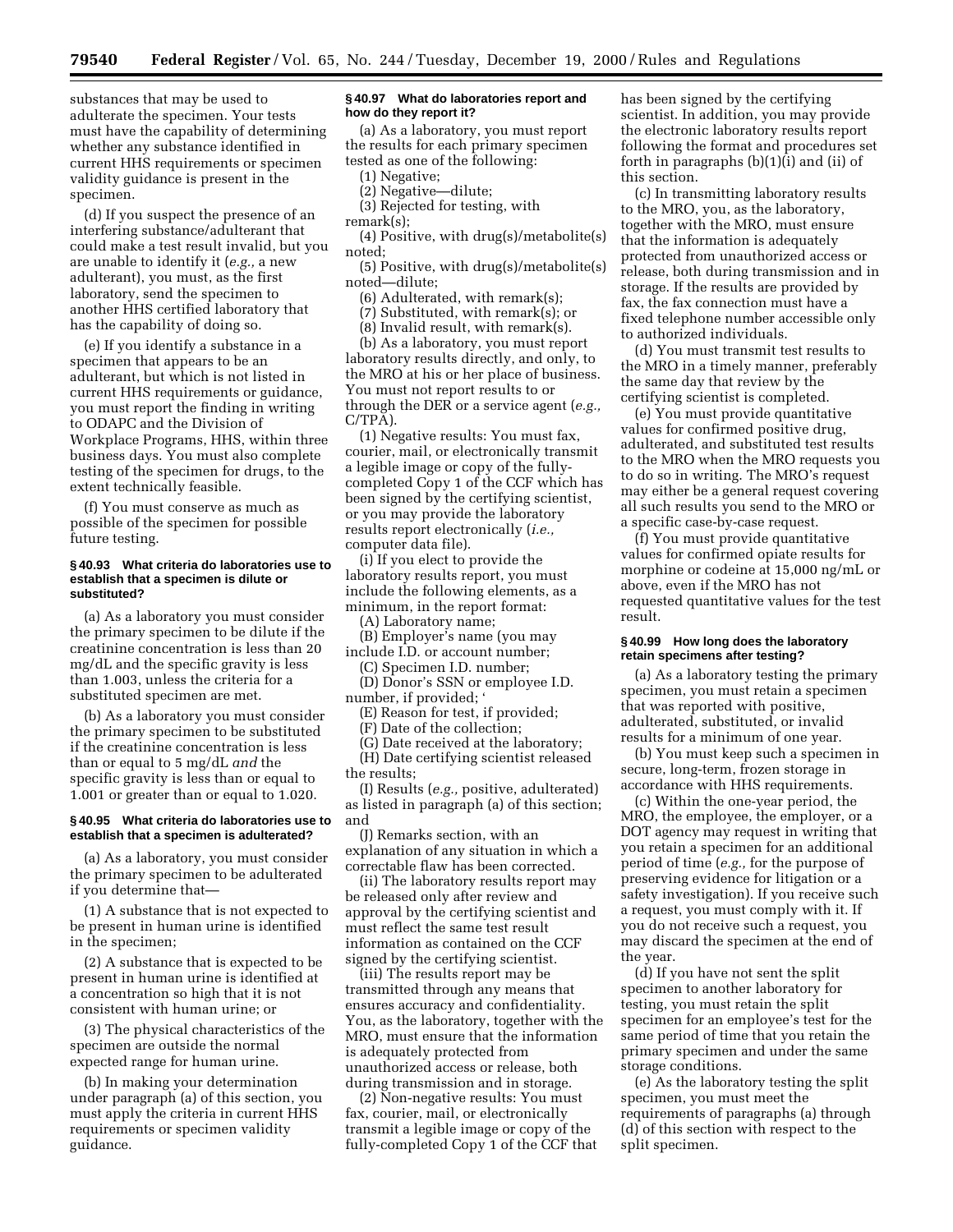# **§ 40.101 What relationship may a laboratory have with an MRO?**

(a) As a laboratory, you may not enter into any relationship with an MRO that creates a conflict of interest or the appearance of a conflict of interest with the MRO's responsibilities for the employer. You may not derive any financial benefit by having an employer use a specific MRO.

(b) The following are examples of relationships between laboratories and MROs that the Department regards as creating conflicts of interest, or the appearance of such conflicts. This following list of examples is not intended to be exclusive or exhaustive:

(1) The laboratory employs an MRO who reviews test results produced by the laboratory;

(2) The laboratory has a contract or retainer with the MRO for the review of test results produced by the laboratory;

(3) The laboratory designates which MRO the employer is to use, gives the employer a slate of MROs from which to choose, or recommends certain MROs;

(4) The laboratory gives the employer a discount or other incentive to use a particular MRO;

(5) The laboratory has its place of business co-located with that of an MRO or MRO staff who review test results produced by the laboratory; or

(6) The laboratory permits an MRO, or an MRO's organization, to have a financial interest in the laboratory.

#### **§ 40.103 What are the requirements for submitting blind specimens to a laboratory?**

(a) As an employer or C/TPA with an aggregate of 2000 or more DOT-covered employees, you must send blind specimens to laboratories you use. If you have an aggregate of fewer than 2000 DOT-covered employees, you are not required to provide blind specimens.

(b) To each laboratory to which you send at least 100 specimens in a year, you must transmit a number of blind specimens equivalent to one percent of the specimens you send to that laboratory, up to a maximum of 50 blind specimens in each quarter (*i.e.,* January– March, April–June, July–September, October–December). As a C/TPA, you must apply this percentage to the total number of DOT-covered employees' specimens you send to the laboratory. Your blind specimen submissions must be evenly spread throughout the year. The following examples illustrate how this requirement works:

*Example 1 to Paragraph (b).* You send 2500 specimens to Lab X in Year 1. In this case, you would send 25 blind specimens to Lab

X in Year 1. To meet the even distribution requirement, you would send 6 in each of three quarters and 7 in the other.

*Example 2 to Paragraph (b).* You send 2000 specimens to Lab X and 1000 specimens to Lab Y in Year 1. In this case, you would send 20 blind specimens to Lab X and 10 to Lab Y in Year 1. The even distribution requirement would apply in a similar way to that described in Example 1.

*Example 3 to Paragraph (b).* Same as Example 2, except that you also send 20 specimens to Lab Z. In this case, you would send blind specimens to Labs X and Y as in Example 2. You would not have to send any blind specimens to Lab Z, because you sent fewer than 100 specimens to Lab Z.

*Example 4 to Paragraph (b).* You are a C/ TPA sending 2000 specimens to Lab X in Year 1. These 2000 specimens represent 200 small employers who have an average of 10 covered employees each. In this case you not the individual employers—send 20 blind specimens to Lab X in Year 1, again ensuring even distribution. The individual employers you represent are not required to provide any blind specimens on their own.

*Example 5 to Paragraph (b).* You are a large C/TPA that sends 40,000 specimens to Lab Y in Year 1. One percent of that figure is 400. However, the 50 blind specimen per quarter ''cap'' means that you need send only 50 blind specimens per quarter, rather than the 100 per quarter you would have to send to meet the one percent rate. Your annual total would be 200, rather than 400, blind specimens.

(c) Approximately 75 percent of the specimens you submit must be blank (*i.e.,* containing no drugs, nor adulterated or substituted). Approximately 15 percent must be positive for one or more of the five drugs involved in DOT tests, and approximately 10 percent must either be adulterated with a substance cited in HHS guidance or substituted (*i.e.,* having specific gravity and creatinine meeting the criteria of § 40.93(b)).

(1) The blind specimens that you submit that contain drugs, that are adulterated with a substance cited in HHS guidance, or that are substituted must be validated as to their contents by the supplier using initial and confirmatory tests.

(2) The supplier must provide information regarding the shelf life of the blind specimens.

(3) If the blind specimen is drug positive, the concentration of drug it contains must be between 1.5 and 2 times the initial drug test cutoff concentration.

(4) If the blind specimen is adulterated with nitrite, the concentration of nitrite it contains must be between 1.5 and 2 times the initial validity test cutoff concentration.

(5) If the blind specimen is adulterated by altering pH, the pH must be less than or equal to 2, or greater than or equal to 12.

(6) If the blind specimen is substituted, the creatinine must be less than or equal to 2, and the specific gravity must be 1.000.

(d) You must ensure that each blind specimen is indistinguishable to the laboratory from a normal specimen.

(1) You must submit blind specimens to the laboratory using the same channels (*e.g.,* via a regular collection site) through which employees' specimens are sent to the laboratory.

(2) You must ensure that the collector uses a CCF, places fictional initials on the specimen bottle label/seal, indicates for the MRO on Copy 2 that the specimen is a blind specimen, and discards Copies 4 and 5 (employer and employee copies).

(3) You must ensure that all blind specimens include split specimens.

#### **§ 40.105 What happens if the laboratory reports a result different from that expected for a blind specimen?**

(a) If you are an employer, MRO, or C/TPA who submits a blind specimen, and if the result reported to the MRO is different from the result expected, you must investigate the discrepancy.

(b) If the unexpected result is a false negative, you must provide the laboratory with the expected results (obtained from the supplier of the blind specimen), and direct the laboratory to determine the reason for the discrepancy.

(c) If the unexpected result is a false positive, you must provide the laboratory with the expected results (obtained from the supplier of the blind specimen), and direct the laboratory to determine the reason for the discrepancy. You must also notify ODAPC of the discrepancy by telephone (202–366–3784) or e-mail (addresses are listed on the ODAPC web site, http:// www.dot.gov/ost/dapc). ODAPC will notify HHS who will take appropriate action.

## **§ 40.107 Who may inspect laboratories?**

As a laboratory, you must permit an inspection, with or without prior notice, by ODAPC, a DOT agency, or a DOTregulated employer that contracts with the laboratory for drug testing under the DOT drug testing program, or the designee of such an employer.

## **§ 40.109 What documentation must the laboratory keep, and for how long?**

(a) As a laboratory, you must retain all records pertaining to each employee urine specimen for a minimum of two years.

(b) As a laboratory, you must also keep for two years employer-specific data required in § 40.111.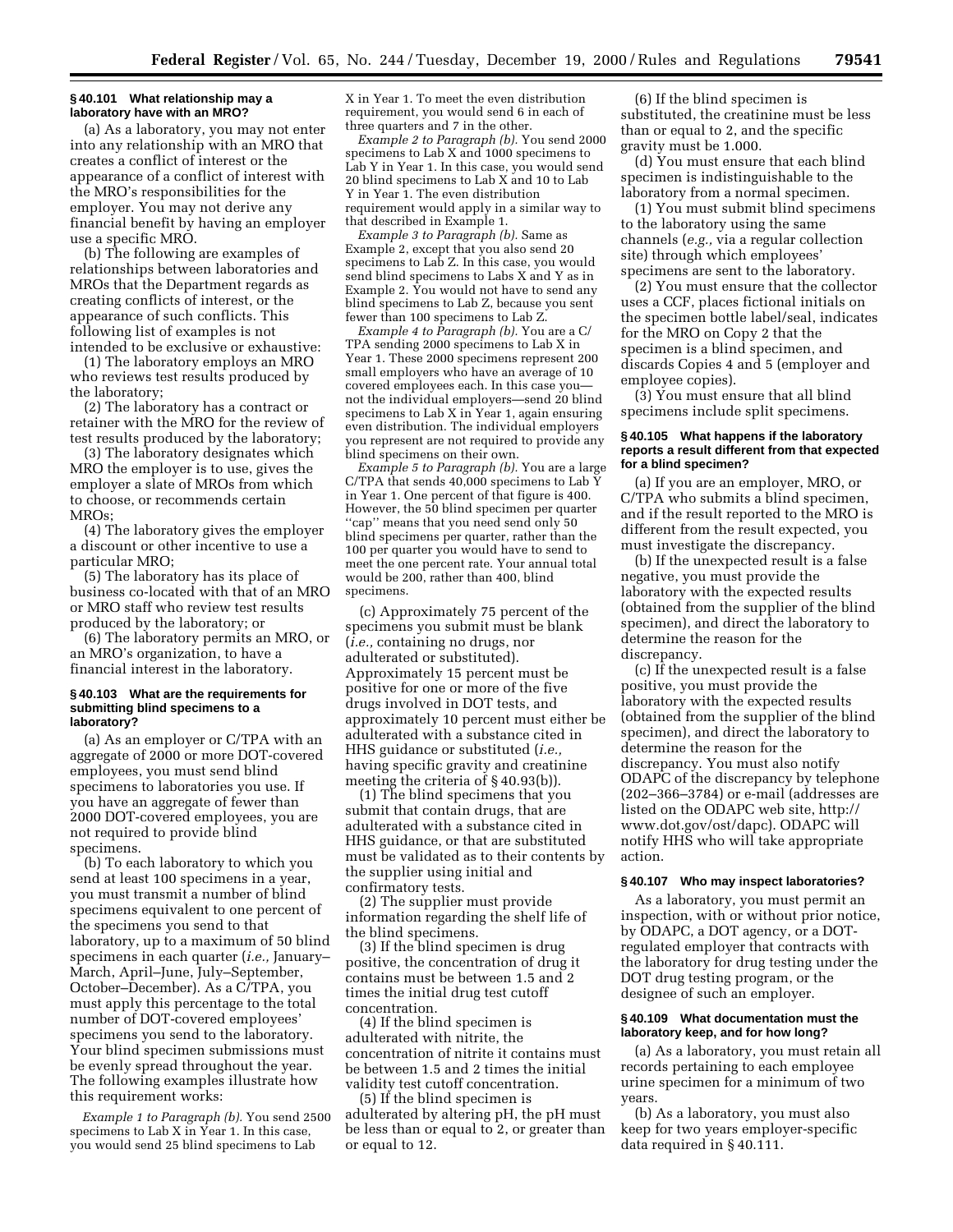(c) Within the two-year period, the MRO, the employee, the employer, or a DOT agency may request in writing that you retain the records for an additional period of time (*e.g.,* for the purpose of preserving evidence for litigation or a safety investigation). If you receive such a request, you must comply with it. If you do not receive such a request, you may discard the records at the end of the two-year period.

## **§ 40.111 When and how must a laboratory disclose statistical summaries and other information it maintains?**

(a) As a laboratory, you must transmit an aggregate statistical summary, by employer, of the data listed in Appendix B to this part to the employer on a semiannual basis.

(1) The summary must not reveal the identity of any employee.

(2) In order to avoid sending data from which it is likely that information about an employee's test result can be readily inferred, you must not send a summary if the employer has fewer than five aggregate tests results.

(3) The summary must be sent by January 20 of each year for July 1 through December 31 of the prior year.

(4) The summary must also be sent by July 20 of each year for January 1 through June 30 of the current year.

(b) When the employer requests a summary in response to an inspection, audit, or review by a DOT agency, you must provide it unless the employer had fewer than five aggregate test results. In that case, you must send the employer a report indicating that not enough testing was conducted to warrant a summary. You may transmit the summary or report by hard copy, fax, or other electronic means.

(c) You must also release information to appropriate parties as provided in §§ 40.329 and 40.331.

#### **§ 40.113 Where is other information concerning laboratories found in this regulation?**

You can find more information concerning laboratories in several sections of this part:

- § 40.3—Definition.
- § 40.13—Prohibition on making specimens available for other purposes.
- § 40.31—Conflicts of interest concerning collectors.
- § 40.47—Laboratory rejections of test for improper form.
- § 40.125—Conflicts of interest concerning MROs.
- § 40.175—Role of first laboratory in split specimen tests.
- § 40.177—Role of second laboratory in split specimen tests (drugs).
- § 40.179—Role of second laboratory in split specimen tests (adulterants).

§ 40.181—Role of second laboratory in split specimen tests (substitution).

§§ 40.183–40.185—Transmission of split specimen test results to MRO.

§§ 40.201–40.205—Role in correcting errors.

§ 40.329—Release of information to employees.

§ 40.331—Limits on release of information. § 40.355—Role with respect to other service agents.

# **Subpart G—Medical Review Officers and the Verification Process**

## **§ 40.121 Who is qualified to act as an MRO?**

To be qualified to act as an MRO in the DOT drug testing program, you must meet each of the requirements of this section:

(a) *Credentials.* You must be a licensed physician (Doctor of Medicine or Osteopathy). If you are a licensed physician in any U.S., Canadian, or Mexican jurisdiction and meet the other requirements of this section, you are authorized to perform MRO services with respect to all covered employees, wherever they are located. For example, if you are licensed as an M.D. in one state or province in the U.S., Canada, or Mexico, you are not limited to performing MRO functions in that state or province, and you may perform MRO functions for employees in other states or provinces without becoming licensed to practice medicine in the other jurisdictions.

(b) *Basic knowledge.* You must be knowledgeable in the following areas:

(1) You must be knowledgeable about and have clinical experience in controlled substances abuse disorders, including detailed knowledge of alternative medical explanations for laboratory confirmed drug test results.

(2) You must be knowledgeable about issues relating to adulterated and substituted specimens as well as the possible medical causes of specimens having an invalid result.

(3) You must be knowledgeable about this part, the DOT MRO Guidelines, and the DOT agency regulations applicable to the employers for whom you evaluate drug test results, and you must keep current on any changes to these materials. The DOT MRO Guidelines document is available from ODAPC (Department of Transportation, 400 7th Street, SW., Room 10403, Washington, DC 20590, 202–366–3784, or on the ODAPC web site (http://*www.dot.gov*/ ost/dapc)).

(c) *Qualification training.* You must receive qualification training meeting the requirements of this paragraph (c).

(1) Qualification training must provide instruction on the following subjects:

(i) Collection procedures for urine specimens;

(ii) Chain of custody, reporting, and recordkeeping;

(iii) Interpretation of drug and validity tests results;

(iv) The role and responsibilities of the MRO in the DOT drug testing program;

(v) The interaction with other participants in the program (*e.g.,* DERs, SAPs); and

(vi) Provisions of this part and DOT agency rules applying to employers for whom you review test results, including changes and updates to this part and DOT agency rules, guidance, interpretations, and policies affecting the performance of MRO functions, as well as issues that MROs confront in carrying out their duties under this part and DOT agency rules.

(2) Following your completion of qualification training under paragraph (c)(1) of this section, you must satisfactorily complete an examination administered by a nationally-recognized MRO certification board or subspecialty board for medical practitioners in the field of medical review of DOTmandated drug tests. The examination must comprehensively cover all the elements of qualification training listed in paragraph (c)(1) of this section.

(3) The following is the schedule for qualification training you must meet:

(i) If you became an MRO before August 1, 2001, and have already met the qualification training requirement, you do not have to meet it again.

(ii) If you became an MRO before August 1, 2001, but have not yet met the qualification training requirement, you must do so no later than January 31, 2003.

(iii) If you become an MRO on or after August 1, 2001, you must meet the qualification training requirement before you begin to perform MRO functions.

(d) *Continuing Education.* During each three-year period from the date on which you satisfactorily complete the examination under paragraph (c)(2) of this section, you must complete continuing education consisting of at least 12 professional development hours (*e.g.,* Continuing Education Medical Units) relevant to performing MRO functions.

(1) This continuing education must include material concerning new technologies, interpretations, recent guidance, rule changes, and other information about developments in MRO practice, pertaining to the DOT program, since the time you met the qualification training requirements of this section.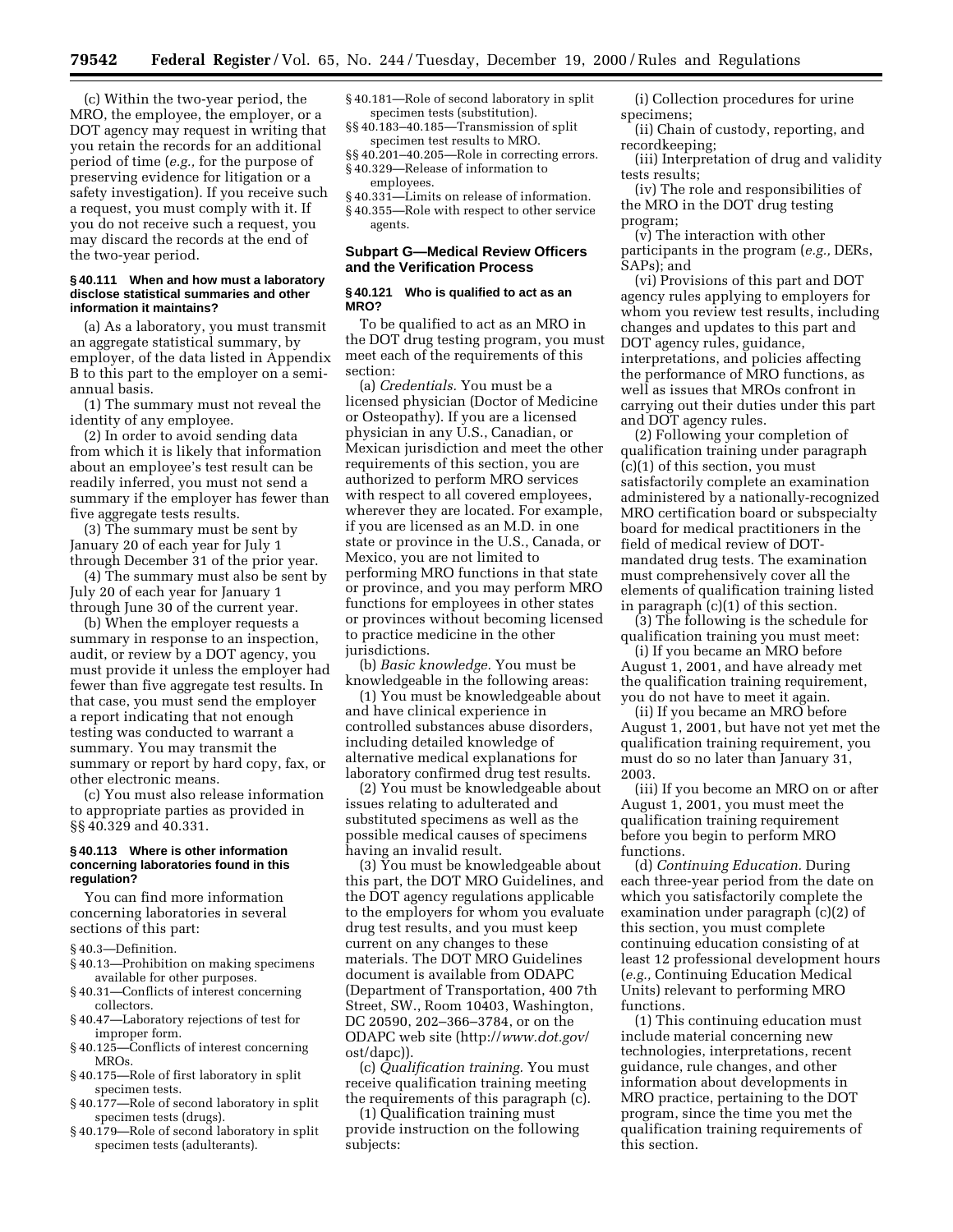(2) Your continuing education activities must include assessment tools to assist you in determining whether you have adequately learned the material.

(e) *Documentation.* You must maintain documentation showing that you currently meet all requirements of this section. You must provide this documentation on request to DOT agency representatives and to employers and C/TPAs who are using or negotiating to use your services.

#### **§ 40.123 What are the MRO's responsibilities in the DOT drug testing program?**

As an MRO, you have the following basic responsibilities:

(a) Acting as an independent and impartial ''gatekeeper'' and advocate for the accuracy and integrity of the drug testing process.

(b) Providing a quality assurance review of the drug testing process for the specimens under your purview. This includes, but is not limited to:

(1) Ensuring the review of the CCF on all specimen collections for the purposes of determining whether there is a problem that may cause a test to be cancelled (see §§ 40.199–40.203 ). As an MRO, you are not required to review laboratory internal chain of custody documentation. No one is permitted to cancel a test because you have not reviewed this documentation;

(2) Providing feedback to employers, collection sites and laboratories regarding performance issues where necessary; and

(3) Reporting to and consulting with the ODAPC or a relevant DOT agency when you wish DOT assistance in resolving any program issue. As an employer or service agent, you are prohibited from limiting or attempting to limit the MRO's access to DOT for this purpose and from retaliating in any way against an MRO for discussing drug testing issues with DOT.

(c) You must determine whether there is a legitimate medical explanation for confirmed positive, adulterated, substituted, and invalid drug tests results from the laboratory.

(d) While you provide medical review of employees' test results, this part does not deem that you have established a doctor-patient relationship with the employees whose tests you review.

(e) You must act to investigate and correct problems where possible and notify appropriate parties (*e.g.,* HHS, DOT, employers, service agents) where assistance is needed, (*e.g.,* cancelled or problematic tests, incorrect results, problems with blind specimens).

(f) You must ensure the timely flow of test results and other information to employers.

(g) You must protect the confidentiality of the drug testing information.

(h) You must perform all your functions in compliance with this part and other DOT agency regulations.

### **§ 40.125 What relationship may an MRO have with a laboratory?**

As an MRO, you may not enter into any relationship with an employer's laboratory that creates a conflict of interest or the appearance of a conflict of interest with your responsibilities to that employer. You may not derive any financial benefit by having an employer use a specific laboratory. For examples of relationships between laboratories and MROs that the Department views as creating a conflict of interest or the appearance of such a conflict, see  $§$  40.101(b).

## **§ 40.127 What are the MRO's functions in reviewing negative test results?**

As the MRO, you must do the following with respect to negative drug test results you receive from a laboratory, prior to verifying the result and releasing it to the DER:

(a) Review Copy 2 of the CCF to determine if there are any fatal or correctable errors that may require you to initiate corrective action or to cancel the test (see §§ 40.199 and 40.203).

(b) Review the negative laboratory test result and ensure that it is consistent with the information contained on the CCF.

(c) Before you report a negative test result, you must have in your possession the following documents:

(1) Copy 2 of the CCF, a legible copy of it, or any other CCF copy containing the employee's signature; and

(2) A legible copy (fax, photocopy, image) of Copy 1 of the CCF or the electronic laboratory results report that conveys the negative laboratory test result.

(d) If the copy of the documentation provided to you by the collector or laboratory appears unclear, you must request that the collector or laboratory send you a legible copy.

(e) On Copy 2 of the CCF, place a check mark in the ''Negative'' box (Step 6), provide your name, and sign, initial, or stamp and date the verification statement.

(f) Report the result in a confidential manner (see §§ 40.163–40.167).

(g) Staff under your direct, personal supervision may the administrative functions of this section for you, but only you can cancel a test.

(1) On specimen results that are reviewed by your staff, you are responsible for assuring the quality of their work.

(2) You are required to personally review at least 5 percent of all CCFs reviewed by your staff on a quarterly basis, including all results that required a corrective action. However, you need not review more than 500 negative results in any quarter.

(3) Your review must, as a minimum, include the CCF, negative laboratory test result, any accompanying corrective documents, and the report sent to the employer. You must correct any errors that you discover. You must take action as necessary to ensure compliance by your staff with this part and document your corrective action. You must attest to the quality assurance review by initialing the CCFs that you review.

(4) You must make these CCFs easily identifiable and retrievable by you for review by DOT agencies.

# **§ 40.129 What are the MRO's functions in reviewing laboratory confirmed positive, adulterated, substituted, or invalid drug test results?**

(a) As the MRO, you must do the following with respect to confirmed positive, adulterated, substituted, or invalid drug tests you receive from a laboratory, before you verify the result and release it to the DER:

(1) Review Copy 2 of the CCF to determine if there are any fatal or correctable errors that may require you to cancel the test (see §§ 40.199 and 40.203). Staff under your direct, personal supervision may conduct this administrative review for you, but only you may verify or cancel a test.

(2) Review Copy 1 of the CCF and ensure that it is consistent with the information contained on Copy 2, that the test result is legible, and that the certifying scientist signed the form. You are not required to review any other documentation generated by the laboratory during their analysis or handling of the specimen (*e.g.,* the laboratory internal chain of custody).

(3) If the copy of the documentation provided to you by the collector or laboratory appears unclear, you must request that the collector or laboratory send you a legible copy.

(4) Except in the circumstances spelled out in § 40.133 , conduct a verification interview. This interview must include direct contact in person or by telephone between you and the employee. You may initiate the verification process based on the laboratory results report.

(5) Verify the test result as either negative, positive, test cancelled, or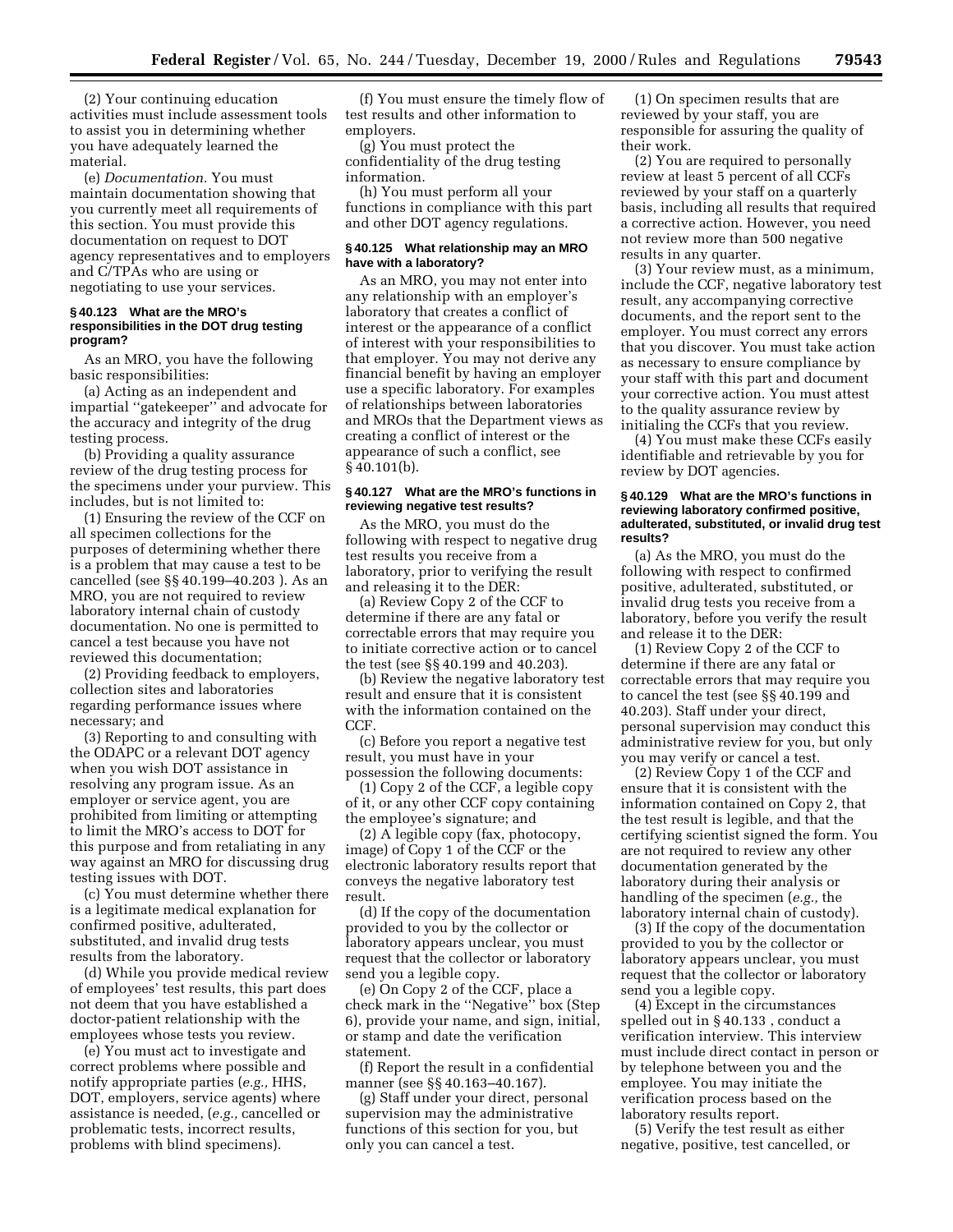refusal to test because of adulteration or substitution, consistent with the requirements of §§ 40.135–40.145 and 40.159 .

(b) Before you report a verified negative, positive, test cancelled, refusal to test because of adulteration or substitution, you must have in your possession the following documents:

(1) Copy 2 of the CCF, a legible copy of it, or any other CCF copy containing the employee's signature; and

(2) A legible copy (fax, photocopy, image) of Copy 1 of the CCF, containing the certifying scientist's signature.

(c) With respect to verified positive test results, place a check mark in the ''Positive'' box (Step 6) on Copy 2 of the CCF, indicate the drug(s)/ metabolite(s) detected on the ''Remarks'' line, sign and date the verification statement.

(d) Report the result in a confidential manner (see §§ 40.163–40.167 ).

(e) With respect to adulteration or substitution test results, check the ''refusal to test because:'' box (Step 6) on Copy 2 of the CCF, check the ''Adulterated'' or ''Substituted'' box, as appropriate, make appropriate annotation in the ''Remarks'' line, sign and date the verification statement.

(f) As the MRO, your actions concerning reporting confirmed positive, adulterated, or substituted results to the employer before you have completed the verification process are also governed by the stand-down provisions of § 40.21 .

(1) If an employer has a stand-down policy that meets the requirements of § 40.21 , you may report to the DER that you have received an employee's laboratory confirmed positive, adulterated, or substituted test result, consistent with the terms of the waiver the employer received. You must not provide any further details about the test result (*e.g.,* the name of the drug involved).

(2) If the employer does not have a stand-down policy that meets the requirements of § 40.21 , you must not inform the employer that you have received an employee's laboratory confirmed positive, adulterated, or substituted test result until you verify the test result. For example, as an MRO employed directly by a company, you must not tell anyone on the company's staff or management that you have received an employee's laboratory confirmed test result.

## **§ 40.131 How does the MRO or DER notify an employee of the verification process after a confirmed positive, adulterated, substituted, or invalid test result?**

(a) When, as the MRO, you receive a confirmed positive, adulterated,

substituted, or invalid test result from the laboratory, you must contact the employee directly (*i.e.,* actually talk to the employee), on a confidential basis, to determine whether the employee wants to discuss the test result. In making this contact, you must explain to the employee that, if he or she declines to discuss the result, you will verify the test as positive or as a refusal to test because of adulteration or substitution, as applicable.

(b) As the MRO, staff under your personal supervision may conduct this initial contact for you.

(1) This staff contact must be limited to scheduling the discussion between you and the employee and explaining the consequences of the employee's declining to speak with you (*i.e.,* that the MRO will verify the test without input from the employee). If the employee declines to speak with you, the staff person must document the employee's decision, including the date and time.

(2) A staff person must not gather any medical information or information concerning possible explanations for the test result.

(3) A staff person may advise an employee to have medical information (*e.g.,* prescriptions, information forming the basis of a legitimate medical explanation for a confirmed positive test result) ready to present at the interview with the MRO.

(4) Since you are required to speak personally with the employee, face-toface or on the phone, your staff must not inquire if the employee wishes to speak with you.

(c) As the MRO, you or your staff must make reasonable efforts to reach the employee at the day and evening telephone numbers listed on the CCF. Reasonable efforts include, as a minimum, three attempts, spaced reasonably over a 24-hour period, to reach the employee at the day and evening telephone numbers listed on the CCF. If you or your staff cannot reach the employee directly after making these efforts, you or your staff must take the following steps:

(1) Document the efforts you made to contact the employee, including dates and times. If both phone numbers are incorrect (*e.g.,* disconnected, wrong number), you may take the actions listed in paragraph (c)(2) of this section without waiting the full 24-hour period.

(2) Contact the DER, instructing the DER to contact the employee.

(i) You must simply direct the DER to inform the employee to contact you.

(ii) You must not inform the DER that the employee has a confirmed positive,

adulterated, substituted, or invalid test result.

(iii) You must document the dates and times of your attempts to contact the DER, and you must document the name of the DER you contacted and the date and time of the contact.

(d) As the DER, you must attempt to contact the employee immediately, using procedures that protect, as much as possible, the confidentiality of the MRO's request that the employee contact the MRO. If you successfully contact the employee (*i.e.,* actually talk to the employee), you must document the date and time of the contact, and inform the MRO. You must inform the employee that he or she must contact the MRO within the next 72 hours and tell the employee the consequences of failing to do so (see  $\S 40.133(a)(2)$ ).

(1) As the DER, you must not inform anyone else working for the employer that you are seeking to contact the employee on behalf of the MRO.

(2) If, as the DER, you have made all reasonable efforts to contact the employee but failed to do so, you may place the employee on temporary medically unqualified status or medical leave. Reasonable efforts include, as a minimum, three attempts, spaced reasonably over a 24-hour period, to reach the employee at the day and evening telephone numbers listed on the CCF.

(i) As the DER, you must document the dates and times of these efforts.

(ii) If, as the DER, you are unable to contact the employee within this 24 hour period, you must leave a message for the employee by any practicable means (*e.g.,* voice mail, e-mail, letter) to contact the MRO and inform the MRO of the date and time of this attempted contact.

### **§ 40.133 Under what circumstances may the MRO verify a test as positive, or as a refusal to test because of adulteration or substitution, without interviewing the employee?**

(a) As the MRO, you normally may verify a confirmed positive test (for any drug or drug metabolite, including opiates), or as a refusal to test because of adulteration or substitution, only after interviewing the employee as provided in §§ 40.135–40.145 . However, there are three circumstances in which you may verify such a result without an interview:

(1) You may verify a test result as a positive or refusal to test, as applicable, if the employee expressly declines the opportunity to discuss the test with you. You must maintain complete documentation of this occurrence, including notation of informing, or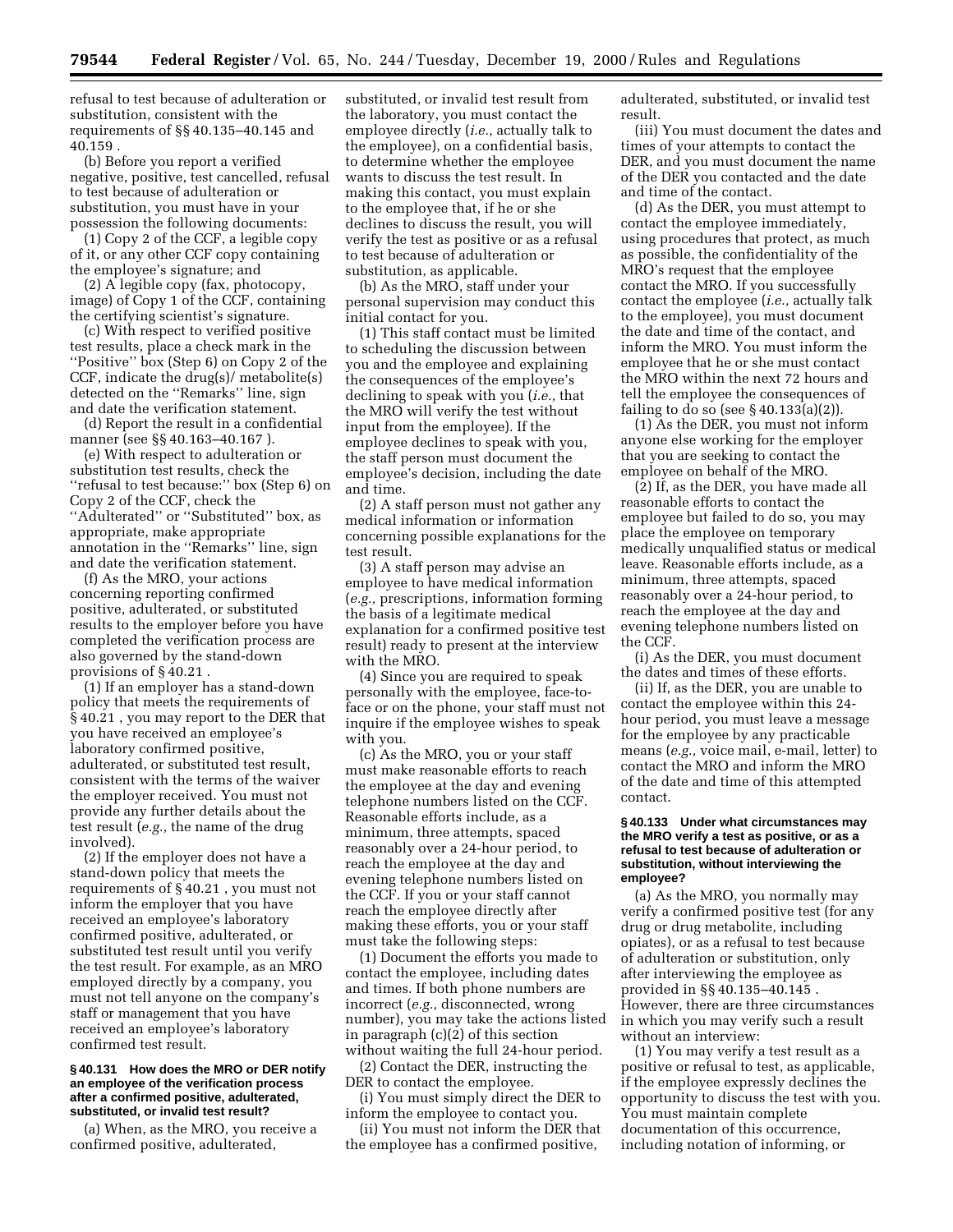attempting to inform, the employee of the consequences of not exercising the option to speak with the you.

(2) You may verify a test result as a positive or refusal to test, as applicable, if the DER has successfully made and documented a contact with the employee and instructed the employee to contact you and more than 72 hours have passed since the time the DER contacted the employee.

(3) You may verify a test result as a positive or refusal to test, as applicable, if neither you nor the DER, after making and documenting all reasonable efforts, has been able to contact the employee within ten days of the date on which the MRO receives the confirmed test result from the laboratory.

(b) As the MRO, when you verify a test result as a positive or refusal to test under this section, you must document the date, time and reason, following the instructions in § 40.163 .

(c) As the MRO, after you have verified a test result as a positive or refusal to test under this section and reported the result to the DER, you must allow the employee to present information to you within 60 days of the verification documenting that serious illness, injury, or other circumstances unavoidably precluded contact with the MRO and/or DER in the times provided. On the basis of such information, you may reopen the verification, allowing the employee to present information concerning whether there is a legitimate medical explanation for the confirmed test result.

#### **§ 40.135 What does the MRO tell the employee at the beginning of the verification interview?**

(a) As the MRO, you must tell the employee that the laboratory has determined that the employee's test result was positive, adulterated, substituted, or invalid, as applicable. You must also tell the employee of the drugs for which his or her specimen tested positive, or the basis for the finding of adulteration or substitution.

(b) You must explain the verification interview process to the employee and inform the employee that your decision will be based on information the employee provides in the interview.

(c) You must explain that, if further medical evaluation is needed for the verification process, the employee must comply with your request for this evaluation and that failure to do so is equivalent of expressly declining to discuss the test result.

(d) As the MRO, you must warn an employee who has a confirmed positive, adulterated, substituted or invalid test that you are required to provide to third

parties drug test result information and medical information affecting the performance of safety-sensitive duties that the employee gives you in the verification process without the employee's consent (see § 40.327).

(1) You must give this warning to the employee before obtaining any medical information as part of the verification process.

(2) For purposes of this paragraph (d), medical information includes information on medications or other substances affecting the performance of safety-sensitive duties that the employee reports using or medical conditions the employee reports having.

(3) For purposes of this paragraph (d), the persons to whom this information may be provided include the employer, a SAP evaluating the employee as part of the return to duty process (see § 40.293(g)), DOT, another Federal safety agency (*e.g.*, the NTSB), or any state safety agency as required by state law.

(e) You must also advise the employee that, before informing any third party about any medication the employee is using pursuant to a legally valid prescription under the Controlled Substances Act, you will, if the employee consents, contact the prescribing physician to determine if the medication can be changed to one that does not make the employee medically unqualified or does not pose a significant safety risk.

#### **§ 40.137 On what basis does the MRO verify test results involving marijuana, cocaine, amphetamines, or PCP?**

(a) As the MRO, you must verify a confirmed positive test result for marijuana, cocaine, amphetamines, and/ or PCP unless the employee presents a legitimate medical explanation for the presence of the drug(s)/metabolite(s) in his or her system.

(b) You must offer the employee an opportunity to present a legitimate medical explanation in all cases.

(c) The employee has the burden of proof that a legitimate medical explanation exists. The employee must present information meeting this burden at the time of the verification interview. As the MRO, you have discretion to extend the time available to the employee for this purpose for up to five days before verifying the test result, if you determine that there is a reasonable basis to believe that the employee will be able to produce relevant evidence concerning a legitimate medical explanation within that time.

(d) If you determine that there is a legitimate medical explanation, you must verify the test result as negative. Otherwise, you must verify the test result as positive.

(e) In determining whether a legitimate medical explanation exists, you may consider the employee's use of a medication from a foreign country. You must exercise your professional judgment consistently with the following principles:

(1) There can be a legitimate medical explanation only with respect to a substance that is obtained legally in a foreign country.

(2) There can be a legitimate medical explanation only with respect to a substance that has a legitimate medical use. Use of a drug of abuse (*e.g.*, heroin, PCP, marijuana) or any other substance (see § 40.151(f) and (g)) that cannot be viewed as having a legitimate medical use can never be the basis for a legitimate medical explanation, even if the substance is obtained legally in a foreign country.

(3) Use of the substance can form the basis of a legitimate medical explanation only if it is used consistently with its proper and intended medical purpose.

(4) Even if you find that there is a legitimate medical explanation under this paragraph (e) and verify a test negative, you may have a responsibility to raise fitness-for-duty considerations with the employer (see § 40.327).

# **§ 40.139 On what basis does the MRO verify test results involving opiates?**

As the MRO, you must proceed as follows when you receive a laboratory confirmed positive opiate result:

(a) If the laboratory detects the presence of 6-acetylmorphine (6-AM) in the specimen, you must verify the test result positive.

(b) In the absence of 6-AM, if the laboratory detects the presence of either morphine or codeine at 15,000 ng/mL or above, you must verify the test result positive unless the employee presents a legitimate medical explanation for the presence of the drug or drug metabolite in his or her system, as in the case of other drugs (see § 40.137). Consumption of food products (*e.g.*, poppy seeds) must not be considered a legitimate medical explanation for the employee having morphine or codeine at these concentrations.

(c) For all other opiate positive results, you must verify a confirmed positive test result for opiates only if you determine that there is clinical evidence, in addition to the urine test, of unauthorized use of any opium, opiate, or opium derivative (i.e., morphine, heroin, or codeine).

(1) As an MRO, it is your responsibility to use your best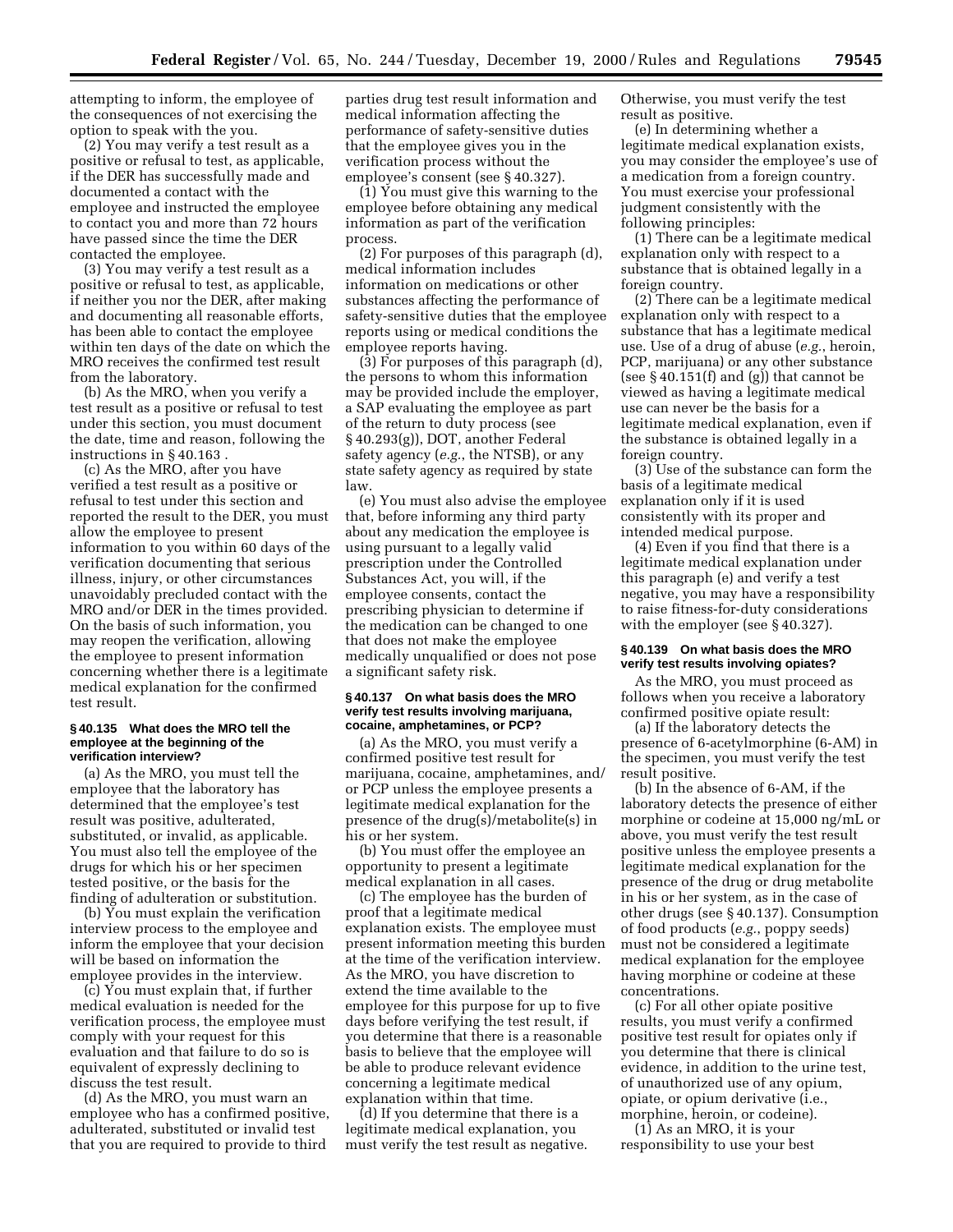professional and ethical judgement and discretion to determine whether there is clinical evidence of unauthorized use of opiates. Examples of information that you may consider in making this judgement include, but are not limited to, the following:

(i) Recent needle tracks;

(ii) Behavioral and psychological signs of acute opiate intoxication or withdrawal;

(iii) Clinical history of unauthorized use recent enough to have produced the laboratory test result;

(iv) Use of a medication from a foreign country. See § 40.137(e) for guidance on how to make this determination.

(2) In order to establish the clinical evidence referenced in paragraphs (c)(1)(i) and (ii) of this section, personal observation of the employee is essential.

(i) Therefore, you, as the MRO, must conduct, or cause another physician to conduct, a face-to-face examination of the employee.

(ii) No face-to-face examination is needed in establishing the clinical evidence referenced in paragraph  $(c)(1)(iii)$  or  $(iv)$  of this section.

(3) To be the basis of a verified positive result for opiates, the clinical evidence you find must concern a drug that the laboratory found in the specimen. (For example, if the test confirmed the presence of codeine, and the employee admits to unauthorized use of hydrocodone, you do not have grounds for verifying the test positive. The admission must be for the substance that was found).

(4) As the MRO, you have the burden of establishing that there is clinical evidence of unauthorized use of opiates referenced in this paragraph (c). If you cannot make this determination (*e.g.*, there is not sufficient clinical evidence or history), you must verify the test as negative. The employee does not need to show you that a legitimate medical explanation exists if no clinical evidence is established.

# **§ 40.141 How does the MRO obtain information for the verification decision?**

As the MRO, you must do the following as you make the determinations needed for a verification decision:

(a) You must conduct a medical interview. You must review the employee's medical history and any other relevant biomedical factors presented to you by the employee. You may direct the employee to undergo further medical evaluation by you or another physician.

(b) If the employee asserts that the presence of a drug or drug metabolite in his or her specimen results from taking

prescription medication, you must review and take all reasonable and necessary steps to verify the authenticity of all medical records the employee provides. You may contact the employee's physician or other relevant medical personnel for further information.

#### **§ 40.143 [Reserved]**

### **§ 40.145 On what basis does the MRO verify test results involving adulteration or substitution?**

(a) As an MRO, when you receive a laboratory report that a specimen is adulterated or substituted, you must treat that report in the same way you treat the laboratory's report of a confirmed positive test for a drug or drug metabolite.

(b) You must follow the same procedures used for verification of a confirmed positive test for a drug or drug metabolite (see §§ 40.129–40.135, 40.141, 40.151), except as otherwise provided in this section.

(c) In the verification interview, you must explain the laboratory findings to the employee and address technical questions or issues the employee may raise.

(d) You must offer the employee the opportunity to present a legitimate medical explanation for the laboratory findings with respect to presence of the adulterant in, or the creatinine and specific gravity findings for, the specimen.

(e) The employee has the burden of proof that there is a legitimate medical explanation.

(1) To meet this burden in the case of an adulterated specimen, the employee must demonstrate that the adulterant found by the laboratory entered the specimen through physiological means.

(2) To meet this burden in the case of a substituted specimen, the employee must demonstrate that he or she did produce or could have produced urine, through physiological means, meeting the creatinine and specific gravity criteria of § 40.93(b).

(3) The employee must present information meeting this burden at the time of the verification interview. As the MRO, you have discretion to extend the time available to the employee for this purpose for up to five days before verifying the specimen, if you determine that there is a reasonable basis to believe that the employee will be able to produce relevant evidence supporting a legitimate medical explanation within that time.

(f) As the MRO or the employer, you are not responsible for arranging, conducting, or paying for any studies,

examinations or analyses to determine whether a legitimate medical explanation exists.

(g) As the MRO, you must exercise your best professional judgment in deciding whether the employee has established a legitimate medical explanation.

(1) If you determine that the employee's explanation does not present a reasonable basis for concluding that there may be a legitimate medical explanation, you must report the test to the DER as a verified refusal to test because of adulteration or substitution, as applicable.

(2) If you believe that the employee's explanation may present a reasonable basis for concluding that there is a legitimate medical explanation, you must direct the employee to obtain, within the five-day period set forth in paragraph (e)(3) of this section, a further medical evaluation. This evaluation must be performed by a licensed physician (the ''referral physician''), acceptable to you, with expertise in the medical issues raised by the employee's explanation. (The MRO may perform this evaluation if the MRO has appropriate expertise.)

(i) As the MRO or employer, you are not responsible for finding or paying a referral physician. However, on request of the employee, you must provide reasonable assistance to the employee's efforts to find such a physician. The final choice of the referral physician is the employee's, as long as the physician is acceptable to you.

(ii) As the MRO, you must consult with the referral physician, providing guidance to him or her concerning his or her responsibilities under this section. As part of this consultation, you must provide the following information to the referral physician:

(A) That the employee was required to take a DOT drug test, but the laboratory reported that the specimen was adulterated or substituted, which is treated as a refusal to test;

(B) The consequences of the appropriate DOT agency regulation for refusing to take the required drug test;

(C) That the referral physician must agree to follow the requirements of paragraphs (g)(3) through (g)(4) of this section; and

(D) That the referral physician must provide you with a signed statement of his or her recommendations.

(3) As the referral physician, you must evaluate the employee and consider any evidence the employee presents concerning the employee's medical explanation. You may conduct additional tests to determine whether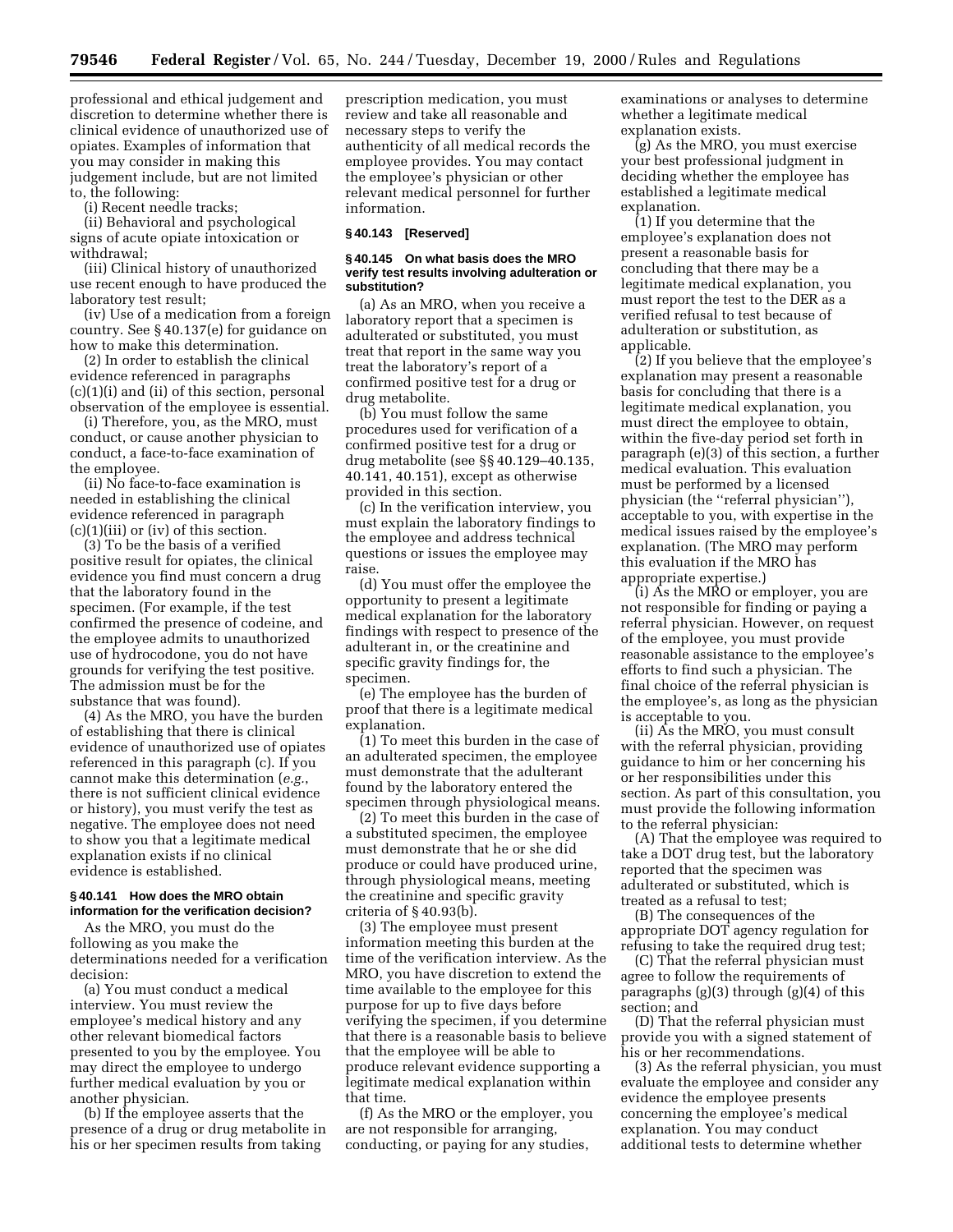there is a legitimate medical explanation. Any additional urine tests must be performed in an HHS-certified laboratory.

(4) As the referral physician, you must then make a written recommendation to the MRO about whether the MRO should determine that there is a legitimate medical explanation. As the MRO, you must seriously consider and assess the referral physician's recommendation in deciding whether there is a legitimate medical explanation.

(5) As the MRO, if you determine that there is a legitimate medical explanation, you must cancel the test and inform ODAPC in writing of the determination and the basis for it (*e.g.*, referral physician's findings, evidence produced by the employee).

(6) As the MRO, if you determine that there is not a legitimate medical explanation, you must report the test to the DER as a verified refusal to test because of adulteration or substitution.

(h) The following are examples of types of evidence an employee could present to support an assertion of a legitimate medical explanation for a substituted result.

(1) Medically valid evidence demonstrating that the employee is capable of physiologically producing urine meeting the creatinine and specific gravity criteria of § 40.93(b) .

(i) To be regarded as medically valid, the evidence must have been gathered using appropriate methodology and controls to ensure its accuracy and reliability.

(ii) Assertion by the employee that his or her personal characteristics (*e.g.*, with respect to race, gender, weight, diet, working conditions) are responsible for the substituted result does not, in itself, constitute a legitimate medical explanation. To make a case that there is a legitimate medical explanation, the employee must present evidence showing that the cited personal characteristics actually result in the physiological production of urine meeting the creatinine and specific gravity criteria of § 40.93(b) .

(2) Information from a medical evaluation under paragraph (g) of this section that the individual has a medical condition that has been demonstrated to cause the employee to physiologically produce urine meeting the creatinine and specific gravity criteria of  $\S 40.93(b)$ .

(i) A finding or diagnosis by the physician that an employee has a medical condition, in itself, does not constitute a legitimate medical explanation.

(ii) To establish there is a legitimate medical explanation, the employee must demonstrate that the cited medical condition actually results in the physiological production of urine meeting the creatinine and specific gravity criteria of § 40.93(b) .

# **§ 40.147 [Reserved]**

## **§ 40.149 May the MRO change a verified positive drug test result or refusal to test?**

(a) As the MRO, you may change a verified positive or refusal to test drug test result only in the following situations:

(1) When you have reopened a verification that was done without an interview with an employee (see  $§ 40.133(c)$ .

(2) If you receive information, not available to you at the time of the original verification, demonstrating that the laboratory made an error in identifying (*e.g.,* a paperwork mistake) or testing (*e.g.,* a false positive or negative) the employee's primary or split specimen. For example, suppose the laboratory originally reported a positive test result for Employee X and a negative result for Employee Y. You verified the test results as reported to you. Then the laboratory notifies you that it mixed up the two test results, and X was really negative and Y was really positive. You would change X's test result from positive to negative and contact Y to conduct a verification interview.

(3) If, within 60 days of the original verification decision—

(i) You receive information that could not reasonably have been provided to you at the time of the decision demonstrating that there is a legitimate medical explanation for the presence of drug(s)/metabolite(s) in the employee's specimen; or

(ii) You receive credible new or additional evidence that a legitimate medical explanation for an adulterated or substituted result exists.

*Example to Paragraph (a)(3):* If the employee's physician provides you a valid prescription that he or she failed to find at the time of the original verification, you may change the test result from positive to negative if you conclude that the prescription provides a legitimate medical explanation for the drug(s)/ metabolite(s) in the employee's specimen.

(4) If you receive the information in paragraph (a)(3) of this section after the 60-day period, you must consult with ODAPC prior to changing the result.

(5) When you have made an administrative error and reported an incorrect result.

(b) If you change the result, you must immediately notify the DER in writing, as provided in §§ 40.163–40.165.

(c) You are the only person permitted to change a verified test result.

# **§ 40.151 What are MROs prohibited from doing as part of the verification process?**

As an MRO, you are prohibited from doing the following as part of the verification process:

(a) You must not consider any evidence from tests of urine samples or other body fluids or tissues (*e.g.,* blood or hair samples) that are not collected or tested in accordance with this part. For example, if an employee tells you he went to his own physician, provided a urine specimen, sent it to a laboratory, and received a negative test result or a DNA test result questioning the identity of his DOT specimen, you are required to ignore this test result.

(b) In reviewing the CCF, you must not consider evidence extrinsic to the CCF in determining whether the test is valid. For example, you must review only what is on the face of the CCF for this purpose, not assertions by the employee that the CCF does not accurately reflect what happened at the collection site.

(c) It is not your function to determine whether the employer should have directed that a test occur. For example, if an employee tells you that the employer misidentified her as the subject of a random test, or directed her to take a reasonable suspicion or postaccident test without proper grounds under a DOT agency drug or alcohol regulation, you must inform the employee that you cannot play a role in deciding these issues.

(d) It is not your function to consider explanations of confirmed positive, adulterated, or substituted test results that would not, even if true, constitute a legitimate medical explanation. For example, an employee may tell you that someone slipped amphetamines into her drink at a party, that she unknowingly ingested a marijuana brownie, or that she traveled in a closed car with several people smoking crack. MROs are unlikely to be able to verify the facts of such passive or unknowing ingestion stories. Even if true, such stories do not present a legitimate medical explanation. Consequently, you must not declare a test as negative based on an explanation of this kind.

(e) You must not verify a test negative based on information that a physician recommended that the employee use a drug listed in Schedule I of the Controlled Substances Act. (*e.g.,* under a state law that purports to authorize such recommendations, such as the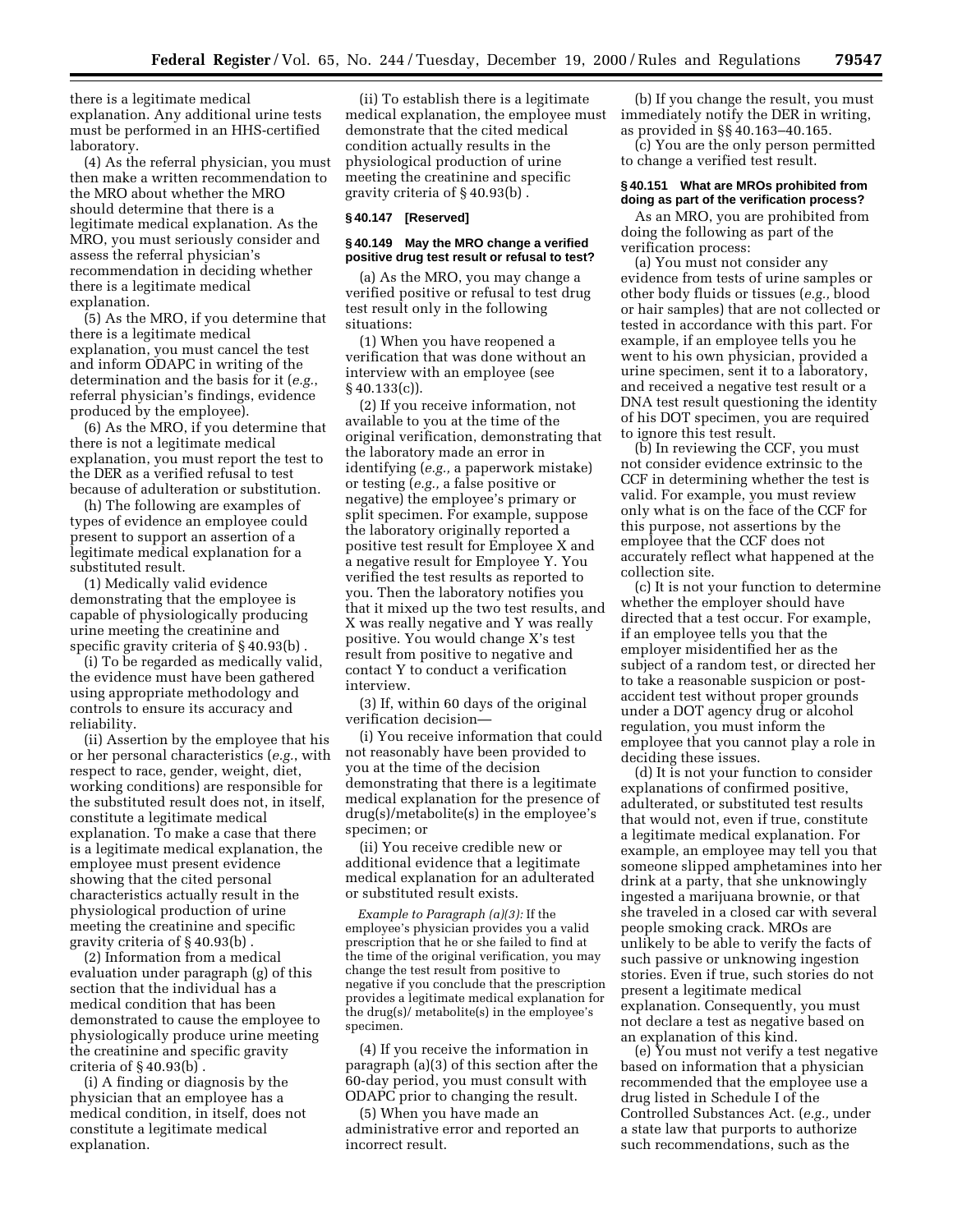''medical marijuana'' laws that some states have adopted).

(f) You must not accept an assertion of consumption or other use of a hemp or other non-prescription marijuanarelated product as a basis for verifying a marijuana test negative. You also must not accept such an explanation related to consumption of coca teas as a basis for verifying a cocaine test result as negative. Consuming or using such a product is not a legitimate medical explanation.

(g) You must not accept an assertion that there is a legitimate medical explanation for the presence of PCP or 6-AM in a specimen. There are no legitimate medical explanations for the presence of these substances.

(h) You must not accept, as a legitimate medical explanation for an adulterated specimen, an assertion that soap, bleach, or glutaraldehyde entered a specimen through physiological means. There are no physiological means through which these substances can enter a specimen.

(i) You must not accept, as a legitimate medical explanation for a substituted specimen, an assertion that an employee can produce urine with no detectable creatinine. There are no physiological means through which a person can produce a urine specimen having this characteristic.

# **§ 40.153 How does the MRO notify employees of their right to a test of the split specimen?**

(a) As the MRO, when you have verified a drug test as positive for a drug or drug metabolite, or as a refusal to test because of adulteration or substitution, you must notify the employee of his or her right to have the split specimen tested. You must also notify the employee of the procedures for requesting a test of the split specimen.

(b) You must inform the employee that he or she has 72 hours from the time you provide this notification to him or her to request a test of the split specimen.

(c) You must tell the employee how to contact you to make this request. You must provide telephone numbers or other information that will allow the employee to make this request. As the MRO, you must have the ability to receive the employee's calls at all times during the 72 hour period (*e.g.,* by use of an answering machine with a ''time stamp'' feature when there is no one in your office to answer the phone).

(d) You must tell the employee that if he or she makes this request within 72 hours, the employer must ensure that the test takes place, and that the employee is not required to pay for the

test from his or her own funds before the test takes place. You must also tell the employee that the employer may seek reimbursement for the cost of the test (see § 40.173 ).

(e) You must tell the employee that additional tests of the specimen *e.g.,* DNA tests) are not authorized.

#### **§ 40.155 What does the MRO do when a negative or positive test result is also dilute?**

(a) When the laboratory reports that a specimen is dilute, you must, as the MRO, report to the DER that the specimen, in addition to being negative or positive, is dilute.

(b) You must check the ''dilute'' box (Step 6) on Copy 2 of the CCF.

(c) You may only report a dilute test result when you are in possession of a legible copy of Copy 1 of the CCF. In addition, you must have Copy 2 of the CCF, a legible copy of it, or any other copy of the CCF containing the employee's signature.

(d) When you report a dilute specimen to the DER, you must explain to the DER the employer's obligations and choices under § 40.197.

#### **§ 40.157 [Reserved]**

#### **§ 40.159 What does the MRO do when a drug test result is invalid?**

(a) As the MRO, when the laboratory reports that the test result is an invalid result, you must do the following:

(1) Discuss the laboratory results with a certifying scientist to obtain more specific information.

(2) Contact the employee and inform the employee that the specimen was invalid or contained an unexplained interfering substance. In contacting the employee, use the procedures set forth in § 40.131.

(3) After explaining the limits of disclosure (see §§ 40.135(d) and 40.327), you should inquire as to medications the employee may have taken that may interfere with some immunoassay tests.

(4) If the employee gives an explanation that is acceptable, you must:

(i) Place a check mark in the ''Test Cancelled'' box (Step 6) on Copy 2 of the CCF and enter ''Invalid Result'' and ''direct observation collection not required'' on the ''Remarks'' line.

(ii) Report to the DER that the test is cancelled, the reason for cancellation, and that no further action is required unless a negative test result is required (*i.e.,* pre-employment, return-to-duty, or follow-up tests).

(5) If the employee is unable to provide an explanation and/or a valid prescription for a medication that interfered with the immunoassay test

but denies having adulterated the specimen, you must:

(i) Place a check mark in the ''Test Cancelled'' box (Step 6) on Copy 2 of the CCF and enter ''Invalid Result'' and ''direct observation collection required'' on the ''Remarks'' line.

(ii) Report to the DER that the test is cancelled, the reason for cancellation, and that a second collection must take place immediately under direct observation.

(iii) Instruct the employer to ensure that the employee has the minimum possible advance notice that he or she must go to the collection site.

(b) You may only report an invalid test result when you are in possession of a legible copy of Copy 1 of the CCF. In addition, you must have Copy 2 of the CCF, a legible copy of it, or any other copy of the CCF containing the employee's signature.

(c) If the employee admits to having adulterated or substituted the specimen, you must, on the same day, write and sign your own statement of what the employee told you. You must then report a refusal to test in accordance with § 40.163 .

# **§ 40.161 What does the MRO do when a drug test specimen is rejected for testing?**

As the MRO, when the laboratory reports that the specimen is rejected for testing (*e.g.,* because of a fatal or uncorrected flaw), you must do the following:

(a) Place a check mark in the ''Test Cancelled'' box (Step 6) on Copy 2 of the CCF and enter the reason on the ''Remarks'' line.

(b) Report to the DER that the test is cancelled and the reason for cancellation, and that no further action is required unless a negative test is required (*e.g.,* in the case of a preemployment, return-to-duty, or followup test).

(c) You may only report a test cancelled because of a rejected for testing test result when you are in possession of a legible copy of Copy 1 of the CCF. In addition, you must have Copy 2 of the CCF, a legible copy of it, or any other copy of the CCF containing the employee's signature.

## **§ 40.163 How does the MRO report drug test results?**

(a) As the MRO, it is your responsibility to report the drug test results to the employer in writing.

(1) You or a staff member may rubber stamp a report of negative results. If you use a rubber stamp, you or your staff must also initial the stamp to identify who affixed the stamp to the report.

(2) You, as the MRO, must sign reports of all other results.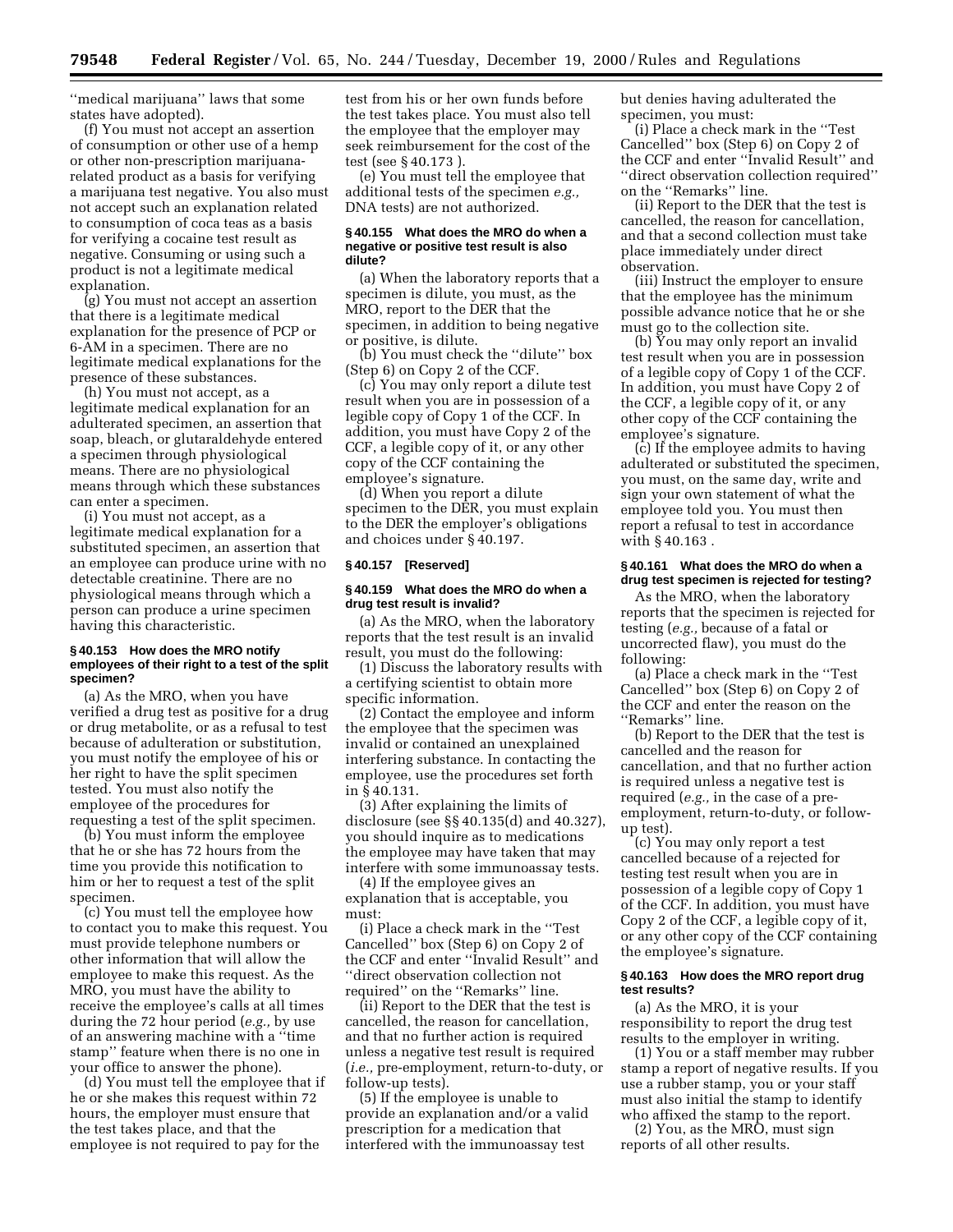(b) You may use a signed or stamped and dated legible photocopy of Copy 2 of the CCF to report test results.

(c) If you do not report test results using Copy 2 of the CCF for this purpose, you must provide a written report (*e.g.,* a letter) for each test result. This report must, as a minimum, include the following information:

(1) Full name, as indicated on the CCF, of the employee tested;

(2) Specimen ID number from the CCF and the donor SSN or employee ID number;

(3) Reason for the test as indicated on the CCF (*e.g.,* random, post-accident);

(4) Date of the collection;

(5) Result of the test (*i.e.,* positive, negative, dilute, refusal to test, test cancelled) and the date the result was verified by the MRO;

(6) For verified positive tests, the drug(s)/metabolite(s) for which the test was positive;

(7) For cancelled tests, the reason for cancellation; and

(8) For refusals to test, the reason for the refusal determination (e.g., in the case of an adulterated test result, the name of the adulterant).

(d) You must retain a signed or stamped and dated copy of Copy 2 of the CCF in your records. If you do not use Copy 2 for reporting results, you must maintain a copy of the signed or stamped and dated letter in addition to the signed or stamped and dated Copy 2.

(e) You must not use Copy 1 of the CCF to report drug test results.

(f) You must not provide quantitative values to the DER or C/TPA for drug or validity test results. However, you must provide the test information in your possession to a SAP who consults with you (see § 40.293(g)).

# **§ 40.165 To whom does the MRO transmit reports of drug test results?**

(a) As the MRO, you must report all drug test results to the DER, except in the circumstances provided for in  $§ 40.345$ .

(b) If the employer elects to receive reports of results through a C/TPA, acting as an intermediary as provided in § 40.345 , you must report the results through the designated C/TPA.

# **§ 40.167 How are MRO reports of drug results transmitted to the employer?**

As the MRO or C/TPA who transmits drug test results to the employer, you must comply with the following requirements:

(a) You must report the results in a confidential manner.

(b) You must transmit to the DER on the same day the MRO verifies the result or the next business day all verified positive test results, results requiring an immediate collection under direct observation, adulterated or substituted specimen results, and other refusals to test.

(1) Direct telephone contact with the DER is the preferred method of immediate reporting. Follow up your phone call with appropriate documentation (see § 40.163).

(2) You are responsible for identifying yourself to the DER, and the DER must have a means to confirm your identification.

(3) The MRO's report that you transmit to the employer must contain all of the information required by § 40.163 .

(c) You must transmit the MRO's written report of verified test to the DER so that the DER receives them within two days of verification by the MRO.

(d) In transmitting test results, you or the C/TPA and the employer must ensure the security of the transmission and limit access to any transmission, storage, or retrieval systems.

#### **§ 40.169 Where is other information concerning the role of MROs and the verification process found in this regulation?**

You can find more information concerning the role of MROs in several sections of this part:

#### § 40.3—Definition.

- § § 40.47–40.49—Correction of form and kit errors.
- § 40.67—Role in direct observation and other atypical test situations.
- § 40.83—Laboratory handling of fatal and correctable flaws.
- § 40.97—Laboratory handling of test results and quantitative values.
- § 40.99—Authorization of longer laboratory retention of specimens.
- § 40.101—Relationship with laboratories; avoidance of conflicts of interest.
- § 40.105—Notification of discrepancies in blind specimen results.

§ 40.171—Request for test of split specimen.

- § 40.187—Action concerning split specimen test results.
- § 40.193—Role in ''shy bladder'' situations.
- § 40.195—Role in cancelling tests.
- §§ 40.199–40.203—Documenting errors in tests.
- § 40.327—Confidentiality and release of information.
- § 40.347—Transfer of records.
- § 40.353—Relationships with service agents.

### **Subpart H—Split Specimen Tests**

### **§ 40.171 How does an employee request a test of a split specimen?**

(a) As an employee, when the MRO has notified you that you have a verified positive drug test or refusal to test because of adulteration or substitution, you have 72 hours from the time of

notification to request a test of the split specimen. The request may be verbal or in writing. If you make this request to the MRO within 72 hours, you trigger the requirements of this section for a test of the split specimen.

(b)(1) If, as an employee, you have not requested a test of the split specimen within 72 hours, you may present to the MRO information documenting that serious injury, illness, lack of actual notice of the verified test result, inability to contact the MRO (*e.g.*, there was no one in the MRO's office and the answering machine was not working), or other circumstances unavoidably prevented you from making a timely request.

(2) As the MRO, if you conclude from the employee's information that there was a legitimate reason for the employee's failure to contact you within 72 hours, you must direct that the test of the split specimen take place, just as you would when there is a timely request.

(c) When the employee makes a timely request for a test of the split specimen under paragraphs (a) and (b) of this section, you must, as the MRO, immediately provide written notice to the laboratory that tested the primary specimen, directing the laboratory to forward the split specimen to a second HHS-certified laboratory. You must also document the date and time of the employee's request.

## **§ 40.173 Who is responsible for paying for the test of a split specimen?**

(a) As the employer, you are responsible for making sure (*e.g.*, by establishing appropriate accounts with laboratories for testing split specimens) that the MRO, first laboratory, and second laboratory perform the functions noted in §§ 40.175–40.185 in a timely manner, once the employee has made a timely request for a test of the split specimen.

(b) As the employer, you must not condition your compliance with these requirements on the employee's direct payment to the MRO or laboratory or the employee's agreement to reimburse you for the costs of testing. For example, if you ask the employee to pay for some or all of the cost of testing the split specimen, and the employee is unwilling or unable to do so, you must ensure that the test takes place in a timely manner, even though this means that you pay for it.

(c) As the employer, you may seek payment or reimbursement of all or part of the cost of the split specimen from the employee (*e.g.*, through your written company policy or a collective bargaining agreement). This part takes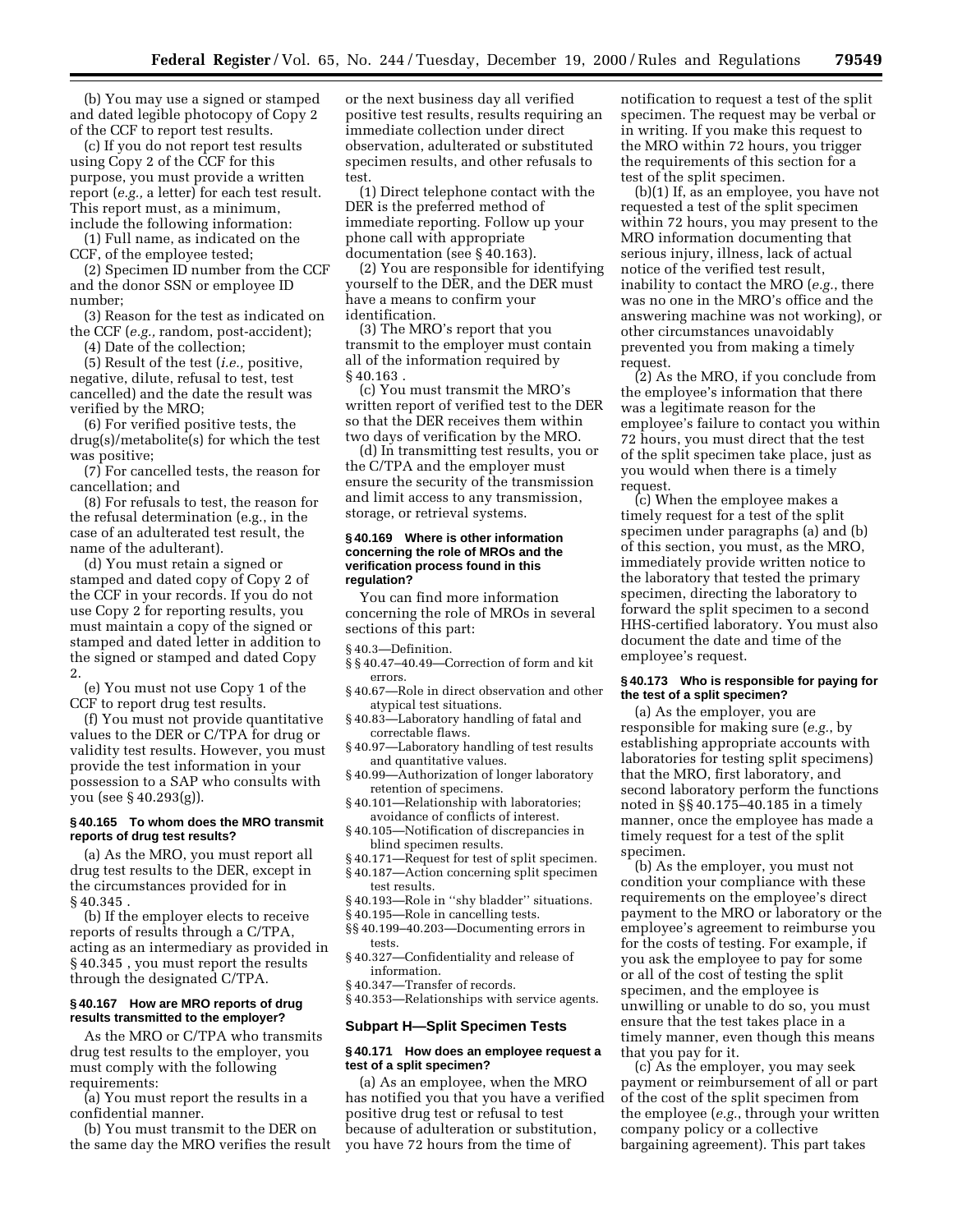no position on who ultimately pays the cost of the test, so long as the employer ensures that the testing is conducted as required and the results released appropriately.

# **§ 40.175 What steps does the first laboratory take with a split specimen?**

(a) As the laboratory at which the primary and split specimen first arrive, you must check to see whether the split specimen is available for testing.

(b) If the split specimen is unavailable or appears insufficient, you must then do the following:

(1) Continue the testing process for the primary specimen as you would normally. Report the results for the primary specimen without providing the MRO information regarding the unavailable split specimen.

(2) Upon receiving a letter from the MRO instructing you to forward the split specimen to another laboratory for testing, report to the MRO that the split specimen is unavailable for testing. Provide as much information as you can about the cause of the unavailability.

(c) As the laboratory that tested the primary specimen, you are not authorized to open the split specimen under any circumstances (except when the split specimen is redesignated as provided in § 40.83).

(d) When you receive written notice from the MRO instructing you to send the split specimen to another HHScertified laboratory, you must forward the following items to the second laboratory:

(1) The split specimen in its original specimen bottle, with the seal intact;

(2) A copy of the MRO's written request; and

(3) A copy of Copy 1 of the CCF, which identifies the drug(s)/ metabolite(s) or the validity criteria to be tested for.

(e) You must not send to the second laboratory any information about the identity of the employee. Inadvertent disclosure does not, however, cause a fatal flaw.

(f) This subpart does not prescribe who gets to decide which HHS-certified laboratory is used to test the split specimen. That decision is left to the parties involved.

#### **§ 40.177 What does the second laboratory do with the split specimen when it is tested to reconfirm the presence of a drug or drug metabolite?**

(a) As the laboratory testing the split specimen, you must test the split specimen for the drug(s)/drug metabolite(s) detected in the primary specimen.

(b) You must conduct this test without regard to the cutoff concentrations of § 40.87 .

(c) If the test fails to reconfirm the presence of the drug(s)/drug metabolite(s) that were reported positive in the primary specimen, you must conduct validity tests in an attempt to determine the reason for being unable to reconfirm the presence of the drug(s)/ metabolite(s). You should conduct the same validity tests as you would conduct on a primary specimen set forth in § 40.91 .

(d) In addition, if the test fails to reconfirm the presence of the drugs/ drugs metabolites or validity criteria that were reported in the primary specimen, you may transmit the specimen or an aliquot of it to another HHS-certified laboratory that will conduct another reconfirmation test.

# **§ 40.179 What does the second laboratory do with the split specimen when it is tested to reconfirm an adulterated test result?**

As the laboratory testing the split specimen, you must test the split specimen for the adulterant detected in the primary specimen, using the criteria of § 40.95 just as you would do for a primary specimen. The result of the primary specimen is reconfirmed if the split specimen meets these criteria.

#### **§ 40.181 What does the second laboratory do with the split specimen when it is tested to reconfirm a substituted test result?**

As the laboratory testing the split specimen, you must test the split specimen using the criteria of § 40.93(b), just as you would do for a primary specimen. The result of the primary specimen is reconfirmed if the split specimen meets these criteria.

#### **§ 40.183 What information do laboratories report to MROs regarding split specimen results?**

(a) As the laboratory responsible for testing the split specimen, you must report split specimen test results by checking the ''Reconfirmed'' box or the ''Failed to Reconfirm'' box (Step 5(b)) on Copy 1 of the CCF.

(b) If you check the ''Failed to Reconfirm'' box, one of the following statements must be included (as appropriate) on the ''Reason'' line (Step 5(b)):

(1) ''Drug(s)/Drug Metabolite(s) Not Detected.''

(2) ''Adulterant not found within criteria.''

(3) ''Specimen not consistent with substitution criteria [specify creatinine, specific gravity, or both]''

(4) ''Specimen not available for testing.''

(c) As the laboratory certifying scientist, enter your name, sign, and date the CCF.

#### **§ 40.185 Through what methods and to whom must a laboratory report split specimen results?**

(a) As the laboratory testing the split specimen, you must report laboratory results directly, and only, to the MRO at his or her place of business. You must not report results to or through the DER or another service agent (*e.g.*, a C/TPA).

(b) You must fax, courier, mail, or electronically transmit a legible image or copy of the fully-completed Copy 1 of the CCF, which has been signed by the certifying scientist.

(c) You must transmit the laboratory result to the MRO immediately, preferably on the same day or next business day as the result is signed and released.

# **§ 40.187 What does the MRO do with split specimen laboratory results?**

As an MRO, you must take the following actions when a laboratory reports the following results of split specimen tests:

(a) *Reconfirmed.* (1) In the case of a reconfirmed positive test for a drug or drug metabolite, report the reconfirmation to the DER and the employee.

(2) In the case of a reconfirmed adulterated or substituted result, report to the DER and the employee that the specimen was adulterated or substituted, either of which constitutes a refusal to test. Therefore, ''refusal to test'' is the final result.

(b) *Failed to Reconfirm: Drug(s)/Drug Metabolite(s) Not Detected.* (1) Report to the DER and the employee that both tests must be cancelled.

(2) Using the format in Appendix D to this part, inform ODAPC of the failure to reconfirm.

(c) *Failed to Reconfirm: Adulteration or Substitution (as appropriate) Criteria Not Met.* (1) Report to the DER and the employee that both tests must be cancelled.

(2) Using the format in Appendix D to this part, inform ODAPC of the failure to reconfirm.

(d) *Failed to Reconfirm: Specimen not Available for Testing.* (1) Report to the DER and the employee that both tests must be cancelled and the reason for cancellation.

(2) Direct the DER to ensure the immediate collection of another specimen from the employee under direct observation, with no notice given to the employee of this collection requirement until immediately before the collection.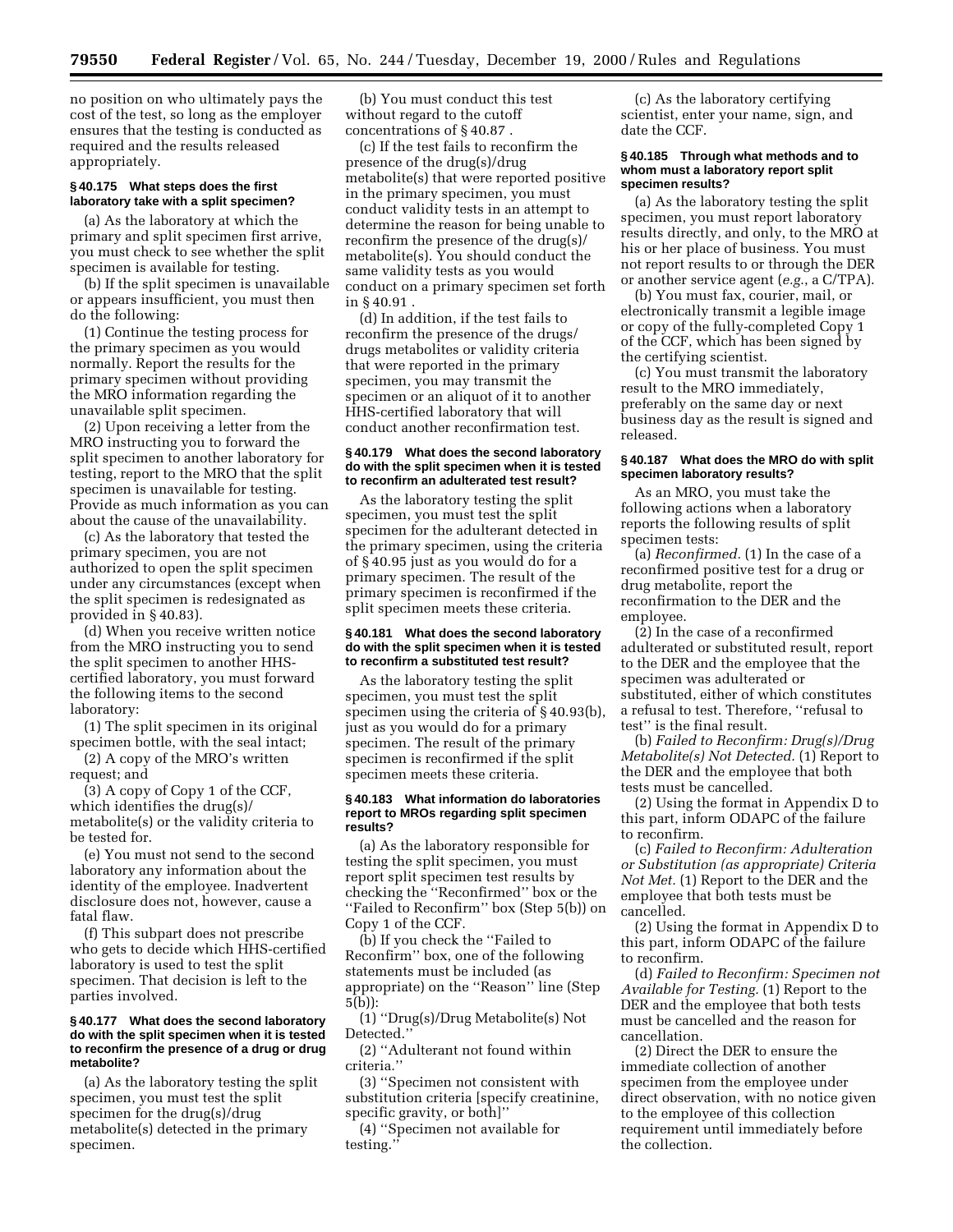(3) Using the format in Appendix D to this part, notify ODAPC of the failure to reconfirm.

(e) Enter your name, sign and date (Step 7) of Copy 2 of the CCF.

(f) Send a legible copy of Copy 2 of the CCF (or a signed and dated letter, see § 40.163 ) to the employer and keep a copy for your records. Transmit the document as provided in § 40.167.

#### **§ 40.189 Where is other information concerning split specimens found in this regulation?**

You can find more information concerning split specimens in several sections of this part:

§ 40.3—Definition.

- § 40.65—Quantity of split specimen.
- § 40.67—Directly observed test when split specimen is unavailable.
- §§ 40.71–40.73—Collection process for split specimens.
- § 40.83—Laboratory accessioning of split specimens.
- § 40.99—Laboratory retention of split specimens.
- § 40.103—Blind split specimens.
- § 40.153—MRO notice to employees on tests of split specimen.
- §§ 40.193 and 40.201—MRO actions on insufficient or unavailable split specimens.
- Appendix D to Part 40—Report format for split specimen failure to reconfirm.

#### **Subpart I—Problems in Drug Tests**

#### **§ 40.191 What is a refusal to take a DOT drug test, and what are the consequences?**

(a) As an employee, you have refused to take a drug test if you:

(1) Fail to appear for any test within a reasonable time, as determined by the employer, after being directed to do so by the employer. This includes the failure of an employee (including an owner-operator) to appear for a test when called by C/TPA (see § 40.61(a));

(2) Fail to remain at the testing site until the testing process is complete;

(3) Fail to provide a urine specimen for any drug test required by this part or DOT agency regulations;

(4) In the case of a directly observed or monitored collection in a drug test, fail to permit the observation or monitoring of your provision of a specimen (see §§ 40.67(l) and 40.69(g));

(5) Fail to provide a sufficient amount of urine when directed, and it has been determined, through a required medical evaluation, that there was no adequate medical explanation for the failure (see  $§$  40.193(d)(2));

(6) Fail or decline to take a second test the employer or collector has directed you to take;

(7) Fail to undergo a medical examination or evaluation, as directed by the MRO as part of the verification

process, or as directed by the DER as part of the ''shy bladder'' procedures of this part (see § 40.193(d)); or

(8) Fail to cooperate with any part of the testing process (*e.g.*, refuse to empty pockets when so directed by the collector, behave in a confrontational way that disrupts the collection process).

(b) As an employee, if the MRO reports that you have a verified adulterated or substituted test result, you have refused to take a drug test.

(c) As an employee, if you refuse to take a drug test, you incur the consequences specified under DOT agency regulations for a violation of those DOT agency regulations.

(d) As a collector or an MRO, when an employee refuses to participate in the part of the testing process in which you are involved, you must terminate the portion of the testing process in which you are involved, document the refusal on the CCF (or in a separate document which you cause to be attached to the form), immediately notify the DER by any means (*e.g.*, telephone or secure fax machine) that ensures that the refusal notification is immediately received. As a referral physician (*e.g.*, physician evaluating a ''shy bladder'' condition or a claim of a legitimate medical explanation in a validity testing situation), you must notify the MRO, who in turn will notify the DER.

(1) As the collector, you must note the refusal in the ''Remarks'' line (Step 2), and sign and date the CCF.

(2) As the MRO, you must note the refusal by checking the ''refused to test because'' box (Step 6) on Copy 2 of the CCF, and add the reason on the ''Remarks'' line. You must then sign and date the CCF.

(e) As an employee, when you refuse to take a non-DOT test or to sign a non-DOT form, you have not refused to take a DOT test. There are no consequences under DOT agency regulations for refusing to take a non-DOT test.

#### **§ 40.193 What happens when an employee does not provide a sufficient amount of urine for a drug test?**

(a) This section prescribes procedures for situations in which an employee does not provide a sufficient amount of urine to permit a drug test (*i.e.,* 45 mL of urine).

(b) As the collector, you must do the following:

(1) Discard the insufficient specimen, except where the insufficient specimen was out of temperature range or showed evidence of adulteration or tampering (see § 40.65(b) and (c)).

(2) Urge the employee to drink up to 40 ounces of fluid, distributed

reasonably through a period of up to three hours, or until the individual has provided a sufficient urine specimen, whichever occurs first. It is not a refusal to test if the employee declines to drink.

(3) If the employee refuses to make the attempt to provide a new urine specimen, you must discontinue the collection, note the fact on the ''Remarks'' line of the CCF (Step 2), and immediately notify the DER. This is a refusal to test.

(4) If the employee has not provided a sufficient specimen within three hours of the first unsuccessful attempt to provide the specimen, you must discontinue the collection, note the fact on the ''Remarks'' line of the CCF (Step 2), and immediately notify the DER.

(5) Send Copy 2 of the CCF to the MRO and Copy 4 to the DER. You must send or fax these copies to the MRO and DER within 24 hours or the next business day.

(c) As the DER, when the collector informs you that the employee has not provided a sufficient amount of urine (see paragraph (b)(4) of this section), you must, after consulting with the MRO, direct the employee to obtain, within five working days, an evaluation from a licensed physician, acceptable to the MRO, who has expertise in the medical issues raised by the employee's failure to provide a sufficient specimen. (The MRO may perform this evaluation if the MRO has appropriate expertise.)

(1) As the MRO, if another physician will perform the evaluation, you must provide the other physician with the following information and instructions:

(i) That the employee was required to take a DOT drug test, but was unable to provide a sufficient amount of urine to complete the test;

(ii) The consequences of the appropriate DOT agency regulation for refusing to take the required drug test;

(iii) That the referral physician must agree to follow the requirements of paragraphs (d) through (g) of this section.

(d) As the referral physician conducting this evaluation, you must recommend that the MRO make one of the following determinations:

(1) A medical condition has, or with a high degree of probability could have, precluded the employee from providing a sufficient amount of urine. As the MRO, if you accept this

recommendation, you must:

(i) Check ''Test Cancelled'' (Step 6) on the CCF; and

(ii) Sign and date the CCF.

(2) There is not an adequate basis for determining that a medical condition has, or with a high degree of probability could have, precluded the employee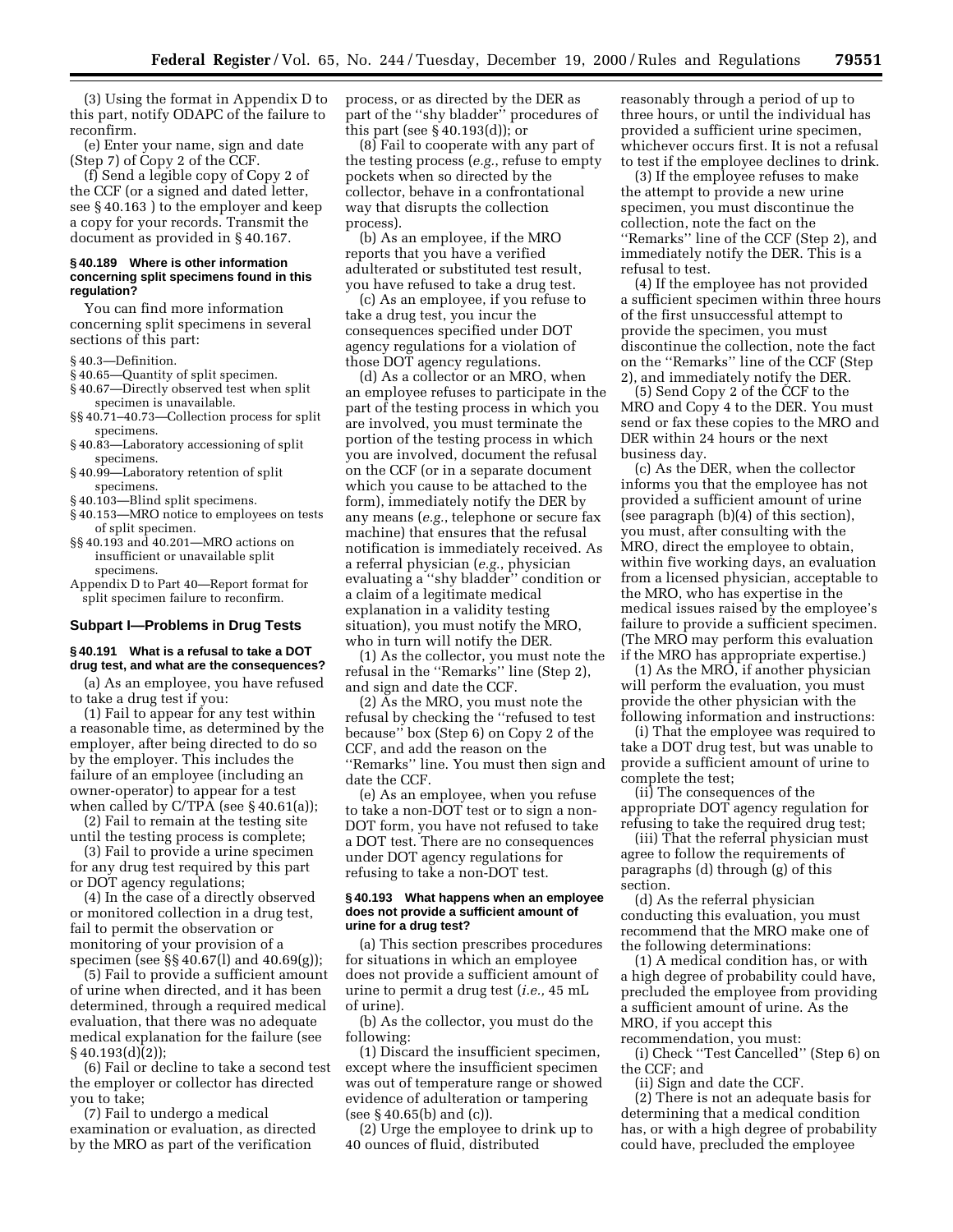from providing a sufficient amount of urine. As the MRO, if you accept this recommendation, you must:

(i) Check ''Refusal to test because'' (Step 6) on the CCF and enter reason in the remarks line; and

(ii) Sign and date the CCF.

(e) For purposes of this paragraph, a medical condition includes an ascertainable physiological condition (*e.g.,* a urinary system dysfunction) or a medically documented pre-existing psychological disorder, but does not include unsupported assertions of ''situational anxiety'' or dehydration.

(f) As the referral physician making the evaluation, after completing your evaluation, you must provide a written statement of your recommendations and the basis for them to the MRO. You must not include in this statement detailed information on the employee's medical condition beyond what is necessary to explain your conclusion.

(g) If, as the referral physician making this evaluation in the case of a preemployment test, you determine that the employee's medical condition is a serious and permanent or long-term disability that is highly likely to prevent the employee from providing a sufficient amount of urine for a very long or indefinite period of time, you must set forth your determination and the reasons for it in your written statement to the MRO. As the MRO, upon receiving such a report, you must follow the requirements of § 40.195, where applicable.

(h) As the MRO, you must seriously consider and assess the referral physician's recommendations in making your determination about whether the employee has a medical condition that has, or with a high degree of probability could have, precluded the employee from providing a sufficient amount of urine. You must report your determination to the DER in writing as soon as you make it.

(i) As the employer, when you receive a report from the MRO indicating that a test is cancelled as provided in paragraph (d)(1) of this section, you take no further action with respect to the employee. The employee remains in the random testing pool.

#### **§ 40.195 What happens when an individual is unable to provide a sufficient amount of urine for a pre-employment or return-toduty test because of a permanent or longterm medical condition?**

(a) This section concerns a situation in which an employee has a medical condition that precludes him or her from providing a sufficient specimen for a pre-employment or return-to-duty test and the condition involves a permanent

or long-term disability. As the MRO in this situation, you must do the following:

(1) You must determine if there is clinical evidence that the individual is an illicit drug user. You must make this determination by personally conducting, or causing to be conducted, a medical evaluation and through consultation with the employee's physician and/or the physician who conducted the evaluation under § 40.193(d).

(2) If you do not personally conduct the medical evaluation, you must ensure that one is conducted by a licensed physician acceptable to you.

(3) For purposes of this section, the MRO or the physician conducting the evaluation may conduct an alternative test (*e.g.,* blood) as part of the medically appropriate procedures in determining clinical evidence of drug use.

(b) If the medical evaluation reveals no clinical evidence of drug use, as the MRO, you must report the result to the employer as a negative test with written notations regarding results of both the evaluation conducted under § 40.193(d) and any further medical examination. This report must state the basis for the determination that a permanent or longterm medical condition exists, making provision of a sufficient urine specimen impossible, and for the determination that no signs and symptoms of drug use exist.

(1) Check ''Negative'' (Step 6) on the CCF.

(2) Sign and date the CCF. (c) If the medical evaluation reveals clinical evidence of drug use, as the MRO, you must report the result to the employer as a cancelled test with written notations regarding results of both the evaluation conducted under § 40.193(d) and any further medical examination. This report must state that a permanent or long-term medical condition exists, making provision of a sufficient urine specimen impossible, and state the reason for the determination that signs and symptoms of drug use exist. Because this is a cancelled test, it does not serve the purposes of a negative test (*i.e.,* the employer is not authorized to allow the employee to begin or resume performing safety-sensitive functions, because a negative test is needed for that purpose).

(d) For purposes of this section, permanent or long-term medical conditions are those physiological, anatomic, or psychological abnormalities documented as being present prior to the attempted collection, and considered not amenable to correction or cure for an extended period of time, if ever.

(1) Examples would include destruction (any cause) of the glomerular filtration system leading to renal failure; unrepaired traumatic disruption of the urinary tract; or a severe psychiatric disorder focused on genito-urinary matters.

(2) Acute or temporary medical conditions, such as cystitis, urethritis or prostatitis, though they might interfere with collection for a limited period of time, cannot receive the same exceptional consideration as the permanent or long-term conditions discussed in paragraph (d)(1) of this section.

# **§ 40.197 What happens when an employer receives a report of a dilute specimen?**

(a) As the employer, if the MRO informs you that a positive drug test was dilute, you simply treat the test as a verified positive test. You must not direct the employee to take another test based on the fact that the specimen was dilute.

(b) If the MRO informs you that a negative drug test was dilute, you may, but are not required to, direct the employee to take another test immediately. Such recollections must not be collected under direct observation, unless there is another basis for use of direct observation (see § 40.67(b) and (c)).

(c) You must treat all employees the same for this purpose. For example, you must not retest some employees and not others. You may, however, establish different policies for different types of tests (*e.g.,* conduct retests in preemployment test situations, but not in random test situations). You must inform your employees in advance of your decisions on these matters.

(d) If you direct the employee to take another test, you must ensure that the employee is given the minimum possible advance notice that he or she must go to the collection site.

(e) If you direct the employee to take another test, the result of the second test—not that of the original test becomes the test of record, on which you rely for purposes of this part.

(f) If you require employees to take another test, and the second test is also negative and dilute, you are not permitted to make the employee take a third test because the second test was dilute.

(g) If you direct the employee to take another test and the employee declines to do so, the employee has refused the test for purpose of this part and DOT agency regulations.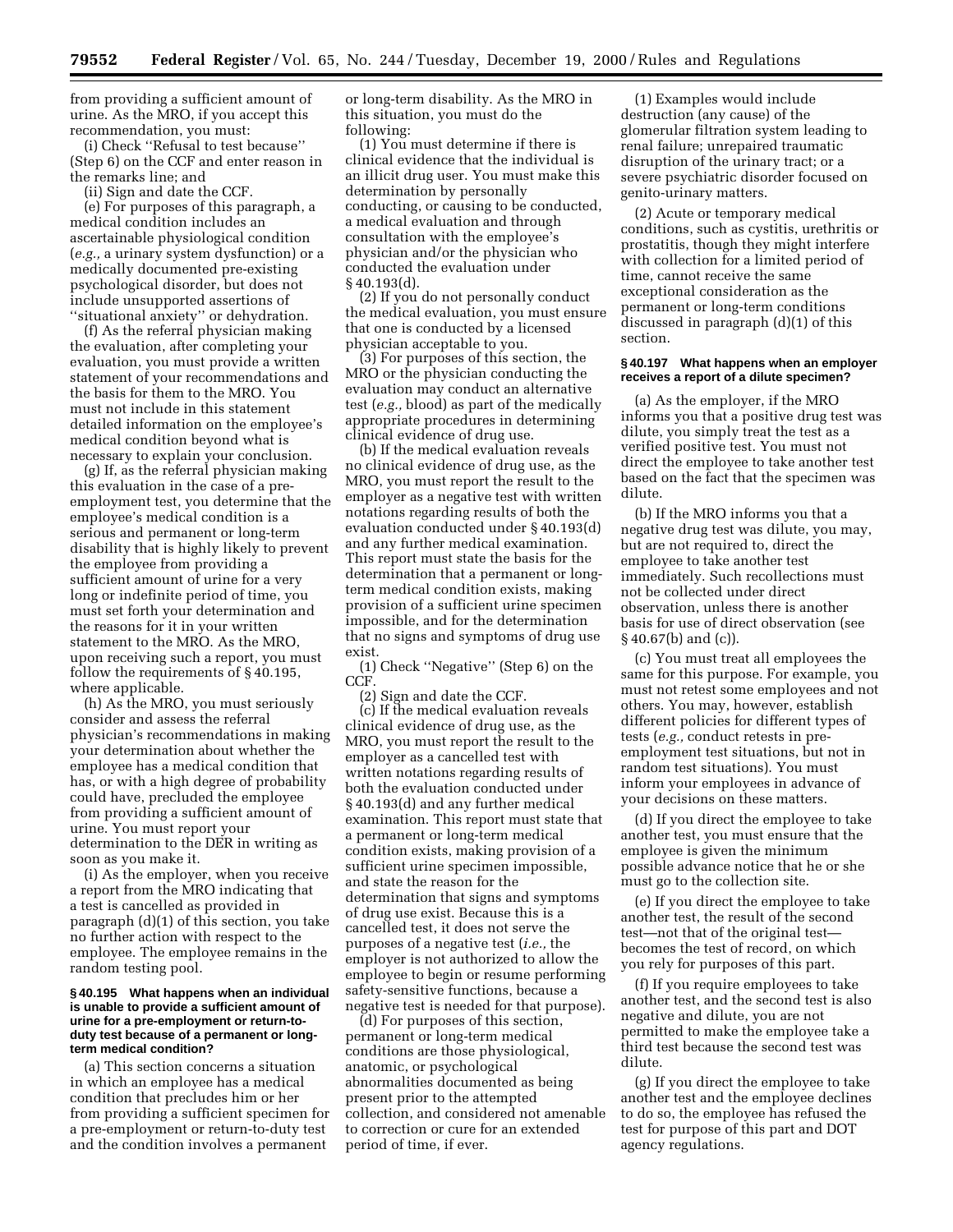### **§ 40.199 What problems always cause a drug test to be cancelled?**

(a) As the MRO, when the laboratory discovers a ''fatal flaw'' during its processing of incoming specimens (see § 40.83), the laboratory will report to you that the specimen has been ''Rejected for Testing'' (with the reason stated). You must always cancel such a test.

(b) The following are ''fatal flaws'':

(1) There is no printed collector's name *and* no collector's signature;

(2) The specimen ID numbers on the specimen bottle and the CCF do not match;

(3) The specimen bottle seal is broken or shows evidence of tampering (and a split specimen cannot be redesignated, see § 40.83(g)); and

(4) Because of leakage or other causes, there is an insufficient amount of urine in the primary specimen bottle for analysis and the specimens cannot be redesignated (see § 40.83(g)).

(c) You must report the result as provided in § 40.161 .

## **§ 40.201 What problems always cause a drug test to be cancelled and may result in a requirement for another collection?**

As the MRO, you must cancel a drug test when a laboratory reports that any of the following problems have occurred. You must inform the DER that the test was cancelled. You must also direct the DER to ensure that an additional collection occurs immediately, if required by the applicable procedures specified in paragraphs (a) through (e) of this section.

(a) The laboratory reports an ''Invalid Result.'' You must follow applicable procedures in § 40.159 (recollection under direct observation may be required).

(b) The laboratory reports the result as ''Rejected for Testing.'' You must follow applicable procedures in § 40.161 (a recollection may be required).

(c) The laboratory's test of the primary specimen is positive and the split specimen is reported by the laboratory as ''Failure to Reconfirm: Drug(s)/Drug Metabolite(s) Not Detected.'' You must follow applicable procedures in § 40.187(b) (no recollection is required in this case).

(d) The laboratory's test result for the primary specimen is adulterated or substituted and the split specimen is reported by the laboratory as ''Adulterant not found within criteria,'' or '' specimen not consistent with substitution criteria, as applicable. You must follow applicable procedures in § 40.187(c) (no recollection is required

in this case).

(e) The laboratory's test of the primary specimen is positive, adulterated, or substituted and the split specimen is unavailable for testing. You must follow applicable procedures in § 40.187(d) (recollection under direct observation is required in this case).

(f) The examining physician has determined that there is an acceptable medical explanation of the employee's failure to provide a sufficient amount of urine. You must follow applicable procedures in § 40.193(d)(1) (no recollection is required in this case).

#### **§ 40.203 What problems cause a drug test to be cancelled unless they are corrected?**

(a) As the MRO, when a laboratory discovers a ''correctable flaw'' during its processing of incoming specimens (see § 40.83), the laboratory will attempt to correct it. If the laboratory is unsuccessful in this attempt, it will report to you that the specimen has been ''Rejected for Testing'' (with the reason stated).

(b) The following are ''correctable flaws'' that laboratories must attempt to correct:

(1) The collector's signature is omitted on the certification statement on the CCF.

(2) The specimen temperature was not checked and the ''Remarks'' line did not contain an entry regarding the temperature being out of range.

(c) As the MRO, when you discover a ''correctable flaw'' during your review of the CCF, you must cancel the test unless the flaw is corrected.

(d) The following are correctable flaws that you must attempt to correct:

(1) The employee's signature is omitted from the certification statement, unless the employee's failure or refusal to sign is noted on the ''Remarks'' line of the CCF.

(2) The certifying scientist's signature is omitted on the laboratory copy of the CCF for a positive, adulterated, substituted, or invalid test result.

(3) The collector uses a non-DOT form for the test, provided that the collection and testing process is conducted in accordance with DOT procedures in an HHS-certified laboratory following DOT initial and confirmation test criteria.

## **§ 40.205 How are drug test problems corrected?**

(a) As a collector, you have the responsibility of trying to successfully complete a collection procedure for each employee.

(1) If, during or shortly after the collection process, you become aware of any event that prevents the completion of a valid test or collection (*e.g.,* a

procedural or paperwork error), you must try to correct the problem promptly, if doing so is practicable. You may conduct another collection as part of this effort.

(2) If another collection is necessary, you must begin the new collection procedure as soon as possible, using a new CCF and a new collection kit.

(b) If, as a collector, laboratory, MRO, employer, or other person implementing these drug testing regulations, you become aware of a problem that can be corrected (see § 40.203 ), but which has not already been corrected under paragraph (a) of this section, you must take all practicable action to correct the problem so that the test is not cancelled.

(1) If the problem resulted from the omission of required information, you must, as the person responsible for providing that information, supply in writing the missing information and a statement that it is true and accurate. For example, suppose you are a collector, and you forgot to make a notation on the ''Remarks'' line of the CCF that the employee did not sign the certification. You would, when the problem is called to your attention, supply a signed statement that the employee failed or refused to sign the certification and that your statement is true and accurate. You must supply this information on the same business day on which you are notified of the problem, transmitting it by fax or courier.

(2) If the problem is the use of a non-Federal form, you must, as the person responsible for the use of the incorrect form, provide a signed statement that the incorrect form contains all the information needed for a valid DOT drug test, that the incorrect form was used inadvertently or as the only means of conducting a test, in circumstances beyond your control. The statement must also list the steps you have taken to prevent future use of non-Federal forms for DOT tests. For this flaw to have been corrected, the test of the specimen must have occurred at a HHScertified laboratory where it was tested using the testing protocol in this part. You must supply this information on the same business day on which you are notified of the problem, transmitting it by fax or courier.

(3) You must maintain the written documentation of a correction with the CCF.

(4) You must mark the CCF in such a way (*e.g.,* stamp noting correction) as to make it obvious on the face of the CCF that you corrected the flaw.

(c) If the correction does not take place, as the MRO you must cancel the test.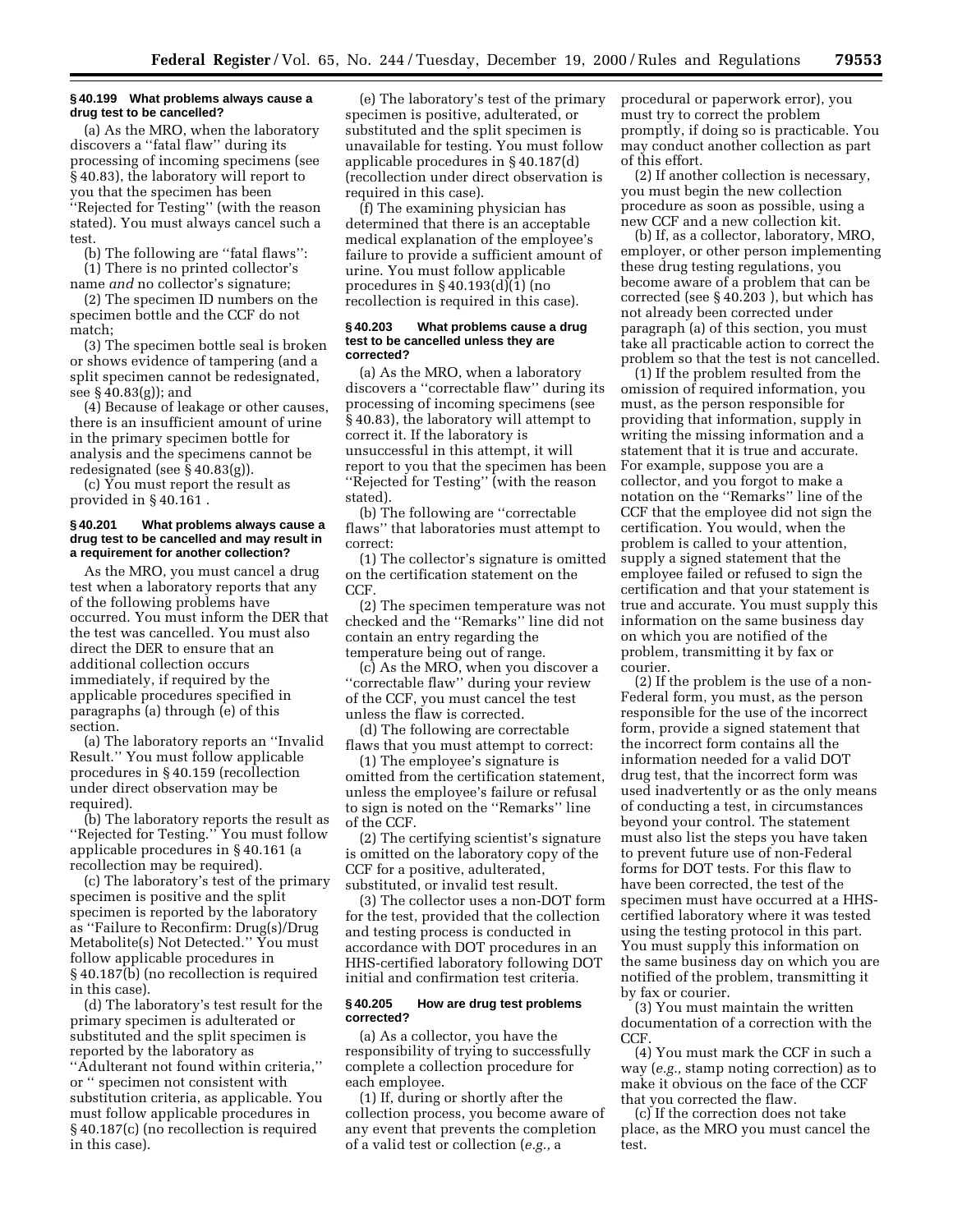# **§ 40.207 What is the effect of a cancelled drug test?**

(a) A cancelled drug test is neither positive nor negative.

(1) As an employer, you must not attach to a cancelled test the consequences of a positive test or other violation of a DOT drug testing regulation (*e.g.,* removal from a safetysensitive position).

(2) As an employer, you must not use a cancelled test for the purposes of a negative test to authorize the employee to perform safety-sensitive functions (*i.e.,* in the case of a pre-employment, return-to-duty, or follow-up test).

(3) However, as an employer, you must not direct a recollection for an employee because a test has been cancelled, except in the situations cited in paragraph (a)(2) of this section or other provisions of this part that require another test to be conducted (*e.g.,* §§ 40.159(a)(5) and 40.187(b)).

(b) A cancelled test does not count toward compliance with DOT requirements (*e.g.,* being applied toward the number of tests needed to meet the employer's minimum random testing rate).

(c) A cancelled DOT test does not provide a valid basis for an employer to conduct a non-DOT test (*i.e.,* a test under company authority).

# **§ 40.209 What is the effect of procedural problems that are not sufficient to cancel a drug test?**

(a) As a collector, laboratory, MRO, employer or other person administering the drug testing process, you must document any errors in the testing process of which you become aware, even if they are not considered problems that will cause a test to be cancelled as listed in this subpart. Decisions about the ultimate impact of these errors will be determined by other administrative or legal proceedings, subject to the limitations of paragraph (b) of this section.

(b) No person concerned with the testing process may declare a test cancelled based on an error that does not have a significant adverse effect on the right of the employee to have a fair and accurate test. Matters that do not result in the cancellation of a test include, but are not limited to, the following:

(1) A minor administrative mistake (*e.g.,* the omission of the employee's middle initial, a transposition of numbers in the employee's social security number);

(2) An error that does not affect employee protections under this part (*e.g.,* the collector's failure to add bluing agent to the toilet bowl, which adversely affects only the ability of the collector to detect tampering with the specimen by the employee);

(3) The collection of a specimen by a collector who is required to have been trained (see § 40.33), but who has not met this requirement;

(4) A delay in the collection process (see § 40.61(a));

(5) Verification of a test result by an MRO who has the basic credentials to be qualified as an MRO (see § 40.121(a) through (b)) but who has not met training and/or documentation requirements (see § 40.121(c) through (e));

(6) The failure to directly observe or monitor a collection that the rule requires or permits to be directly observed or monitored, or the unauthorized use of direct observation or monitoring for a collection;

(7) The fact that a test was conducted in a facility that does not meet the requirements of § 40.41;

(8) If the specific name of the courier on the CCF is omitted or erroneous;

(9) Personal identifying information is inadvertently contained on the CCF (*e.g.,* the employee signs his or her name on the laboratory copy); or

(10) Claims that the employee was improperly selected for testing.

(c) As an employer, these types of errors, even though not sufficient to cancel a drug test result, may subject you to enforcement action under DOT agency regulations.

### **Subpart J—Alcohol Testing Personnel**

#### **§ 40.211 Who conducts DOT alcohol tests?**

(a) Screening test technicians (STTs) and breath alcohol technicians (BATs) meeting their respective requirements of this subpart are the only people authorized to conduct DOT alcohol tests.

(b) An STT can conduct only alcohol screening tests, but a BAT can conduct alcohol screening and confirmation tests.

(c) As a BAT- or STT-qualified immediate supervisor of a particular employee, you may not act as the STT or BAT when that employee is tested, unless no other STT or BAT is available and DOT agency regulations do not prohibit you from doing so.

# **§ 40.213 What training requirements must STTs and BATs meet?**

To be permitted to act as a BAT or STT in the DOT alcohol testing program, you must meet each of the requirements of this section:

(a) *Basic information.* You must be knowledgeable about the alcohol testing

procedures in this part and the current DOT guidance. These documents and information are available from ODAPC (Department of Transportation, 400 7th Street, SW., Room 10403, Washington DC, 20590, 202–366–3784, or on the ODAPC web site, http://www.dot.gov/ ost/dapc)).

(b) *Qualification training.* You must receive qualification training meeting the requirements of this paragraph (b).

(1) Qualification training must be in accordance with the DOT Model BAT or STT Course, as applicable. The DOT Model Courses are available from ODAPC (Department of Transportation, 400 7th Street, SW., Room 10403, Washington DC, 20590, 202–366–3784, or on the ODAPC web site, http:// www.dot.gov/ost/dapc). The training can also be provided using a course of instruction equivalent to the DOT Model Courses. On request, ODAPC will review BAT and STT instruction courses for equivalency.

(2) Qualification training must include training to proficiency in using the alcohol testing procedures of this part and in the operation of the particular alcohol testing device(s) (*i.e.,* the ASD(s) or EBT(s)) you will be using.

(3) The training must emphasize that you are responsible for maintaining the integrity of the testing process, ensuring the privacy of employees being tested, and avoiding conduct or statements that could be viewed as offensive or inappropriate.

(4) The instructor must be an individual who has demonstrated necessary knowledge, skills, and abilities by regularly conducting DOT alcohol tests as an STT or BAT, as applicable, for a period of at least a year, who has conducted STT or BAT training, as applicable, under this part for a year, or who has successfully completed a ''train the trainer'' course.

(c) *Initial Proficiency Demonstration.* Following your completion of qualification training under paragraph (b) of this section, you must demonstrate proficiency in alcohol testing under this part by completing three consecutive error-free mock tests.

(1) Another person must monitor and evaluate your performance, in person or by a means that provides real-time observation and interaction between the instructor and trainee, and attest in writing that the mock collections are ''error-free.'' This person must be an individual who meets the requirements of paragraph (b)(4) of this section.

(2) These tests must use the alcohol testing devices (*e.g.,* EBT(s) or ASD(s)) that you will use as a BAT or STT.

(3) If you are an STT who will be using an ASD that indicates readings by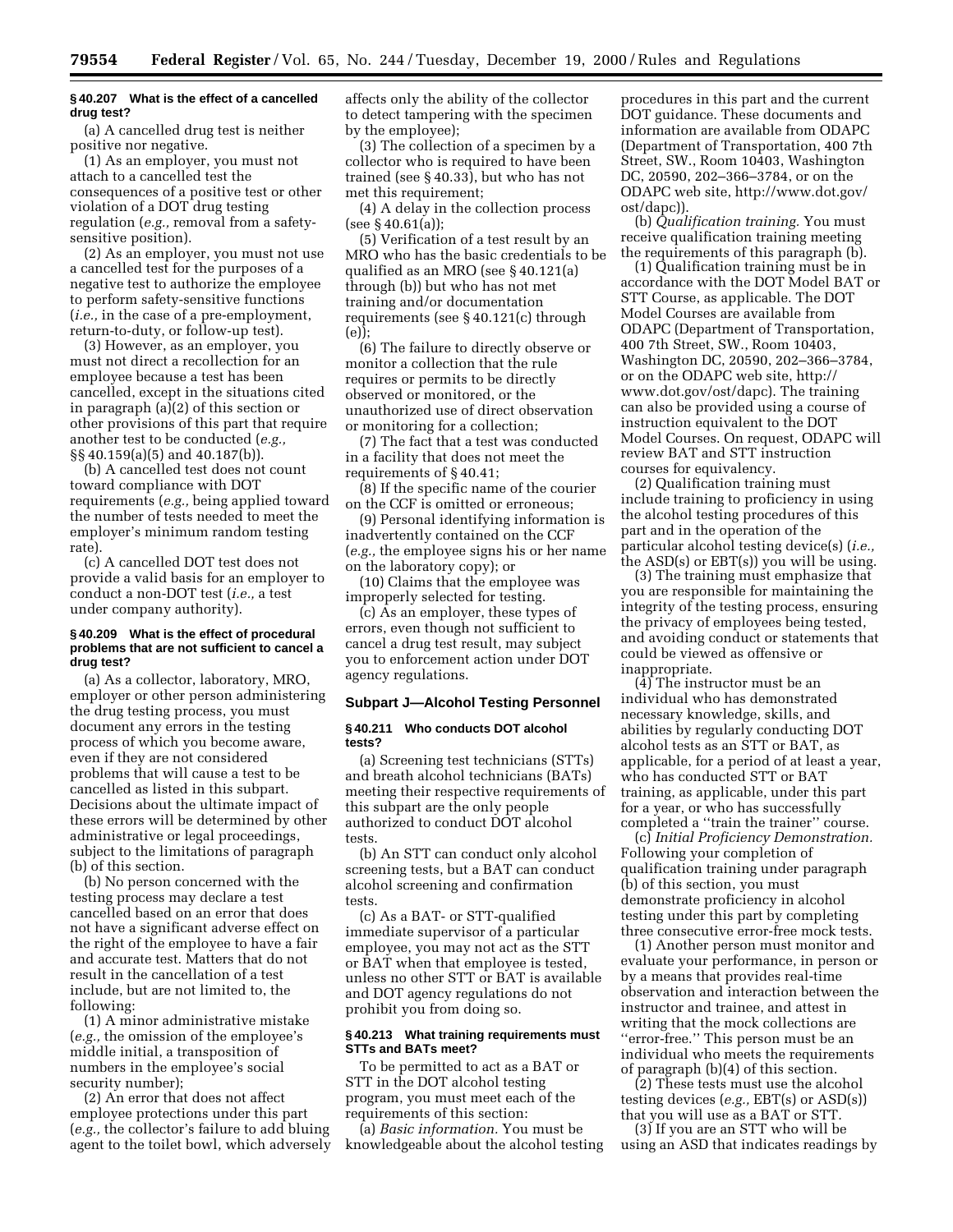changes, contrasts, or other readings in color, you must demonstrate as part of the mock test that you are able to discern changes, contrasts, or readings correctly.

(d) *Schedule for qualification training and initial proficiency demonstration.* The following is the schedule for qualification training and the initial proficiency demonstration you must meet:

(1) If you became a BAT or STT before August 1, 2001, you were required to have met the requirements set forth in paragraphs (b) and (c) of this section, and you do not have to meet them again.

(2) If you become a BAT or STT on or after August 1, 2001, you must meet the requirements of paragraphs (b) and (c) of this section before you begin to perform BAT or STT functions.

(e) *Refresher training.* No less frequently than every five years from the date on which you satisfactorily complete the requirements of paragraphs (b) and (c) of this section, you must complete refresher training that meets all the requirements of paragraphs (b) and (c) of this section.

(f) *Error Correction Training.* If you make a mistake in the alcohol testing process that causes a test to be cancelled (*i.e.,* a fatal or uncorrected flaw), you must undergo error correction training. This training must occur within 30 days of the date you are notified of the error that led to the need for retraining.

(1) Error correction training must be provided and your proficiency documented in writing by a person who meets the requirements of paragraph (b)(4) of this section.

(2) Error correction training is required to cover only the subject matter area(s) in which the error that caused the test to be cancelled occurred.

(3) As part of the error correction training, you must demonstrate your proficiency in the alcohol testing procedures of this part by completing three consecutive error-free mock tests. The mock tests must include one uneventful scenario and two scenarios related to the area(s) in which your error(s) occurred. The person providing the training must monitor and evaluate your performance and attest in writing that the mock tests were error-free.

(g) *Documentation.* You must maintain documentation showing that you currently meet all requirements of this section. You must provide this documentation on request to DOT agency representatives and to employers and C/TPAs who are negotiating to use your services.

(h) *Other persons who may serve as BATs or STTs.* (1) Anyone meeting the requirements of this section to be a BAT may act as an STT, provided that the individual has demonstrated initial proficiency in the operation of the ASD that he or she is using, as provided in paragraph (c) of this section.

(2) Law enforcement officers who have been certified by state or local governments to conduct breath alcohol testing are deemed to be qualified as BATs. They are not required to also complete the training requirements of this section in order to act as BATs. In order for a test conducted by such an officer to be accepted under DOT alcohol testing requirements, the officer must have been certified by a state or local government to use the EBT or ASD that was used for the test.

## **§ 40.215 What information about the DER do employers have to provide to BATs and STTs?**

As an employer, you must provide to the STTs and BATs the name and telephone number of the appropriate DER (and C/TPA, where applicable) to contact about any problems or issues that may arise during the testing process.

## **§ 40.217 Where is other information on the role of STTs and BATs found in this regulation?**

You can find other information on the role and functions of STTs and BATs in the following sections of this part:

- § 40.3—Definitions.
- § 40.223—Responsibility for supervising employees being tested.
- $\S$ §40.225–40.227—Use of the alcohol testing form.
- §§ 40.241–40.245—Screening test procedures with ASDs and EBTs.
- §§ 40.251–40.255—Confirmation test procedures.
- § 40.261—Refusals to test.
- §§ 40.263–40.265—Insufficient saliva or breath.
- § 40.267—Problems requiring cancellation of tests.
- §§ 40.269–40.271—Correcting problems in tests.

# **Subpart K—Testing Sites, Forms, Equipment and Supplies Used in Alcohol Testing**

## **§ 40.221 Where does an alcohol test take place?**

(a) A DOT alcohol test must take place at an alcohol testing site meeting the requirements of this section.

(b) If you are operating an alcohol testing site, you must ensure that it meets the security requirements of § 40.223.

(c) If you are operating an alcohol testing site, you must ensure that it provides visual and aural privacy to the employee being tested, sufficient to

prevent unauthorized persons from seeing or hearing test results.

(d) If you are operating an alcohol testing site, you must ensure that it has all needed personnel, materials, equipment, and facilities to provide for the collection and analysis of breath and/or saliva samples, and a suitable clean surface for writing.

(e) If an alcohol testing site fully meeting all the visual and aural privacy requirements of paragraph (c) is not readily available, this part allows a reasonable suspicion or post-accident test to be conducted at a site that partially meets these requirements. In this case, the site must afford visual and aural privacy to the employee to the greatest extent practicable.

(f) An alcohol testing site can be in a medical facility, a mobile facility (*e.g.,* a van), a dedicated collection facility, or any other location meeting the requirements of this section.

## **§ 40.223 What steps must be taken to protect the security of alcohol testing sites?**

(a) If you are a BAT, STT, or other person operating an alcohol testing site, you must prevent unauthorized personnel from entering the testing site.

(1) The only people you are to treat as authorized persons are employees being tested, BATs, STTs, and other alcohol testing site workers, DERs, employee representatives authorized by the employer (*e.g.,* on the basis of employer policy or labor-management agreement), and DOT agency representatives.

(2) You must ensure that all persons are under the supervision of a BAT or STT at all times when permitted into the site.

(3) You may remove any person who obstructs, interferes with, or causes unnecessary delay in the testing process.

(b) As the BAT or STT, you must not allow any person other than you, the employee, or a DOT agency representative to actually witness the testing process (see §§ 40.241–40.255).

(c) If you are operating an alcohol testing site, you must ensure that when an EBT or ASD is not being used for testing, you store it in a secure place.

(d) If you are operating an alcohol testing site, you must ensure that no one other than BATs or other employees of the site have access to the site when an EBT is unsecured.

(e) As a BAT or STT, to avoid distraction that could compromise security, you are limited to conducting an alcohol test for only one employee at a time.

(1) When an EBT screening test on an employee indicates an alcohol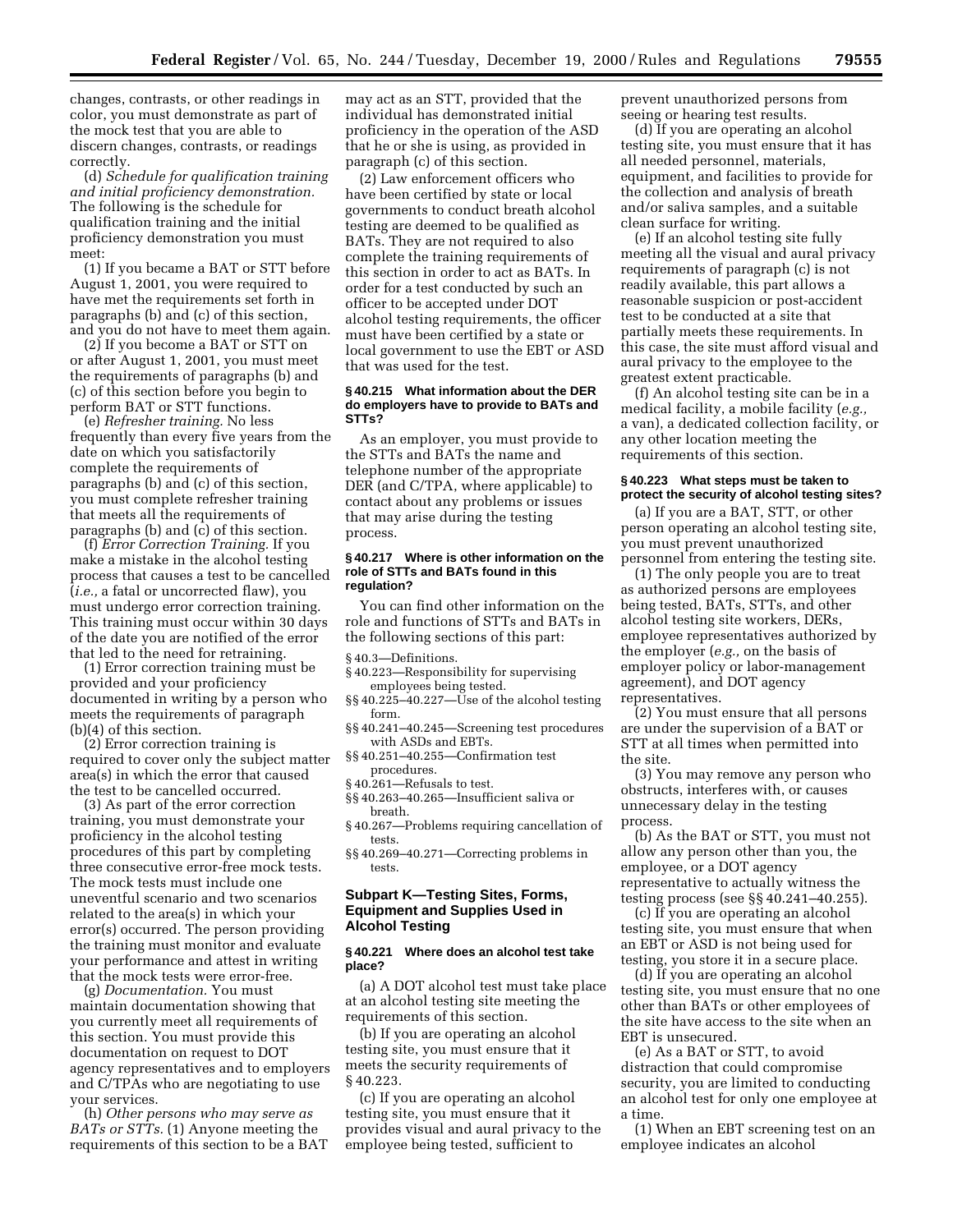concentration of 0.02 or higher, and the same EBT will be used for the confirmation test, you are not allowed to use the EBT for a test on another employee before completing the confirmation test on the first employee.

(2) As a BAT who will conduct both the screening and the confirmation test, you are to complete the entire screening and confirmation process on one employee before starting the screening process on another employee.

(3) You are not allowed to leave the alcohol testing site while the testing process for a given employee is in progress, except to notify a supervisor or contact a DER for assistance in the case an employee or other person who obstructs, interferes with, or unnecessarily delays the testing process.

## **§ 40.225 What form is used for an alcohol test?**

(a) The DOT Alcohol Testing Form (ATF) must be used for every DOT alcohol test. The ATF must be a threepart carbonless manifold form. The ATF is found in Appendix G to this part. You may view this form on the ODAPC web site (http://www.dot.gov/ost/dapc).

(b) As an employer in the DOT alcohol testing program, you are not permitted to modify or revise the ATF except as follows:

(1) You may include other information needed for billing purposes, outside the boundaries of the form.

(2) You may use a ATF directly generated by an EBT which omits the space for affixing a separate printed result to the ATF, provided the EBT prints the result directly on the ATF.

(3) You may use an ATF that has the employer's name, address, and telephone number preprinted. In addition, a C/TPA's name, address, and telephone number may be included, to assist with negative results.

(4) You may use an ATF in which all pages are printed on white paper. The white pages must have either clearly discernible borders in the specified color for each page or designation statements for each copy in the specified color.

(5) As a BAT or STT, you may add, on the ''Remarks'' line of the ATF, the name of the DOT agency under whose authority the test occurred.

(6) As a BAT or STT, you may use a ATF that has your name, address, and telephone number preprinted, but under no circumstances can your signature be preprinted.

(c) As an employer, you may use an equivalent foreign-language version of the ATF approved by ODAPC. You may use such a non-English language form only in a situation where both the

employee and BAT/STT understand and can use the form in that language.

## **§ 40.227 May employers use the ATF for non-DOT tests, or non-DOT forms for DOT tests?**

(a) No, as an employer, BAT, or STT, you are prohibited from using the ATF for non-DOT alcohol tests. You are also prohibited from using non-DOT forms for DOT alcohol tests. Doing either subjects you to enforcement action under DOT agency regulations.

(b) If the STT or BAT, either by mistake, or as the only means to conduct a test under difficult circumstances (*e.g.,* post-accident test with insufficient time to obtain the ATF), uses a non-DOT form for a DOT test, the use of a non-DOT form does not, in and of itself, require the employer or service agent to cancel the test. However, in order for the test to be considered valid, a signed statement must be obtained from the STT or BAT in accordance with § 40.271(b) .

## **§ 40.229 What devices are used to conduct alcohol screening tests?**

EBTs and ASDs on the NHTSA conforming products lists (CPL) for evidential and non-evidential devices are the only devices you are allowed to use to conduct alcohol screening tests under this part. An ASD can be used only for screening tests for alcohol, and may not be used for confirmation tests.

## **§ 40.231 What devices are used to conduct alcohol confirmation tests?**

(a) EBTs on the NHTSA CPL for evidential devices that meet the requirements of paragraph (b) of this section are the only devices you may use to conduct alcohol confirmation tests under this part. Note that, among devices on the CPL for EBTs, only those devices listed without an asterisk (\*) are authorized for use in confirmation testing in the DOT alcohol testing program.

(b) To conduct a confirmation test, you must use an EBT that has the following capabilities:

(1) Provides a printed triplicate result (or three consecutive identical copies of a result) of each breath test;

(2) Assigns a unique number to each completed test, which the BAT and employee can read before each test and which is printed on each copy of the result;

(3) Prints, on each copy of the result, the manufacturer's name for the device, its serial number, and the time of the test;

(4) Distinguishes alcohol from acetone at the 0.02 alcohol concentration level; (5) Tests an air blank; and

(6) Performs an external calibration check.

## **§ 40.233 What are the requirements for proper use and care of EBTs?**

(a) As an EBT manufacturer, you must submit, for NHTSA approval, a quality assurance plan (QAP) for your EBT before NHTSA places the EBT on the CPL.

(1) Your QAP must specify the methods used to perform external calibration checks on the EBT, the tolerances within which the EBT is regarded as being in proper calibration, and the intervals at which these checks must be performed. In designating these intervals, your QAP must take into account factors like frequency of use, environmental conditions (*e.g.,* temperature, humidity, altitude) and type of operation (*e.g.,* stationary or mobile).

(2) Your QAP must also specify the inspection, maintenance, and calibration requirements and intervals for the EBT.

(b) As the manufacturer, you must include, with each EBT, instructions for its use and care consistent with the QAP.

(c) As the user of the EBT (*e.g.,* employer, service agent), you must do the following:

(1) You must follow the manufacturer's instructions (see paragraph (b) of this section), including performance of external calibration checks at the intervals the instructions specify.

(2) In conducting external calibration checks, you must use only calibration devices appearing on NHTSA's CPL for ''Calibrating Units for Breath Alcohol Tests.''

(3) If an EBT fails an external check of calibration, you must take the EBT out of service. You may not use the EBT again for DOT alcohol testing until it is repaired and passes an external calibration check.

(4) You must maintain records of the inspection, maintenance, and calibration of EBTs as provided in  $§$ 40.333(a)(2).

(5) You must ensure that inspection, maintenance, and calibration of the EBT are performed by its manufacturer or a maintenance representative certified either by the manufacturer or by a state health agency or other appropriate state agency.

# **§ 40.235 What are the requirements for proper use and care of ASDs?**

(a) As an ASD manufacturer, you must submit, for NHTSA approval, a QAP for your ASD before NHTSA places the ASD on the CPL. Your QAP must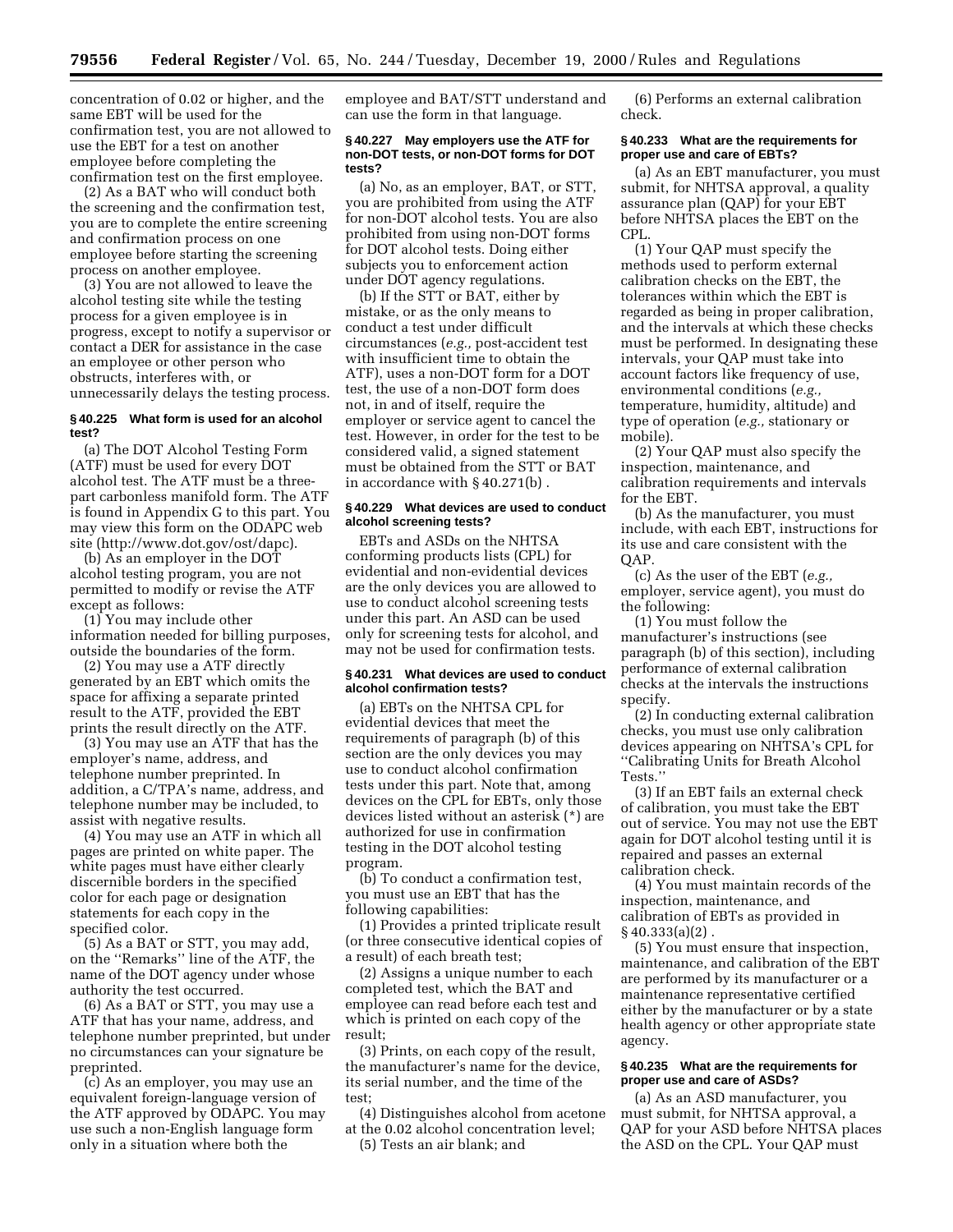specify the methods used for quality control checks, temperatures at which the ASD must be stored and used, the shelf life of the device, and environmental conditions (*e.g.,* temperature, altitude, humidity) that may affect the ASD's performance.

(b) As a manufacturer, you must include with each ASD instructions for its use and care consistent with the QAP. The instructions must include directions on the proper use of the ASD, and, where applicable the time within which the device must be read, and the manner in which the reading is made.

(c) As the user of the ADS (*e.g.,* employer, STT), you must follow the QAP instructions.

(d) You are not permitted to use an ASD that does not pass the specified quality control checks or that has passed its expiration date.

(e) As an employer, with respect to breath ASDs, you must also follow the device use and care requirements of § 40.233 .

### **Subpart L—Alcohol Screening Tests**

## **§ 40.241 What are the first steps in any alcohol screening test?**

As the BAT or STT you will take the following steps to begin all alcohol screening tests, regardless of the type of testing device you are using:

(a) When a specific time for an employee's test has been scheduled, or the collection site is at the employee's worksite, and the employee does not appear at the collection site at the scheduled time, contact the DER to determine the appropriate interval within which the DER has determined the employee is authorized to arrive. If the employee's arrival is delayed beyond that time, you must notify the DER that the employee has not reported for testing. In a situation where a C/TPA has notified an owner/operator or other individual employee to report for testing and the employee does not appear, the C/TPA must notify the employee that he or she has refused to test.

(b) Ensure that, when the employee enters the alcohol testing site, you begin the alcohol testing process without undue delay. For example, you must not wait because the employee says he or she is not ready or because an authorized employer or employee representative is delayed in arriving.

(1) If the employee is also going to take a DOT drug test, you must, to the greatest extent practicable, ensure that the alcohol test is completed before the urine collection process begins.

(2) If the employee needs medical attention (*e.g.,* an injured employee in an emergency medical facility who is

required to have a post-accident test), do not delay this treatment to conduct a test.

(c) Require the employee to provide positive identification. You must see a photo ID issued by the employer (other than in the case of an owner-operator or other self-employer individual) or a Federal, state, or local government (*e.g.,* a driver's license). You may not accept faxes or photocopies of identification. Positive identification by an employer representative (not a co-worker or another employee being tested) is also acceptable. If the employee cannot produce positive identification, you must contact a DER to verify the identity of the employee.

(d) If the employee asks, provide your identification to the employee. Your identification must include your name and your employer's name but is not required to include your picture, address, or telephone number.

(e) Explain the testing procedure to the employee, including showing the employee the instructions on the back of the ATF.

(f) Complete Step 1 of the ATF. (g) Direct the employee to complete Step 2 on the ATF and sign the certification. If the employee refuses to sign this certification, you must document this refusal on the ''Remarks'' line of the ATF and immediately notify the DER. This is a refusal to test.

#### **§ 40.243 What is the procedure for an alcohol screening test using an EBT or nonevidential breath ASD?**

As the BAT or STT, you must take the following steps:

(a) Select, or allow the employee to select, an individually wrapped or sealed mouthpiece from the testing materials.

(b) Open the individually wrapped or sealed mouthpiece in view of the employee and insert it into the device in accordance with the manufacturer's instructions.

(c) Instruct the employee to blow steadily and forcefully into the mouthpiece for at least six seconds or until the device indicates that an adequate amount of breath has been obtained.

(d) Show the employee the displayed test result.

(e) If the device is one that prints the test number, testing device name and serial number, time, and result directly onto the ATF, you must check to ensure that the information has been printed correctly onto the ATF.

(f) If the device is one that prints the test number, testing device name and serial number, time and result, but on a separate printout rather than directly

onto the ATF, you must affix the printout of the information to the designated space on the ATF with tamper-evident tape or use a selfadhesive label that is tamper-evident.

(g) If the device is one that does not print the test number, testing device name and serial number, time, and result, or it is a device not being used with a printer, you must record this information in Step 3 of the ATF.

# **§ 40.245 What is the procedure for an alcohol screening test using a saliva ASD?**

As the STT, you must take the following steps:

(a) Check the expiration date on the device and show it to the employee. You may not use the device after its expiration date.

(b) Open an individually wrapped or sealed package containing the device in the presence of the employee.

(c) Offer the employee the opportunity to use the device. If the employee uses it, you must instruct the employee to insert it into his or her mouth and use it in a manner described by the device's manufacturer.

(d) If the employee chooses not to use the device, or in all cases in which a new test is necessary because the device did not activate (see paragraph (g) of this section), you must insert the device into the employee's mouth and gather saliva in the manner described by the device's manufacturer. You must wear single-use examination or similar gloves while doing so and change them following each test.

(e) When the device is removed from the employee's mouth, you must follow the manufacturer's instructions regarding necessary next steps in ensuring that the device has activated.

(f)(1) If you were unable to successfully follow the procedures of paragraphs (c) through (e) of this section (*e.g.,* the device breaks, you drop the device on the floor), you must discard the device and conduct a new test using a new device.

(2) The new device you use must be one that has been under your control or that of the employer before the test.

(3) You must note on the ''Remarks'' line of the ATF the reason for the new test. (Note: You may continue using the same ATF with which you began the test.)

(4) You must offer the employee the choice of using the device or having you use it unless the employee, in the opinion of the STT or BAT, was responsible (*e.g.,* the employee dropped the device) for the new test needing to be conducted.

(5) If you are unable to successfully follow the procedures of paragraphs (c)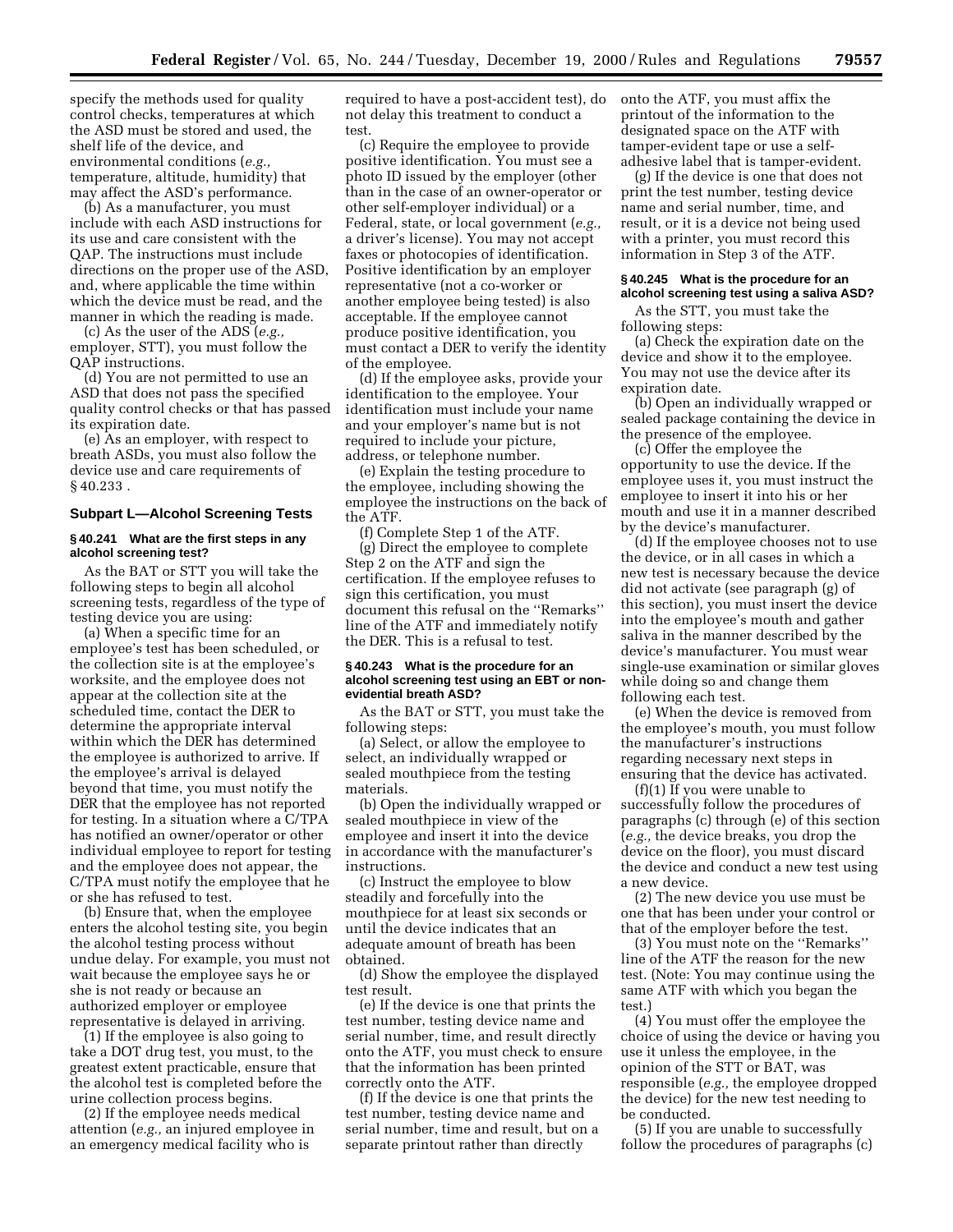through (e) of this section on the new test, you must end the collection and put an explanation on the ''Remarks'' line of the ATF.

(6) You must then direct the employee to take a new test immediately, using an EBT for the screening test.

(g) If you are able to successfully follow the procedures of paragraphs (c)– (e) of this section, but the device does not activate, you must discard the device and conduct a new test, in the same manner as provided in paragraph (f) of this section. In this case, you must place the device into the employee's mouth to collect saliva for the new test.

(h) You must read the result displayed on the device no sooner than the device's manufacturer instructs. In all cases the result displayed must be read within 15 minutes of the test. You must then show the device and its reading to the employee and enter the result on the ATF.

(i) You must never re-use devices, swabs, gloves or other materials used in saliva testing.

(j) You must note the fact that you used a saliva ASD in Step 3 of the ATF.

# **§ 40.247 What procedures does the BAT or STT follow after a screening test result?**

(a) If the test result is an alcohol concentration of less than 0.02, as the BAT or STT, you must do the following:

(1) Sign and date Step 3 of the ATF; and

(2) Transmit the result to the DER in a confidential manner, as provided in § 40.255 .

(b) If the test result is an alcohol concentration of 0.02 or higher, as the BAT or STT, you must direct the employee to take a confirmation test.

(1) If you are the BAT who will conduct the confirmation test, you must then conduct the test using the procedures beginning at § 40.251 .

(2) If you are not the BAT who will conduct the confirmation test, direct the employee to take a confirmation test, sign and date Step 3 of the ATF, and give the employee Copy 2 of the ATF.

(3) If the confirmation test will be performed at a different site from the screening test, you must take the following additional steps:

(i) Advise the employee not to eat, drink, put anything (*e.g.,* cigarette, chewing gum) into his or her mouth, or belch;

(ii) Tell the employee the reason for the waiting period required by § 40.251(a) (*i.e.,* to prevent an accumulation of mouth alcohol from leading to an artificially high reading);

(iii) Explain that following your instructions concerning the waiting period is to the employee's benefit;

(iv) Explain that the confirmation test will be conducted at the end of the waiting period, even if the instructions have not been followed;

(v) Note on the ''Remarks'' line of the ATF that the waiting period instructions were provided;

(vi) Instruct the person accompanying the employee to carry a copy of the ATF to the BAT who will perform the confirmation test; and

(vii) Ensure that you or another BAT, STT, or employer representative observe the employee as he or she is transported to the confirmation testing site. You must direct the employee not to attempt to drive a motor vehicle to the confirmation testing site.

(c) If the screening test is invalid, you must, as the BAT or STT, tell the employee the test is cancelled and note the problem on the ''Remarks'' line of the ATF. If practicable, repeat the testing process (see § 40. 271).

# **Subpart M—Alcohol Confirmation Tests**

# **§ 40.251 What are the first steps in an alcohol confirmation test?**

As the BAT for an alcohol confirmation test, you must follow these steps to begin the confirmation test process:

(a) You must carry out a requirement for a waiting period before the confirmation test, by taking the following steps:

(1) You must ensure that the waiting period lasts at least 15 minutes, starting with the completion of the screening test. After the waiting period has elapsed, you should begin the confirmation test as soon as possible, but not more than 30 minutes after the completion of the screening test.

(i) If the confirmation test is taking place at a different location from the screening test (see § 40.247(b)(3)) the time of transit between sites counts toward the waiting period if the STT or BAT who conducted the screening test provided the waiting period instructions.

(ii) If you cannot verify, through review of the ATF, that waiting period instructions were provided, then you must carry out the waiting period requirement.

(iii) You or another BAT or STT, or an employer representative, must observe the employee during the waiting period.

(2) Concerning the waiting period, you must tell the employee:

(i) Not to eat, drink, put anything (*e.g.,* cigarette, chewing gum) into his or her mouth, or belch;

(ii) The reason for the waiting period (*i.e.,* to prevent an accumulation of

mouth alcohol from leading to an artificially high reading);

(iii) That following your instructions concerning the waiting period is to the employee's benefit; and

(iv) That the confirmation test will be conducted at the end of the waiting period, even if the instructions have not been followed.

(3) If you become aware that the employee has not followed the instructions, you must note this on the ''Remarks'' line of the ATF.

(b) If you did not conduct the screening test for the employee, you must require positive identification of the employee, explain the confirmation procedures, and use a new ATF. You must note on the ''Remarks'' line of the ATF that a different BAT or STT conducted the screening test.

(c) Complete Step 1 of the ATF. (d) Direct the employee to complete Step 2 on the ATF and sign the certification. If the employee refuses to sign this certification, you must document this refusal on the ''Remarks'' line of the ATF and immediately notify the DER. This is a refusal to test.

(e) Even if more than 30 minutes have passed since the screening test result was obtained, you must begin the confirmation test procedures in § 40.253, not another screening test.

(f) You must note on the ''Remarks'' line of the ATF the time that elapsed between the two events, and if the confirmation test could not begin within 30 minutes of the screening test, the reason why.

(g) Beginning the confirmation test procedures after the 30 minutes have elapsed does not invalidate the screening or confirmation tests, but it may constitute a regulatory violation subject to DOT agency sanction.

# **§ 40.253 What are the procedures for conducting an alcohol confirmation test?**

As the BAT conducting an alcohol confirmation test, you must follow these steps in order to complete the confirmation test process:

(a) In the presence of the employee, you must conduct an air blank on the EBT you are using before beginning the confirmation test and show the reading to the employee.

(1) If the reading is 0.00, the test may proceed. If the reading is greater than 0.00, you must conduct another air blank.

(2) If the reading on the second air blank is 0.00, the test may proceed. If the reading is greater than 0.00, you must take the EBT out of service.

(3) If you take an EBT out of service for this reason, no one may use it for testing until the EBT is found to be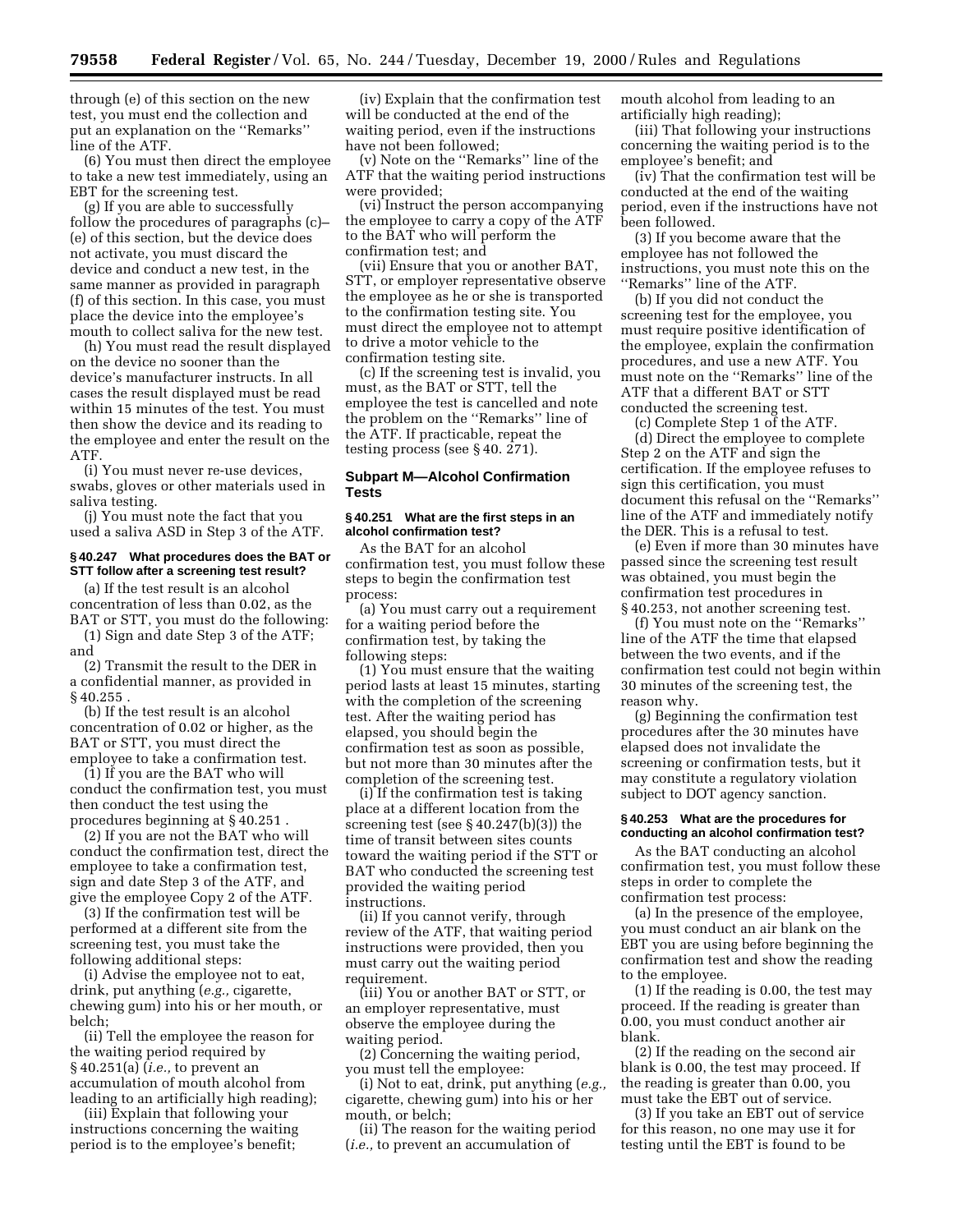within tolerance limits on an external check of calibration.

(4) You must proceed with the test of the employee using another EBT, if one is available.

(b) You must open a new individually wrapped or sealed mouthpiece in view of the employee and insert it into the device in accordance with the manufacturer's instructions.

(c) You must ensure that you and the employee read the sequential test number displayed on the EBT.

(d) You must instruct the employee to blow steadily and forcefully into the mouthpiece for at least six seconds or until the device indicates that an adequate amount of breath has been obtained.

(e) You must show the employee the result displayed on the EBT.

(f) You must show the employee the result and unique test number that the EBT prints out either directly onto the ATF or onto a separate printout.

(g) If the EBT provides a separate printout of the result, you must attach the printout to the designated space on the ATF with tamper-evident tape, or use a self-adhesive label that is tamperevident.

## **§ 40.255 What happens next after the alcohol confirmation test result?**

(a) After the EBT has printed the result of an alcohol confirmation test, you must, as the BAT, take the following additional steps:

(1) Sign and date Step 3 of the ATF.

(2) If the alcohol confirmation test result is lower than 0.02, nothing further is required of the employee. As the BAT, you must sign and date Step 3 of the ATF.

(3) If the alcohol confirmation test result is 0.02 or higher, direct the employee to sign and date Step 4 of the ATF. If the employee does not do so, you must note this on the ''Remarks'' line of the ATF. However, this is not considered a refusal to test.

(4) If the test is invalid, tell the employee the test is cancelled and note the problem on the ''Remarks'' line of the ATF. If practicable, conduct a retest. (see § 40.271).

(5) Immediately transmit the result directly to the DER in a confidential manner.

(i) You may transmit the results using Copy 1 of the ATF, in person, by telephone, or by electronic means. In any case, you must immediately notify the DER of any result of 0.02 or greater by any means (*e.g.,* telephone or secure fax machine) that ensures the result is immediately received by the DER. You must not transmit these results through C/TPAs or other service agents.

(ii) If you do not make the initial transmission in writing, you must follow up the initial transmission with Copy 1 of the ATF.

(b) As an employer, you must take the following steps with respect to the receipt and storage of alcohol test result information:

(1) If you receive any test results that are not in writing (*e.g.,* by telephone or electronic means), you must establish a mechanism to establish the identity of the BAT sending you the results.

(2) You must store all test result information in a way that protects confidentiality.

# **Subpart N—Problems in Alcohol Testing**

#### **§ 40.261 What is a refusal to take an alcohol test, and what are the consequences?**

(a) As an employee, you are considered to have refused to take an alcohol test if you:

(1) Fail to appear for any test within a reasonable time, as determined by the employer, after being directed to do so by the employer. This includes the failure of an employee (including an owner-operator) to appear for a test when called by C/TPA (see  $§ 40.241(b)(1);$ 

(2) Fail to remain at the testing site until the testing process is complete;

(3) Fail to attempt to provide a saliva or breath specimen, as applicable, for any test required by this part or DOT agency regulations;

(4) Fail to provide a sufficient breath specimen, and the physician has determined, through a required medical evaluation, that there was no adequate medical explanation for the failure (see  $§$  40.265(c));

(5) Fail to undergo a medical examination or evaluation, as directed by the employer as part of the insufficient breath procedures outlined at § 40.265(c);

(6) Fail to sign the certification at Step 2 of the ATF (see § 40.241(b)(7)); or

(7) Fail to cooperate with any part of the testing process.

(b) As an employee, if you refuse to take an alcohol test, you incur the same consequences specified under DOT agency regulations for a violation of those DOT agency regulations.

(c) As a BAT or an STT, or as the physician evaluating a ''shy lung'' situation, when an employee refuses to test as provided in paragraph (a) of this section, you must terminate the portion of the testing process in which you are involved, document the refusal on the ATF (or in a separate document which you cause to be attached to the form),

immediately notify the DER by any means (*e.g.,* telephone or secure fax machine) that ensures the refusal notification is immediately received. You must make this notification directly to the DER (not using a C/TPA as an intermediary).

(d) As an employee, when you refuse to take a non-DOT test or to sign a non-DOT form, you have not refused to take a DOT test. There are no consequences under DOT agency regulations for such a refusal.

### **§ 40.263 What happens when an employee is unable to provide a sufficient amount of saliva for an alcohol screening test?**

(a) As the STT, you must take the following steps if an employee is unable to provide sufficient saliva to complete a test on a saliva screening device (*e.g.*, the employee does not provide sufficient saliva to activate the device).

(1) You must conduct a new screening test using a new screening device.

(2) If the employee refuses to make the attempt to complete the new test, you must discontinue testing, note the fact on the ''Remarks'' line of the ATF, and immediately notify the DER. This is a refusal to test.

(3) If the employee has not provided a sufficient amount of saliva to complete the new test, you must note the fact on the ''Remarks'' line of the ATF and immediately notify the DER.

(b) As the DER, when the STT informs you that the employee has not provided a sufficient amount of saliva (see paragraph (a)(3) of this section), you must immediately arrange to administer an alcohol test to the employee using an EBT or other breath testing device.

#### **§ 40.265 What happens when an employee is unable to provide a sufficient amount of breath for an alcohol test?**

(a) If an employee does not provide a sufficient amount of breath to permit a valid breath test, you must take the steps listed in this section.

(b) As the BAT or STT, you must instruct the employee to attempt again to provide a sufficient amount of breath and about the proper way to do so.

(1) If the employee refuses to make the attempt, you must discontinue the test, note the fact on the ''Remarks'' line of the ATF, and immediately notify the DER. This is a refusal to test.

(2) If the employee again attempts and fails to provide a sufficient amount of breath, you may provide another opportunity to the employee to do so if you believe that there is a strong likelihood that it could result in providing a sufficient amount of breath.

(3) When the employee's attempts under paragraph (b)(2) of this section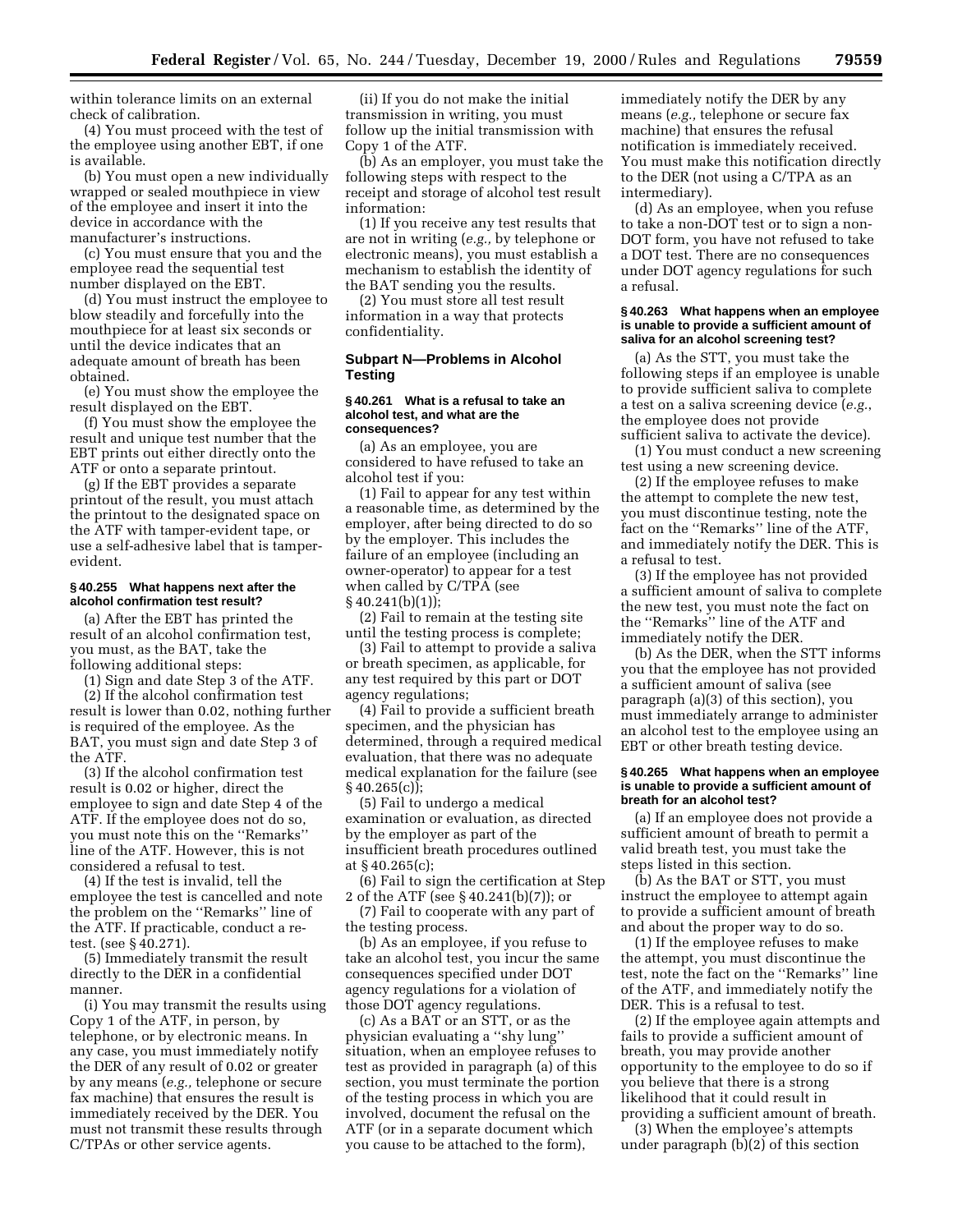have failed to produce a sufficient amount of breath, you must note the fact on the ''Remarks'' line of the ATF and immediately notify the DER.

(4) If you are using an EBT that has the capability of operating manually, you may attempt to conduct the test in manual mode.

(5) If you are qualified to use a saliva ASD and you are in the screening test stage, you may change to a saliva ASD only to complete the screening test.

(c) As the employer, when the BAT or STT informs you that the employee has not provided a sufficient amount of breath, you must direct the employee to obtain, within five days, an evaluation from a licensed physician who is acceptable to you and who has expertise in the medical issues raised by the employee's failure to provide a sufficient specimen.

(1) You are required to provide the physician who will conduct the evaluation with the following information and instructions:

(i) That the employee was required to take a DOT breath alcohol test, but was unable to provide a sufficient amount of breath to complete the test;

(ii) The consequences of the appropriate DOT agency regulation for refusing to take the required alcohol test;

(iii) That the physician must provide you with a signed statement of his or her conclusions; and

(iv) That the physician, in his or her reasonable medical judgment, must base those conclusions on one of the following determinations:

(A) A medical condition has, or with a high degree of probability could have, precluded the employee from providing a sufficient amount of breath. The physician must not include in the signed statement detailed information on the employee's medical condition. In this case, the test is cancelled.

(B) There is not an adequate basis for determining that a medical condition has, or with a high degree of probability could have, precluded the employee from providing a sufficient amount of breath. This constitutes a refusal to test.

(C) For purposes of paragraphs  $(c)(1)(iv)(A)$  and  $(B)$  of this section, a medical condition includes an ascertainable physiological condition (*e.g.*, a respiratory system dysfunction) or a medically documented pre-existing psychological disorder, but does not include unsupported assertions of ''situational anxiety'' or hyperventilation.

(2) As the physician making the evaluation, after making your determination, you must provide a written statement of your conclusions and the basis for them to the DER directly (and not through a C/TPA acting as an itermediary). You must not include in this statement detailed information on the employee's medical condition beyond what is necessary to explain your conclusion.

(3) Upon receipt of the report from the examining physician, as the DER you must immediately inform the employee and take appropriate action based upon your DOT agency regulations.

### **§ 40.267 What problems always cause an alcohol test to be cancelled?**

As an employer, a BAT, or an STT, you must cancel an alcohol test if any of the following problems occur. These are ''fatal flaws.'' You must inform the DER that the test was cancelled and must be treated as if the test never occurred. These problems are:

(a) In the case of a screening test conducted on a saliva ASD:

(1) The STT reads the result either sooner than or later than the time allotted by the manufacturer (see  $§ 40.245(h)$ :

(2) The device does not activate (see § 40.245(g)); or

(3) The device is used for a test after the expiration date printed on its package (see § 40.245(a)).

(b) In the case of a screening or confirmation test conducted on an EBT, the sequential test number or alcohol concentration displayed on the EBT is not the same as the sequential test number or alcohol concentration on the printed result (see § 40.253(c), (e) and (f)).

(c) In the case of a confirmation test: (1) The BAT conducts the

confirmation test before the end of the minimum 15-minute waiting period (see  $§ 40.251(a)(1));$ 

(2) The BAT does not conduct an air blank before the confirmation test (see  $§$  40.253(a));

(3) There is not a 0.00 result on the air blank conducted before the confirmation test (see § 40.253(a)(1) and (2));

(4) The EBT does not print the result (see § 40.253(f)); or

(5) The next external calibration check of the EBT produces a result that differs by more than the tolerance stated in the QAP from the known value of the test standard. In this case, every result of 0.02 or above obtained on the EBT since the last valid external calibration check is cancelled (see § 40.233(a)(1) and (d)).

#### **§ 40.269 What problems cause an alcohol test to be cancelled unless they are corrected?**

As a BAT or STT, or employer, you must cancel an alcohol test if any of the following problems occur, unless they are corrected. These are ''correctable flaws.'' These problems are:

(a) The BAT or STT does not sign the ATF (see § § 40.247(a)(1) and 40.255(a)(1)).

(b) The BAT or STT fails to note on the ''Remarks'' line of the ATF that the employee has not signed the ATF after the result is obtained (see

§ 40.255(a)(2)).

(c) The BAT or STT uses a non-DOT form for the test (see § 40.225(a)).

## **§ 40.271 How are alcohol testing problems corrected?**

(a) As a BAT or STT, you have the responsibility of trying to complete successfully an alcohol test for each employee.

(1) If, during or shortly after the testing process, you become aware of any event that will cause the test to be cancelled (see § 40.267 ), you must try to correct the problem promptly, if practicable. You may repeat the testing process as part of this effort.

(2) If repeating the testing process is necessary, you must begin a new test as soon as possible. You must use a new ATF, a new sequential test number, and, if needed, a new ASD and/or a new EBT. It is permissible to use additional technical capabilities of the EBT (*e.g.*, manual operation) if you have been trained to do so in accordance with  $§$ 40.213(c).

(3) If repeating the testing process is necessary, you are not limited in the number of attempts to complete the test, provided that the employee is making a good faith effort to comply with the testing process.

(4) If another testing device is not available for the new test at the testing site, you must immediately notify the DER and advise the DER that the test could not be completed. As the DER who receives this information, you must make all reasonable efforts to ensure that the test is conducted at another testing site as soon as possible.

(b) If, as an STT, BAT, employer or other service agent administering the testing process, you become aware of a ''correctable flaw'' (see § 40.269 ) that has not already been corrected, you must take all practicable action to correct the problem so that the test is not cancelled.

(1) If the problem resulted from the omission of required information, you must, as the person responsible for providing that information, supply in writing the missing information and a signed statement that it is true and accurate. For example, suppose you are a BAT and you forgot to make a notation on the ''Remarks'' line of the ATF that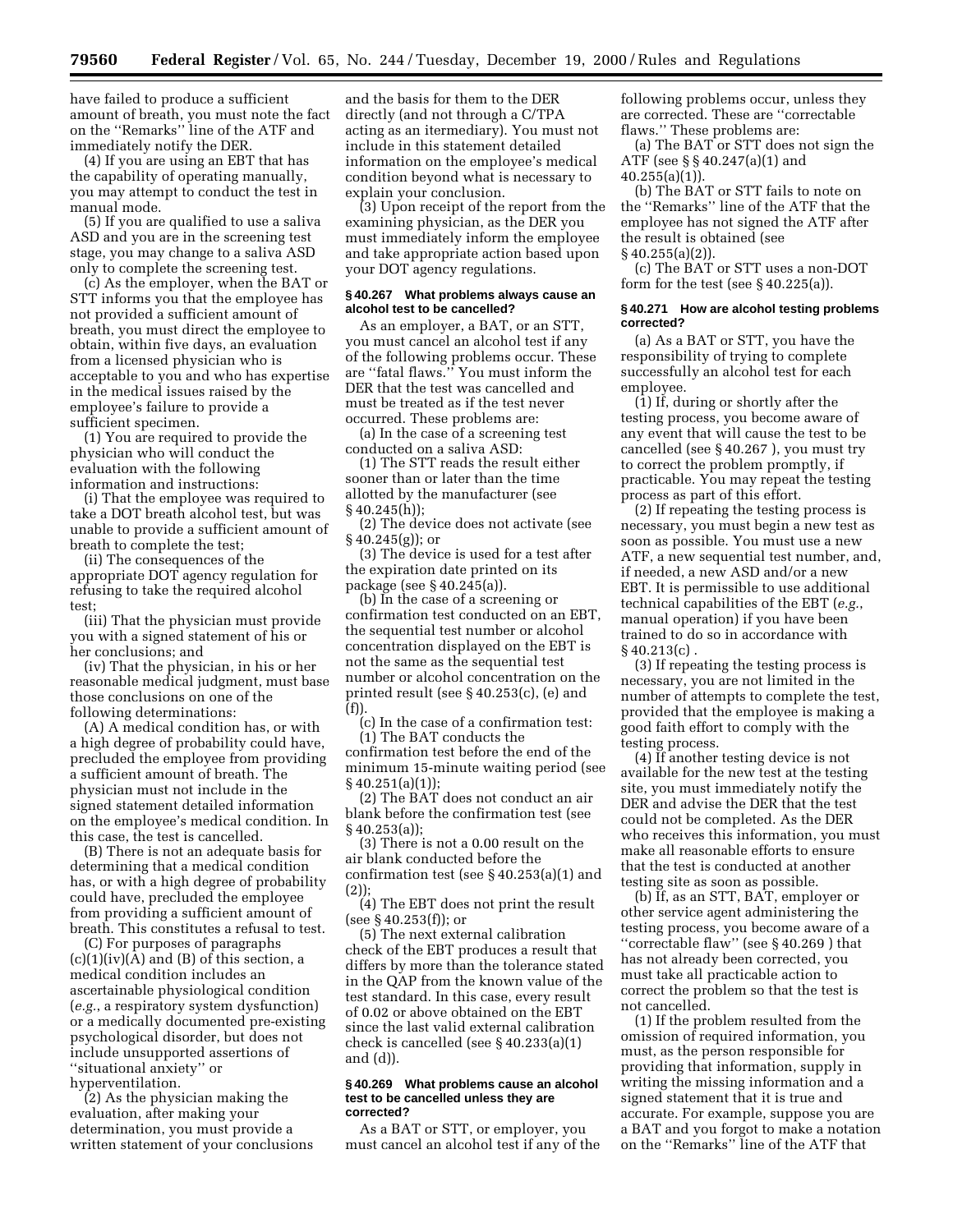the employee did not sign the certification. You would, when the problem is called to your attention, supply a signed statement that the employee failed or refused to sign the certification after the result was obtained, and that your signed statement is true and accurate.

(2) If the problem is the use of a non-DOT form, you must, as the person responsible for the use of the incorrect form, certify in writing that the incorrect form contains all the information needed for a valid DOT alcohol test. You must also provide a signed statement that the incorrect form was used inadvertently or as the only means of conducting a test, in circumstances beyond your control, and the steps you have taken to prevent future use of non-DOT forms for DOT tests. You must supply this information on the same business day on which you are notified of the problem, transmitting it by fax or courier.

(c) If you cannot correct the problem, you must cancel the test.

#### **§ 40.273 What is the effect of a cancelled alcohol test?**

(a) A cancelled alcohol test is neither positive nor negative.

(1) As an employer, you must not attach to a cancelled test the consequences of a test result that is 0.02 or greater (*e.g.*, removal from a safetysensitive position).

(2) As an employer, you must not use a cancelled test in a situation where an employee needs a test result that is below 0.02 (*e.g.*, in the case of a returnto-duty or follow-up test to authorize the employee to perform safety-sensitive functions).

(3) As an employer, you must not direct a recollection for an employee because a test has been cancelled, except in the situations cited in paragraph (a)(2) of this section or other provisions of this part.

(b) A cancelled test does not count toward compliance with DOT requirements, such as a minimum random testing rate.

(c) When a test must be cancelled, if you are the BAT, STT, or other person who determines that the cancellation is necessary, you must inform the affected DER within 48 hours of the cancellation.

(d) A cancelled DOT test does not provide a valid basis for an employer to conduct a non-DOT test (*i.e.*, a test under company authority).

### **§ 40.275 What is the effect of procedural problems that are not sufficient to cancel an alcohol test?**

(a) As an STT, BAT, employer, or a service agent administering the testing process, you must document any errors in the testing process of which you become aware, even if they are not ''fatal flaws'' or ''correctable flaws'' listed in this subpart. Decisions about the ultimate impact of these errors will be determined by administrative or legal proceedings, subject to the limitation of paragraph (b) of this section.

(b) No person concerned with the testing process may declare a test cancelled based on a mistake in the process that does not have a significant adverse effect on the right of the employee to a fair and accurate test. For example, it is inconsistent with this part to cancel a test based on a minor administrative mistake (*e.g.*, the omission of the employee's middle initial) or an error that does not affect employee protections under this part. Nor does the failure of an employee to sign in Step 4 of the ATF result in the cancellation of the test. Nor is a test to be cancelled on the basis of a claim by an employee that he or she was improperly selected for testing.

(c) As an employer, these errors, even though not sufficient to cancel an alcohol test result, may subject you to enforcement action under DOT agency regulations.

#### **§ 40.277 Are alcohol tests other than saliva or breath permitted under these regulations?**

No, other types of alcohol tests (*e,g.,* blood and urine) are not authorized for testing done under this part. Only saliva or breath for screening tests and breath for confirmation tests using approved devices are permitted.

# **Subpart O—Substance Abuse Professionals and the Return-to-Duty Process**

## **§ 40.281 Who is qualified to act as a SAP?**

To be permitted to act as a SAP in the DOT drug testing program, you must meet each of the requirements of this section:

(a) *Credentials.* You must have one of the following credentials:

(1) You are a licensed physician (Doctor of Medicine or Osteopathy); (2) You are a licensed or certified

social worker;

(3) You are a licensed or certified psychologist;

(4) You are a licensed or certified employee assistance professional; or

(5) You are a drug and alcohol counselor certified by the National Association of Alcoholism and Drug Abuse Counselors Certification Commission (NAADAC) or by the International Certification Reciprocity Consortium/Alcohol and Other Drug Abuse (ICRC).

(b) *Basic knowledge.* You must be knowledgeable in the following areas:

(1) You must be knowledgeable about and have clinical experience in the diagnosis and treatment of alcohol and controlled substances-related disorders.

(2) You must be knowledgeable about the SAP function as it relates to employer interests in safety-sensitive duties.

(3) You must be knowledgeable about this part, the DOT agency regulations applicable to the employers for whom you evaluate employees, and the DOT SAP Guidelines, and you keep current on any changes to these materials. These documents are available from ODAPC (Department of Transportation, 400 7th Street, SW., Room 10403, Washington DC, 20590 (202–366–3784), or on the ODAPC web site (http://www.dot.gov/ ost/dapc).

(c) *Qualification training.* You must receive qualification training meeting the requirements of this paragraph (c).

(1) Qualification training must provide instruction on the following subjects:

(i) Background, rationale, and coverage of the Department's drug and alcohol testing program;

(ii) 49 CFR Part 40 and DOT agency drug and alcohol testing rules;

(iii) Key DOT drug testing requirements, including collections, laboratory testing, MRO review, and problems in drug testing;

(iv) Key DOT alcohol testing requirements, including the testing process, the role of BATs and STTs, and problems in alcohol tests;

(v) SAP qualifications and prohibitions;

(vi) The role of the SAP in the returnto-duty process, including the initial employee evaluation, referrals for education and/or treatment, the followup evaluation, continuing treatment recommendations, and the follow-up testing plan;

(vii) SAP consultation and communication with employers, MROs, and treatment providers;

(viii) Reporting and recordkeeping requirements;

(ix) Issues that SAPs confront in carrying out their duties under the program.

(2) Following your completion of qualification training under paragraph (c)(1) of this section, you must satisfactorily complete an examination administered by a nationally-recognized professional or training organization. The examination must comprehensively cover all the elements of qualification training listed in paragraph (c)(1) of this section.

(3) The following is the schedule for qualification training you must meet: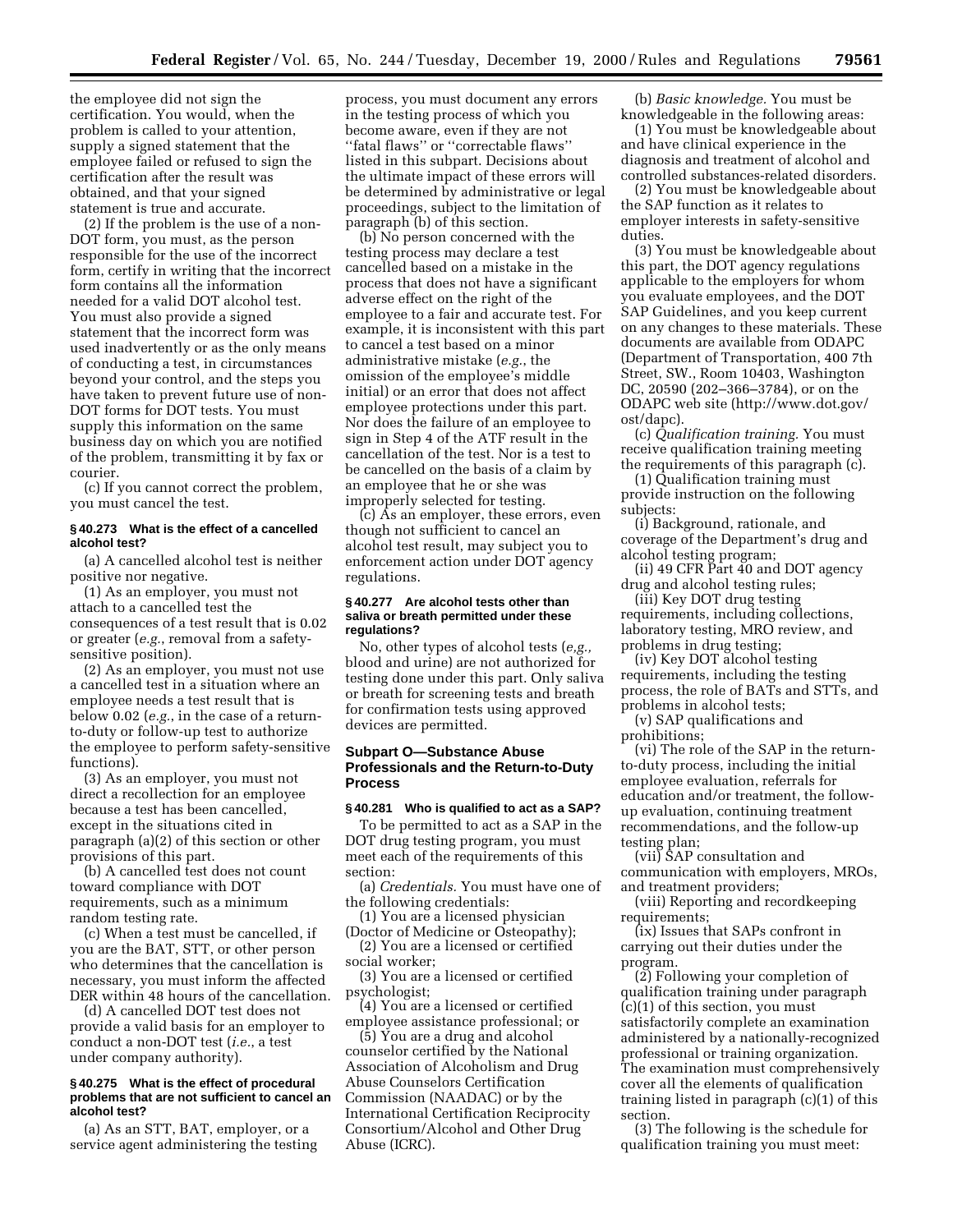(i) If you became a SAP before August 1, 2001, you must meet the qualification training requirement no later than December 31, 2003.

(ii) If you become a SAP between August 1, 2001, and December 31, 2003, you must meet the qualification training requirement no later than December 31, 2003.

(iii) If you become a SAP on or after January 1, 2004, you must meet the qualification training requirement before you begin to perform SAP functions.

(d) *Continuing education.* During each three-year period from the date on which you satisfactorily complete the examination under paragraph (c)(2) of this section, you must complete continuing education consisting of at least 12 professional development hours (*e.g.*, CEUs) relevant to performing SAP functions.

(1) This continuing education must include material concerning new technologies, interpretations, recent guidance, rule changes, and other information about developments in SAP practice, pertaining to the DOT program, since the time you met the qualification training requirements of this section.

(2) Your continuing education activities must include documentable assessment tools to assist you in determining whether you have adequately learned the material.

(e) *Documentation.* You must maintain documentation showing that you currently meet all requirements of this section. You must provide this documentation on request to DOT agency representatives and to employers and C/TPAs who are using or contemplating using your services.

#### **§ 40.283 How does a certification organization obtain recognition for its members as SAPs?**

(a) If you represent a certification organization that wants DOT to authorize its certified drug and alcohol counselors to be added to § 40.281(a)(5), you may submit a written petition to DOT requesting a review of your petition for inclusion.

(b) You must obtain the National Commission for Certifying Agencies (NCCA) accreditation before DOT will act on your petition.

(c) You must also meet the minimum requirements of Appendix E to this part before DOT will act on your petition.

# **§ 40.285 When is a SAP evaluation required?**

(a) As an employee, when you have violated DOT drug and alcohol regulations, you cannot again perform any DOT safety-sensitive duties for any employer until and unless you complete the SAP evaluation, referral, and education/treatment process set forth in this subpart and in applicable DOT agency regulations. The first step in this process is a SAP evaluation.

(b) For purposes of this subpart, a verified positive DOT drug test result, a DOT alcohol test with a result indicating an alcohol concentration of 0.04 or greater, a refusal to test (including by adulterating or substituting a urine specimen) or any other violation of the prohibition on the use of alcohol or drugs under a DOT agency regulation constitutes a DOT drug and alcohol regulation violation.

#### **§ 40.287 What information is an employer required to provide concerning SAP services to an employee who has a DOT drug and alcohol regulation violation?**

As an employer, you must provide to each employee (including an applicant or new employee) who violates a DOT drug and alcohol regulation a listing of SAPs readily available to the employee and acceptable to you, with names, addresses, and telephone numbers. You cannot charge the employee any fee for compiling or providing this list. You may provide this list yourself or through a C/TPA or other service agent.

## **§ 40.289 Are employers required to provide SAP and treatment services to employees?**

(a) As an employer, you are not required to provide a SAP evaluation or any subsequent recommended education or treatment for an employee who has violated a DOT drug and alcohol regulation.

(b) However, if you offer that employee an opportunity to return to a DOT safety-sensitive duty following a violation, you must, before the employee again performs that duty, ensure that the employee receives an evaluation by a SAP meeting the requirements of § 40.281 and that the employee successfully complies with the SAP's evaluation recommendations.

(c) Payment for SAP evaluations and services is left for employers and employees to decide and may be governed by existing management-labor agreements and health care benefits.

### **§ 40.291 What is the role of the SAP in the evaluation, referral, and treatment process of an employee who has violated DOT agency drug and alcohol testing regulations?**

(a) As a SAP, you are charged with: (1) Making a face-to-face clinical assessment and evaluation to determine what assistance is needed by the employee to resolve problems associated with alcohol and/or drug use;

(2) Referring the employee to an appropriate education and/or treatment program;

(3) Conducting a face-to-face followup evaluation to determine if the employee has actively participated in the education and/or treatment program and has demonstrated successful compliance with the initial assessment and evaluation recommendations;

(4) Providing the DER with a followup drug and/or alcohol testing plan for the employee; and

(5) Providing the employee and employer with recommendations for continuing education and/or treatment.

(b) As a SAP, you are not an advocate for the employer or employee. Your function is to protect the public interest in safety by professionally evaluating the employee and recommending appropriate education/treatment, follow-up tests, and aftercare.

## **§ 40.293 What is the SAP's function in conducting the initial evaluation of an employee?**

As a SAP, for every employee who comes to you following a DOT drug and alcohol regulation violation, you must accomplish the following:

(a) Provide a comprehensive face-toface assessment and clinical evaluation.

(b) Recommend a course of education and/or treatment with which the employee must demonstrate successful compliance prior to returning to DOT safety-sensitive duty.

(1) You must make such a recommendation for every individual who has violated a DOT drug and alcohol regulation.

(2) You must make a recommendation for education and/or treatment that will, to the greatest extent possible, protect public safety in the event that the employee returns to the performance of safety-sensitive functions.

(c) Appropriate education may include, but is not limited to, self-help groups (*e.g.,* Alcoholics Anonymous) and community lectures, where attendance can be independently verified, and bona fide drug and alcohol education courses.

(d) Appropriate treatment may include, but is not limited to, in-patient hospitalization, partial in-patient treatment, out-patient counseling programs, and aftercare.

(e) You must provide a written report directly to the DER highlighting your specific recommendations for assistance  $(see § 40.311(c)).$ 

(f) For purposes of your role in the evaluation process, you must assume that a verified positive test result has conclusively established that the employee committed a DOT drug and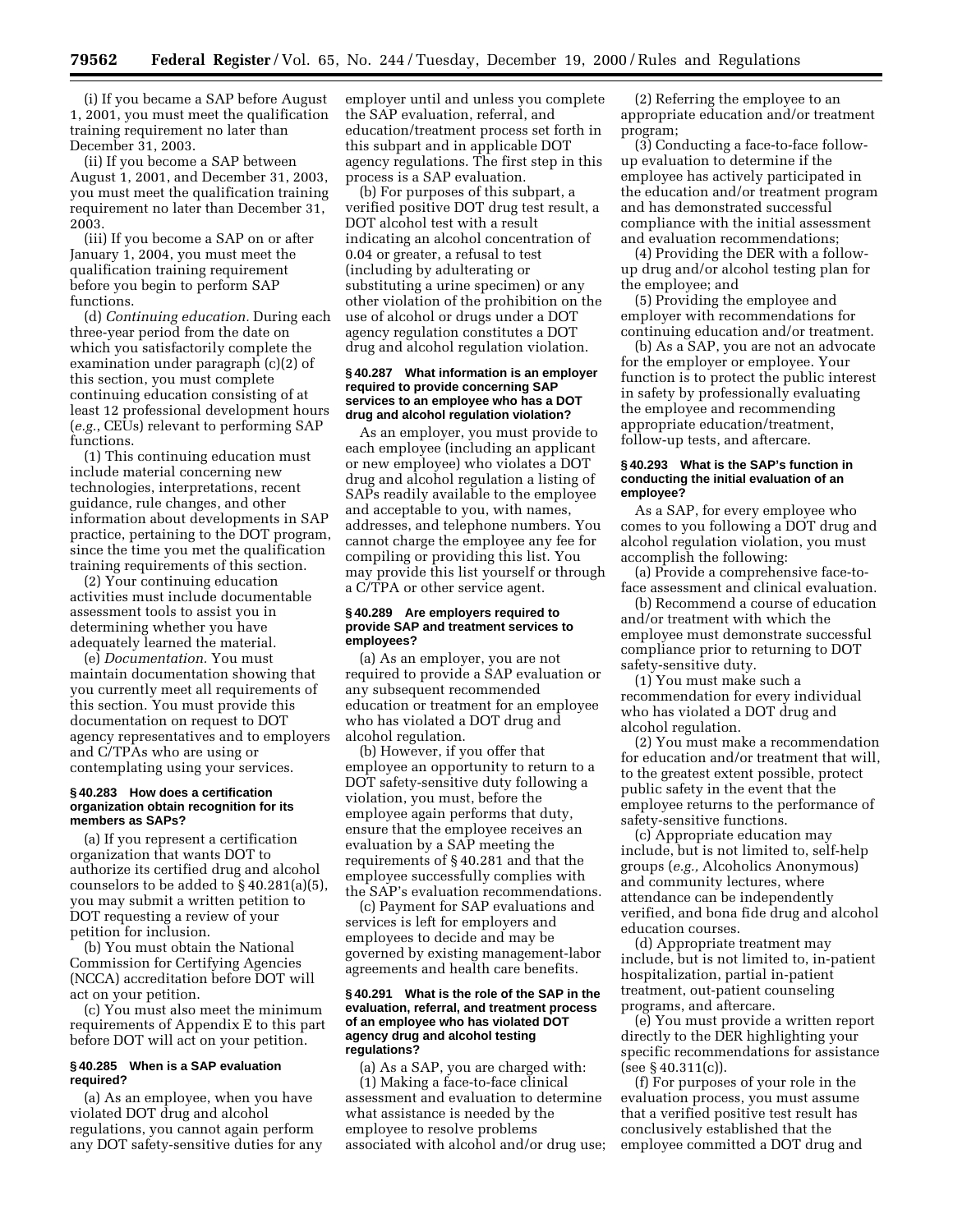alcohol regulation violation. You must not take into consideration in any way, as a factor in determining what your recommendation will be, any of the following:

(1) A claim by the employee that the test was unjustified or inaccurate;

(2) Statements by the employee that attempt to mitigate the seriousness of a violation of a DOT drug or alcohol regulation (*e.g.,* related to assertions of use of hemp oil, ''medical marijuana'' use, ''contact positives,'' poppy seed ingestion, job stress); or

(3) Personal opinions you may have about the justification or rationale for drug and alcohol testing.

(g) In the course of gathering information for purposes of your evaluation in the case of a drug-related violation, you may consult with the MRO. As the MRO, you are required to cooperate with the SAP and provide available information the SAP requests. It is not necessary to obtain the consent of the employee to provide this information.

## **§ 40.295 May employees or employers seek a second SAP evaluation if they disagree with the first SAP's recommendations?**

(a) As an employee with a DOT drug and alcohol regulation violation, when you have been evaluated by a SAP, you must not seek a second SAP's evaluation in order to obtain another recommendation.

(b) As an employer, you must not seek a second SAP's evaluation if the employee has already been evaluated by a qualified SAP. If the employee, contrary to paragraph (a) of this section, has obtained a second SAP evaluation, as an employer you may not rely on it for any purpose under this part.

#### **§ 40.297 Does anyone have the authority to change a SAP's initial evaluation?**

(a) Except as provided in paragraph (b) of this section, no one (*e.g.,* an employer, employee, a managed-care provider, any service agent) may change in any way the SAP's evaluation or recommendations for assistance. For example, a third party is not permitted to make more or less stringent a SAP's recommendation by changing the SAP's evaluation or seeking another SAP's evaluation.

(b) The SAP who made the initial evaluation may modify his or her initial evaluation and recommendations based on new or additional information (*e.g.,* from an education or treatment program).

## **§ 40.299 What is the SAP's role and what are the limits on a SAP's discretion in referring employees for education and treatment?**

(a) As a SAP, upon your determination of the best recommendation for assistance, you will serve as a referral source to assist the employee's entry into a education and/ or treatment program.

(b) To prevent the appearance of a conflict of interest, you must not refer an employee requiring assistance to your private practice or to a person or organization from which you receive payment or to a person or organization in which you have a financial interest. You are precluded from making referrals to entities with which you are financially associated.

(c) There are four exceptions to the prohibitions contained in paragraph (b) of this section. You may refer an employee to any of the following providers of assistance, regardless of your relationship with them:

(1) A public agency (*e.g.,* treatment facility) operated by a state, county, or municipality;

(2) The employer or a person or organization under contract to the employer to provide alcohol or drug treatment and/or education services (*e.g.,* the employer's contracted treatment provider);

(3) The sole source of therapeutically appropriate treatment under the employee's health insurance program (*e.g.,* the single substance abuse inpatient treatment program made available by the employee's insurance coverage plan); or

(4) The sole source of therapeutically appropriate treatment reasonably available to the employee (*e.g.,* the only treatment facility or education program reasonably located within the general commuting area).

## **§ 40.301 What is the SAP's function in the follow-up evaluation of an employee?**

(a) As a SAP, after you have prescribed assistance under § 40.293, you must re-evaluate the employee to determine if the employee has successfully carried out your education and/or treatment recommendations.

(1) This is your way to gauge for the employer the employee's ability to demonstrate successful compliance with the education and/or treatment plan.

(2) Your evaluation may serve as one of the reasons the employer decides to return the employee to safety-sensitive duty.

(b) As the SAP making the follow-up evaluation determination, you must:

(1) Confer with or obtain appropriate documentation from the appropriate

education and/or treatment program professionals where the employee was referred; and

(2) Conduct a face-to-face clinical interview with the employee to determine if the employee demonstrates successful compliance with your initial evaluation recommendations.

(c) (1) If the employee has demonstrated successful compliance, you must provide a written report directly to the DER highlighting your clinical determination that the employee has done so with your initial evaluation recommendation (see  $§$  40.311(d)).

(2) You may determine that an employee has successfully demonstrated compliance even though the employee has not yet completed the full regimen of education and/or treatment you recommended or needs additional asssitance. For example, if the employee has successfully completed the 30-day in-patient program you prescribed, you may make a ''successful compliance'' determination even though you conclude that the employee has not yet completed the out-patient counseling you recommended or should continue in an aftercare program.

(d)(1) As the SAP, if you believe, as a result of the follow-up evaluation, that the employee has not demonstrated successful compliance with your recommendations, you must provide written notice directly to the DER (see § 40.311(e)).

(2) As an employer who receives the SAP's written notice that the employee has not successfully complied with the SAP's recommendations, you must not return the employee to the performance of safety-sensitive duties.

(3) As the SAP, you may conduct additional follow-up evaluation(s) if the employer determines that doing so is consistent with the employee's progress as you have reported it and with the employer's policy and/or labormanagement agreements.

(4) As the employer, following a SAP report that the employee has not demonstrated successful compliance, you may take personnel action consistent with your policy and/or labor-management agreements.

## **§ 40.303 What happens if the SAP believes the employee needs additional treatment, aftercare, or support group services even after the employee returns to safetysensitive duties?**

(a) As a SAP, if you believe that ongoing services (in addition to followup tests) are needed to assist an employee to maintain sobriety or abstinence from drug use after the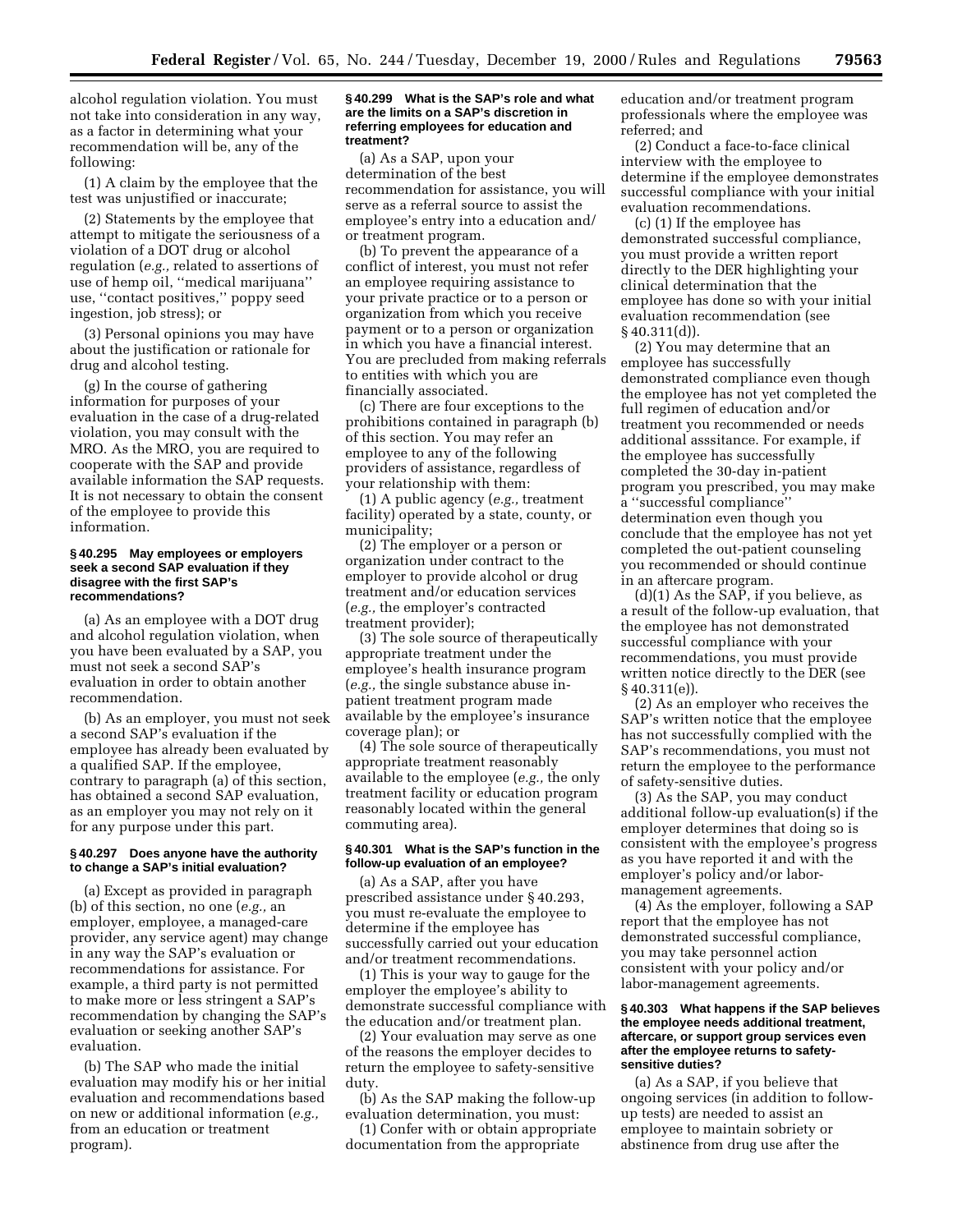employee resumes the performance of safety-sensitive duties, you must provide recommendations for these services in your follow-up evaluation report (see § 40.311(d)(10)).

(b) As an employer receiving a recommendation for these services from a SAP, you may, as part of a return-toduty agreement with the employee, require the employee to participate in the recommended services. You may monitor and document the employee's participation in the recommended services. You may also make use of SAP and employee assistance program (EAP) services in assisting and monitoring employees' compliance with SAP recommendations. Nothing in this section permits an employer to fail to carry out its obligations with respect to follow-up testing (see § 40.309 ).

(c) As an employee, you are obligated to comply with the SAP's recommendations for these services. If you fail or refuse to do so, you may be subject to disciplinary action by your employer.

## **§ 40.305 How does the return-to-duty process conclude?**

(a) As the employer, if you decide that you want to permit the employee to return to the performance of safetysensitive functions, you must ensure that the employee takes a return-to-duty test. This test cannot occur until after the SAP has determined that the employee has successfully complied with prescribed education and/or treatment. The employee must have a negative drug test result and/or an alcohol test with an alcohol concentration of less than 0.02 before resuming performance of safetysensitive duties.

(b) As an employer, you must not return an employee to safety-sensitive duties until the employee meets the conditions of paragraph (a) of this section. However, you are not required to return an employee to safety-sensitive duties because the employee has met these conditions. That is a personnel decision that you have the discretion to make, subject to collective bargaining agreements or other legal requirements.

(c) As a SAP or MRO, you must not make a ''fitness for duty'' determination as part of this re-evaluation unless required to do so under an applicable DOT agency regulation. It is the employer, rather than you, who must decide whether to put the employee back to work in a safety-sensitive position.

# **§ 40.307 What is the SAP's function in prescribing the employee's follow-up tests?**

(a) As a SAP, for each employee who has committed a DOT drug or alcohol regulation violation, and who seeks to resume the performance of safetysensitive functions, you must establish a written follow-up testing plan. You do not establish this plan until after you determine that the employee has successfully complied with your recommendations for education and/or treatment.

(b) You must present a copy of this plan directly to the DER (see § 40.311(d)(9)).

(c) You are the sole determiner of the number and frequency of follow-up tests and whether these tests will be for drugs, alcohol, or both, unless otherwise directed by the appropriate DOT agency regulation. For example, if the employee had a positive drug test, but your evaluation or the treatment program professionals determined that the employee had an alcohol problem as well, you should require that the employee have follow-up tests for both drugs and alcohol.

(d) However, you must, at a minimum, direct that the employee be subject to six unannounced follow-up tests in the first 12 months of safetysensitive duty following the employee's return to safety-sensitive functions.

(1) You may require a greater number of follow-up tests during the first 12 month period of safety-sensitive duty (*e.g.*, you may require one test a month during the 12-month period; you may require two tests per month during the first 6-month period and one test per month during the final 6-month period).

(2) You may also require follow-up tests during the 48 months of safetysensitive duty following this first 12 month period.

(3) You are not to establish the actual dates for the follow-up tests you prescribe. The decision on specific dates to test is the employer's.

(4) As the employer, you must not impose additional testing requirements (*e.g.*, under company authority) on the employee that go beyond the SAP's follow-up testing plan.

(e) The requirements of the SAP's follow-up testing plan ''follow the employee'' to subsequent employers or through breaks in service.

*Example 1 to Paragraph (e):* The employee returns to duty with Employer A. Two months afterward, after completing the first two of six follow-up tests required by the SAP's plan, the employee quits his job with Employer A and begins to work in a similar position for Employer B. The employee remains obligated to complete the four additional tests during the next 10 months of

safety-sensitive duty, and Employer B is responsible for ensuring that the employee does so. Employer B learns of this obligation through the inquiry it makes under § 40.25.

*Example 2 to Paragraph (e):* The employee returns to duty with Employer A. Three months later, after the employee completes the first two of six follow-up tests required by the SAP's plan, Employer A lays the employee off for economic or seasonal employment reasons. Four months later, Employer A recalls the employee. Employer A must ensure that the employee completes the remaining four follow-up tests during the next nine months.

(f) As the SAP, you may modify the determinations you have made concerning follow-up tests. For example, even if you recommended follow-up testing beyond the first 12 months, you can terminate the testing requirement at any time after the first year of testing. You must not, however, modify the requirement that the employee take at least six follow-up tests within the first 12 months after returning to the performance of safetysensitive functions.

### **§ 40.309 What are the employer's responsibilities with respect to the SAP's directions for follow-up tests?**

(a) As the employer, you must carry out the SAP's follow-up testing requirements. You may not allow the employee to continue to perform safetysensitive functions unless follow-up testing is conducted as directed by the SAP.

(b) You should schedule follow-up tests on dates of your own choosing, but you must ensure that the tests are unannounced with no discernable pattern as to their timing, and that the employee is given no advance notice.

(c) You cannot substitute any other tests (*e.g.*, those carried out under the random testing program) conducted on the employee for this follow-up testing requirement.

(d) You cannot count a follow-up test that has been cancelled as a completed test. A cancelled follow-up test must be recollected.

# **§ 40.311 What are the requirements concerning SAP reports?**

(a) As the SAP conducting the required evaluations, you must send the written reports required by this section in writing directly to the DER and not to a third party or entity for forwarding to the DER (except as provided in § 40.355(e)). You may, however, forward the document simultaneously to the DER and to a C/TPA.

(b) As an employer, you must ensure that you receive SAP written reports directly from the SAP performing the evaluation and that no third party or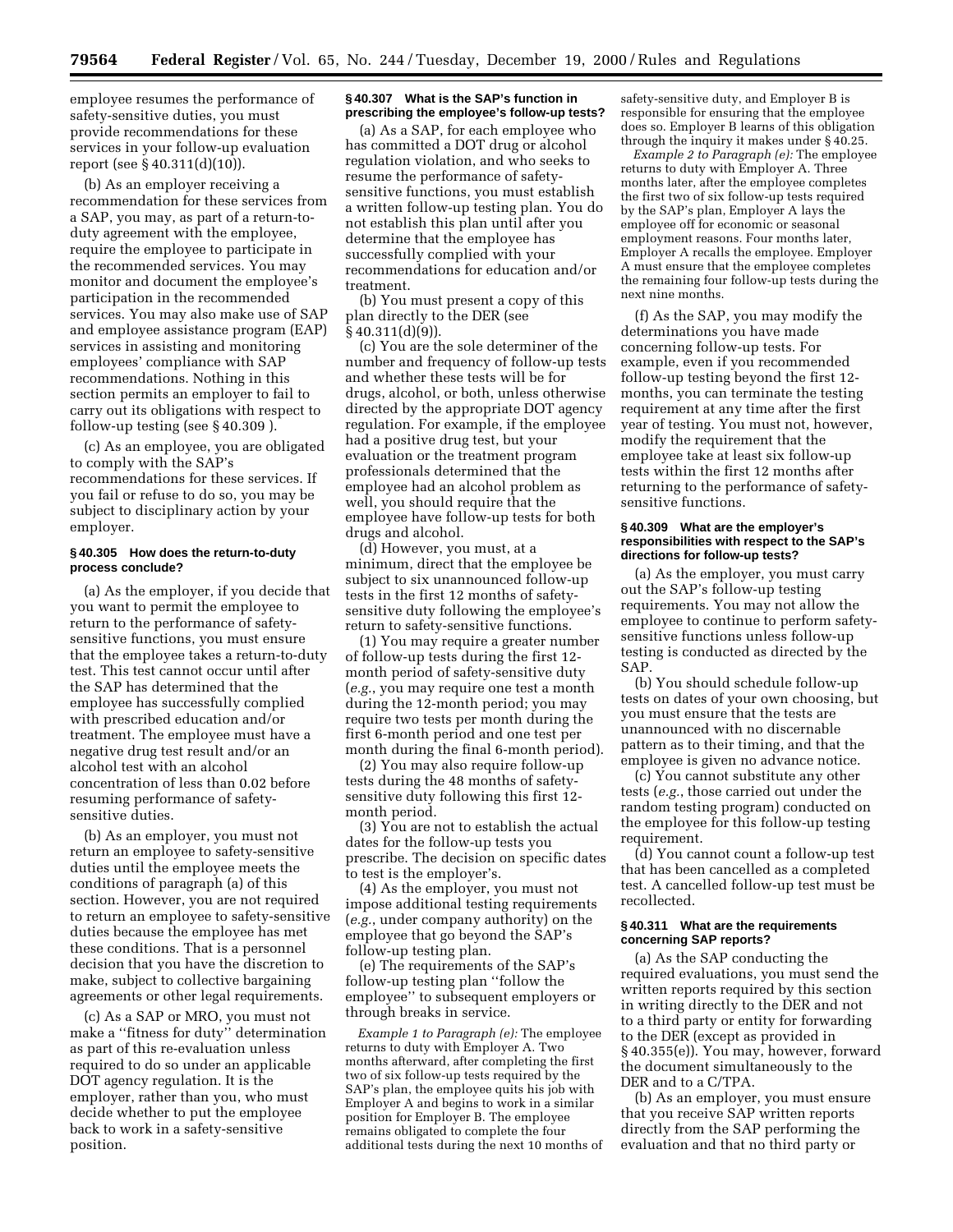entity changed the SAP's report in any way

(c) The SAP's written report, following an initial evaluation that determines what level of assistance is needed to address the employee's drug and/or alcohol problems, must be on the SAP's own letterhead (and not the letterhead of another service agent) signed and dated by the SAP, and must contain the following delineated items:

(1) Employee's name and SSN;

(2) Employer's name and address;

(3) Reason for the assessment (specific violation of DOT regulations and violation date);

(4) Date(s) of the assessment;

(5) SAP's education and/or treatment recommendation; and

(6) SAP's telephone number.

(d) The SAP's written report concerning a follow-up evaluation that determines the employee has demonstrated successful compliance must be on the SAP's own letterhead (and not the letterhead of another service agent), signed by the SAP and dated, and must contain the following items:

(1) Employee's name and SSN;

(2) Employer's name and address;

(3) Reason for the initial assessment (specific violation of DOT regulations and violation date);

(4) Date(s) of the initial assessment and synopsis of the treatment plan;

(5) Name of practice(s) or service(s) providing the recommended education and/or treatment;

(6) Inclusive dates of employee's program participation;

(7) Clinical characterization of

employee's program participation; (8) SAP's clinical determination as to whether the employee has demonstrated

successful compliance; (9) Follow-up testing plan;

(10) Employee's continuing care needs with specific treatment, aftercare, and/or support group services recommendations; and

(11) SAP's telephone number.

(e) The SAP's written report concerning a follow-up evaluation that

determines the employee has not demonstrated successful compliance must be on the SAP's own letterhead (and not the letterhead of another service agent), signed by the SAP and dated, and must contain the following items:

(1) Employee's name and SSN;

(2) Employer's name and address; (3) Reason for the initial assessment

(specific DOT violation and date);

(4) Date(s) of initial assessment and synopsis of treatment plan;

(5) Name of practice(s) or service(s) providing the recommended education and/or treatment;

(6) Inclusive dates of employee's program participation;

(7) Clinical characterization of

employee's program participation; (8) Date(s) of the first follow-up evaluation;

(9) Date(s) of any further follow-up evaluation the SAP has scheduled;

(10) SAP's clinical reasons for determining that the employee has not demonstrated successful compliance; and

(11) SAP's telephone number. (f) As a SAP, you must also provide these written reports directly to the employee if the employee has no current employer and to the gaining DOT regulated employer in the event the employee obtains another transportation industry safety-sensitive position.

(g) As a SAP, you are to maintain copies of your reports to employers for 5 years, and your employee clinical records in accordance with Federal, state, and local laws regarding record maintenance, confidentiality, and release of information. You must make these records available, on request, to DOT agency representatives (*e.g.*, inspectors conducting an audit or safety investigation) and representatives of the NTSB in an accident investigation.

(h) As an employer, you must maintain your reports from SAPs for 5 years from the date you received them.

## **§ 40.313 Where is other information on SAP functions and the return-to-duty process found in this regulation?**

You can find other information on the role and functions of SAPs in the following sections of this part:

§ 40.3—Definition.

§ 40.347—Service agent assistance with SAPrequired follow-up testing.

§ 40.355—Transmission of SAP reports.

§ 40.329(c)—Making SAP reports available to employees on request.

**Appendix E to Part 40—SAP Equivalency Requirements for Certification Organizations.**

# **Subpart P—Confidentiality and Release of Information**

### **§ 40.321 What is the general confidentiality rule for drug and alcohol test information?**

Except as otherwise provided in this subpart, as a service agent or employer participating in the DOT drug or alcohol testing process, you are prohibited from releasing individual test results or medical information about an employee to third parties without the employee's specific written consent.

(a) A ''third party'' is any person or organization to whom other subparts of this regulation do not explicitly authorize or require the transmission of information in the course of the drug or alcohol testing process.

(b) ''Specific written consent'' means a statement signed by the employee that he or she agrees to the release of a particular piece of information to a particular, explicitly identified, person or organization at a particular time. ''Blanket releases,'' in which an employee agrees to a release of a category of information (*e.g.,* all test results) or to release information to a category of parties (*e.g.,* other employers who are members of a C/TPA, companies to which the employee may apply for employment), are prohibited under this part.

#### **§ 40.323 May program participants release drug or alcohol test information in connection with legal proceedings?**

(a) As an employer, you may release information pertaining to an employee's drug or alcohol test without the employee's consent in certain legal proceedings.

(1) These proceedings include a lawsuit (*e.g.,* a wrongful discharge action), grievance (*e.g.,* an arbitration concerning disciplinary action taken by the employer), or administrative proceeding (*e.g.,* an unemployment compensation hearing) brought by, or on behalf of, an employee and resulting from a positive DOT drug or alcohol test or a refusal to test (including, but not limited to, adulterated or substituted test results).

(2) These proceedings also include a criminal or civil action resulting from an employee's performance of safetysensitive duties, in which a court of competent jurisdiction determines that the drug or alcohol test information sought is relevant to the case and issues an order directing the employer to produce the information. For example, in personal injury litigation following a truck or bus collision, the court could determine that a post-accident drug test result of an employee is relevant to determining whether the driver or the driver's employer was negligent. The employer is authorized to respond to the court's order to produce the records.

(b) In such a proceeding, you may release the information to the decisionmaker in the proceeding (*e.g.,* the court in a lawsuit). You may release the information only with a binding stipulation that the decisionmaker to whom it is released will make it available only to parties to the proceeding.

(c) If you are a service agent, and the employer requests its employee's drug or alcohol testing information from you to use in a legal proceeding as authorized in paragraph (a) of this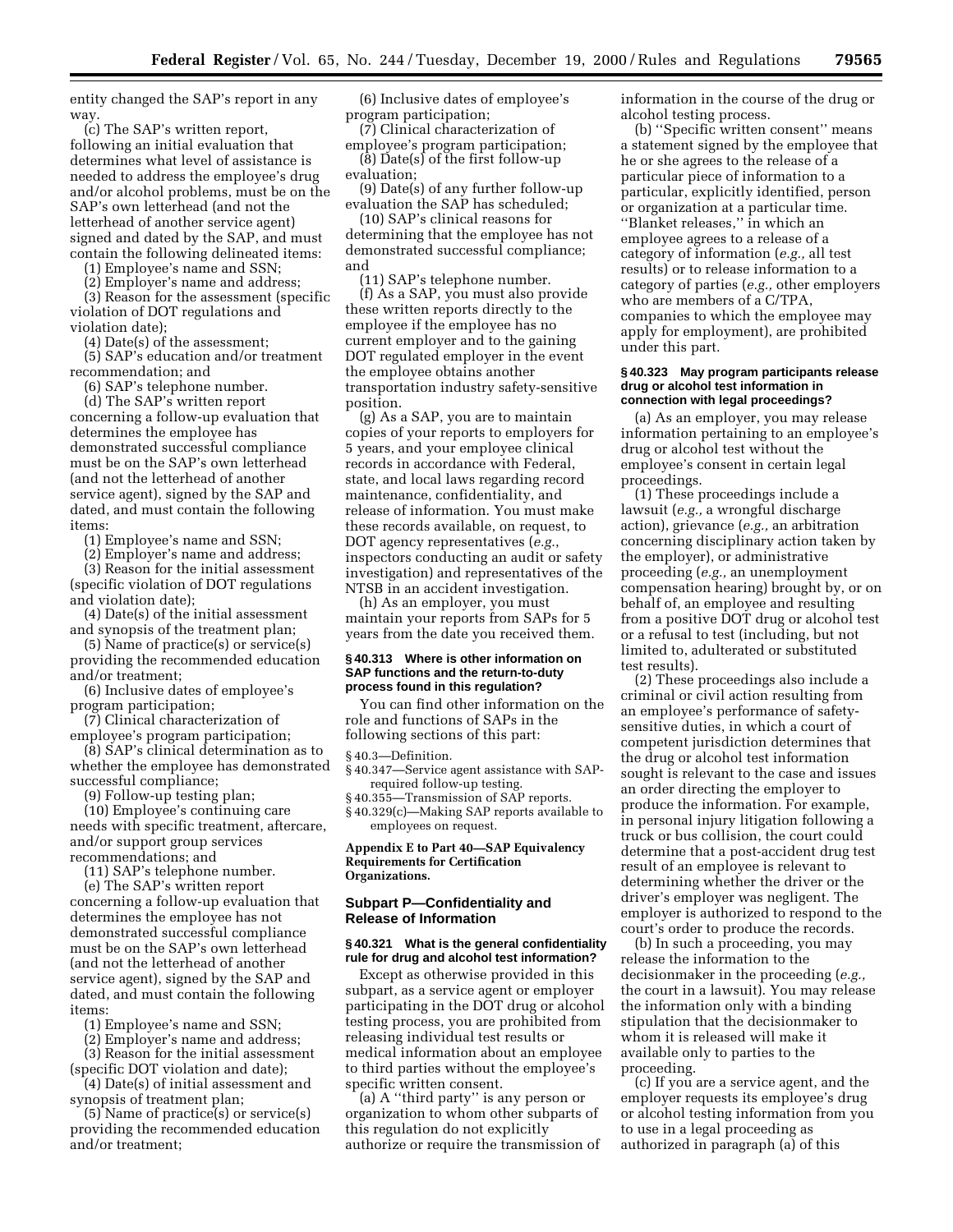section (*e.g.,* the laboratory's data package), you must provide the requested information to the employer.

(d) As an employer or service agent, you must immediately notify the employee in writing of any information you release under this section.

#### **§ 40.325 [Reserved]**

### **§ 40.327 When must the MRO report medical information gathered in the verification process?**

(a) As the MRO, you must, except as provided in paragraph (c) of this section, report drug test results and medical information you learned as part of the verification process to third parties without the employee's consent if you determine, in your reasonable medical judgment, that:

(1) The information is likely to result in the employee being determined to be medically unqualified under an applicable DOT agency regulation; or

(2) The information indicates that continued performance by the employee of his or her safety-sensitive function is likely to pose a significant safety risk.

(b) The third parties to whom you are authorized to provide information by this section include the employer, a physician or other health care provider responsible for determining the medical qualifications of the employee under an applicable DOT agency safety regulation, a SAP evaluating the employee as part of the return to duty process (see  $\S$  40.293(g)), a DOT agency, or the National Transportation Safety Board in the course of an accident investigation.

(c) If the law of a foreign country (*e.g.,* Canada) prohibits you from providing medical information to the employer, you may comply with that prohibition.

## **§ 40.329 What information must laboratories, MROs, and other service agents release to employees?**

(a) As an MRO or service agent you must provide, within 10 business days of receiving a written request from an employee, copies of any records pertaining to the employee's use of alcohol and/or drugs, including records of the employee's DOT-mandated drug and/or alcohol tests. You may charge no more than the cost of preparation and reproduction for copies of these records.

(b) As a laboratory, you must provide, within 10 business days of receiving a written request from an employee, and made through the MRO, the records relating to the results of the employee's drug test (*i.e.,* laboratory report and data package). You may charge no more than the cost of preparation and reproduction for copies of these records.

(c) As a SAP, you must make available to an employee, on request, a copy of all SAP reports (see § 40.311).

#### **§ 40.331 To what additional parties must employers and service agents release information?**

As an employer or service agent you must release information under the following circumstances:

(a) If you receive a specific, written consent from an employee authorizing the release of information about that employee's drug or alcohol tests to an identified person, you must provide the information to the identified person. For example, as an employer, when you receive a written request from a former employee to provide information to a subsequent employer, you must do so. In providing the information, you must comply with the terms of the employee's consent.

(b) If you are an employer, you must, upon request of DOT agency representatives, provide the following:

(1) Access to your facilities used for this part and DOT agency drug and alcohol program functions.

(2) All written, printed, and computer-based drug and alcohol program records and reports (including copies of name-specific records or reports), files, materials, data, documents/documentation, agreements, contracts, policies, and statements that are required by this part and DOT agency regulations.

(c) If you are a service agent, you must, upon request of DOT agency representatives, provide the following:

(1) Access to your facilities used for this part and DOT agency drug and alcohol program functions.

(2) All written, printed, and computer-based drug and alcohol program records and reports (including copies of name-specific records or reports), files, materials, data, documents/documentation, agreements, contracts, policies, and statements that are required by this part and DOT agency regulations.

(d) If requested by the National Transportation Safety Board as part of an accident investigation, you must provide information concerning postaccident tests administered after the accident.

(e) If requested by a Federal, state or local safety agency with regulatory authority over you or the employee, you must provide drug and alcohol test records concerning the employee.

(f) Except as otherwise provided in this part, as a laboratory you must not release or provide a specimen or a part of a specimen to a requesting party, without first obtaining written consent

from ODAPC. If a party seeks a court order directing you to release a specimen or part of a specimen contrary to any provision of this part, you must take necessary legal steps to contest the issuance of the order (*e.g.,* seek to quash a subpoena, citing the requirements of § 40.13 ). This part does not require you to disobey a court order, however.

### **§ 40.333 What records must employers keep?**

(a) As an employer, you must keep the following records for the following periods of time:

(1) You must keep the following records for five years:

(i) Records of employee alcohol test results indicating an alcohol

concentration of 0.02 or greater; (ii) Records of employee verified

positive drug test results; (iii) Documentation of refusals to take required alcohol and/or drug tests (including substituted or adulterated drug test results);

(iv) SAP reports; and

(v) All follow-up tests and schedules for follow-up tests.

(2) You must keep records for three years of information obtained from previous employers under § 40.25 concerning drug and alcohol test results of employees.

(3) You must keep records of the inspection, maintenance, and calibration of EBTs, for two years.

(4) You must keep records of negative and cancelled drug test results and alcohol test results with a concentration of less than 0.02 for one year.

(b) You do not have to keep records related to a program requirement that does not apply to you (*e.g.*, a maritime employer who does not have a DOTmandated random alcohol testing program need not maintain random alcohol testing records).

(c) You must maintain the records in a location with controlled access.

(d) A service agent may maintain these records for you. However, you must ensure that you can produce these records at your principal place of business in the time required by the DOT agency. For example, as a motor carrier, when an FMCSA inspector requests your records, you must ensure that you can provide them within two working days.

# **Subpart Q—Roles and Responsibilities of Service Agents**

### **§ 40.341 Must service agents comply with DOT drug and alcohol testing requirements?**

(a) As a service agent, the services you provide to transportation employers must meet the requirements of this part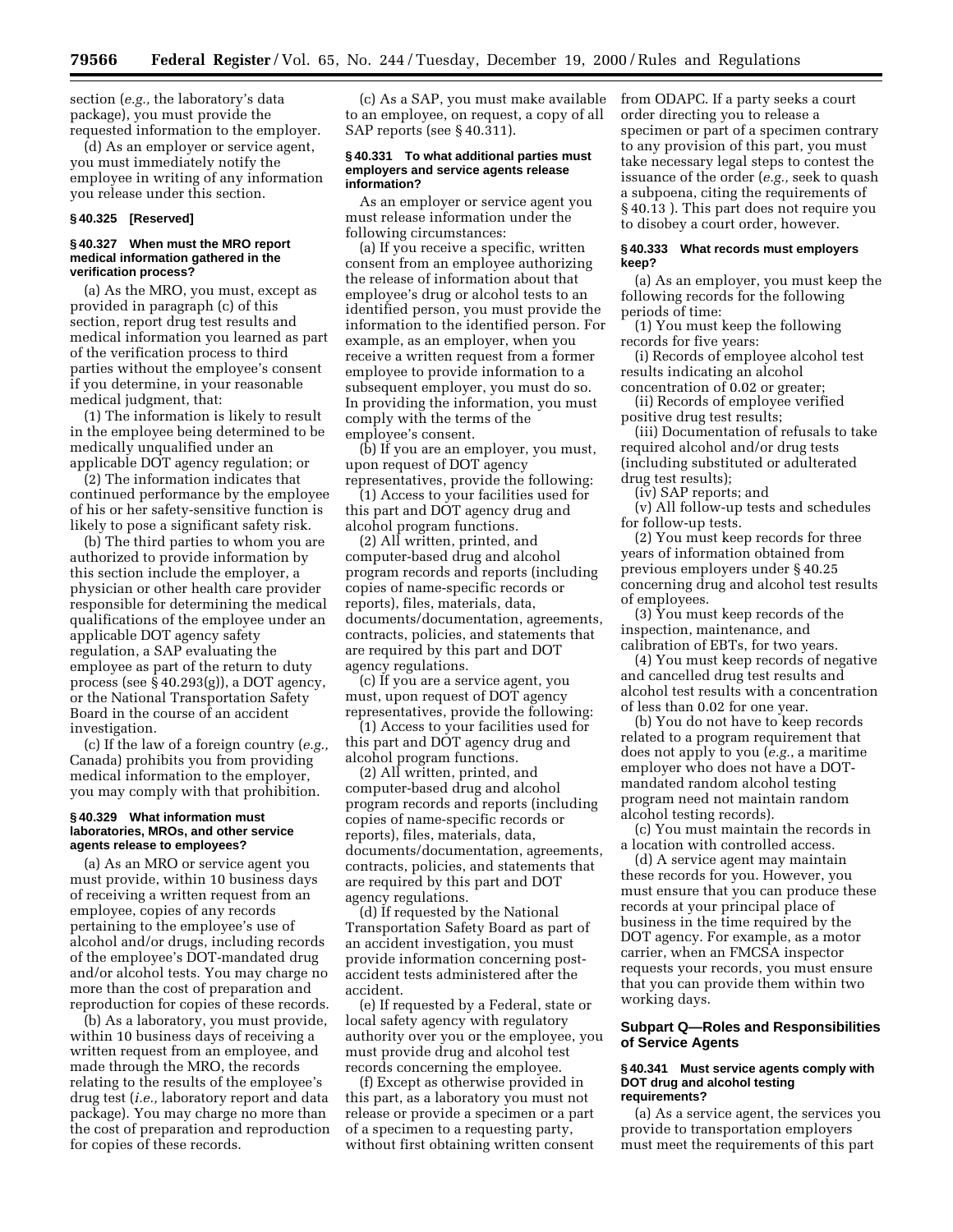and the DOT agency drug and alcohol testing regulations.

(b) If you do not comply, DOT may take action under the Public Interest Exclusions procedures of this part (see Subpart R of this part) or applicable provisions of other DOT agency regulations.

## **§ 40.343 What tasks may a service agent perform for an employer?**

As a service agent, you may perform for employers the tasks needed to comply with DOT agency drug and alcohol testing regulations, subject to the requirements and limitations of this part.

### **§ 40.345 In what circumstances may a C/ TPA act as an intermediary in the transmission of drug and alcohol testing information to employers?**

(a) As a C/TPA or other service agent, you may act as an intermediary in the transmission of drug and alcohol testing information in the circumstances specified in this section only if the employer chooses to have you do so. Each employer makes the decision about whether to receive some or all of this information from you, acting as an intermediary, rather than directly from the service agent who originates the information (*e.g.*, an MRO or BAT).

(b) The specific provisions of this part concerning which you may act as an intermediary are listed in Appendix F to this part. These are the only situations in which you may act as an intermediary. You are prohibited from doing so in all other situations.

(c) In every case, you must ensure that, in transmitting information to employers, you meet all requirements (*e.g.*, concerning confidentiality and timing) that would apply if the service agent originating the information (*e.g.*, an MRO or collector) sent the information directly to the employer. For example, if you transmit drug testing results from MROs to DERs, you must transmit each drug test result to the DER in compliance with the MRO requirements set forth in § 40.167 .

#### **§ 40.347 What functions may C/TPAs perform with respect to administering testing?**

As a C/TPA, except as otherwise specified in this part, you may perform the following functions for employers concerning random selection and other selections for testing.

(a) You may operate random testing programs for employers and may assist (*i.e.*, through contracting with laboratories or collection sites, conducting collections) employers with other types of testing (*e.g.*, preemployment, post-accident, reasonable

suspicion, return-to-duty, and followup).

(b) You may combine employees from more than one employer or one transportation industry in a random pool if permitted by all the DOT agency drug and alcohol testing regulations involved.

(1) If you combine employees from more than one transportation industry, you must ensure that the random testing rate is at least equal to the highest rate required by each DOT agency.

(2) Employees not covered by DOT agency regulations may not be part of the same random pool with DOT covered employees.

(c) You may assist employers in ensuring that follow-up testing is conducted in accordance with the plan established by the SAP. However, neither you nor the employer are permitted to randomly select employees from a ''follow-up pool'' for follow-up testing.

## **§ 40.349 What records may a service agent receive and maintain?**

(a) Except where otherwise specified in this part, as a service agent you may receive and maintain all records concerning DOT drug and alcohol testing programs, including positive, negative, and refusal to test individual test results. You do not need the employee's consent to receive and maintain these records.

(b) You may maintain all information needed for operating a drug/alcohol program (*e.g.*, CCFs, ATFs, names of employees in random pools, random selection lists, copies of notices to employers of selected employees) on behalf of an employer.

(c) If a service agent originating drug or alcohol testing information, such as an MRO or BAT, sends the information directly to the DER, he or she may also provide the information simultaneously to you, as a C/TPA or other service agent who maintains this information for the employer.

(d) If you are serving as an intermediary in transmitting information that is required to be provided to the employer, you must ensure that it reaches the employer in the same time periods required elsewhere in this part.

(e) You must ensure that you can make available to the employer within two days any information the employer is asked to produce by a DOT agency representative.

(f) On request of an employer, you must, at any time on the request of an employer, transfer immediately all records pertaining to the employer and its employees to the employer or to any other service agent the employer designates. You must carry out this transfer as soon as the employer requests it. You are not required to obtain employee consent for this transfer. You must not charge more than your reasonable administrative costs for conducting this transfer. You may not charge a fee for the release of these records.

(g) If you are planning to go out of business or your organization will be bought by or merged with another organization, you must immediately notify all employers and offer to transfer all records pertaining to the employer and its employees to the employer or to any other service agent the employer designates. You must carry out this transfer as soon as the employer requests it. You are not required to obtain employee consent for this transfer. You must not charge more than your reasonable administrative costs for conducting this transfer. You may not charge a fee for the release of these records.

# **§ 40.351 What confidentiality requirements apply to service agents?**

Except where otherwise specified in this part, as a service agent the following confidentiality requirements apply to you:

(a) When you receive or maintain confidential information about employees (*e.g.*, individual test results), you must follow the same confidentiality regulations as the employer with respect to the use and release of this information.

(b) You must follow all confidentiality and records retention requirements applicable to employers.

(c) You may not provide individual test results or other confidential information to another employer without a specific, written consent from the employee. For example, suppose you are a C/TPA that has employers X and Y as clients. Employee Jones works for X, and you maintain Jones' drug and alcohol test for X. Jones wants to change jobs and work for Y. You may not inform Y of the result of a test conducted for X without having a specific, written consent from Jones. Likewise, you may not provide this information to employer Z, who is not a C/TPA member, without this consent.

(d) You must not use blanket consent forms authorizing the release of employee testing information.

(e) You must establish adequate confidentiality and security measures to ensure that confidential employee records are not available to unauthorized persons. This includes protecting the physical security of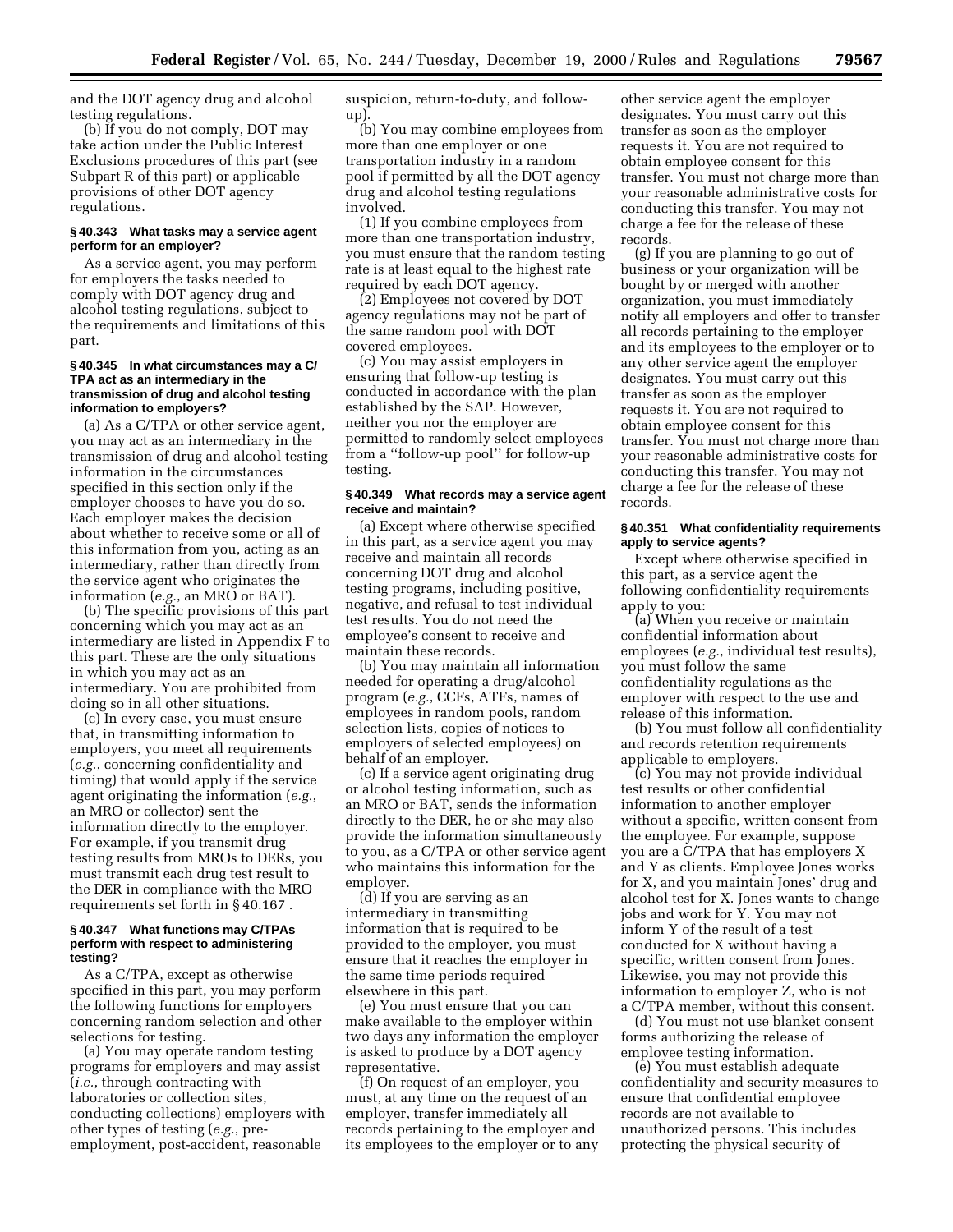records, access controls, and computer security measures to safeguard confidential data in electronic data bases.

#### **§ 40.353 What principles govern the interaction between MROs and other service agents?**

As a service agent other than an MRO (*e.g.,* a C/TPA), the following principles govern your interaction with MROs:

(a) You may provide MRO services to employers, directly or through contract, if you meet all applicable provisions of this part.

(b) If you employ or contract for an MRO, the MRO must perform duties independently and confidentially. When you have a relationship with an MRO, you must structure the relationship to ensure that this independence and confidentiality are not compromised. Specific means (including both physical and operational measures, as appropriate) to separate MRO functions and other service agent functions are essential.

(c) Only your staff who are actually under the day-to-day supervision and control of an MRO with respect to MRO functions may perform these functions. This does not mean that those staff may not perform other functions at other times. However, the designation of your staff to perform MRO functions under MRO supervision must be limited and not used as a subterfuge to circumvent confidentiality and other requirements of this part and DOT agency regulations. You must ensure that MRO staff operate under controls sufficient to ensure that the independence and confidentiality of the MRO process are not compromised.

(d) Like other MROs, an MRO you employ or contract with must personally conduct verification interviews with employees and must personally make all verification decisions. Consequently, your staff cannot perform these functions.

# **§ 40.355 What limitations apply to the activities of service agents?**

As a service agent, you are subject to the following limitations concerning your activities in the DOT drug and alcohol testing program.

(a) You must not require an employee to sign a consent, release, waiver of liability, or indemnification agreement with respect to any part of the drug or alcohol testing process covered by this part (including, but not limited to, collections, laboratory testing, MRO, and SAP services).

(b) You must not act as an intermediary in the transmission of drug test results from the laboratory to the MRO. That is, the laboratory may not

send results to you, with you in turn sending them to the MRO for verification. For example, a practice in which the laboratory transmits results to your computer system, and you then assign the results to a particular MRO, is not permitted.

(c) You must not transmit drug test results directly from the laboratory to the employer (by electronic or other means) or to a service agent who forwards them to the employer. All confirmed laboratory results must be processed by the MRO before they are released to any other party.

(d) You must not act as an intermediary in the transmission of alcohol test results of 0.02 or higher from the STT or BAT to the DER.

(e) Except as provided in paragraph (f) of this section, you must not act as an intermediary in the transmission of individual SAP reports to the actual employer. That is, the SAP may not send such reports to you, with you in turn sending them to the actual employer. However, you may maintain individual SAP summary reports and follow-up testing plans after they are sent to the DER, and the SAP may transmit such reports to you simultaneously with sending them to the DER.

(f) As an exception to paragraph (e) of this section, you may act as an intermediary in the transmission of SAP report from the SAP to an owneroperator or other self-employed individual.

(g) Except as provided in paragraph (h) of this section, you must not make decisions to test an employee based upon reasonable suspicion, postaccident, return-to-duty, and follow-up determination criteria. These are duties the actual employer cannot delegate to a C/TPA. You may, however, provide advice and information to employers regarding these testing issues and how the employer should schedule required testing.

(h) As an exception to paragraph (g) of this section, you may make decisions to test an employee based upon reasonable suspicion, post-accident, return-to-duty, and follow-up determination criteria with respect to an owner-operator or other self-employed individual.

(i) Except as provided in paragraph (j) of this section, you must not make a determination that an employee has refused a drug or alcohol test. This is a non-delegable duty of the actual employer. You may, however, provide advice and information to employers regarding refusal-to-test issues.

(j) As an exception to paragraph (i) of this section, you may make a

determination that an employee has refused a drug or alcohol test, if:

(1) You are authorized by a DOT agency regulation to do so, you schedule a required test for an owner-operator or other self-employed individual, and the individual fails to appear for the test without a legitimate reason; or

(2) As an MRO, you determine that an individual has refused to test on the basis of adulteration or substitution.

(k) You must not act as a DER. For example, while you may be responsible for transmitting information to the employer about test results, you must not act on behalf of the employer in actions to remove employees from safety-sensitive duties.

(l) In transmitting documents to laboratories, you must ensure that you send to the laboratory that conducts testing only the laboratory copy of the CCF. You must not transmit other copies of the CCF or any ATFs to the laboratory.

(m) You must not impose conditions or requirements on employers that DOT regulations do not authorize. For example, as a C/TPA serving employers in the pipeline or motor carrier industry, you must not require employers to have provisions in their DOT plans that RSPA or FMCSA regulations do not require.

(n) You must not intentionally delay the transmission of drug or alcohol testing-related documents concerning actions you have performed, because of a payment dispute or other reasons.

*Example 1 to Paragraph (n):* A laboratory that has tested a specimen must not delay transmitting the documentation of the test result to an MRO because of a billing or payment dispute with the MRO or a C/TPA.

*Example 2 to Paragraph (n):* An MRO or SAP who has interviewed an employee must not delay sending a verified test result or SAP report to the employer because of such a dispute with the employer or employee.

*Example 3 to Paragraph (n):* A collector who has performed a urine specimen collection must not delay sending the drug specimen and CCF to the laboratory because of a payment or other dispute with the laboratory or a C/TPA.

*Example 4 to Paragraph (n):* A BAT who has conducted an alcohol test must not delay sending test result information to an employer or C/TPA because of a payment or other dispute with the employer or C/TPA.

(o) While you must follow the DOT agency regulations, the actual employer remains accountable to DOT for compliance, and your failure to implement any aspect of the program as required in this part and other applicable DOT agency regulations makes the employer subject to enforcement action by the Department.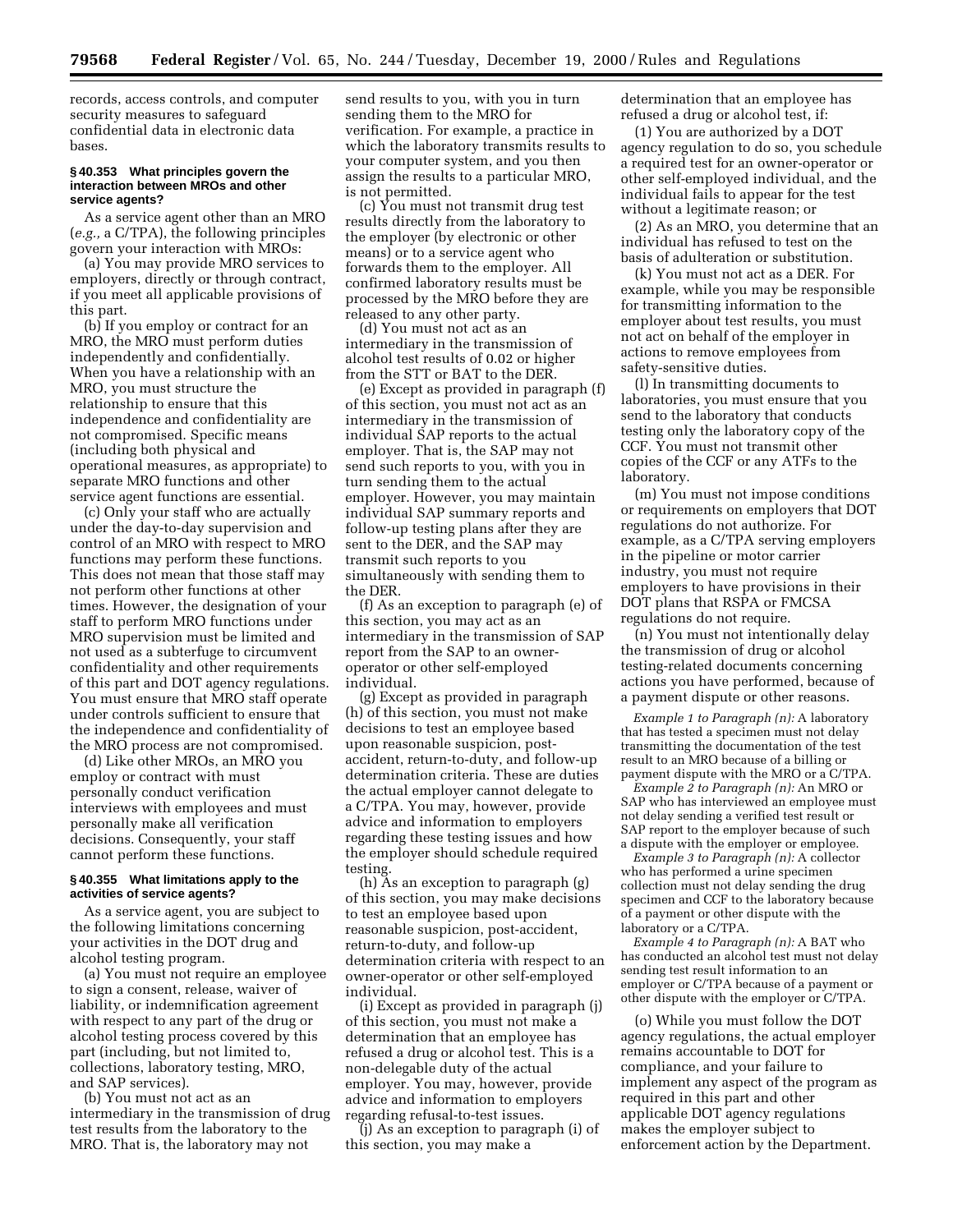# **Subpart R—Public Interest Exclusions**

### **§ 40.361 What is the purpose of a public interest exclusion (PIE)?**

(a) To protect the public interest, including protecting transportation employers and employees from serious noncompliance with DOT drug and alcohol testing rules, the Department's policy is to ensure that employers conduct business only with responsible service agents.

(b) The Department therefore uses PIEs to exclude from participation in DOT's drug and alcohol testing program any service agent who, by serious noncompliance with this part or other DOT agency drug and alcohol testing regulations, has shown that it is not currently acting in a responsible manner.

(c) A PIE is a serious action that the Department takes only to protect the public interest. We intend to use PIEs only to remedy situations of serious noncompliance. PIEs are not used for the purpose of punishment.

(d) Nothing in this subpart precludes a DOT agency or the Inspector General from taking other action authorized by its regulations with respect to service agents or employers that violate its regulations.

#### **§ 40.363 On what basis may the Department issue a PIE?**

(a) If you are a service agent, the Department may issue a PIE concerning you if we determine that you have failed or refused to provide drug or alcohol testing services consistent with the requirements of this part or a DOT agency drug and alcohol regulation.

(b) The Department also may issue a PIE if you have failed to cooperate with DOT agency representatives concerning inspections, complaint investigations, compliance and enforcement reviews, or requests for documents and other information about compliance with this part or DOT agency drug and alcohol regulations.

# **§ 40.365 What is the Department's policy concerning starting a PIE proceeding?**

(a) It is the Department's policy to start a PIE proceeding only in cases of serious, uncorrected noncompliance with the provisions of this part, affecting such matters as safety, the outcomes of test results, privacy and confidentiality, due process and fairness for employees, the honesty and integrity of the testing program, and cooperation with or provision of information to DOT agency representatives.

(b) The following are examples of the kinds of serious noncompliance that, as a matter of policy, the Department views as appropriate grounds for starting a PIE

proceeding. These examples are not intended to be an exhaustive or exclusive list of the grounds for starting a PIE proceeding. We intend them to illustrate the level of seriousness that the Department believes supports starting a PIE proceeding. The examples follow:

(1) For an MRO, verifying tests positive without interviewing the employees as required by this part or providing MRO services without meeting the qualifications for an MRO required by this part;

(2) For a laboratory, refusing to provide information to the Department, an employer, or an employee as required by this part; failing or refusing to conduct a validity testing program when required by this part; or a pattern or practice of testing errors that result in the cancellation of tests. (As a general matter of policy, the Department does not intend to initiate a PIE proceeding concerning a laboratory with respect to matters on which HHS initiates certification actions under its laboratory guidelines.);

(3) For a collector, a pattern or practice of directly observing collections when doing so is unauthorized, or failing or refusing to directly observe collections when doing so is mandatory;

(4) For collectors, BATs, or STTs, a pattern or practice of using forms, testing equipment, or collection kits that do not meet the standards in this part;

(5) For a collector, BAT, or STT, a pattern or practice of ''fatal flaws'' or other significant uncorrected errors in the collection process;

(6) For a laboratory, MRO or C/TPA, failing or refusing to report tests results as required by this part or DOT agency regulations;

(7) For a laboratory, falsifying, concealing, or destroying documentation concerning any part of the drug testing process, including, but not limited to, documents in a ''litigation package'';

(8) For SAPs, providing SAP services while not meeting SAP qualifications required by this part or performing evaluations without face-to-face interviews;

(9) For any service agent, maintaining a relationship with another party that constitutes a conflict of interest under this part (*e.g.,* a laboratory that derives a financial benefit from having an employer use a specific MRO);

(10) For any service agent, representing falsely that the service agent or its activities is approved or certified by the Department or a DOT agency;

(11) For any service agent, disclosing an employee's test result information to any party this part or a DOT agency regulation does not authorize, including by obtaining a ''blanket'' consent from employees or by creating a data base from which employers or others can retrieve an employee's DOT test results without the specific consent of the employee;

(12) For any service agent, interfering or attempting to interfere with the ability of an MRO to communicate with the Department, or retaliating against an MRO for communicating with the Department;

(13) For any service agent, directing or recommending that an employer fail or refuse to implement any provision of this part; or

(14) With respect to noncompliance with a DOT agency regulation, conduct that affects important provisions of Department-wide concern (*e.g.,* failure to properly conduct the selection process for random testing).

# **§ 40.367 Who initiates a PIE proceeding?**

The following DOT officials may initiate a PIE proceeding:

(a) The drug and alcohol program manager of a DOT agency;

(b) An official of ODAPC, other than the Director; or

(c) The designee of any of these officials.

#### **§ 40.369 What is the discretion of an initiating official in starting a PIE proceeding?**

(a) Initiating officials have broad discretion in deciding whether to start a PIE proceeding.

(b) In exercising this discretion, the initiating official must consider the Department's policy regarding the seriousness of the service agent's conduct (see § 40.365) and all information he or she has obtained to this point concerning the facts of the case. The initiating official may also consider the availability of the resources needed to pursue a PIE proceeding.

(c) A decision not to initiate a PIE proceeding does not necessarily mean that the Department regards a service agent as being in compliance or that the Department may not use other applicable remedies in a situation of noncompliance.

# **§ 40.371 On what information does an initiating official rely in deciding whether to start a PIE proceeding?**

(a) An initiating official may rely on credible information from any source as the basis for starting a PIE proceeding.

(b) Before sending a correction notice (see § 40.373), the initiating official informally contacts the service agent to determine if there is any information that may affect the initiating official's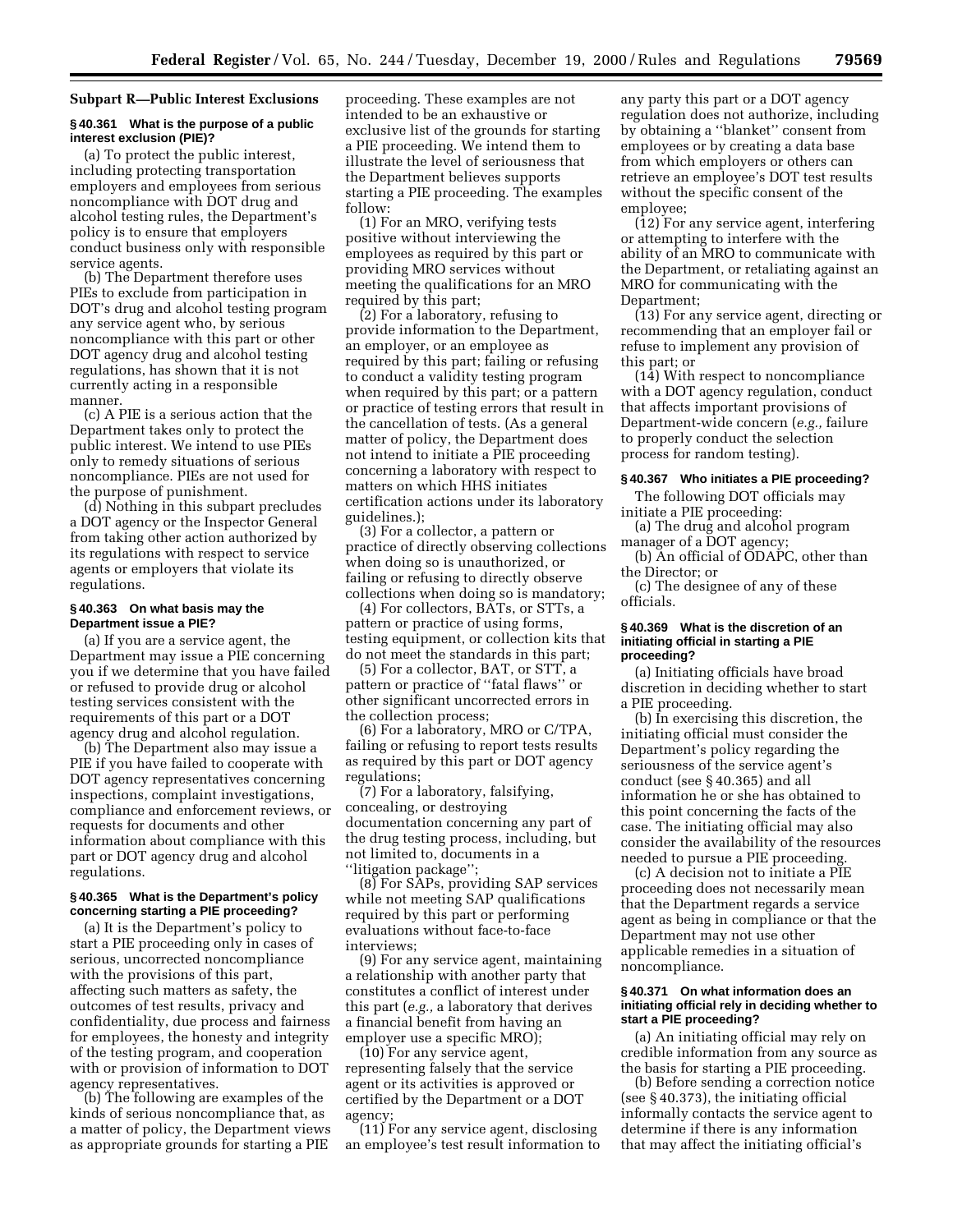determination about whether it is necessary to send a correction notice. The initiating official may take any information resulting from this contact into account in determining whether to proceed under this subpart.

#### **§ 40.373 Before starting a PIE proceeding, does the initiating official give the service agent an opportunity to correct problems?**

(a) If you are a service agent, the initiating official must send you a correction notice before starting a PIE proceeding.

(b) The correction notice identifies the specific areas in which you must come into compliance in order to avoid being subject to a PIE proceeding.

(c) If you make and document changes needed to come into compliance in the areas listed in the correction notice to the satisfaction of the initiating official within 60 days of the date you receive the notice, the initiating official does not start a PIE proceeding. The initiating official may conduct appropriate fact finding to verify that you have made and maintained satisfactory corrections. When he or she is satisfied that you are in compliance, the initiating official sends you a notice that the matter is concluded.

# **§ 40.375 How does the initiating official start a PIE proceeding?**

(a) As a service agent, if your compliance matter is not correctable (see § 40.373(a)), or if have not resolved compliance matters as provided in § 40.373(c), the initiating official starts a PIE proceeding by sending you a notice of proposed exclusion (NOPE). The NOPE contains the initiating official's recommendations concerning the issuance of a PIE, but it is not a decision by the Department to issue a PIE.

(b) The NOPE includes the following information:

(1) A statement that the initiating official is recommending that the Department issue a PIE concerning you;

(2) The factual basis for the initiating official's belief that you are not providing drug and/or alcohol testing services to DOT-regulated employers consistent with the requirements of this part or are in serious noncompliance with a DOT agency drug and alcohol regulation;

(3) The factual basis for the initiating official's belief that your noncompliance has not been or cannot be corrected;

(4) The initiating official's recommendation for the scope of the PIE;

(5) The initiating official's recommendation for the duration of the PIE; and

(6) A statement that you may contest the issuance of the proposed PIE, as provided in § 40.379.

(c) The initiating official sends a copy of the NOPE to the ODAPC Director at the same time he or she sends the NOPE to you.

#### **§ 40.377 Who decides whether to issue a PIE?**

(a) The ODAPC Director, or his or her designee, decides whether to issue a PIE. If a designee is acting as the decisionmaker, all references in this subpart to the Director refer to the designee.

(b) To ensure his or her impartiality, the Director plays no role in the initiating official's determination about whether to start a PIE proceeding.

(c) There is a ''firewall'' between the initiating official and the Director. This means that the initiating official and the Director are prohibited from having any discussion, contact, or exchange of information with one another about the matter, except for documents and discussions that are part of the record of the proceeding.

# **§ 40.379 How do you contest the issuance of a PIE?**

(a) If you receive a NOPE, you may contest the issuance of the PIE.

(b) If you want to contest the proposed PIE, you must provide the Director information and argument in opposition to the proposed PIE in writing, in person, and/or through a representative. To contest the proposed PIE, you must take one or more of the steps listed in this paragraph (b) within 30 days after you receive the NOPE.

(1) You may request that the Director dismiss the proposed PIE without further proceedings, on the basis that it does not concern serious noncompliance with this part or DOT agency regulations, consistent with the Department's policy as stated in § 40.365.

(2) You may present written information and arguments, consistent with the provisions of § 40.381, contesting the proposed PIE.

(3) You may arrange with the Director for an informal meeting to present your information and arguments.

(c) If you do not take any of the actions listed in paragraph (b) of this section within 30 days after you receive the NOPE, the matter proceeds as an uncontested case. In this event, the Director makes his or her decision based on the record provided by the initiating official (*i.e.,* the NOPE and any supporting information or testimony) and any additional information the Director obtains.

#### **§ 40.381 What information do you present to contest the proposed issuance of a PIE?**

(a) As a service agent who wants to contest a proposed PIE, you must present at least the following information to the Director:

(1) Specific facts that contradict the statements contained in the NOPE (see § 40.375(b)(2) and (3)). A general denial is insufficient to raise a genuine dispute over facts material to the issuance of a PIE;

(2) Identification of any existing, proposed or prior PIE; and

(3) Identification of your affiliates, if any.

(b) You may provide any information and arguments you wish concerning the proposed issuance, scope and duration of the PIE (see  $\S 40.375(b)(4)$  and (5)).

(c) You may provide any additional relevant information or arguments concerning any of the issues in the matter.

# **§ 40.383 What procedures apply if you contest the issuance of a PIE?**

(a) DOT conducts PIE proceedings in a fair and informal manner. The Director may use flexible procedures to allow you to present matters in opposition. The Director is not required to follow formal rules of evidence or procedure in creating the record of the proceeding.

(b) The Director will consider any information or argument he or she determines to be relevant to the decision on the matter.

(c) You may submit any documentary evidence you want the Director to consider. In addition, if you have arranged an informal meeting with the Director, you may present witnesses and confront any person the initiating official presents as a witness against you.

(d) In cases where there are material factual issues in dispute, the Director or his or her designee may conduct additional fact-finding.

(e) If you have arranged a meeting with the Director, the Director will make a transcribed record of the meeting available to you on your request. You must pay the cost of transcribing and copying the meeting record.

# **§ 40.385 Who bears the burden of proof in a PIE proceeding?**

(a) As the proponent of issuing a PIE, the initiating official bears the burden of proof.

(b) This burden is to demonstrate, by a preponderance of the evidence, that the service agent was in serious noncompliance with the requirements of this part for drug and/or alcohol testing-related services or with the requirements of another DOT agency drug and alcohol testing regulation.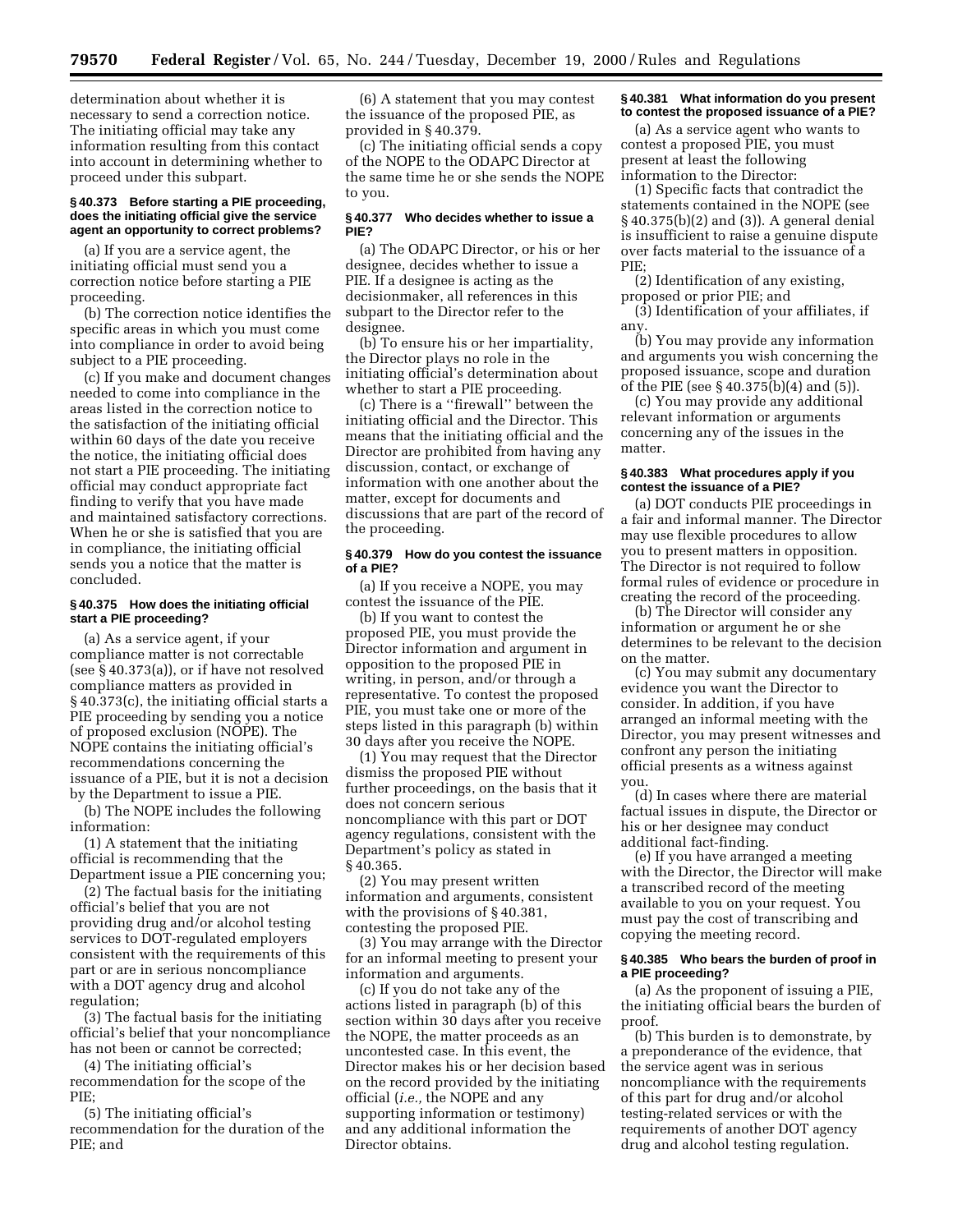# **§ 40.387 What matters does the Director decide concerning a proposed PIE?**

(a) Following the service agent's response (see  $\S 40.379(b)$ ) or, if no response is received, after 30 days have passed from the date on which the service agent received the NOPE, the Director may take one of the following steps:

(1) In response to a request from the service agent (see § 40.379(b)(1)) or on his or her own motion, the Director may dismiss a PIE proceeding if he or she determines that it does not concern serious noncompliance with this part or DOT agency regulations, consistent with the Department's policy as stated in § 40.365.

(i) If the Director dismisses a proposed PIE under this paragraph (a), the action is closed with respect to the noncompliance alleged in the NOPE.

(ii) The Department may initiate a new PIE proceeding against you on the basis of different or subsequent conduct that is in noncompliance with this part or other DOT drug and alcohol testing rules.

(2) If the Director determines that the initiating official's submission does not have complete information needed for a decision, the Director may remand the matter to the initiating official. The initiating official may resubmit the matter to the Director when the needed information is complete. If the basis for the proposed PIE has changed, the initiating official must send an amended NOPE to the service agent.

(b) The Director makes determinations concerning the following matters in any PIE proceeding that he or she decides on the merits:

(1) Any material facts that are in dispute;

(2) Whether the facts support issuing a PIE;

(3) The scope of any PIE that is issued; and

(4) The duration of any PIE that is issued.

#### **§ 40.389 What factors may the Director consider?**

This section lists examples of the kind of mitigating and aggravating factors that the Director may consider in determining whether to issue a PIE concerning you, as well as the scope and duration of a PIE. This list is not exhaustive or exclusive. The Director may consider other factors if appropriate in the circumstances of a particular case. The list of examples follows:

(a) The actual or potential harm that results or may result from your noncompliance;

(b) The frequency of incidents and/or duration of the noncompliance;

(c) Whether there is a pattern or prior history of noncompliance;

(d) Whether the noncompliance was pervasive within your organization, including such factors as the following:

(1) Whether and to what extent your organization planned, initiated, or carried out the noncompliance;

(2) The positions held by individuals involved in the noncompliance, and whether your principals tolerated their noncompliance; and

(3) Whether you had effective standards of conduct and control systems (both with respect to your own organization and any contractors or affiliates) at the time the noncompliance occurred;

(e) Whether you have demonstrated an appropriate compliance disposition, including such factors as the following:

(1) Whether you have accepted responsibility for the noncompliance and recognize the seriousness of the conduct that led to the cause for issuance of the PIE;

(2) Whether you have cooperated fully with the Department during the investigation. The Director may consider when the cooperation began and whether you disclosed all pertinent information known to you;

(3) Whether you have fully investigated the circumstances of the noncompliance forming the basis for the PIE and, if so, have made the result of the investigation available to the Director;

(4) Whether you have taken appropriate disciplinary action against the individuals responsible for the activity that constitutes the grounds for issuance of the PIE; and

(5) Whether your organization has taken appropriate corrective actions or remedial measures, including implementing actions to prevent recurrence;

(f) With respect to noncompliance with a DOT agency regulation, the degree to which the noncompliance affects matters common to the DOT drug and alcohol testing program;

(g) Other factors appropriate to the circumstances of the case.

#### **§ 40.391 What is the scope of a PIE?**

(a) The scope of a PIE is the Department's determination about the divisions, organizational elements, types of services, affiliates, and/or individuals (including direct employees of a service agent and its contractors) to which a PIE applies.

(b) If, as a service agent, the Department issues a PIE concerning you, the PIE applies to all your divisions, organizational elements, and types of services that are involved with or affected by the noncompliance that forms the factual basis for issuing the PIE.

(c) In the NOPE (see § 40.375(b)(4)), the initiating official sets forth his or her recommendation for the scope of the PIE. The proposed scope of the PIE is one of the elements of the proceeding that the service agent may contest (see § 40.381(b)) and about which the Director makes a decision (see § 40.387(b)(3)).

(d) In recommending and deciding the scope of the PIE, the initiating official and Director, respectively, must take into account the provisions of paragraphs (e) through (j) of this section.

(e) The pervasiveness of the noncompliance within a service agent's organization (see § 40.389(d)) is an important consideration in determining the scope of a PIE. The appropriate scope of a PIE grows broader as the pervasiveness of the noncompliance increases.

(f) The application of a PIE is not limited to the specific location or employer at which the conduct that forms the factual basis for issuing the PIE was discovered.

(g) A PIE applies to your affiliates, if the affiliate is involved with or affected by the conduct that forms the factual basis for issuing the PIE.

(h) A PIE applies to individuals who are officers, employees, directors, shareholders, partners, or other individuals associated with your organization in the following circumstances:

(1) Conduct forming any part of the factual basis of the PIE occurred in connection with the individual's performance of duties by or on behalf of your organization; or

(2) The individual knew of, had reason to know of, approved, or acquiesced in such conduct. The individual's acceptance of benefits derived from such conduct is evidence of such knowledge, acquiescence, or approval.

(i) If a contractor to your organization is solely responsible for the conduct that forms the factual basis for a PIE, the PIE does not apply to the service agent itself unless the service agent knew or should have known about the conduct and did not take action to correct it.

(j) PIEs do not apply to drug and alcohol testing that DOT does not regulate.

(k) The following examples illustrate how the Department intends the provisions of this section to work:

*Example 1 to § 40.391.* Service Agent P provides a variety of drug testing services. P's SAP services are involved in a serious violation of this Part 40. However, P's other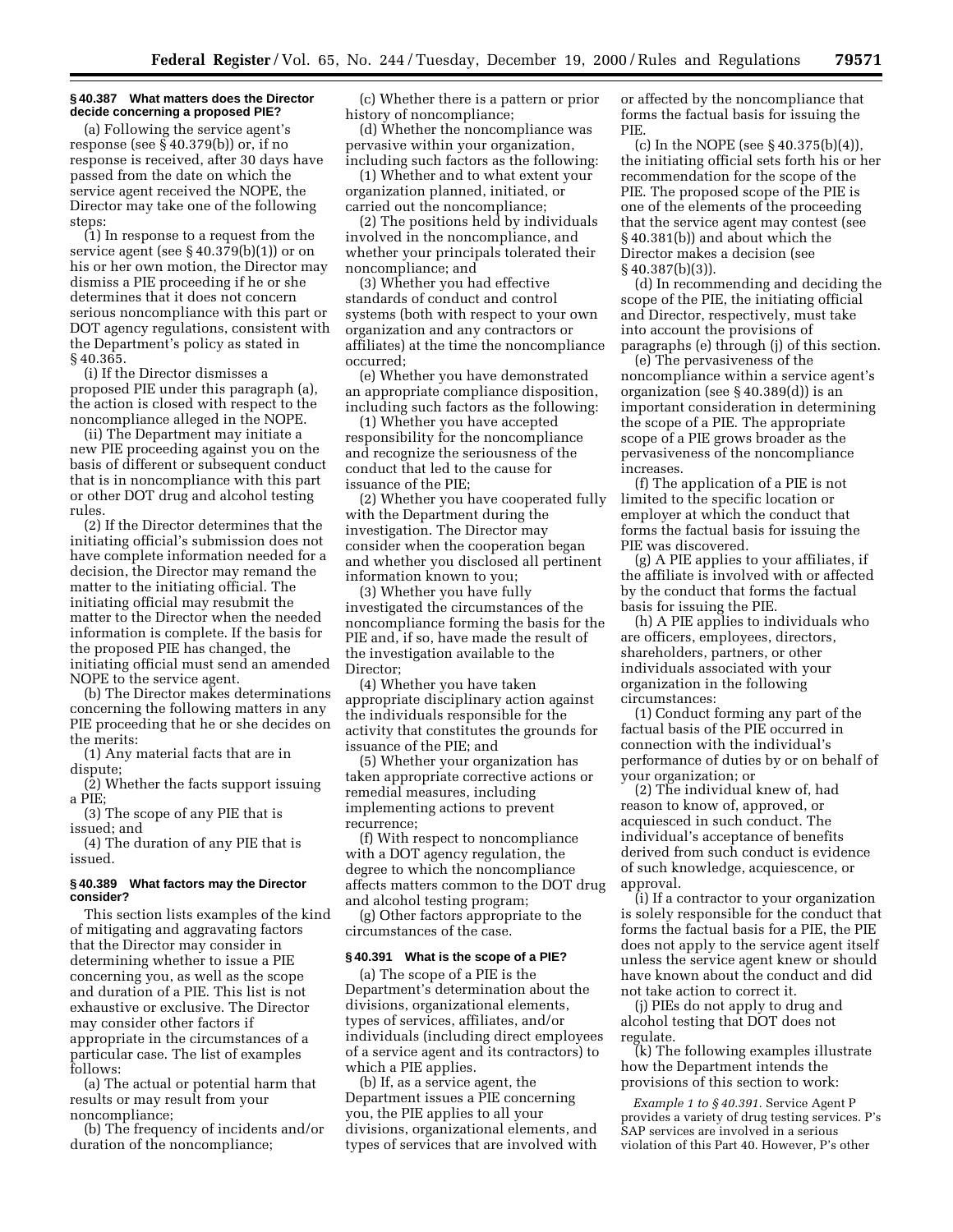services fully comply with this part, and P's overall management did not plan or concur in the noncompliance, which in fact was contrary to P's articulated standards. Because the noncompliance was isolated in one area of the organization's activities, and did not pervade the entire organization, the scope of the PIE could be limited to SAP services.

*Example 2 to § 40.391.* Service Agent Q provides a similar variety of services. The conduct forming the factual basis for a PIE concerns collections for a transit authority. As in Example 1, the noncompliance is not pervasive throughout Q's organization. The PIE would apply to collections at all locations served by Q, not just the particular transit authority or not just in the state in which the transit authority is located.

*Example 3 to § 40.391.* Service Agent R provides a similar array of services. One or more of the following problems exists: R's activities in several areas—collections, MROs, SAPs, protecting the confidentiality of information—are involved in serious noncompliance; DOT determines that R's management knew or should have known about serious noncompliance in one or more areas, but management did not take timely corrective action; or, in response to an inquiry from DOT personnel, R's management refuses to provide information about its operations. In each of these three cases, the scope of the PIE would include all aspects of R's services.

*Example 4 to § 40.391.* Service Agent W provides only one kind of service (*e.g.,* laboratory or MRO services). The Department issues a PIE concerning these services. Because W only provides this one kind of service, the PIE necessarily applies to all its operations.

*Example 5 to § 40.391.* Service Agent X, by exercising reasonably prudent oversight of its collection contractor, should have known that the contractor was making numerous ''fatal flaws'' in tests. Alternatively, X received a correction notice pointing out these problems in its contractor's collections. In neither case did X take action to correct the problem. X, as well as the contractor, would be subject to a PIE with respect to collections.

*Example 6 to § 40.391.* Service Agent Y could not reasonably have known that one of its MROs was regularly failing to interview employees before verifying tests positive. When it received a correction notice, Y immediately dismissed the erring MRO. In this case, the MRO would be subject to a PIE but Y would not.

*Example 7 to § 40.391.* The Department issues a PIE with respect to Service Agent Z. Z provides services for DOT-regulated transportation employers, a Federal agency under the HHS-regulated Federal employee testing program, and various private businesses and public agencies that DOT does not regulate. The PIE applies only to the DOT-regulated transportation employers with respect to their DOT-mandated testing, not to the Federal agency or the other public agencies and private businesses. The PIE does not prevent the non-DOT regulated entities from continuing to use Z's services.

#### **§ 40.393 How long does a PIE stay in effect?**

(a) In the NOPE (see § 40.375(b)(5)), the initiating official proposes the duration of the PIE. The duration of the PIE is one of the elements of the proceeding that the service agent may contest (see § 40.381(b)) and about which the Director makes a decision (see § 40.387(b)(4)).

(b) In deciding upon the duration of the PIE, the Director considers the seriousness of the conduct on which the PIE is based and the continued need to protect employers and employees from the service agent's noncompliance. The Director considers factors such as those listed in § 40.389 in making this decision.

(c) The duration of a PIE will be between one and five years, unless the Director reduces its duration under § 40.407.

# **§ 40.395 Can you settle a PIE proceeding?**

At any time before the Director's decision, you and the initiating official can, with the Director's concurrence, settle a PIE proceeding.

### **§ 40.397 When does the Director make a PIE decision?**

The Director makes his or her decision within 60 days of the date when the record of a PIE proceeding is complete (including any meeting with the Director and any additional factfinding that is necessary). The Director may extend this period for good cause for additional periods of up to 30 days.

#### **§ 40.399 How does the Department notify service agents of its decision?**

If you are a service agent involved in a PIE proceeding, the Director provides you written notice as soon as he or she makes a PIE decision. The notice includes the following elements:

(a) If the decision is not to issue a PIE, a statement of the reasons for the decision, including findings of fact with respect to any material factual issues that were in dispute.

(b) If the decision is to issue a PIE—

(1) A reference to the NOPE;

(2) A statement of the reasons for the decision, including findings of fact with respect to any material factual issues that were in dispute;

(3) A statement of the scope of the PIE; and

(4) A statement of the duration of the PIE.

# **§ 40.401 How does the Department notify employers and the public about a PIE?**

(a) The Department maintains a document called the ''List of Excluded Drug and Alcohol Service Agents.'' This document may be found on the

Department's web site (http:// www.dot.gov/ost/dapc). You may also request a copy of the document from ODAPC.

(b) When the Director issues a PIE, he or she adds to the List the name and address of the service agent, and any other persons or organizations, to whom the PIE applies and information about the scope and duration of the PIE.

(c) When a service agent ceases to be subject to a PIE, the Director removes this information from the List.

(d) The Department also publishes a **Federal Register** notice to inform the public on any occasion on which a service agent is added to or taken off the List.

#### **§ 40.403 Must a service agent notify its clients when the Department issues a PIE?**

(a) As a service agent, if the Department issues a PIE concerning you, you must notify each of your DOTregulated employer clients, in writing, about the issuance, scope, duration, and effect of the PIE. You may meet this requirement by sending a copy of the Director's PIE decision or by a separate notice. You must send this notice to each client within three working days of receiving from the Department the notice provided for in § 40.399(b).

(b) As part of the notice you send under paragraph (a) of this section, you must offer to transfer immediately all records pertaining to the employer and its employees to the employer or to any other service agent the employer designates. You must carry out this transfer as soon as the employer requests it.

# **§ 40.405 May the Federal courts review PIE decisions?**

The Director's decision is a final administrative action of the Department. Like all final administrative actions of Federal agencies, the Director's decision is subject to judicial review under the Administrative Procedure Act (5 U.S.C. 551 *et. seq*).

#### **§ 40.407 May a service agent ask to have a PIE reduced or terminated?**

(a) Yes, as a service agent concerning whom the Department has issued a PIE, you may request that the Director terminate a PIE or reduce its duration and/or scope. This process is limited to the issues of duration and scope. It is not an appeal or reconsideration of the decision to issue the PIE.

(b) Your request must be in writing and supported with documentation.

(c) You must wait at least nine months from the date on which the Director issued the PIE to make this request.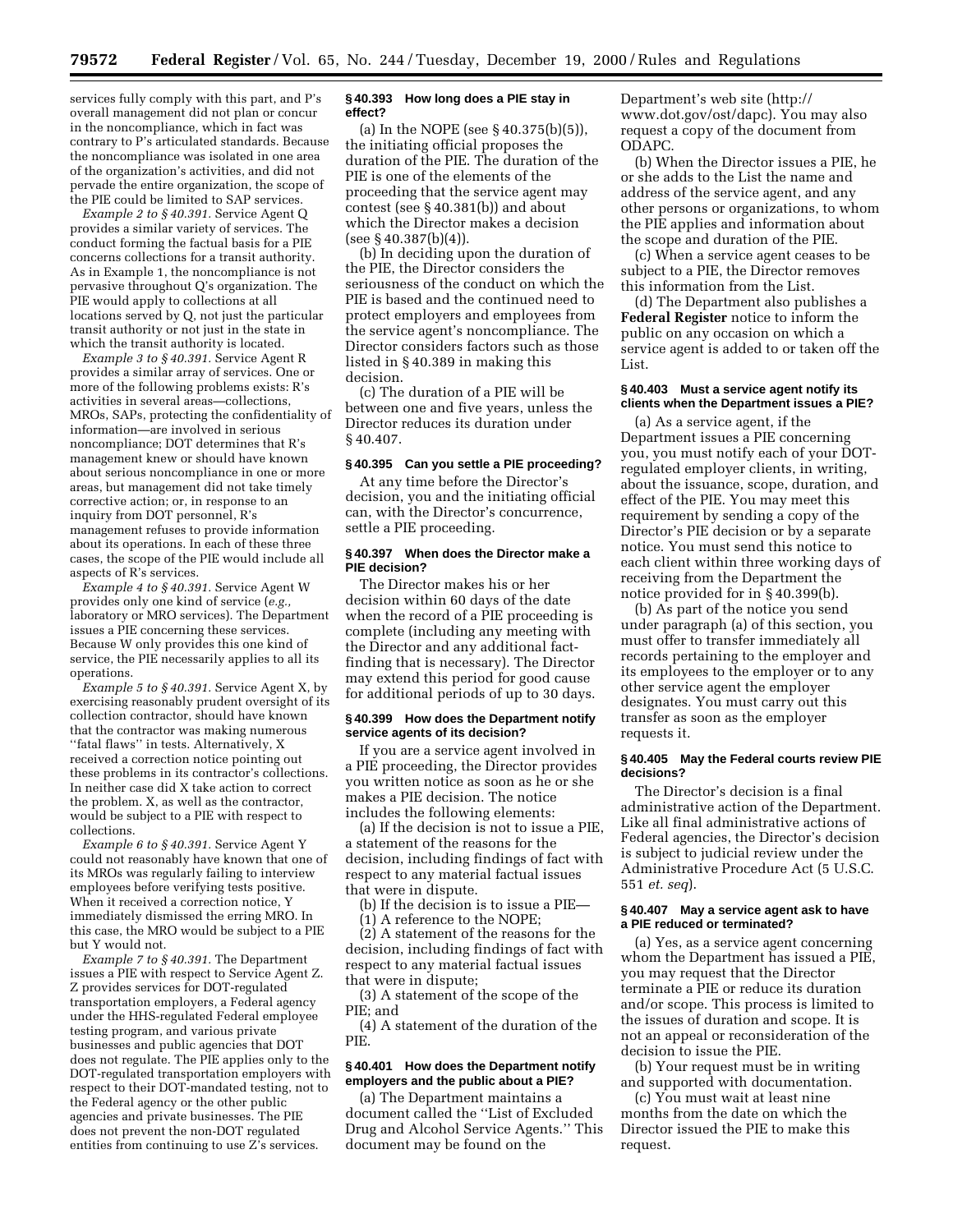(d) The initiating official who was the proponent of the PIE may provide information and arguments concerning your request to the Director.

(e) If the Director verifies that the sources of your noncompliance have been eliminated and that all drug or alcohol testing-related services you would provide to DOT-regulated employers will be consistent with the requirements of this part, the Director may issue a notice terminating or reducing the PIE.

#### **§ 40.409 What does the issuance of a PIE mean to transportation employers?**

(a) As an employer, you are deemed to have notice of the issuance of a PIE when it appears on the List mentioned in § 40.401(a) or the notice of the PIE appears in the **Federal Register** as provided in § 40.401(d). You should check this List to ensure that any service agents you are using or planning to use are not subject to a PIE.

(b) As an employer who is using a service agent concerning whom a PIE is issued, you must stop using the services of the service agent no later than 90 days after the Department has published the decision in the **Federal Register** or posted it on its web site. You may apply to the ODAPC Director for an extension of 30 days if you demonstrate that you cannot find a substitute service agent within 90 days.

(c) Except during the period provided in paragraph (b) of this section, you must not, as an employer, use the services of a service agent that are covered by a PIE that the Director has issued under this subpart. If you do so, you are in violation of the Department's regulations and subject to applicable DOT agency sanctions (*e.g.,* civil penalties, withholding of Federal financial assistance).

(d) You also must not obtain drug or alcohol testing services through a contractor or affiliate of the service agent to whom the PIE applies.

*Example to Paragraph (d):* Service Agent R was subject to a PIE with respect to SAP services. As an employer, not only must you not use R's own SAP services, but you also must not use SAP services you arrange through R, such as services provided by a subcontractor or affiliate of R or a person or organization that receives financial gain from its relationship with R.

(e) This section's prohibition on using the services of a service agent concerning which the Director has issued a PIE applies to employers in all industries subject to DOT drug and alcohol testing regulations.

*Example to Paragraph (e):* The initiating official for a PIE was the FAA drug and alcohol program manager, and the conduct

forming the basis of the PIE pertained to the aviation industry. As a motor carrier, transit authority, pipeline, railroad, or maritime employer, you are also prohibited from using the services of the service agent involved in connection with the DOT drug and alcohol testing program.

(f) The issuance of a PIE does not result in the cancellation of drug or alcohol tests conducted using the service agent involved before the issuance of the Director's decision or up to 90 days following its publication in the **Federal Register** or posting on the Department's web site, unless otherwise specified in the Director's PIE decision or the Director grants an extension as provided in paragraph (b) of this section.

*Example to Paragraph (f):* The Department issues a PIE concerning Service Agent N on September 1. All tests conducted using N's services before September 1, and through November 30, are valid for all purposes under DOT drug and alcohol testing regulations, assuming they meet all other regulatory requirements.

#### **§ 40.411 What is the role of the DOT Inspector General's office?**

(a) Any person may bring concerns about waste, fraud, or abuse on the part of a service agent to the attention of the DOT Office of Inspector General.

(b) In appropriate cases, the Office of Inspector General may pursue criminal or civil remedies against a service agent.

(c) The Office of Inspector General may provide factual information to other DOT officials for use in a PIE proceeding.

#### **§ 40.413 How are notices sent to service agents?**

(a) If you are a service agent, DOT sends notices to you, including correction notices, notices of proposed exclusion, decision notices, and other notices, in any of the ways mentioned in paragraph (b) or (c) of this section.

(b) DOT may send a notice to you, your identified counsel, your agent for service of process, or any of your partners, officers, directors, owners, or joint venturers to the last known street address, fax number, or e-mail address. DOT deems the notice to have been received by you if sent to any of these persons.

(c) DOT considers notices to be received by you—

(1) When delivered, if DOT mails the notice to the last known street address, or five days after we send it if the letter is undeliverable;

(2) When sent, if DOT sends the notice by fax or five days after we send it if the fax is undeliverable; or

(3) When delivered, if DOT sends the notice by e-mail or five days after DOT sends it if the e-mail is undeliverable.

# **Appendix A to Part 40—DOT Standards for Urine Collection Kits**

The Collection Kit Contents

1. *Collection Container*

a. Single-use container, made of plastic, large enough to easily catch and hold at least 55 mL of urine voided from the body.

b. Must have graduated volume markings clearly noting levels of 45 mL and above.

c. Must have a temperature strip providing graduated temperature readings 32–38 °C/90– 100 °F, that is affixed or can be affixed at a proper level on the outside of the collection container. Other methodologies (*e.g.,* temperature device built into the wall of the container) are acceptable provided the temperature measurement is accurate and such that there is no potential for contamination of the specimen.

d. Must be individually wrapped in a sealed plastic bag or shrink wrapping; or must have a peelable, sealed lid or other easily visible tamper-evident system.

e. May be made available separately at collection sites to address shy bladder situations when several voids may be required to complete the testing process.

2. *Plastic Specimen Bottles*

a. Each bottle must be large enough to hold at least 35 mL; or alternatively, they may be two distinct sizes of specimen bottles provided that the bottle designed to hold the primary specimen holds at least 35 mL of urine and the bottle designed to hold the split specimen holds at least 20 mL.

b. Must have screw-on or snap-on caps that prevent seepage of the urine from the bottles during shipment.

c. Must have markings clearly indicating the appropriate levels (30 mL for the primary specimen and 15 mL for the split) of urine that must be poured into the bottles.

d. Must be designed so that the required tamper-evident bottle seals made available on the CCF fit with no damage to the seal when the employee initials it nor with the chance that the seal overlap would conceal printed information.

e. Must be wrapped (with caps) together in a sealed plastic bag or shrink wrapping separate from the collection container; or must be wrapped (with cap) individually in sealed plastic bags or shrink wrapping; or must have peelable, sealed lid or other easily visible tamper-evident system.

f. Plastic material must be leach resistant.

3. *Leak-Resistant Plastic Bag*

a. Must have two sealable compartments or pouches which are leak-resistant; one large enough to hold two specimen bottles and the other large enough to hold the CCF paperwork.

b. The sealing methodology must be such that once the compartments are sealed, any tampering or attempts to open either compartment will be evident.

4. *Absorbent material*

Each kit must contain enough absorbent material to absorb the entire contents of both specimen bottles. Absorbent material must be designed to fit inside the leak-resistant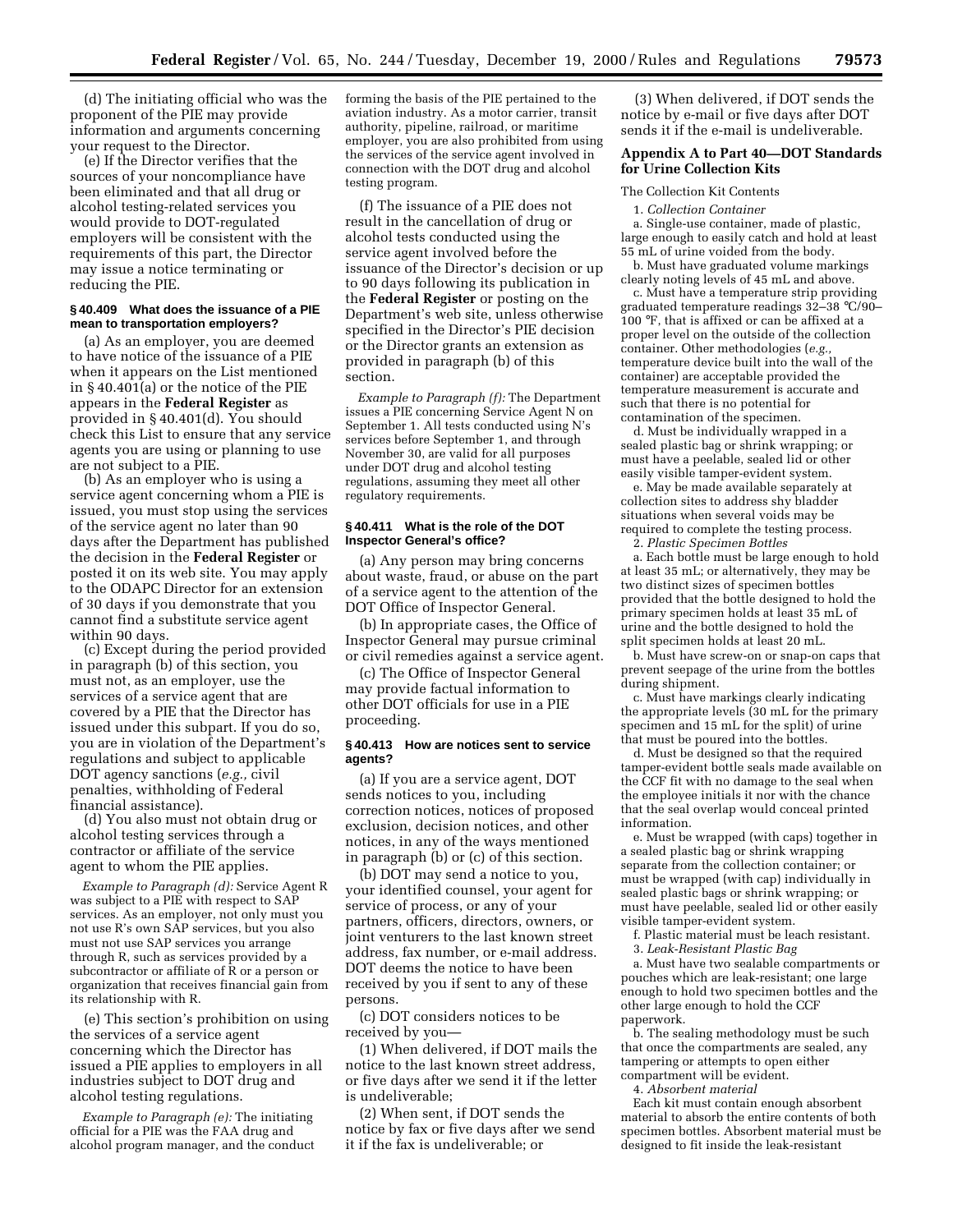plastic bag pouch into which the specimen bottles are placed.

5. *Shipping Container*

a. Must be designed to adequately protect the specimen bottles from shipment damage in the transport of specimens from the collection site to the laboratory (*e.g.,* standard courier box, small cardboard box, plastic container).

b. May be made available separately at collection sites rather than being part of an actual kit sent to collection sites.

c. A shipping container is not necessary if a laboratory courier hand-delivers the specimen bottles in the plastic leak-proof bags from the collection site to the laboratory.

# **Appendix B to Part 40—DOT Drug Testing Semi-Annual Laboratory Report**

The following items are required on each report:

Reporting Period: (inclusive dates)

- Laboratory Identification: (name and address) Employer Identification: (name; may include billing code or ID code)
- C/C/TPA Identification: (where applicable; name and address)
- 1. Number of specimen results reported: (total number)
	- By test type:
	- (a) Pre-employment testing: (number)
	- (b) Post-accident testing: (number)
	- (c) Random testing: (number)
	- (d) Reasonable suspicion/cause testing: (number)
	- (e) Return-to-duty testing: (number)
	- (f) Follow-up testing: (number)
	- (g) Type not noted on CCF: (number)
- 2. Number of specimens reported as (a) Negative: (total number)
- (b) Negative-dilute: (number)
- 3. Number of specimens reported as Rejected for Testing: (total number)
- By reason:
	- (a) Fatal flaw: (number)
- (b) Uncorrected flaw: (number)
- 4. Number of specimens reported as Positive: (total number)
	- By drug:
	- (a) Marijuana Metabolite: (number)
	- (b) Cocaine Metabolite: (number)
	- (c) Opiates:
	- (1) Codeine: (number)
	- (2) Morphine: (number)
	- (3) 6–AM: (number)
	- (d) Phencyclidine: (number)
	- (e) Amphetamines: (number)
	- (1) Amphetamine: (number)
	-
	- (2) Methamphetamine: (number):
- 5. Adulterated: (number)
- 6. Substituted: (number)
- 7. Invalid results: (number)

# **Appendix C to Part 40—[Reserved]**

#### **Appendix D to Part 40—Report Format: Split Specimen Failure to Reconfirm**

Fax or mail to: Department of Transportation, Office of Drug and Alcohol Policy and Compliance, 400 7th Street, SW., Room 10403, Washington, DC 20590 (fax) 202–366–3897.

1. MRO name, address, phone number, and fax number.

2. Collection site name, address, and phone number.

3. Date of collection.

- 4. Specimen I.D. number.
- 5. Laboratory accession number.
- 6. Primary specimen laboratory name, address, and phone number.
- 7. Date result reported or certified by primary laboratory.
- 8. Split specimen laboratory name, address, and phone number.
- 9. Date split specimen result reported or
- certified by split specimen laboratory. 10. Primary specimen results (*e.g.,* name of
- drug, adulterant) in the primary specimen. 11. Reason for split specimen failure-to-
- reconfirm result (*e.g.,* drug or adulterant not present, specimen invalid, split not collected, insufficient volume).

12. Actions taken by the MRO (*e.g.,* notified employer of failure to reconfirm and requirement for recollection).

13. Additional information explaining the reason for cancellation.

14. Name of individual submitting the report (if not the MRO).

# **Appendix E to Part 40—SAP Equivalency Requirements for Certification Organizations**

1. *Experience:* Minimum requirements are for three years of full-time supervised experience or 6,000 hours of supervised experience as an alcoholism and/or drug abuse counselor. The supervision must be provided by a licensed or certified practitioner. Supervised experience is important if the individual is to be considered a professional in the field of alcohol and drug abuse evaluation and counseling.

2. *Education:* There exists a requirement of 270 contact hours of education and training in alcoholism and/or drug abuse or related training. These hours can take the form of formal education, in-service training, and professional development courses. Part of any professional counselor's development is participation in formal and non-formal education opportunities within the field.

3. *Continuing Education:* The certified counselor must receive at least 40–60 hours of continuing education units (CEU) during each two year period. These CEUs are important to the counselor's keeping abreast of changes and improvements in the field.

4. *Testing:* A passing score on a national test is a requirement. The test must accurately measure the application of the knowledge, skills, and abilities possessed by the counselor. The test establishes a national standard that must be met to practice.

5. *Testing Validity:* The certification examination must be reviewed by an independent authority for validity (examination reliability and relationship to the knowledge, skills, and abilities required by the counseling field). The reliability of the exam is paramount if counselor attributes are to be accurately measured. The examination passing score point must be placed at an appropriate minimal level score as gauged by statistically reliable methodology.

6. *Measurable Knowledge Base:* The certification process must be based upon measurable knowledge possessed by the applicant and verified through collateral data and testing. That level of knowledge must be

of sufficient quantity to ensure a high quality of SAP evaluation and referral services.

7. *Measurable Skills Base:* The certification process must be based upon measurable skills possessed by the applicant and verified through collateral data and testing. That level of skills must be of sufficient quality to ensure a high quality of SAP evaluation and referral services.

8. *Quality Assurance Plan:* The certification agency must ensure that a means exists to determine that applicant records are verified as being true by the certification staff. This is an important check to ensure that true information is being accepted by the certifying agency.

9. *Code of Ethics:* Certified counselors must pledge to adhere to an ethical standard for practice. It must be understood that code violations could result in de-certification. These standards are vital in maintaining the integrity of practitioners. High ethical standards are required to ensure quality of client care and confidentiality of client information as well as to guard against inappropriate referral practices.

10. *Re-certification Program:* Certification is not just a one-time event. It is a continuing privilege with continuing requirements. Among these are continuing education, continuing state certification, and concomitant adherence to the code of ethics. Re-certification serves as a protector of client interests by removing poor performers from the certified practice.

11. *Fifty State Coverage:* Certification must be available to qualified counselors in all 50 states and, therefore, the test must be available to qualified applicants in all 50 states. Because many companies are multistate operators, consistency in SAP evaluation quality and opportunities is paramount. The test need not be given in all 50 states but should be accessible to candidates from all states.

12. *National Commission for Certifying Agencies (NCCA) Accreditation:* Having NCCA accreditation is a means of demonstrating to the Department of Transportation that your certification has been reviewed by a panel of impartial experts that have determined that your examination(s) has met stringent and appropriate testing standards.

# **Appendix F to Part 40—Drug and Alcohol Testing Information that C/ TPAs May Transmit to Employers**

1. If you are a C/TPA, you may, acting as an intermediary, transmit the information in the following sections of this part to the DER for an employer, if the employer chooses to have you do so. These are the only items that you are permitted to transmit to the employer as an intermediary. The use of C/TPA intermediaries is prohibited in all other cases, such as transmission of laboratory drug test results to MROs, the transmission of medical information from MROs to employers, the transmission of SAP reports to employers, the transmission of positive alcohol test results, and the transmission of medical information from MROs to employers.

2. In every case, you must ensure that, in transmitting the information, you meet all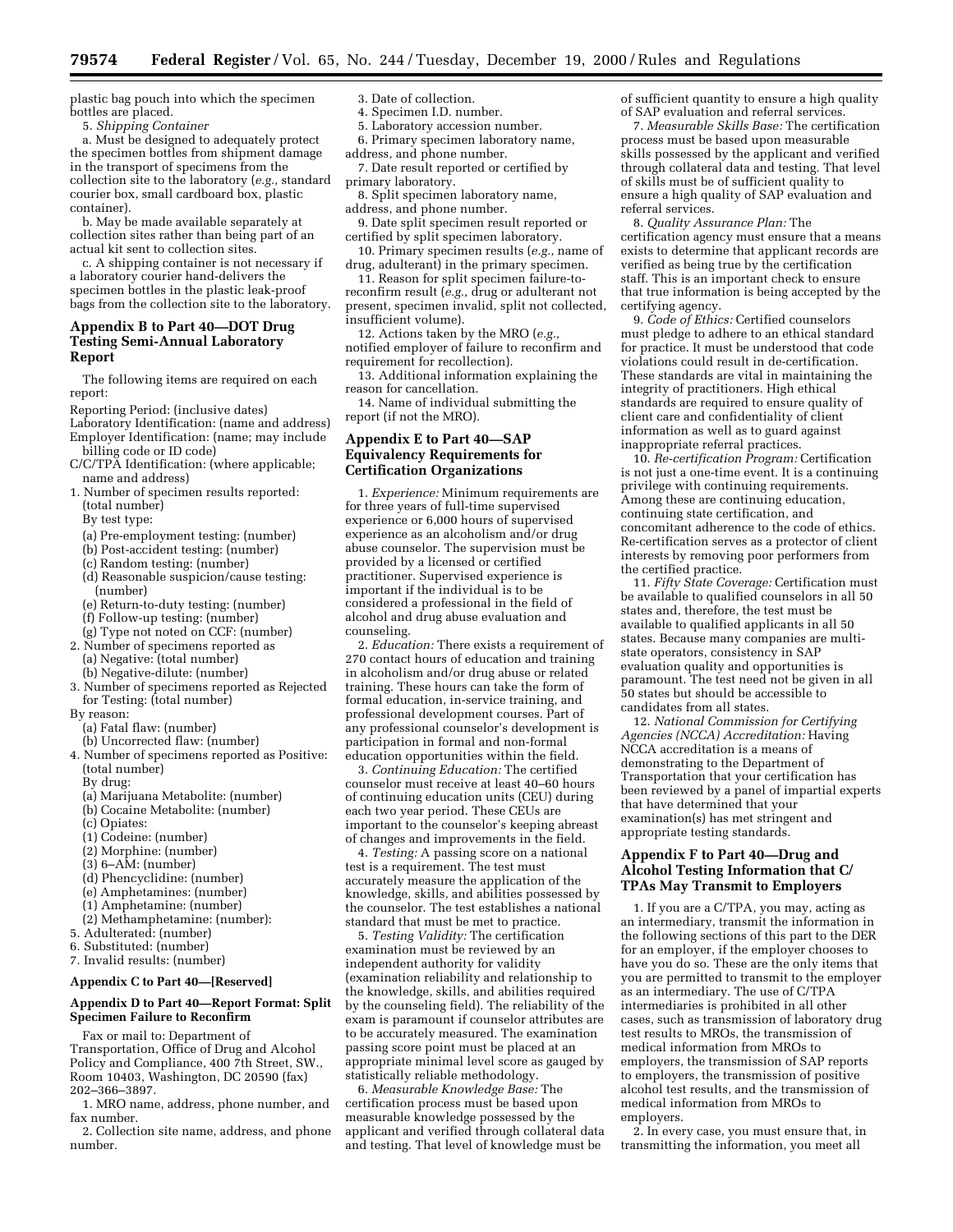requirements (*e.g.,* concerning confidentiality and timing) that would apply if the party originating the information (*e.g.,* an MRO or collector) sent the information directly to the employer. For example, if you transmit MROs' drug testing results to DERs, you must transmit each drug test result to the DER in compliance with the requirements for MROs set forth in § 40.167.

#### **Drug Testing Information**

- § 40.25: Previous two years' test results § 40.35: Notice to collectors of contact
- information for DER § 40.61(a): Notification to DER that an
- employee is a ''no show'' for a drug test § 40.63(e): Notification to DER of a collection under direct observation
- § 40.65(b)(6) and (7) and (c)(2) and (3): Notification to DER of a refusal to provide a specimen or an insufficient specimen
- § 40.73(a)(9): Transmission of CCF copies to DER (However, MRO copy of CCF must be sent by collector directly to the MRO, not through the C/TPA.)
- § 40.111(a): Transmission of laboratory statistical report to employer
- § 40.129 (d): Report of test results to DER § 40.129(f)(1): Report to DER of confirmed
- positive test in stand-down situation
- § 40.149(b): Report to DER of changed test result
- § 40.155(a): Report to DER of dilute specimen
- §§ 40.159(a)(4)(ii); 40.161(b): Reports to DER that test is cancelled
- § 40.167(b) and (c): Reports of test results to DER
- § 40.187(a), (b)(1), (c)(1), (d)(1) and (2): Reports to DER concerning the reconfirmation of tests
- § 40.191(d): Notice to DER concerning refusals to test
- § 40.193(b)(3): Notification to DER of refusal in shy bladder situation
- § 40.193(b)(4): Notification to DER of insufficient specimen
- § 40.193(b)(5): Transmission of CCF copies to DER (not to MRO)
- § 40.199: Report to DER of cancelled test and direction to DER for additional collection
- § 40.201: Report to DER of cancelled test

#### **Alcohol Testing Information**

- § 40.215: Notice to BATs and STTs of contact information for DER
- § 40.241(b)(1): Notification to DER that an employee is a ''no show'' for an alcohol test
- § 40.247(a)(2): Transmission of alcohol screening test results only when the test result is less than 0.02
- § 40.255(a)(4): Transmission of alcohol confirmation test results only when the test result is less than 0.02
- § 40.263(a)(3) and 263(b)(3): Notification of insufficient saliva and failure to provide sufficient amount of breath

# **Appendix G to Part 40—Alcohol Testing Form**

The following form is the alcohol testing form required for use in the DOT alcohol testing program beginning August 1, 2001. Use of the form is authorized beginning January 18, 2001.

# **BILLING CODE 4910–62–P**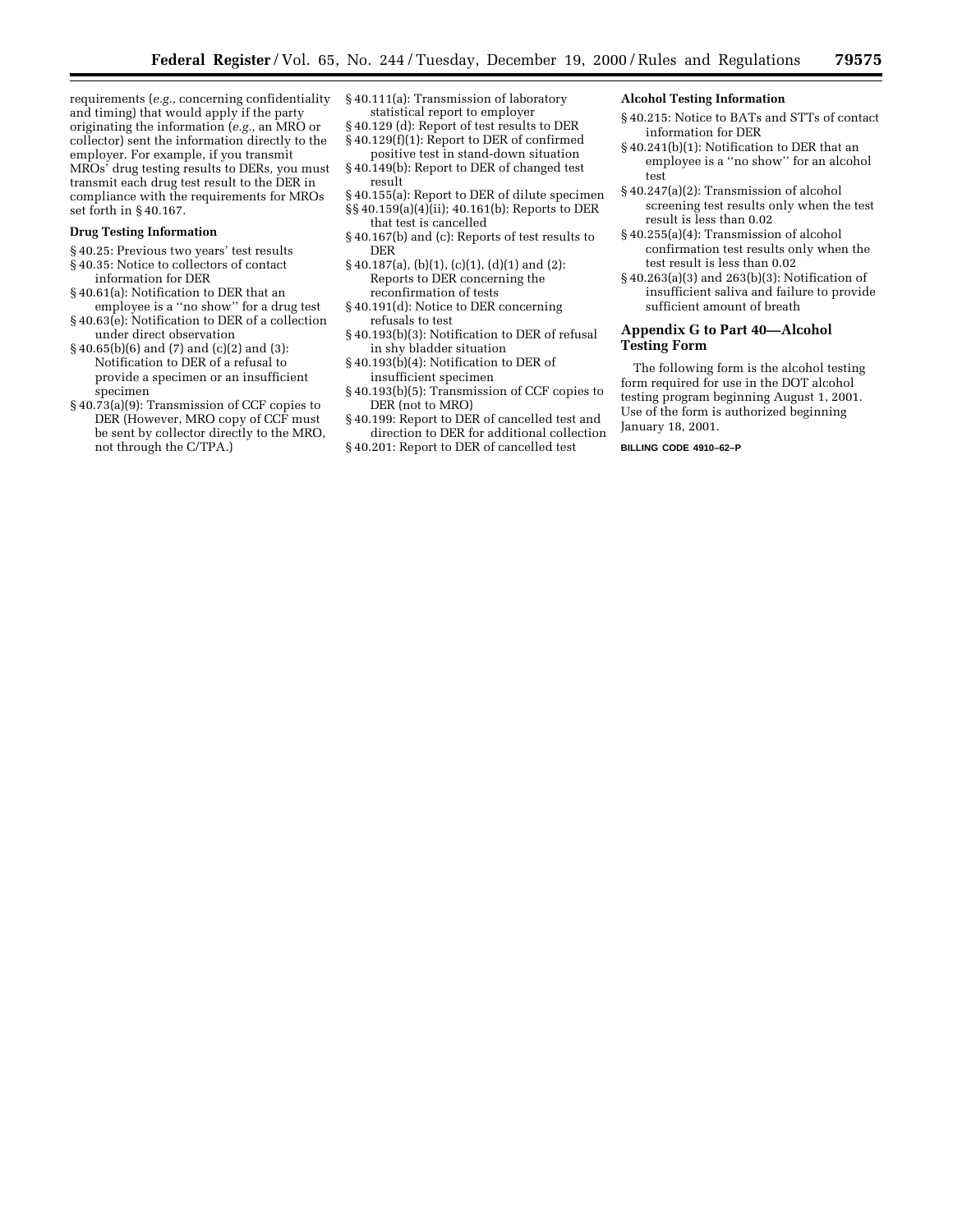÷.

 $\equiv$ 

|                                                       | U.S. Department of Transportation (DOT)                                                                                                                                                                                                                     |                                    |
|-------------------------------------------------------|-------------------------------------------------------------------------------------------------------------------------------------------------------------------------------------------------------------------------------------------------------------|------------------------------------|
|                                                       | <b>Alcohol Testing Form</b>                                                                                                                                                                                                                                 | Affix<br>0r                        |
|                                                       | (The instructions for completing this form are on the back of Copy 3)                                                                                                                                                                                       | Print                              |
|                                                       |                                                                                                                                                                                                                                                             | <b>Screening Results</b>           |
|                                                       | Step 1: TO BE COMPLETED BY ALCOHOL TECHNICIAN                                                                                                                                                                                                               | Here                               |
| A: Employee Name                                      | (Print)<br>(First, M.I., Last)                                                                                                                                                                                                                              |                                    |
| B: SSN or Employee ID No.                             |                                                                                                                                                                                                                                                             |                                    |
| C: Employer Name                                      |                                                                                                                                                                                                                                                             | Affix                              |
| <b>Street</b>                                         |                                                                                                                                                                                                                                                             | With                               |
| City, ST ZIP                                          |                                                                                                                                                                                                                                                             | Tamper Evident Tap                 |
|                                                       |                                                                                                                                                                                                                                                             |                                    |
| <b>DER Name and</b><br>Telephone No.                  |                                                                                                                                                                                                                                                             |                                    |
|                                                       | <b>DER</b> Name<br><b>DER Phone Number</b>                                                                                                                                                                                                                  |                                    |
|                                                       | D: Reason for Test: □Random □Reasonable Susp □Post-Accident □Return to Duty □Follow-up □Pre-employment                                                                                                                                                      |                                    |
|                                                       |                                                                                                                                                                                                                                                             |                                    |
| <b>STEP 2: TO BE COMPLETED BY EMPLOYEE</b>            |                                                                                                                                                                                                                                                             |                                    |
|                                                       | I certify that I am about to submit to alcohol testing required by US Department of Transportation regulations and that the                                                                                                                                 | Affix                              |
|                                                       | identifying information provided on the form is true and correct.                                                                                                                                                                                           | Or                                 |
| <b>Signature of Employee</b>                          | Month Day Year<br>Date                                                                                                                                                                                                                                      | Print                              |
|                                                       |                                                                                                                                                                                                                                                             | <b>Confirmation Result</b><br>Here |
|                                                       | <b>STEP 3: TO BE COMPLETED BY ALCOHOL TECHNICIAN</b>                                                                                                                                                                                                        |                                    |
|                                                       | (If the technician conducting the screening test is not the same technician who will be conducting the confirmation test,<br>each technician must complete their own form.) I certify that I have conducted alcohol testing on the above named              |                                    |
|                                                       | individual in accordance with the procedures established in the US Department of Transportation regulation, 49 CFR Part<br>40, that I am qualified to operate the testing device(s) identified, and that the results are as recorded.                       | Affix<br>With<br>Tamper Evident    |
| TECHNICIAN: <b>CBAT CSTT</b>                          | <b>DEVICE:</b> $\Box$ SALIVA $\Box$ BREATH* 15-Minute Wait: $\Box$ Yes $\Box$ No                                                                                                                                                                            | Tape                               |
|                                                       | <b>SCREENING TEST:</b> (For BREATH DEVICE <sup>*</sup> write in the space below only if the testing device is not designed to print.)                                                                                                                       |                                    |
| <b>Testing Device Name</b><br>Test#                   | Device Serial # OR Lot # & Exp Date Activation Time Reading Time<br>Result                                                                                                                                                                                  |                                    |
|                                                       | <b>CONFIRMATION TEST:</b> Results MUST be affixed to each copy of this form or printed directly onto the form.                                                                                                                                              |                                    |
| <b>REMARKS:</b>                                       |                                                                                                                                                                                                                                                             |                                    |
|                                                       |                                                                                                                                                                                                                                                             | Affix                              |
|                                                       |                                                                                                                                                                                                                                                             | 0r                                 |
|                                                       |                                                                                                                                                                                                                                                             | Print<br><b>Additional Results</b> |
|                                                       |                                                                                                                                                                                                                                                             | Here                               |
| <b>Alcohol Technician's Company</b>                   | <b>Company Street Address</b>                                                                                                                                                                                                                               |                                    |
| (PRINT) Alcohol Technician's Name (First, M.I., Last) | Company City, State, Zip<br><b>Phone Number</b>                                                                                                                                                                                                             | Affix                              |
| <b>Signature of Alcohol Technician</b>                | Date Month Day Year                                                                                                                                                                                                                                         | With<br>Tamper Evident             |
|                                                       | STEP 4: TO BE COMPLETED BY EMPLOYEE IF TEST RESULT IS 0.02 OR HIGHER                                                                                                                                                                                        | Tape                               |
|                                                       |                                                                                                                                                                                                                                                             |                                    |
|                                                       | I certify that I have submitted to the alcohol test, the results of which are accurately recorded on this form. I understand<br>that I must not drive, perform safety-sensitive duties, or operate heavy equipment because the results are 0.02 or greater. |                                    |
| <b>Signature of Employee</b>                          | Date<br>Month Day<br>Year                                                                                                                                                                                                                                   |                                    |
|                                                       |                                                                                                                                                                                                                                                             |                                    |

**COPY 1-ORIGINAL-FORWARD TO THE EMPLOYER**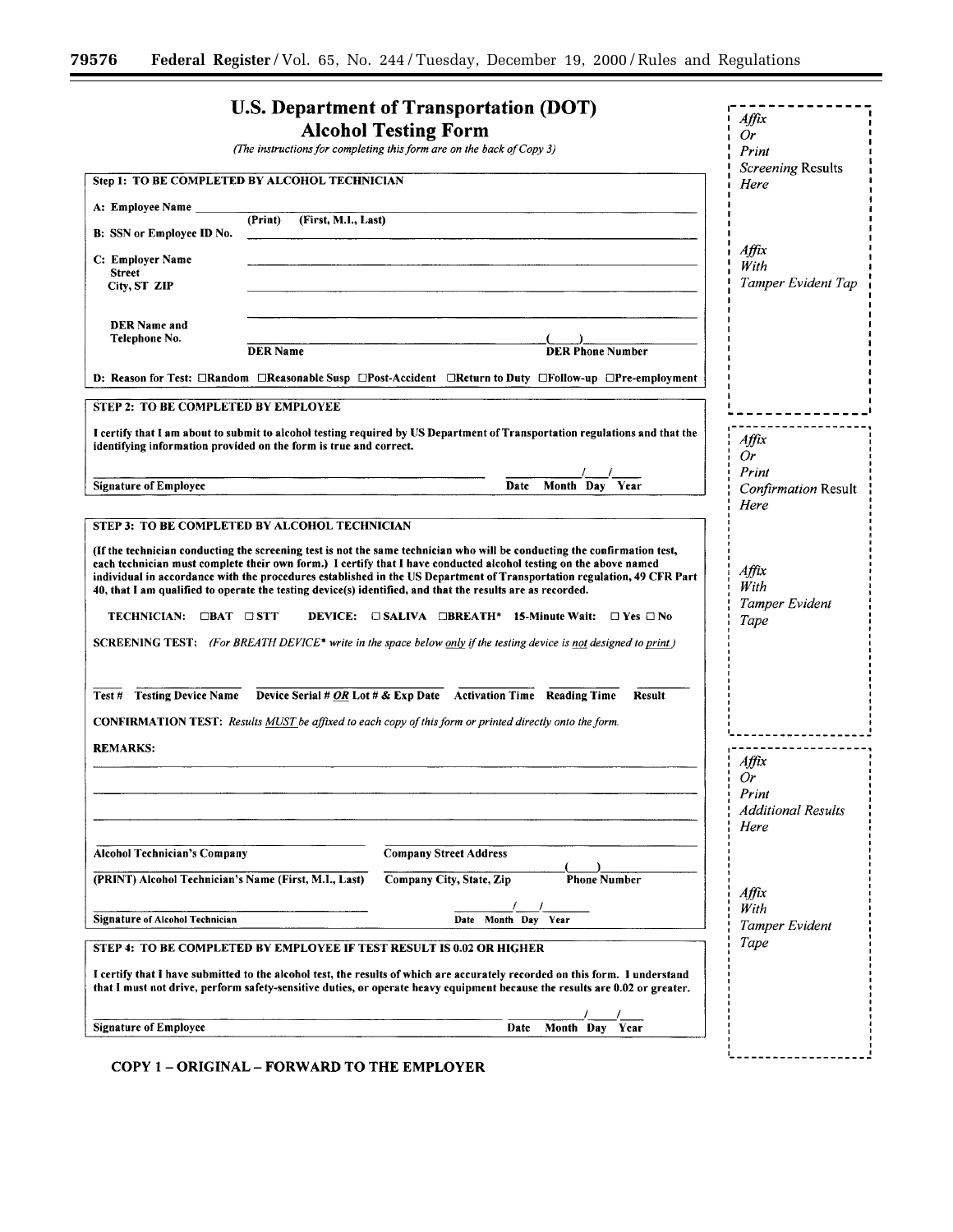| <b>U.S. Department of Transportation (DOT)</b>                                                                                                                                                                                                                                                                                                                                                                                                                                                                                                                                                                    |                                         |  |  |
|-------------------------------------------------------------------------------------------------------------------------------------------------------------------------------------------------------------------------------------------------------------------------------------------------------------------------------------------------------------------------------------------------------------------------------------------------------------------------------------------------------------------------------------------------------------------------------------------------------------------|-----------------------------------------|--|--|
| <b>Alcohol Testing Form</b>                                                                                                                                                                                                                                                                                                                                                                                                                                                                                                                                                                                       | Affix<br>0r                             |  |  |
| (The instructions for completing this form are on the back of Copy 3)                                                                                                                                                                                                                                                                                                                                                                                                                                                                                                                                             | Print                                   |  |  |
| Step 1: TO BE COMPLETED BY ALCOHOL TECHNICIAN                                                                                                                                                                                                                                                                                                                                                                                                                                                                                                                                                                     | Screening Results                       |  |  |
| A: Employee Name                                                                                                                                                                                                                                                                                                                                                                                                                                                                                                                                                                                                  | Here                                    |  |  |
| (First, M.I., Last)<br>(Print)                                                                                                                                                                                                                                                                                                                                                                                                                                                                                                                                                                                    |                                         |  |  |
| <b>B:</b> SSN or Employee ID No.                                                                                                                                                                                                                                                                                                                                                                                                                                                                                                                                                                                  | Affix                                   |  |  |
| C: Employer Name<br><b>Street</b>                                                                                                                                                                                                                                                                                                                                                                                                                                                                                                                                                                                 | With                                    |  |  |
| City, ST ZIP                                                                                                                                                                                                                                                                                                                                                                                                                                                                                                                                                                                                      | Tamper Evident Tap                      |  |  |
|                                                                                                                                                                                                                                                                                                                                                                                                                                                                                                                                                                                                                   |                                         |  |  |
| <b>DER Name and</b><br>Telephone No.                                                                                                                                                                                                                                                                                                                                                                                                                                                                                                                                                                              |                                         |  |  |
| <b>DER</b> Name<br><b>DER Phone Number</b>                                                                                                                                                                                                                                                                                                                                                                                                                                                                                                                                                                        |                                         |  |  |
| D: Reason for Test: andom and all essonable Susp are asset-Accident and Deturn to Duty and Development                                                                                                                                                                                                                                                                                                                                                                                                                                                                                                            |                                         |  |  |
| <b>STEP 2: TO BE COMPLETED BY EMPLOYEE</b>                                                                                                                                                                                                                                                                                                                                                                                                                                                                                                                                                                        |                                         |  |  |
| I certify that I am about to submit to alcohol testing required by US Department of Transportation regulations and that the<br>identifying information provided on the form is true and correct.                                                                                                                                                                                                                                                                                                                                                                                                                  | Affix<br>Or                             |  |  |
|                                                                                                                                                                                                                                                                                                                                                                                                                                                                                                                                                                                                                   | Print                                   |  |  |
| Month Day Year<br><b>Signature of Employee</b><br>Date                                                                                                                                                                                                                                                                                                                                                                                                                                                                                                                                                            | <b>Confirmation Result</b>              |  |  |
|                                                                                                                                                                                                                                                                                                                                                                                                                                                                                                                                                                                                                   | Here                                    |  |  |
| STEP 3: TO BE COMPLETED BY ALCOHOL TECHNICIAN                                                                                                                                                                                                                                                                                                                                                                                                                                                                                                                                                                     |                                         |  |  |
| each technician must complete their own form.) I certify that I have conducted alcohol testing on the above named<br>individual in accordance with the procedures established in the US Department of Transportation regulation, 49 CFR Part<br>40, that I am qualified to operate the testing device(s) identified, and that the results are as recorded.<br>TECHNICIAN: □BAT □ STT<br><b>DEVICE:</b> $\Box$ SALIVA $\Box$ BREATH* 15-Minute Wait: $\Box$ Yes $\Box$ No<br><b>SCREENING TEST:</b> (For BREATH DEVICE <sup>*</sup> write in the space below only if the testing device is not designed to print.) | Affix<br>With<br>Tamper Evident<br>Tape |  |  |
| Test # Testing Device Name<br>Device Serial # OR Lot # & Exp Date Activation Time Reading Time<br><b>Result</b>                                                                                                                                                                                                                                                                                                                                                                                                                                                                                                   |                                         |  |  |
| <b>CONFIRMATION TEST:</b> Results MUST be affixed to each copy of this form or printed directly onto the form.                                                                                                                                                                                                                                                                                                                                                                                                                                                                                                    |                                         |  |  |
| <b>REMARKS:</b>                                                                                                                                                                                                                                                                                                                                                                                                                                                                                                                                                                                                   |                                         |  |  |
|                                                                                                                                                                                                                                                                                                                                                                                                                                                                                                                                                                                                                   | Affix<br>0r                             |  |  |
|                                                                                                                                                                                                                                                                                                                                                                                                                                                                                                                                                                                                                   | Print                                   |  |  |
|                                                                                                                                                                                                                                                                                                                                                                                                                                                                                                                                                                                                                   | Additional Results<br>Here              |  |  |
| <b>Alcohol Technician's Company</b><br><b>Company Street Address</b>                                                                                                                                                                                                                                                                                                                                                                                                                                                                                                                                              |                                         |  |  |
| Company City, State, Zip<br>(PRINT) Alcohol Technician's Name (First, M.I., Last)<br>Phone Number                                                                                                                                                                                                                                                                                                                                                                                                                                                                                                                 |                                         |  |  |
|                                                                                                                                                                                                                                                                                                                                                                                                                                                                                                                                                                                                                   | Affix<br>With                           |  |  |
| <b>Signature of Alcohol Technician</b><br>Date Month Day Year                                                                                                                                                                                                                                                                                                                                                                                                                                                                                                                                                     | Tamper Evident                          |  |  |
| Tape<br>STEP 4: TO BE COMPLETED BY EMPLOYEE IF TEST RESULT IS 0.02 OR HIGHER                                                                                                                                                                                                                                                                                                                                                                                                                                                                                                                                      |                                         |  |  |
| I certify that I have submitted to the alcohol test, the results of which are accurately recorded on this form. I understand<br>that I must not drive, perform safety-sensitive duties, or operate heavy equipment because the results are 0.02 or greater.                                                                                                                                                                                                                                                                                                                                                       |                                         |  |  |
| <b>Signature of Employee</b><br>Month Day Year<br>Date                                                                                                                                                                                                                                                                                                                                                                                                                                                                                                                                                            |                                         |  |  |
| <b>DAIDLOVER DETAING</b><br>$\alpha$ num                                                                                                                                                                                                                                                                                                                                                                                                                                                                                                                                                                          |                                         |  |  |

**COPY 2 - EMPLOYEE RETAINS**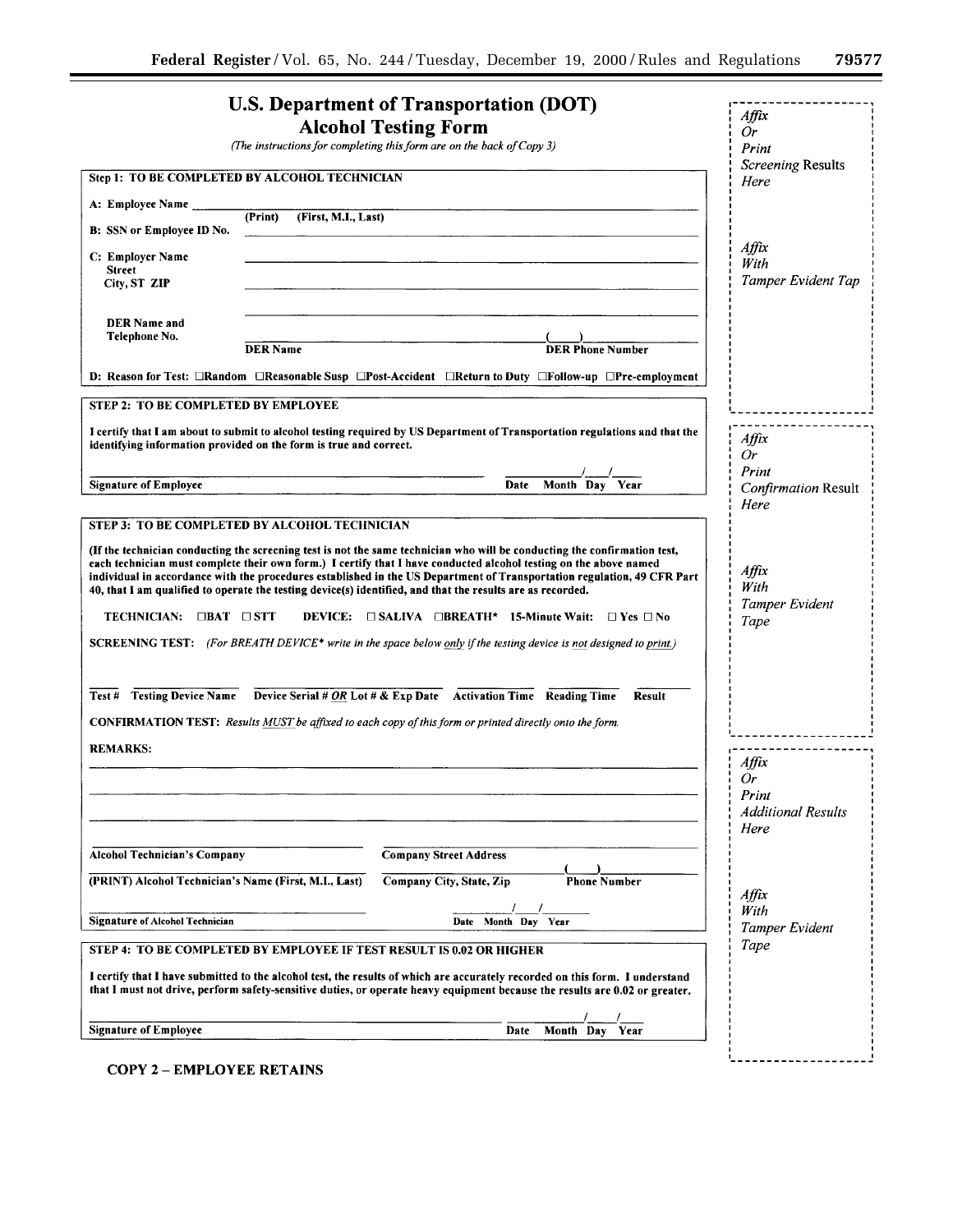٠

 $\equiv$ 

|                                                                                                                                                                                                                                                                                                                                                                                                                                                                                                                                                                                                                                                                  | U.S. Department of Transportation (DOT)                                                                                                                                                                                                                     |                             |  |
|------------------------------------------------------------------------------------------------------------------------------------------------------------------------------------------------------------------------------------------------------------------------------------------------------------------------------------------------------------------------------------------------------------------------------------------------------------------------------------------------------------------------------------------------------------------------------------------------------------------------------------------------------------------|-------------------------------------------------------------------------------------------------------------------------------------------------------------------------------------------------------------------------------------------------------------|-----------------------------|--|
|                                                                                                                                                                                                                                                                                                                                                                                                                                                                                                                                                                                                                                                                  | <b>Alcohol Testing Form</b>                                                                                                                                                                                                                                 | Affix<br>Or                 |  |
|                                                                                                                                                                                                                                                                                                                                                                                                                                                                                                                                                                                                                                                                  | (The instructions for completing this form are on the back of Copy 3)                                                                                                                                                                                       | Print                       |  |
|                                                                                                                                                                                                                                                                                                                                                                                                                                                                                                                                                                                                                                                                  |                                                                                                                                                                                                                                                             | Screening Results           |  |
|                                                                                                                                                                                                                                                                                                                                                                                                                                                                                                                                                                                                                                                                  | Step 1: TO BE COMPLETED BY ALCOHOL TECHNICIAN                                                                                                                                                                                                               | <b>Here</b>                 |  |
| A: Employee Name                                                                                                                                                                                                                                                                                                                                                                                                                                                                                                                                                                                                                                                 |                                                                                                                                                                                                                                                             |                             |  |
| <b>B:</b> SSN or Employee ID No.                                                                                                                                                                                                                                                                                                                                                                                                                                                                                                                                                                                                                                 | (First, M.I., Last)<br>(Print)                                                                                                                                                                                                                              |                             |  |
|                                                                                                                                                                                                                                                                                                                                                                                                                                                                                                                                                                                                                                                                  |                                                                                                                                                                                                                                                             | Affix                       |  |
| C: Employer Name<br><b>Street</b>                                                                                                                                                                                                                                                                                                                                                                                                                                                                                                                                                                                                                                |                                                                                                                                                                                                                                                             | With                        |  |
| City, ST ZIP                                                                                                                                                                                                                                                                                                                                                                                                                                                                                                                                                                                                                                                     |                                                                                                                                                                                                                                                             | Tamper Evident Tap          |  |
|                                                                                                                                                                                                                                                                                                                                                                                                                                                                                                                                                                                                                                                                  |                                                                                                                                                                                                                                                             |                             |  |
| <b>DER Name and</b>                                                                                                                                                                                                                                                                                                                                                                                                                                                                                                                                                                                                                                              |                                                                                                                                                                                                                                                             |                             |  |
| Telephone No.                                                                                                                                                                                                                                                                                                                                                                                                                                                                                                                                                                                                                                                    | <b>DER Phone Number</b><br><b>DER</b> Name                                                                                                                                                                                                                  |                             |  |
|                                                                                                                                                                                                                                                                                                                                                                                                                                                                                                                                                                                                                                                                  |                                                                                                                                                                                                                                                             |                             |  |
|                                                                                                                                                                                                                                                                                                                                                                                                                                                                                                                                                                                                                                                                  | D: Reason for Test: CRandom CReasonable Susp CPost-Accident CReturn to Duty CFollow-up CPre-employment                                                                                                                                                      |                             |  |
| <b>STEP 2: TO BE COMPLETED BY EMPLOYEE</b>                                                                                                                                                                                                                                                                                                                                                                                                                                                                                                                                                                                                                       |                                                                                                                                                                                                                                                             |                             |  |
|                                                                                                                                                                                                                                                                                                                                                                                                                                                                                                                                                                                                                                                                  | I certify that I am about to submit to alcohol testing required by US Department of Transportation regulations and that the                                                                                                                                 |                             |  |
|                                                                                                                                                                                                                                                                                                                                                                                                                                                                                                                                                                                                                                                                  | identifying information provided on the form is true and correct.                                                                                                                                                                                           | Affix<br><b>Or</b>          |  |
|                                                                                                                                                                                                                                                                                                                                                                                                                                                                                                                                                                                                                                                                  |                                                                                                                                                                                                                                                             | Print                       |  |
| <b>Signature of Employee</b>                                                                                                                                                                                                                                                                                                                                                                                                                                                                                                                                                                                                                                     | Month Day Year<br>Date                                                                                                                                                                                                                                      | <b>Confirmation Results</b> |  |
|                                                                                                                                                                                                                                                                                                                                                                                                                                                                                                                                                                                                                                                                  |                                                                                                                                                                                                                                                             | Here                        |  |
|                                                                                                                                                                                                                                                                                                                                                                                                                                                                                                                                                                                                                                                                  | STEP 3: TO BE COMPLETED BY ALCOHOL TECHNICIAN                                                                                                                                                                                                               |                             |  |
| (If the technician conducting the screening test is not the same technician who will be conducting the confirmation test,<br>each technician must complete their own form.) I certify that I have conducted alcohol testing on the above named<br>individual in accordance with the procedures established in the US Department of Transportation regulation, 49 CFR Part<br>40, that I am qualified to operate the testing device(s) identified, and that the results are as recorded.<br>TECHNICIAN: <b>OBAT OSTT</b><br><b>SCREENING TEST:</b> (For BREATH DEVICE <sup>*</sup> write in the space below only if the testing device is not designed to print.) | Affix<br>With<br>Tamper Evident Tape                                                                                                                                                                                                                        |                             |  |
| <b>Testing Device Name</b><br>Test#                                                                                                                                                                                                                                                                                                                                                                                                                                                                                                                                                                                                                              | Device Serial # OR Lot # & Exp Date Activation Time Reading Time<br><b>Result</b><br><b>CONFIRMATION TEST:</b> Results MUST be affixed to each copy of this form or printed directly onto the form.                                                         |                             |  |
| <b>REMARKS:</b>                                                                                                                                                                                                                                                                                                                                                                                                                                                                                                                                                                                                                                                  |                                                                                                                                                                                                                                                             |                             |  |
|                                                                                                                                                                                                                                                                                                                                                                                                                                                                                                                                                                                                                                                                  |                                                                                                                                                                                                                                                             | Affix                       |  |
|                                                                                                                                                                                                                                                                                                                                                                                                                                                                                                                                                                                                                                                                  |                                                                                                                                                                                                                                                             | 0r<br>Print                 |  |
|                                                                                                                                                                                                                                                                                                                                                                                                                                                                                                                                                                                                                                                                  |                                                                                                                                                                                                                                                             | <b>Additional Results</b>   |  |
|                                                                                                                                                                                                                                                                                                                                                                                                                                                                                                                                                                                                                                                                  |                                                                                                                                                                                                                                                             | Here                        |  |
| Alcohol Technician's Company                                                                                                                                                                                                                                                                                                                                                                                                                                                                                                                                                                                                                                     | <b>Company Street Address</b>                                                                                                                                                                                                                               |                             |  |
|                                                                                                                                                                                                                                                                                                                                                                                                                                                                                                                                                                                                                                                                  | Company City, State, Zip<br><b>Phone Number</b>                                                                                                                                                                                                             |                             |  |
| (PRINT) Alcohol Technician's Name (First, M.I., Last)                                                                                                                                                                                                                                                                                                                                                                                                                                                                                                                                                                                                            |                                                                                                                                                                                                                                                             | Affix                       |  |
|                                                                                                                                                                                                                                                                                                                                                                                                                                                                                                                                                                                                                                                                  | Date Month Day Year                                                                                                                                                                                                                                         | With                        |  |
| <b>Signature of Alcohol Technician</b>                                                                                                                                                                                                                                                                                                                                                                                                                                                                                                                                                                                                                           |                                                                                                                                                                                                                                                             | Tamper Evident Tape         |  |
| STEP 4: TO BE COMPLETED BY EMPLOYEE IF TEST RESULT IS 0.02 OR HIGHER                                                                                                                                                                                                                                                                                                                                                                                                                                                                                                                                                                                             |                                                                                                                                                                                                                                                             |                             |  |
|                                                                                                                                                                                                                                                                                                                                                                                                                                                                                                                                                                                                                                                                  | I certify that I have submitted to the alcohol test, the results of which are accurately recorded on this form. I understand<br>that I must not drive, perform safety-sensitive duties, or operate heavy equipment because the results are 0.02 or greater. |                             |  |
| <b>Signature of Employee</b>                                                                                                                                                                                                                                                                                                                                                                                                                                                                                                                                                                                                                                     | Date<br>Month Day<br>Year                                                                                                                                                                                                                                   |                             |  |
|                                                                                                                                                                                                                                                                                                                                                                                                                                                                                                                                                                                                                                                                  |                                                                                                                                                                                                                                                             |                             |  |

COPY 3 - ALCOHOL TECHNICIAN RETAINS